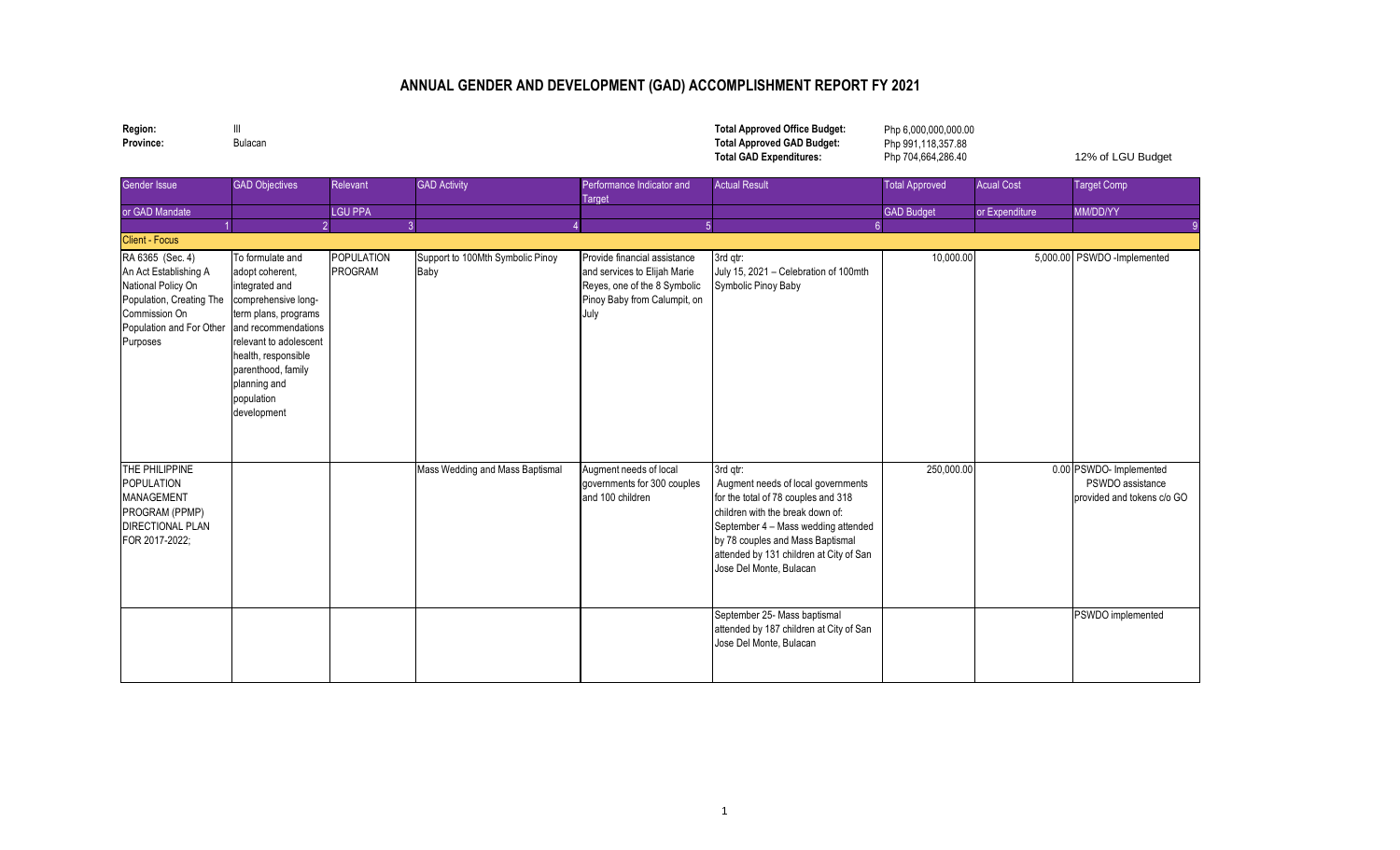|                                                                                                                                                                                                                                                                                                |                                                                                                                                                                             |                                                    | Social Preparation for Community<br>Reintegration of Tanglaw Pag-Asa<br>Youth Rehabilitation Center residents<br>Reimbursement for Demand | Average of 120 resident<br>monitored every week for the<br>development of their Life Skills<br>Reimbursement for 20,835 | Initial implementation postponed due to<br>unstable situation brought by the<br>pandemic<br>Reimbursement of 2,920 couple for                                                                                                                                                                                                                                                                                                                                                                                                                                                                                | 12,500.00<br>223,000.00 | 0.00 PSWDO- Not implemented<br>72,334.00 PSWDO- Implemented- |
|------------------------------------------------------------------------------------------------------------------------------------------------------------------------------------------------------------------------------------------------------------------------------------------------|-----------------------------------------------------------------------------------------------------------------------------------------------------------------------------|----------------------------------------------------|-------------------------------------------------------------------------------------------------------------------------------------------|-------------------------------------------------------------------------------------------------------------------------|--------------------------------------------------------------------------------------------------------------------------------------------------------------------------------------------------------------------------------------------------------------------------------------------------------------------------------------------------------------------------------------------------------------------------------------------------------------------------------------------------------------------------------------------------------------------------------------------------------------|-------------------------|--------------------------------------------------------------|
|                                                                                                                                                                                                                                                                                                |                                                                                                                                                                             |                                                    | <b>Generation and Referral Activities</b>                                                                                                 | couple for Demand Generation<br>activity and 3,333 client for<br>service referral                                       | Demand Generation activity and 1,096<br>client service referral as of October                                                                                                                                                                                                                                                                                                                                                                                                                                                                                                                                |                         | funded by Region)                                            |
| RA 10354<br><b>RESPONSIBLE</b><br>PARENTHOOD AND<br><b>REPRODUCTIVE</b><br>HELATH ACT OF 2012                                                                                                                                                                                                  |                                                                                                                                                                             |                                                    | 4Ps Program                                                                                                                               | 4 Provincial Advisory<br>Committee meeting hosted                                                                       | 1st atr:<br>March 29 - attended by 16 females and<br>4 males discussed 4Ps during<br>Pandemic, Grievance Committee<br>Functions, Plans and Progress reports<br>2nd-4th qtr:<br>No meeting conducted                                                                                                                                                                                                                                                                                                                                                                                                          | 109,000.00              | 0.00 PSWDO- Implemented                                      |
| Philippine Plan of Action<br>for Nutrition -<br><b>Implementing Guidelines</b><br>No. 010 "Guidelines on<br>the Monitoring and<br>Evaluation of Local Level<br>Plan Implementation of<br>the Philippine Plan of<br>Action for Nutrition at<br>Provincial, City, and<br><b>Municipal Levels</b> | To formulate and<br>adopt coherent,<br>integrated and<br>comprehensive long-<br>term plans, programs<br>and recommendations<br>relevant to children's<br>nutritional status | <b>NUTRITION</b><br>PROGRAM FOR<br><b>CHILDREN</b> | Monitoring and Evaluation of Local<br>Level Plan Implementation of the Phil.<br>Plan of Action for Nutrition                              | 21 municipalities, 3 cities, 24<br>Brgys. and 24 Brgy.<br>Volunteers monitored from<br>March to May                     | 2nd gtr:<br>April 24, 2021 - Focal group discussion<br>on Nutrition Action Officers handbook<br>June - preparation of MELLPI<br>3rd<br>qtr:<br>Monitored 21 municipalities, 3 cities, 24<br>Brgys. and 24 Brgy. Volunteers with the<br>break down of:<br>July 27 - MELLPi Pro Documents Desk<br>Evaluation attended by 15 PNC -<br>TWGs/Staff (Bulakan & Baliuag) at<br><b>PSWDO</b><br>July 28 - MELLPI Pro Zoom meeting for<br>Feedbacking (Bulakan & Baliuag)<br>July 29 - MELLPi Pro Documents Desk<br>Evaluation attended by 15 PNC -<br>TWGs/Staff (Malolos, Bocaue, San<br>Rafael & Marilao) at PSWDO | 16,000.00               | 0.00 PSWDO- Implemented                                      |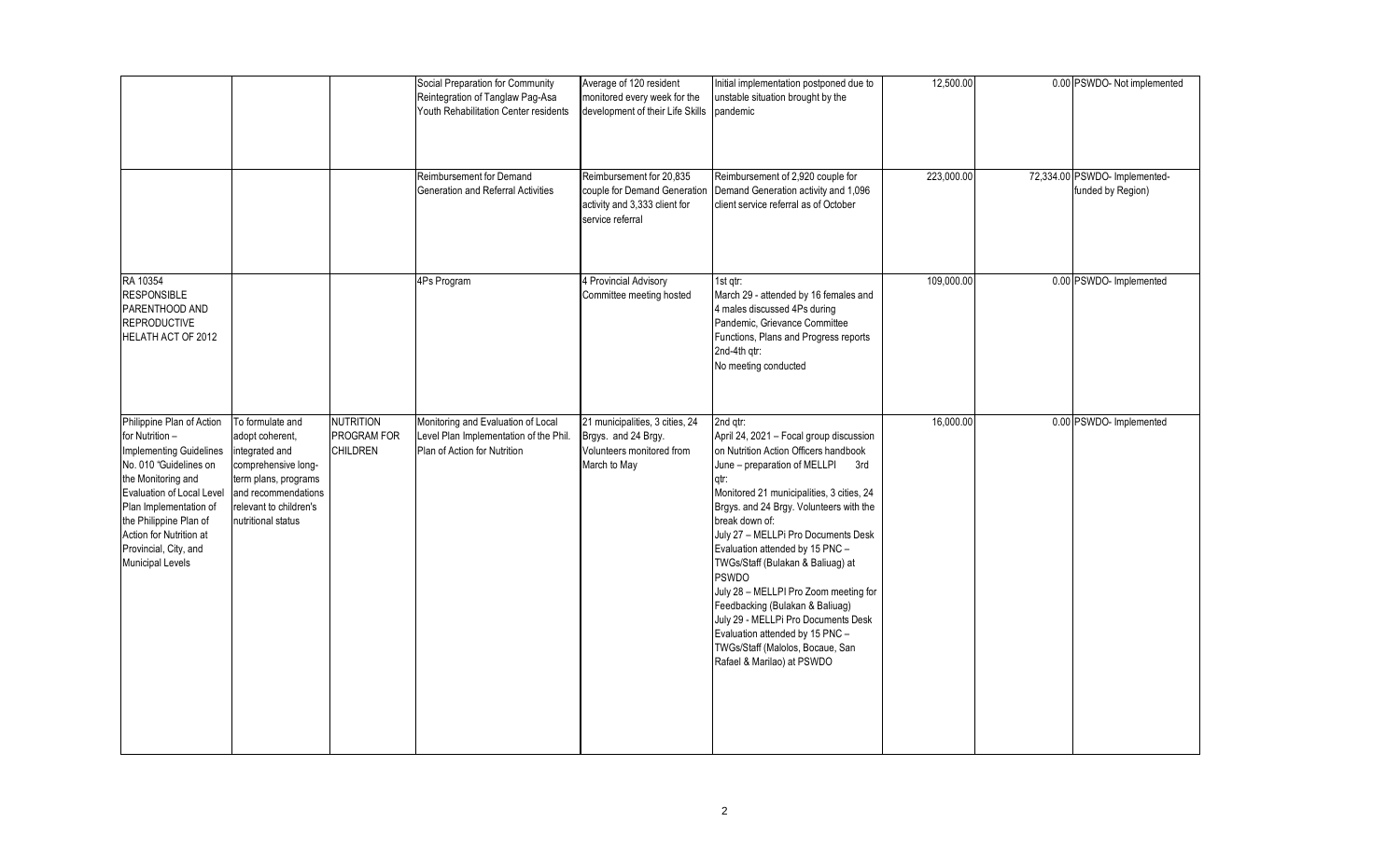|  |  | August 2 - MELLPI Pro Zoom meeting<br>for Feedbacking (Malolos, Bocaue, San<br>Rafael & Marilao)                                                                                                                                                                                                           | 0.00 | 0.00 |  |
|--|--|------------------------------------------------------------------------------------------------------------------------------------------------------------------------------------------------------------------------------------------------------------------------------------------------------------|------|------|--|
|  |  | August 3 - MELLPI Pro Evaluation<br>Meycauayan<br>August 4 - MELLPi Pro Documents<br>Desk Evaluation attended by 15 PNC -<br>TWGs/Staff (Pulilan, Hagonoy, Plaridel,<br>Angat and Obando) at PSWDO                                                                                                         | 0.00 | 0.00 |  |
|  |  | August 5 - MELLPI Pro Zoom meeting<br>for Feedbacking (Pulilan, Hagonoy,<br>Plaridel, Angat and Obando)<br>August 6 - MELLPi Pro Documents<br>Desk Evaluation attended by 15 PNC -<br>TWGs/Staff (Paombong, Bustos, Pandi,<br>San Miguel, CSJDM) at PSWDO<br>August 9 - MELLPI Pro Evaluation<br>Guiguinto | 0.00 | 0.00 |  |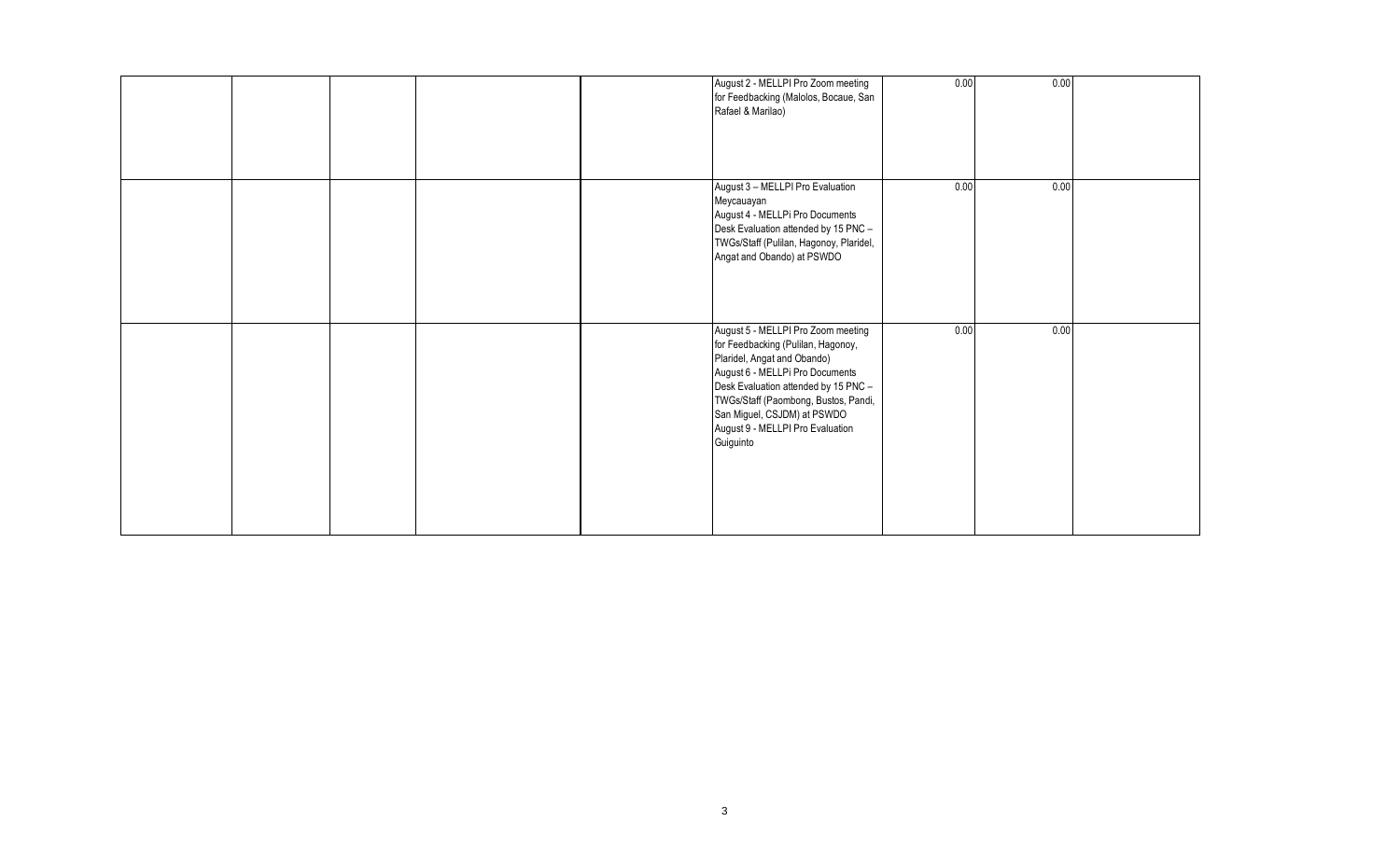|  |  | August 10 - MELLPI Pro Zoom meeting      |  |  |
|--|--|------------------------------------------|--|--|
|  |  | for Feedbacking (Paombong, Bustos,       |  |  |
|  |  | Pandi, San Miguel, CSJDM)                |  |  |
|  |  | August 11 - MELLPI Pro Evaluation San    |  |  |
|  |  | Ildefonso                                |  |  |
|  |  | August 12 - MELLPi Pro Documents         |  |  |
|  |  | Desk Evaluation attended by 15 PNC -     |  |  |
|  |  |                                          |  |  |
|  |  | TWGs/Staff (Calumpit, Balgatas, DRT,     |  |  |
|  |  | Norzagaray, Sta. Maria) at PSWDO         |  |  |
|  |  |                                          |  |  |
|  |  |                                          |  |  |
|  |  |                                          |  |  |
|  |  |                                          |  |  |
|  |  |                                          |  |  |
|  |  |                                          |  |  |
|  |  |                                          |  |  |
|  |  |                                          |  |  |
|  |  |                                          |  |  |
|  |  | August 13 - MELLPI Pro Zoom meeting      |  |  |
|  |  | for Feedbacking (Calumpit, Balgatas,     |  |  |
|  |  | DRT, Norzagaray, Sta. Maria)             |  |  |
|  |  | August 17 - MELLPi Pro Documents         |  |  |
|  |  | Deliveration and Ranking of              |  |  |
|  |  | Municipalities and Cities attended by 15 |  |  |
|  |  | PNC - TWGs/Staff                         |  |  |
|  |  | August 30 - Culminating Program of       |  |  |
|  |  | Nutrition Month attended by 20 PNC -     |  |  |
|  |  | TWGs/Staff via Zoom                      |  |  |
|  |  |                                          |  |  |
|  |  |                                          |  |  |
|  |  |                                          |  |  |
|  |  |                                          |  |  |
|  |  |                                          |  |  |
|  |  |                                          |  |  |
|  |  |                                          |  |  |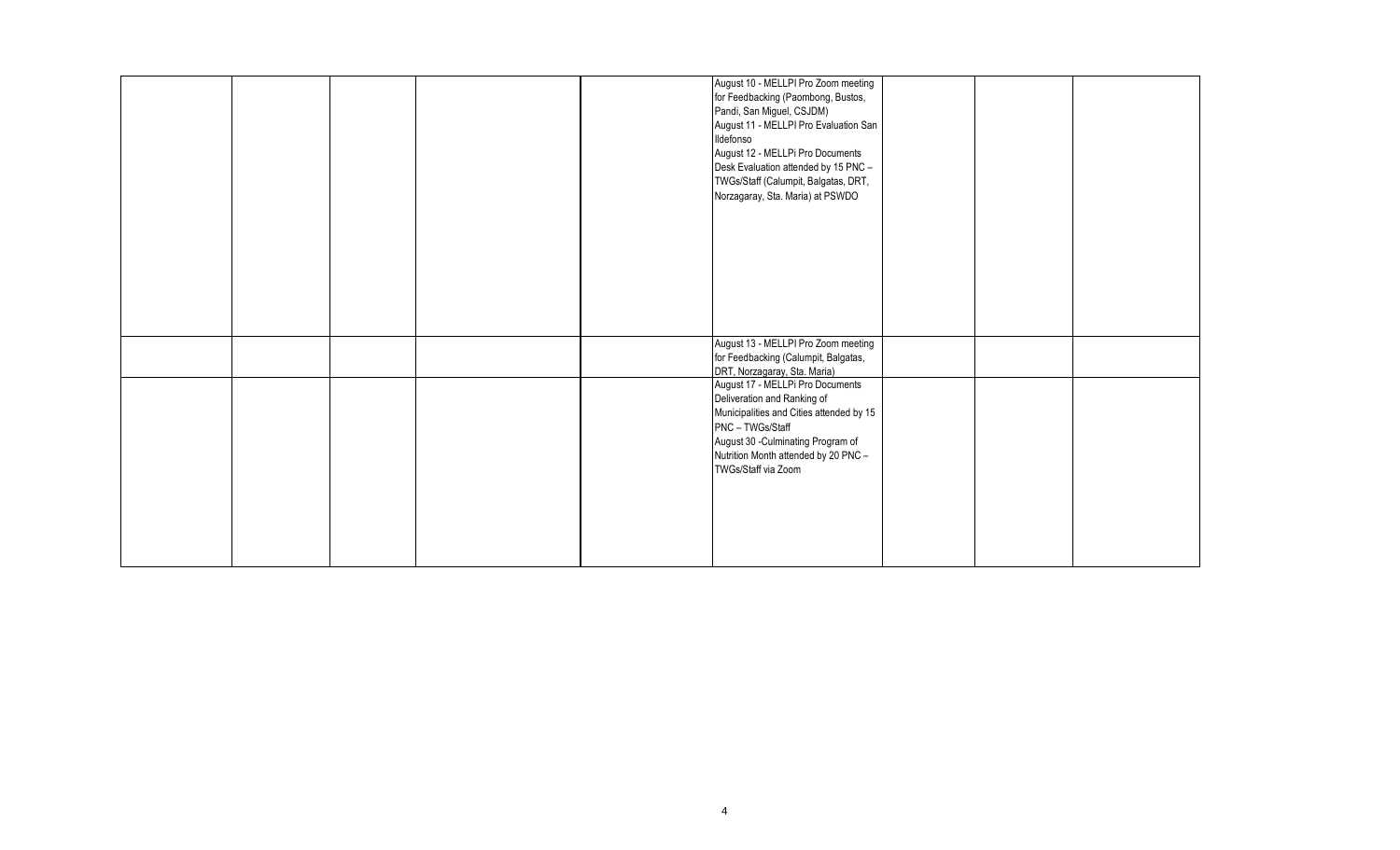| <b>PRESIDENTIAL</b>        |  | Nutrition Month Celebration       | 5 provincial activities    | 3rd qtr:                                   | 638,700.00   |            | 355,300.00 PSWDO- Implemented |
|----------------------------|--|-----------------------------------|----------------------------|--------------------------------------------|--------------|------------|-------------------------------|
| DECREE NO. 491             |  |                                   | conducted in July          | July - Nutrition Program Tarpuline         |              |            |                               |
| <b>CREATING A NATIONAL</b> |  |                                   |                            | a. Hanging and distribution of             |              |            | PR no. 0803                   |
| NUTRITION COUNCIL          |  |                                   |                            | streamers to 21 municipalities and 3       |              |            |                               |
| AND FOR OTHER              |  |                                   |                            | cities                                     |              |            |                               |
| PURPOSES: Sec. 7           |  |                                   |                            | b.Showing of Nutrition IEC thru PGB        |              |            | PR no. 0775                   |
| Nutrition month-the        |  |                                   |                            | Website                                    |              |            |                               |
| month of July shall be     |  |                                   |                            | c.Video greetings of Gov. Daniel R.        |              |            |                               |
| designated as nutrition    |  |                                   |                            | Fernando & PSWDO Head Rowena J.            |              |            |                               |
| month, for the purpose of  |  |                                   |                            | Tiongson Regarding Nutrition Month         |              |            |                               |
| creating greater           |  |                                   |                            | Theme via PGB Website                      |              |            |                               |
| awareness among our        |  |                                   |                            | d. Webinar on things to know Nutrition     |              |            |                               |
| people on the importance   |  |                                   |                            | in Emergencies - Pregnant Women            |              |            |                               |
| of nutrition Activities    |  |                                   |                            | Emergency/Disaster Preparedness            |              |            |                               |
| thereto shall be approved  |  |                                   |                            | attended by 72 female.                     |              |            |                               |
| and coordinated by the     |  |                                   |                            | e.Mutya ng Buntis attended by 15           |              |            |                               |
| executive Order No. 24     |  |                                   |                            | pregnant women                             |              |            |                               |
|                            |  |                                   |                            |                                            |              |            |                               |
|                            |  |                                   |                            |                                            |              |            |                               |
|                            |  |                                   |                            |                                            |              |            |                               |
|                            |  |                                   |                            |                                            |              |            |                               |
|                            |  |                                   |                            |                                            |              |            |                               |
|                            |  |                                   |                            |                                            |              |            |                               |
|                            |  |                                   |                            |                                            |              |            |                               |
|                            |  |                                   |                            |                                            |              |            |                               |
|                            |  |                                   |                            |                                            |              |            |                               |
|                            |  | 1st 1,000 Days for Baby and Mommy | 2 types of educational     | Food Assistance                            | 1,500,000.00 | 876,000.00 | PSWDO- Implemented            |
|                            |  |                                   | materials and food         | 1st $qtr$ :                                |              |            |                               |
|                            |  |                                   | supplements distributed to | • 1,176 rice assistance distributed (Feb - |              |            |                               |
|                            |  |                                   | program implementors of 24 | 919 to CSJDM, 202 Malolos; March - 55      |              |            | 588,000.00                    |
|                            |  |                                   | localitites year round     | in Meycauayan);                            |              |            |                               |
|                            |  |                                   |                            | 2nd qtr.:                                  |              |            |                               |
|                            |  |                                   |                            | No supplemental feeding conducted          |              |            | None                          |
|                            |  |                                   |                            |                                            |              |            |                               |
|                            |  |                                   |                            | 3rd qtr:                                   |              |            |                               |
|                            |  |                                   |                            | July - Food packs for Pregnant and         |              |            | (288,000.00                   |
|                            |  |                                   |                            | <b>Lactating Women</b>                     |              |            | c/o LDRRMO)                   |
|                            |  |                                   |                            |                                            |              |            |                               |
|                            |  |                                   |                            |                                            |              |            |                               |
|                            |  |                                   |                            |                                            |              |            | PR no. 0776                   |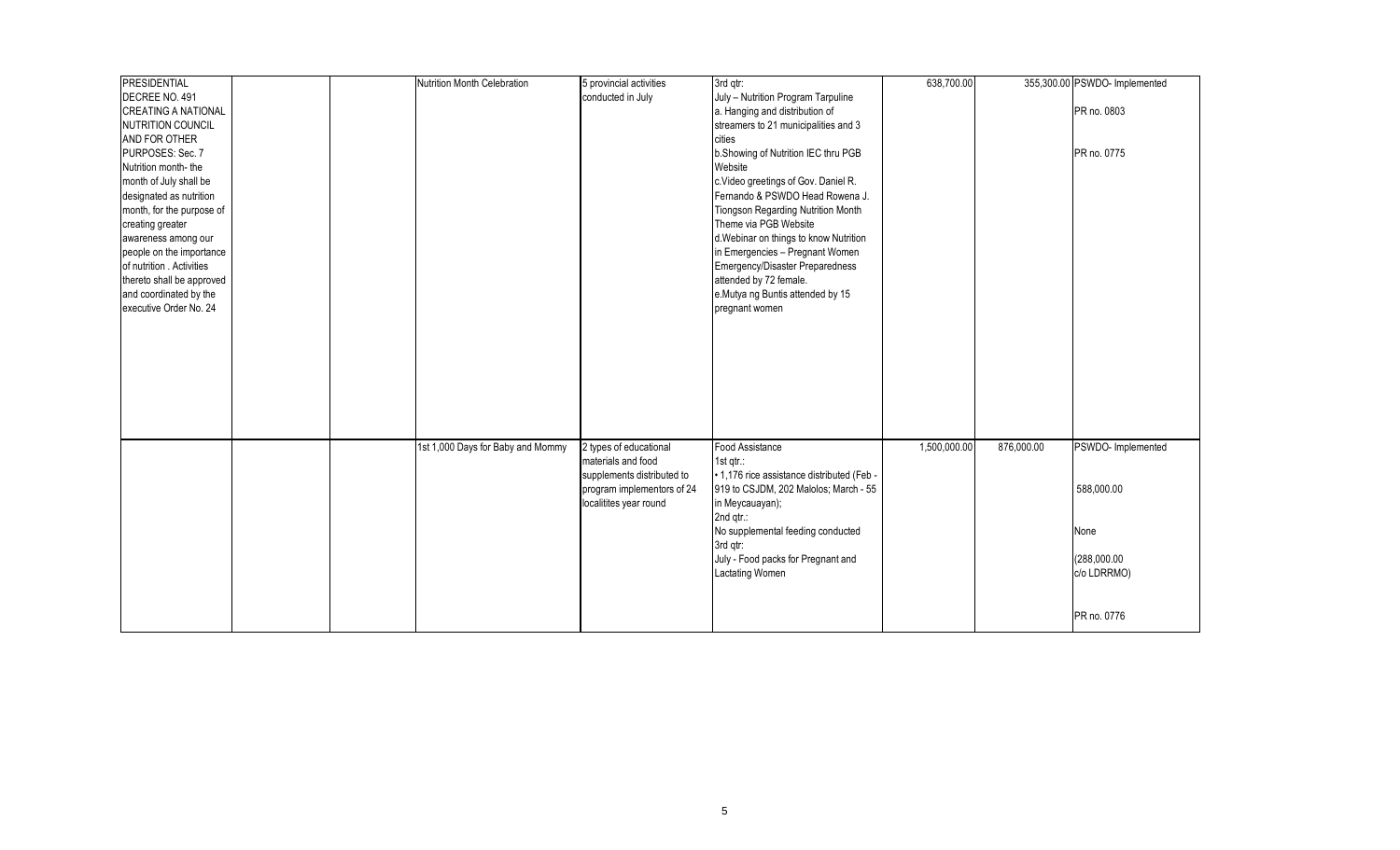|                                                                                                                                                                                |                                                                          |                                                                                                                                            | Nutrition education<br>$1$ st qtr $\therefore$<br>· Purchase of durabox in January;<br>• Nutri Ed booklet and brochures<br>distributed in February;<br>• 596 sets of MUAC tapes with hygiene<br>kit distributed to brgys. (1 set per brgy)<br>distributed in February;<br>T-shirts, forms IEC materials distributed<br>to 24 localities and 6 partner agencies<br>in March | 0.00         |                  | 26,000.00 PSWDO-Implemented PR<br>no. 101-21-0085 |
|--------------------------------------------------------------------------------------------------------------------------------------------------------------------------------|--------------------------------------------------------------------------|--------------------------------------------------------------------------------------------------------------------------------------------|----------------------------------------------------------------------------------------------------------------------------------------------------------------------------------------------------------------------------------------------------------------------------------------------------------------------------------------------------------------------------|--------------|------------------|---------------------------------------------------|
|                                                                                                                                                                                | Lugaw and Cuaderno Caravan                                               | Augment needs on conducting<br>nutritional visits to 24 central<br>schools                                                                 | Project temporarily suspended in<br>compliance to IATF ruling for safety of<br>clients and service providers. Budget<br>realigned for COVID                                                                                                                                                                                                                                | 0.00         |                  | 0.00 PSWDO- Not implemented                       |
| To create awareness<br>among people that<br>July is Nutrition Month<br>by frequent visibility of<br>program and its theme<br>through advocacy<br>shirts of brgy.<br>Volunteers | Provision of advocacy materials and<br>uniforms for program implementors | 4,850 uniforms provided for<br>increase awareness on<br>nutrition program through<br>visibility and identification of<br>service providers | 120 personalized polo shirt for PSWDO;                                                                                                                                                                                                                                                                                                                                     | 1,700,000.00 | 50,000.00        | Implemented'<br>'PR no. 101-21-0177               |
|                                                                                                                                                                                |                                                                          |                                                                                                                                            | T-shirts for 650 Lingkod Lingap sa<br>Nayon (LLN) and 4,150 Mother Leaders<br>(ML);                                                                                                                                                                                                                                                                                        |              |                  | 1,680,000.00 PR no. 101-21-0106                   |
|                                                                                                                                                                                |                                                                          |                                                                                                                                            | ID for 650 LLN and 4,150 ML                                                                                                                                                                                                                                                                                                                                                |              | 264,000.00 PSWDO |                                                   |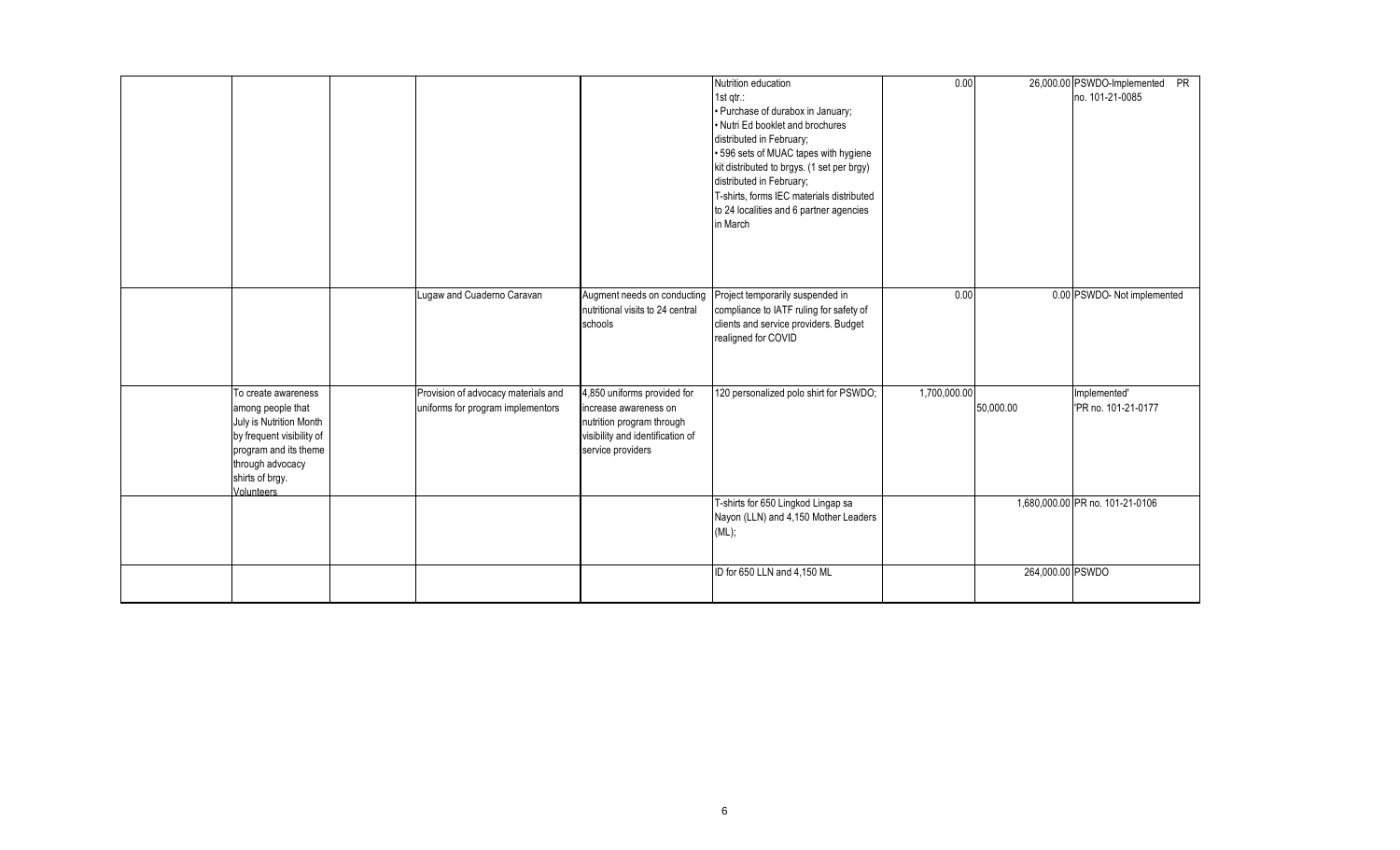|                                                                            |                       |                    | Lingap sa Pamilya ng Batang Nasagip    | Provide recognition, follow-up | $1st$ qtr.:                               | 401,000.00 | 0.00 Implemented'      |
|----------------------------------------------------------------------------|-----------------------|--------------------|----------------------------------------|--------------------------------|-------------------------------------------|------------|------------------------|
|                                                                            |                       |                    | sa Malnutrisyon                        | and assistance to family of    | February 17 - Provide 202 food            |            | (charged to GO)        |
|                                                                            |                       |                    |                                        | children saved from            | assistance to the family of children save |            |                        |
|                                                                            |                       |                    |                                        | malnutrition from 2nd to 3rd   | from malnutrition at Malolos, Bulacan     |            |                        |
|                                                                            |                       |                    |                                        | quarter                        | February 17 - Provide 919 food            |            |                        |
|                                                                            |                       |                    |                                        |                                | assistance to the family of children save |            |                        |
|                                                                            |                       |                    |                                        |                                | from malnutrition at City of San Jose Del |            |                        |
|                                                                            |                       |                    |                                        |                                | Monte, Bulacan                            |            |                        |
|                                                                            |                       |                    |                                        |                                | March - Provide 55 food assistance to     |            |                        |
|                                                                            |                       |                    |                                        |                                | the family of children save from          |            |                        |
|                                                                            |                       |                    |                                        |                                | malnutrition at City of Meycauayan        |            |                        |
|                                                                            |                       |                    |                                        |                                |                                           |            |                        |
|                                                                            |                       |                    |                                        |                                |                                           |            |                        |
|                                                                            |                       |                    |                                        |                                |                                           |            |                        |
|                                                                            |                       |                    |                                        |                                |                                           |            |                        |
|                                                                            |                       |                    |                                        |                                |                                           |            |                        |
| Republic Act No. 10661                                                     | To provide basic care | <b>EARLY</b>       | Children's Month Celebration / Seal of | Children's Congress, Radio     | Children's Month Celebration              | 342,000.00 | 210,000.00 Implemented |
|                                                                            |                       |                    |                                        |                                |                                           |            |                        |
|                                                                            |                       |                    |                                        |                                |                                           |            |                        |
|                                                                            | and knowledge to the  | <b>CHILDHOOD</b>   | <b>Child Friendly Municipality</b>     | advocacy and hanging of        | Posting of Banner/ NCM Greetings,         |            |                        |
|                                                                            | foundational          | <b>CARE AND</b>    |                                        | streamers participated by 24   | Children's Rights, Panatang Makabata      |            |                        |
| An Act Declaring<br>November of Every Year                                 | development of        | <b>DEVELOPMENT</b> |                                        | LGUs conducted in November     | to PGB Official Facebook Page,            |            |                        |
| Month                                                                      | children              | PROGRAM (ECCD)     |                                        |                                | Bulacan Website and LED along MC          |            |                        |
|                                                                            |                       |                    |                                        |                                | Arthur Hi-way                             |            |                        |
|                                                                            |                       |                    |                                        |                                | November 5 - Mental Health Check:         |            |                        |
|                                                                            |                       |                    |                                        |                                | Mental Health Forum for Children and      |            |                        |
|                                                                            |                       |                    |                                        |                                | Parents (In partnership with Regional     |            |                        |
|                                                                            |                       |                    |                                        |                                | Sub Committee for the Welfare of          |            |                        |
|                                                                            |                       |                    |                                        |                                | Childen) attended by 139 participants.    |            |                        |
|                                                                            |                       |                    |                                        |                                |                                           |            |                        |
| <b>Presidential Proclamation</b><br>Day Care Workers' Week                 |                       |                    |                                        |                                |                                           |            |                        |
| as National Children's<br>No. 404 series of 2003<br>Declaring June 7-11 as |                       |                    |                                        |                                |                                           |            |                        |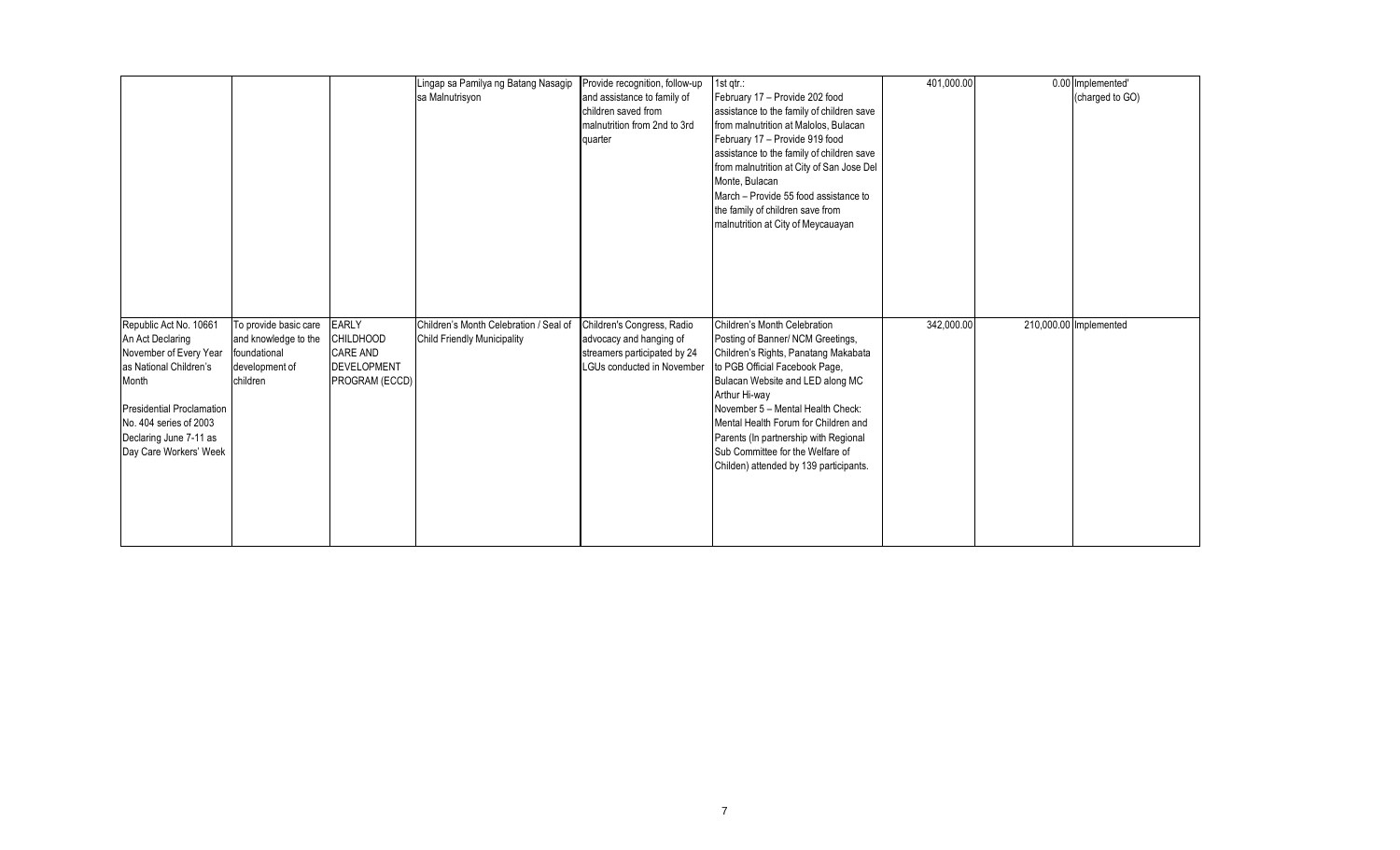|  |                                        |                                                                                                                 | November 16 - Provincial Children's<br>Month Celebration, Oath Taking of New<br>Set of Officers, Kumustahan at<br>Pamamahagi ng Pamaskong Handog at<br>Bulacan Capitol Gymnasium attended<br>by 950 CDWs.<br>Provision of 38,000 kiddie umbrellas to<br>day care students as part of children's<br>right advocacy and promotion of<br>Bulacan Rescue 911.<br>Coordination to 24 LGUs and sent<br>communication letters endorsing all the<br>activities of partner NGAs (Council for<br>the Welfare of Children)<br>-Reciting of Panatang Makabata<br>November 8, 15, 22 & 29 - 4 flag<br>ceremony<br>November 16 - Provincial Children's<br>Month Celebration<br>November 29 - Regional Culminating<br>Activity |              |              |                              |
|--|----------------------------------------|-----------------------------------------------------------------------------------------------------------------|-----------------------------------------------------------------------------------------------------------------------------------------------------------------------------------------------------------------------------------------------------------------------------------------------------------------------------------------------------------------------------------------------------------------------------------------------------------------------------------------------------------------------------------------------------------------------------------------------------------------------------------------------------------------------------------------------------------------|--------------|--------------|------------------------------|
|  | Provision of Day Care pupils materials | 45,000 Day Care graduates<br>provided with educational<br>materials amounting to P90.00<br>between March to May | 3rd qtr:<br>July - 38,000 pcs of personalize<br>umbrella - provision of advocacy<br>materials for Day Care Center                                                                                                                                                                                                                                                                                                                                                                                                                                                                                                                                                                                               | 3,420,000.00 | 3,420,000.00 | Implemented'<br>PR. No. 0750 |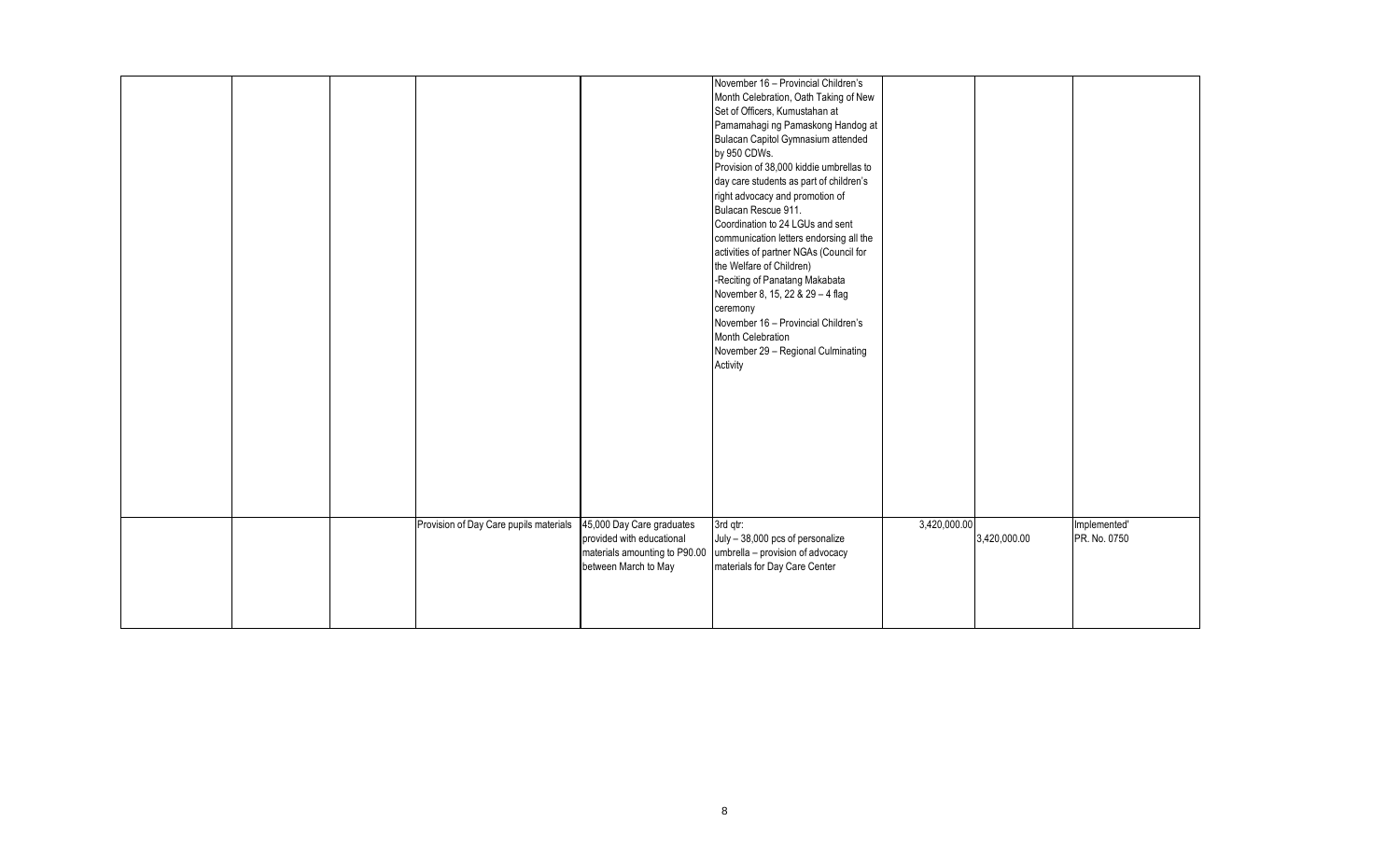| <b>RA 10630 AN ACT</b>   | To provide wholistic    | OPERATION OF          | Legal Assistance | 13 to 14 CICL provided with  | 1st gtr:                                     | 200,000.00 | 0.00 (PSWDO-charged to GO) |
|--------------------------|-------------------------|-----------------------|------------------|------------------------------|----------------------------------------------|------------|----------------------------|
| <b>STRENGTHENING THE</b> | needs and protection    | <b>TANGLAW PAG-</b>   |                  | P15,000 legal assistance for | January - 58 residents assisted on their     |            |                            |
| JUVENILE JUSTICE         | of children in conflict | <b>ASA YOUTH</b>      |                  | case processing              | case                                         |            |                            |
| SYSTEM IN THE            | with the law for their  | <b>REHABILITATION</b> |                  |                              | February - 24 residents assisted in their    |            |                            |
| PHILIPPINES,             | total rehabilitation    | <b>CENTER</b>         |                  |                              | case                                         |            |                            |
| AMENDING FOR THE         |                         |                       |                  |                              | March - 2 residents assisted in their case   |            |                            |
| PURPOSE REPUBLIC         |                         |                       |                  |                              |                                              |            |                            |
| ACT NO. 9344,            |                         |                       |                  |                              |                                              |            |                            |
| OTHERWISE KNOWN          |                         |                       |                  |                              |                                              |            |                            |
| AS THE "JUVENILE         |                         |                       |                  |                              |                                              |            |                            |
| JUSTICE AND              |                         |                       |                  |                              |                                              |            |                            |
| WELFARE ACT OF           |                         |                       |                  |                              |                                              |            |                            |
| 2006" AND                |                         |                       |                  |                              |                                              |            |                            |
| APPROPRIATING            |                         |                       |                  |                              |                                              |            |                            |
| <b>FUNDS THEREFOR</b>    |                         |                       |                  |                              |                                              |            |                            |
|                          |                         |                       |                  |                              |                                              |            |                            |
|                          |                         |                       |                  |                              |                                              |            |                            |
|                          |                         |                       |                  |                              |                                              |            |                            |
|                          |                         |                       |                  |                              |                                              |            |                            |
|                          |                         |                       |                  |                              |                                              |            |                            |
|                          |                         |                       |                  |                              | 2nd qtr:                                     |            |                            |
|                          |                         |                       |                  |                              | April - 12 residents assisted on their       |            |                            |
|                          |                         |                       |                  |                              | case<br>May - 11 residents assisted on their |            |                            |
|                          |                         |                       |                  |                              | case                                         |            |                            |
|                          |                         |                       |                  |                              | June - 17 residents assisted on their        |            |                            |
|                          |                         |                       |                  |                              | case                                         |            |                            |
|                          |                         |                       |                  |                              | 3rd qtr:                                     |            |                            |
|                          |                         |                       |                  |                              | July - 24 residents assisted on their        |            |                            |
|                          |                         |                       |                  |                              | case                                         |            |                            |
|                          |                         |                       |                  |                              | August - 23 residents assisted on their      |            |                            |
|                          |                         |                       |                  |                              | case                                         |            |                            |
|                          |                         |                       |                  |                              | September - 19 residents assisted on         |            |                            |
|                          |                         |                       |                  |                              | their case                                   |            |                            |
|                          |                         |                       |                  |                              | 4th gtr:                                     |            |                            |
|                          |                         |                       |                  |                              | October - 123 residents assisted on          |            |                            |
|                          |                         |                       |                  |                              | their case                                   |            |                            |
|                          |                         |                       |                  |                              | November - 48 residents assisted on          |            |                            |
|                          |                         |                       |                  |                              | their case                                   |            |                            |
|                          |                         |                       |                  |                              |                                              |            |                            |
|                          |                         |                       |                  |                              |                                              |            |                            |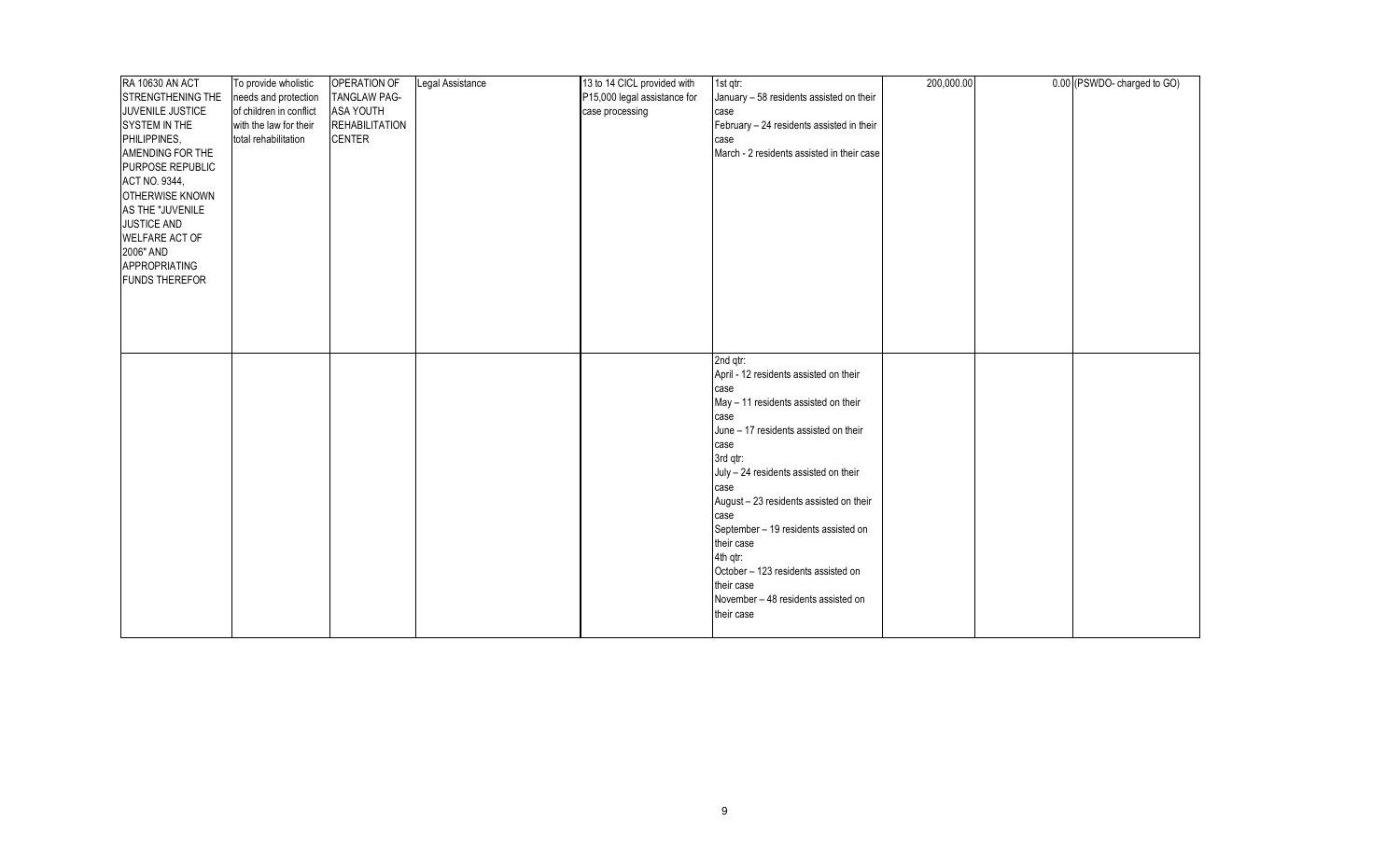|  | <b>Health Services</b> | Provide physical examination,  | 1st qtr:                                | 22,000.00 |           | Implemented  |
|--|------------------------|--------------------------------|-----------------------------------------|-----------|-----------|--------------|
|  |                        | laboratory examination,        | January - 26 dental, 7 medical check    |           |           |              |
|  |                        | medicines, dental check-up,    | ups, 25 medications provided            |           |           |              |
|  |                        | psychological examination,     | February- 2 laboratory exams, 1 eye, 2  |           |           |              |
|  |                        | and hospitalization to CICL in | dental and 6 medical check ups, 102     |           |           |              |
|  |                        | need                           | medications (362 medicines) provided    |           |           |              |
|  |                        |                                | March - 1 laboratory exam, 1 eye and    |           |           |              |
|  |                        |                                | 19 medical check-up, 102 medications    |           |           |              |
|  |                        |                                | (255 medicines provided), 4 swab tests  |           |           |              |
|  |                        |                                | 2nd qtr:                                |           |           |              |
|  |                        |                                | April -99 swab tests, 99 medical check- |           |           |              |
|  |                        |                                | up                                      |           |           |              |
|  |                        |                                | May - 10 medical check-ups, 3 swab      |           |           |              |
|  |                        |                                | tests, 2 emergency case (731 medicine   |           |           |              |
|  |                        |                                | intake)                                 |           | 21,280.00 | PR No. 00351 |
|  |                        |                                | June - 15 medical check-up, 13 dental   |           |           |              |
|  |                        |                                | check-up, 5 emergency case (600         |           |           |              |
|  |                        |                                | medicines intake)                       |           |           |              |
|  |                        |                                |                                         |           |           |              |
|  |                        |                                |                                         |           |           |              |
|  |                        |                                |                                         |           |           |              |
|  |                        |                                |                                         |           |           |              |
|  |                        |                                |                                         |           |           |              |
|  |                        |                                |                                         |           |           |              |
|  |                        |                                | 3rd gtr:                                |           |           |              |
|  |                        |                                | July - 20 medical check-up, 33 dental   |           |           |              |
|  |                        |                                | check-up, 3 emergency case (2,880       |           |           |              |
|  |                        |                                | medicine intake), 96 HIV testing        |           |           |              |
|  |                        |                                | August - 14 medical check-up/           |           |           |              |
|  |                        |                                | laboratory/ sputum/ eye center/ Xray, 4 |           |           |              |
|  |                        |                                | dental check-up, 3 emergency case       |           |           |              |
|  |                        |                                | (2,880 medicine intake), 6 swab         |           |           |              |
|  |                        |                                | test/antigen, 69 general check up       |           |           |              |
|  |                        |                                | September - 7 medical check-up/         |           |           |              |
|  |                        |                                | laboratory/ sputum/ eye center/ Xray, 4 |           |           |              |
|  |                        |                                | dental check-up, 3 emergency case       |           |           |              |
|  |                        |                                | (2,880 medicine intake), 4 swab         |           |           |              |
|  |                        |                                | test/antigen, 20 general check-up       |           |           |              |
|  |                        |                                |                                         |           |           |              |
|  |                        |                                |                                         |           |           |              |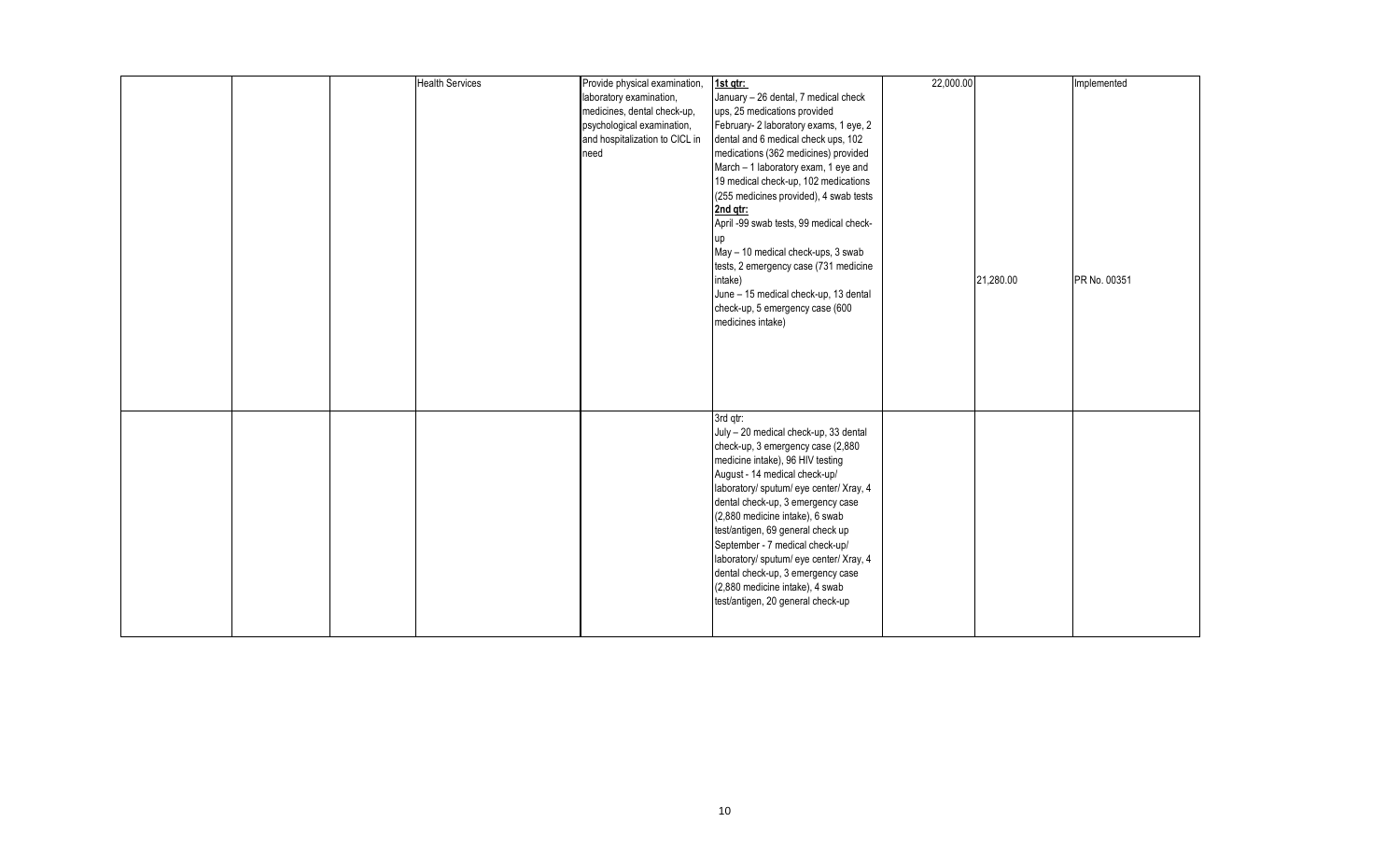|  |                    |                                           | 4th qtr:<br>October - 7 medical check-up/<br>laboratory/ sputum/ eye center/ Xray, 4<br>TB DOTS, 1 emergency case (3,192<br>medicine intake), 11 swab test/antigen,<br>97 vaccine counselling<br>November - 28 medical check-up/<br>laboratory/ sputum/ eye center/ Xray, 4<br>dental check-up, 1 emergency case<br>(3,192 medicine intake), 2 swab<br>test/antigen, 11 drug dependency<br>examination, 72 vaccine counselling<br>December - 13 medical check-up/<br>laboratory/ sputum/ eye center/ Xray, 4<br>dental check-up, 1 emergency case<br>(3,114 medicine intake), 2 drug<br>dependency examination, 19 1st dose<br>Vaccine Pfizer |              |                                                                         |             |
|--|--------------------|-------------------------------------------|-----------------------------------------------------------------------------------------------------------------------------------------------------------------------------------------------------------------------------------------------------------------------------------------------------------------------------------------------------------------------------------------------------------------------------------------------------------------------------------------------------------------------------------------------------------------------------------------------------------------------------------------------|--------------|-------------------------------------------------------------------------|-------------|
|  | Nutrition services | 150 residents provided with<br>daily meal | 1st qtr:<br>January - 101<br>February - 102<br>March $-102$<br>2nd qtr:<br>April - 99,<br>May - 98,<br>June $-97$<br>3rd qtr:<br>July - 122,<br>August - 130,<br>September-95<br>4th qtr:<br>October - 96<br>November-98<br>December-97                                                                                                                                                                                                                                                                                                                                                                                                       | 4,106,250.00 | 1,900,500.00<br>(January-June)<br>1,932,000.00<br>(July to<br>December) | Implemented |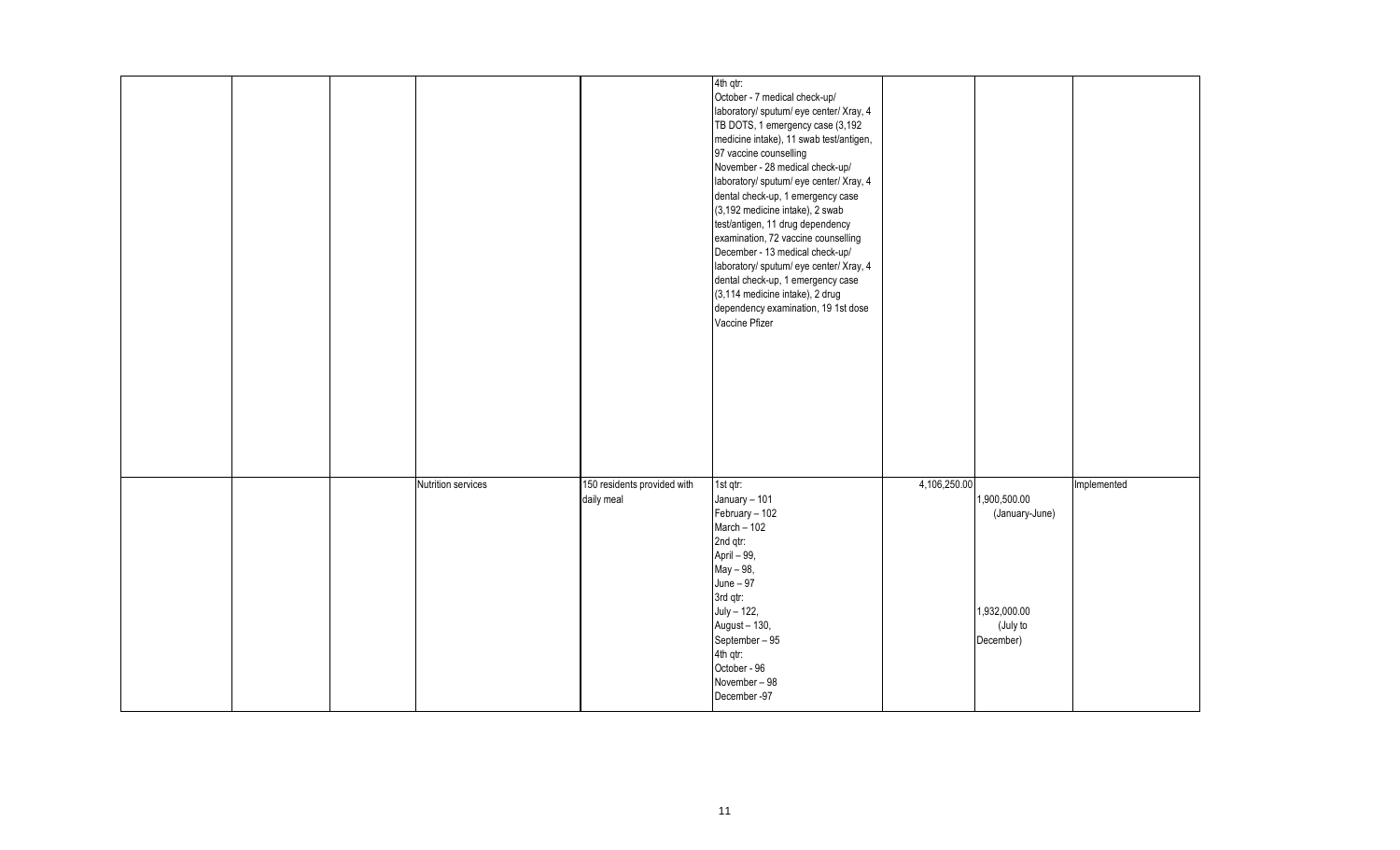| Livelihood Program      | 5 different livelihood programs<br>provided        | 1st qtr:<br>February to March - 30 residents<br>participated in flower rose ballpen-<br>making<br>2nd qtr:<br>No livelihood activities due to pandemic<br>crisis occurred in Center<br>3rd qtr:<br>No livelihood activities due to pandemic<br>crisis occurred in Center<br>4th qtr:<br>November - 97 residents participated in<br>making mini parol                                                                                            | 150,000.00 | 50,109.00 Implemented |
|-------------------------|----------------------------------------------------|-------------------------------------------------------------------------------------------------------------------------------------------------------------------------------------------------------------------------------------------------------------------------------------------------------------------------------------------------------------------------------------------------------------------------------------------------|------------|-----------------------|
| Recreational activities | Atleast 4 various sports and<br>contests conducted | 1st qtr:<br>January - 101 residents participated in<br>basketball, chess and regular exercises<br>February - 102 residents participated in<br>basketball and chess<br>March - 102 residents participated in<br>basketball and chess<br>2nd<br>qtr:<br>April - 56 residents participated in<br>basketball and chess<br>May - 26 residents participated in<br>basketball and chess<br>June - 90 residents participated in<br>basketball and chess | 470,000.00 | 0.00 Implemented      |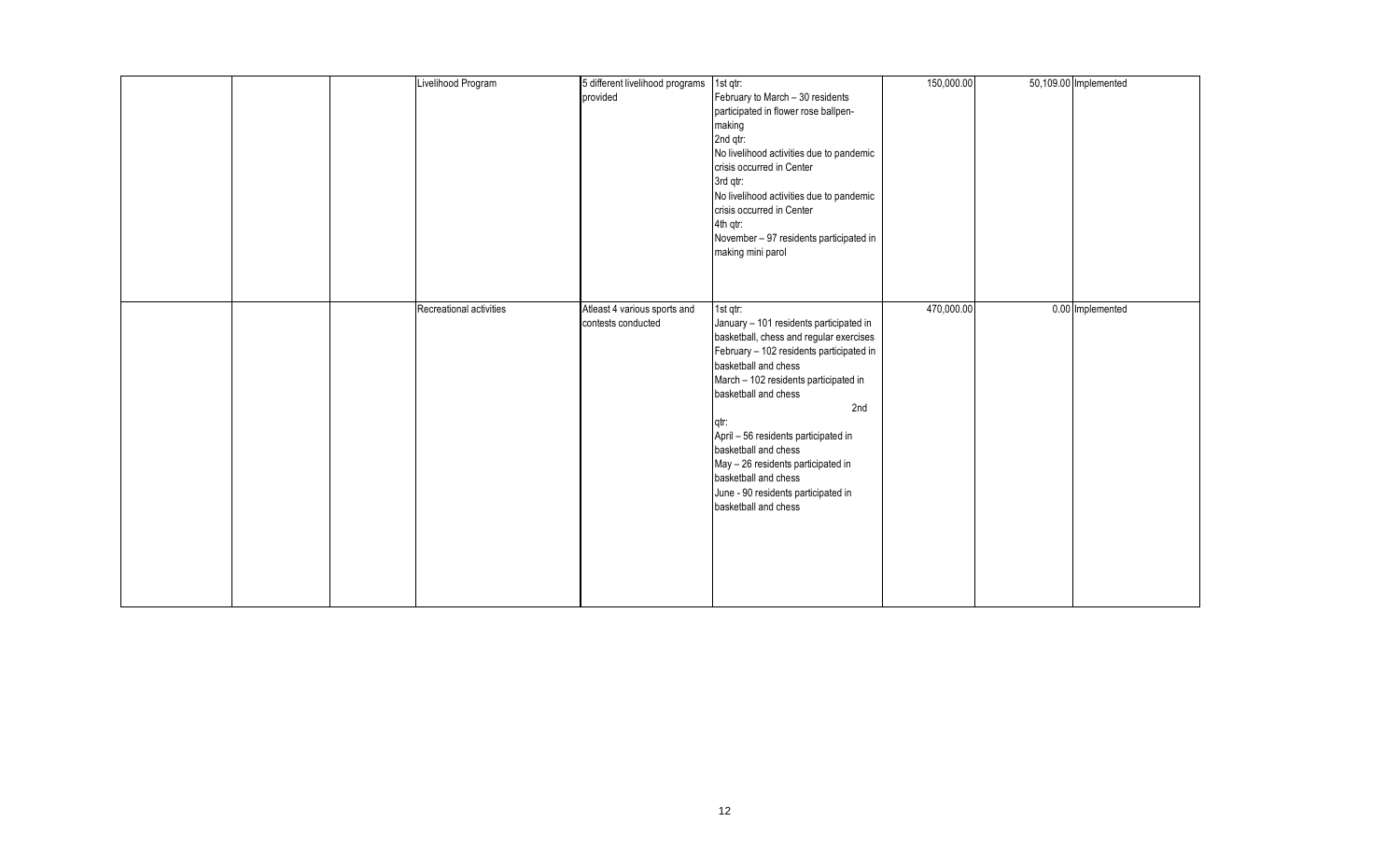|  |                       |                                         | 3rd qtr:<br>July - 90 residents participated in<br>basketball and chess, 14 residents<br>participated in ALS elementary<br>graduation, 21 residents participated in<br>ALS high school graduation, 1 resident<br>participated in senior high graduation, 1<br>resident participated in vocational<br>course in BSU graduation<br>August - 90 residents participated in<br>basketball and chess, 59 group learning<br>session, 10 residents participated in<br>farming, 61 residents participated in<br>bible study by MCGI, 49 residents<br>participated in Sunday mass RC, 35<br>residents participated in bible study by<br>Christian<br>September - 60 residents participated in<br>basketball and chess |            |                  |
|--|-----------------------|-----------------------------------------|-------------------------------------------------------------------------------------------------------------------------------------------------------------------------------------------------------------------------------------------------------------------------------------------------------------------------------------------------------------------------------------------------------------------------------------------------------------------------------------------------------------------------------------------------------------------------------------------------------------------------------------------------------------------------------------------------------------|------------|------------------|
|  |                       |                                         | 4th qtr.:<br>October - 60 residents participated in<br>basketball and chess<br>November - 60 residents participated in<br>chess                                                                                                                                                                                                                                                                                                                                                                                                                                                                                                                                                                             |            |                  |
|  | Provision of Clothing | Provide atleast 4 sets basic<br>in need | 1st qtr:<br>clothing and linens to residents February - T-shirts provided to 102<br>residents<br>2nd qtr - 4th qtr:<br>No provision of clothing for the 2nd to<br>4th quarter                                                                                                                                                                                                                                                                                                                                                                                                                                                                                                                               | 474,000.00 | 0.00 Implemented |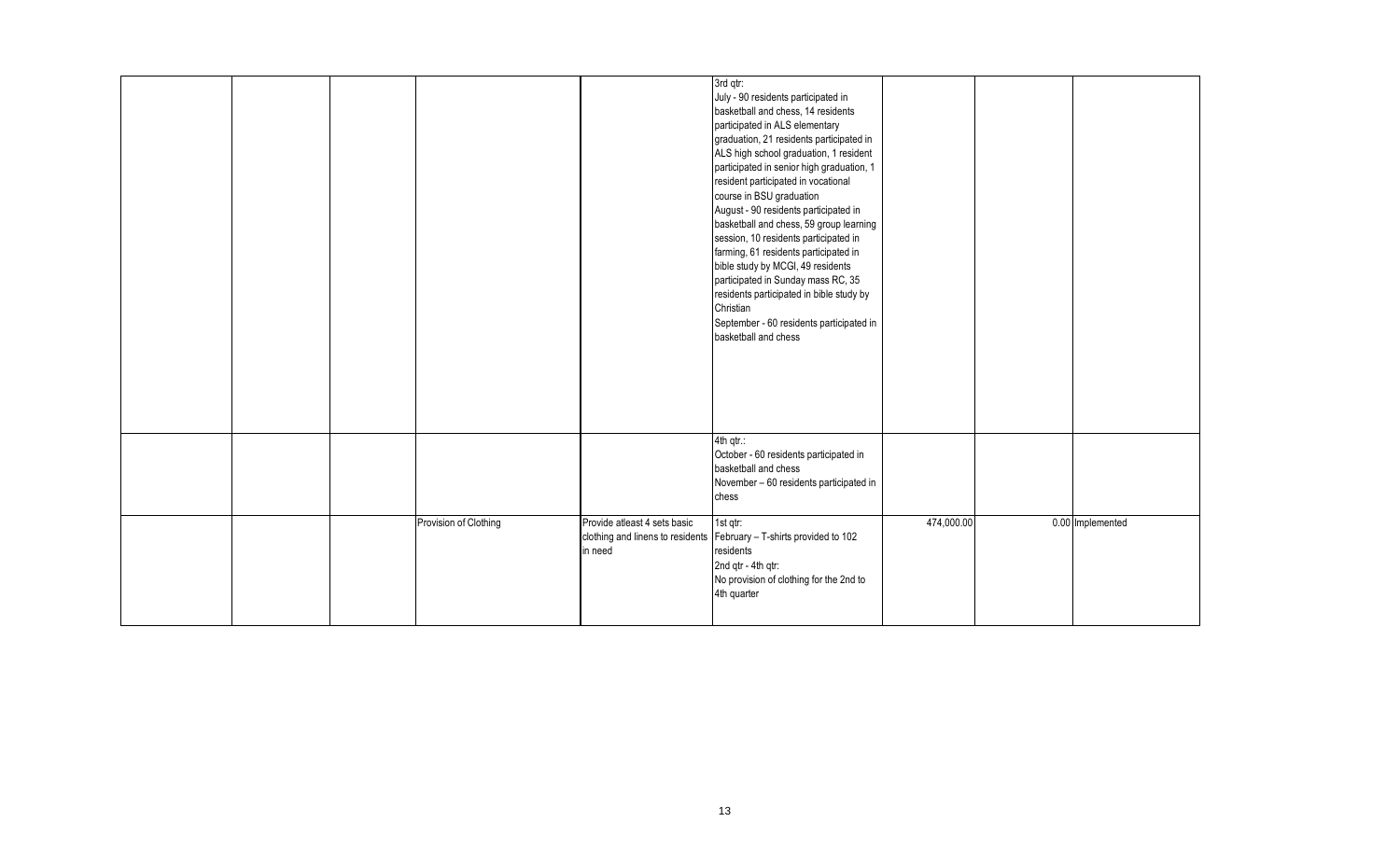|  | Formal and Non Formal Education | All enrolled residents provided 1st qtr: |                                         | 152,000.00 | 0.00 Implemented |
|--|---------------------------------|------------------------------------------|-----------------------------------------|------------|------------------|
|  | Services                        | with school needs                        | January -59 enrolled residents (12      |            |                  |
|  |                                 |                                          |                                         |            |                  |
|  |                                 |                                          | college, 2 senior high school, 13 open  |            |                  |
|  |                                 |                                          | high school and 32 high school          |            |                  |
|  |                                 |                                          | enrolled) provided with notebook and    |            |                  |
|  |                                 |                                          | ballpen                                 |            |                  |
|  |                                 |                                          | February to March - 98 enrolled         |            |                  |
|  |                                 |                                          | residents (30 elementary, 32 ALS, 22    |            |                  |
|  |                                 |                                          | open high school, 2 senior high school, |            |                  |
|  |                                 |                                          | 12 colleges) provided with notebook,    |            |                  |
|  |                                 |                                          | pens and modules                        |            |                  |
|  |                                 |                                          |                                         |            |                  |
|  |                                 |                                          |                                         |            |                  |
|  |                                 |                                          |                                         |            |                  |
|  |                                 |                                          |                                         |            |                  |
|  |                                 |                                          | 2nd qtr:                                |            |                  |
|  |                                 |                                          | April - 98 enrolled residents (30       |            |                  |
|  |                                 |                                          |                                         |            |                  |
|  |                                 |                                          | elementary, 32 ALS high school, 22      |            |                  |
|  |                                 |                                          | open high school, 2 senior high school, |            |                  |
|  |                                 |                                          | 12 college enrolled) provided with      |            |                  |
|  |                                 |                                          | notebook, ballpen and module            |            |                  |
|  |                                 |                                          | May - 85 enrolled residents (30         |            |                  |
|  |                                 |                                          | elementary, 27 ALS high school, 14      |            |                  |
|  |                                 |                                          | open high school, 2 senior high school, |            |                  |
|  |                                 |                                          | 12 college enrolled) provided with      |            |                  |
|  |                                 |                                          | notebook, ballpen and module            |            |                  |
|  |                                 |                                          | June - 70 enrolled residents (17        |            |                  |
|  |                                 |                                          | elementary, 27 ALS high school, 12      |            |                  |
|  |                                 |                                          | open high school, 2 senior high school, |            |                  |
|  |                                 |                                          |                                         |            |                  |
|  |                                 |                                          | 12 college enrolled) provided with      |            |                  |
|  |                                 |                                          | notebook, ballpen and module            |            |                  |
|  |                                 |                                          | 3rd qtr:                                |            |                  |
|  |                                 |                                          | July - 69 enrolled residents (16        |            |                  |
|  |                                 |                                          | elementary, 27 ALS high school, 12      |            |                  |
|  |                                 |                                          | open high school, 2 senior high school, |            |                  |
|  |                                 |                                          | 12 college) provided with notebook,     |            |                  |
|  |                                 |                                          | ballpen and module                      |            |                  |
|  |                                 |                                          |                                         |            |                  |
|  |                                 |                                          |                                         |            |                  |
|  |                                 |                                          |                                         |            |                  |
|  |                                 |                                          |                                         |            |                  |
|  |                                 |                                          | August - 59 enrolled residents (17      |            |                  |
|  |                                 |                                          |                                         |            |                  |
|  |                                 |                                          | elementary, 27 ALS high school, 2 open  |            |                  |
|  |                                 |                                          | high school, 13 college) provided with  |            |                  |
|  |                                 |                                          | notebook, ballpen and module            |            |                  |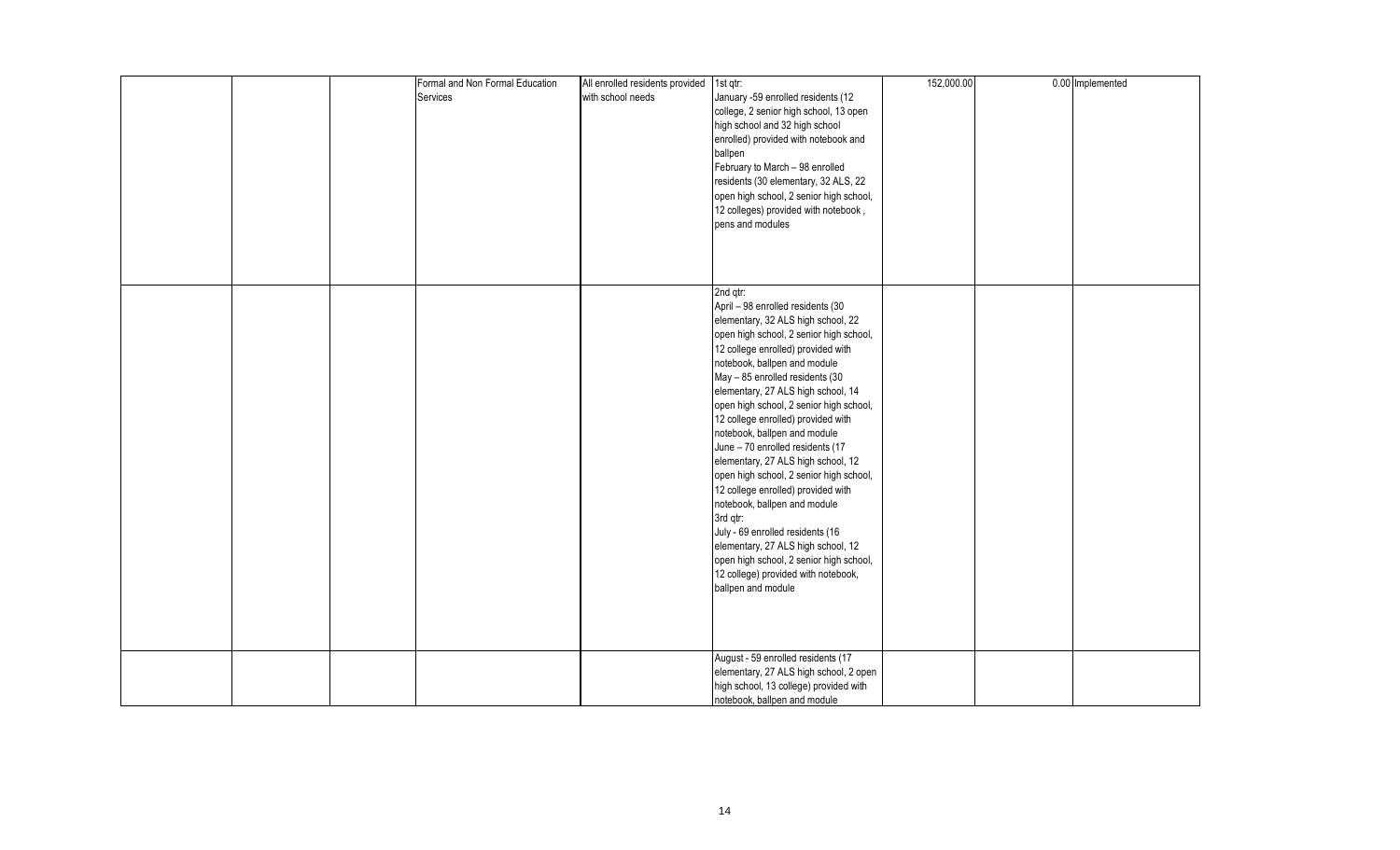|  |                                   |                                             | 4th qtr.:<br>October - 91 enrolled residents (5 basic<br>learner, 8 elementary, 31 ALS high<br>school, 3 open high school, 12 college)<br>provided with notebook, ballpen and<br>module                                                                                                                                                                                                                                                                                                                  |            |                                                                |
|--|-----------------------------------|---------------------------------------------|----------------------------------------------------------------------------------------------------------------------------------------------------------------------------------------------------------------------------------------------------------------------------------------------------------------------------------------------------------------------------------------------------------------------------------------------------------------------------------------------------------|------------|----------------------------------------------------------------|
|  |                                   |                                             | November - 84 enrolled residents (5<br>basic learner, 7 elementary, 32 ALS<br>high school, (16 enrolled, 14 incoming 1<br>plaridel), 2 private high school, 22<br>enrolled, 11 college (10 BPC, 1 BSU),<br>and 5 open high school provided with<br>notebook, ballpen and module<br>December - 84 enrolled residents (6<br>basic learner, 0 elementary, 11 ALS<br>high school, 33 Private High school, 3<br>open high school, 11 college (10 BPC, 1<br>BSU) provided with notebook, ballpen<br>and module |            |                                                                |
|  | Provision of Personal Hygiene Kit | 1 set of toiletries provided per<br>quarter | 1st $qtr$ :<br>January - 101 residents provided<br>February - 102 residents provided<br>2nd qtr:<br>April - 99 residents provided<br>May - 99 residents provided<br>June - 97 residents provided<br>3rd qtr:<br>July - 98 residents provided<br>August - 97 residents provided<br>September - 97 residents provided                                                                                                                                                                                      | 260,400.00 | 0.00 Implemented<br>Materials stock from previous<br>donations |
|  |                                   |                                             | 4th qtr.:<br>October - 97 residents provided<br>November - 99 residents provided<br>December - 97 residents provided                                                                                                                                                                                                                                                                                                                                                                                     |            |                                                                |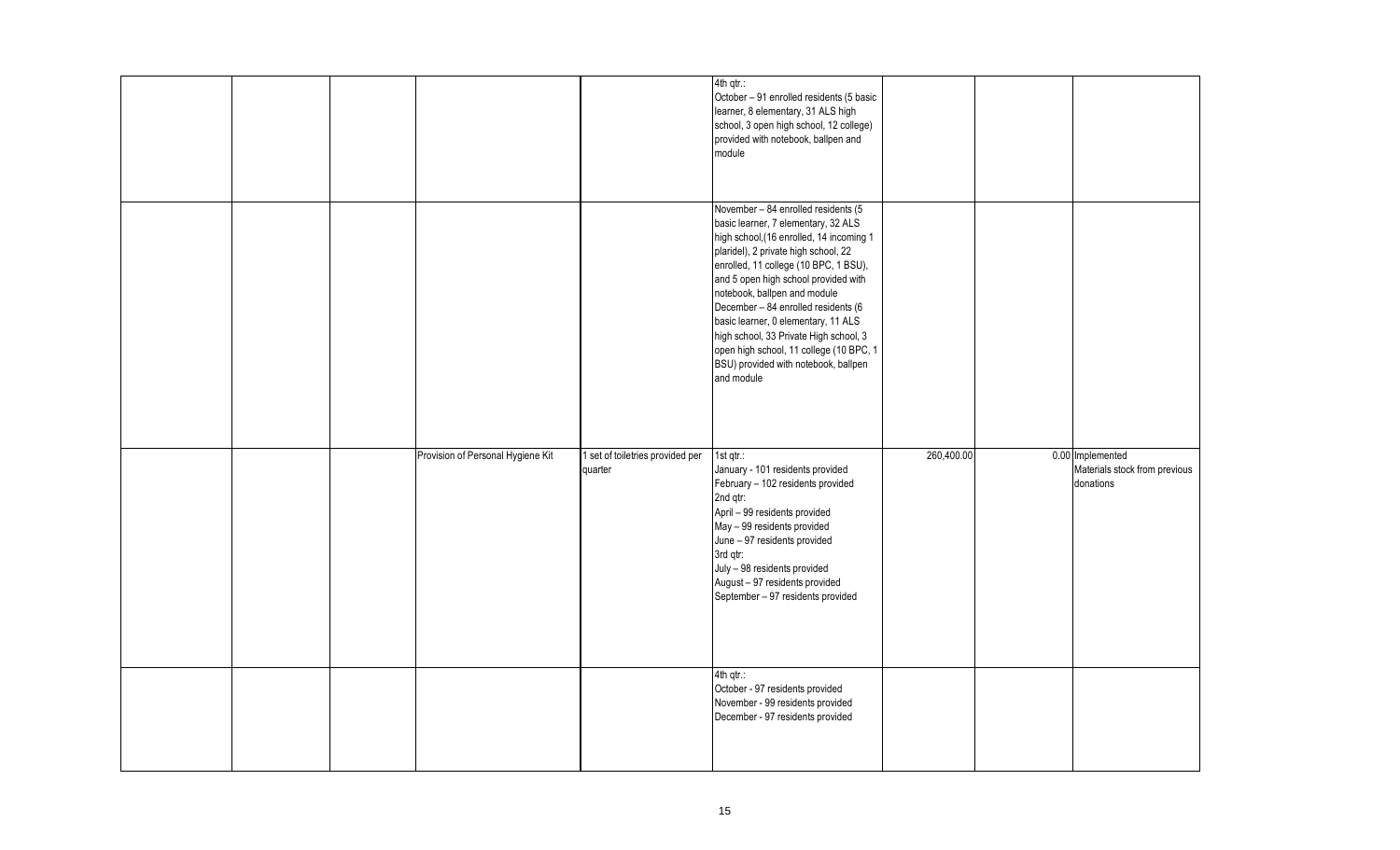|  | Capability Seminar              | 24 staff attended various<br>trainings                  | 1st qtr:<br>Feb. 4 - Leadership training attended<br>by 12 CICL<br>Feb. 6 - First Aid and BIS C PR training<br>attended by 15 CICL, 2 female and 1<br>male house parent                                                                                        | 130,000.00 | 0.00 Implemented                                                               |
|--|---------------------------------|---------------------------------------------------------|----------------------------------------------------------------------------------------------------------------------------------------------------------------------------------------------------------------------------------------------------------------|------------|--------------------------------------------------------------------------------|
|  |                                 |                                                         | 2nd qtr:<br>No capability seminar for 2nd quarter<br>3rd qtr:<br>No capability seminar for 3rd quarter<br>4th qtr:<br>October - JJWC Virtual Spot Inspection<br>and Monitoring<br>November - Monthly meeting with<br>Houseparent at Tanglaw Conference<br>Room |            |                                                                                |
|  | <b>CICL Stakeholders Forum</b>  | 4 forum held quarterly with the<br>5 pillars of justice | 4th qtr:<br>CICL stakeholders Forum attended by<br>MSWDO and WCPD (8 Male and 55<br>Female) via Zoom meeting                                                                                                                                                   | 50,000.00  | 0.00 Implemented                                                               |
|  | Children at Risk /CICL Congress | I congress conducted                                    | Not implementated due to unstable<br>situation brought by the pandemic                                                                                                                                                                                         | 85,000.00  | 0.00 Not implementated due to<br>unstable situation brought by<br>the pandemic |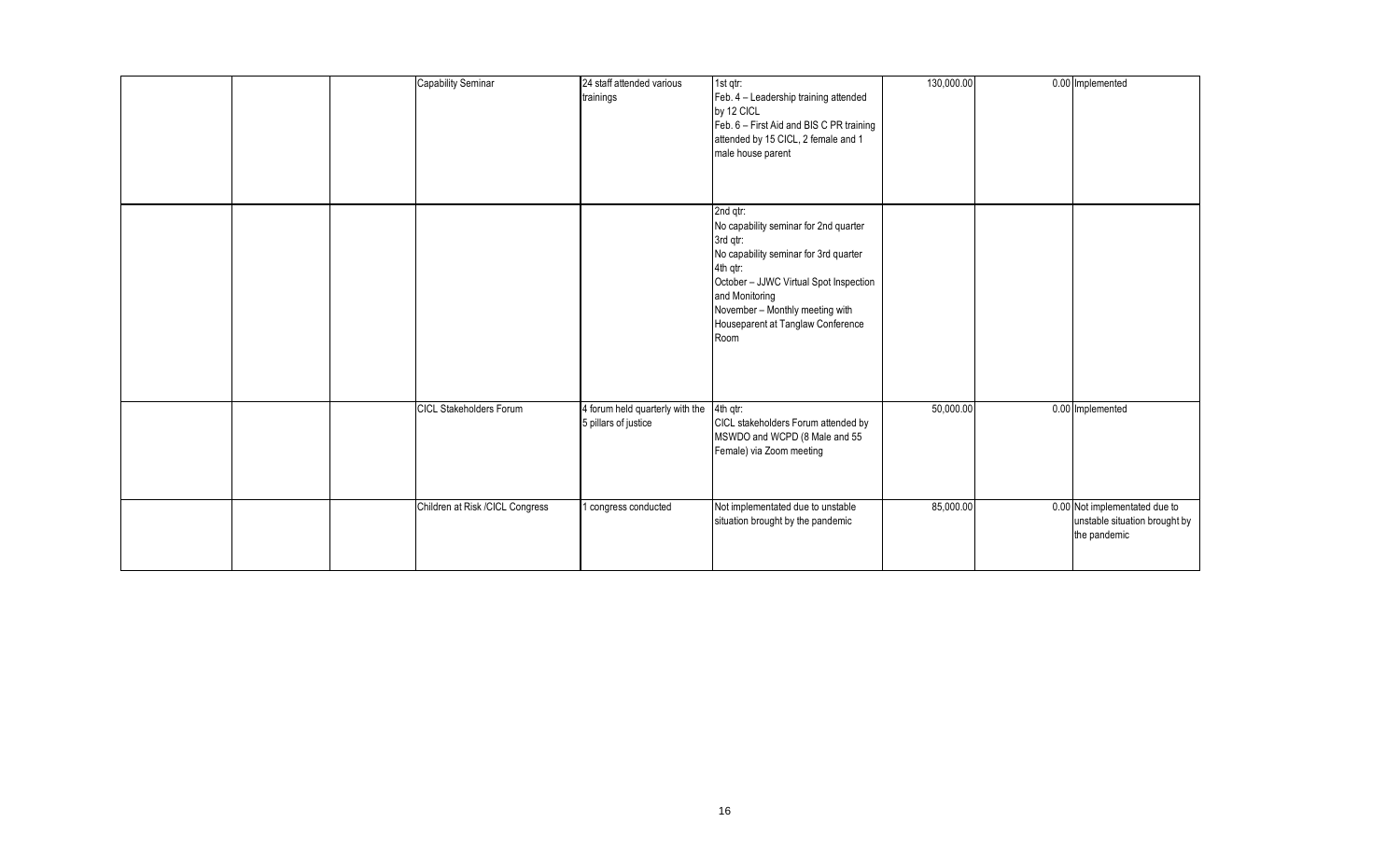|                                                                                                                                                                                                   |                                                                                              |                                                 | Family Development Session       | 30 family of residents given<br>Family Development Session<br>monthly                       | 2nd qtr:<br>June - 1 family of residents given FDS<br>monthly<br>3rd qtr:<br>July - 6 families of residents given FDS<br>monthly<br>August - 22 families of residents given<br>FDS monthly<br>September - 10 families of residents<br>given FDS monthly<br>4th qtr.:<br>October - 4 families of residents given<br>FDS monthly<br>November - 4 families of residents<br>given FDS monthly<br>December - 19 families of residents<br>given FDS monthly | 20,000.00    | 0.00 Implemented                                |
|---------------------------------------------------------------------------------------------------------------------------------------------------------------------------------------------------|----------------------------------------------------------------------------------------------|-------------------------------------------------|----------------------------------|---------------------------------------------------------------------------------------------|-------------------------------------------------------------------------------------------------------------------------------------------------------------------------------------------------------------------------------------------------------------------------------------------------------------------------------------------------------------------------------------------------------------------------------------------------------|--------------|-------------------------------------------------|
| Republic Act No. 7192<br>AN ACT PROMOTING<br>THE INTEGRATION OF<br>WOMEN AS FULL AND<br><b>EQUAL PARTNERS OF</b><br>MEN IN DEVELOPMENT<br>AND NATION BUILDING<br>AND FOR OTHER<br><b>PURPOSES</b> | To provide additional<br>capital to women<br>Micro and Small<br>Entrepreneurs (MSEs) PROGRAM | SELF-<br><b>EMPLOYMENT</b><br><b>ASSISTANCE</b> | Financial Assistance for capital | Estimated of 350 beneficiaries 1st qtr:<br>given P2,500 to P10,000.00<br>capital assistance | February 01 - 28 requests processed<br>February 23 - 13 requests processed<br>March 09 - 19 requests processed<br>17 sets high speed sewing machine for<br>indigents and solo parents purchased in<br>March<br>2nd qtr:<br>April 14-10 requests processed<br>April 20-8 requests processed<br>May 05 - 4 requests processed<br>3rd qtr:<br>No requests processed<br>4th qtr:<br>November 18 - 12 requests processed                                   | 1,000,000.00 | 481,330.00 PSWDO- Implemented<br>Charged to G.O |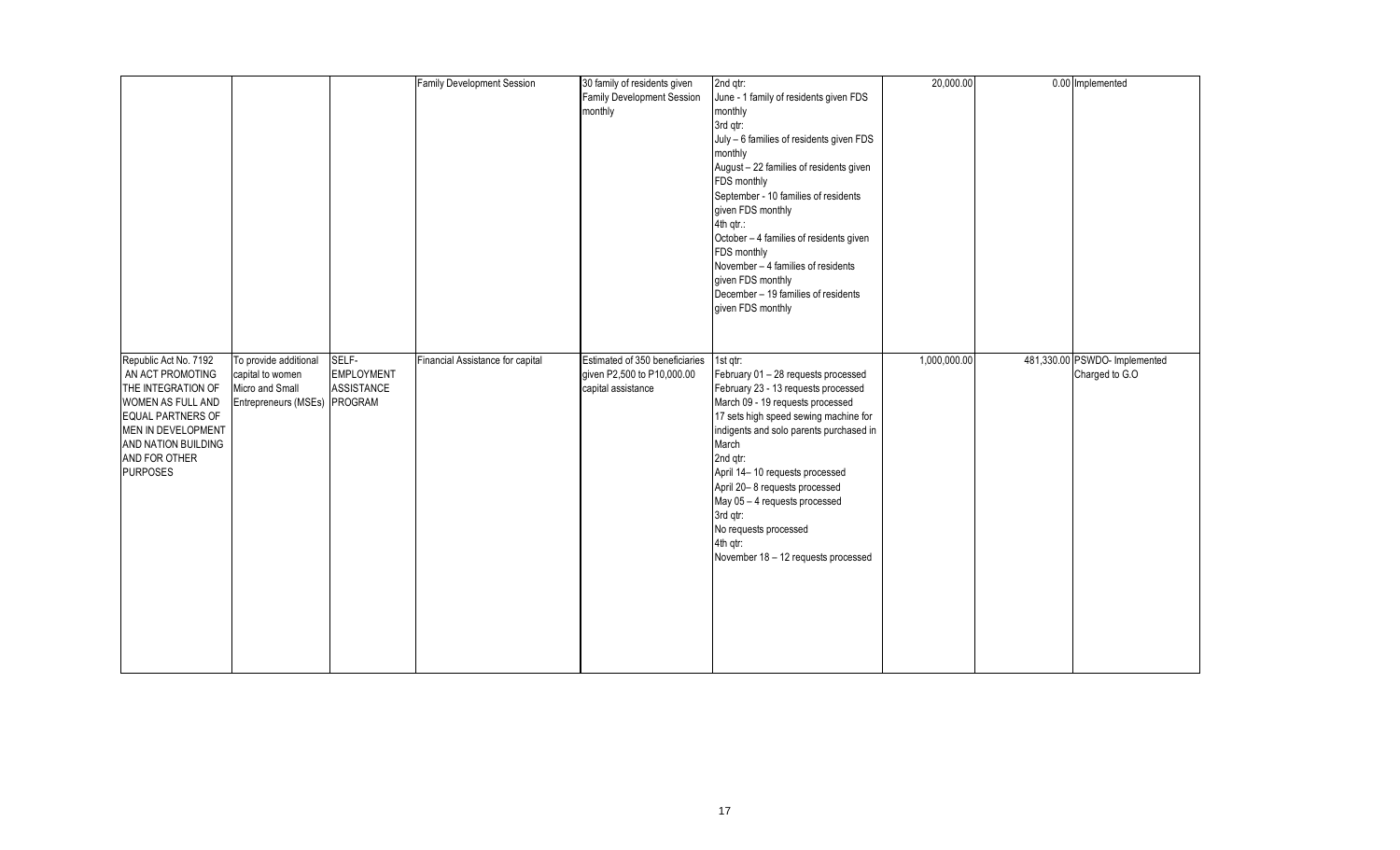| Republic Act 8972 Solo<br>Parents Act of 2000                                                                                                                                                                                                                                                    | To empower women<br>solo parents and<br>provide support group                    | <b>SOLO PARENT</b><br>PROGRAM                    | Solo Parent General Assembly                       | 1 General Assembly for 1,200<br>solo parents conducted by 1st<br>quarter                                             | 4th qtr:<br>November 16 - Kumustahan at<br>pamamahagi ng Pamaskong Handog<br>sa mga Solo Parents ng Bulacan<br>attended by 639 solo parents                                                                                                                                                                                   | 177,500.00 | 0.00 Implemented |
|--------------------------------------------------------------------------------------------------------------------------------------------------------------------------------------------------------------------------------------------------------------------------------------------------|----------------------------------------------------------------------------------|--------------------------------------------------|----------------------------------------------------|----------------------------------------------------------------------------------------------------------------------|-------------------------------------------------------------------------------------------------------------------------------------------------------------------------------------------------------------------------------------------------------------------------------------------------------------------------------|------------|------------------|
| Section 5.<br>Comprehensive Package<br>of Social Development<br>and Welfare Services.<br>(a) Livelihood<br>development services<br>which include trainings<br>on livelihood skills, basic<br>business management,<br>value orientation and the<br>provision of seed capital<br>or job placement. |                                                                                  |                                                  | Solo Parent Orientation update                     | orientation for 50 solo parent 3rd qtr:<br>federation members by 2nd to<br>4th quarter                               | July - Capacity development orientation<br>on RA 8972 - team building attended by<br>24 municipal Solo Parents Federation<br>presidents and 2 staff of PSWDO                                                                                                                                                                  | 30,000.00  | 0.00 Implemented |
| RA 7277 Magna Carta for To empower PWDs<br>Disabled Persons,<br>Section 15. Vocational or<br><b>Technical and Other</b><br><b>Training Programs. The</b><br>State provide disabled<br>persons with training<br>sports and physical<br>fitness, and other skills.                                 | and develop innate<br>talent & skills that<br>could boost their self-<br>esteem; | PROGRAMS FOR<br>PERSONS WITH<br>DISABILITY (PWD) | Capability Building seminar and Skills<br>Training | capability building seminar<br>and 1 skills training attended<br>by 100 PWDs conducted<br>between 2nd to 4th quarter | 1st gtr:<br>February 24 - conducted online<br>community awareness on<br>'Understanding Down Syndrome'<br>attended by 40 viewers (PWD<br>presidents, parents and children with<br>Down Syndrome)<br>2nd gtr:<br>April 5, 2021 - 38 PWDs (23 female<br>and 15 male) attended the assembly of<br>14th World Autism Awareness Day | 110,000.00 | 0.00 Implemented |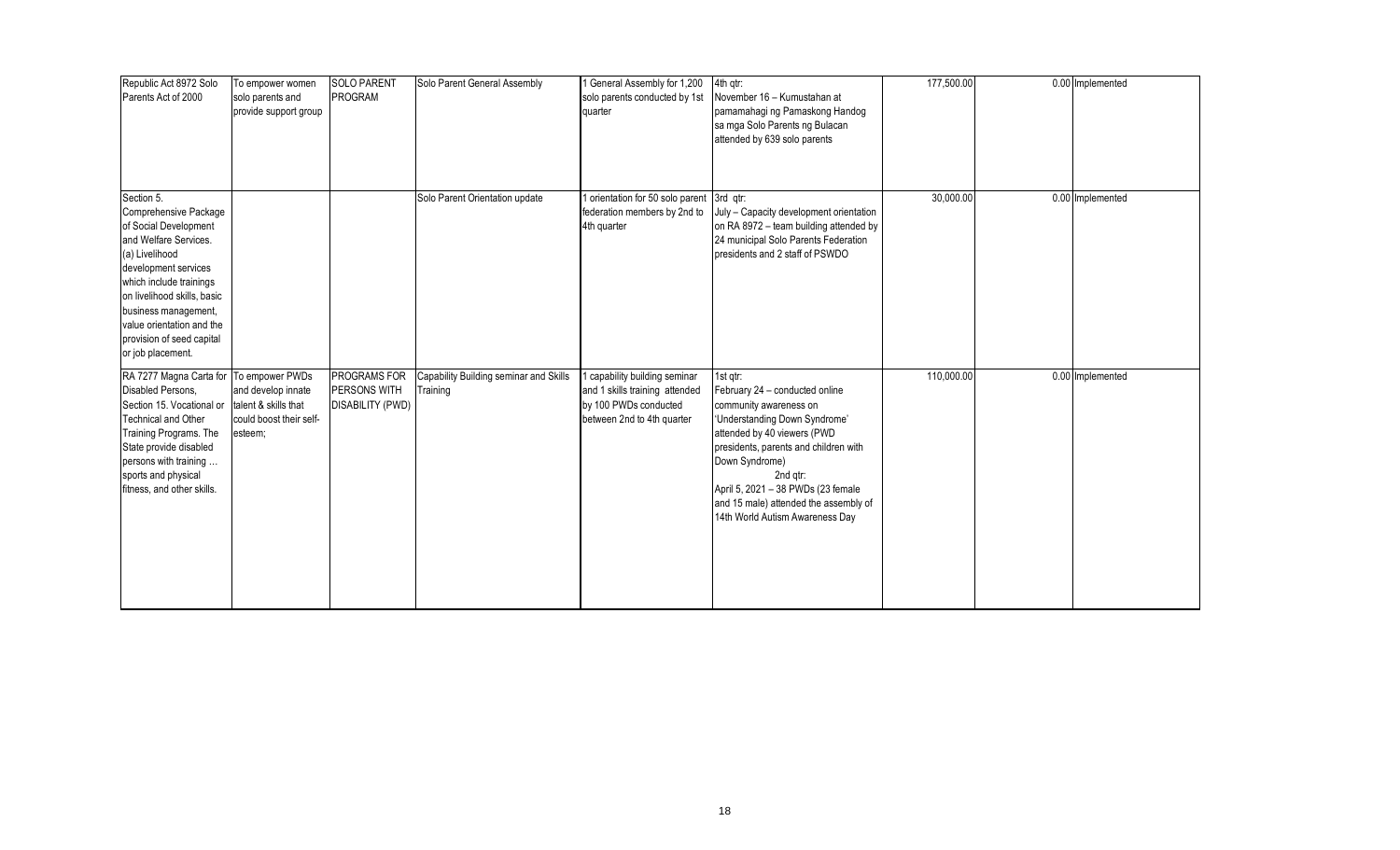| Proclamation No. 361      | To provide necessary | National Disability Prevention and | 21 municipalities, 3 cities, 6 | 3rd qtr:                                                                     | 453,000.00 | 0.00 Implemented |
|---------------------------|----------------------|------------------------------------|--------------------------------|------------------------------------------------------------------------------|------------|------------------|
| Declaring the Third Week  | knowledge and        | Rehabilitation Week Celebration    | SPED school with 700 PWDs      | 21 municipalities, 3 cities, with 700                                        |            |                  |
| of July as the National   | assistance to make   |                                    | participated on various        | PWDs participated on various activities                                      |            |                  |
| Disability Prevention and | lives of PWDs whole  |                                    | activities from July 17-23     | from July 17-23 with the breakdown of:                                       |            |                  |
| Rehabilitation Week.      |                      |                                    |                                | July 16 - Symposium on National                                              |            |                  |
|                           |                      |                                    |                                | Disability Prevention and Rehabilitation                                     |            |                  |
|                           |                      |                                    |                                | Week 2021 attended by PWD Sector of                                          |            |                  |
|                           |                      |                                    |                                | San Miguel, Bulacan (23 Male & 25                                            |            |                  |
|                           |                      |                                    |                                | Female)                                                                      |            |                  |
|                           |                      |                                    |                                | July 17- Participated in online webinar                                      |            |                  |
|                           |                      |                                    |                                | on Truths and Myths on Covid-19                                              |            |                  |
|                           |                      |                                    |                                | Vaccines in National Disability                                              |            |                  |
|                           |                      |                                    |                                | Prevention and Rehabilitation Week                                           |            |                  |
|                           |                      |                                    |                                | 2021                                                                         |            |                  |
|                           |                      |                                    |                                |                                                                              |            |                  |
|                           |                      |                                    |                                | July 19- Participated in online webinar                                      |            |                  |
|                           |                      |                                    |                                | Forum on Data Inclusion thru Registry<br>and Data Collection by DOH and Phil |            |                  |
|                           |                      |                                    |                                | Health.                                                                      |            |                  |
|                           |                      |                                    |                                |                                                                              |            |                  |
|                           |                      |                                    |                                | July 21 - Symposium on National                                              |            |                  |
|                           |                      |                                    |                                | Disability Prevention and Rehabilitation                                     |            |                  |
|                           |                      |                                    |                                | <b>Week 2021</b>                                                             |            |                  |
|                           |                      |                                    |                                |                                                                              |            |                  |
|                           |                      |                                    |                                |                                                                              |            |                  |
|                           |                      |                                    |                                |                                                                              |            |                  |
|                           |                      |                                    |                                | attended by PWD Sector of San                                                |            |                  |
|                           |                      |                                    |                                | Miguel, Bulacan and other stakeholders                                       |            |                  |
|                           |                      |                                    |                                | (22 Male & 29 Female)                                                        |            |                  |
|                           |                      |                                    |                                |                                                                              |            |                  |
|                           |                      |                                    |                                | July 22 - National Disability                                                |            |                  |
|                           |                      |                                    |                                | Prevention and Rehabilitation Week                                           |            |                  |
|                           |                      |                                    |                                | 2021 attended by PWD Sector of                                               |            |                  |
|                           |                      |                                    |                                | Pulilan, Bulacan (17 Male & 31 Female)                                       |            |                  |
|                           |                      |                                    |                                | July 23 - Participated in the                                                |            |                  |
|                           |                      |                                    |                                | Culminating Activity for National                                            |            |                  |
|                           |                      |                                    |                                | Disability Prevention and Rehabilitation                                     |            |                  |
|                           |                      |                                    |                                | Weeks of Provincial Government of                                            |            |                  |
|                           |                      |                                    |                                | Bulacan, provide financial, medical and                                      |            |                  |
|                           |                      |                                    |                                | assistive devices to the PWD Sector                                          |            |                  |
|                           |                      |                                    |                                | (256 Male & 347 Female)                                                      |            |                  |
|                           |                      |                                    |                                |                                                                              |            |                  |
|                           |                      |                                    |                                |                                                                              |            |                  |
|                           |                      |                                    |                                |                                                                              |            |                  |
|                           |                      |                                    |                                |                                                                              |            |                  |
|                           |                      |                                    |                                |                                                                              |            |                  |
|                           |                      |                                    |                                |                                                                              |            |                  |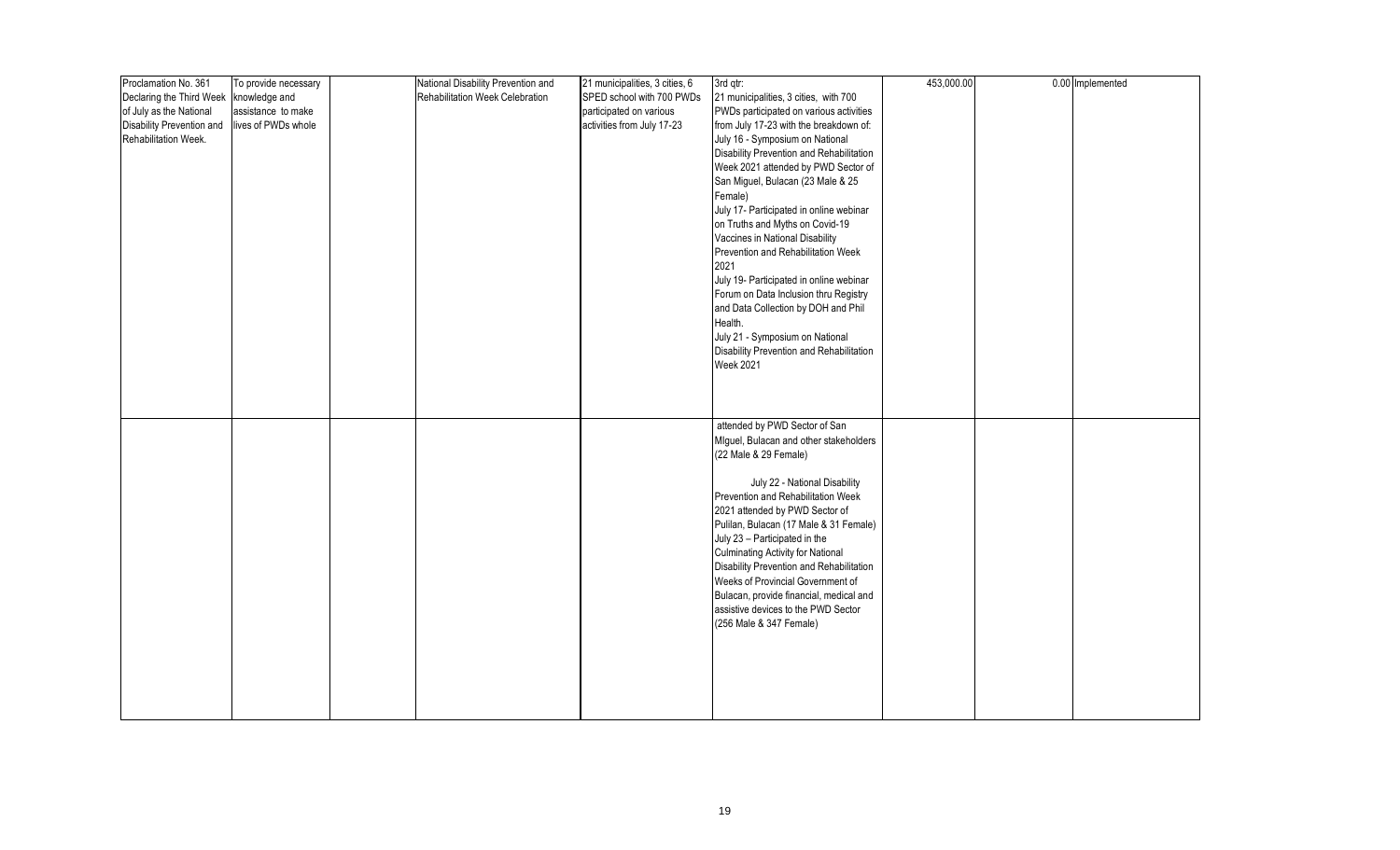|  | Women with Disability Celebration       | 650 women PWDs participated 1st qtr:<br>in 1 celebration                | 1 video campaign posted on social<br>media in March 29 as online Women<br>with Disability Celebration, in line with<br>Women's Month, viewed by 124 netizens                                                                                                                                            | 90,000.00 | 0.00 Implemented     |
|--|-----------------------------------------|-------------------------------------------------------------------------|---------------------------------------------------------------------------------------------------------------------------------------------------------------------------------------------------------------------------------------------------------------------------------------------------------|-----------|----------------------|
|  | <b>PWD General Assembly</b>             | 800 PWDs participated on1st<br>quarter assembly                         | 1st gtr:<br>January 11 - 50 PWDs and senior<br>citizens (17 male and 33 female)<br>attended the assembly of Diwa ng<br>Filipino'y Pinagbuklod ang may<br>kapansanan at Nakatatanda sa Bulacan)<br>4th qtr.:<br>December 30 - Year-End Assessment<br>AND General Assembly of PWD<br>attended by 500 PWDs | 0.00      | 0.00 Implemented     |
|  | Surgical Mission                        | 2 missions conducted by July<br>and November                            | Project temporarily suspended in<br>compliance to IATF ruling for safety of<br>clients and service providers. Budget<br>realigned for COVID                                                                                                                                                             | 0.00      | 0.00 Not Implemented |
|  | After care service to operated patients | post operation conducted by<br>November                                 | Project temporarily suspended in<br>compliance to IATF ruling for safety of<br>clients and service providers. Budget<br>realigned for COVID                                                                                                                                                             | 0.00      | 0.00 Not Implemented |
|  | Speech Therapy                          | One 4-days seminar for 30<br>persons conducted on 1st to<br>2nd quarter | Project temporarily suspended in<br>compliance to IATF ruling for safety of<br>clients and service providers. Budget<br>realigned for COVID                                                                                                                                                             | 0.00      | 0.00 Not Implemented |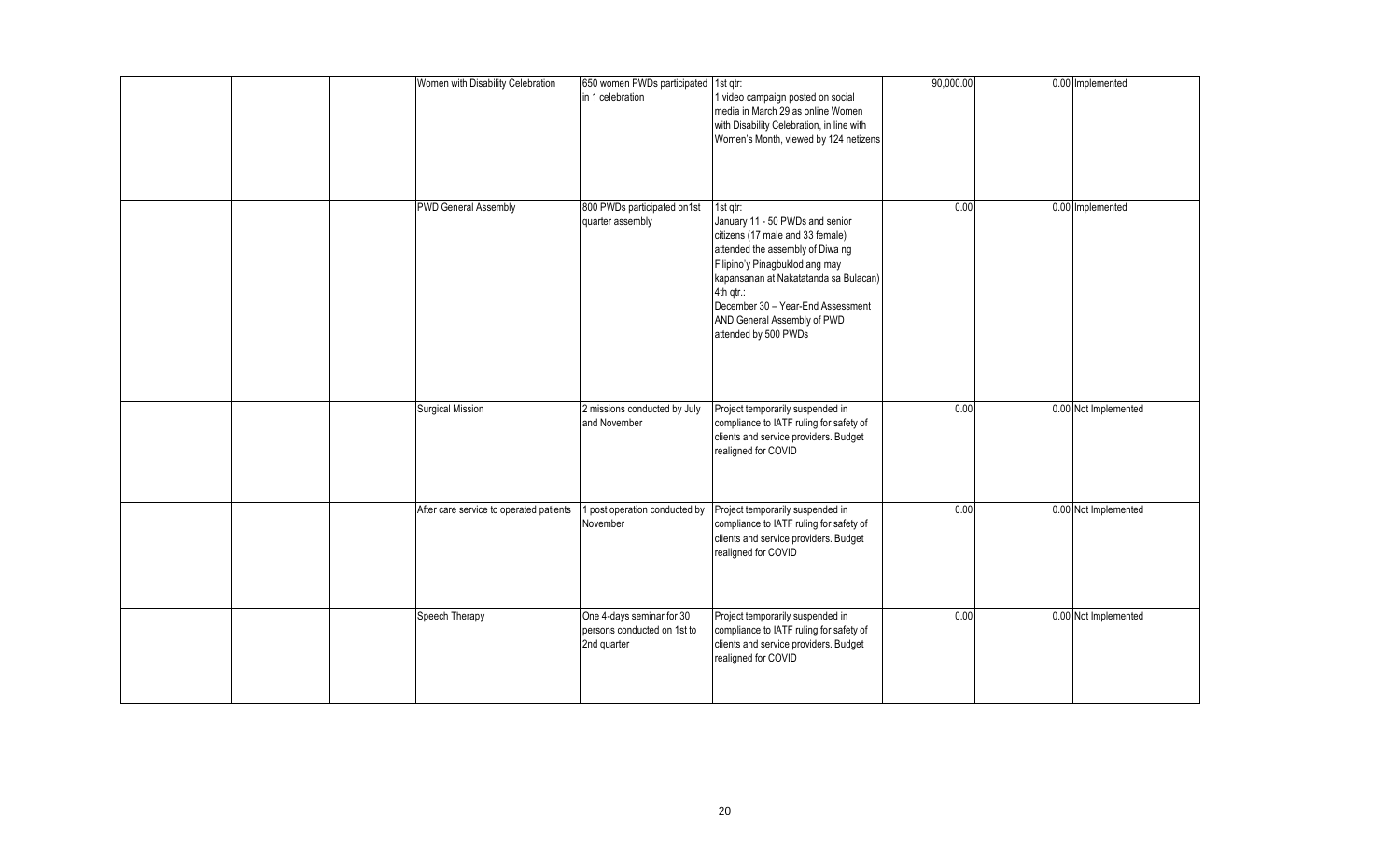| Presidential Proclamation To provide the<br>470 (Sept. 26, 1994)<br>Declaring the First Week<br>of October of Every Year<br>as Linggo ng<br>Katandaang Filipino                                                                                                                | necessary assistance<br>to the Federation of<br>Senior Citizens.                           | <b>SENIOR CITIZEN</b><br>PROGRAM | <b>Elderly Week Celebration</b><br>a. Centenaryong Bulakenyo               | Estimate fo 100 elders aged<br>100 yrs. old and above given<br>P10,000.00 cash | 4th gtr:<br>November 29 - 66 elders aged 100 yrs<br>and above given P10,000.00 cash                                                                                                                                          | 1,000,000.00 | 660,000.00 PSWDO- | Implemented/charged to GO) |
|--------------------------------------------------------------------------------------------------------------------------------------------------------------------------------------------------------------------------------------------------------------------------------|--------------------------------------------------------------------------------------------|----------------------------------|----------------------------------------------------------------------------|--------------------------------------------------------------------------------|------------------------------------------------------------------------------------------------------------------------------------------------------------------------------------------------------------------------------|--------------|-------------------|----------------------------|
|                                                                                                                                                                                                                                                                                |                                                                                            |                                  | b. Hanging of Streamers                                                    | 40 pcs. 4x6 streamers posted<br>in different public areas on<br>October        | 4th qtr:<br>October - 48 pcs. 4x6 streamers posted<br>in different public areas                                                                                                                                              | 10,000.00    |                   | 0.00 Implemented           |
|                                                                                                                                                                                                                                                                                |                                                                                            |                                  | Provincial Year-End Assessment and<br>General Assembly                     | 1,000 Senior Citizens attended 4th qtr:<br>on December provincial<br>assembly  | December 30 - 600 Senior Citizens<br>attended to the Year-End Assembly                                                                                                                                                       | 270,000.00   |                   | 0.00 Implemented           |
| 650 Lingkod Lingap sa<br>Nayon (only 5 males),<br>4,160 Mother Leaders (all barangay volunteers<br>female), 960 Day Care<br>Workers (only 16 males),<br>brgy. Health Wrokers (all<br>female) have few benefits<br>for the voluntary works<br>they are doing for their<br>brgy. | Toprovide death<br>benefit for families of<br>for the works they are<br>doing in the brgy. | <b>INDIGENCY</b><br>PROGRAM      | Death Assistance to Brgy. Tanod,<br>Volunteer Workers, and Brgy. Officials | 100% approved request<br>provided with P10,000 death<br>assistance             | 1st gtr:<br>28 Brgy. Officials (17 Brgy. Tanod, 4<br>Mother Leaders, 3 brgy. Health workers,<br>3 Brgy. Councilors, and 1 Brgy.<br>Captain), 23 female and 5 male, were<br>given financial assistance worth P<br>10,000 each | 2,000,000.00 |                   | 280,000.00 Implemented     |
|                                                                                                                                                                                                                                                                                |                                                                                            |                                  |                                                                            |                                                                                | 2nd gtr:<br>19 Brgy. Officials (14 Brgy. Tanod, 2<br>Mother Leaders, 1 Brgy. Councilor, 1<br>Brgy. Kagawad and 1 Brgy. Captain), 2<br>female and 17 male, were given<br>financial assistance worth ₱ 10,000<br>each          |              | 190,000.00        |                            |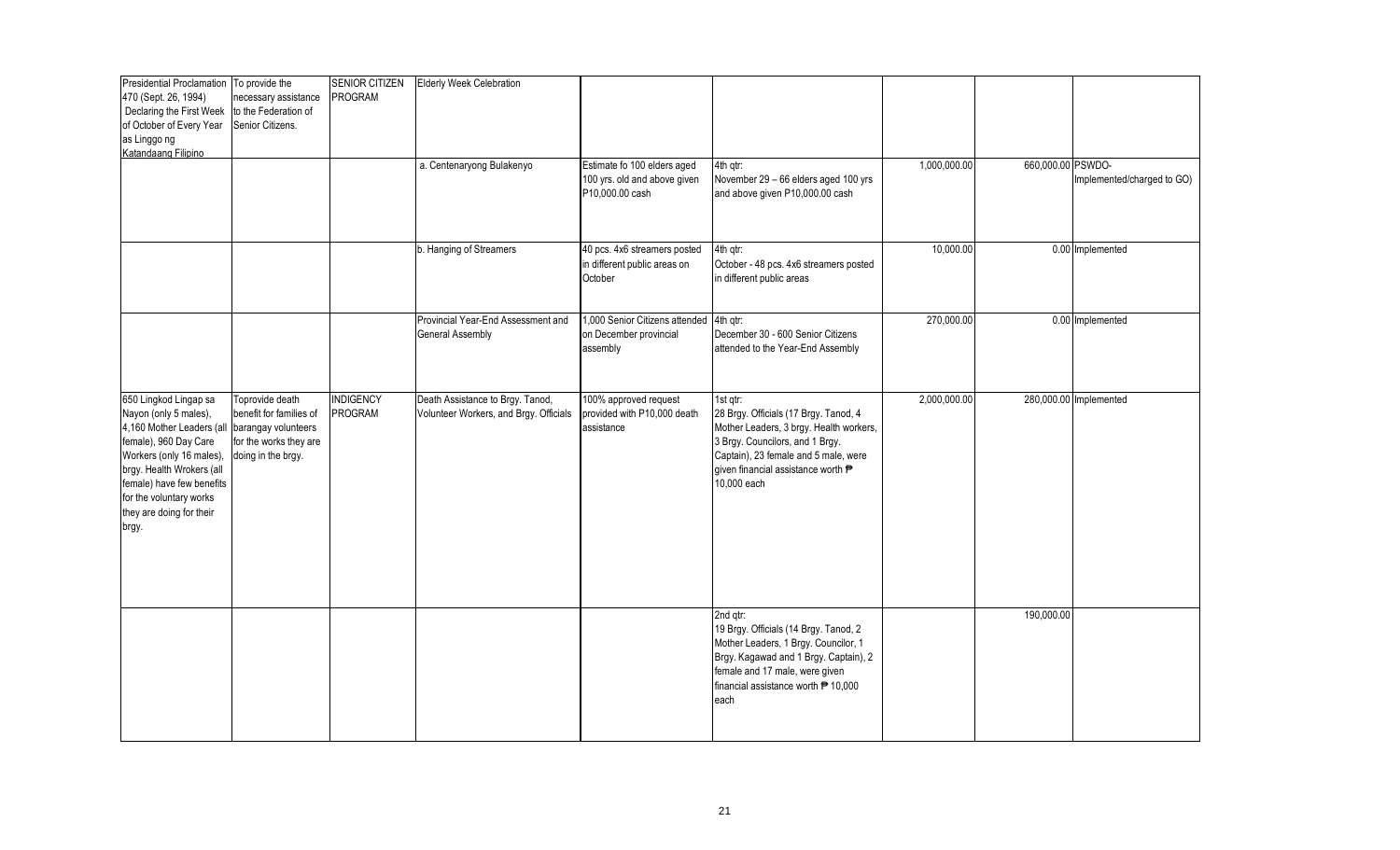|  |  | 3rd qtr:<br>29 Brgy. Officials (16 Brgy. Tanod, 2<br>Mother Leaders, 5 brgy. Health workers,<br>1 Brgy. Captain, 2 Brgy. Kagawad, 1<br>Lingkod Lingap sa Nayon, 2 Day Care<br>Workers) 11 female and 18 male, were<br>given financial assistance worth P<br>10,000 each | 290,000.00 |  |
|--|--|-------------------------------------------------------------------------------------------------------------------------------------------------------------------------------------------------------------------------------------------------------------------------|------------|--|
|  |  | 4th qtr:<br>27 Brgy. Officials (18 Brgy. Tanod, 6<br>Brgy. Health Workers, 2 Brgy.<br>Kagawad, 1 Mother Leader) 8 female<br>and 19 male, were given financial<br>assistance worth <sup>₹</sup> 10,000 each                                                              | 270,000.00 |  |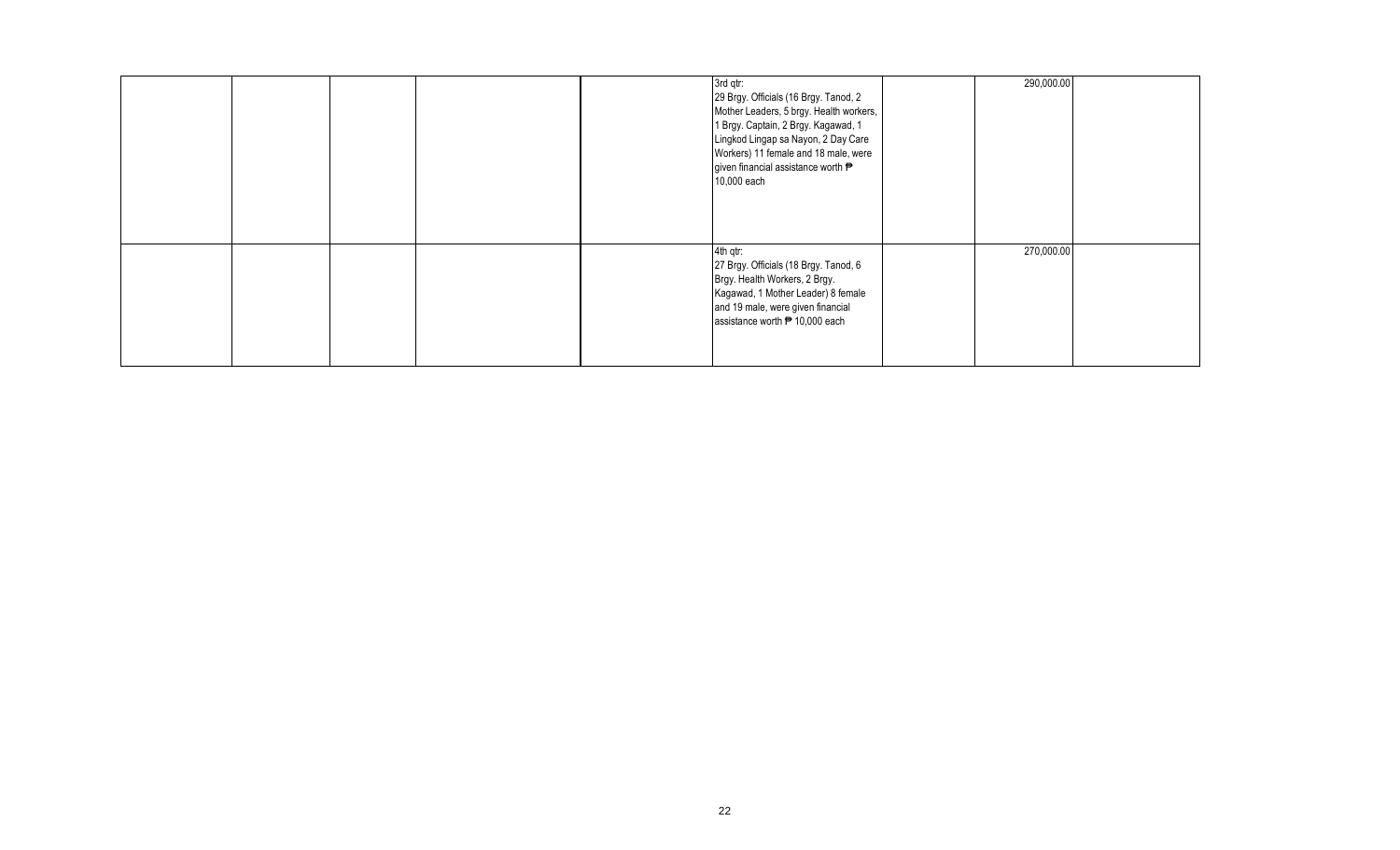| REPUBLIC ACT NO.           | To maintain, develop, | <b>DUMAGAT</b>    | Tree planting in DRT, CSJDM and | 500 seedlings planted in         | 3rd qtr:                             | 46,000.00 | 0.00 Implemented;              |
|----------------------------|-----------------------|-------------------|---------------------------------|----------------------------------|--------------------------------------|-----------|--------------------------------|
| 8371                       | protect and conserve  | <b>ASSISTANCE</b> | Norzagaray                      | Dumagat inhabitants during       | August 21 - 100 Seedlings planted by |           | There is limitation in conduct |
| AN ACT TO                  | forest areas and      | <b>PROGRAM</b>    |                                 | 2nd and 4th quarter              | 18 male and 12 female in San Mateo.  |           | of the activity because of the |
| <b>RECOGNIZE, PROTECT</b>  | territories of        |                   |                                 |                                  | Norzagaray                           |           | pandemic                       |
| AND PROMOTE THE            | indigenous people     |                   |                                 |                                  |                                      |           |                                |
| <b>RIGHTS OF</b>           | through reforestation |                   |                                 |                                  |                                      |           |                                |
| <b>INDIGENOUS</b>          |                       |                   |                                 |                                  |                                      |           |                                |
| <b>CULTURAL</b>            |                       |                   |                                 |                                  |                                      |           |                                |
| COMMUNITIES/INDIGEN        |                       |                   |                                 |                                  |                                      |           |                                |
| <b>OUS PEOPLES.</b>        |                       |                   |                                 |                                  |                                      |           |                                |
| <b>CREATING A NATIONAL</b> |                       |                   |                                 |                                  |                                      |           |                                |
| <b>COMMISSION ON</b>       |                       |                   |                                 |                                  |                                      |           |                                |
| <b>INDIGENOUS</b>          |                       |                   |                                 |                                  |                                      |           |                                |
| PEOPLES.                   |                       |                   |                                 |                                  |                                      |           |                                |
| <b>ESTABLISHING</b>        |                       |                   |                                 |                                  |                                      |           |                                |
| <b>IMPLEMENTING</b>        |                       |                   |                                 |                                  |                                      |           |                                |
| MECHANISMS,                |                       |                   |                                 |                                  |                                      |           |                                |
| APPROPRIATING              |                       |                   |                                 |                                  |                                      |           |                                |
| <b>FUNDS THEREFOR,</b>     |                       |                   |                                 |                                  |                                      |           |                                |
| AND FOR OTHER              |                       |                   |                                 |                                  |                                      |           |                                |
| <b>PURPOSES</b>            |                       |                   |                                 |                                  |                                      |           |                                |
| SECTION 58.                |                       |                   |                                 |                                  |                                      |           |                                |
| Environmental              |                       |                   |                                 |                                  |                                      |           |                                |
| Considerations. -          |                       |                   |                                 |                                  |                                      |           |                                |
| Ancestral domains or       |                       |                   |                                 |                                  |                                      |           |                                |
| portions thereof, which    |                       |                   |                                 |                                  |                                      |           |                                |
| are found to be            |                       |                   |                                 |                                  |                                      |           |                                |
| necessary for critical     |                       |                   |                                 |                                  |                                      |           |                                |
| watersheds, mangroves,     |                       |                   |                                 |                                  |                                      |           |                                |
| wildlife sanctuaries.      |                       |                   |                                 |                                  |                                      |           |                                |
| wilderness, protected      |                       |                   |                                 |                                  |                                      |           |                                |
| REPUBLIC ACT NO.           | To provide trainings  |                   | Training in various fields      | I training attended by 22 tribal | 3rd gtr:                             | 15,400.00 | 0.00 PSWDO- Implemented;       |
| 8371                       | for the upliftment of |                   |                                 | chieftains and 22 tribal health  | September 22-24 - Ancestral Domain   |           | (sponsored by National         |
| AN ACT TO                  | the Indigenous        |                   |                                 | workers with 1 staff by 3rd to   | Sustainable Development and          |           | Commission on Indigenous       |
| RECOGNIZE, PROTECT         | People's economic     |                   |                                 | 4th quarter                      | Protection Plan (ADSDPP) attended by |           | People)                        |
| <b>AND PROMOTE THE</b>     | and social conditions |                   |                                 |                                  | 9 Male and 15 Female participants    |           |                                |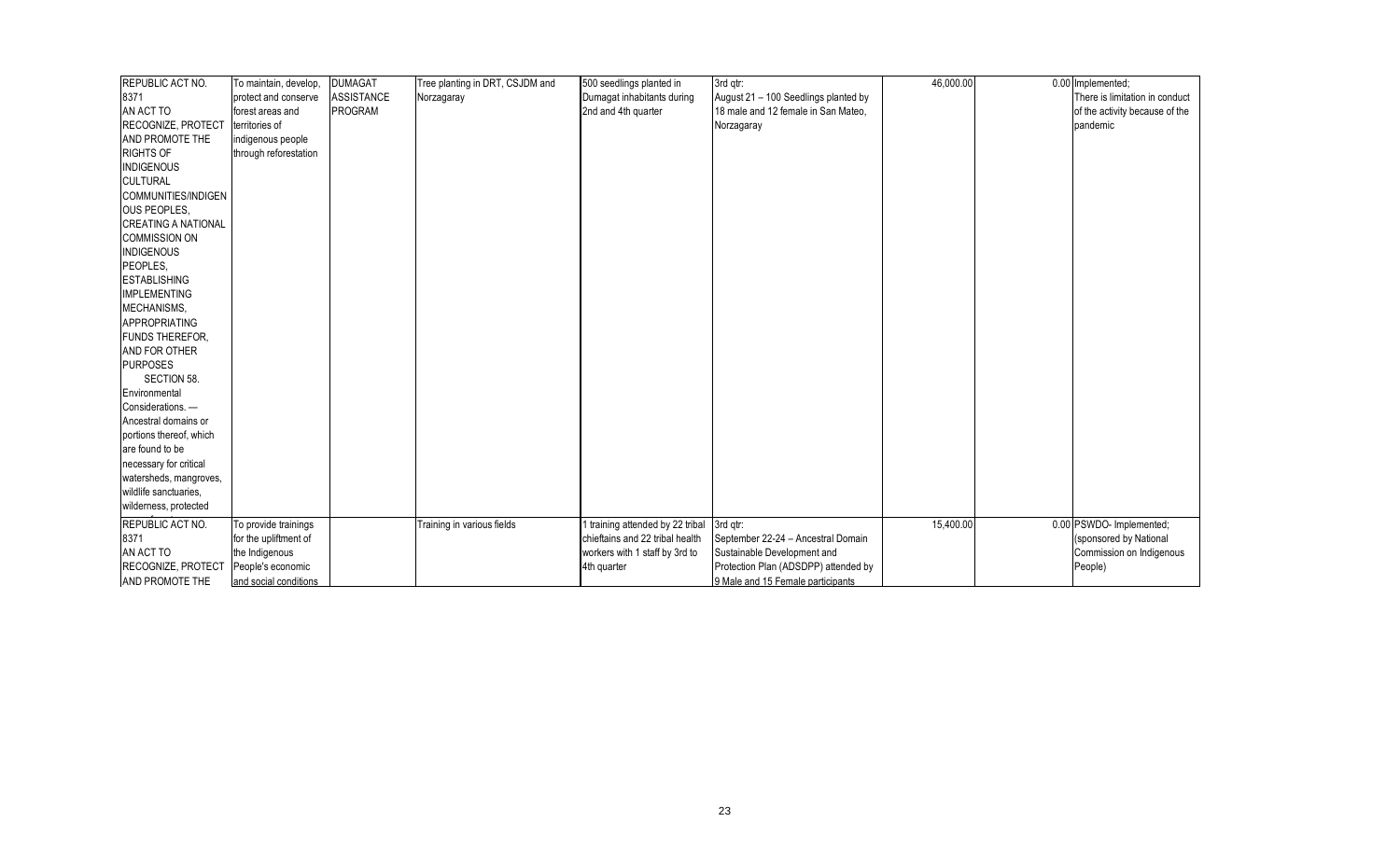| <b>RIGHTS OF</b><br><b>INDIGENOUS</b><br><b>CULTURAL</b><br>COMMUNITIES/INDIGEN gathering tribal<br>OUS PEOPLES,<br><b>CREATING A NATIONAL</b><br><b>COMMISSION ON</b><br><b>INDIGENOUS</b><br>PEOPLES,<br><b>ESTABLISHING</b><br><b>IMPLEMENTING</b><br>MECHANISMS,<br>APPROPRIATING<br>FUNDS THEREFOR,<br>AND FOR OTHER<br><b>PURPOSES</b><br>SECTION 25. | To provide update on<br>laws and government<br>assistances to IPs by<br>representatives.                                                                                       |                                                                                       | General Assembly of Dumagats | 1 assembly attended by 1,000<br>Dumagats on the 4th quarter | 1st qtr:<br>January 28 - Bulacan Provincial<br>Dumagat IPs Mandatory Representative<br>selection attended by 286 tribe<br>representatives(194 male, 92 female)<br>3rd gtr:<br>July - Kumustahan at Lingap para sa<br>mga Dumagat                                                                                                                                                                                                                                                                                                                                                                                                                               | 334,000.00 | 0.00 Implemented<br>(sponsored by<br>National Commission on<br>Indigenous People) |
|-------------------------------------------------------------------------------------------------------------------------------------------------------------------------------------------------------------------------------------------------------------------------------------------------------------------------------------------------------------|--------------------------------------------------------------------------------------------------------------------------------------------------------------------------------|---------------------------------------------------------------------------------------|------------------------------|-------------------------------------------------------------|----------------------------------------------------------------------------------------------------------------------------------------------------------------------------------------------------------------------------------------------------------------------------------------------------------------------------------------------------------------------------------------------------------------------------------------------------------------------------------------------------------------------------------------------------------------------------------------------------------------------------------------------------------------|------------|-----------------------------------------------------------------------------------|
| Board Resolution 2000-<br>412 Institutionalization of<br>Panlalawigang Komisyon<br>para sa Kababaihan ng<br>Bulacan (PKKB)                                                                                                                                                                                                                                  | To serve as vehicle<br>between government<br>agencies and other<br>entities in<br>mainstreaming of<br>women in pursuit of<br>peace, equality and<br>sustainable<br>development | PANLALAWIGANG<br><b>KOMISYON PARA</b><br>SA KABABAIHAN<br><b>NG BULACAN</b><br>(PKKB) | Advocacies and networking    | Estimated of 6 invitations from<br>different sectors done   | 1st qtr:<br>3 invitations from different sectorsin 1st<br>quarter:<br>· March 11 - participated in National<br>Earthquake drill for women;<br>• March 12 - Acted as speaker on<br>online "Project No Touch" of Soroptimist<br>international for 43 female Grade 6 and<br>Grade 7 pupils of St. Michael School of<br>Marilao, 3 female SI members, 4 female<br>and 2 male school staff);<br>March 25 - participated in online<br>webinar on national women's month<br>celebration of PFLCW<br>2nd qtr:<br>4 invitations:<br>April 28-29 - represent provincial<br>women in consultations meeting of<br>DSWD R3 & Regional conference for<br>Peace & Development | 0.00       | 0.00 Implemented                                                                  |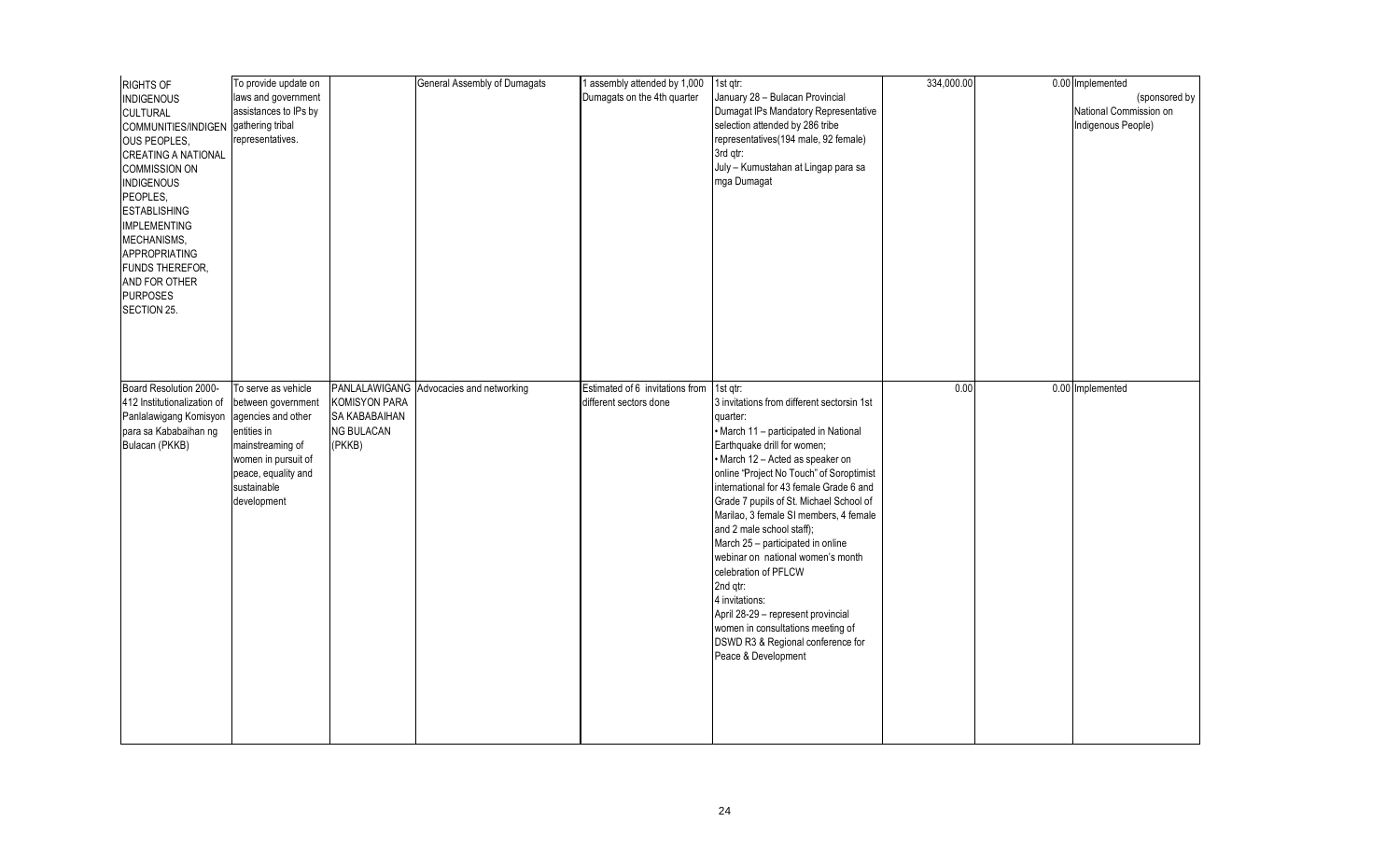|  |  | June 15 - joint disaster 2nd quarter<br>meeting<br>June 24 - PFLCW Webinar<br>June 24 -acted as a resource speaker<br>for Calvario Elementary School, City of<br>Meycauayan school-based webinar on<br>Strengthening Parent-Child<br>Relationship to Prevention Child<br>Delinquency<br>3rd qtr:                                                                                            |  |  |
|--|--|---------------------------------------------------------------------------------------------------------------------------------------------------------------------------------------------------------------------------------------------------------------------------------------------------------------------------------------------------------------------------------------------|--|--|
|  |  | 11 invitations:<br>July 3 - acted as guest speaker for<br>SAMAKA Youth - Reproductive Health<br>and Development attended by 17 Male<br>and 23 Female<br>July 9 - acted as guest speaker for<br>SAMAKA Youth - Life Skills attended<br>by 13 Male and 17 Female<br>July 17 - acted as guest speaker for<br>SAMAKA Youth - Parent - Teen<br>Relationship attended by 26 Male and<br>74 Female |  |  |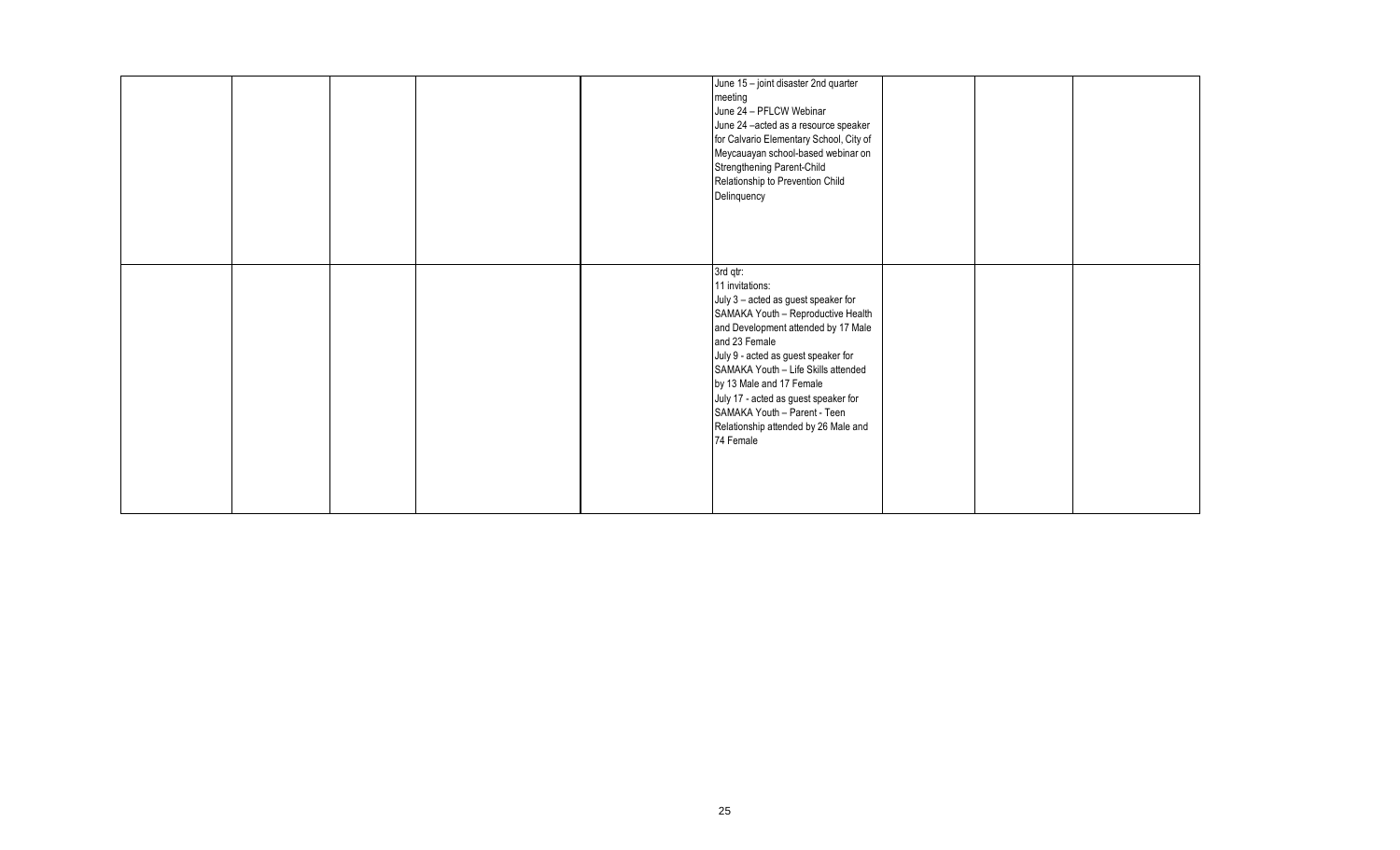|  |  | July 24 - acted as guest speaker for<br>SAMAKA Youth - Teen Pregnancy<br>attended by 16 Male and 27 Female<br>July 30 - acted as guest speaker for<br>SAMAKA Youth - Drug Use and Abuse<br>Among Youths attended by 15 Male and<br>27 Female<br>July 14 - Enhancement Workshop of<br>Comprehensive Emergency Program<br>for Children<br>July 28 - Desk review of situational<br>analysis (POPCOM III) attended 2 staffs<br>August 11 - Acted as speaker on SRB<br>Online Community Based RPFP for<br>Brgy. Volunteers<br>September 9-10 - Attended PCCI<br>Online Business Conference<br>September 27 - acted as speaker for<br>Parent Teen attended by 101 PGB<br>Employees (29 Male and 72 Female)<br>Bulacan Family Week 2021 Celebration |  |  |
|--|--|----------------------------------------------------------------------------------------------------------------------------------------------------------------------------------------------------------------------------------------------------------------------------------------------------------------------------------------------------------------------------------------------------------------------------------------------------------------------------------------------------------------------------------------------------------------------------------------------------------------------------------------------------------------------------------------------------------------------------------------------|--|--|
|  |  |                                                                                                                                                                                                                                                                                                                                                                                                                                                                                                                                                                                                                                                                                                                                              |  |  |
|  |  | 4th qtr:<br>October 21 - Acted as guest speaker on<br>KPK Malolos attended by 1 PSWDO<br>Staff, 10 KPK Officer and 2 CSWDO<br><b>Staffs</b>                                                                                                                                                                                                                                                                                                                                                                                                                                                                                                                                                                                                  |  |  |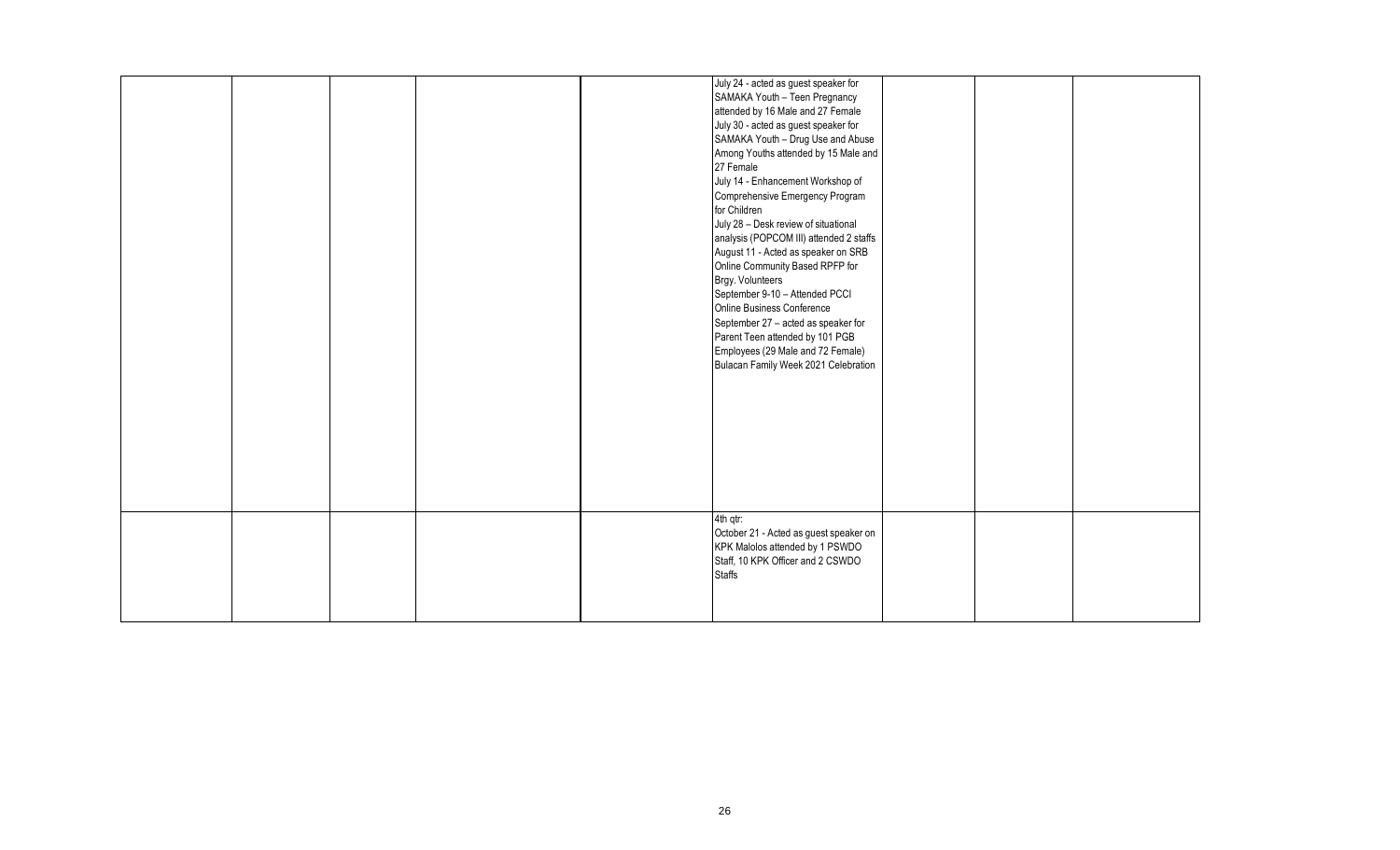|                                                                                                                                                            |                                                                                                        |                                                                                             |                                                                                                                                                                                                                           | November 26 - Implementing GAD in<br>the new Normal seminar in Bungahan<br>Elemenetary Schoool, City of Malolos<br>November 29 - Orientation on Safe<br>Spaces Act (Attended by 21 female via<br>Zoom & FB Livestream)<br>December 1-14 - 18 Day Campaign to<br>End VAWC<br>December 1 - Free Lega; Consultation<br>on VAWC with Atty. Anicia Marquez<br>December 3 - VAWC for Arsenio S.<br>Mendoza Elem. School at Calumpit<br>December 10 - Sexual Harassment in<br>Workplace Webinar with PGB<br>Employees<br>December 13-14 - Parent Effectiveness<br>Seminar at Malolos, Bulacan |           |                                                                                                                                                                                                                            |
|------------------------------------------------------------------------------------------------------------------------------------------------------------|--------------------------------------------------------------------------------------------------------|---------------------------------------------------------------------------------------------|---------------------------------------------------------------------------------------------------------------------------------------------------------------------------------------------------------------------------|----------------------------------------------------------------------------------------------------------------------------------------------------------------------------------------------------------------------------------------------------------------------------------------------------------------------------------------------------------------------------------------------------------------------------------------------------------------------------------------------------------------------------------------------------------------------------------------|-----------|----------------------------------------------------------------------------------------------------------------------------------------------------------------------------------------------------------------------------|
| Provincial Ordinance 96-<br>07 Declaring 2nd Monday<br>of March as Provincial<br>Women's Day and<br>Awarding of Medalyang<br>Ginto to Outstanding<br>Women | To recognize women<br>excelling in different<br>fields and serve as<br>inspiration for other<br>women. | Women's Month Celebration                                                                   |                                                                                                                                                                                                                           |                                                                                                                                                                                                                                                                                                                                                                                                                                                                                                                                                                                        |           |                                                                                                                                                                                                                            |
|                                                                                                                                                            |                                                                                                        | a. (Gawad Medalyang Ginto 2020<br>validation and awarding) Women's<br>Month Online Campaign | (1 awards day with 7 different<br>awards for women and women<br>organization attended by 800<br>women on the second Monday<br>of March) At least 2 Women's<br>Month on line campaign<br>materials developed and<br>posted | 1st gtr:<br>10 video campaigns developed and<br>posted online (average of 2-3 videos<br>per week)                                                                                                                                                                                                                                                                                                                                                                                                                                                                                      | 15,000.00 | 15,000.00 PSWDO- Implemented;<br>Way of<br>celebration was altered in<br>compliance with IATF ruling<br>of no big gatherings.<br>P745,000.00 Budget<br>realigned for COVID<br>OVR-101-<br>2021-05-18043<br>DV-2021-6-23563 |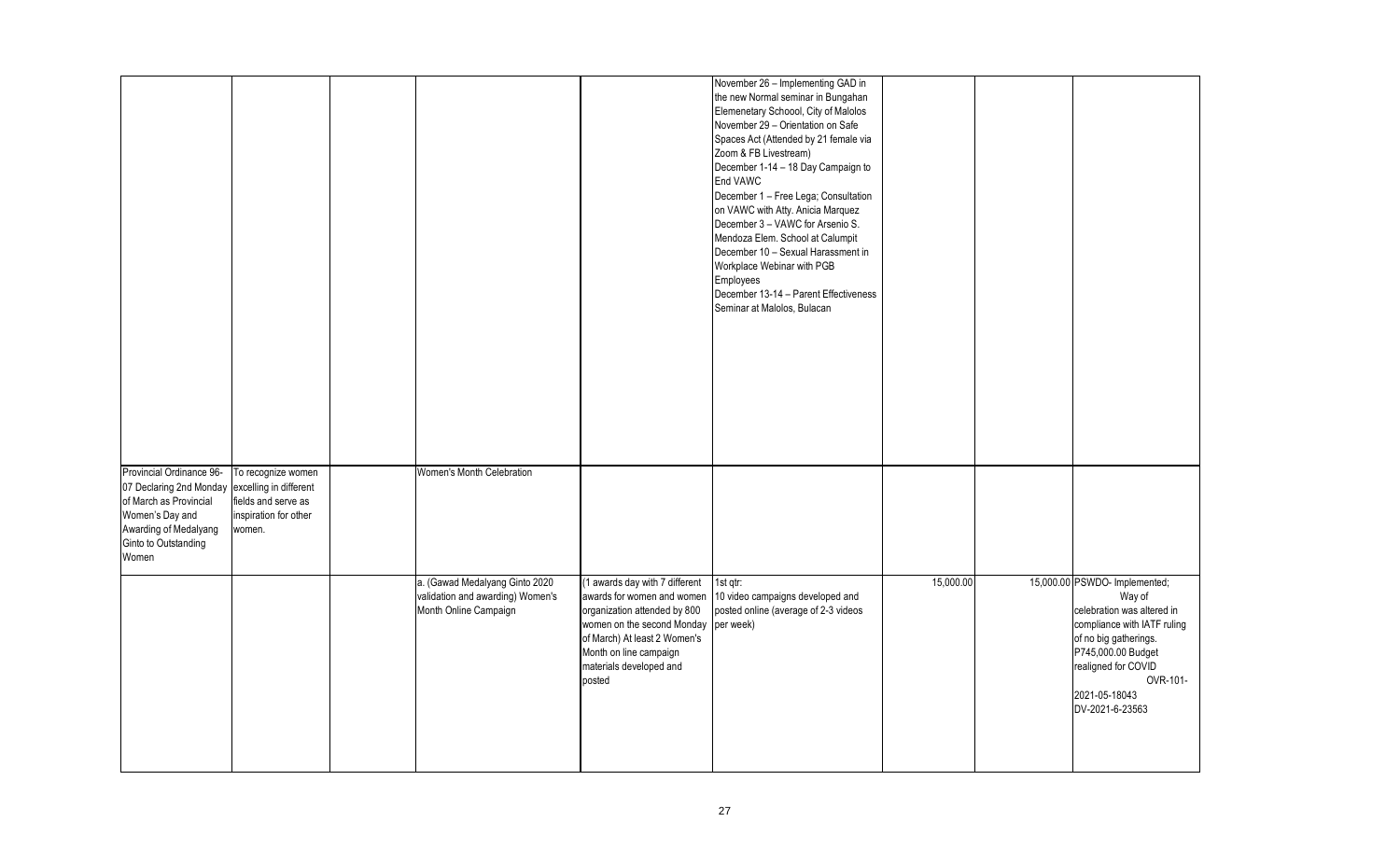|                                                                                                                                                                                                                                                                                                                                                                                                                                                    |                                                             | b. Gawad Medalyang Ginto 2021<br>nomination and screening | 21 municipalities and 3 cities<br>promotional materials on 7<br>different categories | 21 municipalities and 3 cities provided<br>provided nomination forms and nomination forms on 7 different awards                              | 10,000.00 | 0.00 PSWDO- Implemented |
|----------------------------------------------------------------------------------------------------------------------------------------------------------------------------------------------------------------------------------------------------------------------------------------------------------------------------------------------------------------------------------------------------------------------------------------------------|-------------------------------------------------------------|-----------------------------------------------------------|--------------------------------------------------------------------------------------|----------------------------------------------------------------------------------------------------------------------------------------------|-----------|-------------------------|
| (March 1, 2018)<br>Kapasiyahan Blg. 094-<br>T'18 Isang Kapasyahan<br>na magalang na hinihiling Their Children<br>na gunitain ng mga<br>ahensya ng pamahalaan<br>at mga probadong<br>kumpanya sa lalawigan<br>ng Bulacan ang "Orang<br>Day" (No to VAWC)<br>tuwing ika-25 ng<br>Nobyembre bawat taon at<br>tuwing ika-25 ng bawat<br>buwan sa pamamagitan<br>ng pagsusuot ng kulay<br>orange na kasuotan o<br>anumang palamuti na<br>may kulay nito | To raise awareness<br>on Anti-Violence<br>Against Women and | Orange Day (No to VAWC) Campaign                          | 1 Culminating activity for<br>Orange Day Campaign on<br>November 25                  | November 25 - Orange Day Campaign -<br>implementation/ monitoring on localities.<br>Laws on VAWC seminar at San Miguel<br>Nat'l High School. | 5,000.00  | 0.00 PSWDO- Implemented |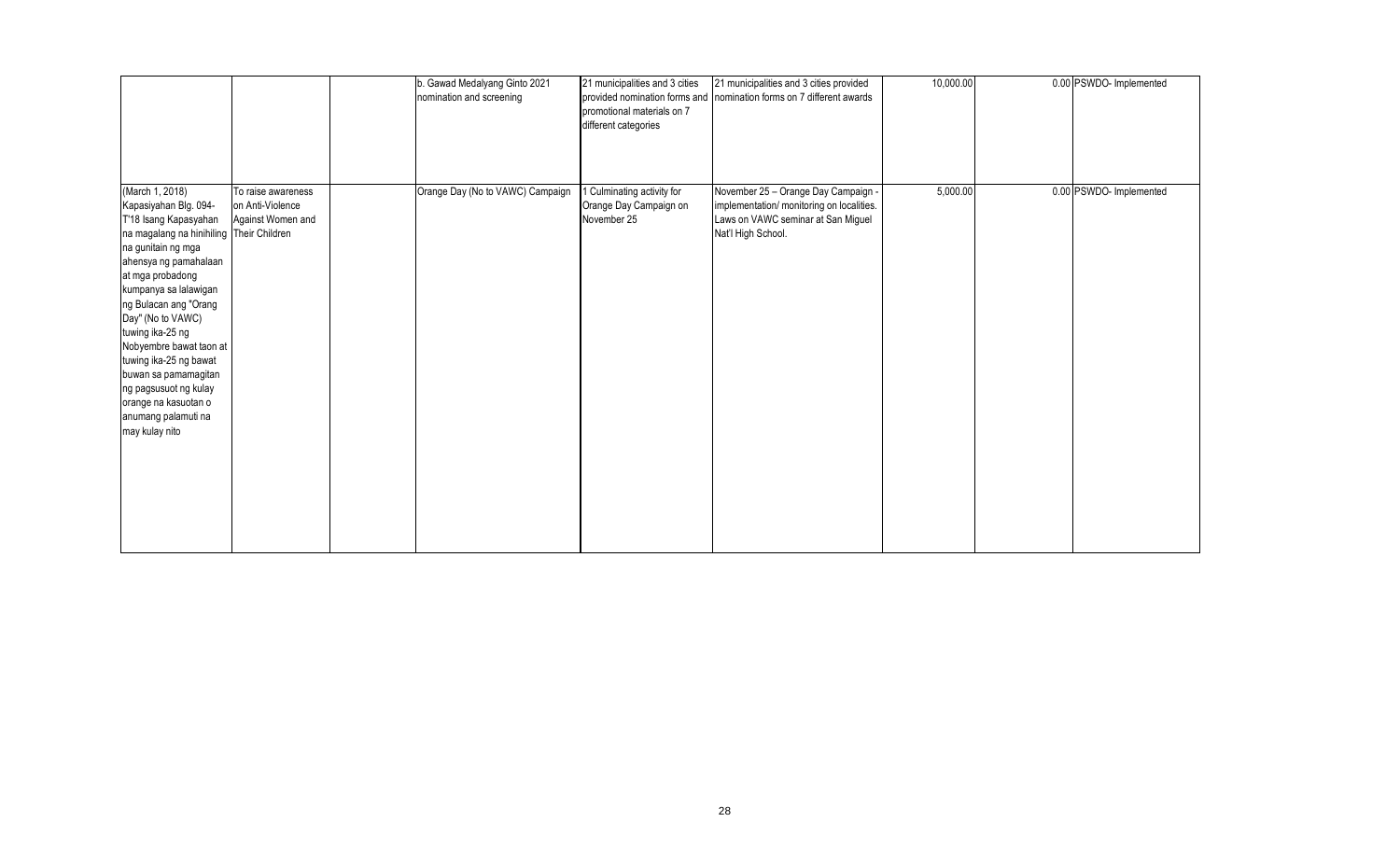| To link families of   | <b>ANTI-CHILD</b> | Referral and counseling of abused    | Provide counseling services     | $1st$ qtr:                                  | 180,000.00          | 135,000.00 PSWDO- Implemented |
|-----------------------|-------------------|--------------------------------------|---------------------------------|---------------------------------------------|---------------------|-------------------------------|
| victims to the proper | <b>ABUSE AND</b>  | children                             | every Monday or Friday of the   | Number of counselee per month:              |                     |                               |
| agencies that would   | CHILD LABOR       |                                      | month                           | January - 100 CICL                          |                     |                               |
| cater to their needs  | PROGRAM           |                                      | (Counselee: 2019 - 96; 2018 -   | February - 54 CICL                          |                     |                               |
|                       |                   |                                      | 85; 2017 - 90)                  | March - 60 CICL                             |                     |                               |
|                       |                   |                                      |                                 | Letter of request for profiling of families |                     |                               |
|                       |                   |                                      |                                 | with cases of child abuse drafted           |                     |                               |
|                       |                   |                                      |                                 | 2nd qtr:                                    |                     |                               |
|                       |                   |                                      |                                 | April - 1 child and 1 family member         |                     |                               |
|                       |                   |                                      |                                 | May - 2 child victim of physical abuse      |                     |                               |
|                       |                   |                                      |                                 | (1m, 1f)                                    |                     |                               |
|                       |                   |                                      |                                 | 3rd qtr:                                    |                     |                               |
|                       |                   |                                      |                                 | August - 1 child referral of foundling      |                     |                               |
|                       |                   |                                      |                                 | 4th qtr:                                    |                     |                               |
|                       |                   |                                      |                                 | October - 1 child referral                  |                     |                               |
|                       |                   |                                      |                                 |                                             |                     |                               |
|                       |                   |                                      |                                 |                                             |                     |                               |
|                       |                   |                                      |                                 |                                             |                     |                               |
|                       |                   |                                      |                                 |                                             |                     |                               |
|                       |                   |                                      |                                 |                                             |                     |                               |
|                       |                   |                                      |                                 |                                             |                     |                               |
|                       |                   |                                      |                                 |                                             |                     |                               |
|                       |                   |                                      |                                 |                                             |                     |                               |
|                       |                   |                                      |                                 |                                             |                     |                               |
|                       |                   |                                      |                                 |                                             |                     |                               |
|                       |                   | Provision of financial assistance to | Estimate of 25 clients provided | 1st qtr:                                    | 50,000.00 22,000.00 | number of target reduced to   |
|                       |                   | families with child abuse cases      | with P2,000 financial           | 1 client applied in March 23. Request       |                     | match approved budget         |
|                       |                   |                                      | assistance (Beneficiaries:      | still on process                            |                     |                               |
|                       |                   |                                      | 2019 - 6; 2018 - 50; 2017 - 21; | 2nd qtr:                                    |                     |                               |
|                       |                   |                                      | $2016 - 71$                     | No application                              |                     |                               |
|                       |                   |                                      |                                 | 3rd qtr:                                    |                     |                               |
|                       |                   |                                      |                                 | 2 financial assistance requests already     |                     |                               |
|                       |                   |                                      |                                 | claimed                                     |                     |                               |
|                       |                   |                                      |                                 | 4th qtr:                                    |                     |                               |
|                       |                   |                                      |                                 | November - 3 financial assistance           |                     |                               |
|                       |                   |                                      |                                 | requested (child abuse and rape case)       |                     |                               |
|                       |                   |                                      |                                 | December - 1 financial assistance           |                     |                               |
|                       |                   |                                      |                                 | requested (child abuse and rape case)       |                     |                               |
|                       |                   |                                      |                                 |                                             |                     |                               |
|                       |                   |                                      |                                 |                                             |                     |                               |
|                       |                   |                                      |                                 |                                             |                     |                               |
|                       |                   |                                      |                                 |                                             |                     |                               |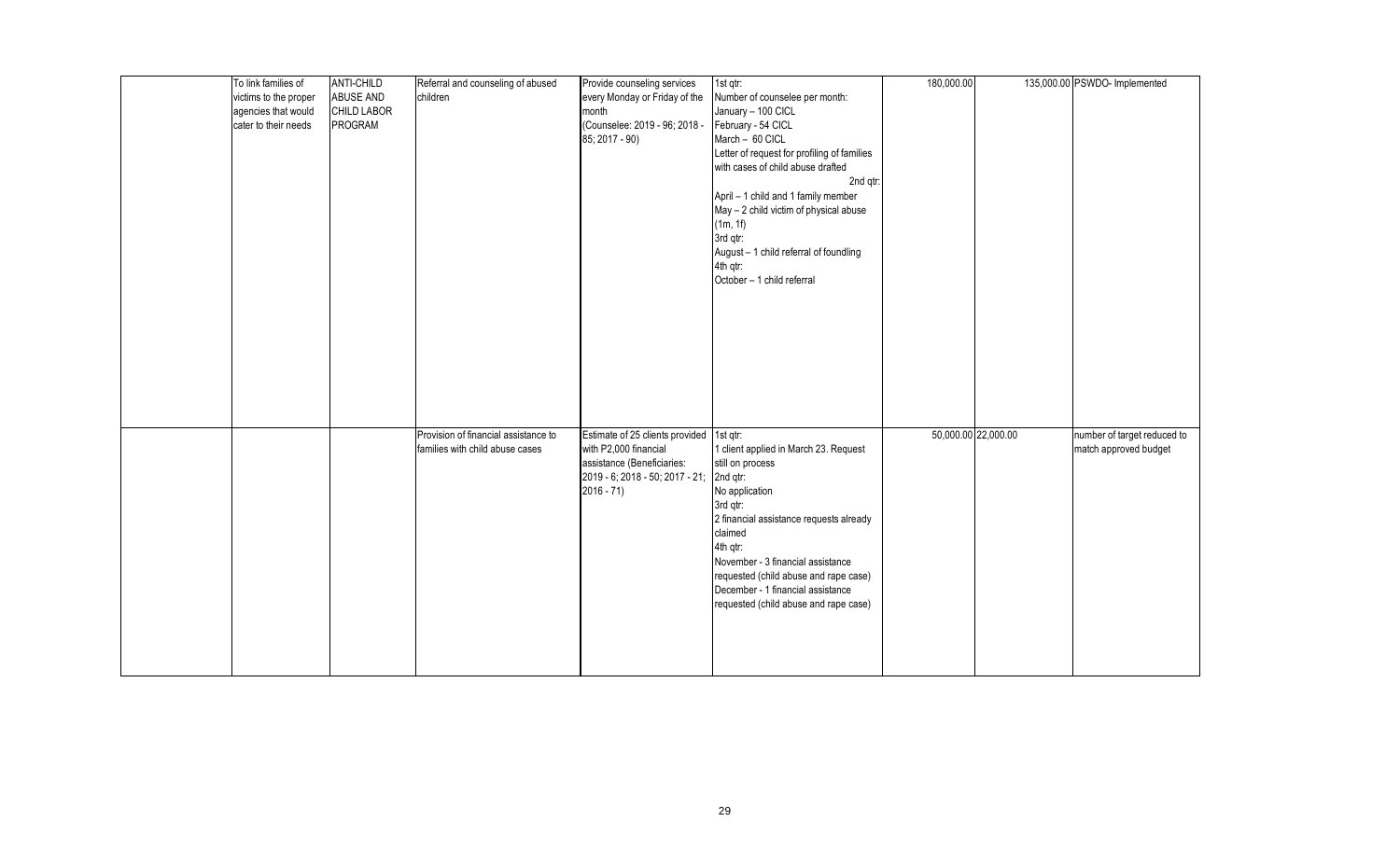| GAD Code of the              | To provide assistance | PROGRAM FOR   | Provide counseling of victims and | Provide counseling services   | 1st qtr:                               | 180,000.00 | 135,000.00 Implemented |
|------------------------------|-----------------------|---------------|-----------------------------------|-------------------------------|----------------------------------------|------------|------------------------|
| Province of Bulacan-         | to the abused women   | DISADVANTAGED | family                            | every Monday or Friday of the | February - 1 male and 1 female         |            |                        |
| Chapter 1, Art. II Section   | in terms of economic  | <b>WOMEN</b>  |                                   | month                         | counseled due to marital problem       |            |                        |
| 5(d)                         | and psychosocial      |               |                                   | (Counselee: 2019 - 12; 2018 - | March - 2 male and 1 female counseled  |            |                        |
| Victims of violence shall    | support               |               |                                   | $54; 2017 - 2)$               | due to marital problem                 |            |                        |
| be given legal assistance    |                       |               |                                   |                               | 2nd qtr:                               |            |                        |
| in the form of free legal    |                       |               |                                   |                               | April - 2 counselee on marital problem |            |                        |
| consultation, referral and   |                       |               |                                   |                               | (1m, 1f)                               |            |                        |
| financial assistance for     |                       |               |                                   |                               | June 17 - 1 female counseled due to    |            |                        |
| initial expenses of filing a |                       |               |                                   |                               | rape case                              |            |                        |
| case                         |                       |               |                                   |                               |                                        |            |                        |
|                              |                       |               |                                   |                               |                                        |            |                        |
|                              |                       |               |                                   |                               |                                        |            |                        |
|                              |                       |               |                                   |                               |                                        |            |                        |
|                              |                       |               |                                   |                               |                                        |            |                        |
|                              |                       |               |                                   |                               |                                        |            |                        |
|                              |                       |               |                                   |                               |                                        |            |                        |
|                              |                       |               |                                   |                               | 3rd gtr:                               |            |                        |
|                              |                       |               |                                   |                               | August 5 - 1 female counseled due to   |            |                        |
|                              |                       |               |                                   |                               | depression                             |            |                        |
|                              |                       |               |                                   |                               | August $10 - 1$ female counseled       |            |                        |
|                              |                       |               |                                   |                               | August 16 - 1 female follow up         |            |                        |
|                              |                       |               |                                   |                               | counseled                              |            |                        |
|                              |                       |               |                                   |                               |                                        |            |                        |
|                              |                       |               |                                   |                               |                                        |            |                        |
|                              |                       |               |                                   |                               | August 2 - Webinar on Stress           |            |                        |
|                              |                       |               |                                   |                               | management and Mental Health           |            |                        |
|                              |                       |               |                                   |                               | attended by 55 particpants             |            |                        |
|                              |                       |               |                                   |                               | August 28 - Webinar on Stress          |            |                        |
|                              |                       |               |                                   |                               | management and Mental Health           |            |                        |
|                              |                       |               |                                   |                               | attended by 89 particpants             |            |                        |
|                              |                       |               |                                   |                               |                                        |            |                        |
|                              |                       |               |                                   |                               |                                        |            |                        |
|                              |                       |               |                                   |                               |                                        |            |                        |
|                              |                       |               |                                   |                               |                                        |            |                        |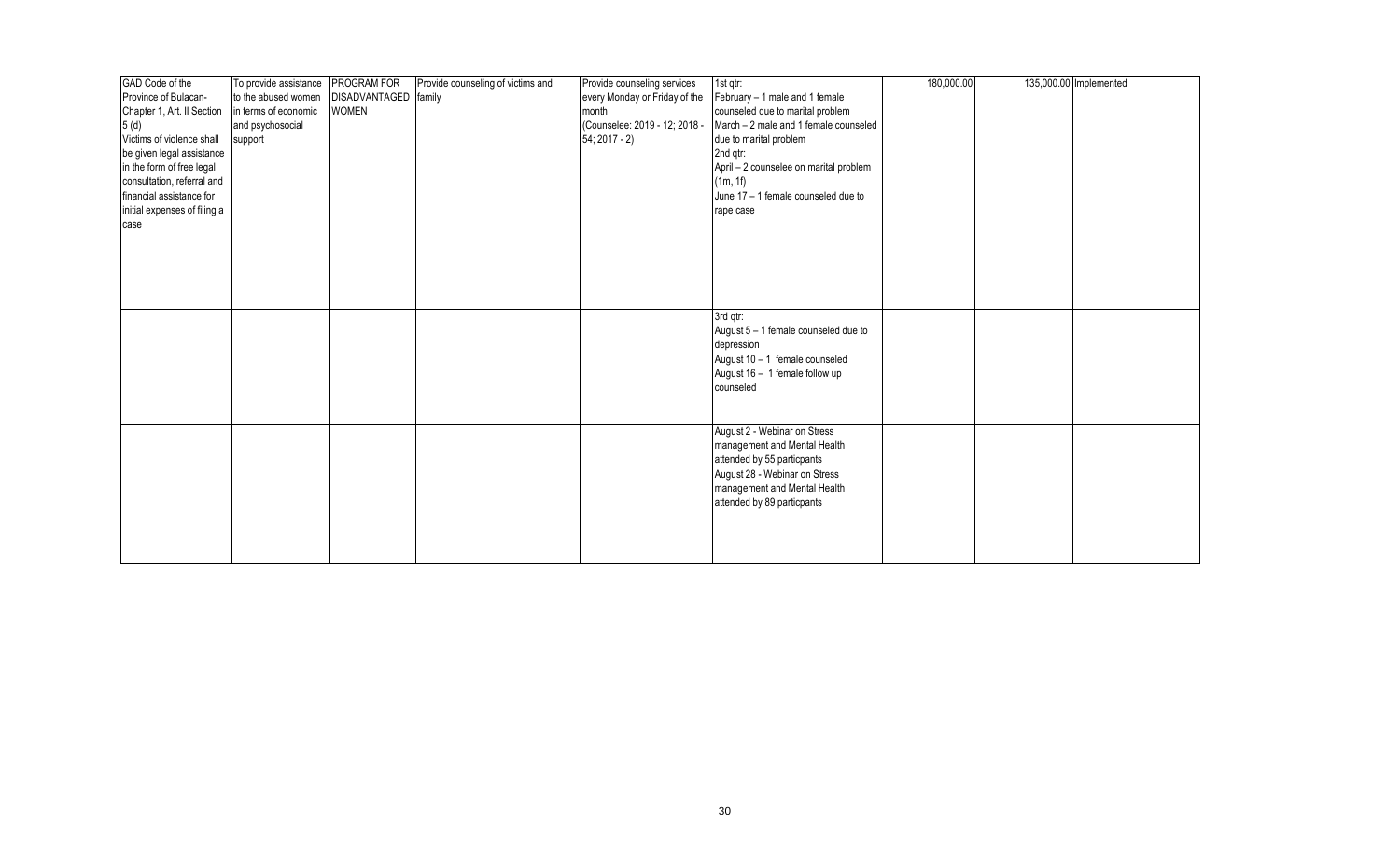|  |                                       |                                                                                                                | 4th qtr:<br>October 29 - 1 female counseled due to<br>marital and mother and children issues<br>October 17 - conducted 3-hour webinar<br>for the public and private school<br>teachers of the Province of Bulacan<br>attended by 28 participants via Zoom<br>October 31 - conducted 3-hour webinar<br>for the public and private school<br>teachers of the Province of Bulacan<br>attended by 49 participants via Zoom<br>November 9 - 1 follow up counseling<br>due to drug abuse issue |           |                            |
|--|---------------------------------------|----------------------------------------------------------------------------------------------------------------|------------------------------------------------------------------------------------------------------------------------------------------------------------------------------------------------------------------------------------------------------------------------------------------------------------------------------------------------------------------------------------------------------------------------------------------------------------------------------------------|-----------|----------------------------|
|  |                                       |                                                                                                                | November 21- conducted 3-hour<br>webinar for the public and private<br>school teachers of the Province of<br>Bulacan attended by 52 participants via<br>Zoom<br>November 30- conducted 3-hour<br>webinar for the public and private<br>school teachers of the Province of<br>Bulacan attended by 29 participants via<br>Zoom<br>December 10 - 1 follow up counseling<br>due to drug abuse issue<br>December 19 - conducted 3-hour<br>webinar for the public and private                  |           |                            |
|  | Provide financial assistance for case | 20 abused women provided                                                                                       | school teachers of the Province of<br>Bulacan attended by 83 participants via<br>Zoom<br>No requests for assistance                                                                                                                                                                                                                                                                                                                                                                      | 70,000.00 | 0.00 PSWDO-                |
|  | processing                            | financial assistance worth<br>P2,000 to P3,000<br>(Beneficiaries: 2019 - 6; 2018 -<br>13; 2017 - 6; 2016 - 29) |                                                                                                                                                                                                                                                                                                                                                                                                                                                                                          |           | Implemented/charged to GO) |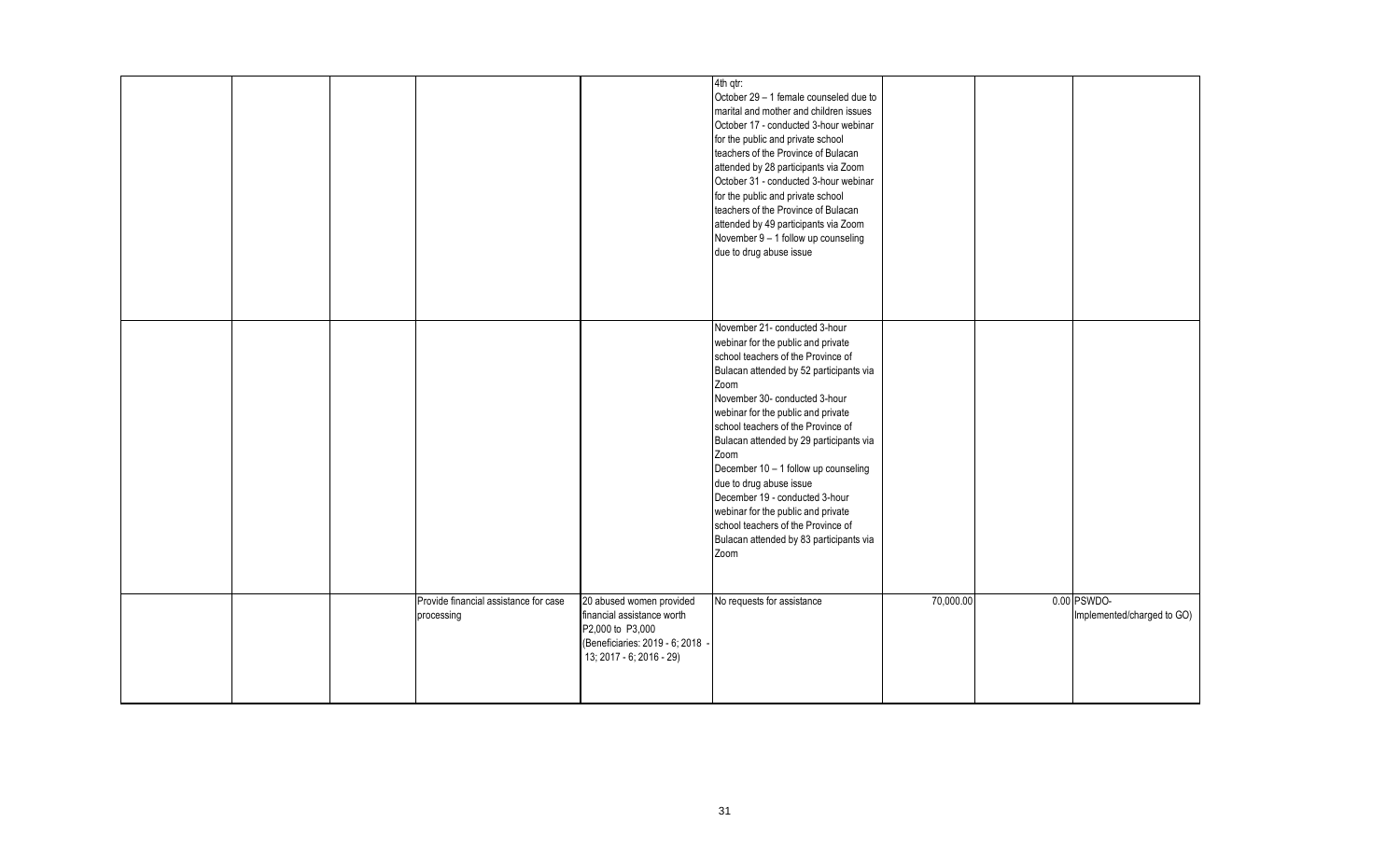| Marginalized sectors<br>such as Solo Parents,<br>Senior Citizens, Day<br>Care Workers, Persons<br>with Disabilities, etc. are<br>not knowledgeable in<br>responding to calamities<br>considering that women<br>were the ones mostly<br>present in homes and<br>community | To train marginalized<br>sectors in responding<br>to calamities | <b>DAGLIANG</b><br><b>TUGON SA</b><br>PANAHON NG<br>KALAMIDAD | Training and capability<br>building/information and education<br>campaign for different marginalized<br>sectors: | 3 social sectors trained in<br>responding to emergencies<br>from July to August            | 3rd qtr:<br>July 29 - Pregnant and Lactating<br>Women in Emergency attended by 72<br>women<br>July 22 - Orientation of CEPC and RA<br>10821 attended by 55 people                                                                                                                                                                                                                                                                                                                             | 680,000.00   |                    | 288,000.00 Implemented                                        |
|--------------------------------------------------------------------------------------------------------------------------------------------------------------------------------------------------------------------------------------------------------------------------|-----------------------------------------------------------------|---------------------------------------------------------------|------------------------------------------------------------------------------------------------------------------|--------------------------------------------------------------------------------------------|-----------------------------------------------------------------------------------------------------------------------------------------------------------------------------------------------------------------------------------------------------------------------------------------------------------------------------------------------------------------------------------------------------------------------------------------------------------------------------------------------|--------------|--------------------|---------------------------------------------------------------|
|                                                                                                                                                                                                                                                                          |                                                                 |                                                               | 1) Pregnant and Lactating Women<br>in emergencies                                                                |                                                                                            |                                                                                                                                                                                                                                                                                                                                                                                                                                                                                               |              |                    |                                                               |
|                                                                                                                                                                                                                                                                          |                                                                 |                                                               | 2) Comprehensive Emergency for<br>Children in PSWDO                                                              |                                                                                            |                                                                                                                                                                                                                                                                                                                                                                                                                                                                                               |              |                    |                                                               |
|                                                                                                                                                                                                                                                                          |                                                                 |                                                               | 3) Stress Debriefing Exercises for<br>Persons with Disability                                                    |                                                                                            |                                                                                                                                                                                                                                                                                                                                                                                                                                                                                               |              |                    |                                                               |
|                                                                                                                                                                                                                                                                          |                                                                 |                                                               | Purchase of supplies and materials as<br>preparation and during emergencies                                      | Allocate fund for purchase of<br>supplies and materials needed<br>during onset of disaster | 1st qtr:<br>Purchased the following in January:<br>FACard<br><b>Emergency Balde</b><br>Emergency Kit<br>Provision of Zoning containment food<br>packs:<br>Januay - 73 food packs distributed in<br><b>CSJDM</b><br>February - 36 food packs distributed in<br>Calumpit (2 sets) and CSJDM (34 sets)<br>March - 283 food packs distributed in<br><b>CSJDM</b><br>2nd qtr:<br>Provision of Zoning containment food<br>packs:<br>April - 1,137 food packs distributed to<br>CSJDM and San Miguel | 7,400,000.00 | 2,443,540.00 PSWDO | charged to LDRRMF<br>PR no. 101-21-0105<br>PR no. 101-21-0178 |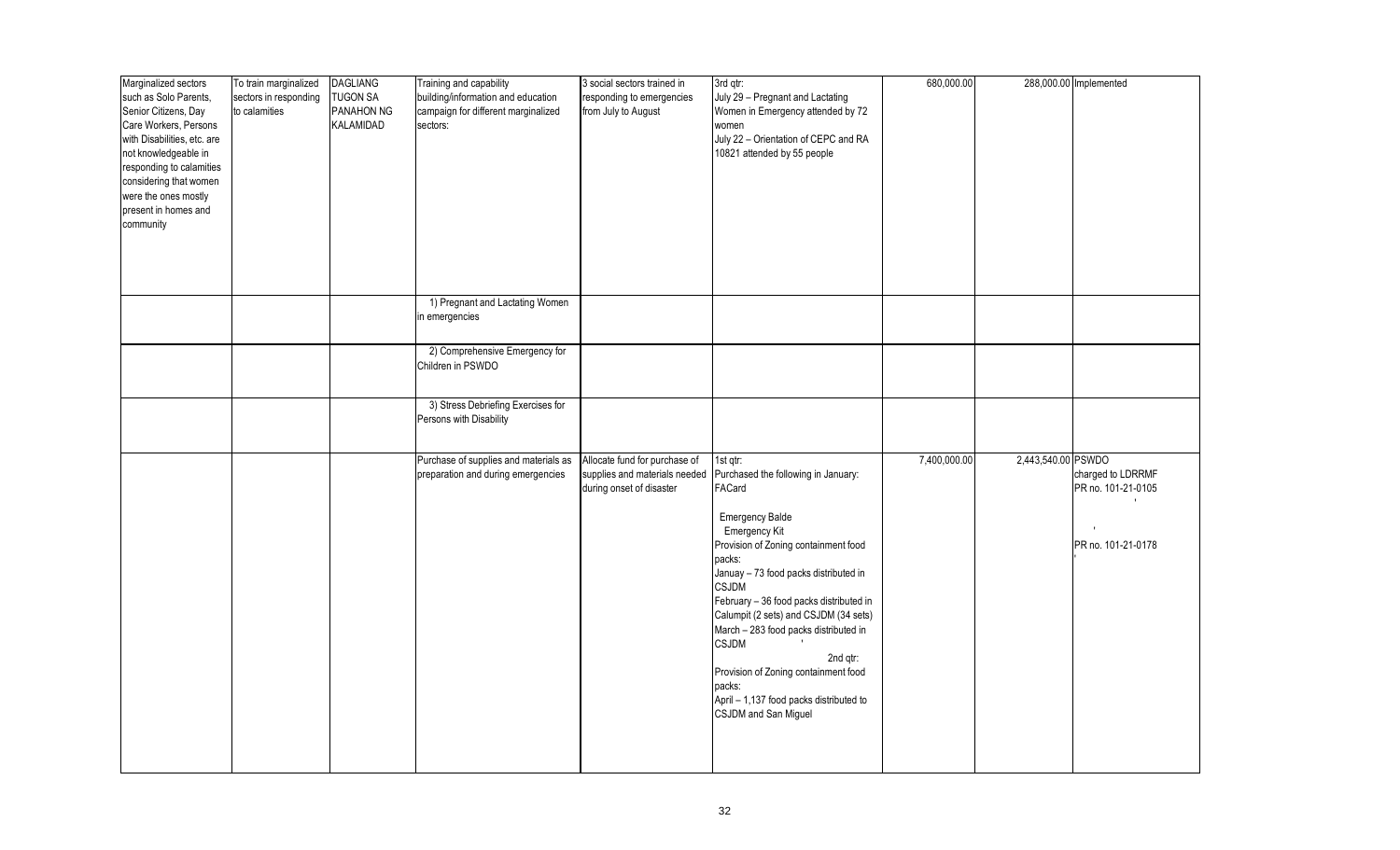|  |  | May - 552 food packs distributed to<br>CSJDM and San Ildefonso<br>June - 542 food packs distributed to<br>CSJDM, Malolos and Bulakan                                                                                                                                                                |  |                                                                                      |
|--|--|-----------------------------------------------------------------------------------------------------------------------------------------------------------------------------------------------------------------------------------------------------------------------------------------------------|--|--------------------------------------------------------------------------------------|
|  |  | May - Kamustahan sa Dumagat and<br>food packs distribution<br>May - Procurement of uniforms for relief<br>operations includes vest, raincoat, polo<br>shirt, and boots<br>3rd qtr:<br>July - Kumustahan at Lingap para sa<br>mga Dumagat<br>July - 10 pcs folding bed for Tanglaw<br>isolation room |  | 799,000.00 PSWDO -Implemented PR<br>No. 00480<br>Charged to LDRRMF<br>Fund/G.O Fund) |
|  |  | 4th qtr:<br>September - Purchased of 300<br><b>Emergency Balde</b>                                                                                                                                                                                                                                  |  | 300,000.00 PSWDO- Charged to GO<br>PR No.<br>0754                                    |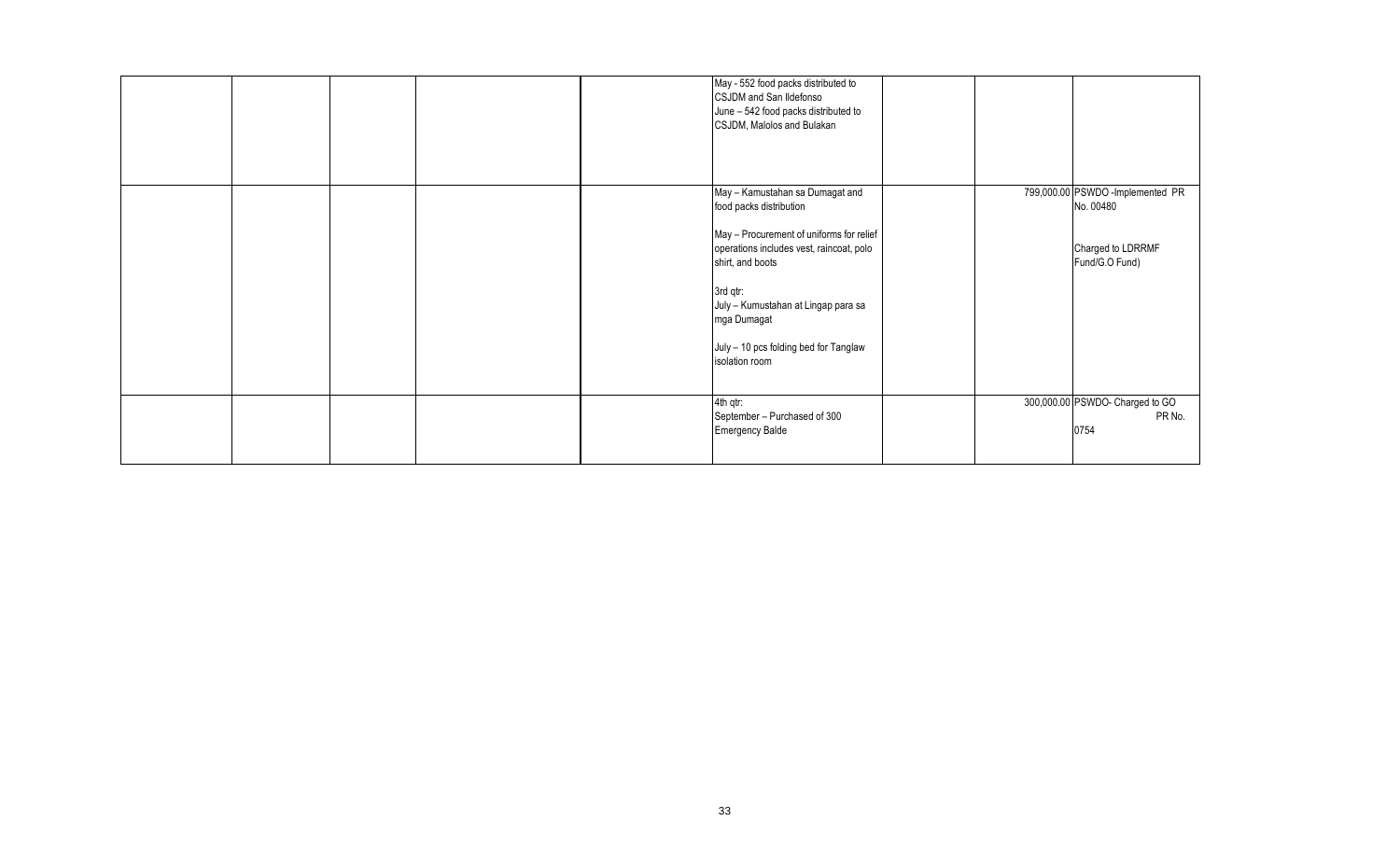|                           |                  |                 | Psychosocial debriefing in relations to | 100% of approved requests     | 1st qtr:                                  | 0.00      | 0.00 Impleneted              |
|---------------------------|------------------|-----------------|-----------------------------------------|-------------------------------|-------------------------------------------|-----------|------------------------------|
|                           |                  |                 | disasters and calamities                | provided                      | Number of clients counseled:              |           |                              |
|                           |                  |                 |                                         |                               | January - 24 family members               |           |                              |
|                           |                  |                 |                                         |                               | February - 138 family members             |           |                              |
|                           |                  |                 |                                         |                               | March - 47 family members plus 3          |           |                              |
|                           |                  |                 |                                         |                               | males, 9 females and 1 family             |           |                              |
|                           |                  |                 |                                         |                               | counseled by CEFAM                        |           |                              |
|                           |                  |                 |                                         |                               |                                           |           |                              |
|                           |                  |                 |                                         |                               | 2nd qtr:                                  |           |                              |
|                           |                  |                 |                                         |                               | COVID related counselings: April -        |           |                              |
|                           |                  |                 |                                         |                               | 427                                       |           |                              |
|                           |                  |                 |                                         |                               | May - 369                                 |           |                              |
|                           |                  |                 |                                         |                               | June - 198                                |           |                              |
|                           |                  |                 |                                         |                               | 3rd gtr:                                  |           |                              |
|                           |                  |                 |                                         |                               | COVID related counselings:<br>July –      |           |                              |
|                           |                  |                 |                                         |                               | 446                                       |           |                              |
|                           |                  |                 |                                         |                               | August - 229                              |           |                              |
|                           |                  |                 |                                         |                               | September - 718                           |           |                              |
|                           |                  |                 |                                         |                               | 4th qtr:                                  |           |                              |
|                           |                  |                 |                                         |                               | COVID related counselings:<br>October     |           |                              |
|                           |                  |                 |                                         |                               | $-1,062$                                  |           |                              |
|                           |                  |                 |                                         |                               | November-221                              |           |                              |
|                           |                  |                 |                                         |                               |                                           |           |                              |
| Gender Issue:             | To recognize     | Gawad Dangal ng | Conduct of information dissemination    | Developed and disseminated    | Posters and                               | 52,500.00 | $0.00$ PPDO                  |
|                           | outstanding      | Lipi            | campaign through development and        | 1,000 posters and 1,000       | Primers were organized and updated.       |           |                              |
|                           |                  |                 |                                         |                               |                                           |           |                              |
| Need to sustain the       | achievement of   |                 | distribution of information materials   | primers to 21 municipalities  | Nomination forms were still available for |           | AIP Code: 1000-000-1-1-10-   |
| implementation of         | Bulakenyo (men & |                 | such as poster, primer and uploading    | and 3 cities (March to April  | download in the PGB website.              |           | 009                          |
| incentives and awards     | women)           |                 | to PGB websites                         | 2021)                         |                                           |           | The program was put on hold  |
| mechanism.                |                  |                 |                                         | Distributed 1,000 nomination  |                                           |           | due to continuous            |
|                           |                  |                 |                                         | forms to 24 LGUs (2nd quarter |                                           |           | implementation of community  |
| Mandate:                  |                  |                 |                                         | of 2021)                      |                                           |           | quarantine in the province.  |
|                           |                  |                 |                                         | Uploaded 1 set of information |                                           |           |                              |
| Provincial Administrative |                  |                 |                                         | materials to PGB websites     |                                           |           | Other related                |
| Code of Bulacan Section   |                  |                 |                                         | (March to June 2021)          |                                           |           | accomplishment/s:            |
| 54 -Institutionalized     |                  |                 |                                         |                               |                                           |           | Re-layout of portrait and    |
| Awards (a) Dangal ng Lipi |                  |                 |                                         |                               |                                           |           | citation of past awardees as |
|                           |                  |                 |                                         |                               |                                           |           | requested by past awardee or |
|                           |                  |                 |                                         |                               |                                           |           | sponsors.                    |
|                           |                  |                 |                                         |                               |                                           |           |                              |
|                           |                  |                 |                                         |                               |                                           |           |                              |
|                           |                  |                 |                                         |                               |                                           |           |                              |
|                           |                  |                 |                                         |                               |                                           |           |                              |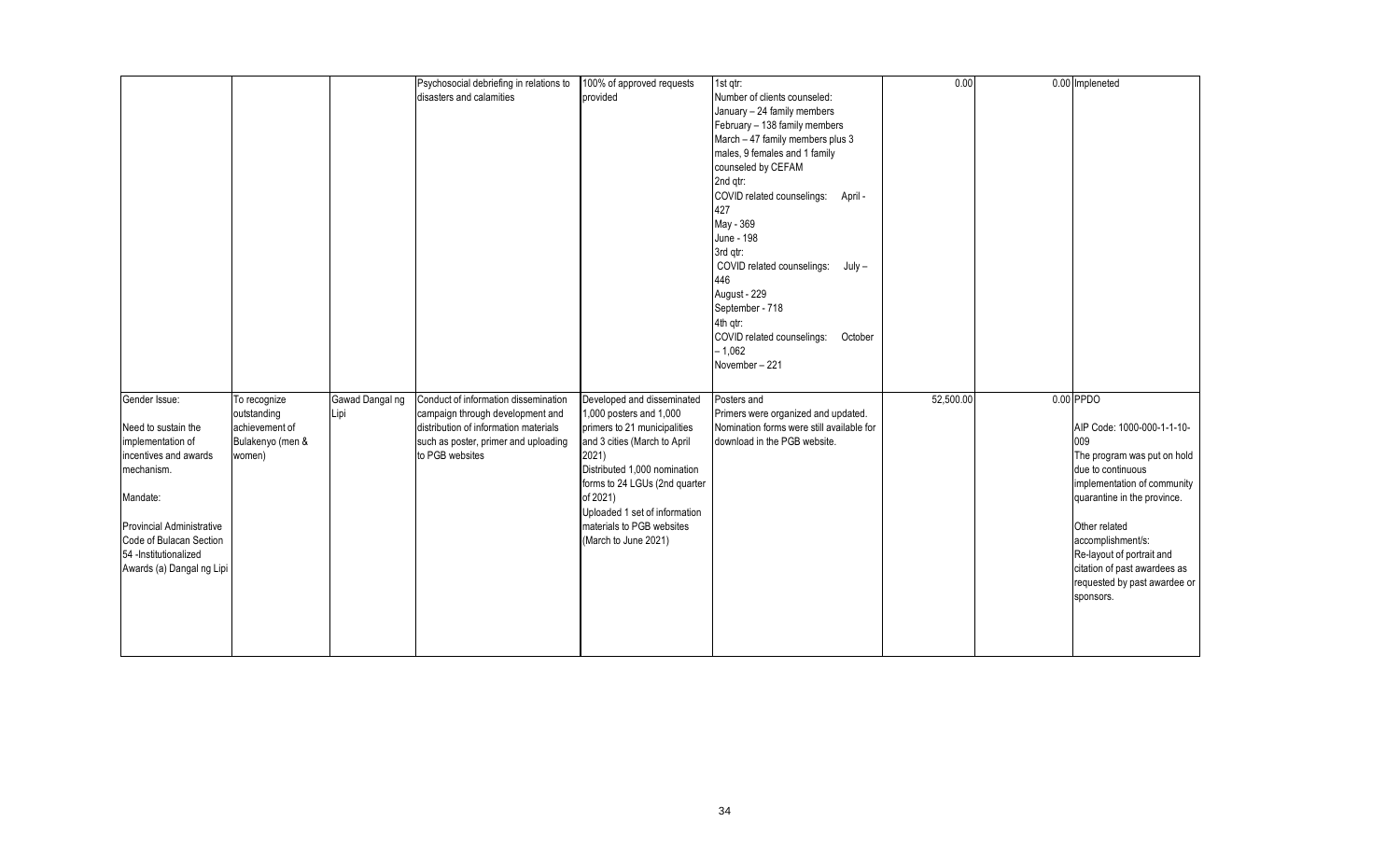|                                                                                                                                                                                                                                                                                                                                                                                                            |                                                                                                                                                            |                                 | Conduct of evaluation- (screening and<br>selection of nominees in different fields)                                                                                                       | meetings on the 3rd qtr. of<br>2021 (July to August) and<br>three (3) selection committee<br>meetings on August 2021 were<br>conducted<br>Screening Committee meeting-<br>(Male-7, Female-8)<br>Selection Committee Meeting-<br>(Male-4, Female-2) | Three (3) screening committee Consolidation of potential nominees                                                                                                                                                                              | 212,250.00   | $0.00$ PPDO<br>20 nominees from Previous<br>Dangal ng Lipi (Please see<br>attached for the means of<br>verification)                                                                                                                                                                                                                                                  |
|------------------------------------------------------------------------------------------------------------------------------------------------------------------------------------------------------------------------------------------------------------------------------------------------------------------------------------------------------------------------------------------------------------|------------------------------------------------------------------------------------------------------------------------------------------------------------|---------------------------------|-------------------------------------------------------------------------------------------------------------------------------------------------------------------------------------------|----------------------------------------------------------------------------------------------------------------------------------------------------------------------------------------------------------------------------------------------------|------------------------------------------------------------------------------------------------------------------------------------------------------------------------------------------------------------------------------------------------|--------------|-----------------------------------------------------------------------------------------------------------------------------------------------------------------------------------------------------------------------------------------------------------------------------------------------------------------------------------------------------------------------|
|                                                                                                                                                                                                                                                                                                                                                                                                            |                                                                                                                                                            |                                 | Awarding of outstanding Bulakenyos                                                                                                                                                        | Twelve (12) outstanding<br>Bulakenyos awarded on<br>September 15, 2021                                                                                                                                                                             | Cancelled                                                                                                                                                                                                                                      | 1,307,939.00 | $0.00$ PPDO<br>Cancelled due to covid 19<br>pandemic.                                                                                                                                                                                                                                                                                                                 |
| Need to sustain the<br>implementation of<br>incentives and awards<br>mechanism amid<br>pandemic<br>Board Resolution No.<br>256-T'06- Gawad Galing<br>Barangay (Bulacan<br>Awards program for<br><b>Barangay Innovations</b><br>and Excellence)<br>Provincial Administrative<br>Code of Bulacan Section<br>54 -Institutionalized<br>Awards<br>(b) Gawad Galing<br>Barangay<br>(c) Gawad Lingkod<br>Barangay | To recognize best<br>barangay programs<br>and projects,<br>outstanding<br>performance of<br>Lingkod Barangay,<br>volunteer workers and<br>volunteer groups | <b>Gawad Galing</b><br>Barangay | Conduct of information / dissemination<br>campaign through meetings and<br>information materials such as poster,<br>flyer, tarpaulin (streamer) including<br>nomination/application forms | One (1) information campaign<br>per LGU conducted on March<br>2021 (24 LGUs)<br>One (1) poster design; one (1)<br>flyer and one (1) tarpaulin<br>(streamer) developed and<br>disseminated per barangay<br>(569 barangays of Bulacan)               | 1 flyer design, developed and uploaded<br>online:<br>Nomination forms for gawaing<br>pambarangay, lingkod barangay,<br>volunteer workers and volunteer groups<br>were revised and online google forms<br>were developed for online application | 114,450.00   | $0.00$ PPDO<br>AIP Code: 1000-000-1-1-10-<br>006<br>Development of poster and<br>tarpaulin to be disseminated<br>in printed copies to 569<br>barangays was deferred due<br>to ongoing community<br>quarantine. Instead, the<br>project flyer was<br>disseminated electronically to<br>24 LGUs and were uploaded<br>online thru GGB fb account<br>and Bulacan website. |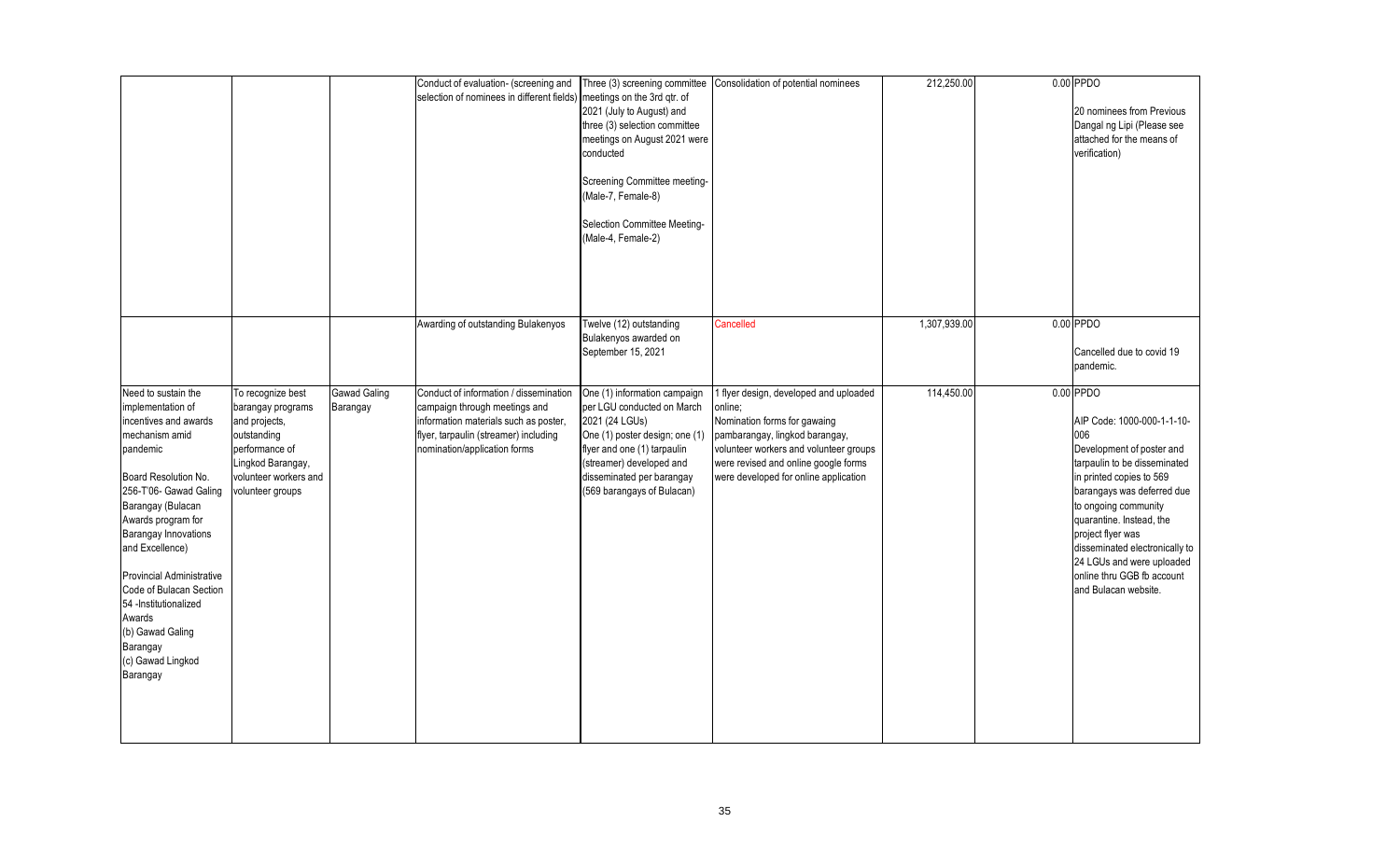|  | Evaluation of entries (screening, site<br>validation and selection of finalists by<br>the screening and selection committee) 26-July 8, 2021) | One Hundred (100) entries<br>screened/site validated (May<br>Eight (8) committee meetings<br>conducted                                                      | 216 entries were gathered from April 19<br>to June 21.<br>Selection Committee Members<br>attended: 5 females; 4 males                             | 467,555.00 | 173,940.00 PPDO | Orientation meeting was<br>done via Google Meet.<br>Please see attachment for the                                    |
|--|-----------------------------------------------------------------------------------------------------------------------------------------------|-------------------------------------------------------------------------------------------------------------------------------------------------------------|---------------------------------------------------------------------------------------------------------------------------------------------------|------------|-----------------|----------------------------------------------------------------------------------------------------------------------|
|  |                                                                                                                                               | <b>Screening Committee</b><br>Members: 1 male; 10 females                                                                                                   | Screening Committee Members<br>attended: 14 females; 3 males                                                                                      |            |                 | MOV.                                                                                                                 |
|  |                                                                                                                                               | Selection Committee<br>Members: 5 males; 3 females<br>May 21- orientation<br>July 16- deliberation                                                          | Secretariat: 7 females: 2 males<br>Orientation meeting for the Selection<br>and Screening Committee Members<br>was scheduled on June 24, 2021 via |            |                 | All activities were done via<br>Google Meet.                                                                         |
|  |                                                                                                                                               | July 23- selection of finalists<br>July 30- briefing of finalists<br>Aug. 10-13- final interview<br>Aug. 13- final deliberation and<br>selection of winners | Google Meet.<br>Virtual Validation of Entries (June 30 to<br>September 8)<br>Validated 191 entries out of 216 entries.                            |            |                 | No actual costs on food and<br>venue for the briefing of<br>finalists.                                               |
|  |                                                                                                                                               |                                                                                                                                                             | 26 entries backed-out                                                                                                                             |            |                 | No actual costs on food and<br>venue for the final interview<br>as well during the final<br>deliberation of winners. |
|  |                                                                                                                                               |                                                                                                                                                             |                                                                                                                                                   |            |                 |                                                                                                                      |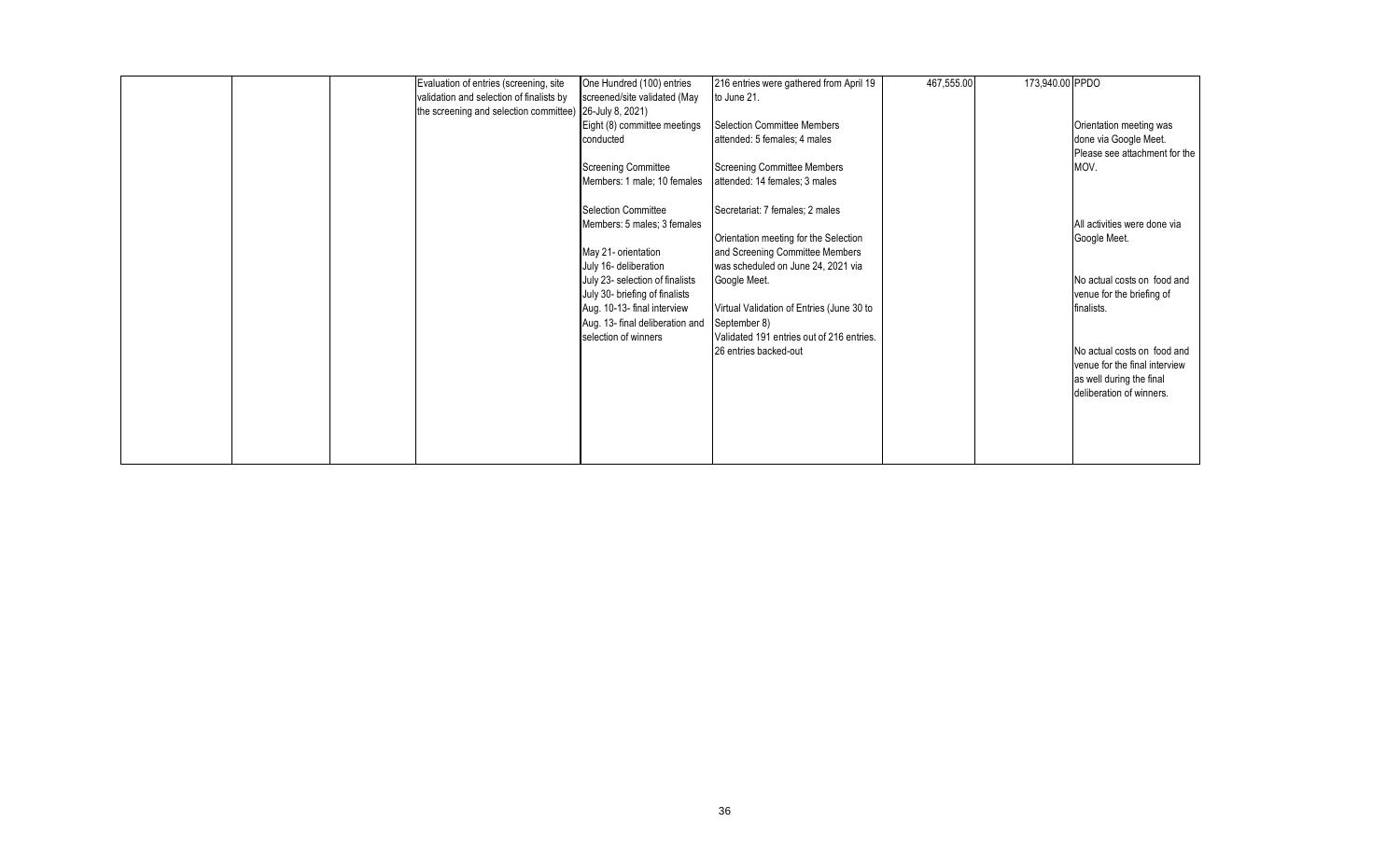|  |                                                                                                                                     |                                                                                                                          | ept 14,16-17 - deliberation of Screening                                                                                                                                                         |              |                   |                                                                                                                                                         |
|--|-------------------------------------------------------------------------------------------------------------------------------------|--------------------------------------------------------------------------------------------------------------------------|--------------------------------------------------------------------------------------------------------------------------------------------------------------------------------------------------|--------------|-------------------|---------------------------------------------------------------------------------------------------------------------------------------------------------|
|  |                                                                                                                                     |                                                                                                                          | Committee Members via Google Meet<br>(9 males; 18 females)                                                                                                                                       |              |                   |                                                                                                                                                         |
|  |                                                                                                                                     |                                                                                                                          | Sept 23 - selection of finalists via<br>Google meet (13 males; 21 females)                                                                                                                       |              |                   |                                                                                                                                                         |
|  |                                                                                                                                     |                                                                                                                          | Sept 28 - briefing of finalists via Google<br>Meet (25 males; 35 female finalists<br>attended) (2 males; 8 females from<br>Secretariat)<br>Oct 1,5,6,7 - site validation (5 females,<br>2 males) |              |                   |                                                                                                                                                         |
|  |                                                                                                                                     |                                                                                                                          | Final Interview-Oct 12-14 (3 females, 5<br>male from the selection committee; and<br>21 females; 17 males from the finalists)                                                                    |              |                   |                                                                                                                                                         |
|  |                                                                                                                                     |                                                                                                                          | October 14 - final deliberation and<br>selection of winners                                                                                                                                      |              |                   |                                                                                                                                                         |
|  |                                                                                                                                     |                                                                                                                          |                                                                                                                                                                                                  |              |                   |                                                                                                                                                         |
|  | Awarding of outstanding lingkod<br>barangay, volunteer workers, volunteer Barangay, 5 Best Volunteer<br>group and barangay projects | Awarded 4 Best Lingkod<br>Workers, 1 Best Volunteer<br>Group, 5 outstanding barangay<br>projects on the 4th qtr. of 2021 | Awarding Ceremonies were conducted<br>on November 18, 2021<br>(Via Facebook Live and Zoom)                                                                                                       | 3,710,787.00 | 1,827,747.00 PPDO | Awarding Ceremonies was<br>conducted online via<br>Facebook Live and Zoom<br>therefore no accrued cost for<br>flower arrangements and<br>sound systems. |
|  |                                                                                                                                     |                                                                                                                          |                                                                                                                                                                                                  |              |                   | Performers and Emcees were<br>not given honorarium for this<br>year                                                                                     |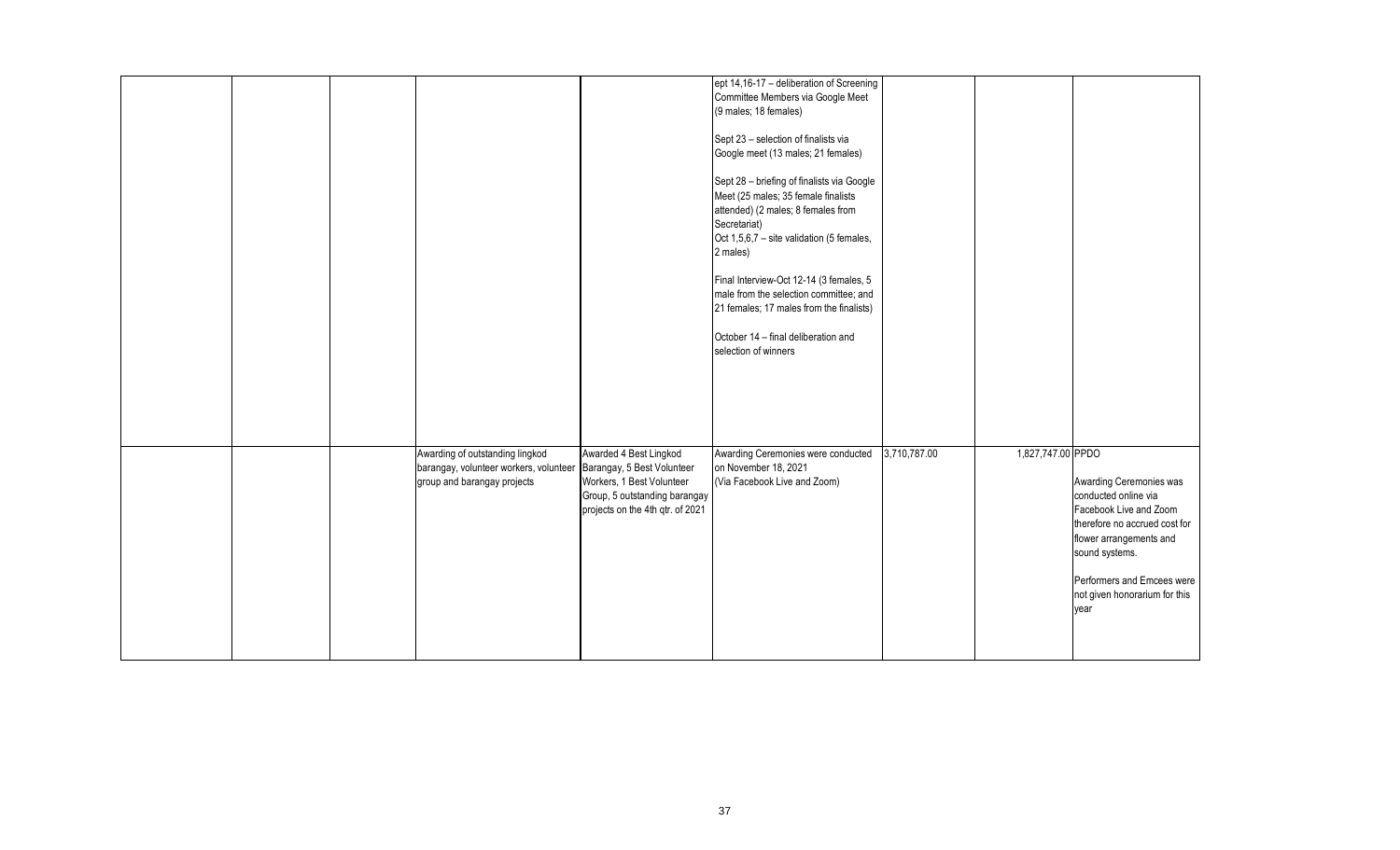| Need to sustain the      | To ensure that          | Project Monitoring | Monitoring of projects by the Provincial | Monitored projects two (2)       | March 19- 6 projects monitored         | 213,860.00 | 133,700.00 PPDO |                             |
|--------------------------|-------------------------|--------------------|------------------------------------------|----------------------------------|----------------------------------------|------------|-----------------|-----------------------------|
| participation of men and | infrastructure projects | and Evaluation     | Project Monitoring Committee (PPMC)      | times per month / Quarterly      |                                        |            |                 |                             |
| women in planning,       | that are implemented    |                    |                                          | meeting conducted                | March 29, 2021 - First Quarter Meeting |            |                 |                             |
| programming, and         | such as buildings,      |                    |                                          |                                  | conducted via Google Meet              |            |                 | AIP Code: 1000-000-1-1-10-  |
| monitoring and           | schools, roads and      |                    |                                          | <b>PPMC Committee Members: 7</b> | Participants: 4 males: 1 female        |            |                 | 002                         |
| evaluation of programs   | bridges are gender      |                    |                                          | males; 1 female                  | Secretariat: 1 male; 2 females         |            |                 |                             |
| and activities in the    | responsive              |                    |                                          |                                  |                                        |            |                 |                             |
| province                 |                         |                    |                                          |                                  | Monitored 17 projects for the 2nd      |            |                 |                             |
|                          |                         |                    |                                          |                                  | quarter (1 inspection per month)       |            |                 |                             |
|                          |                         |                    |                                          |                                  |                                        |            |                 | 1st, 2nd, 3rd, 4th quarter  |
|                          |                         |                    |                                          |                                  | April 16 - 5 projects monitored        |            |                 | meetings were virtual       |
| RA 7160- Rule XVIII Art. |                         |                    |                                          |                                  |                                        |            |                 | meetings via Google Meet    |
| 122 (f) (2) (iv), IRR of |                         |                    |                                          |                                  | May 28 - 6 projects monitored          |            |                 | and therefore no accrued    |
| LGC of 1991 Monitor      |                         |                    |                                          |                                  |                                        |            |                 | cost for food and venue.    |
| and evaluate the         |                         |                    |                                          |                                  | June 18 - 6 projects monitored         |            |                 | Please see attached for the |
| implementation of the    |                         |                    |                                          |                                  |                                        |            |                 | means of verification.      |
| different development    |                         |                    |                                          |                                  | June 24, 2021 - Second Quarter         |            |                 |                             |
| programs, projects and   |                         |                    |                                          |                                  | Meeting conducted via Google Meet      |            |                 |                             |
| activities in accordance |                         |                    |                                          |                                  | Participants: 6 males; 5 female        |            |                 |                             |
| with the approved        |                         |                    |                                          |                                  |                                        |            |                 |                             |
| development plan.        |                         |                    |                                          |                                  | Monitored 17 projects for the 3rd      |            |                 |                             |
| PPMC reactivation is     |                         |                    |                                          |                                  | quarter (1 inspection per month)       |            |                 |                             |
| supported with E.O. No.  |                         |                    |                                          |                                  |                                        |            |                 |                             |
| 22 Series of 2011 issued |                         |                    |                                          |                                  | July - 6 projects monitored            |            |                 |                             |
| by the LCE               |                         |                    |                                          |                                  |                                        |            |                 |                             |
|                          |                         |                    |                                          |                                  | August - 5 projects monitored          |            |                 |                             |
|                          |                         |                    |                                          |                                  |                                        |            |                 |                             |
|                          |                         |                    |                                          |                                  | September - 6 projects monitored       |            |                 |                             |
|                          |                         |                    |                                          |                                  |                                        |            |                 |                             |
|                          |                         |                    |                                          |                                  |                                        |            |                 |                             |
|                          |                         |                    |                                          |                                  |                                        |            |                 |                             |
|                          |                         |                    |                                          |                                  |                                        |            |                 |                             |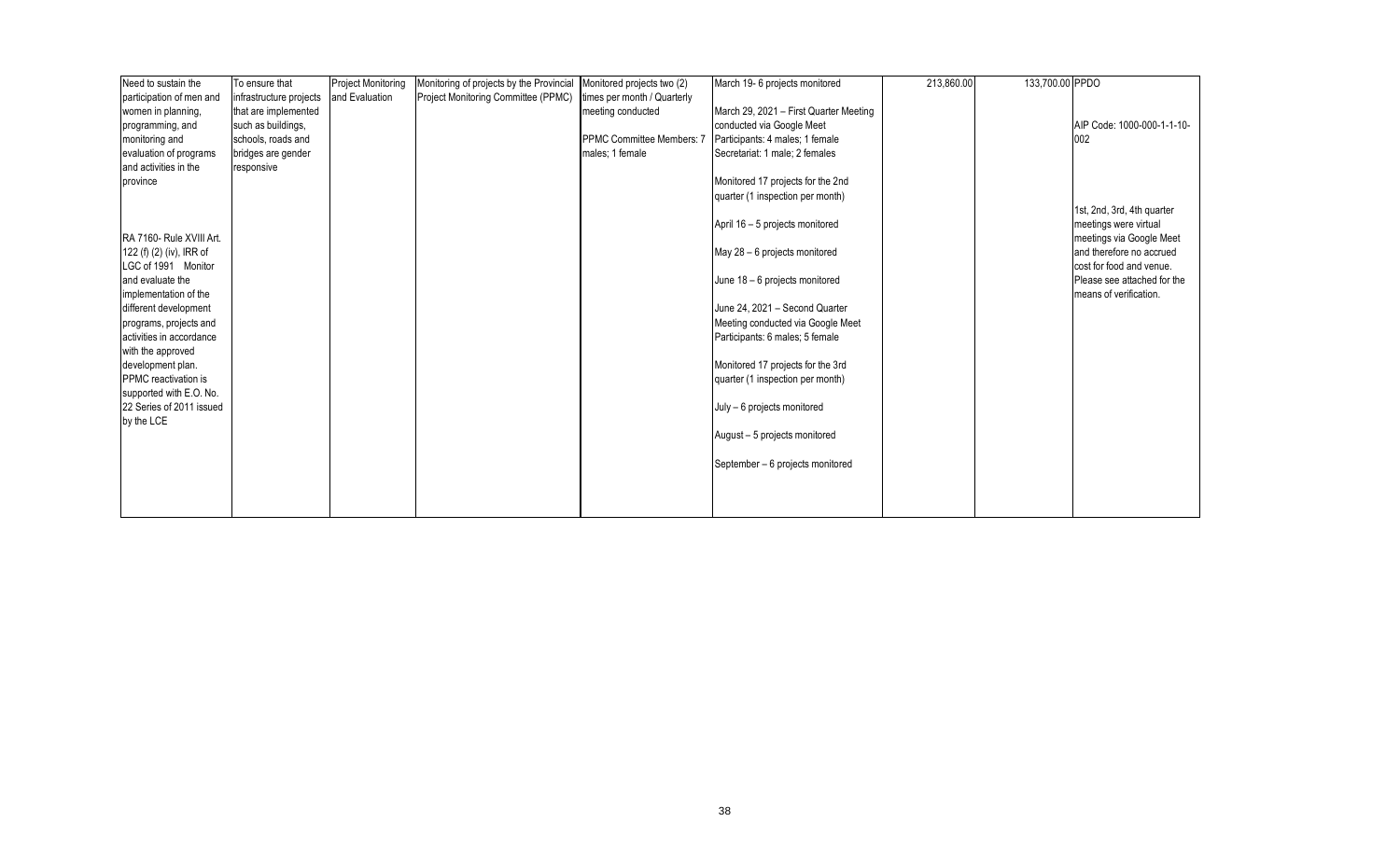|                                                                                                                                                                                                                                                                                                      |                                                                                                                                                                                                                                                |                                              |                                                                                                               |                                                                                                            | September 29, 2021 - Third Quarter<br>Meeting conducted via Google Meet<br>Participants: 5 males; 3 female<br>Monitored 17 projects for the 4th quarter<br>(1 inspection per month)<br>October - 6 projects monitored<br>November - 6 projects monitored<br>December - 5 projects monitored<br>December 15, 2021 - Fourth Quarter<br>Meeting conducted via Google Meet<br>Participants: 4 males, 3 female) |            |                       |             |            |
|------------------------------------------------------------------------------------------------------------------------------------------------------------------------------------------------------------------------------------------------------------------------------------------------------|------------------------------------------------------------------------------------------------------------------------------------------------------------------------------------------------------------------------------------------------|----------------------------------------------|---------------------------------------------------------------------------------------------------------------|------------------------------------------------------------------------------------------------------------|------------------------------------------------------------------------------------------------------------------------------------------------------------------------------------------------------------------------------------------------------------------------------------------------------------------------------------------------------------------------------------------------------------|------------|-----------------------|-------------|------------|
| Lack of access of the<br>public, especially the<br>marginalized sectors to<br>information on the nature<br>and workings of the<br>justice system.                                                                                                                                                    | To enhance the<br><b>Barangay Justice</b><br>System and to declog<br>the number of cases<br>filed and pending<br>before the court.                                                                                                             | <b>KATARUNGANG</b><br>PAMBARANGAY            | <b>Conduct seminar on the Katarungang</b><br>Pambarangay Law and Free Legal Aid<br><b>Consultation (FLAC)</b> | No. of participants provided<br>with seminar; one (1) seminar<br>conducted on the 3rd quarter<br>of 2019.  | Implementation will depend on the<br>status of the area and official<br>announcement and order of IATF.                                                                                                                                                                                                                                                                                                    | 200,000.00 | $\overline{0.00}$ PLO | Implemented | <b>Not</b> |
| Insufficient public or<br>community information on awareness on the<br>Task Force Katarungan<br>at Kalayaan and<br>Enhanced Justice on<br>Wheels in relation to Jail<br>Decongestion and<br>concerns or<br>dissemination of such<br>information by the pillars<br>of the criminal justice<br>system. | To increase<br>rights and duties on<br><b>Task Force</b><br>Katarungan at<br>Kalayaan and<br>Enhanced Justice on<br>Wheels in relation to<br>Jail Decongestion and<br>to promote the quality<br>of criminal justice to<br>the municipal level. | <b>LIMANG HALIGI</b><br><b>NG KATARUNGAN</b> | Seminar on Plea Bargaining, Jail<br>Decongestion and Updates in Criminal<br>Law                               | No of participants provided<br>with seminar; one (1) seminar<br>conducted on the month of<br><b>August</b> | Implementation will depend on the<br>status of the area and official<br>announcement and order of IATF.                                                                                                                                                                                                                                                                                                    | 750,000.00 | $0.00$ PLO            | Implemented | <b>Not</b> |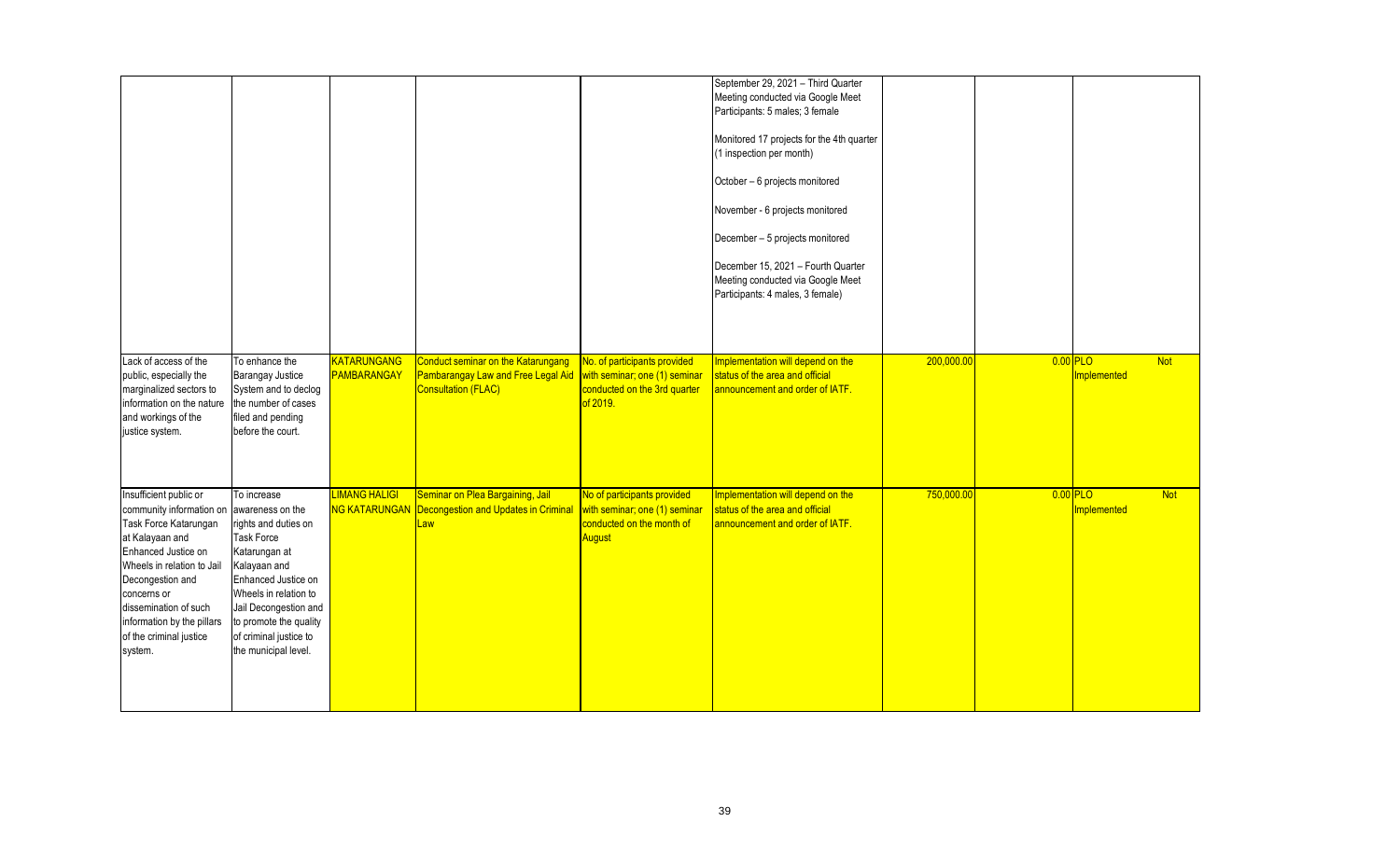| Insufficient public or     | To increase            | <b>LIMANG HALIGI</b> | <b>Gift Giving &amp; Information Drive</b> | No. of persons provided with       | 1,000,000.00 | $\boxed{0.00}$ PLO |                             | <b>Not</b> |
|----------------------------|------------------------|----------------------|--------------------------------------------|------------------------------------|--------------|--------------------|-----------------------------|------------|
| community information on   | awareness on the       | <b>NG KATARUNGAN</b> |                                            | gifts and seminar/counselling;     |              |                    | <b>Implemented</b>          |            |
| Task Force Katarungan      | rights and duties on   |                      |                                            | two (2) gift giving and            |              |                    |                             |            |
| at Kalayaan and            | <b>Task Force</b>      |                      |                                            | information drive conducted at     |              |                    |                             |            |
| Enhanced Justice on        | Katarungan at          |                      |                                            | Bahay Tanglaw Pag-Asa              |              |                    |                             |            |
| Wheels in relation to Jail | Kalayaan and           |                      |                                            | <b>Youth Rehabilitation Center</b> |              |                    |                             |            |
| Decongestion and           | Enhanced Justice on    |                      |                                            | and Bulacan Provincial Jail        |              |                    |                             |            |
| concerns or                | Wheels in relation to  |                      |                                            |                                    |              |                    |                             |            |
| dissemination of such      | Jail Decongestion and  |                      |                                            |                                    |              |                    |                             |            |
| information by the pillars | to promote the quality |                      |                                            |                                    |              |                    |                             |            |
| of the criminal justice    | of criminal justice to |                      |                                            |                                    |              |                    |                             |            |
| system.                    | the municipal level.   |                      |                                            |                                    |              |                    |                             |            |
|                            |                        |                      |                                            |                                    |              |                    |                             |            |
|                            |                        |                      |                                            |                                    |              |                    |                             |            |
|                            |                        |                      |                                            |                                    |              |                    |                             |            |
|                            |                        |                      |                                            |                                    |              |                    |                             |            |
|                            |                        |                      |                                            |                                    |              |                    |                             |            |
|                            |                        |                      |                                            |                                    |              |                    |                             |            |
| Isang Kautusan na          | To recognize           | <b>Program</b> for   | <b>Conduct information dissemination</b>   | One information campaign per       |              |                    | <b>OSSP</b>                 |            |
| nagsususog sa Tuntunin     | outstanding            | <b>GAWAD GALING</b>  | campaign to men and women through          | LGU (24 LGUs).                     |              |                    |                             |            |
| 3, Tuntunin 5, at Tuntunin | performance of         | SANGGUNIAN           | meetings, and information materials        |                                    |              |                    | Will not be implemented due |            |
| 6. Ang Panlalawigang       | Sangguniang Bayan/     | (GGS)                | such as posters, flyers and tarpaulin.     | Two poster design, 3 flyers        |              |                    | to COVID-19                 |            |
| Kautusan Blg. 05-2011      | Panlungsod Vice        |                      |                                            | and one tarpaulin developed        |              |                    |                             |            |
| na may titulong:           | Mayor, Councilor, and  |                      |                                            | and disseminated per town/city     |              |                    |                             |            |
| PANLALAWIGANG              | SB/SP Secretary for    |                      |                                            | $(24$ LGUs)                        |              |                    |                             |            |
| <b>KAUTUSAN NG</b>         | their exemplary        |                      |                                            |                                    |              |                    |                             |            |
| PAGKILALA SA MGA           | performance of duty.   |                      |                                            | 24 entries screened/ site          |              |                    |                             |            |
| KATANGI-TANGING            |                        |                      |                                            | validated                          |              |                    |                             |            |
| SANGGUNIANG BAYAN/         |                        |                      |                                            |                                    |              |                    |                             |            |
| PANLUNGSOD,                |                        |                      |                                            | 3 screening Committee              |              |                    |                             |            |
| <b>TAGAPANGULO NG</b>      |                        |                      |                                            | Meetings conducted                 |              |                    |                             |            |
| HAPAG, KAGAWAD NG          |                        |                      |                                            |                                    |              |                    |                             |            |
| SANGGUNIANG BAYAN/         |                        |                      |                                            | 3 selection committee              |              |                    |                             |            |
| PANLUNGSOD AT              |                        |                      |                                            |                                    |              |                    |                             |            |
|                            |                        |                      |                                            | meetings conducted                 |              |                    |                             |            |
| KALIHIM NG BAYAN/          |                        |                      |                                            |                                    |              |                    |                             |            |
| PANLUNGSOD AT              |                        |                      |                                            |                                    |              |                    |                             |            |
| KALIHIM NG BAYAN/          |                        |                      |                                            |                                    |              |                    |                             |            |
| PANLUNGSOD NA              |                        |                      |                                            |                                    |              |                    |                             |            |
| <b>TATAWAGING "GAWAD</b>   |                        |                      |                                            |                                    |              |                    |                             |            |
| <b>GALING SANGGUNIAN."</b> |                        |                      |                                            |                                    |              |                    |                             |            |
|                            |                        |                      |                                            |                                    |              |                    |                             |            |
|                            |                        |                      |                                            |                                    |              |                    |                             |            |
|                            |                        |                      |                                            |                                    |              |                    |                             |            |
|                            |                        |                      |                                            |                                    |              |                    |                             |            |
|                            |                        |                      |                                            |                                    |              |                    |                             |            |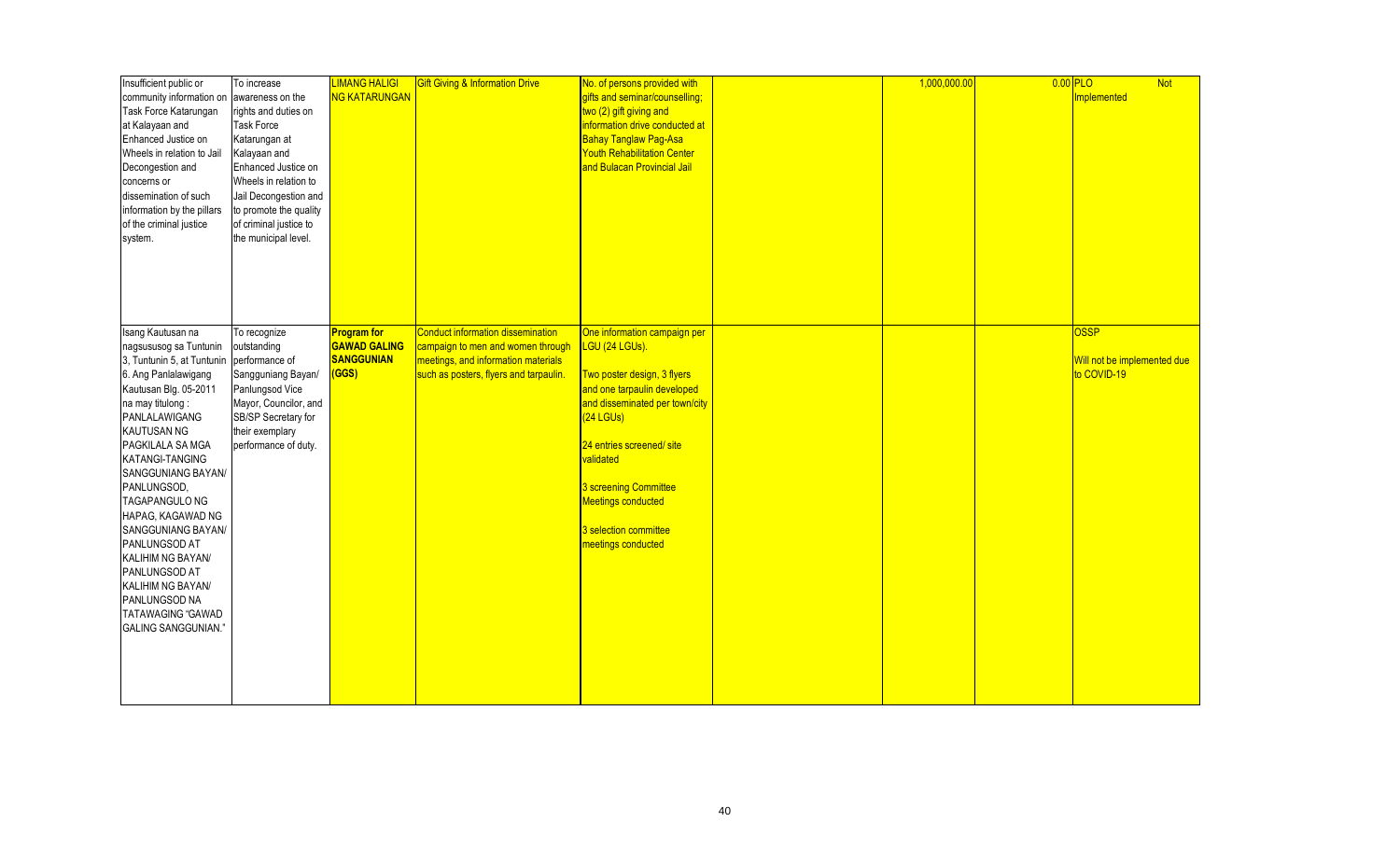| RA 6365                  | To empower couples     | <b>POPULATION</b> | Lecture on Family Planning | Estimated of 50 couples in       | 280 pregnant women accompanied by        | 238,400.00 | 80,000.00 CDH |                               |
|--------------------------|------------------------|-------------------|----------------------------|----------------------------------|------------------------------------------|------------|---------------|-------------------------------|
| An Act establishing a    | and individuals to     | PROGRAM           |                            | Calumpit District Hospital given | husband or relatives attended the        |            |               |                               |
| National policy on       | achieve their desired  |                   |                            | lecture by trained regarding     | lecture including admitted patients.     |            |               |                               |
| Population and for other | number, timing, and    |                   |                            | family planning                  | Female: 280                              |            |               | Other pregnant women are      |
| purposes.                | spacing of children in |                   |                            |                                  | Male: 280                                |            |               | hesitant to have monthly      |
|                          | the context of         |                   |                            |                                  | <b>Total: 560</b>                        |            |               | check up because of           |
| Sec. 4. Function and     | informed choice and    |                   |                            |                                  |                                          |            |               | pandemic and declared ECQ.    |
| Duties.                  | responsible            |                   |                            |                                  | 280 pregnant women accompanied by        |            |               |                               |
|                          | parenthood;            |                   |                            |                                  | husband or relative or relative attended |            |               | Other procedures done May-    |
| SDG #3. FAMILY           |                        |                   |                            |                                  | the information dissemination by the     |            |               | June                          |
| PLANNING SERVICE: To     |                        |                   |                            |                                  | nurse.                                   |            |               | CS with BTL                   |
| strengthen the family    |                        |                   |                            |                                  |                                          |            |               | Ex-Lap                        |
| planning method.         |                        |                   |                            |                                  | <b>IUD</b>                               |            |               | (Ectopic                      |
|                          |                        |                   |                            |                                  | January-December 2021-4                  |            |               | Pregnancy                     |
|                          |                        |                   |                            |                                  |                                          |            |               | <b>RSO</b>                    |
|                          |                        |                   |                            |                                  | <b>IMPLANT</b>                           |            |               | Appendectomy                  |
|                          |                        |                   |                            |                                  | January - December 2021 - 55             |            |               | <b>TAHBSO</b>                 |
|                          |                        |                   |                            |                                  |                                          |            |               | <b>Hysterectomy</b>           |
|                          |                        |                   |                            |                                  | <b>DMPA</b>                              |            |               | Completion                    |
|                          |                        |                   |                            |                                  | January - December 2021- 67              |            |               | Curettage                     |
|                          |                        |                   |                            |                                  |                                          |            |               | Fractional curettage          |
|                          |                        |                   |                            |                                  | <b>Pills</b>                             |            |               | <b>Evacuation of Hematoma</b> |
|                          |                        |                   |                            |                                  | January - December 2021 - 68             |            |               | with ligation                 |
|                          |                        |                   |                            |                                  |                                          |            |               | Excision of Sebaceous cyst    |
|                          |                        |                   |                            |                                  | Condom                                   |            |               |                               |
|                          |                        |                   |                            |                                  | January - December 2021                  |            |               |                               |
|                          |                        |                   |                            |                                  | -15                                      |            |               |                               |
|                          |                        |                   |                            |                                  |                                          |            |               |                               |
|                          |                        |                   |                            |                                  | <b>BTL</b>                               |            |               |                               |
|                          |                        |                   |                            |                                  | January - December 2021 - 114            |            |               |                               |
|                          |                        |                   |                            |                                  |                                          |            |               |                               |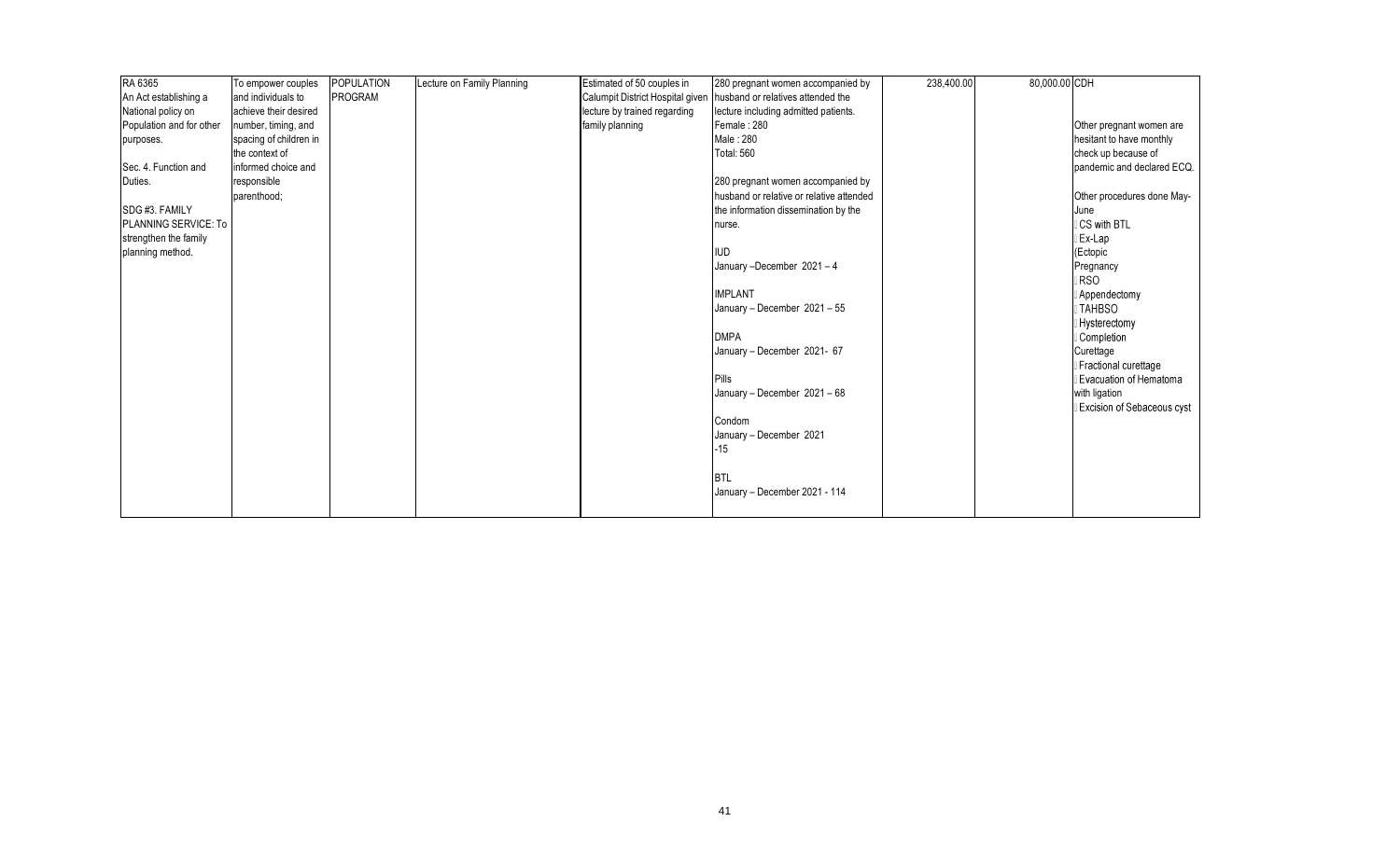| Insufficient capital to     | To provide additional    | LOAN                | Provision of additional capital in the | All qualified and approved loan Total of 27 Loan Releases |                           | 3,500,000.00 | 2,590,000.00 PCEDO |                            |
|-----------------------------|--------------------------|---------------------|----------------------------------------|-----------------------------------------------------------|---------------------------|--------------|--------------------|----------------------------|
| finance a micro or small    | capital to women         | ASSISTANCE TO       | form of loan to women entrepreneurs.   | applications for MSEs provided                            |                           |              |                    |                            |
| business of women           | <b>Micro and Small</b>   | MSEs,               | cooperatives and associations          | with financial/ loan assistance                           |                           |              |                    |                            |
| entrepreneurs               | Entrepreneurs            | <b>COOPERATIVES</b> |                                        |                                                           | 19 Loan Releases for MSEs |              |                    | AIP Ref. Code              |
| Republic Act No. 7192       | (MSEs), Cooperatives AND |                     | Trending of Loan releases for MSEs:    |                                                           | 5 - Male MSEs             |              |                    | 8000-000-1-2-03-002-001-   |
| AN ACT PROMOTING            | and Associations         | <b>ASSOCIATIONS</b> | Year M F                               | All qualified and approved loan   14 - Female MSEs        |                           |              |                    | 003                        |
| THE INTEGRATION OF          |                          |                     | 201549                                 | applications for Cooperatives                             |                           |              |                    |                            |
| WOMEN AS FULL AND           |                          |                     | 2016 4 34                              | or Associations provided with                             | And                       |              |                    | Nine (9) Loan Releases for |
| <b>EQUAL PARTNERS OF</b>    |                          |                     | 2017 2 14                              | financial/ loan assistance                                |                           |              |                    | MSEs were charged to 2020  |
| MEN IN DEVELOPMENT          |                          |                     | 2018 12 27                             |                                                           | 8 Coop Loan Releases      |              |                    | <b>Budget</b>              |
| AND NATION BUILDING         |                          |                     | 2019 5 13                              |                                                           |                           |              |                    |                            |
| AND FOR OTHER               |                          |                     | 2020 11 26                             |                                                           |                           |              |                    | MOV: 4th Quarter Loan      |
| <b>PURPOSES</b>             |                          |                     | 2021 5 14                              |                                                           |                           |              |                    | Release Report             |
|                             |                          |                     |                                        |                                                           |                           |              |                    | LBP Check#s:               |
| SECTION 5. Equality in      |                          |                     | Trending of Loan releases for Coops    |                                                           |                           |              |                    | 1366540                    |
| Capacity to Act -           |                          |                     | Year No. of Coops                      |                                                           |                           |              |                    | 1366536                    |
| Women of legal age,         |                          |                     | 2015 13                                |                                                           |                           |              |                    | 1364284                    |
| regardless of civil status, |                          |                     | 2016 27                                |                                                           |                           |              |                    |                            |
| shall have the capacity to  |                          |                     | 2017 15                                |                                                           |                           |              |                    | AIP Ref. Code              |
| act and enter into          |                          |                     | 2018 18                                |                                                           |                           |              |                    | 8000-000-1-2-03-001-001-   |
| contracts which shall in    |                          |                     | 20199                                  |                                                           |                           |              |                    | 003                        |
| every respect be equal to   |                          |                     | 2020 13                                |                                                           |                           |              |                    | LBP Check#s:               |
| that of men under similar   |                          |                     | 20218                                  |                                                           |                           |              |                    | 1366537                    |
| circumstances.              |                          |                     |                                        |                                                           |                           |              |                    |                            |
|                             |                          |                     |                                        |                                                           |                           |              |                    |                            |
|                             |                          |                     |                                        |                                                           |                           |              |                    |                            |
|                             |                          |                     |                                        |                                                           |                           |              |                    |                            |
|                             |                          |                     |                                        |                                                           |                           |              |                    |                            |
|                             |                          |                     |                                        |                                                           |                           |              |                    |                            |
|                             |                          |                     |                                        |                                                           |                           |              |                    |                            |
|                             |                          |                     |                                        |                                                           |                           |              |                    |                            |
|                             |                          |                     |                                        |                                                           |                           |              |                    |                            |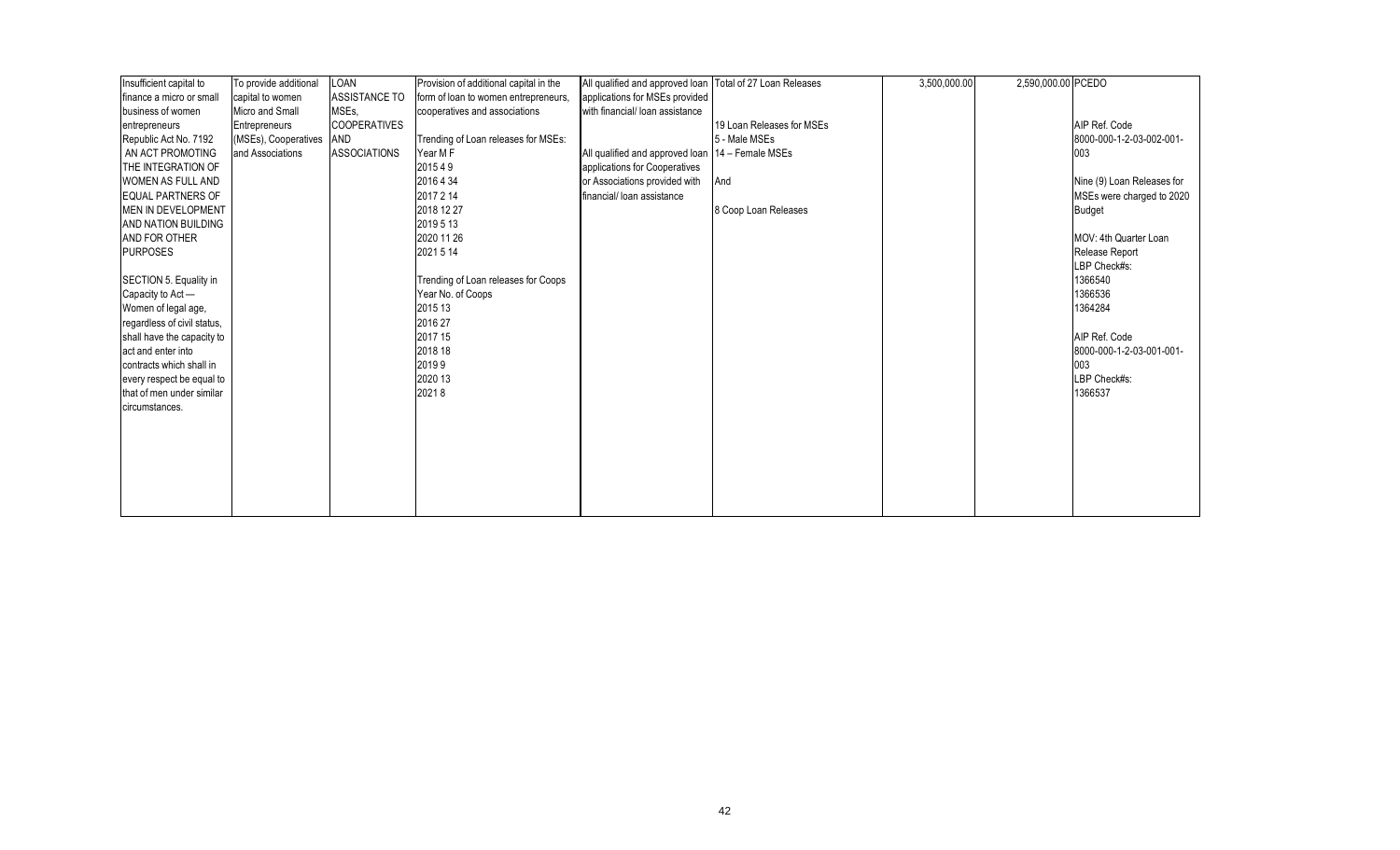| Low return on Investment   To provide trainings |                            | <b>CAPABILITY</b>  | Provision of business-related trainings/ | 20 Business related trainings / | 40 Business related trainings / seminars | 382,500.00 | 15,152.00 PCEDO |                                |
|-------------------------------------------------|----------------------------|--------------------|------------------------------------------|---------------------------------|------------------------------------------|------------|-----------------|--------------------------------|
| оf                                              | and seminars to            | <b>BUILDING</b>    | seminars                                 | seminars with 600 participants  | with 301 women and 84 men                |            |                 |                                |
| women entrepreneur                              | women Micro and            | <b>PROGRAM FOR</b> |                                          |                                 | beneficiaries                            |            |                 | AIP Ref. Code 8000-000-1-2-    |
| due to poor marketing                           | <b>Small Entrepreneurs</b> | <b>MSEs</b>        | Number                                   | (300 of the participants are    |                                          |            |                 | 03-002-001-001                 |
| strategies                                      | (MSEs)                     |                    | of Training                              | women MSEs/ beneficiaries)      | 200% Accomplishment as to number of      |            |                 |                                |
|                                                 |                            |                    | Participants M F                         |                                 | trainings conducted                      |            |                 | Active partnership with DTI,   |
|                                                 |                            |                    | 2016 16 112 301                          |                                 |                                          |            |                 | DOST, Negosyo Centers and      |
|                                                 |                            |                    | Total-413                                |                                 |                                          |            |                 | <b>PSWDO</b>                   |
|                                                 |                            |                    | 2017 24 201 357                          |                                 |                                          |            |                 |                                |
|                                                 |                            |                    | Total-558                                |                                 |                                          |            |                 | 78% of the total training      |
|                                                 |                            |                    | 2018 43 221 695                          |                                 |                                          |            |                 | participants are women.        |
|                                                 |                            |                    | Total-916                                |                                 |                                          |            |                 |                                |
|                                                 |                            |                    | 2019 37 165 838                          |                                 |                                          |            |                 | Minimal expenditures           |
|                                                 |                            |                    | Total -1003                              |                                 |                                          |            |                 | incurred since most of the     |
|                                                 |                            |                    |                                          |                                 |                                          |            |                 | trainings are done online; the |
|                                                 |                            |                    |                                          |                                 |                                          |            |                 | rest of the trainings were     |
|                                                 |                            |                    |                                          |                                 |                                          |            |                 | sponsored by other offices     |
|                                                 |                            |                    |                                          |                                 |                                          |            |                 |                                |
|                                                 |                            |                    |                                          |                                 |                                          |            |                 | MOV: Training Report 4th Qtr   |
|                                                 |                            |                    |                                          |                                 |                                          |            |                 |                                |
|                                                 |                            |                    |                                          |                                 |                                          |            |                 |                                |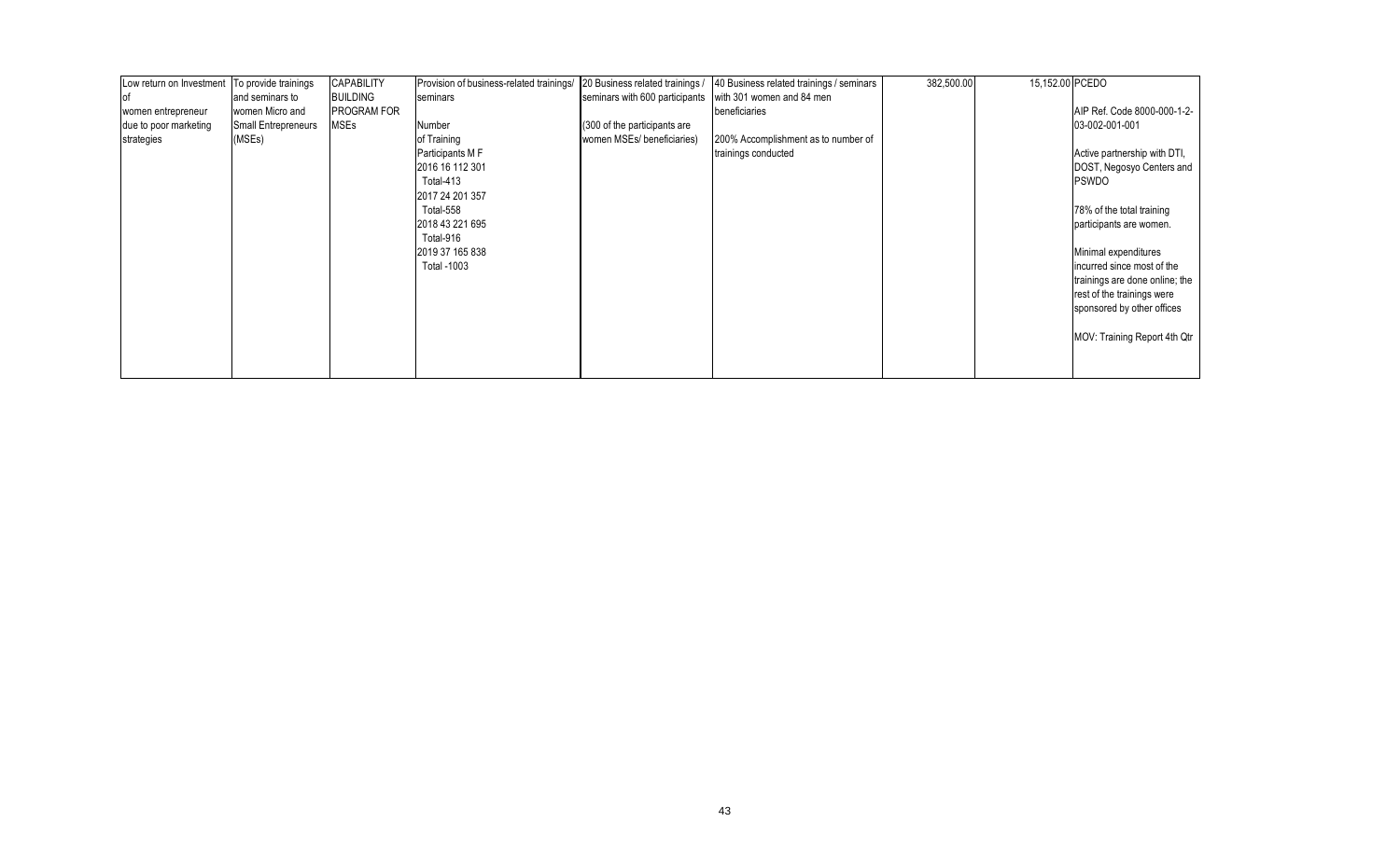| Insufficient knowledge of | To monitor and        | <b>MONITORING</b>   | Monitoring the implementation of GAD | Monitoring and provision of    | 9,360 Technical and Management          | 0.00       |                  | 0.00 PCEDO                      |
|---------------------------|-----------------------|---------------------|--------------------------------------|--------------------------------|-----------------------------------------|------------|------------------|---------------------------------|
| cooperatives in gender    | provide technical and | AND PROVISION       | mainstreaming and provision of       | technical / management and     | Assistance provided to an average of    |            |                  |                                 |
| mainstreaming             | management            | 0F                  | technical management assistance to   | technical assistance to all    | 357 Cooperatives                        |            |                  | AIP Ref Code 8000-000-1-2-      |
|                           | assistance to ensure  | MANAGEMENT          | <b>Compliant Cooperatives</b>        | compliant cooperatives         |                                         |            |                  | 03-001-001-002                  |
|                           | the implementation of | AND TECHNICAL       |                                      |                                |                                         |            |                  | (no funding requirement)        |
|                           | gender mainstreaming  | ASSISTANCE TO       |                                      |                                |                                         |            |                  |                                 |
|                           | to cooperative        | <b>COMPLIANT</b>    |                                      |                                |                                         |            |                  | Other than conducting online    |
|                           | Network               | <b>COOPERATIVES</b> | Year No. of Cooperatives monitored   |                                |                                         |            |                  | trainings, field staff still    |
|                           |                       |                     | and provided with MA                 | (As of December 31, 2019,      |                                         |            |                  | provided the technical &        |
|                           |                       |                     | 1st Sem 2nd Sem                      | there are 271 Micro and Small  |                                         |            |                  | management assistance to        |
|                           |                       |                     | 2017 291 291                         | <b>Compliant Cooperatives)</b> |                                         |            |                  | ensure the implementa-tion of   |
|                           |                       |                     | 2018 290 290                         |                                |                                         |            |                  | gender mainstreaming to its     |
|                           |                       |                     | 2019 355 317                         |                                |                                         |            |                  | networks. These were done       |
|                           |                       |                     |                                      |                                |                                         |            |                  | via FB Messenger, texts and     |
|                           |                       |                     |                                      |                                |                                         |            |                  | calls                           |
|                           |                       |                     |                                      |                                |                                         |            |                  |                                 |
|                           |                       |                     |                                      |                                |                                         |            |                  | MOV: page 1 of Monthly          |
|                           |                       |                     |                                      |                                |                                         |            |                  | Accomplishment Report from      |
|                           |                       |                     |                                      |                                |                                         |            |                  | Oct to Dec reflecting the       |
|                           |                       |                     |                                      |                                |                                         |            |                  | <b>Technical and Management</b> |
|                           |                       |                     |                                      |                                |                                         |            |                  | Assistance provided to          |
|                           |                       |                     |                                      |                                |                                         |            |                  | cooperatives                    |
|                           |                       |                     |                                      |                                |                                         |            |                  |                                 |
|                           |                       |                     |                                      |                                |                                         |            |                  |                                 |
|                           |                       |                     |                                      |                                |                                         |            |                  |                                 |
|                           |                       |                     |                                      |                                |                                         |            |                  |                                 |
|                           |                       |                     |                                      |                                |                                         |            |                  |                                 |
|                           |                       |                     |                                      |                                |                                         |            |                  |                                 |
|                           |                       |                     |                                      |                                |                                         |            |                  |                                 |
|                           |                       |                     |                                      |                                |                                         |            |                  |                                 |
|                           |                       |                     |                                      |                                |                                         |            |                  |                                 |
| Low sales and limited     | To help in the        | PROMOTION AND       | Promotion and marketing of the       | Conducted 3 trade fairs        | Conducted 3 trade fairs participated by | 349,500.00 | 349,500.00 PCEDO |                                 |
| market                    | promotion and         | MARKETING OF        | products through trade Fairs and     | participated by 180 MSEs       | 78 MSEs (26 Male and 52 Female          |            |                  |                                 |
| Trade Fair beneficiaries: | marketing the         | MSEs &              | Bulacan Pasalubong Center            | Women beneficiaries            | MSEs)                                   |            |                  | AIP Ref Code 8000-000-1-2-      |
| 2014 - 49 Men / 198       | products of men and   | Cooperatives        |                                      |                                |                                         |            |                  | 03-002-001-004                  |
| Women                     | women MSEs            |                     |                                      | Assisted the 110 suppliers of  | Assisted the 105 suppliers of the       |            |                  |                                 |
| 2015 - 51 Men / 205       |                       |                     |                                      | the Bulacan Pasalubong         | <b>Bulacan Pasalubong Center</b>        |            |                  | MOV: pictures of the trade fair |
| Women                     |                       |                     |                                      | Center                         |                                         |            |                  | (D'Fair: Paskuhang Tatak        |
| 2016 - 37 Men / 147       |                       |                     |                                      |                                |                                         |            |                  | Bulakenyo Bazaar)               |
| Women                     |                       |                     |                                      |                                |                                         |            |                  |                                 |
| 2017 - 82 Men / 183       |                       |                     |                                      |                                |                                         |            |                  |                                 |
| Women                     |                       |                     |                                      |                                |                                         |            |                  |                                 |
| 2018 - 133 Men / 213      |                       |                     |                                      |                                |                                         |            |                  |                                 |
| Female                    |                       |                     |                                      |                                |                                         |            |                  |                                 |
| 2019 - 57 men / 203       |                       |                     |                                      |                                |                                         |            |                  |                                 |
| Women                     |                       |                     |                                      |                                |                                         |            |                  |                                 |
|                           |                       |                     |                                      |                                |                                         |            |                  |                                 |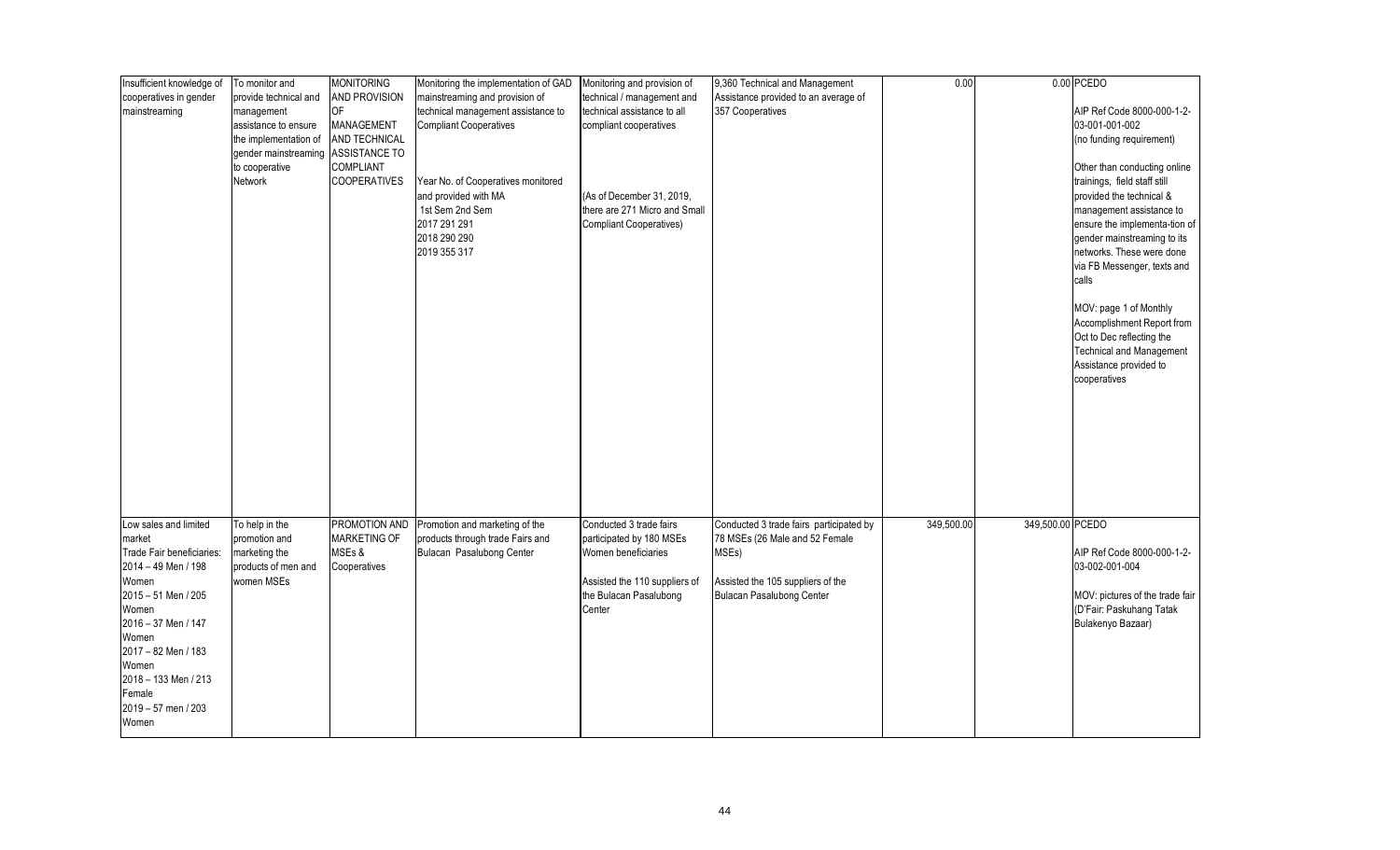| The New Prov'l.            | To recognize          | <b>GAWAD GALING</b>  | Information dissemination               | Primers disseminated from     | Cooperative and Enterprise Month     | 2,400,500.00 | 134,500.00 |                             |
|----------------------------|-----------------------|----------------------|-----------------------------------------|-------------------------------|--------------------------------------|--------------|------------|-----------------------------|
| Administrative Code of     | outstanding           | KOOPERATIBA          |                                         | June to July 2021             | celebrated (virtual)                 |              |            | <b>PCEDO</b>                |
| <b>Bulacan Chapter IV</b>  | achievements of       |                      |                                         | Nominations distributed to 24 |                                      |              |            |                             |
| Section 58 GAWAD           | cooperatives          |                      | Screening and Evaluation                | LGUs by July;                 |                                      |              |            |                             |
| <b>GALING KOOPERATIBA</b>  |                       |                      |                                         |                               |                                      |              |            | AIP Ref Code .8000-000-1-2- |
|                            |                       |                      |                                         | Screening and Evaluation      |                                      |              |            | 03-001-002                  |
| The Provincial Governor    |                       |                      |                                         | conducted on the 2nd          |                                      |              |            |                             |
| or the Sangguniang         |                       |                      | <b>Awarding Ceremony</b>                | Semester of 2021              |                                      |              |            | MOV: pictures of the 2021   |
| Panlalawigan may           |                       |                      |                                         |                               |                                      |              |            | Cooperative and Enterprise  |
| authorize the awarding of  |                       |                      |                                         | Awards given to outstanding   |                                      |              |            | Month Celebration           |
| other awards when          |                       |                      |                                         | cooperatives on               |                                      |              |            |                             |
| deemed appropriate         |                       |                      |                                         | Oct 2021                      |                                      |              |            | No expenses for the coop    |
|                            |                       |                      |                                         |                               |                                      |              |            | month (done virtually)      |
| 2018 - 674 participants    |                       |                      |                                         |                               |                                      |              |            |                             |
| 202 - Male / 472 Female    |                       |                      |                                         |                               |                                      |              |            |                             |
| 2019 - 432 participants    |                       |                      |                                         |                               |                                      |              |            |                             |
| 173- Male / 259 Female     |                       |                      |                                         |                               |                                      |              |            |                             |
|                            |                       |                      |                                         |                               |                                      |              |            |                             |
|                            |                       |                      |                                         |                               |                                      |              |            |                             |
|                            |                       |                      |                                         |                               |                                      |              |            |                             |
|                            |                       |                      |                                         |                               |                                      |              |            |                             |
|                            |                       |                      |                                         |                               |                                      |              |            |                             |
|                            |                       |                      |                                         |                               |                                      |              |            |                             |
|                            |                       |                      |                                         |                               |                                      |              |            |                             |
|                            |                       |                      |                                         |                               |                                      |              |            |                             |
| Female detainees had       | To empower women      | <b>KALINGA TUNGO</b> | Determine livelihood interest of female | One livelihood training       | Abaca basket making (85 Male)        | 95,000.00    |            | 14,340.00 PCSJMO/BSU/       |
| resorted to crime in order | through               | <b>SA BAGONG</b>     | detainees; Preparation of Project       | program per month attended    | 2. Diamond Beads Making (6 Female)   |              |            | <b>TESDA</b>                |
| to provide for their       | livelihood/vocational | ANYO NG BUHAY        | proposal; Coord. with Bul. State        | by 30 participants            | 3. Tocino Making (24 Female)         |              |            |                             |
| families' needs            | course                | (KABANYUHAY)         | University and TESDA                    |                               | 4. Longganisa Making (24 Female)     |              |            |                             |
|                            |                       |                      |                                         |                               | 5. Chicken Nugget Making (24 Female) |              |            |                             |
|                            |                       |                      |                                         |                               | 6. Hamburger Patties Making (24      |              |            |                             |
|                            |                       |                      |                                         |                               | Female)                              |              |            |                             |
|                            |                       |                      |                                         |                               |                                      |              |            |                             |
|                            |                       |                      |                                         |                               |                                      |              |            |                             |
|                            |                       |                      |                                         |                               |                                      |              |            |                             |
|                            |                       |                      |                                         |                               |                                      |              |            |                             |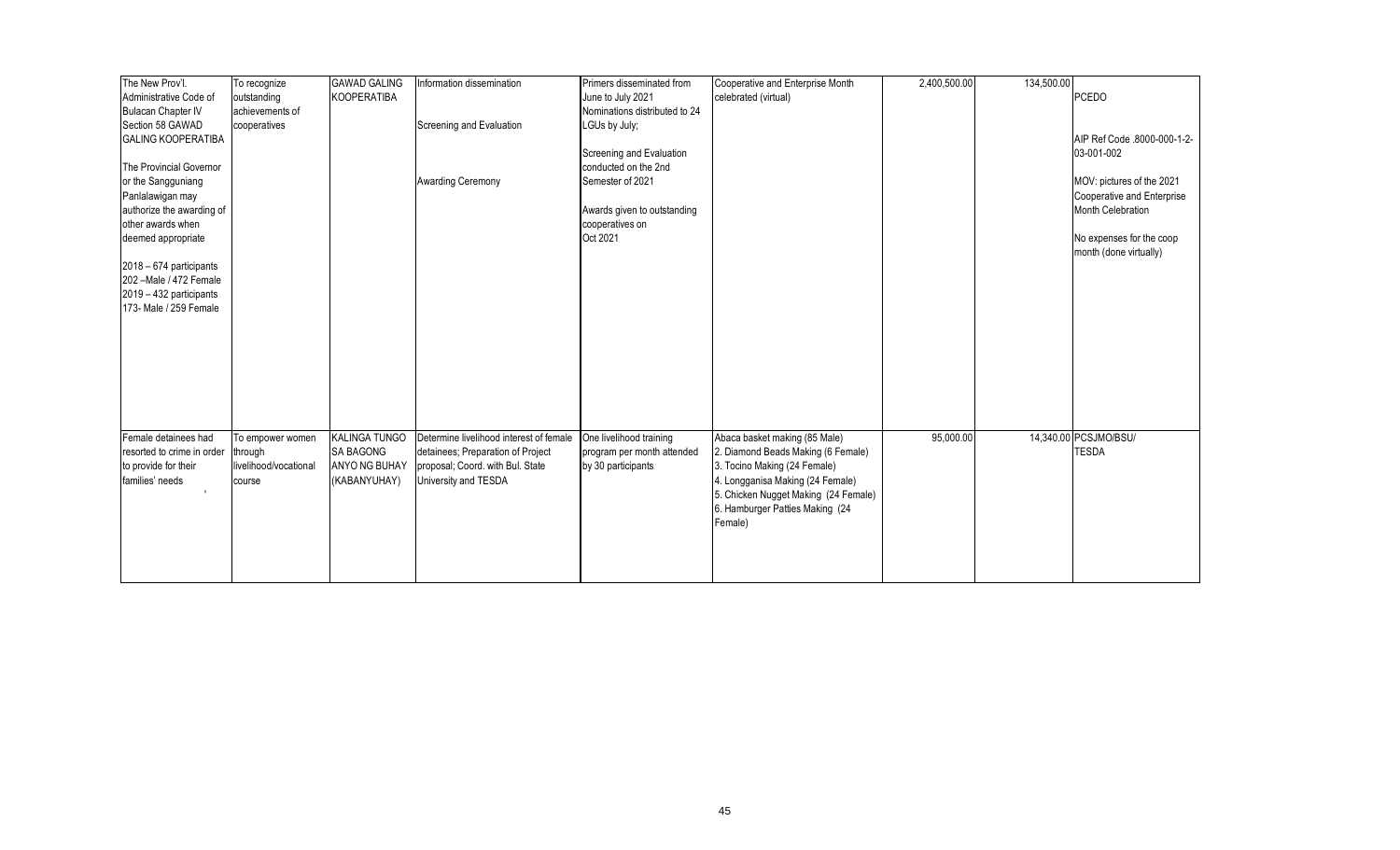| "Increasing<br>expenses/budget in<br>subsistence and uniform,<br>analogous to the<br>increasing number of<br>female detainees | To provide nutritious<br>and sufficient meal for<br>the female detainees<br>To boost the morale of Supplies and<br>female detainees by<br>providing them with<br>clean uniforms | Subsistence for<br>prisoner's fund<br><b>Materials Fund</b> | Provision for proper nutrition<br>Provision of Uniform for prisoners<br>Provision of medicine | 483 female detainees provided Female:<br>with nutritious meals and<br>uniforms<br>483 female detainees provided May - 253<br>with uniforms | January - 291<br>February 274<br>March 267<br>April - 265<br>June - 241                                                  |      | 5,916,800.00 2,157,285.35 | PCSJMO/Local Finance<br>Committee<br>Female<br>January-291<br>Feb-274<br>March-267<br>April 265 |
|-------------------------------------------------------------------------------------------------------------------------------|---------------------------------------------------------------------------------------------------------------------------------------------------------------------------------|-------------------------------------------------------------|-----------------------------------------------------------------------------------------------|--------------------------------------------------------------------------------------------------------------------------------------------|--------------------------------------------------------------------------------------------------------------------------|------|---------------------------|-------------------------------------------------------------------------------------------------|
|                                                                                                                               | <b>Medicine for Prisoners</b>                                                                                                                                                   |                                                             |                                                                                               | 1,500 detainees with illness<br>will be provided with medicines                                                                            |                                                                                                                          |      |                           | May-253<br>June-242                                                                             |
| Lack of gainful<br>employment<br>opportunities<br>or alternative<br>sources of<br>income for                                  | decline in the<br>productivity<br>and profitability<br>of farming for women                                                                                                     | Agricultural<br>Capability for<br><b>Building Program</b>   | Conduct of livelihood<br>1. Fish processing<br>2. Rice production<br>3. Gulayan sa Bakuran    | Conducted on the 3rd and 4th<br>quarter<br>I batch with 20 participants,<br>5 batches with 20 participants                                 | 4 batches conducted<br><b>Fish Processing Seminar</b><br>63 participants<br>Female (32) Male (31)<br>2 batches conducted | 0.00 | 0.00                      | PGB/BFAR<br>(BFAR Funded)                                                                       |
| rural women<br>especially<br>those in the<br>upland and                                                                       |                                                                                                                                                                                 |                                                             | 4. Urban Gardening                                                                            | Conducted on the 3rd and 4th<br>quarter                                                                                                    | Webinar on Special Topic on Rice<br>Morphology & Growth phases/stages<br>83 participants<br>Female (20) Male (63)        |      |                           | PGB-PAO                                                                                         |
| fishing<br>communities                                                                                                        |                                                                                                                                                                                 |                                                             |                                                                                               | Conducted on the 3rd and 4th<br>quarter                                                                                                    | Webinar on Special Topic on Key<br>Check 1                                                                               |      |                           | PGB-PAO                                                                                         |
|                                                                                                                               |                                                                                                                                                                                 |                                                             |                                                                                               |                                                                                                                                            | 83 participants<br>Female (20) Male (63)<br>2 batches conducted                                                          |      |                           | PGB/PAO                                                                                         |
|                                                                                                                               |                                                                                                                                                                                 |                                                             |                                                                                               |                                                                                                                                            | Webinar on Agriculture with Hydroponics<br>102 participants<br>Female (45) Male (57)                                     |      |                           | PGB-PAO/DA                                                                                      |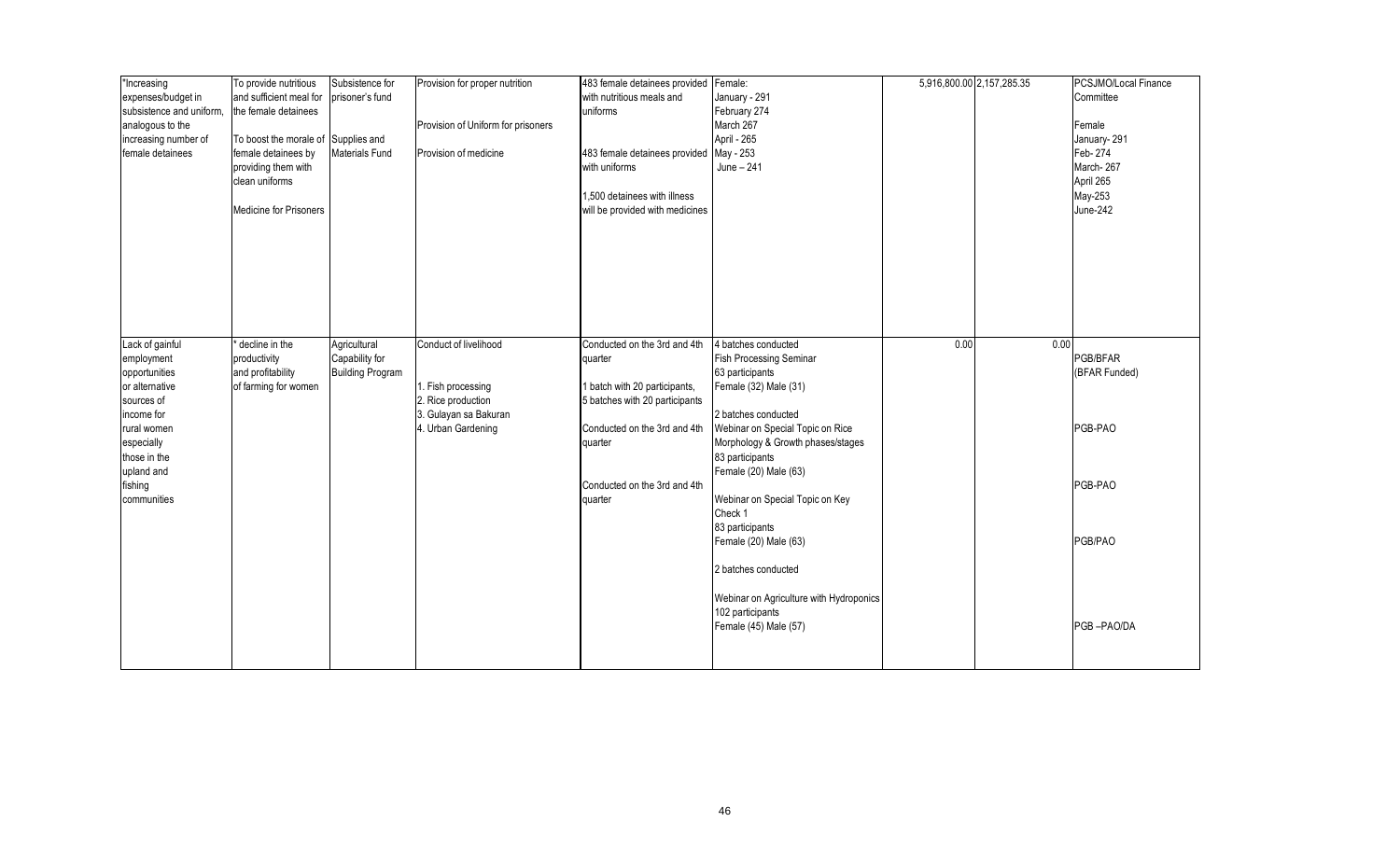| Lack of gainful             | decline in the        | Agricultural            | Conduct of livelihood        |                               | Webinar on Vegetable Production on      |            | PGB-PAO    |
|-----------------------------|-----------------------|-------------------------|------------------------------|-------------------------------|-----------------------------------------|------------|------------|
| employment                  | productivity          | Capability for          |                              |                               | Gulayan sa Barangay                     |            |            |
| opportunities               | and profitability     | <b>Building Program</b> |                              |                               | 54 Participants                         |            |            |
| or alternative              | of farming for women  |                         | . Fish processing            |                               | Female (19) Male (35)                   |            |            |
| sources of                  |                       |                         | 2. Rice production           |                               |                                         |            |            |
| income for                  |                       |                         | 3. Gulayan sa Bakuran        |                               | 86.68 kg of vegetable seeds distributed |            |            |
| rural women                 |                       |                         | 4. Urban Gardening           |                               | 662 beneficiaries                       |            |            |
| especially                  |                       |                         |                              |                               | Female (281) Male (381)                 |            |            |
| those in the                |                       |                         |                              |                               |                                         |            |            |
| upland and                  |                       |                         |                              |                               |                                         |            |            |
| fishing                     |                       |                         |                              |                               |                                         |            |            |
| communities                 |                       |                         |                              |                               |                                         |            |            |
|                             |                       |                         |                              |                               |                                         |            |            |
| Republic Act 8972 Solo      | To empower women      | <b>SOLO PARENT</b>      | Solo Parent General Assembly | General Assembly for 1,200    | 4th qtr:                                | 177,500.00 | 0.00 PSWDO |
| Parents Act of 2000         | solo parents and      | PROGRAM                 |                              | solo parents conducted by 1st | November 16 - Kumustahan at             |            |            |
| Section 5.                  | provide support group |                         |                              | quarter                       | pamamahagi ng Pamaskong Handog          |            |            |
| Comprehensive Package       |                       |                         |                              |                               | sa mga Solo Parents ng Bulacan          |            |            |
| of Social Development       |                       |                         |                              |                               | attended by 639 solo parents            |            |            |
| and Welfare Services.       |                       |                         |                              |                               |                                         |            |            |
| (a) Livelihood              |                       |                         |                              |                               |                                         |            |            |
| development services        |                       |                         |                              |                               |                                         |            |            |
| which include trainings     |                       |                         |                              |                               |                                         |            |            |
| on livelihood skills, basic |                       |                         |                              |                               |                                         |            |            |
| business management,        |                       |                         |                              |                               |                                         |            |            |
| value orientation and the   |                       |                         |                              |                               |                                         |            |            |
| provision of seed capital   |                       |                         |                              |                               |                                         |            |            |
| or job placement.           |                       |                         |                              |                               |                                         |            |            |
|                             |                       |                         |                              |                               |                                         |            |            |
|                             |                       |                         |                              |                               |                                         |            |            |
|                             |                       |                         |                              |                               |                                         |            |            |
|                             |                       |                         |                              |                               |                                         |            |            |
|                             |                       |                         |                              |                               |                                         |            |            |
|                             |                       |                         |                              |                               |                                         |            |            |
|                             |                       |                         |                              |                               |                                         |            |            |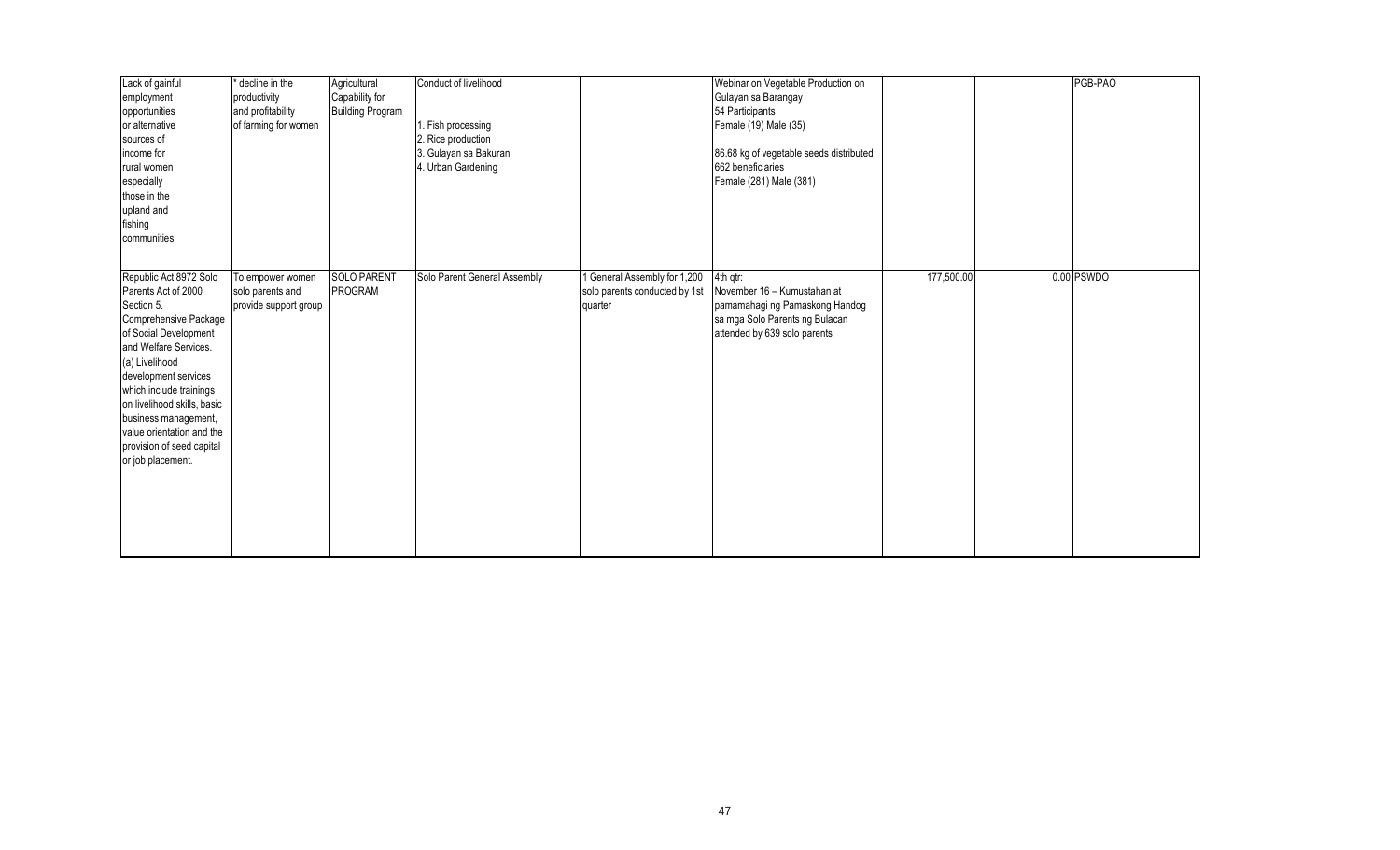| RA 9994 Senior Citizen/s To improve the health |                      | Free medical, laboratory, ECG and X- | Facilitation of Senior Citizens | X-ray/ECG Jan-June: M-188                                           | 1,337,000.00 2,606.980.00 | <b>GDPDH</b> |
|------------------------------------------------|----------------------|--------------------------------------|---------------------------------|---------------------------------------------------------------------|---------------------------|--------------|
| Act Section 2 (F) (3)                          | and well-being of    | ray services                         | and PWDs document to avail      | F-219 July-Sept: M-241<br>$F-265$                                   |                           |              |
| Establish a program                            | Senior Citizens and  |                                      |                                 | free laboratory, ECG and X-ray   Oct: M-43 F-66 Nov: M-51 F-75 Dec. |                           |              |
| benificial to the senior                       | PWDs by providing    |                                      | procedures.                     | M-33 F-43                                                           |                           |              |
| citizens, their families and access to free    |                      |                                      |                                 |                                                                     |                           |              |
| the rest of community                          | laboratory and x-ray |                                      |                                 |                                                                     |                           |              |
| they serve; Section 4 (E)                      | procedures           |                                      |                                 | Laboratory                                                          |                           |              |
| free medical and dental                        |                      |                                      |                                 | Jan- June: M-351                                                    |                           |              |
| services, diagnostic and                       |                      |                                      |                                 | F-180<br>F-479 July-Sept: M-200                                     |                           |              |
| laboratory fees such as                        |                      |                                      |                                 | Oct: M-38 F-37 Nov: M-35 F-40 Dec:                                  |                           |              |
| but not limited to x-ray,                      |                      |                                      |                                 | M-50 F-40                                                           |                           |              |
| computerized                                   |                      |                                      |                                 |                                                                     |                           |              |
| tomography, scan and                           |                      |                                      |                                 |                                                                     |                           |              |
| blood test in all governent                    |                      |                                      |                                 |                                                                     |                           |              |
| facilities subject to the                      |                      |                                      |                                 |                                                                     |                           |              |
| guidelines to be issued                        |                      |                                      |                                 |                                                                     |                           |              |
| by the DOH in                                  |                      |                                      |                                 |                                                                     |                           |              |
| coordination with the                          |                      |                                      |                                 |                                                                     |                           |              |
| PhilHealth                                     |                      |                                      |                                 |                                                                     |                           |              |
|                                                |                      |                                      |                                 |                                                                     |                           |              |
|                                                |                      |                                      |                                 |                                                                     |                           |              |
|                                                |                      |                                      |                                 |                                                                     |                           |              |
|                                                |                      |                                      |                                 |                                                                     |                           |              |
|                                                |                      |                                      |                                 |                                                                     |                           |              |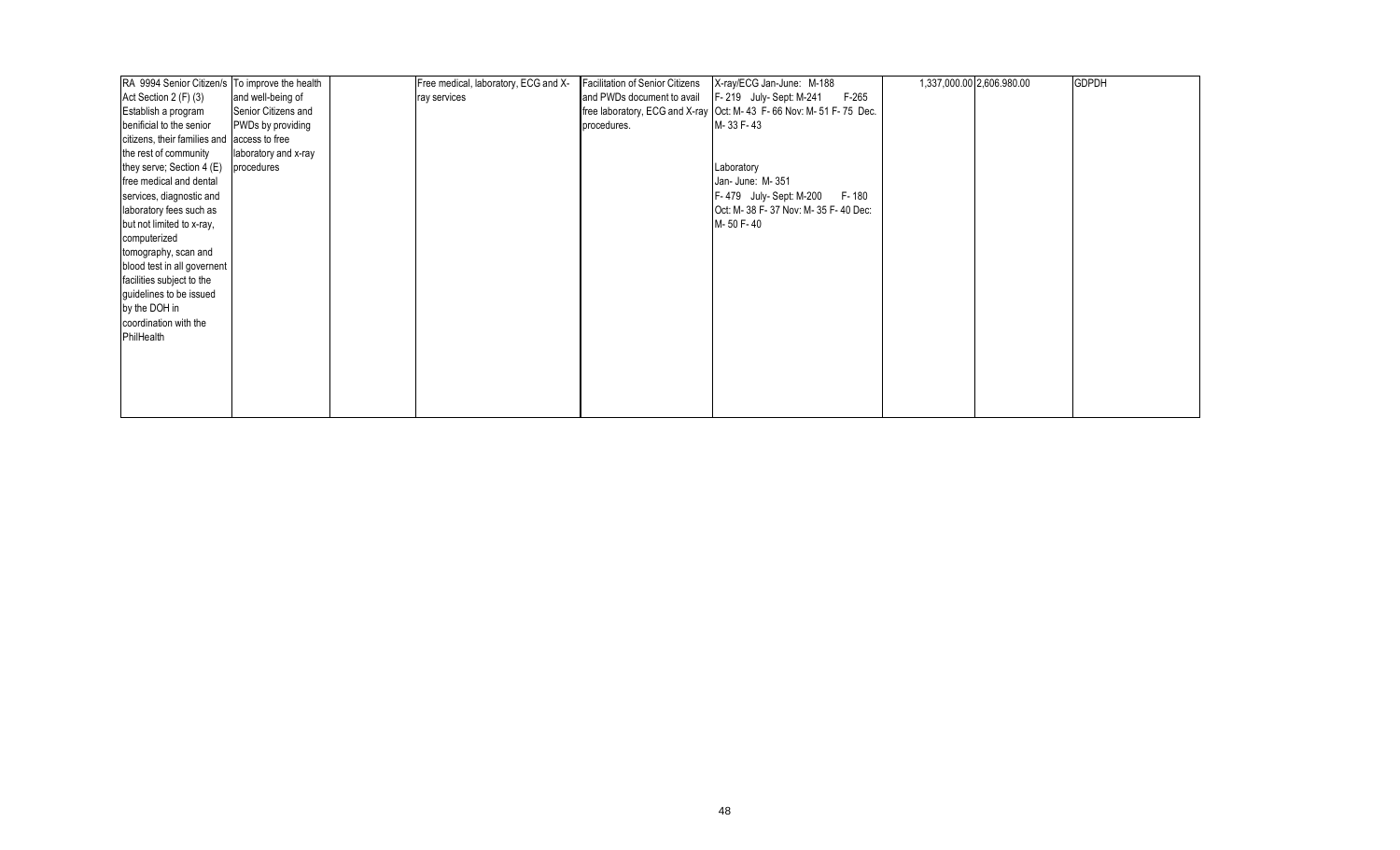|  | "Bantay Presyon" to all senior citizens | 400 senior citizen given free | 1st quarter              | 520,000.00 | 70,780.00 |                              |
|--|-----------------------------------------|-------------------------------|--------------------------|------------|-----------|------------------------------|
|  | in Calumpit District Hospital.          | consultation, blood pressure  | January - 22             |            |           | CDH                          |
|  |                                         | taking, blood sugar, blood    | $Male - 11$              |            |           |                              |
|  |                                         | chemistry, ECG and chest x-   | Female - 11              |            |           |                              |
|  |                                         | ray.                          |                          |            |           | First quarter limited senior |
|  |                                         |                               | February - 20            |            |           | citizen on the hospital and  |
|  |                                         |                               | Male-8                   |            |           | declared ECQ.                |
|  |                                         |                               | Female $-12$             |            |           |                              |
|  |                                         |                               | March -18                |            |           |                              |
|  |                                         |                               | $Male - 9$               |            |           |                              |
|  |                                         |                               | Female $-9$              |            |           |                              |
|  |                                         |                               | Total $-60$              |            |           |                              |
|  |                                         |                               | 4th quarter              |            |           |                              |
|  |                                         |                               | October -December 2021 - |            |           |                              |
|  |                                         |                               | Male: 36                 |            |           |                              |
|  |                                         |                               | Female: 50               |            |           |                              |
|  |                                         |                               | Total: 86                |            |           |                              |
|  |                                         |                               | October 2021             |            |           |                              |
|  |                                         |                               | Male: 10                 |            |           |                              |
|  |                                         |                               | Female: 13               |            |           |                              |
|  |                                         |                               | Total:23                 |            |           |                              |
|  |                                         |                               | November 2021            |            |           |                              |
|  |                                         |                               | Male: 10                 |            |           |                              |
|  |                                         |                               | Female:22                |            |           |                              |
|  |                                         |                               | Total 32                 |            |           |                              |
|  |                                         |                               |                          |            |           |                              |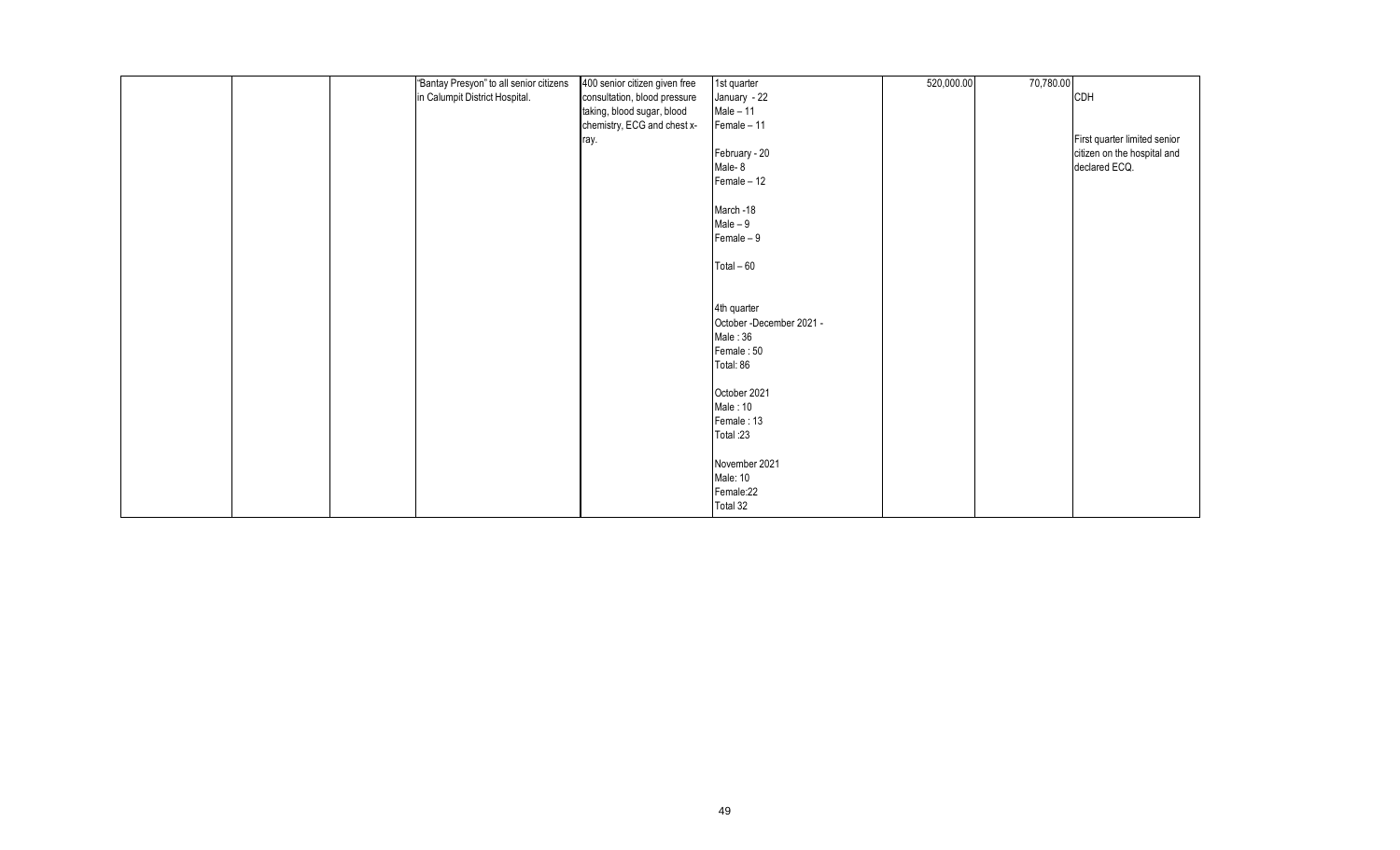| RA 9974 Senior Citizens                                                                                                                                                                                          | To improve the health | <b>SENIOR CITIZEN</b> | Free laboratory and x-ray for Out- | 1,000 senior citizens and PWD | 0.00 | 0.00 RMMMH |
|------------------------------------------------------------------------------------------------------------------------------------------------------------------------------------------------------------------|-----------------------|-----------------------|------------------------------------|-------------------------------|------|------------|
| Act. Section $2(f)(3)$ .                                                                                                                                                                                         | and well-being of     | PROGRAM               | Patient Senior Citizens and PWD    | patients provided free x-ray  |      |            |
| Establish a program                                                                                                                                                                                              | senior citizens and   |                       |                                    | and laboratory examinations   |      |            |
| beneficial to the Senior                                                                                                                                                                                         | PWDs by providing     |                       |                                    |                               |      |            |
| Citizens, their families                                                                                                                                                                                         | access to free        |                       |                                    |                               |      |            |
| and the rest of the                                                                                                                                                                                              | laboratory and x-ray  |                       |                                    |                               |      |            |
| community they serve;                                                                                                                                                                                            | procedures            |                       |                                    |                               |      |            |
| Section 4 (e)                                                                                                                                                                                                    |                       |                       |                                    |                               |      |            |
| Free medical and dental                                                                                                                                                                                          |                       |                       |                                    |                               |      |            |
| services diagnostic and                                                                                                                                                                                          |                       |                       |                                    |                               |      |            |
| laboratory fees such as                                                                                                                                                                                          |                       |                       |                                    |                               |      |            |
|                                                                                                                                                                                                                  |                       |                       |                                    |                               |      |            |
|                                                                                                                                                                                                                  |                       |                       |                                    |                               |      |            |
|                                                                                                                                                                                                                  |                       |                       |                                    |                               |      |            |
|                                                                                                                                                                                                                  |                       |                       |                                    |                               |      |            |
|                                                                                                                                                                                                                  |                       |                       |                                    |                               |      |            |
|                                                                                                                                                                                                                  |                       |                       |                                    |                               |      |            |
|                                                                                                                                                                                                                  |                       |                       |                                    |                               |      |            |
|                                                                                                                                                                                                                  |                       |                       |                                    |                               |      |            |
|                                                                                                                                                                                                                  |                       |                       |                                    |                               |      |            |
|                                                                                                                                                                                                                  |                       |                       |                                    |                               |      |            |
|                                                                                                                                                                                                                  |                       |                       |                                    |                               |      |            |
|                                                                                                                                                                                                                  |                       |                       |                                    |                               |      |            |
|                                                                                                                                                                                                                  |                       |                       |                                    |                               |      |            |
|                                                                                                                                                                                                                  |                       |                       |                                    |                               |      |            |
|                                                                                                                                                                                                                  |                       |                       |                                    |                               |      |            |
| but not limited to X-ray,<br>computerized<br>tomography, scan and<br>blood test in all<br>government facilities<br>subject to the guidelines<br>to be used by the DOH in<br>coordination with the<br>Philhealth. |                       |                       |                                    |                               |      |            |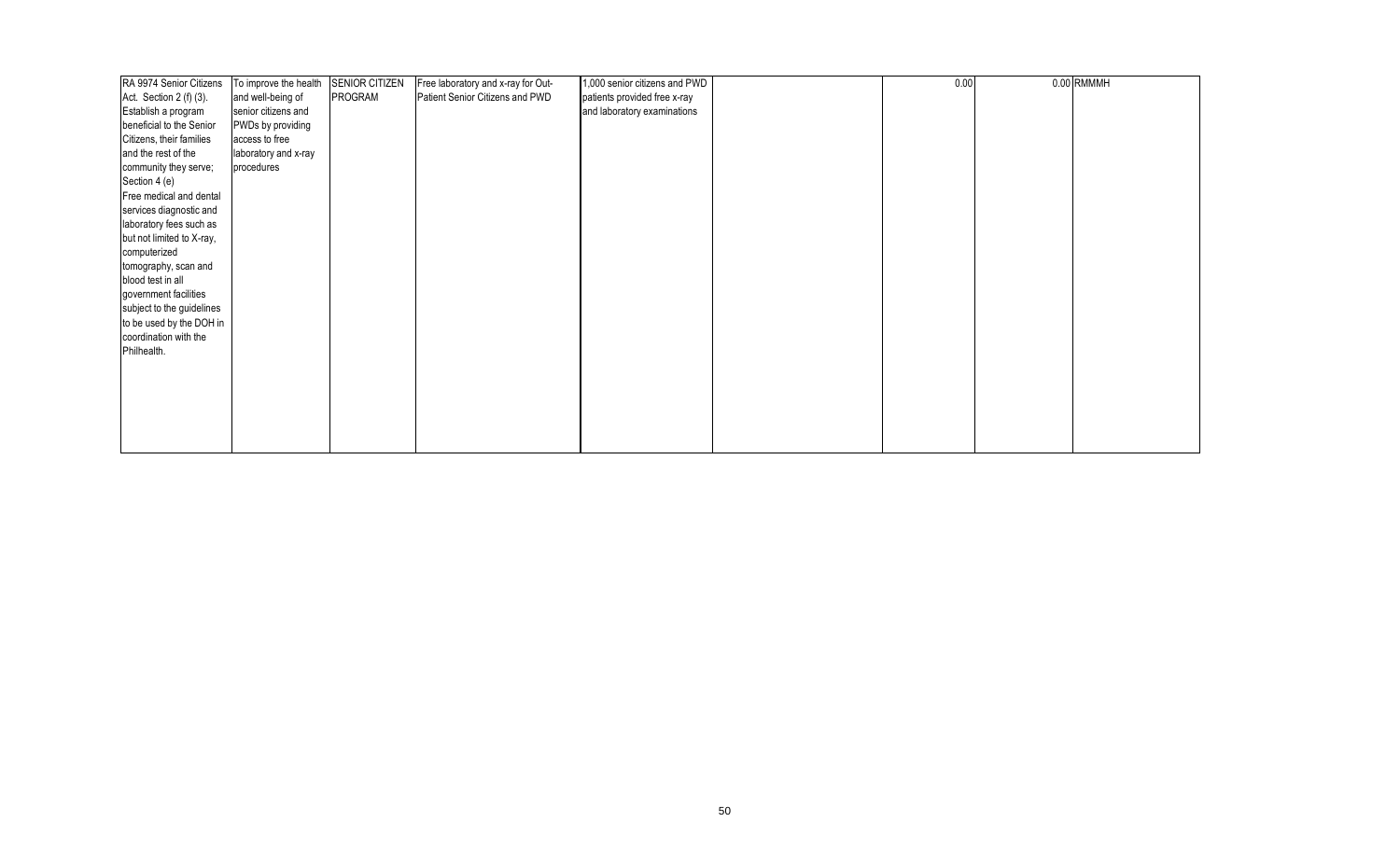| RA 9974 Senior Citizens   | To improve the health | <b>SENIOR CITIZEN</b> | Provision of free Laboratory and X- | 300 PWDs provided with free    | Provided 1,136 PWDs with free             | 264,000.00 | 777,261.00 BMC |                               |
|---------------------------|-----------------------|-----------------------|-------------------------------------|--------------------------------|-------------------------------------------|------------|----------------|-------------------------------|
| Act. Section 2 (f) (3).   | and well-being of     | PROGRAM               | ray procedure for Persons with      | laboratory and x-ray           | laboratory and x-ray procedures in        |            |                |                               |
| Establish a program       | senior citizens and   |                       | <b>Disability</b>                   | procedures in Bulacan Medical  | <b>Bulacan Medical Center</b>             |            |                | AIP Reference no.             |
| beneficial to the Senior  | PWDs by providing     |                       |                                     | Center                         |                                           |            |                |                               |
| Citizens, their families  | access to free        |                       |                                     |                                | Breakdown:                                |            |                | 3000-000-1-1-13A-001-010      |
| and the rest of the       | laboratory and x-ray  |                       |                                     |                                |                                           |            |                | 3000-000-1-1-13A-001-011      |
| community they serve;     | procedures            |                       |                                     |                                | January - March                           |            |                |                               |
| Section 4 (e)             |                       |                       |                                     |                                | <b>Total: 202</b>                         |            |                |                               |
| Free medical and dental   |                       |                       |                                     |                                | Male: 96                                  |            |                | Actual cost exceeded the      |
| services diagnostic and   |                       |                       |                                     |                                | Female: 106                               |            |                | Approved GAD Budget           |
| laboratory fees such as   |                       |                       |                                     |                                |                                           |            |                | because the total number of   |
| but not limited to X-ray, |                       |                       |                                     |                                | April - June                              |            |                | patients served were more     |
| computerized              |                       |                       |                                     |                                | <b>Total: 465</b>                         |            |                | than the indicated target for |
| tomography, scan and      |                       |                       |                                     |                                | Male: 280                                 |            |                | 2021                          |
| blood test in all         |                       |                       |                                     |                                | Female: 185                               |            |                |                               |
| government facilities     |                       |                       |                                     |                                |                                           |            |                | Most PWDs are patients        |
| subject to the guidelines |                       |                       |                                     |                                | July - Sept.                              |            |                | undergoing chemotherapy       |
| to be used by the DOH in  |                       |                       |                                     |                                | <b>Total: 331</b>                         |            |                | and hemodialysis.             |
| coordination with the     |                       |                       |                                     |                                | Male: 153                                 |            |                |                               |
| Philhealth.               |                       |                       |                                     |                                | Female: 178                               |            |                |                               |
|                           |                       |                       |                                     |                                |                                           |            |                |                               |
|                           |                       |                       |                                     |                                | Oct - Dec.                                |            |                |                               |
|                           |                       |                       |                                     |                                | Total: 138                                |            |                |                               |
|                           |                       |                       |                                     |                                | Male: 61                                  |            |                |                               |
|                           |                       |                       |                                     |                                | Female: 77                                |            |                |                               |
|                           |                       |                       |                                     |                                |                                           |            |                |                               |
|                           |                       |                       | OPD cards are given to all Senior   | A total of 730 Senior Citizens | 444 Patients                              | 474,260.00 |                | 350,520.00 Plaridel Infirmary |
|                           |                       |                       | Citizens and PWDs free of charge    | PWDs were given OPD cards.     | Clerk III Salary and Records Officer I (9 |            |                |                               |
|                           |                       |                       | upon presentation of a valid ID.    |                                | Months)                                   |            |                |                               |
|                           |                       |                       |                                     |                                |                                           |            |                |                               |
|                           |                       |                       |                                     |                                | Clerk III Salary (6 MONTHS)               |            |                |                               |
|                           |                       |                       |                                     |                                | Basic Salary per monthRecords Officer I   |            |                |                               |
|                           |                       |                       |                                     |                                | 21,205Clerk III -                         |            |                |                               |
|                           |                       |                       |                                     |                                | $+15,275$                                 |            |                |                               |
|                           |                       |                       |                                     |                                | 36,480<br>X                               |            |                |                               |
|                           |                       |                       |                                     |                                | 12mos<br>₱437,760                         |            |                |                               |
|                           |                       |                       |                                     |                                |                                           |            |                |                               |
|                           |                       |                       |                                     |                                |                                           |            |                |                               |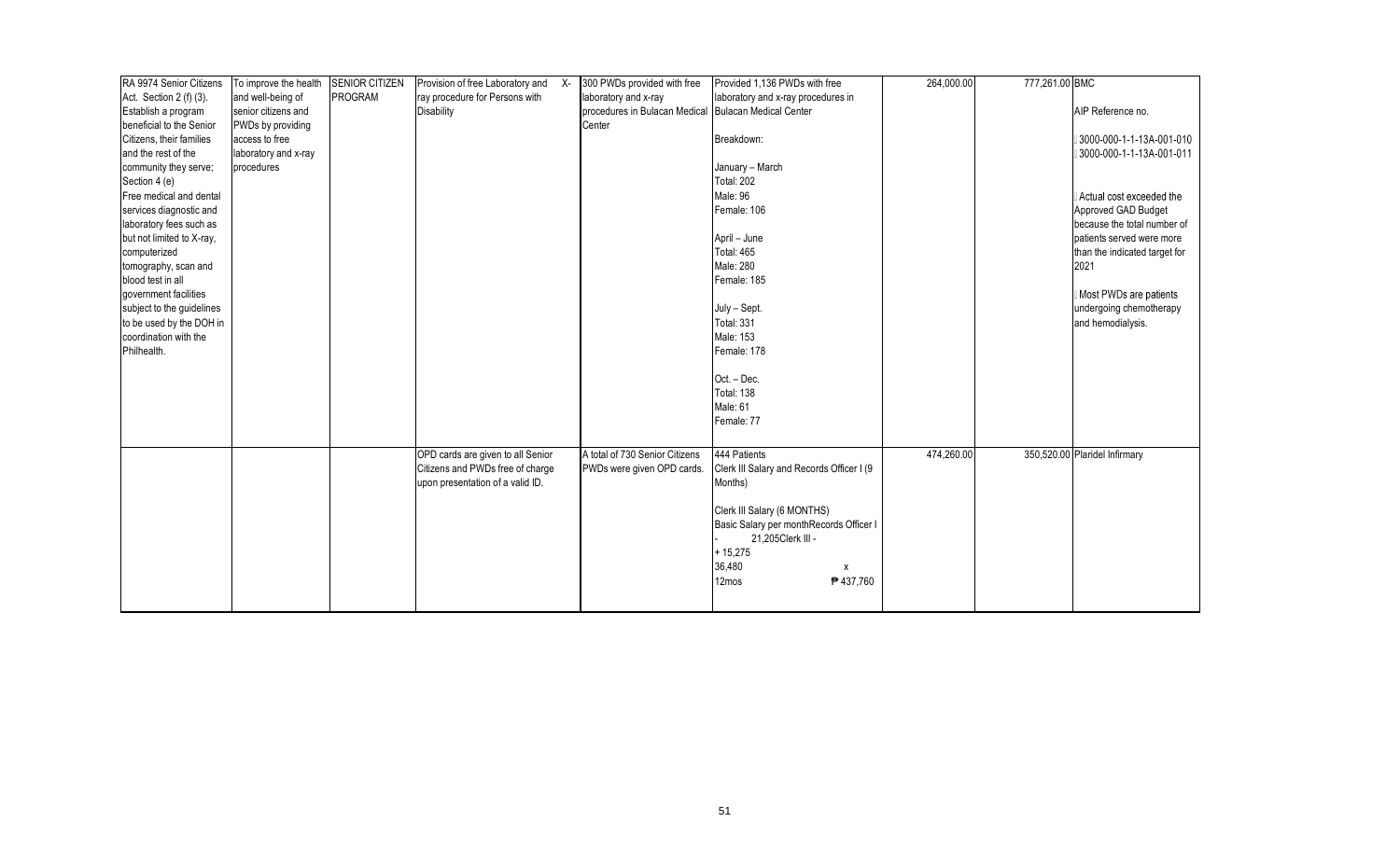| Republic Act No. 9994                              | to improve the health             | Other health       | Provision of Special lane for Senior      | 500 Senior Citizens and PWD    | Laboratory | 1,000,000.00 | 932,950.00 EGPDH |            |
|----------------------------------------------------|-----------------------------------|--------------------|-------------------------------------------|--------------------------------|------------|--------------|------------------|------------|
| also known as Expanded                             | and well-being of                 | program            | Citizen and PWD                           | provided with chest x-ray and  | 1483       |              |                  |            |
| Senior Citizens Act of                             | senior citizens and               |                    |                                           | 1,000 laboratory procedures    | X-ray      |              |                  |            |
| 2010 Section 4(e) free                             | PWDs by providing                 |                    | Facilitation of document to avail         |                                | 863        |              |                  |            |
|                                                    |                                   |                    |                                           |                                |            |              |                  |            |
| medical and dental                                 | access to free                    |                    | of free laboratory and x-ray procedures   |                                |            |              |                  |            |
| services, diagnostic and                           | laboratory and x-ray              |                    |                                           |                                |            |              |                  |            |
| laboratory fees such as                            | procedure                         |                    |                                           |                                |            |              |                  |            |
| but not limited to x-rays,                         |                                   |                    |                                           |                                |            |              |                  |            |
| computerized tomograhy                             |                                   |                    |                                           |                                |            |              |                  |            |
| scans and blood tests, in                          |                                   |                    |                                           |                                |            |              |                  |            |
| all government facilities                          |                                   |                    |                                           |                                |            |              |                  |            |
| subject to the guidelines                          |                                   |                    |                                           |                                |            |              |                  |            |
| to be issued by the DOH                            |                                   |                    |                                           |                                |            |              |                  |            |
| in coordination with the                           |                                   |                    |                                           |                                |            |              |                  |            |
| Philhealth                                         |                                   |                    |                                           |                                |            |              |                  |            |
|                                                    |                                   |                    | Provision of Special lane for Senior      | PWD's and Senior citizens      |            |              |                  | <b>BDH</b> |
|                                                    |                                   |                    | Citizen and PWD                           | provided with free             |            |              |                  |            |
|                                                    |                                   |                    |                                           | Chest x-ray procedures and     |            |              |                  |            |
|                                                    |                                   |                    | Facilitation of document to avail of free | ECG = 300 patients @ 270       |            |              |                  |            |
|                                                    |                                   |                    | laboratory and x-ray procedures           | Laboratory exam.= 800          |            |              |                  |            |
|                                                    |                                   |                    |                                           | patients @ 1570                |            |              |                  |            |
|                                                    |                                   |                    |                                           | at Gregorio del Pilar District |            |              |                  |            |
|                                                    |                                   |                    |                                           | Hospital:                      |            |              |                  |            |
|                                                    |                                   |                    |                                           |                                |            |              |                  |            |
|                                                    |                                   |                    |                                           |                                |            |              |                  |            |
|                                                    |                                   |                    |                                           |                                |            |              |                  |            |
|                                                    |                                   |                    |                                           |                                |            |              |                  |            |
|                                                    |                                   |                    |                                           |                                |            |              |                  |            |
|                                                    |                                   |                    |                                           |                                |            |              |                  |            |
|                                                    |                                   |                    |                                           |                                |            |              |                  |            |
|                                                    |                                   |                    |                                           |                                |            |              |                  |            |
| Article III, Section 5 of RA To provide Philhealth |                                   | Point of Service   | Estimate 7,327 patients at P3,600.00      | To provide Philhealth benefits |            |              |                  | <b>BDH</b> |
|                                                    |                                   |                    |                                           |                                |            |              |                  |            |
| 7875. A program which                              | benefits to our patients. Program |                    | per person based on 2019                  | to all qualified patients      |            |              |                  |            |
| shall provide health                               |                                   |                    | accomplishment                            |                                |            |              |                  |            |
| insurance coverage and                             |                                   | No Balance Billing |                                           |                                |            |              |                  |            |
| ensure affordable,                                 |                                   | (NBB) Program      |                                           |                                |            |              |                  |            |
| acceptable, available and                          |                                   |                    |                                           |                                |            |              |                  |            |
| accessible health care                             |                                   |                    |                                           |                                |            |              |                  |            |
| services for all citizens of                       |                                   |                    |                                           |                                |            |              |                  |            |
| the Philippines, in                                |                                   |                    |                                           |                                |            |              |                  |            |
| accordance with the                                |                                   |                    |                                           |                                |            |              |                  |            |
| policies and specific                              |                                   |                    |                                           |                                |            |              |                  |            |
| provision of this act.                             |                                   |                    |                                           |                                |            |              |                  |            |
|                                                    |                                   |                    |                                           |                                |            |              |                  |            |
|                                                    |                                   |                    |                                           |                                |            |              |                  |            |
|                                                    |                                   |                    |                                           |                                |            |              |                  |            |
|                                                    |                                   |                    |                                           |                                |            |              |                  |            |
|                                                    |                                   |                    |                                           |                                |            |              |                  |            |
|                                                    |                                   |                    |                                           |                                |            |              |                  |            |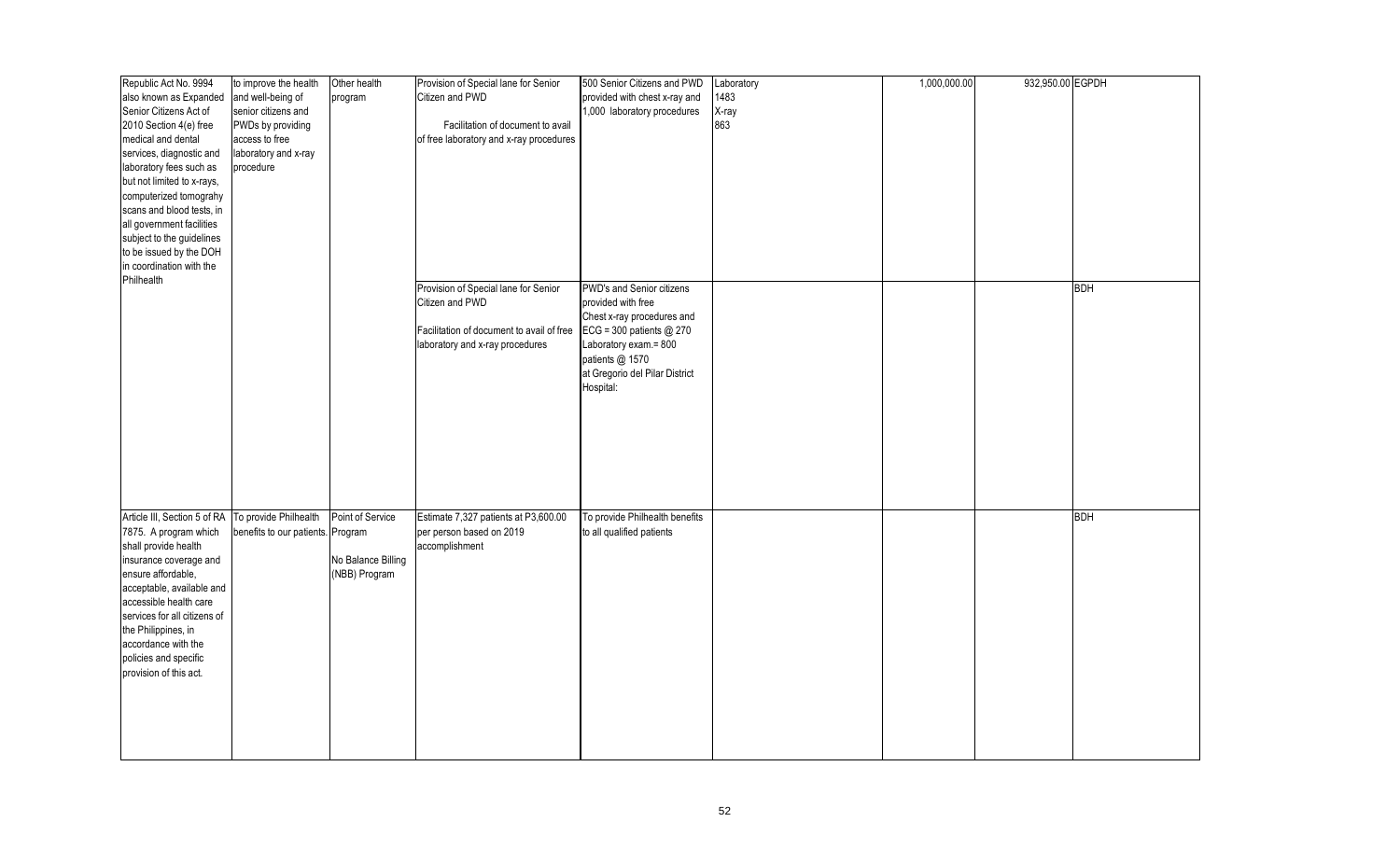| Article III, Section 5 of RA   To provide Philhealth |                                   | Workers welfare | Anemia detection and prevention, |                                 | Free Laboratory services (CBC cbc worth P150.00 for 200 volunteer | 133,600.00 | 40,000.00 SMDH |                                |
|------------------------------------------------------|-----------------------------------|-----------------|----------------------------------|---------------------------------|-------------------------------------------------------------------|------------|----------------|--------------------------------|
| 7875. A program which                                | benefits to our patients. program |                 | micronutrient supplement         | worth P150.00& Urinalysis       | workers, a total of P30,000.00-                                   |            |                |                                |
| shall provide health                                 |                                   |                 |                                  | worth P50.00) for the first 200 | urinalysis worth P50.00 for 200                                   |            |                |                                |
| insurance coverage and                               |                                   |                 |                                  | <b>Volunteer Workers</b>        | volunteer workers, a total of P10,000.00                          |            |                |                                |
| ensure affordable,                                   |                                   |                 |                                  |                                 | P40,000.00                                                        |            |                | cbc worth P150.00 for 200      |
| acceptable, available and                            |                                   |                 |                                  |                                 |                                                                   |            |                | volunteer workers, a total of  |
| accessible health care                               |                                   |                 |                                  |                                 |                                                                   |            |                | P30,000.00-urinalysis worth    |
| services for all citizens of                         |                                   |                 |                                  |                                 |                                                                   |            |                | P50.00 for 200 volunteer       |
| the Philippines, in                                  |                                   |                 |                                  |                                 |                                                                   |            |                | workers, a total of P10,000.00 |
| accordance with the                                  |                                   |                 |                                  |                                 |                                                                   |            |                | P40,000.00                     |
| policies and specific                                |                                   |                 |                                  |                                 |                                                                   |            |                |                                |
| provision of this act.                               |                                   |                 |                                  |                                 |                                                                   |            |                |                                |
|                                                      |                                   |                 |                                  |                                 |                                                                   |            |                |                                |
|                                                      |                                   |                 |                                  |                                 |                                                                   |            |                |                                |
|                                                      |                                   |                 |                                  |                                 |                                                                   |            |                |                                |
|                                                      |                                   |                 |                                  |                                 |                                                                   |            |                |                                |
|                                                      |                                   |                 |                                  |                                 |                                                                   |            |                |                                |
|                                                      |                                   |                 |                                  |                                 |                                                                   |            |                |                                |
|                                                      |                                   |                 |                                  |                                 |                                                                   |            |                |                                |
|                                                      |                                   |                 |                                  |                                 |                                                                   |            |                |                                |
|                                                      |                                   |                 |                                  |                                 |                                                                   |            |                |                                |
|                                                      |                                   |                 |                                  |                                 |                                                                   |            |                |                                |
|                                                      |                                   |                 |                                  |                                 |                                                                   |            |                |                                |
|                                                      |                                   |                 |                                  |                                 |                                                                   |            |                |                                |
|                                                      |                                   |                 |                                  |                                 |                                                                   |            |                |                                |
|                                                      |                                   |                 |                                  |                                 |                                                                   |            |                |                                |
|                                                      |                                   |                 |                                  |                                 |                                                                   |            |                |                                |
|                                                      |                                   |                 |                                  |                                 |                                                                   |            |                |                                |
|                                                      |                                   |                 |                                  |                                 |                                                                   |            |                |                                |
|                                                      |                                   |                 |                                  |                                 |                                                                   |            |                |                                |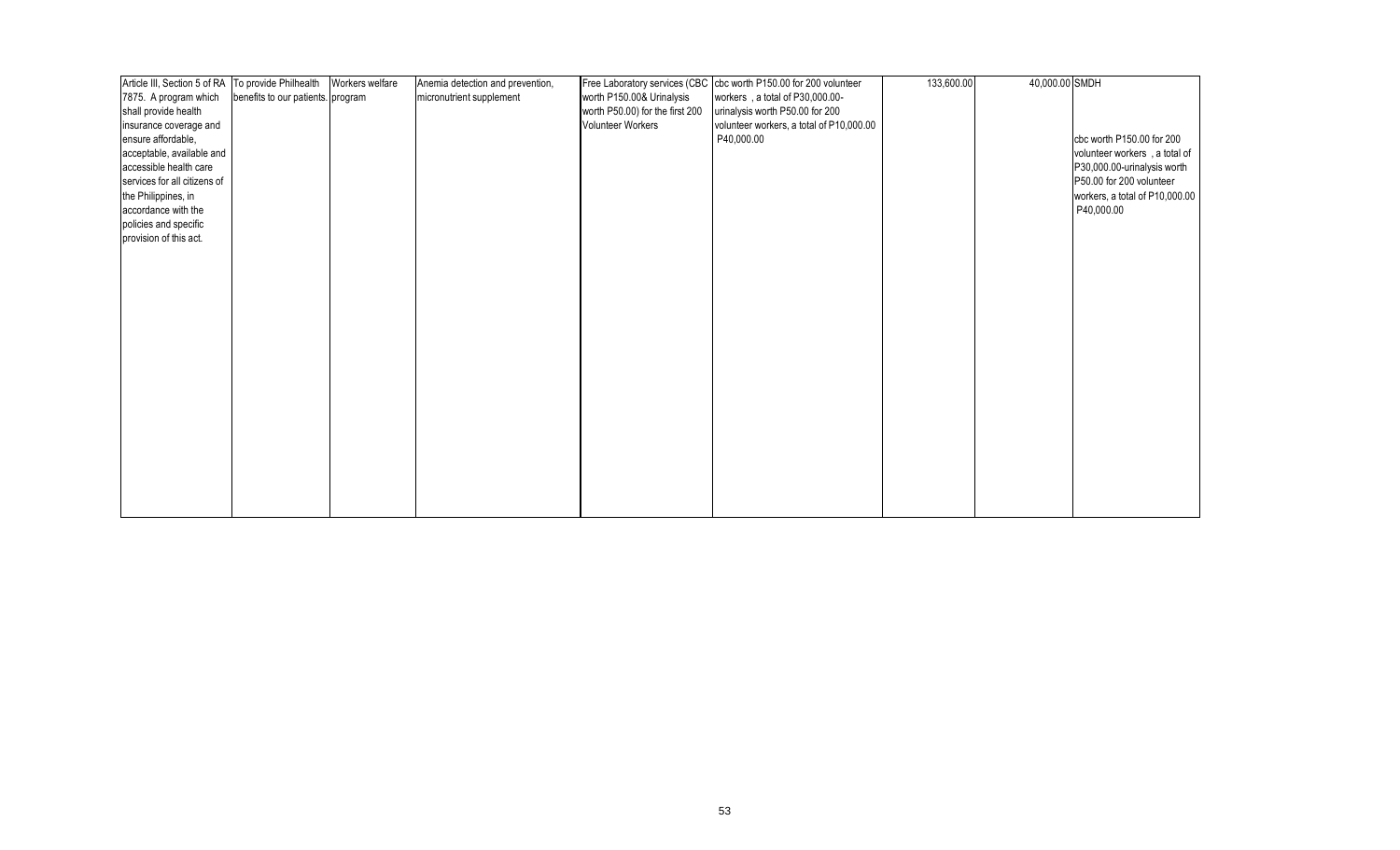| RA No. 10354. An Act       | To provide early     | Other health   | <b>Breast Cancer Awareness</b> | Estimated 70 women             |                                         |           |            | <b>CDH</b>                   |
|----------------------------|----------------------|----------------|--------------------------------|--------------------------------|-----------------------------------------|-----------|------------|------------------------------|
| Providing for a National   | detection and        | services       |                                | examined on breast and acetic  |                                         |           |            |                              |
| Policy on Responsible      | treatment of breast  |                | 2018:                          | acid wash in Calumpit District |                                         |           |            |                              |
| Parenthood and             | and cervical cancer. |                | 13 women examined              | Hospital                       |                                         |           |            |                              |
| Reproductive Health.       |                      |                | 57 underwent papsmear          |                                |                                         |           |            |                              |
|                            |                      |                |                                |                                |                                         |           |            |                              |
| Sec. 4(q.5)(5)             |                      |                |                                |                                |                                         |           |            |                              |
| Prevention, treatment      |                      |                |                                |                                |                                         |           |            |                              |
| and management of          |                      |                |                                |                                |                                         |           |            |                              |
| reproductive tract         |                      |                |                                |                                |                                         |           |            |                              |
| infections(RTIs), HIV, and |                      |                |                                |                                |                                         |           |            |                              |
| AIDS and other sexually    |                      |                |                                |                                |                                         |           |            |                              |
| transmittable              |                      |                |                                |                                |                                         |           |            |                              |
| infections(STIs)           |                      |                |                                |                                |                                         |           |            |                              |
|                            |                      |                |                                |                                |                                         |           |            |                              |
| (q.8). Treatment of        |                      |                |                                |                                |                                         |           |            |                              |
| breast and reproductive    |                      |                |                                |                                |                                         |           |            |                              |
| tract cancers and other    |                      |                |                                |                                |                                         |           |            |                              |
| gynecological conditions   |                      |                |                                |                                |                                         |           |            |                              |
| and disorders              |                      |                |                                |                                |                                         |           |            |                              |
|                            |                      |                |                                |                                |                                         |           |            |                              |
|                            |                      | Hepa Screening | Hepa screening                 | Free Hepa Screening worth      | 1st quarter- 15 patients                | 50,000.00 | 26,000.00  |                              |
|                            |                      | Program        |                                | P250.00 for first 200 indigent | 2nd quarter- 12 patients                |           |            | <b>SMDH</b>                  |
|                            |                      |                |                                | patients                       | 3rd quarter-35 patients                 |           |            | actual results are decreased |
|                            |                      |                |                                |                                | 4th quarter -42 a total of 104 patients |           |            | than expected due to         |
|                            |                      |                |                                |                                | (41 male, 63 female)                    |           |            | COVID19 pandemic             |
|                            |                      |                |                                |                                |                                         |           |            |                              |
|                            |                      | Hepa Screening | Hepa screening                 | Estimated of 500 pregnant      | 1517 given Hepa B and BCG Vaccine       | 0.00      | $0.00$ BDH |                              |
|                            |                      | Program        |                                | women screened on Hepatitis    |                                         |           |            |                              |
|                            |                      |                |                                | for the whole year.            |                                         |           |            | Continuous implementation    |
|                            |                      |                |                                |                                |                                         |           |            | Immunization Program         |
|                            |                      |                |                                | 2018 - 247 IN patient          |                                         |           |            |                              |
|                            |                      |                |                                | -247 OUT patient               |                                         |           |            |                              |
|                            |                      |                |                                |                                |                                         |           |            |                              |
|                            |                      |                |                                |                                |                                         |           |            |                              |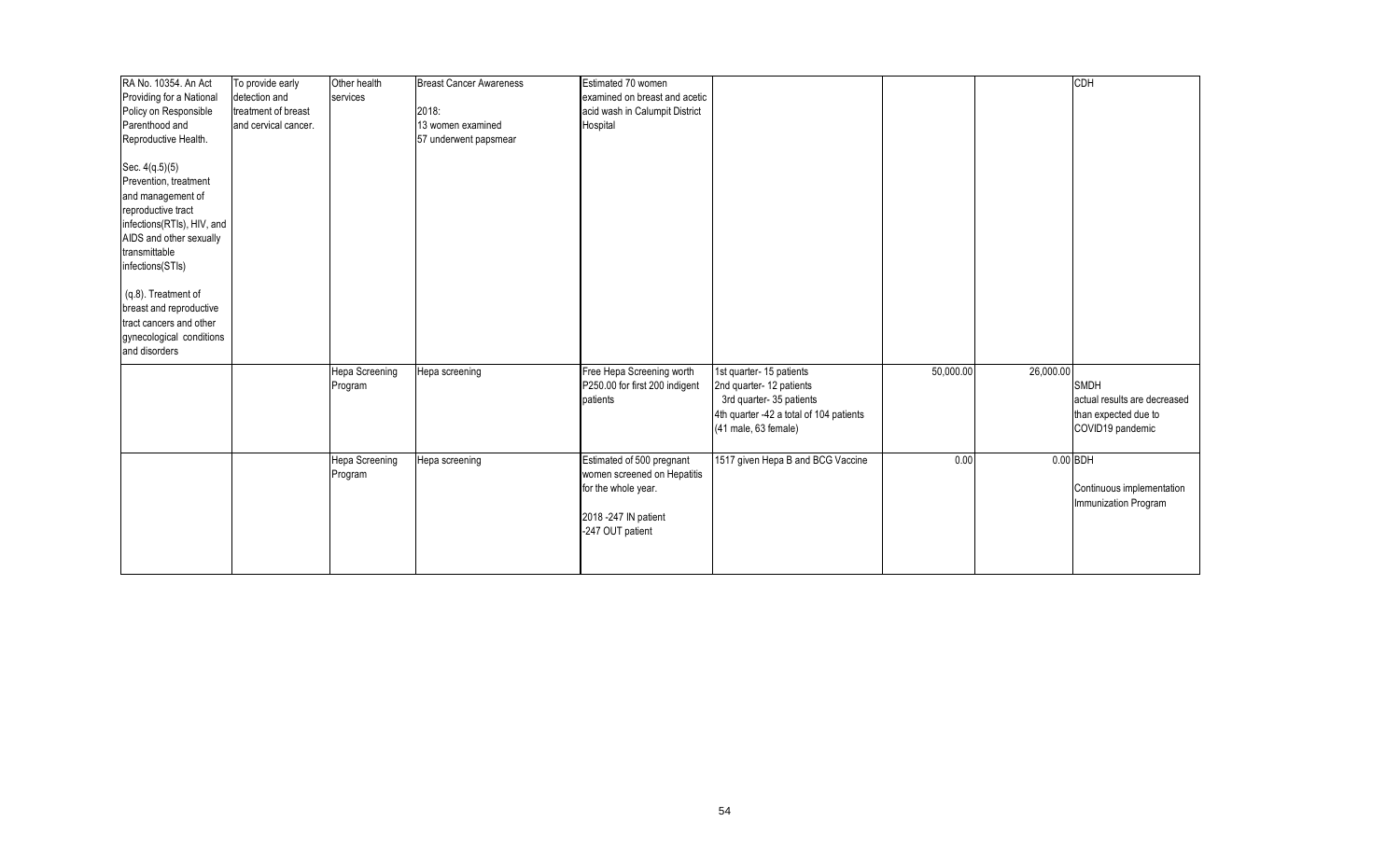| Republic Act No 9482                   | To ensure the         | Anti-Rabies | anti-rabies vaccination | free anti-rabies vaccination | 1st quarter-400                         | 640,000.00 | 2,130,660.00 SMDH |                         |
|----------------------------------------|-----------------------|-------------|-------------------------|------------------------------|-----------------------------------------|------------|-------------------|-------------------------|
| "Anti-Rabies Act of 2007               | vaccination of animal | Vaccination |                         | worth 1,600.00 for the first | 2nd quarter 1,116                       |            |                   |                         |
|                                        | bite patients         | Program     |                         | dose of 100 patients         | 3rd quarter- 1,264                      |            |                   | 6,764 doses of free ARV |
| AN ACT PROVIDING                       |                       |             |                         |                              | 4th quarter - 602 patients given free   |            |                   | given to 3,382 patients |
| FOR THE CONTROL                        |                       |             |                         |                              | anti-rabies vaccination for 2 doses. A  |            |                   |                         |
| <b>AND ELIMINATION OF</b>              |                       |             |                         |                              | total of 3,382 patients (1,870 male and |            |                   |                         |
| HUMAN AND ANIMAL                       |                       |             |                         |                              | 1,512 female patients)                  |            |                   |                         |
| RABIES, PRESCRIBING                    |                       |             |                         |                              |                                         |            |                   |                         |
| <b>PENALTIES FOR</b>                   |                       |             |                         |                              |                                         |            |                   |                         |
| <b>VIOLATION THEREOF</b>               |                       |             |                         |                              |                                         |            |                   |                         |
| <b>AND APPROPRIATING</b>               |                       |             |                         |                              |                                         |            |                   |                         |
| <b>FUNDS THEREFOR.</b>                 |                       |             |                         |                              |                                         |            |                   |                         |
|                                        |                       |             |                         |                              |                                         |            |                   |                         |
| Sec. 6. Responsibilities of            |                       |             |                         |                              |                                         |            |                   |                         |
| Government Agencies. -                 |                       |             |                         |                              |                                         |            |                   |                         |
| The following                          |                       |             |                         |                              |                                         |            |                   |                         |
| government agencies,                   |                       |             |                         |                              |                                         |            |                   |                         |
| which shall jointly                    |                       |             |                         |                              |                                         |            |                   |                         |
| implement the National                 |                       |             |                         |                              |                                         |            |                   |                         |
| Rabies Prevention and                  |                       |             |                         |                              |                                         |            |                   |                         |
| Control Program, shall be<br>tasked to |                       |             |                         |                              |                                         |            |                   |                         |
|                                        |                       |             |                         |                              |                                         |            |                   |                         |
|                                        |                       |             |                         |                              |                                         |            |                   |                         |
|                                        |                       |             |                         |                              |                                         |            |                   |                         |
|                                        |                       |             |                         |                              |                                         |            |                   |                         |
|                                        |                       |             |                         |                              |                                         |            |                   |                         |
|                                        |                       |             |                         |                              |                                         |            |                   |                         |
|                                        |                       |             |                         |                              |                                         |            |                   |                         |
|                                        |                       |             |                         |                              |                                         |            |                   |                         |
|                                        |                       |             |                         |                              |                                         |            |                   |                         |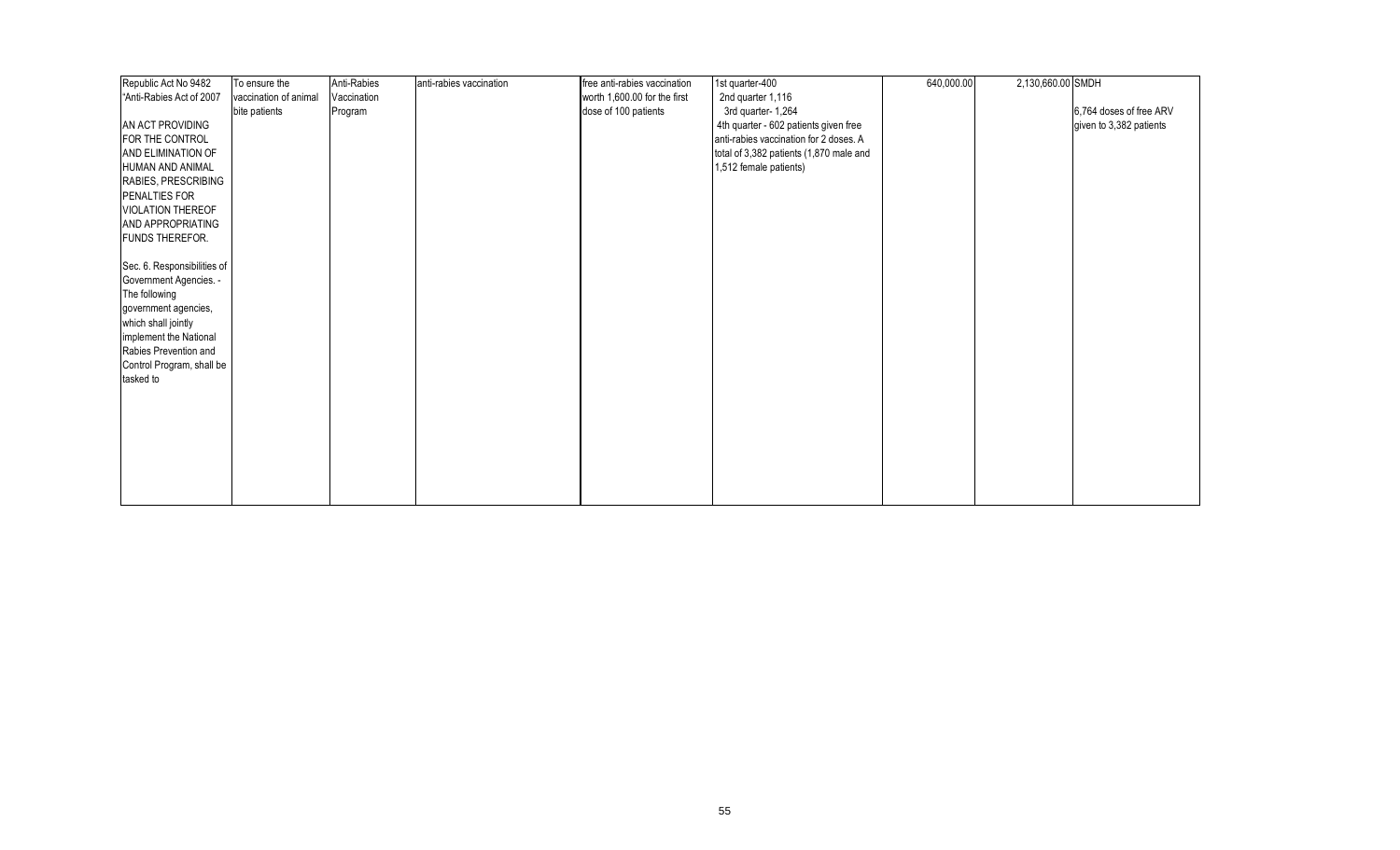| To provide an access | <b>ANTI-RABIES</b> |                                    |                          | January - December 2021 - 100 | 150,000.00 | 50,000.00 CDH |                                |
|----------------------|--------------------|------------------------------------|--------------------------|-------------------------------|------------|---------------|--------------------------------|
| to animal bite       | PROGRAM            | Provision of animal bite treatment | Trainings for nurses and |                               |            |               |                                |
| treatment services   |                    | services                           | doctors conducted        | $Male - 46$                   |            |               |                                |
|                      |                    |                                    |                          | Female - 54                   |            |               | Ongoing application.           |
|                      |                    |                                    |                          |                               |            |               | Notified miss annie balinguit  |
|                      |                    | Conduct training for               |                          |                               |            |               | of PHO for site viewing of the |
|                      |                    | 2 nurses and 2 doctors             |                          |                               |            |               | facility.                      |
|                      |                    |                                    |                          |                               |            |               |                                |
|                      |                    |                                    |                          |                               |            |               | 100 vials of VERORAB           |
|                      |                    |                                    |                          |                               |            |               | issued by PHO to CDH ABTC      |
|                      |                    |                                    |                          |                               |            |               | Expiry date May 2021.          |
|                      |                    |                                    |                          |                               |            |               |                                |
|                      |                    |                                    |                          |                               |            |               | Still for inspection and       |
|                      |                    |                                    |                          |                               |            |               | accreditation.                 |
|                      |                    |                                    |                          |                               |            |               |                                |
|                      |                    |                                    |                          |                               |            |               |                                |
|                      |                    |                                    |                          |                               |            |               | On the process of              |
|                      |                    |                                    |                          |                               |            |               | procurement of anti-rabies     |
|                      |                    |                                    |                          |                               |            |               | vaccine.                       |
|                      |                    |                                    |                          |                               |            |               |                                |
|                      |                    |                                    |                          |                               |            |               |                                |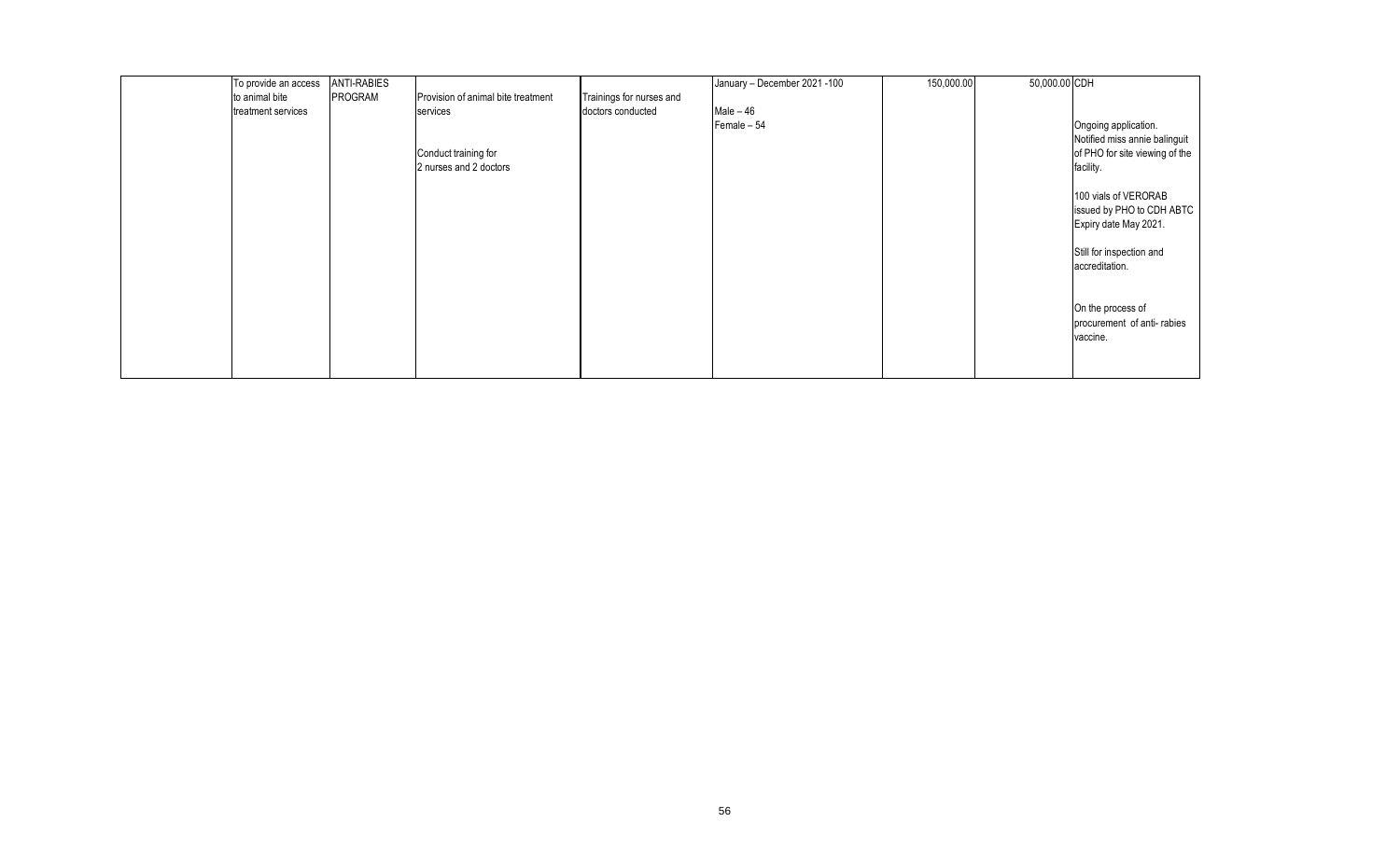| Provision of medical                                | <b>Provision of Medical</b>  | Other Health | Provision of free Laboratory and X- | 250 Inmates/Detainees of      | Provided 222 Inmates / Detainees of | 88,000.00 | 211,825.00 BMC |                               |
|-----------------------------------------------------|------------------------------|--------------|-------------------------------------|-------------------------------|-------------------------------------|-----------|----------------|-------------------------------|
| check-up for                                        | and Health-related           | Services     | ray procedure for the               | Bulacan Provincial Jail       | Bulacan Provincial Jail with free   |           |                |                               |
| Inmates/Detainees of                                | <b>Discounts and Special</b> |              | Inmates/Detainees of Bulacan        | provided with free laboratory | laboratory and x-ray procedures in  |           |                | AIP Reference no.             |
| <b>Bulacan Provincial Jail</b>                      | Privileges to the            |              | <b>Provincial Jail</b>              | and x-ray procedures in       | <b>Bulacan Medical Center</b>       |           |                |                               |
| 2019 Statistics                                     | Inmates/Detainees of         |              |                                     | <b>Bulacan Medical Center</b> |                                     |           |                | 3000-000-1-1-13A-001-010      |
| Total # of Lab Patients: 22 Bulacan Provincial Jail |                              |              |                                     |                               | Breakdown:                          |           |                | 3000-000-1-1-13A-001-011      |
| Male: 20                                            |                              |              |                                     |                               |                                     |           |                |                               |
| Female: 2                                           |                              |              |                                     |                               | January to March                    |           |                |                               |
| Total amount of Lab                                 |                              |              |                                     |                               |                                     |           |                | Laboratory tests for BPJ      |
| Tests done: P20.410.00                              |                              |              |                                     |                               | X-ray Total: 20                     |           |                | inmates / detainees from      |
|                                                     |                              |              |                                     |                               | Male: 16 Female: 4                  |           |                | January - June were tagged /  |
| Total # of X-ray Patients:                          |                              |              |                                     |                               |                                     |           |                | encoded as Indigent payee     |
| 46                                                  |                              |              |                                     |                               | April to June                       |           |                | type in BHIS                  |
| Male: 44                                            |                              |              |                                     |                               |                                     |           |                |                               |
| Female: 2                                           |                              |              |                                     |                               | X-ray Total: 13                     |           |                | Actual cost exceeded the      |
| Total amount of X-ray                               |                              |              |                                     |                               | Male: 5 Female: 8                   |           |                | Approved GAD Budget           |
| Procedure done: 6,900.00                            |                              |              |                                     |                               |                                     |           |                | because the total number of   |
|                                                     |                              |              |                                     |                               | July to September                   |           |                | patients served were more     |
|                                                     |                              |              |                                     |                               | Total: 99                           |           |                | than the indicated target for |
|                                                     |                              |              |                                     |                               | X-ray Total: 15                     |           |                | 2021                          |
|                                                     |                              |              |                                     |                               | Male: 5 Female: 10                  |           |                |                               |
|                                                     |                              |              |                                     |                               | Lab Total: 84                       |           |                |                               |
|                                                     |                              |              |                                     |                               | Male: 49 Female: 35                 |           |                |                               |
|                                                     |                              |              |                                     |                               | Oct. to Dec.                        |           |                |                               |
|                                                     |                              |              |                                     |                               | Total: 90                           |           |                |                               |
|                                                     |                              |              |                                     |                               | X-ray Total: 56                     |           |                |                               |
|                                                     |                              |              |                                     |                               | Male: 49 Female: 7                  |           |                |                               |
|                                                     |                              |              |                                     |                               | Lab Total: 34                       |           |                |                               |
|                                                     |                              |              |                                     |                               | Male: 20 Female: 14                 |           |                |                               |
|                                                     |                              |              |                                     |                               |                                     |           |                |                               |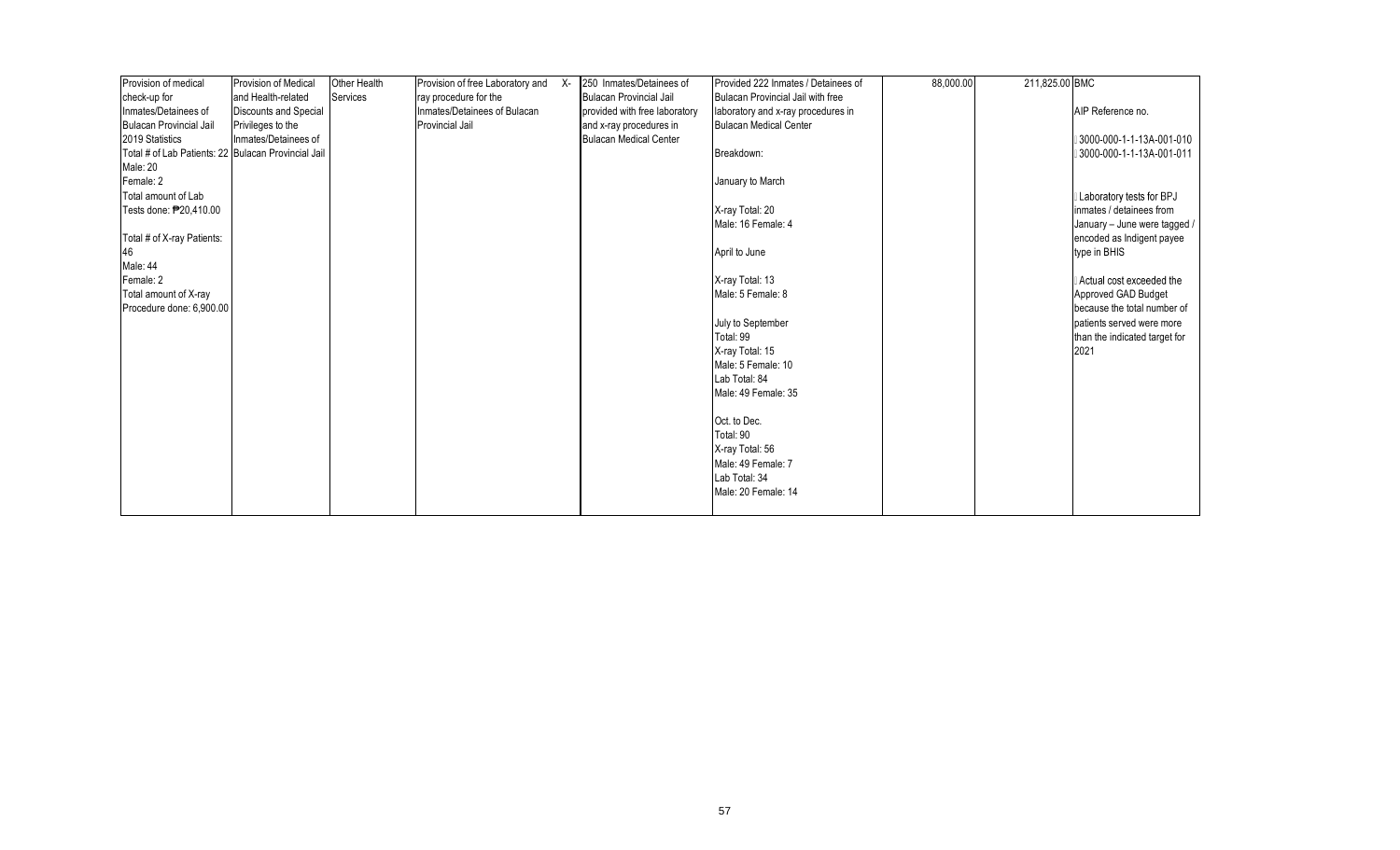| <b>NEW PROVINCIAL</b>          | Provision of Medical  | Other Health          | Provision of free Laboratory tests for | 22,000 Indigent patients        | Provided 8,171 Indigent patients with    | 14,000,000.00 | 8,772,116.57 BMC |                                             |
|--------------------------------|-----------------------|-----------------------|----------------------------------------|---------------------------------|------------------------------------------|---------------|------------------|---------------------------------------------|
| <b>ADMINISTRATIVE</b>          | and Health-related    | Services              | indigent patients (includes barangay   | provided with free laboratory   | free laboratory Tests in Bulacan Medical |               |                  |                                             |
| CODE OF BULACAN                | Discounts and         |                       | volunteers)                            | <b>Tests in Bulacan Medical</b> | Center                                   |               |                  | AIP Reference no.                           |
| SECTION 20.                    | Special Privileges to |                       |                                        | Center                          |                                          |               |                  |                                             |
| <b>MISSION STATEMENT:</b>      | the indigent patients |                       |                                        |                                 | Breakdown:                               |               |                  | 3000-000-1-1-13A-001-010                    |
| The Province is                | (includes barangay    |                       |                                        |                                 |                                          |               |                  | 3000-000-1-1-13A-001-011                    |
| committed to pursue the:       | volunteers)           |                       |                                        |                                 | Jan. to March                            |               |                  |                                             |
| <b>Efficient and effective</b> |                       |                       |                                        |                                 | Total: 2,654                             |               |                  | Laboratory tests for BPJ                    |
| delivery of health and         |                       |                       |                                        |                                 | Male: 1,078                              |               |                  | inmates / detainees from                    |
| social services;               |                       |                       |                                        |                                 | Female: 1,576                            |               |                  | January - June were tagged /                |
| 2019 Statistics                |                       |                       |                                        |                                 |                                          |               |                  | encoded as Indigent payee                   |
| Total # of Lab Patients:       |                       |                       |                                        |                                 | April to June                            |               |                  | type in BHIS                                |
| 19,258: Male: 8,609,           |                       |                       |                                        |                                 | Total: 1,121                             |               |                  |                                             |
| Female: 10,265. Total          |                       |                       |                                        |                                 | Male: 508                                |               |                  | No face-to-face OPD                         |
| amount of Lab Tests            |                       |                       |                                        |                                 | Female: 613                              |               |                  | Consultation since March 22,                |
|                                |                       |                       |                                        |                                 |                                          |               |                  |                                             |
| done: #13,062,461.00           |                       |                       |                                        |                                 |                                          |               |                  | 2021 to mid-November                        |
|                                |                       |                       |                                        |                                 | July to Sept.                            |               |                  | excluding emergent and post-                |
|                                |                       |                       |                                        |                                 | Total: 1,320                             |               |                  | op cases, therefore resulting               |
|                                |                       |                       |                                        |                                 | Male: 659                                |               |                  | in a decline in the number of               |
|                                |                       |                       |                                        |                                 | Female: 661                              |               |                  | patients served.                            |
|                                |                       |                       |                                        |                                 | Oct. - Dec.                              |               |                  |                                             |
|                                |                       |                       |                                        |                                 | Total: 3,076                             |               |                  |                                             |
|                                |                       |                       |                                        |                                 | Male: 1,351                              |               |                  |                                             |
|                                |                       |                       |                                        |                                 | Female: 1,725                            |               |                  |                                             |
|                                |                       |                       |                                        |                                 |                                          |               |                  |                                             |
| 1% of the total population     | To capacitate health  | Primary Health        | Provision of incentives to health      | Incentive to Barangay Health    | 4,426 BHWs provided 1st Quarter          | 44,260,000.00 |                  | 47,780,000.00 (as of 4th Qtr. There still a |
| are the required health        | volunteers on primary | Care service          | volunteers                             | Workers (4,426 BHWs) @          | allowance                                |               |                  | working budget of                           |
| volunteers as an               | health care service   | delivery as health    |                                        | P2,500 per Qtr cash incentive   |                                          |               |                  | 8,360,000.00 (18.89%), but                  |
| augmentation for the           | delivery              | providers multipliers |                                        | $=44,260,000.00$                |                                          |               |                  | ther is an increase in the                  |
| health service delivery.       |                       |                       |                                        |                                 |                                          |               |                  | number of registered BHWs                   |
| 4,426 health volunteers        |                       |                       |                                        |                                 |                                          |               |                  | as of 2nd Qtr to present                    |
| or BHWs augment the            |                       |                       |                                        |                                 |                                          |               |                  | totaslling to 4,773 which                   |
| lack of health workers in      |                       |                       |                                        |                                 |                                          |               |                  |                                             |
|                                |                       |                       |                                        |                                 |                                          |               |                  | requires for a supplemental                 |
| the fiels for service          |                       |                       |                                        |                                 |                                          |               |                  | budget for their 4th qtr.                   |
| delivery                       |                       |                       |                                        |                                 |                                          |               |                  | Allowance.                                  |
|                                |                       |                       |                                        |                                 |                                          |               |                  |                                             |
| RA 9771 - Incentives and       |                       |                       |                                        |                                 |                                          |               |                  |                                             |
| Benefits act for Barangay      |                       |                       |                                        |                                 |                                          |               |                  |                                             |
| Health workers                 |                       |                       |                                        |                                 |                                          |               |                  |                                             |
|                                |                       |                       |                                        |                                 |                                          |               |                  |                                             |
|                                |                       |                       |                                        |                                 |                                          |               |                  |                                             |
|                                |                       |                       |                                        |                                 |                                          |               |                  |                                             |
|                                |                       |                       |                                        |                                 |                                          |               |                  |                                             |
|                                |                       |                       |                                        |                                 |                                          |               |                  |                                             |
|                                |                       |                       |                                        |                                 |                                          |               |                  |                                             |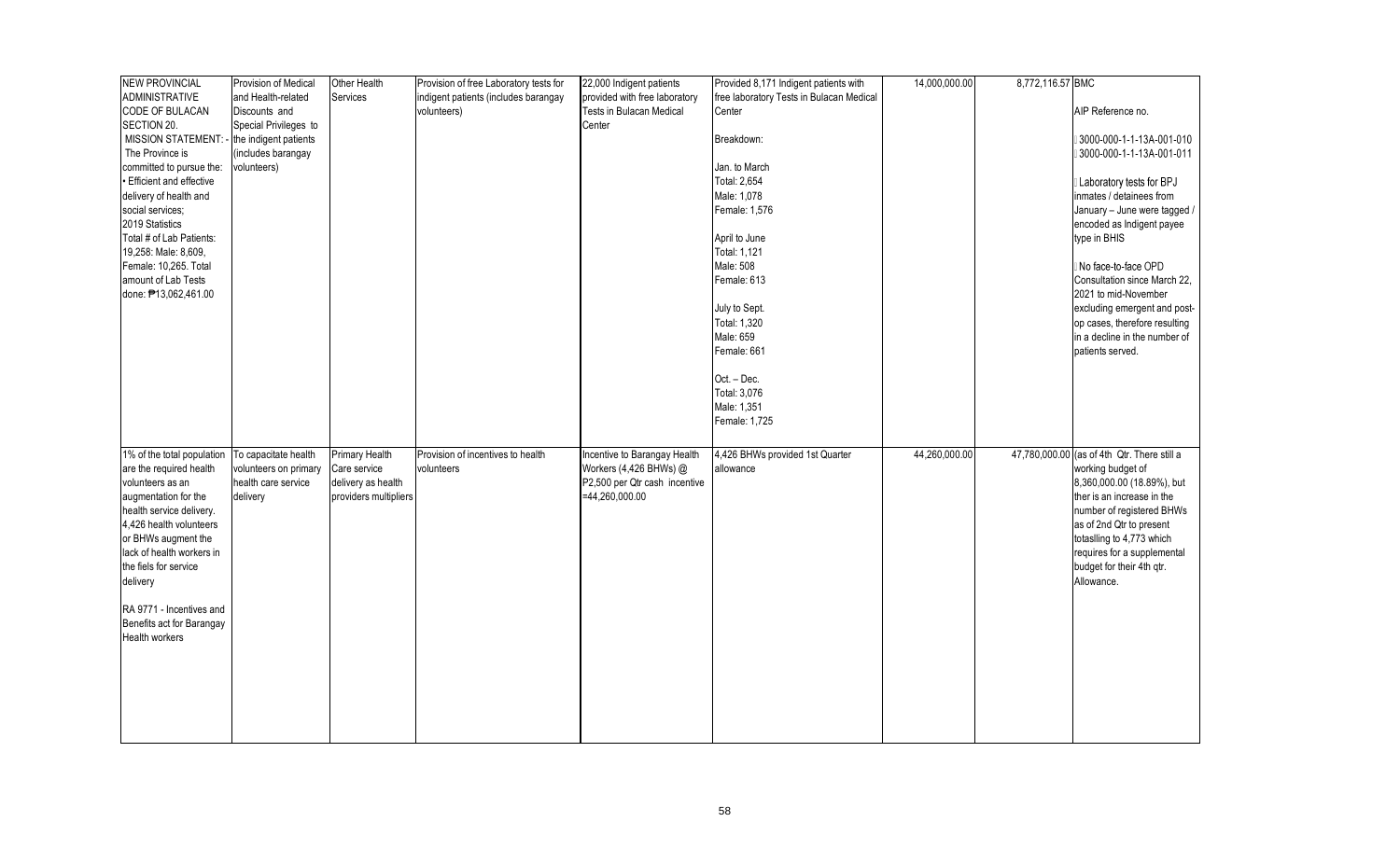|                           | Provision of Medical   | Other Health          | Provision of free Laboratory tests for | 4,000 Birthday Celebrants      | Provided 2,313 Birthday Celebrants   | 3,750,000.00 | 3,320,888.00 BMC |                              |
|---------------------------|------------------------|-----------------------|----------------------------------------|--------------------------------|--------------------------------------|--------------|------------------|------------------------------|
| THE NEW ADMINISTR         | and Health-related     | Services              | Birthday Celebrants (PGB Employees)    | (PGB Employees) provided       | (PGB Employees) with free laboratory |              |                  |                              |
| ATIVE CODE OF             | Discounts to the PGB   |                       |                                        | with free laboratory Tests in  | Tests in Bulacan Medical Center      |              |                  | AIP Reference no.            |
|                           |                        |                       |                                        | <b>Bulacan Medical Center</b>  |                                      |              |                  |                              |
| BULACAN, CHAPTER 7,       | Employees who are      |                       |                                        |                                | Breakdown:                           |              |                  | 3000-000-1-1-13A-001-010     |
| SECTION 84 (6),           | celebrating their      |                       |                                        |                                |                                      |              |                  |                              |
| there shall be medical &  | birthdays              |                       |                                        |                                |                                      |              |                  | 3000-000-1-1-13A-001-011     |
| dental program for        |                        |                       |                                        |                                | Jan. to March                        |              |                  |                              |
| employees to ensure a     |                        |                       |                                        |                                | <b>Total: 700</b>                    |              |                  |                              |
| sound mind & body         |                        |                       |                                        |                                | Male: 285                            |              |                  |                              |
| (annual medical & dental) |                        |                       |                                        |                                | Female: 415                          |              |                  |                              |
| Provision of annual       |                        |                       |                                        |                                |                                      |              |                  |                              |
| medical and dental check- |                        |                       |                                        |                                | April to June                        |              |                  |                              |
| up for PGB employees.     |                        |                       |                                        |                                | <b>Total: 654</b>                    |              |                  |                              |
|                           |                        |                       |                                        |                                | Male: 239                            |              |                  |                              |
| 2019 Statistics           |                        |                       |                                        |                                | Female: 415                          |              |                  |                              |
| Total # of Lab Patients:  |                        |                       |                                        |                                |                                      |              |                  |                              |
| 3,509                     |                        |                       |                                        |                                | July to Sept.                        |              |                  |                              |
| Male: 1,364               |                        |                       |                                        |                                | <b>Total: 736</b>                    |              |                  |                              |
| Female: 2,018             |                        |                       |                                        |                                | Male: 287                            |              |                  |                              |
| Total amount of Lab       |                        |                       |                                        |                                | Female: 449                          |              |                  |                              |
| Tests done:               |                        |                       |                                        |                                |                                      |              |                  |                              |
| <b>₱</b> 3,346,218.00     |                        |                       |                                        |                                | Oct. - Dec.                          |              |                  |                              |
|                           |                        |                       |                                        |                                | Total: 223                           |              |                  |                              |
|                           |                        |                       |                                        |                                | Male: 62                             |              |                  |                              |
|                           |                        |                       |                                        |                                | Female: 161                          |              |                  |                              |
|                           |                        |                       |                                        |                                |                                      |              |                  |                              |
|                           |                        |                       |                                        |                                |                                      |              |                  |                              |
|                           |                        |                       |                                        |                                |                                      |              |                  |                              |
|                           |                        |                       |                                        |                                |                                      |              |                  |                              |
|                           |                        |                       |                                        |                                |                                      |              |                  |                              |
|                           |                        |                       |                                        |                                |                                      |              |                  |                              |
| Republic Act 7719         | To provide forthwith   | <b>Blood Donation</b> | <b>Blood Letting</b>                   | 50 bags collected twice a year | 1st quarter -136                     | 50,000.00    | 112,500.00 SMDH  |                              |
| National Blood Services   | safe supplies of blood | Matters Program       |                                        |                                | 2nd quarter-63                       |              |                  |                              |
| Act of 1994. An act       |                        |                       |                                        |                                | 3rd quarter -75                      |              |                  | actual results are increased |
| promoting voluntary       |                        |                       |                                        |                                | 4th quarter-176 a total of 450 blood |              |                  | than expected due to high    |
| blood donation providing  |                        |                       |                                        |                                | collected (193 male donors and 81    |              |                  | demands of blood             |
| for an adequate supply of |                        |                       |                                        |                                | female donors)                       |              |                  |                              |
| safe blood                |                        |                       |                                        |                                |                                      |              |                  |                              |
|                           |                        |                       |                                        |                                |                                      |              |                  |                              |
|                           |                        |                       |                                        |                                |                                      |              |                  |                              |
|                           |                        |                       |                                        |                                |                                      |              |                  |                              |
|                           |                        |                       |                                        |                                |                                      |              |                  |                              |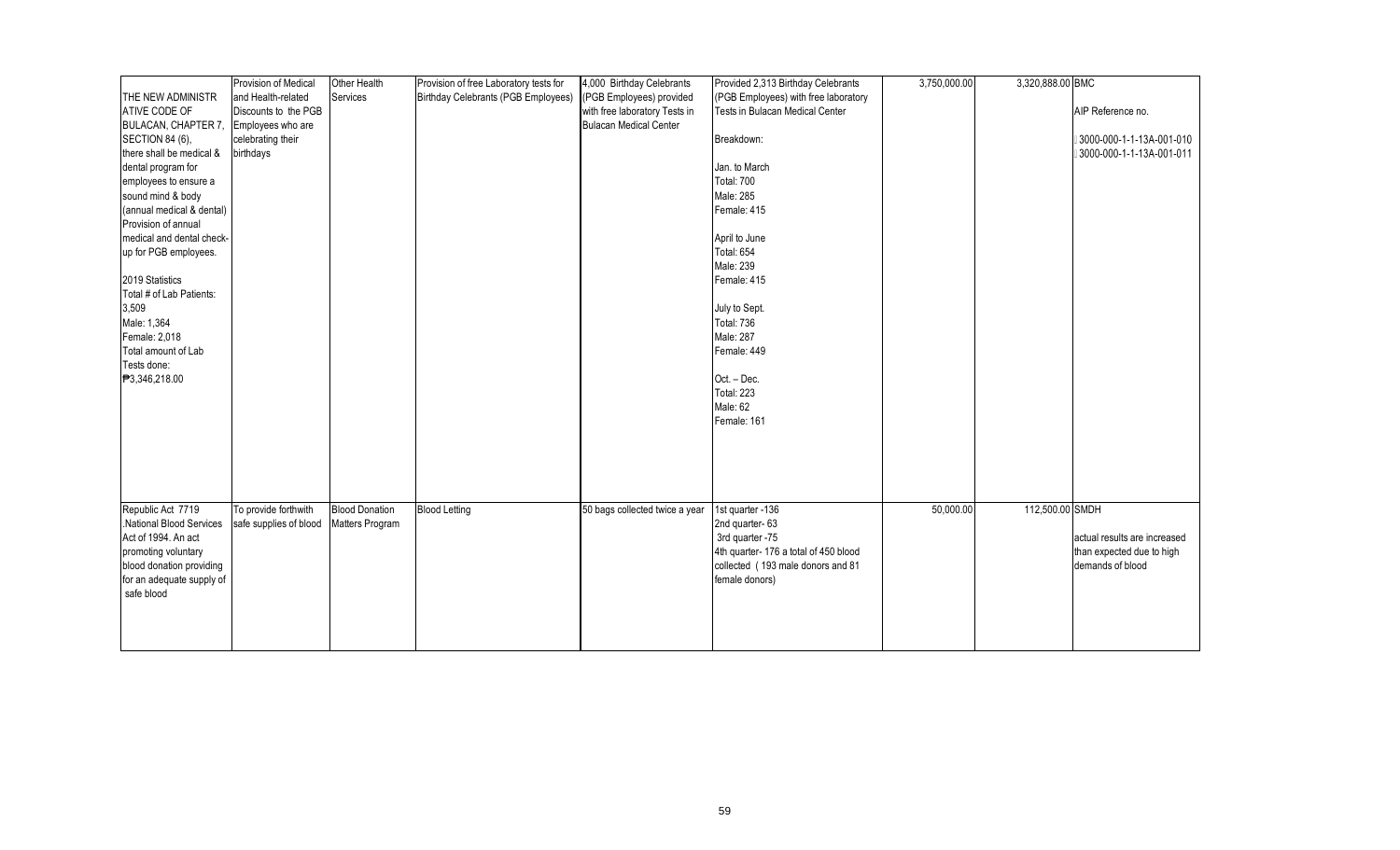| 9 maternal deaths out of                      | To reduce maternal         | Mobile Blood     | Mobile Blood Donation | <b>Blood Donation</b>                              | Successfully donate blood = 17,155 | 10,000,000.00 | 22,938,665.00 PPHO | The                             |
|-----------------------------------------------|----------------------------|------------------|-----------------------|----------------------------------------------------|------------------------------------|---------------|--------------------|---------------------------------|
| 15 total maternal deaths                      | deaths due to              | Donation Program |                       | (Community based-donation                          | $MBD$ conducted = 3,417            |               |                    | activity is included in the AIP |
| in 2020 (60%) were due identified 9 causes of |                            |                  |                       | and BPBC's Walk-in Donation) (as of 4th Qtr, 2021) |                                    |               |                    | 2021 code -3000-000-1-1-        |
| to Hypovolemic schock                         | maternal deaths -          |                  |                       | Target: 30,000 blood donors                        |                                    |               |                    | 13C-001-001                     |
| which is blood loss                           | unavailability of          |                  |                       | Target - 240 MBDs                                  |                                    |               |                    | Technical assistance MNCHN      |
| related.                                      | required blood for         |                  |                       |                                                    |                                    |               |                    | and Moile Blood donation AIP    |
|                                               | pregnant women             |                  |                       |                                                    |                                    |               |                    | Code - 3000-000-1-1-            |
| AO 2010-0001 Policies                         | needing blood while in     |                  |                       |                                                    |                                    |               |                    | 13C-005-001                     |
| and guidelines for the                        | scheduled delivery         |                  |                       |                                                    |                                    |               |                    | Status of implementationas of   |
| Philippine National Blood                     | and delays in referral     |                  |                       |                                                    |                                    |               |                    | 4th Qtr.a deficit of            |
| Service and networks                          | to next level of facility. |                  |                       |                                                    |                                    |               |                    | -12,938,665.00 (-129.39%) of    |
|                                               |                            |                  |                       |                                                    |                                    |               |                    | the budget on the actual        |
| DOH AO 2008-0029                              |                            |                  |                       |                                                    |                                    |               |                    | expenses                        |
| Implementing Health                           |                            |                  |                       |                                                    |                                    |               |                    |                                 |
| reforms for rapid                             |                            |                  |                       |                                                    |                                    |               |                    |                                 |
| reduction of Maternal and                     |                            |                  |                       |                                                    |                                    |               |                    |                                 |
| <b>Neonatal Mortality</b>                     |                            |                  |                       |                                                    |                                    |               |                    |                                 |
|                                               |                            |                  |                       |                                                    |                                    |               |                    |                                 |
|                                               |                            |                  |                       |                                                    |                                    |               |                    |                                 |
|                                               |                            |                  |                       |                                                    |                                    |               |                    |                                 |
|                                               |                            |                  |                       |                                                    |                                    |               |                    |                                 |
|                                               |                            |                  |                       |                                                    |                                    |               |                    |                                 |
|                                               |                            |                  |                       |                                                    |                                    |               |                    |                                 |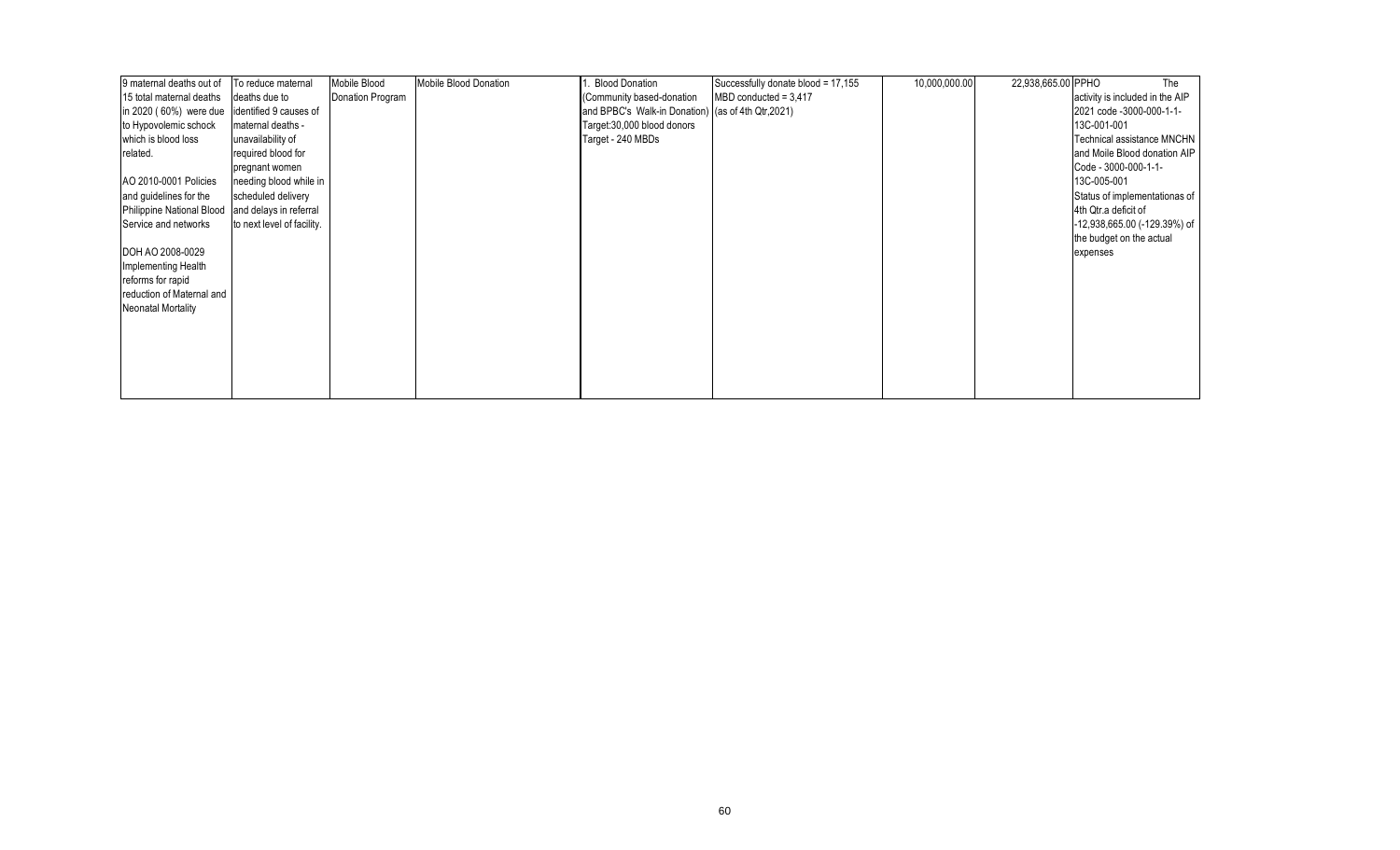| Low living condition of    | To provide death        | <b>INDIGENCY</b> | Death Assistance to Brgy. Volunteers | 100% approved request       | "1st qtr:                                                                                           | 2,000,000.00 | 1,030,000.00 PSWDO |  |
|----------------------------|-------------------------|------------------|--------------------------------------|-----------------------------|-----------------------------------------------------------------------------------------------------|--------------|--------------------|--|
| indigent                   | benefit for families of | PROGRAM          |                                      | provided with P10,000 death | 28 Brgy. Officials (17 Brgy. Tanod, 4 Mother                                                        |              |                    |  |
| women, children, PWDs,     | barangay volunteers     |                  |                                      | assistance                  | Leaders, 3 brgy. Health workers, 3 Brgy.                                                            |              |                    |  |
| elderly and                | for the works they are  |                  |                                      |                             | Councilors, and 1 Brgy. Captain), 23 female                                                         |              |                    |  |
| youth. The state shall     | doing in the brgy.      |                  |                                      |                             | and 5 male, were given financial assistance                                                         |              |                    |  |
| provide                    |                         |                  |                                      |                             | worth <sup>1</sup> 0,000 each                                                                       |              |                    |  |
| financial aid and food to  |                         |                  |                                      |                             |                                                                                                     |              |                    |  |
| individuals/families in    |                         |                  |                                      |                             | "2nd qtr: 19 Brgy. Officials (14 Brgy. Tanod,                                                       |              |                    |  |
| crisis                     |                         |                  |                                      |                             | 2 Mother Leaders, 1 Brgy. Councilor, 1 Brgy.                                                        |              |                    |  |
| situation; Equal access to |                         |                  |                                      |                             | Kagawad and 1 Brgy. Captain), 2 female<br>and 17 male, were given financial assistance              |              |                    |  |
| health service to both     |                         |                  |                                      |                             | worth <sup>1</sup> 0,000 each                                                                       |              |                    |  |
| men and                    |                         |                  |                                      |                             |                                                                                                     |              |                    |  |
| women (MCW Sec. 17)        |                         |                  |                                      |                             | "3rd qtr: - 29 Brgy. Officials (16 Brgy. Tanod,                                                     |              |                    |  |
|                            |                         |                  |                                      |                             | 2 Mother Leaders, 5 brgy. Health workers, 1                                                         |              |                    |  |
|                            |                         |                  |                                      |                             | Brgy. Captain, 2 Brgy. Kagawad, 1 Lingkod                                                           |              |                    |  |
|                            |                         |                  |                                      |                             | Lingap sa Nayon, 2 Day Care Workers) 11                                                             |              |                    |  |
|                            |                         |                  |                                      |                             | female and 18 male, were given financial                                                            |              |                    |  |
|                            |                         |                  |                                      |                             | assistance worth <sup>1</sup> 9 10,000 each"                                                        |              |                    |  |
|                            |                         |                  |                                      |                             | "4th qtr: 27 Brgy. Officials (18 Brgy. Tanod,                                                       |              |                    |  |
|                            |                         |                  |                                      |                             | 6 Brgy. Health Workers, 2 Brgy. Kagawad, 1                                                          |              |                    |  |
|                            |                         |                  |                                      |                             | Mother Leader) 8 female and 19 male, were<br>given financial assistance worth <sup>1</sup> 9 10,000 |              |                    |  |
|                            |                         |                  |                                      |                             | each"                                                                                               |              |                    |  |
|                            |                         |                  |                                      |                             |                                                                                                     |              |                    |  |
|                            |                         |                  |                                      |                             |                                                                                                     |              |                    |  |
|                            |                         |                  |                                      |                             |                                                                                                     |              |                    |  |
|                            |                         |                  |                                      |                             |                                                                                                     |              |                    |  |
|                            |                         |                  |                                      |                             |                                                                                                     |              |                    |  |
|                            |                         |                  |                                      |                             |                                                                                                     |              |                    |  |
|                            |                         |                  |                                      |                             |                                                                                                     |              |                    |  |
|                            |                         |                  |                                      |                             |                                                                                                     |              |                    |  |
|                            |                         |                  |                                      |                             |                                                                                                     |              |                    |  |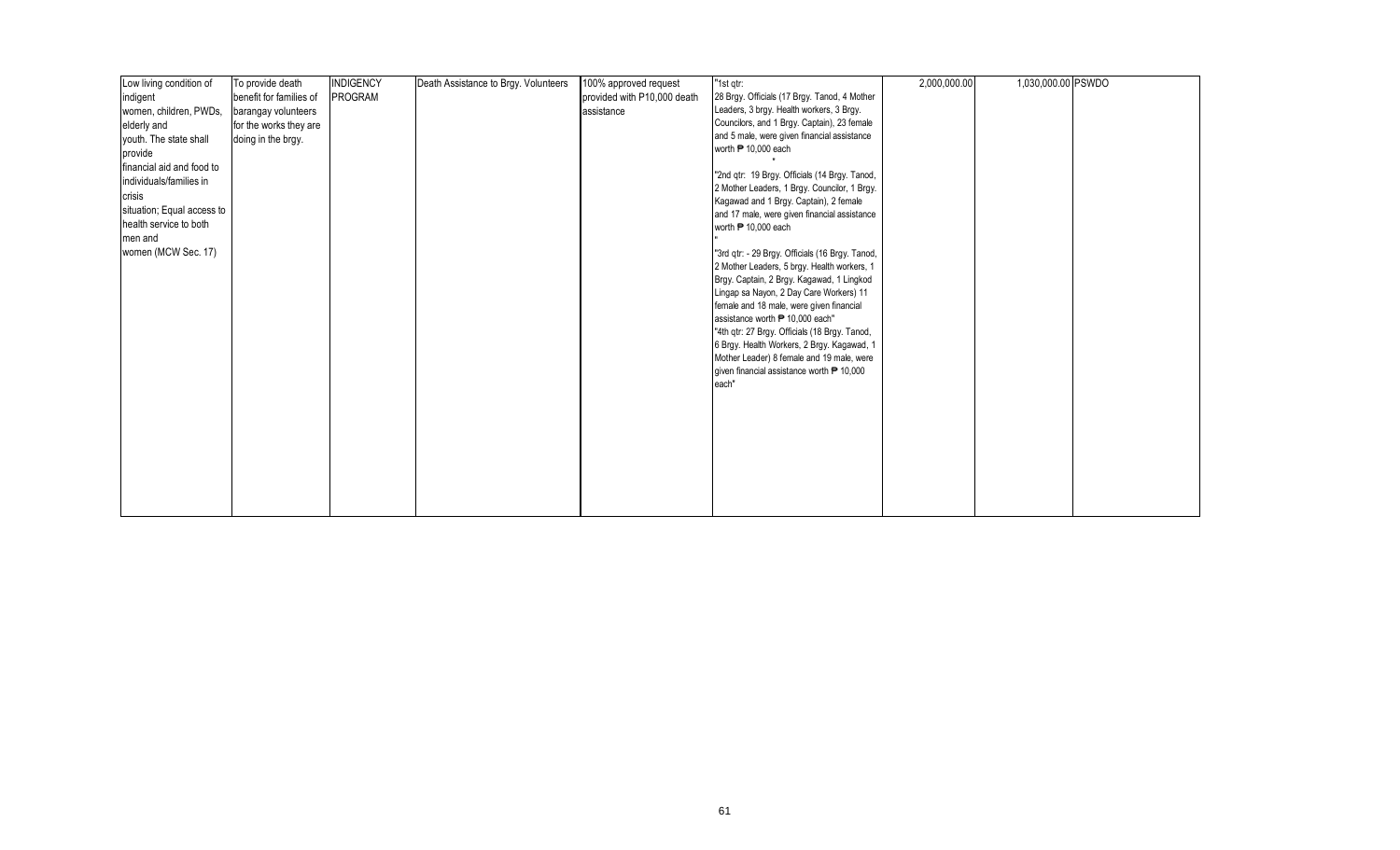| <b>Local Government Code</b>     | To serve as the vessel    | Indigency Program |                                                                  |                                                          |                                 | 70,000,000.00 | <b>GOVERNOR'S OFFICE</b> |
|----------------------------------|---------------------------|-------------------|------------------------------------------------------------------|----------------------------------------------------------|---------------------------------|---------------|--------------------------|
| <b>Title I Basic Principles</b>  | of the blessings of       | / Financial       | <b>Financial Assistance:</b>                                     | <b>Annual Approved Financial</b>                         | 1st to 4th Quarter              |               | PERSONAL STAFF (GOPS)    |
|                                  | democracy so as to        | Assistance        |                                                                  | Request of Bulacan                                       | (January to December 2021)      |               | <b>FUND</b>              |
| Chapter 4. Relations with        | share to the people       |                   | A. Medicines / Medication (Not                                   | Constituents (Indigents) for the                         |                                 |               |                          |
| People's and                     | the strength and          |                   | Available in the Hospital / PGB                                  | following:                                               | <b>FA/ Requests Facilitated</b> |               |                          |
| Nongovernmental                  | power of a righteous      |                   | Pharmacy                                                         |                                                          |                                 |               |                          |
| Organizations.                   | government and            |                   |                                                                  | Medicines, Medical                                       | <b>With Check</b>               |               |                          |
| Sec. 36. Assistance to           | effectively extend to     |                   | B. Operations and Surgery C. Assistive   Assistance, Operations, |                                                          | Total: P27,397,960.00           |               |                          |
| the people's and non-            | every Bulakenyo the       |                   | <b>Devices</b>                                                   | Surgery                                                  |                                 |               |                          |
| governmental                     | devotion and caring       |                   |                                                                  | and Assistive Devices, Hospital (1st Quarter P11,867,100 |                                 |               |                          |
| organizations.                   | embrace of the            |                   | D. Hospital Bill (Private)                                       | Bill (Private), Laboratories                             | 2nd Quarter P10,729,000         |               |                          |
|                                  | government, without       |                   |                                                                  | (Private), Funeral / Burial                              | 3rd Quarter                     |               |                          |
| Title IV The Province            | regard to their status    |                   | E. Laboratories (Private)                                        | Assistance, Educational                                  | P4,801,860                      |               |                          |
| Chapter 3. Officials and         | in life, gender, color of |                   |                                                                  | Assistance.                                              | 4th Quarter-For Approval)       |               |                          |
| offices common to all            | skin, faith and political |                   | F. Funeral Assistance                                            |                                                          |                                 |               |                          |
| Provinces.                       | beliefs.                  |                   |                                                                  | As per governor's Instruction                            | Male                            |               |                          |
| Sec. 465. The Chief              |                           |                   |                                                                  | and Approval.                                            | 1st Quarter-558                 |               |                          |
| Executive: Power, Duties,        |                           |                   | H. Self-Employment Assistant (SEA).                              |                                                          | 2nd Quarter-585                 |               |                          |
| Functions, and                   |                           |                   |                                                                  | 20,000 Clients Assisted / Year. 3rd Quarter-583          |                                 |               |                          |
| Compensation.                    |                           |                   |                                                                  |                                                          | 4th Quarter-728                 |               |                          |
|                                  |                           |                   |                                                                  |                                                          | <b>Total: 2454</b>              |               |                          |
| <b>Provincial Administrative</b> |                           |                   |                                                                  |                                                          |                                 |               |                          |
| Code of Bulacan                  |                           |                   |                                                                  |                                                          | Female-                         |               |                          |
| Chapter 12.                      |                           |                   |                                                                  |                                                          | 1st Quarter-568                 |               |                          |
| Administration                   |                           |                   |                                                                  |                                                          | 2nd Quarter-725                 |               |                          |
| Development.                     |                           |                   |                                                                  |                                                          | 3rd Quarter-682                 |               |                          |
| Sec. 190. Functions and          |                           |                   |                                                                  |                                                          | 4th Quarter-829                 |               |                          |
| Mandates of                      |                           |                   |                                                                  |                                                          | <b>Total: 2804</b>              |               |                          |
| Departments:                     |                           |                   |                                                                  |                                                          |                                 |               |                          |
|                                  |                           |                   |                                                                  |                                                          | Personal:                       |               |                          |
| A. The Governor's Office         |                           |                   |                                                                  |                                                          | P10,544,785.50                  |               |                          |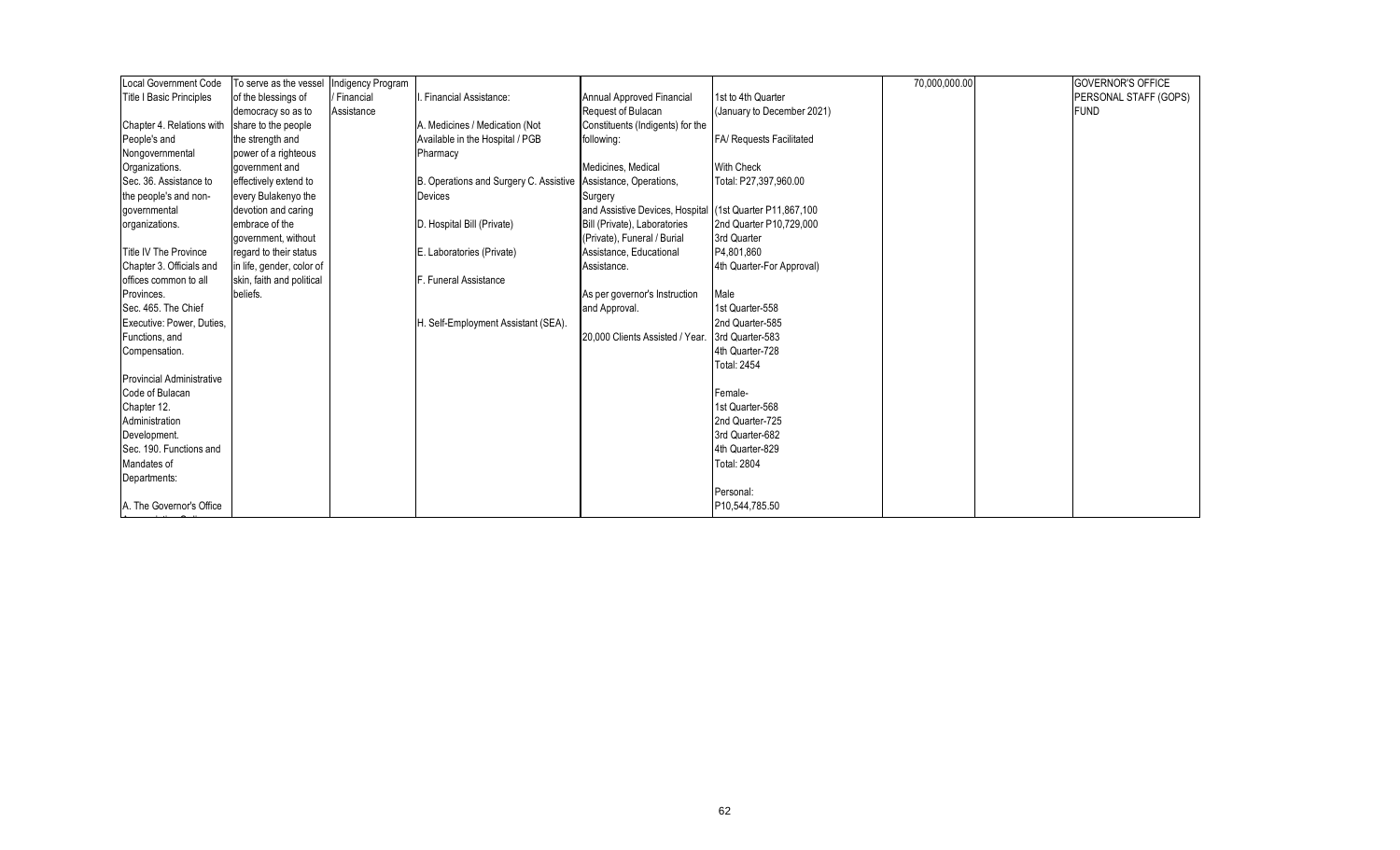|                              |                   | II. Medicine for Indigent: | Annual Approved Medical          |                            | 50,000,000.00 | <b>GOVERNOR'S OFFICE</b> |
|------------------------------|-------------------|----------------------------|----------------------------------|----------------------------|---------------|--------------------------|
| Republic Act No. 9710        |                   |                            | Request of Bulacan               | 1st to 4th Quarter         |               | PERSONAL STAFF (GOPS)    |
|                              | (1000-000-1-1-01- | A. Maintenance Medicines   | Constituents (Indigents) for the | (January to December 2021) |               | <b>FUND</b>              |
| The Magna Carta of           | $001 - 001$       | -Diabetic                  | following:                       |                            |               |                          |
| Women                        |                   | -High Blood Pressure       |                                  | <b>MEDICINE REQUEST</b>    |               |                          |
|                              |                   | -Tuberculosis, etc.        | Maintenance Medicines.           | No. of persons served      |               |                          |
| Section 2. Declaration of    | Medicines for     |                            | Vaccination, Dialysis and        |                            |               |                          |
| Policy. - Recognizing        | Indigents         | <b>B.</b> Vaccination      | Blood from the Blood Bank.       |                            |               |                          |
| that the economic.           |                   | -Erig                      | As per governor's Instruction    | 1st Quarter-14046          |               |                          |
| political, and sociocultural |                   | -Verorab                   | and Approval.                    | 2nd Quarter-14152          |               |                          |
| realities affect women's     |                   | -Rabipur                   |                                  | 3rd Quarter-14794          |               |                          |
| current condition, the       |                   |                            | 20,000 Request / Year            | 4th Quarter-13418          |               |                          |
| State affirms the role of    |                   | C. Dialysis                |                                  | Total: 56410               |               |                          |
| women in nation building     |                   | -Epokine                   |                                  |                            |               |                          |
| and ensures the              |                   | -Dialyzer                  |                                  | REQUESTS / POS Processed:  |               |                          |
| substantive equality of      |                   | -Catheter                  |                                  |                            |               |                          |
| women and men.               |                   | -Baxter                    |                                  |                            |               |                          |
|                              |                   |                            |                                  | Vaccination                |               |                          |
|                              |                   | D. Blood Bank              |                                  | 1st Quarter-784            |               |                          |
| Section 10. Women            |                   |                            |                                  | 2nd Quarter-115            |               |                          |
| Affected by Disasters,       |                   |                            |                                  | 3rd Quarter-23             |               |                          |
| Calamities, and Other        |                   |                            |                                  | 4th Quarter-34             |               |                          |
| Crisis Situations. -         |                   |                            |                                  | <b>Total: 956</b>          |               |                          |
| Women have the right to      |                   |                            |                                  |                            |               |                          |
| protection and security in   |                   |                            |                                  | Male                       |               |                          |
| times of disasters.          |                   |                            |                                  | 1st Quarter-371            |               |                          |
| calamities, and other        |                   |                            |                                  | 2nd Quarter-60             |               |                          |
| crisis situations especially |                   |                            |                                  | 3rd Quarter-11             |               |                          |
| in all phases of relief,     |                   |                            |                                  | 4th Quarter-16             |               |                          |
| recovery, rehabilitation,    |                   |                            |                                  | Total: 458                 |               |                          |
| and construction efforts.    |                   |                            |                                  |                            |               |                          |
|                              |                   |                            |                                  |                            |               |                          |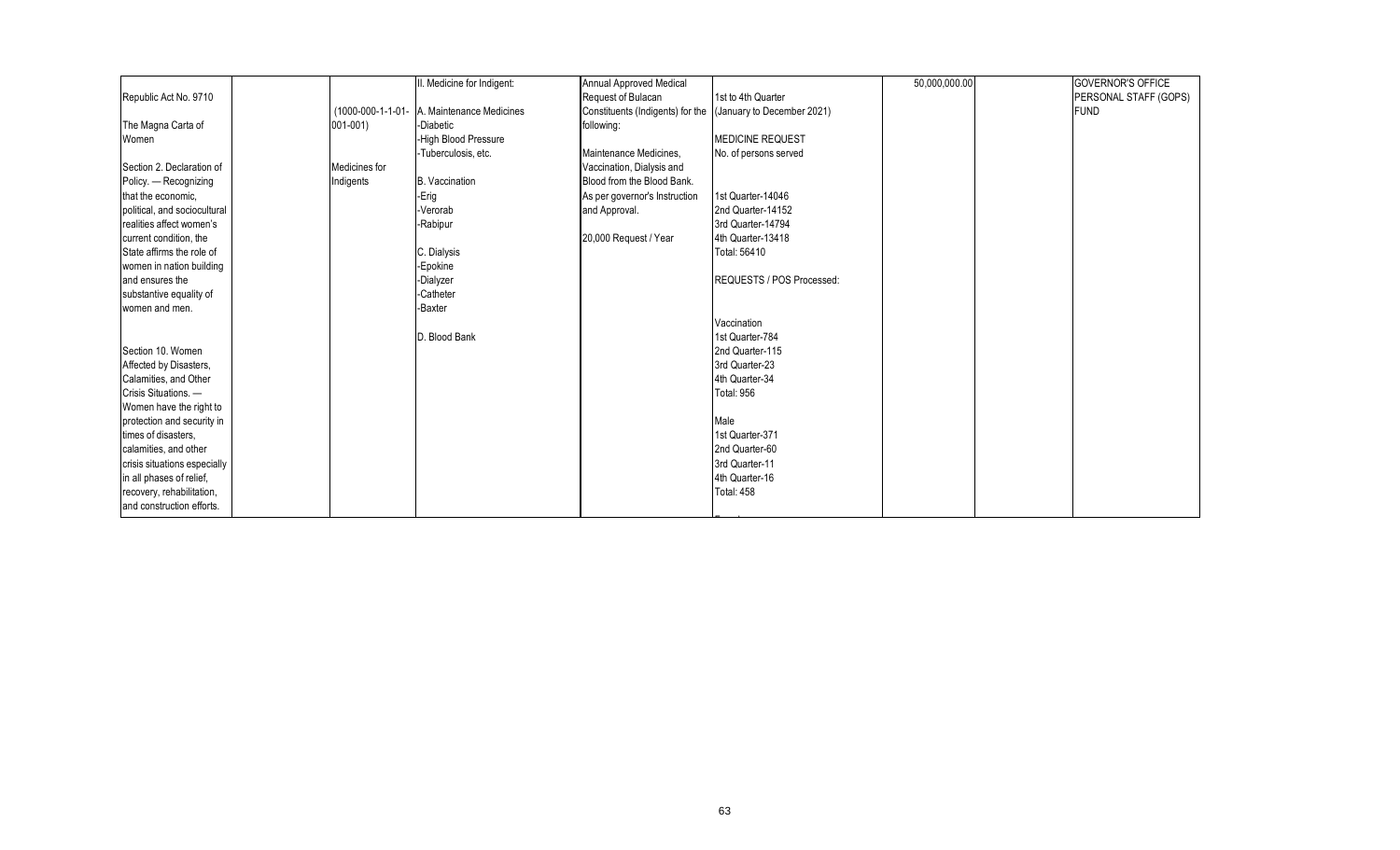| Section 17. Women's          |                               |                              | Approved Request c/o           |                            | 120,000,000.00 | <b>GOVERNOR'S OFFICE</b> |
|------------------------------|-------------------------------|------------------------------|--------------------------------|----------------------------|----------------|--------------------------|
| Right to Health. $-$ (a)     | (1000-000-1-1-01- Aid to NGOs |                              | Provincial Budget Office (PBO) | 1st Quarter to 4th Quarter |                | PERSONAL STAFF (GOPS)    |
| Comprehensive Health         | 002)                          |                              |                                | (January to December 2021) |                | <b>FUND</b>              |
| Services. - The State        |                               |                              |                                |                            |                |                          |
| shall, at all times, provide |                               |                              |                                | FA/ Requests Facilitated   |                |                          |
| for a comprehensive,         | Donations                     | Aid to City / Municipalities |                                | 1st Quarter-2337           |                |                          |
| culture-sensitive, and       |                               |                              |                                | 2nd Quarter-1863           |                |                          |
| gender-responsive health     |                               |                              |                                | 3rd Quarter-3348           |                |                          |
| services and programs        |                               |                              |                                | 4th Quarter-11065          |                |                          |
| covering all stages of a     |                               | Aid to Barangay Officials    |                                | Total: 18613               |                |                          |
| woman's life cycle and       |                               | Aid to Schools               |                                |                            |                |                          |
| which addresses the          |                               |                              |                                | Male                       |                |                          |
| major causes of women's      |                               |                              |                                | 1st Quarter-1520           |                |                          |
| mortality and morbidity      |                               |                              |                                | 2nd Quarter-1108           |                |                          |
|                              |                               | Non-Sectorial Organizations  |                                | 3rd Quarter-995            |                |                          |
|                              |                               |                              |                                | 4th Quarter-842            |                |                          |
|                              |                               |                              |                                | <b>Total: 4465</b>         |                |                          |
|                              |                               |                              |                                | Female                     |                |                          |
|                              |                               |                              |                                | 1st Quarter-817            |                |                          |
|                              |                               |                              |                                | 2nd Quarter-755            |                |                          |
|                              |                               |                              |                                | 3rd Quarter-768            |                |                          |
|                              |                               |                              |                                | 4th Quarter-413            |                |                          |
|                              |                               |                              |                                | <b>Total: 2753</b>         |                |                          |
|                              |                               |                              |                                | Voucher                    |                |                          |
|                              |                               |                              |                                | 1st Quarter-255            |                |                          |
|                              |                               |                              |                                | 2nd Quarter-115            |                |                          |
|                              |                               |                              |                                | 3rdQuarter -99             |                |                          |
|                              |                               |                              |                                | 4th Quarter-124            |                |                          |
|                              |                               |                              |                                | <b>Total: 593</b>          |                |                          |
|                              |                               |                              |                                |                            |                |                          |
|                              |                               |                              |                                |                            |                |                          |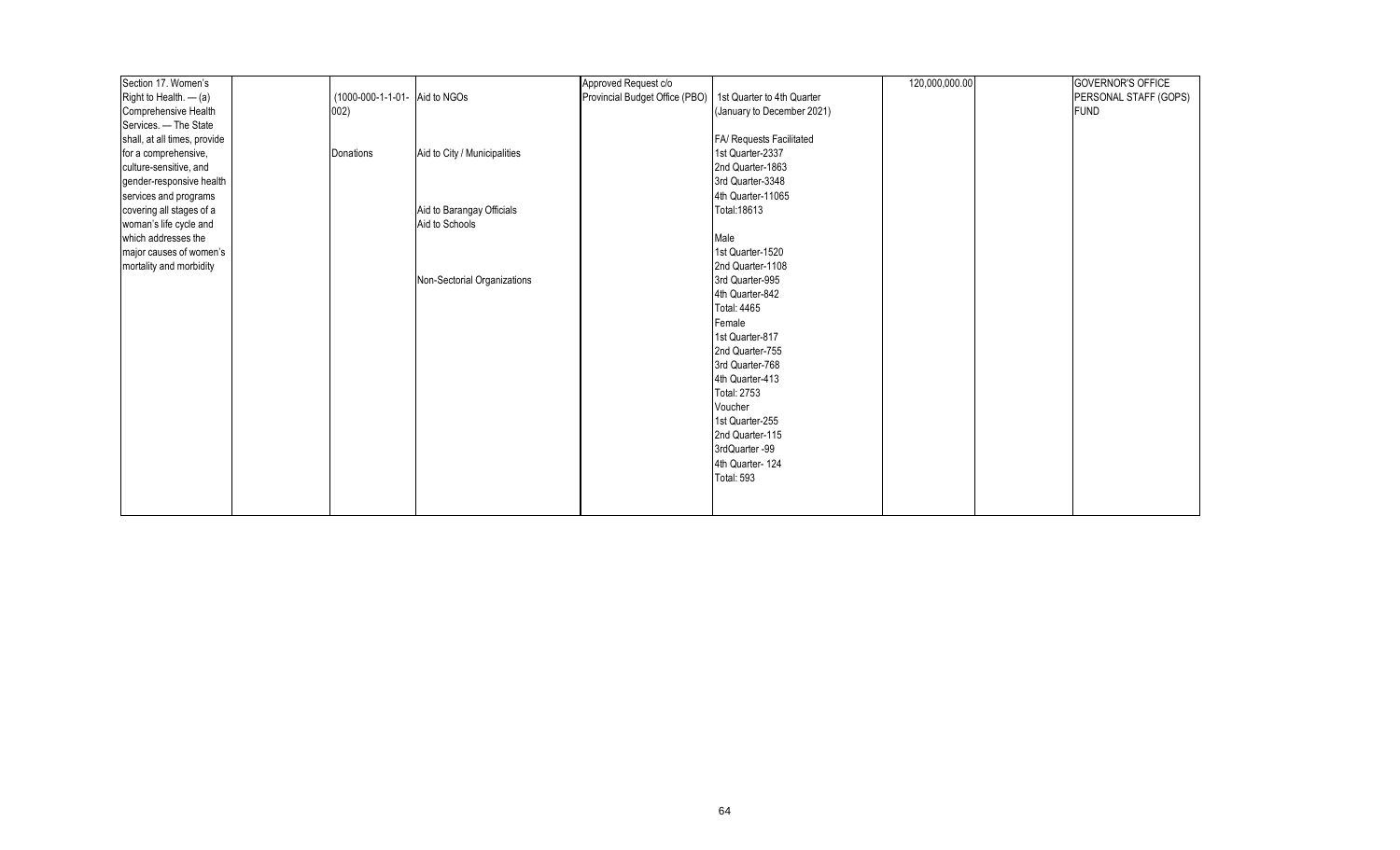| DOH-ADMINISTRATIVE        | To improve the          | Subsistence of In-    | Subsistence of In-Patients of Bulacan | 365 (days in a year)                                        | Provided subsistence to 61,637 In- | 20,000,000.00 | 11,608,631.70 BMC |                                   |
|---------------------------|-------------------------|-----------------------|---------------------------------------|-------------------------------------------------------------|------------------------------------|---------------|-------------------|-----------------------------------|
| ORDER 2016-0020           | nutrition and well-     | Patients of Bulacan   | <b>Medical Center</b>                 | X 300 (bed capacity)                                        | Patients of Bulacan Medical Center |               |                   |                                   |
|                           | being of admitted       | <b>Medical Center</b> |                                       | 109,500 (in-patients)                                       |                                    |               |                   | AIP Reference no.                 |
| Standardization of Per    | patients of Bulacan     |                       |                                       |                                                             | Breakdown:                         |               |                   | 3000-000-1-1-13A-001-005          |
| Capita Budget for Meal    | Medical Center by       |                       |                                       |                                                             |                                    |               |                   |                                   |
| Provision of Patients     | providing patient-      |                       |                                       | 109,500 (in-patients)                                       | January - 8,300                    |               |                   | Bulacan Medical Center -          |
| of the Department of      | centered dietetics      |                       |                                       | X <sup>+</sup> 150.00 (budget per patient) February - 7,586 |                                    |               |                   | <b>Bulacan Infection Control</b>  |
| Health (DOH) and Local    | services which are      |                       |                                       |                                                             | March - 8,581                      |               |                   | Center became a Covid 19          |
| Government Unit           | focused on the          |                       |                                       |                                                             | April - 7,782                      |               |                   | Referral Facility starting April  |
| (LGU) Hospitals in the    | quantity and quality of |                       |                                       |                                                             | May - 3,317                        |               |                   | 30, 2021. Non-covid cases         |
| Country                   | meals.                  |                       |                                       |                                                             | June - 2,776                       |               |                   | were referred and/or              |
|                           |                         |                       |                                       |                                                             | $July - 3,690$                     |               |                   | transferred to different District |
| Bed capacity: 300         |                         |                       |                                       |                                                             | August - 2,405                     |               |                   | Hospitals, therefore, resulting   |
|                           |                         |                       |                                       |                                                             | Sept. - 2,604                      |               |                   | in a decline in the number of     |
|                           |                         |                       |                                       |                                                             | October - 4,699                    |               |                   | patients served.                  |
| Occupancy rate: 129.30%   |                         |                       |                                       |                                                             |                                    |               |                   |                                   |
|                           |                         |                       |                                       |                                                             | November-4,231                     |               |                   |                                   |
| Average length of stay    |                         |                       |                                       |                                                             | $Dec. - 5,666$                     |               |                   |                                   |
| 5.61                      |                         |                       |                                       |                                                             |                                    |               |                   |                                   |
|                           |                         |                       |                                       |                                                             |                                    |               |                   |                                   |
| Average no. of in-patient |                         |                       |                                       |                                                             |                                    |               |                   |                                   |
| per day: 387              |                         |                       |                                       |                                                             |                                    |               |                   |                                   |
|                           |                         |                       |                                       |                                                             |                                    |               |                   |                                   |
| No. of meals served:      |                         |                       |                                       |                                                             |                                    |               |                   |                                   |
| 333,425                   |                         |                       |                                       |                                                             |                                    |               |                   |                                   |
|                           |                         |                       |                                       |                                                             |                                    |               |                   |                                   |
| Actual expenses for       |                         |                       |                                       |                                                             |                                    |               |                   |                                   |
| Subsistence of Patients:  |                         |                       |                                       |                                                             |                                    |               |                   |                                   |
| ₱11,209,877.66            |                         |                       |                                       |                                                             |                                    |               |                   |                                   |
|                           |                         |                       |                                       |                                                             |                                    |               |                   |                                   |
|                           |                         |                       |                                       |                                                             |                                    |               |                   |                                   |
| DOH-ADMINISTRATIVE        | To improve the          | Subsistence of In-    | Subsistence of In-Patients of BDH     | 29,250 patients                                             |                                    |               |                   | <b>BDH</b>                        |
| ORDER 2016-00             | nutrition and well-     | Patients of BDH       |                                       | $x$ P105.00 meal per patient =                              |                                    |               |                   |                                   |
| Standardization of Per    | being of admitted       |                       |                                       | P3,071,250.00                                               |                                    |               |                   |                                   |
| Capita Budget for Meal    | patients of Baliuag     |                       |                                       |                                                             |                                    |               |                   |                                   |
| Provision of Patients     | District Hospital by    |                       |                                       |                                                             |                                    |               |                   |                                   |
| of the Department of      | providing patient-      |                       |                                       |                                                             |                                    |               |                   |                                   |
| Health (DOH) and Local    | centered dietetics      |                       |                                       |                                                             |                                    |               |                   |                                   |
| Government Unit           | services which are      |                       |                                       |                                                             |                                    |               |                   |                                   |
| (LGU) Hospitals in the    | focused on the          |                       |                                       |                                                             |                                    |               |                   |                                   |
| Country                   | quantity and quality of |                       |                                       |                                                             |                                    |               |                   |                                   |
|                           | meals.                  |                       |                                       |                                                             |                                    |               |                   |                                   |
|                           |                         |                       |                                       |                                                             |                                    |               |                   |                                   |
|                           |                         |                       |                                       |                                                             |                                    |               |                   |                                   |
|                           |                         |                       |                                       |                                                             |                                    |               |                   |                                   |
|                           |                         |                       |                                       |                                                             |                                    |               |                   |                                   |
|                           |                         |                       |                                       |                                                             |                                    |               |                   |                                   |
|                           |                         |                       |                                       |                                                             |                                    |               |                   |                                   |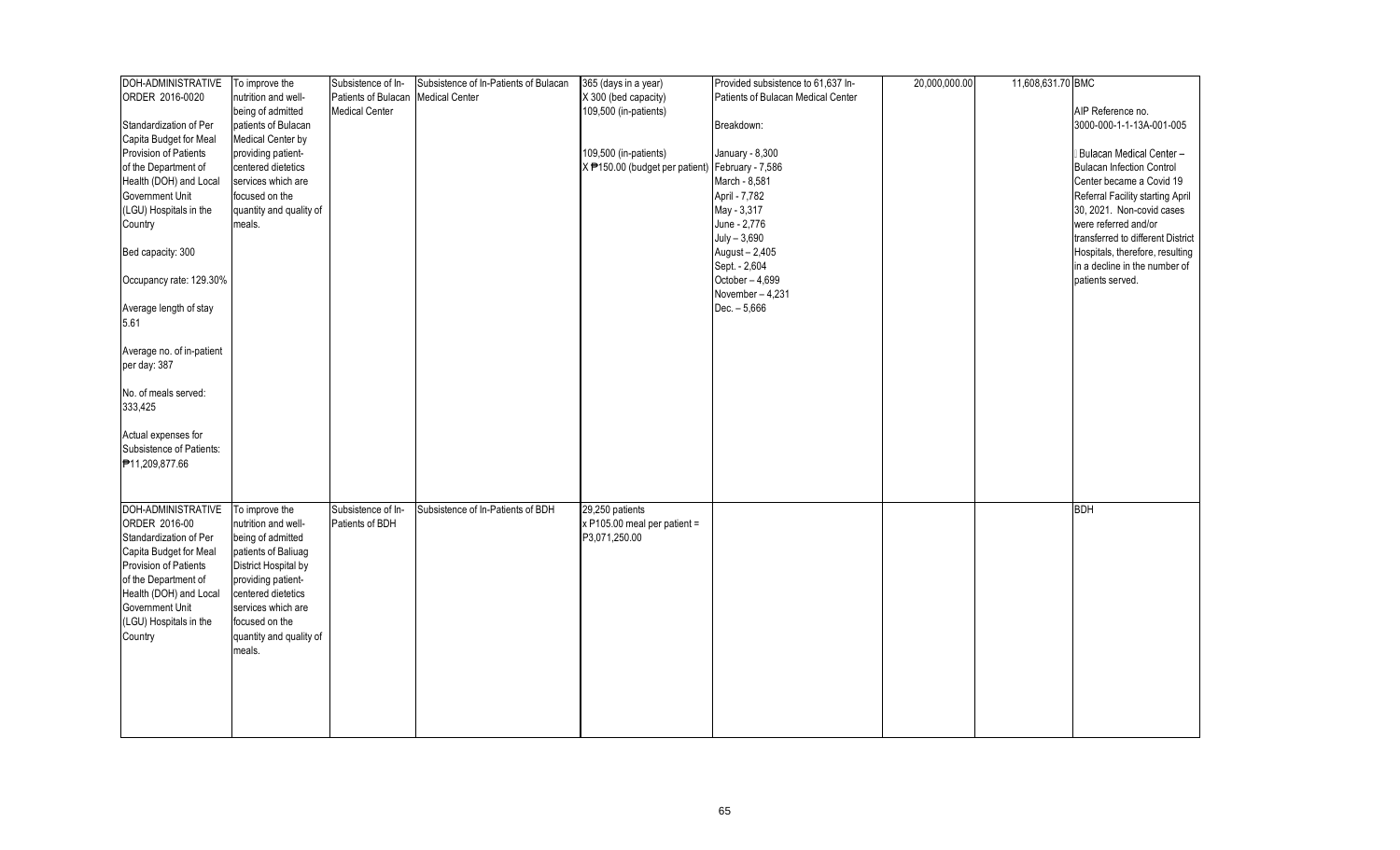| Administrative Order No<br>2016-00 Subject:<br>Standardization of Per<br>Capita Budget for Meal<br>Provision of Patients of<br>Department of Health<br>(DOH) and Local<br>Government Unit (LGU)<br>Hospitals in the country. | To improve the<br>nutrition and well-<br>being of admitted<br>patients of Plaridel<br>Infirmary.                     | Subsistence of In-<br>Patients of Plaridel<br>Infirmary.                                    | Provision of Subsistence for Patients<br>confined in the facility. | 10 patients/ day or 3650<br>patients/ annum | Basic Salary per month<br>Nutritionist-Dietitian II - 33,575<br>Cook I-<br>$+13,572$<br>Food Service Helper -<br>13,572<br>60,719<br>x 12mos<br>728,628 | 1,276,128.00 |                    | 0.00 Plaridel Infirmary<br>Not yet implemented. No<br>admissions |
|------------------------------------------------------------------------------------------------------------------------------------------------------------------------------------------------------------------------------|----------------------------------------------------------------------------------------------------------------------|---------------------------------------------------------------------------------------------|--------------------------------------------------------------------|---------------------------------------------|---------------------------------------------------------------------------------------------------------------------------------------------------------|--------------|--------------------|------------------------------------------------------------------|
| Administrative Order No<br>2016-00 Subject:<br>Standardization of Per<br>Capita Budget for Meal<br>Provision of Patients of<br>Department of Health<br>(DOH) and Local<br>Government Unit (LGU)<br>Hospitals in the country  | To improve the<br>nutrition and well-<br>being of admitted<br>patients of EGPDH                                      | Subsistence of In-<br>Patients of Bulacan<br>in Emilio G. Perez<br><b>District Hospital</b> | Provision of free meals for in-patient,<br>3x a day, 7 days a week | 35 patient per day @ 150 per<br>day         | 11,717 patients                                                                                                                                         | 1,916,250.00 | 1,680,817.85 EGPDH |                                                                  |
| Administrative Order No<br>2016-00 Subject:<br>Standardization of Per<br>Capita Budget for Meal<br>Provision of Patients of<br>Department of Health<br>(DOH) and Local<br>Government Unit (LGU)<br>Hospitals in the country  | To improve the<br>nutrition and well-<br>being of admitted<br>patients of Gregorio<br>del Pilar District<br>Hospital | Subsistence of<br>patient (Meal of<br>patient)                                              | Meal of in - patients of Gregorio del<br>Pilar District Hospital   | Male = 4,000 Female- 5,000                  | Jan- June: M- 1689<br>F- 1788 July-Aug.: M-604<br>F-628<br>Sept: M-331   F-352   Oct: M-265<br>F-224 Nov: M-255 F-204<br>Dec:<br>M-203 F-180            | 958,125.00   | 907,156.20 GDPDH   | Patients given a nutritional<br>food for their speedy recovery   |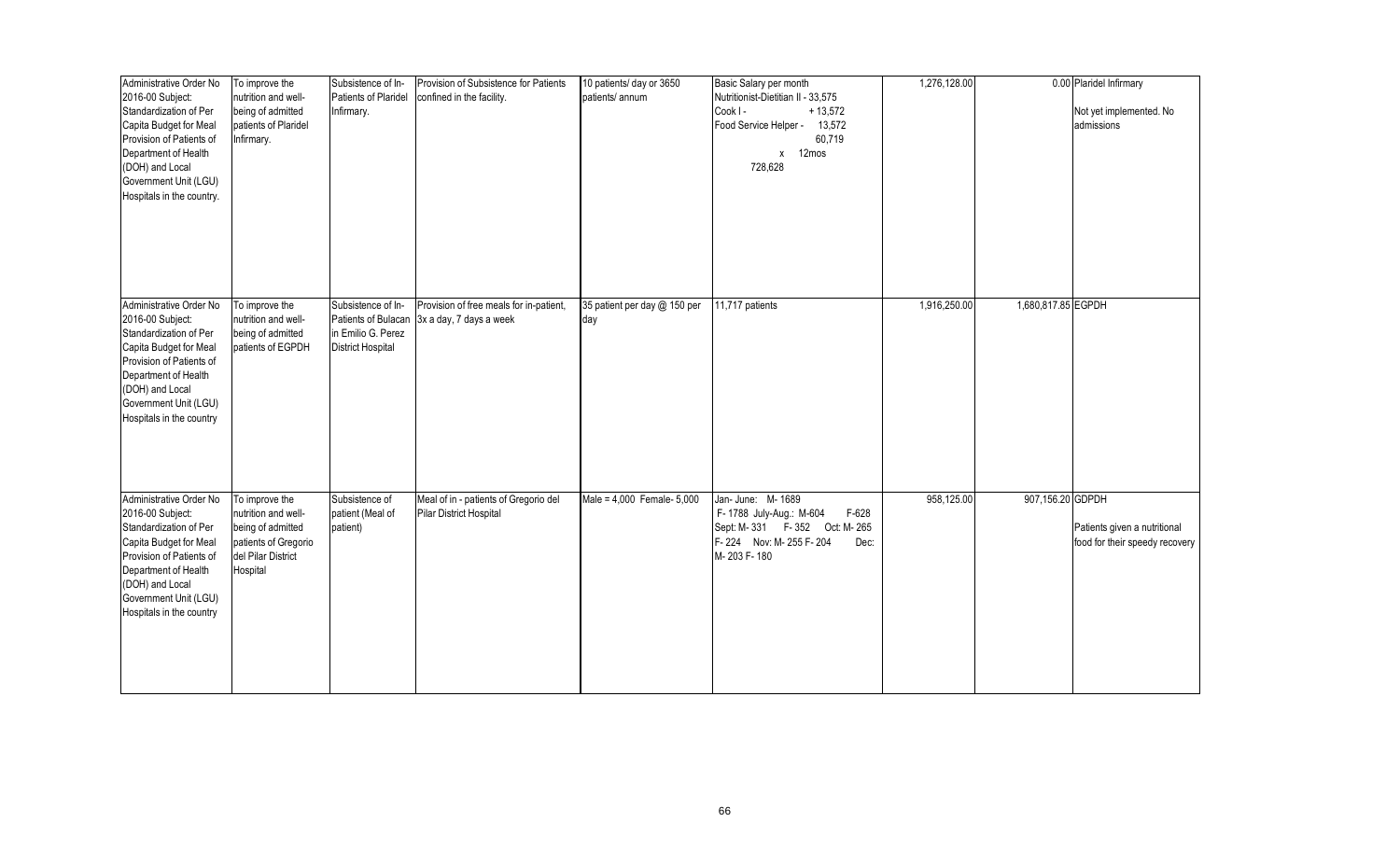| To provide complete<br>nutritional requirements<br>of indigenous people in<br>coastal areas in Malolos                                                                                                                                           | <b>Nutritional Feeding</b><br>Program                                                                                  | Twice a week<br>feeding program<br>for Indigenous<br>people in Coastal<br>areas in Malolos | Conduct of feeding program for<br>indigenous people             |                                                                                                                                                  |                                                                                                                                                                                                                                                                                                                                                                                                                            |              |              | Felix T. Reyes Extension<br>Hospital                    |
|--------------------------------------------------------------------------------------------------------------------------------------------------------------------------------------------------------------------------------------------------|------------------------------------------------------------------------------------------------------------------------|--------------------------------------------------------------------------------------------|-----------------------------------------------------------------|--------------------------------------------------------------------------------------------------------------------------------------------------|----------------------------------------------------------------------------------------------------------------------------------------------------------------------------------------------------------------------------------------------------------------------------------------------------------------------------------------------------------------------------------------------------------------------------|--------------|--------------|---------------------------------------------------------|
| <b>ADMINISTRATIVE</b><br>ORDER<br>No. 2016-00<br>SUBJECT:<br>Standardization of Per<br>Capita Budget for Meal<br>Provision of Patients<br>of the Department of<br>Health (DOH) and Local<br>Government Unit<br>(LGU) Hospitals in the<br>Country | To improve the<br>nutrition and well-<br>being of admitted<br>patients of Rogaciano<br>M. Mercado Memorial<br>Hospital | Meal of In-Patients<br>of Rogaciano M.<br>Mercado Memorial<br>Hospital                     | Meal of In-Patient of Rogaciano M.<br>Mercado Memorial Hospital | 365 (days in a year)<br>x 150 (bed capacity)<br>54,750 (in- patients)<br>54,750 in-patients<br>x P 150.00 budget / per patient<br>P 8,212,500.00 | 7,181 in-patients<br>Breakdown:<br>January = 649 patients<br>MALE: 241 FEMALE: 408<br>February = 574 patients<br>MALE: 255 FEMALE: 319<br>March = 597 patients<br>MALE: 247 FEMALE: 331<br>April = 554 patients<br>MALE: 223 FEMALE: 331<br>May = 782 patients<br>MALE: 295 FEMALE: 487<br>June = $904$ patients<br>MALE: 344 FEMALE: 560<br>July = $1,134$ patients<br>MALE: 485 FEMALE: 649<br>August = $1,014$ patients | 8,212,500.00 | 5,254,420.50 | RMMMH<br>AIP REFERENCE CODE<br>3000-000-1-1-13H-001-003 |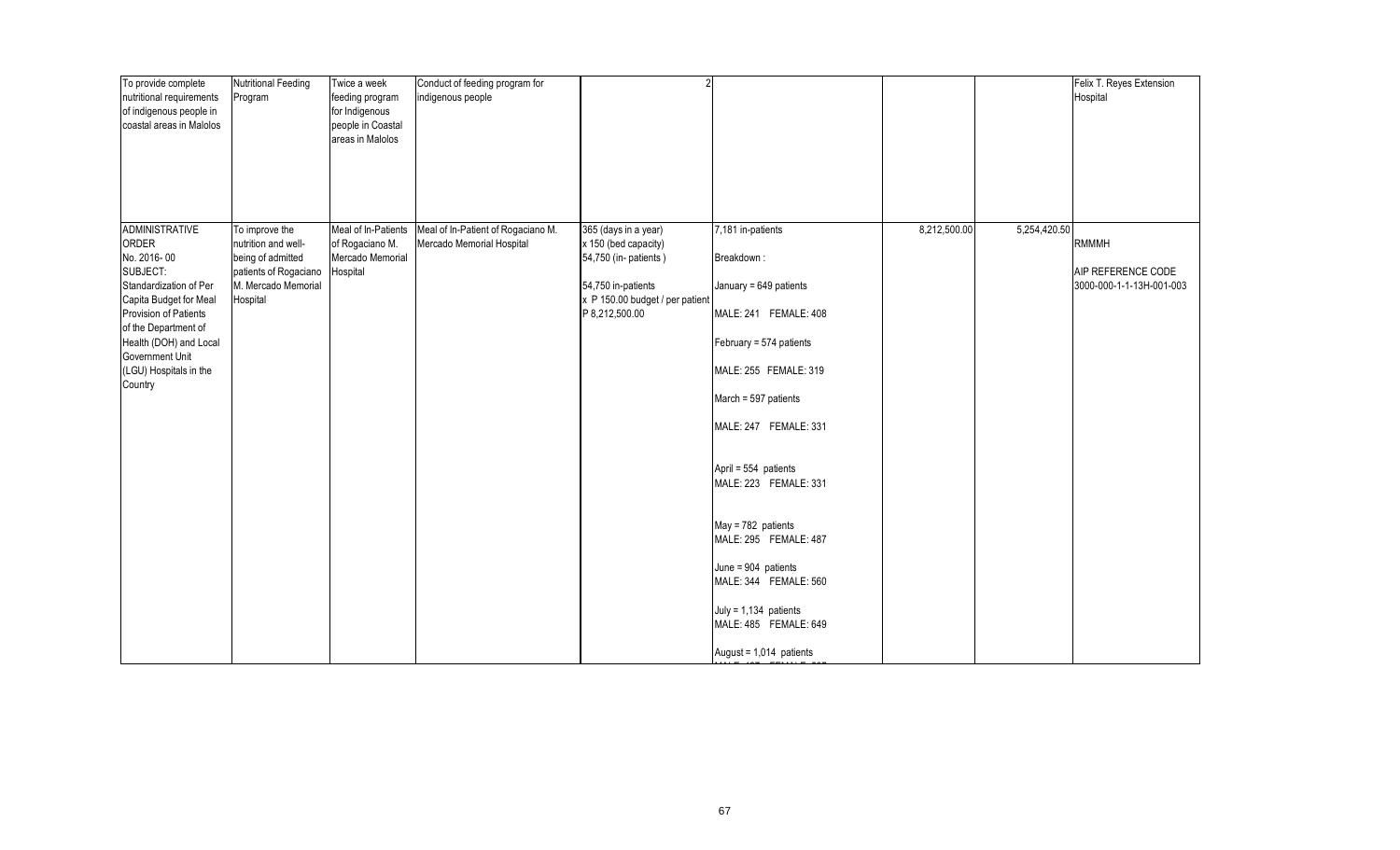| Newborn Screening in    | To identify hearing  | Early Hearing       | To conduct newborn hearing screening | At least 80% of newborn will |                                  | 1,050,000.00 |                  | $0.00$ BDH                       |
|-------------------------|----------------------|---------------------|--------------------------------------|------------------------------|----------------------------------|--------------|------------------|----------------------------------|
| compliance to RA 9288   | loss in infants 24   | Detection and       | in infants 24 hours after birth.     | undergo hearing screening    | 600 Newborn babies were screened |              |                  |                                  |
|                         | hours after birth.   | Intervention (EHDI) |                                      | prior to hospital discharge. |                                  |              |                  | Continuous health                |
| An act establishing a   |                      | program of service. |                                      |                              |                                  |              |                  | information system for           |
| universal newborn       |                      |                     |                                      |                              |                                  |              |                  | expanded Newborn                 |
| hearing screening       |                      |                     |                                      |                              |                                  |              |                  | Screening                        |
| program for the         |                      |                     |                                      |                              |                                  |              |                  |                                  |
| prevention, early       |                      |                     |                                      |                              |                                  |              |                  |                                  |
| diagnosis and           |                      |                     |                                      |                              |                                  |              |                  |                                  |
| intervention of hearing |                      |                     |                                      |                              |                                  |              |                  |                                  |
| loss.                   |                      |                     |                                      |                              |                                  |              |                  |                                  |
|                         |                      |                     |                                      |                              |                                  |              |                  |                                  |
|                         |                      |                     |                                      |                              |                                  |              |                  |                                  |
|                         |                      |                     |                                      |                              |                                  |              |                  |                                  |
|                         |                      |                     |                                      |                              |                                  |              |                  |                                  |
|                         |                      |                     |                                      |                              |                                  |              |                  |                                  |
| Newborn Screening in    | To detect the 28     | NEWBORN             | Ensure that NBS Kits are available   | ncrease the number of        | Tested 2,466 babies for Expanded | 4,000,000.00 | 4,182,500.00 BMC |                                  |
| compliance to RA 9288   | congenital disease   | <b>SCREENING</b>    |                                      | expanded newborn screening   | Newborn Screening                |              |                  |                                  |
|                         | through the expanded |                     |                                      | in Bulacan Medical Center:   |                                  |              |                  | AIP Reference no.                |
| 2019 Newborn (Live      | NBS program          |                     |                                      |                              |                                  |              |                  | 3000-000-1-1-13A-001-012         |
| Births) - 8721          |                      |                     |                                      | 5000 babies to be tested for | Breakdown:                       |              |                  |                                  |
|                         |                      |                     |                                      | <b>ENBS</b>                  |                                  |              |                  |                                  |
| 2019 NBS Census         |                      |                     |                                      |                              | January - March                  |              |                  | Bulacan Medical Center-          |
| In-patient              |                      |                     |                                      |                              | Total: 984                       |              |                  | <b>Bulacan Infection Control</b> |
| Male: 1,481             |                      |                     |                                      |                              | Male: 506                        |              |                  | Center became a Covid 19         |
| Female: 1,425           |                      |                     |                                      |                              | Female: 478                      |              |                  | Referral Facility starting April |
| Out-patient             |                      |                     |                                      |                              |                                  |              |                  | 30, 2021. Non-covid OB-GYN       |
| Male: 10                |                      |                     |                                      |                              | April - June                     |              |                  | cases were referred and/or       |
| Female: 8               |                      |                     |                                      |                              | <b>Total: 377</b>                |              |                  | transferred to CDH and other     |
| <b>Total: 2924</b>      |                      |                     |                                      |                              | Male: 177                        |              |                  | hospitals.                       |
|                         |                      |                     |                                      |                              | Female: 200                      |              |                  |                                  |
| 33.53% of newborn       |                      |                     |                                      |                              |                                  |              |                  | No new purchases of ENBS         |
| babies were tested for  |                      |                     |                                      |                              | July - Sept.                     |              |                  | kits from July-Sept.             |
| <b>NBS</b>              |                      |                     |                                      |                              | <b>Total: 526</b>                |              |                  |                                  |
|                         |                      |                     |                                      |                              | Male: 288                        |              |                  | Actual cost exceeded the         |
| 2852 pcs NBS kit        |                      |                     |                                      |                              | Female: 238                      |              |                  | Approved GAD Budget              |
| purchased               |                      |                     |                                      |                              |                                  |              |                  | however any excess amount        |
|                         |                      |                     |                                      |                              | Oct. - Dec.                      |              |                  | shall be charged to the          |
| ₱4,803,500.00           |                      |                     |                                      |                              | <b>Total: 579</b>                |              |                  | income generated from non-       |
|                         |                      |                     |                                      |                              | Male: 289                        |              |                  | Phlhealth ENBS patients.         |
|                         |                      |                     |                                      |                              | Female: 290                      |              |                  |                                  |
|                         |                      |                     |                                      |                              |                                  |              |                  |                                  |
|                         |                      |                     |                                      |                              |                                  |              |                  |                                  |
|                         |                      |                     |                                      |                              |                                  |              |                  |                                  |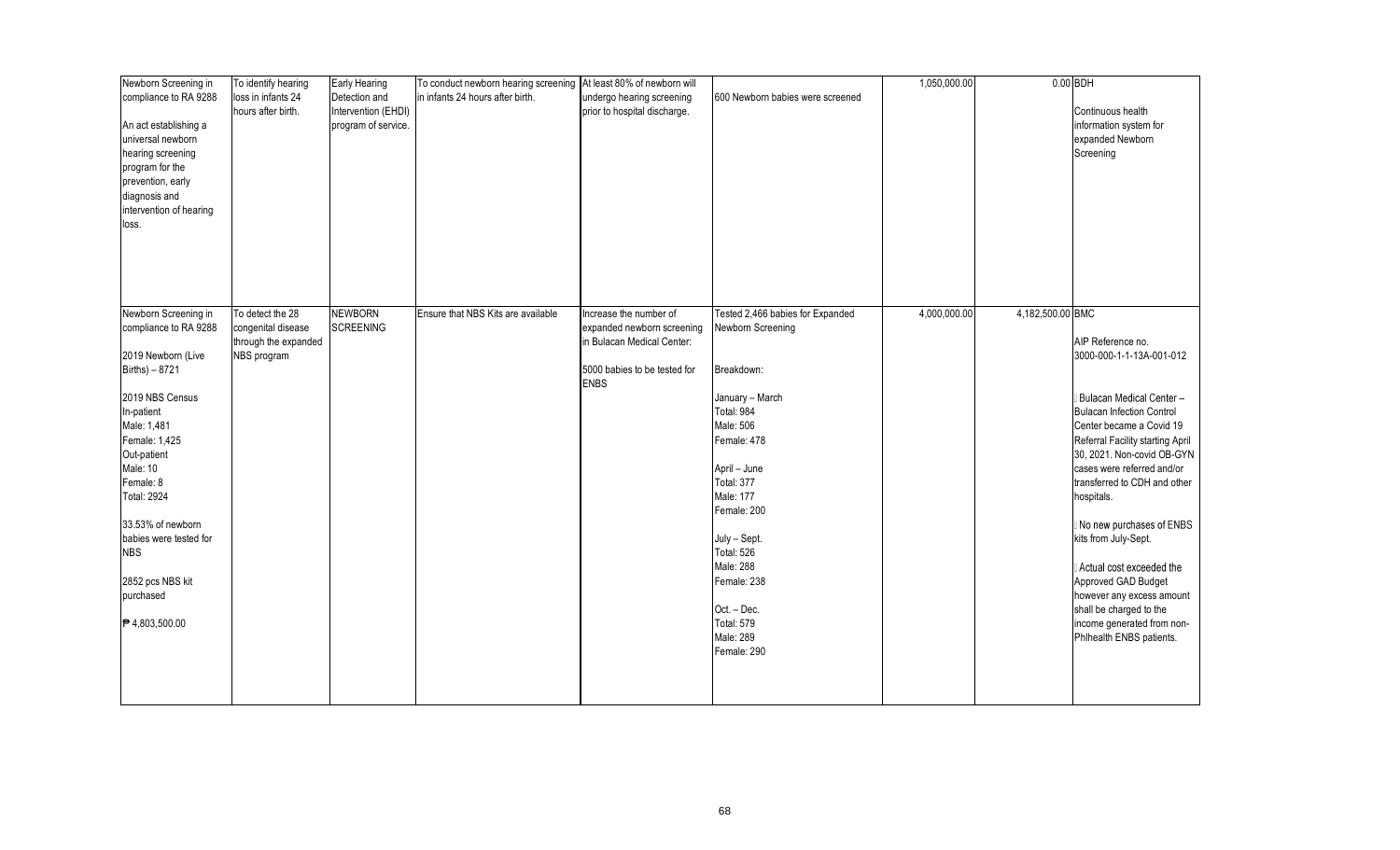| <b>DOH AO 2008</b>                                                                                                                                                                                                          | To protect and                                                                        | <b>NEWBORN</b>   | Conduction of Newborn Screening to       | At least 240 Newborns are  |                                                                                           | 1,109,424.00 |                  | Plaridel Infirmary                       |
|-----------------------------------------------------------------------------------------------------------------------------------------------------------------------------------------------------------------------------|---------------------------------------------------------------------------------------|------------------|------------------------------------------|----------------------------|-------------------------------------------------------------------------------------------|--------------|------------------|------------------------------------------|
| -0029. Implementing                                                                                                                                                                                                         | promote the right of                                                                  | <b>SCREENING</b> | infants delivered in Plaridel Infirmary. | screened. Or 100% of total |                                                                                           |              |                  |                                          |
| Health reforms for rapid                                                                                                                                                                                                    | health of the people,                                                                 |                  |                                          | deliveries.                |                                                                                           |              |                  | Not yet implemented. No                  |
| reduction of Maternal and  including the rights of                                                                                                                                                                          |                                                                                       |                  |                                          |                            |                                                                                           |              |                  | admissions.                              |
| Neonatal Mortality                                                                                                                                                                                                          | children to survival                                                                  |                  |                                          |                            |                                                                                           |              |                  |                                          |
|                                                                                                                                                                                                                             | and full and healthy                                                                  |                  |                                          |                            |                                                                                           |              |                  |                                          |
| AO 2009-0025. Adopting                                                                                                                                                                                                      | development as                                                                        |                  |                                          |                            |                                                                                           |              |                  |                                          |
| new policies and protocol                                                                                                                                                                                                   | normal individuals.                                                                   |                  |                                          |                            |                                                                                           |              |                  |                                          |
|                                                                                                                                                                                                                             |                                                                                       |                  |                                          |                            |                                                                                           |              |                  |                                          |
| on Essential Newborn                                                                                                                                                                                                        |                                                                                       |                  |                                          |                            |                                                                                           |              |                  |                                          |
| Care.                                                                                                                                                                                                                       |                                                                                       |                  |                                          |                            |                                                                                           |              |                  |                                          |
|                                                                                                                                                                                                                             |                                                                                       |                  |                                          |                            |                                                                                           |              |                  |                                          |
|                                                                                                                                                                                                                             |                                                                                       |                  |                                          |                            |                                                                                           |              |                  |                                          |
| AO 2010-0001. Policies                                                                                                                                                                                                      |                                                                                       |                  |                                          |                            |                                                                                           |              |                  |                                          |
| and guidelines for the                                                                                                                                                                                                      |                                                                                       |                  |                                          |                            |                                                                                           |              |                  |                                          |
| Philippine National Blood                                                                                                                                                                                                   |                                                                                       |                  |                                          |                            |                                                                                           |              |                  |                                          |
| Service and networks."                                                                                                                                                                                                      |                                                                                       |                  |                                          |                            |                                                                                           |              |                  |                                          |
|                                                                                                                                                                                                                             |                                                                                       |                  |                                          |                            |                                                                                           |              |                  |                                          |
| <b>DOH AO 2008</b>                                                                                                                                                                                                          | To protect and                                                                        | <b>NEWBORN</b>   | Provision of Newborn Screening Kit       | 250 newborn babies @ 1750  | Newborn test kit:                                                                         | 437,500.00   | 290,500.00 GDPDH |                                          |
| -0029. Implementing                                                                                                                                                                                                         | promote the right of                                                                  | <b>SCREENING</b> |                                          |                            | Jan: M-23                                                                                 |              |                  |                                          |
| Health reforms for rapid                                                                                                                                                                                                    | health of the people,                                                                 |                  |                                          |                            | $F - 14$                                                                                  |              |                  |                                          |
| reduction of Maternal and                                                                                                                                                                                                   | including the rights of                                                               |                  |                                          |                            | Feb: M-17                                                                                 |              |                  | It helps an early detection of           |
|                                                                                                                                                                                                                             |                                                                                       |                  |                                          |                            |                                                                                           |              |                  |                                          |
|                                                                                                                                                                                                                             |                                                                                       |                  |                                          |                            |                                                                                           |              |                  |                                          |
|                                                                                                                                                                                                                             |                                                                                       |                  |                                          |                            |                                                                                           |              |                  |                                          |
|                                                                                                                                                                                                                             |                                                                                       |                  |                                          |                            |                                                                                           |              |                  |                                          |
|                                                                                                                                                                                                                             |                                                                                       |                  |                                          |                            |                                                                                           |              |                  |                                          |
|                                                                                                                                                                                                                             |                                                                                       |                  |                                          |                            |                                                                                           |              |                  |                                          |
|                                                                                                                                                                                                                             |                                                                                       |                  |                                          |                            |                                                                                           |              |                  |                                          |
|                                                                                                                                                                                                                             |                                                                                       |                  |                                          |                            |                                                                                           |              |                  |                                          |
|                                                                                                                                                                                                                             |                                                                                       |                  |                                          |                            |                                                                                           |              |                  |                                          |
|                                                                                                                                                                                                                             |                                                                                       |                  |                                          |                            |                                                                                           |              |                  |                                          |
|                                                                                                                                                                                                                             |                                                                                       |                  |                                          |                            |                                                                                           |              |                  |                                          |
|                                                                                                                                                                                                                             |                                                                                       |                  |                                          |                            |                                                                                           |              |                  |                                          |
|                                                                                                                                                                                                                             |                                                                                       |                  |                                          |                            |                                                                                           |              |                  |                                          |
|                                                                                                                                                                                                                             |                                                                                       |                  |                                          |                            |                                                                                           |              |                  |                                          |
|                                                                                                                                                                                                                             |                                                                                       |                  |                                          |                            |                                                                                           |              |                  |                                          |
|                                                                                                                                                                                                                             |                                                                                       |                  |                                          |                            |                                                                                           |              |                  |                                          |
|                                                                                                                                                                                                                             |                                                                                       |                  |                                          |                            |                                                                                           |              |                  |                                          |
| <b>Neonatal Mortality</b><br>AO 2009-0025. Adopting<br>new policies and protocol<br>on Essential Newborn<br>Care.<br>AO 2010-0001. Policies<br>and guidelines for the<br>Philippine National Blood<br>Service and networks. | children to survival<br>and full and healthy<br>development as<br>normal individuals. |                  |                                          |                            | $F - 14$<br>Mar: M-22<br>$F-23$<br>Apr: M-26<br>$F - 20$<br>May: M-3<br>$F - 4$<br>June:0 |              |                  | abnormalities and illness of<br>the baby |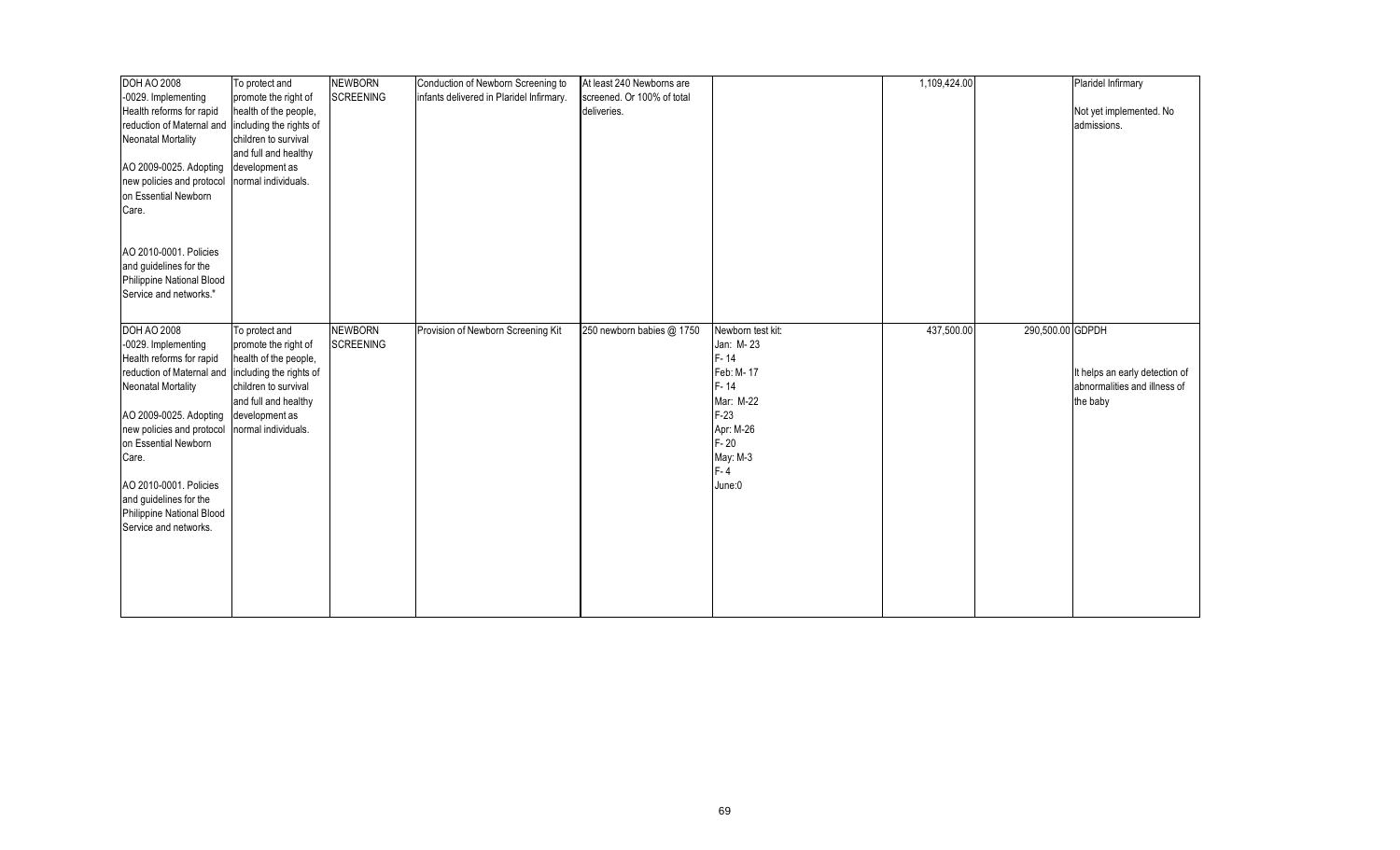| DOH AO 2008-              | To ensure survival,  | Provision and use    | Hepa screening of pregnant women &        | 300 mothers @ 250               | Pregnant Women screened for Hepa.       | 75,000.00  | 44,250.00 GDPDH |  |
|---------------------------|----------------------|----------------------|-------------------------------------------|---------------------------------|-----------------------------------------|------------|-----------------|--|
| 0029. Implementing        | health and           | of the maternal,     | if positive-baby within 24 hours of birth |                                 |                                         |            |                 |  |
| Health reforms for rapid  | development of       | newborn and child    | will be given immunoglobulin & first      |                                 | All female                              |            |                 |  |
| reduction of Maternal and | mothers, newborn and | health and nutrition | dose of Hepa-B vaccine within 24          |                                 | Jan: 83/47 Feb:128/28 Mar: 86/32        |            |                 |  |
| <b>Neonatal Mortality</b> | child care           | (mnchn)) care        | hours of birth                            |                                 | Apr: 68/40                              |            |                 |  |
|                           |                      | package of service   |                                           |                                 | May:1/20                                |            |                 |  |
| AO 2009-0025.             |                      |                      |                                           |                                 | <b>June: 10</b>                         |            |                 |  |
|                           |                      | (pre pregnancy)      |                                           |                                 |                                         |            |                 |  |
| Adopting new policies     |                      |                      |                                           |                                 |                                         |            |                 |  |
| and protocol on Essential |                      |                      |                                           |                                 |                                         |            |                 |  |
| Newborn Care.             |                      |                      |                                           |                                 |                                         |            |                 |  |
|                           |                      |                      |                                           |                                 |                                         |            |                 |  |
| AO 2010-0001. Policies    |                      |                      |                                           |                                 |                                         |            |                 |  |
| and guidelines for the    |                      |                      |                                           |                                 |                                         |            |                 |  |
| Philippine National Blood |                      |                      |                                           |                                 |                                         |            |                 |  |
| Service and networks.     |                      |                      |                                           |                                 |                                         |            |                 |  |
|                           |                      |                      |                                           |                                 |                                         |            |                 |  |
|                           |                      |                      |                                           |                                 |                                         |            |                 |  |
|                           |                      |                      |                                           |                                 |                                         |            |                 |  |
|                           |                      |                      |                                           |                                 |                                         |            |                 |  |
|                           |                      |                      |                                           |                                 |                                         |            |                 |  |
|                           |                      |                      |                                           |                                 |                                         |            |                 |  |
|                           |                      |                      |                                           |                                 |                                         |            |                 |  |
|                           |                      | Provision and use    | Ante Natal visit to OB-GYNE in            | Estimated of 9,500 women        | January - December $2021 - 5,801$       | 260,000.00 | 100,000.00 CDH  |  |
|                           |                      | or the maternal and  | Calumpit District Hospital.               | given ante-natal check-up for   | pregnant                                |            |                 |  |
|                           |                      | child health and     |                                           | the whole year.                 |                                         |            |                 |  |
|                           |                      | nutrition (mnchn)    |                                           |                                 |                                         |            |                 |  |
|                           |                      | core package of      |                                           | 2018 - 9,528 ante-natal visit.  |                                         |            |                 |  |
|                           |                      | services (pre-       |                                           |                                 | January - December 2021                 |            |                 |  |
|                           |                      | pregnancy,           |                                           |                                 | NSD-1,405                               |            |                 |  |
|                           |                      | delivery,            |                                           |                                 | CS-425                                  |            |                 |  |
|                           |                      | postpartum and       |                                           |                                 |                                         |            |                 |  |
|                           |                      | newborn periods).    |                                           |                                 |                                         |            |                 |  |
|                           |                      |                      |                                           |                                 |                                         |            |                 |  |
|                           |                      |                      |                                           |                                 |                                         |            |                 |  |
|                           |                      |                      |                                           |                                 |                                         |            |                 |  |
|                           |                      |                      |                                           |                                 |                                         |            |                 |  |
|                           |                      |                      |                                           |                                 |                                         |            |                 |  |
|                           |                      |                      | Anemia detection and prevention,          | Free Laboratory services (CBC   | 1st quarter -50 expectant mothers given | 40,000.00  | 40,000.00 SMDH  |  |
|                           |                      |                      | micronutrient supplement                  | worth P150.00 & Urinalysis      | free lab services                       |            |                 |  |
|                           |                      |                      |                                           | worth P50.00) during first pre- | 2nd quarter-50 expectant mothers        |            |                 |  |
|                           |                      |                      |                                           | natal checkup of 200 expected   | given free lab services                 |            |                 |  |
|                           |                      |                      |                                           | mothers                         | 3rd quarter-50 expectant mothers        |            |                 |  |
|                           |                      |                      |                                           |                                 | given free lab services-                |            |                 |  |
|                           |                      |                      |                                           |                                 | 4th quarter - 50 expectant mother given |            |                 |  |
|                           |                      |                      |                                           |                                 | free lab services -a total of 200       |            |                 |  |
|                           |                      |                      |                                           |                                 |                                         |            |                 |  |
|                           |                      |                      |                                           |                                 | expectant mothers given free lab        |            |                 |  |
|                           |                      |                      |                                           |                                 | services                                |            |                 |  |
|                           |                      |                      |                                           |                                 |                                         |            |                 |  |
|                           |                      |                      |                                           |                                 |                                         |            |                 |  |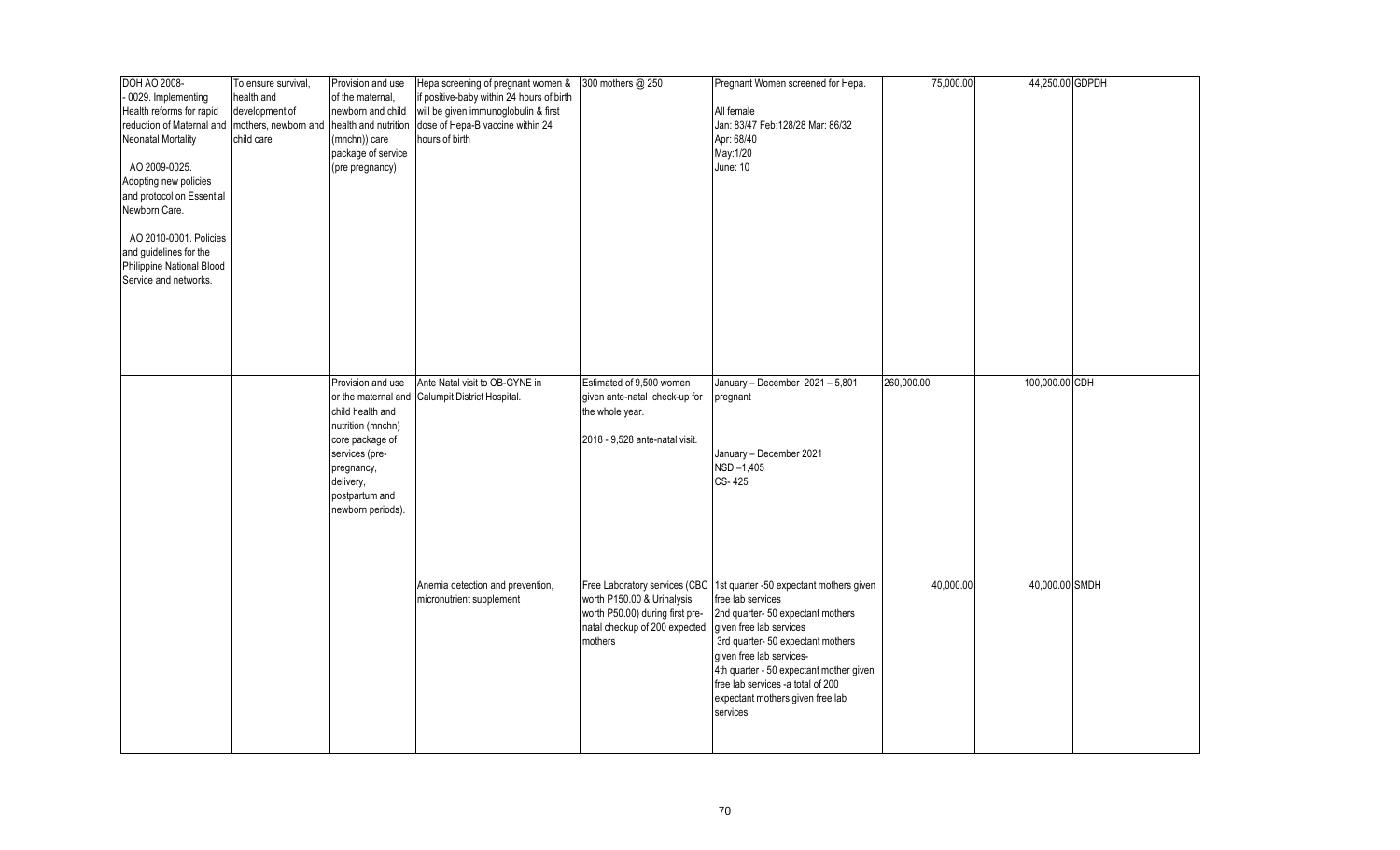|                                                                                                                           |                                                                                           |                                                                                                                                                                                                                         | Adolescent Friendly Health Clinic                         | Free pre-natal consultation,<br>counseling, reproductive<br>health and responsible<br>parenthood for 300 adolescent<br>parents. | 1st quarter -41<br>2nd quarter 30<br>3rd quarter 19<br>4th quarter-15 adolescent parents were<br>given free counseling, reproductive<br>health and responsible parenthood                                                                           | 15,000.00  | 5,250.00.       | <b>SMDH</b><br>105 adolescent parents given<br>free counseling, reproductive<br>health and responsible<br>parenthood                                            |
|---------------------------------------------------------------------------------------------------------------------------|-------------------------------------------------------------------------------------------|-------------------------------------------------------------------------------------------------------------------------------------------------------------------------------------------------------------------------|-----------------------------------------------------------|---------------------------------------------------------------------------------------------------------------------------------|-----------------------------------------------------------------------------------------------------------------------------------------------------------------------------------------------------------------------------------------------------|------------|-----------------|-----------------------------------------------------------------------------------------------------------------------------------------------------------------|
|                                                                                                                           |                                                                                           |                                                                                                                                                                                                                         | Expanded Newborn Screening                                | P1,600.00 expanded nbs<br>testing kit for 100 babies                                                                            | 1st quarter-93 newborn babies<br>2nd quarter-111 newborn<br>3rd quarter-139<br>babies<br>newborn babies 4th quarter -117 nb<br>babies were given expanded newborn<br>screening (235 male babies-225 female<br>babies) a total of 460 newborn babies | 160,000.00 | 828,000.00 SMDH | actual results are increased<br>than targeted due to<br>COVID19 pandemic. cost is<br>higher due to expanded nb<br>test kit (higher of P200.00<br>each test kit) |
| DOH AO 2008-0029<br>Implementing Health<br>reforms for<br>rapid reduction of<br>Maternal and<br><b>Neonatal Mortality</b> | To ensure survival,<br>health and<br>development of<br>mothers, newborn<br>and child care | Provision and<br>Use of the<br>Maternal,<br>Newborn and<br>Child health<br>And nutrition<br>(Mnchn) core<br>Package of<br>Services (pre-<br>Pregnancy,<br>Pregnancy,<br>Delivery,<br>Postpartum and<br>Newborn periods) | Maternal Death Review by the<br>Provincial<br>Review Team | 1 per annum<br>assessment and review<br>- 48 doctors and nurses and<br>11 Chief of Hospitals or Chief<br>Nurse                  |                                                                                                                                                                                                                                                     |            |                 | PPHO                                                                                                                                                            |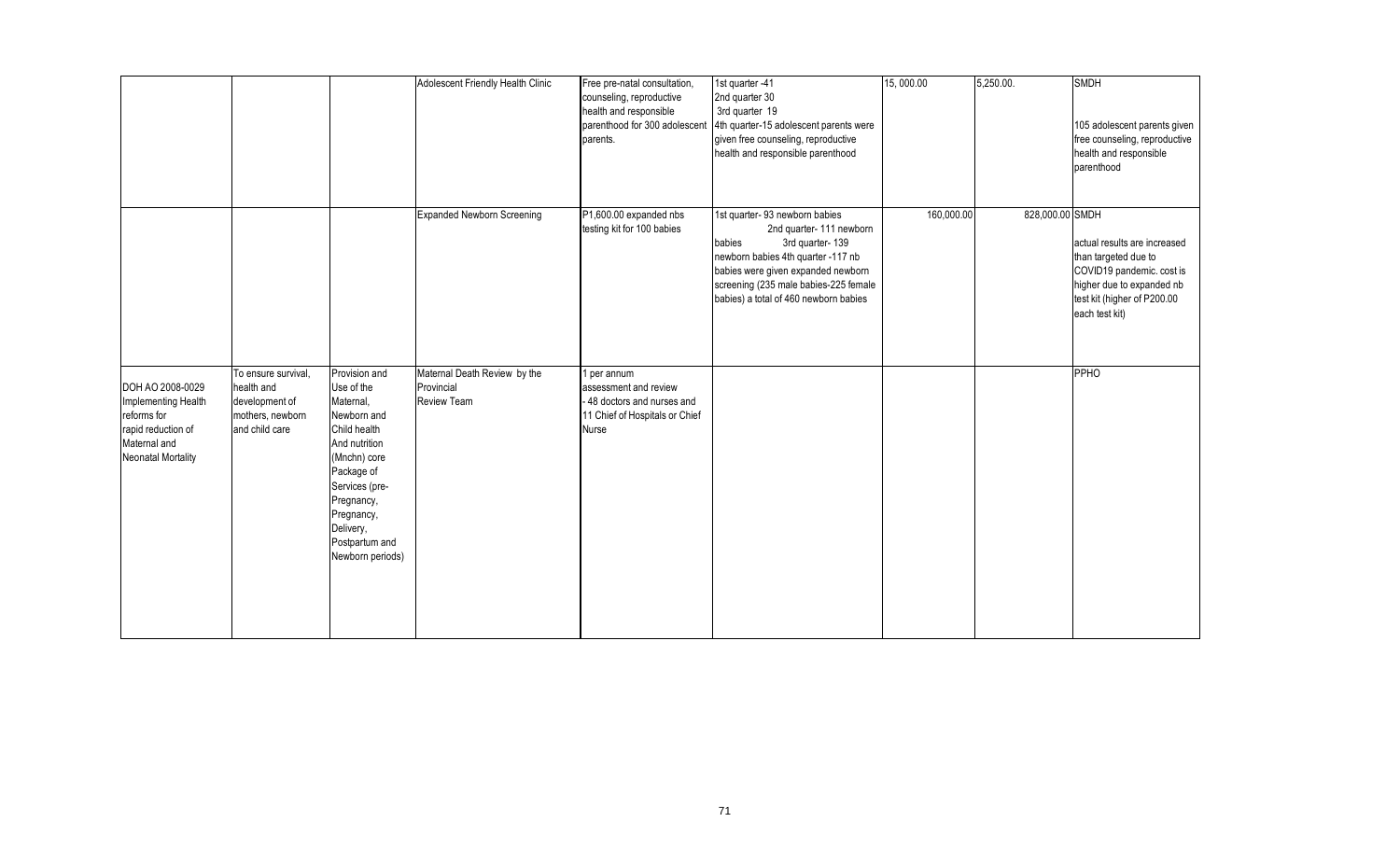|  |                                                                                                                                                                                                                                                                                               | Four (4) quarterly meetings of<br>the Provincial Level Review<br>Team, composed of 7 district<br>hospitals, 4 community<br>hospitals,<br>1 private hospital                              |  | <b>PPHO</b> |
|--|-----------------------------------------------------------------------------------------------------------------------------------------------------------------------------------------------------------------------------------------------------------------------------------------------|------------------------------------------------------------------------------------------------------------------------------------------------------------------------------------------|--|-------------|
|  | Training of Trainers on<br>Adolescent Job Aid<br>Training (Orientation on<br>fertility awareness &<br>counseling to promote<br>responsible sexuality<br>among adolescent to<br>reduce Teenage and unplanned<br>pregnancies and<br>Reproductive Track<br>Infections (RTIs) like HIV<br>/ AIDS) | One (1) Training of Trainers<br>with<br>30 Public Health Nurse on<br>Adolescent Job Aid conducted                                                                                        |  | <b>PPHO</b> |
|  | Development and<br>production/reproduction<br>And distribution of IEC<br>materials                                                                                                                                                                                                            | One Thousand (1,000) pieces<br>of mother and baby booklet<br>distributed to Rural Health<br>Units on the 3rd quarter of<br>2021                                                          |  | <b>PPHO</b> |
|  | Collaboration and<br>networking through<br><b>Health Workers</b><br>category meeting                                                                                                                                                                                                          | Two (2) collaboration and<br>networking meeting of 24<br>Municipal Health Officer, 70<br>Public Health Nurse, 11 Chief<br>Nurse and 67 Rural Health<br>Midwives Coordinator<br>conducted |  | <b>PPHO</b> |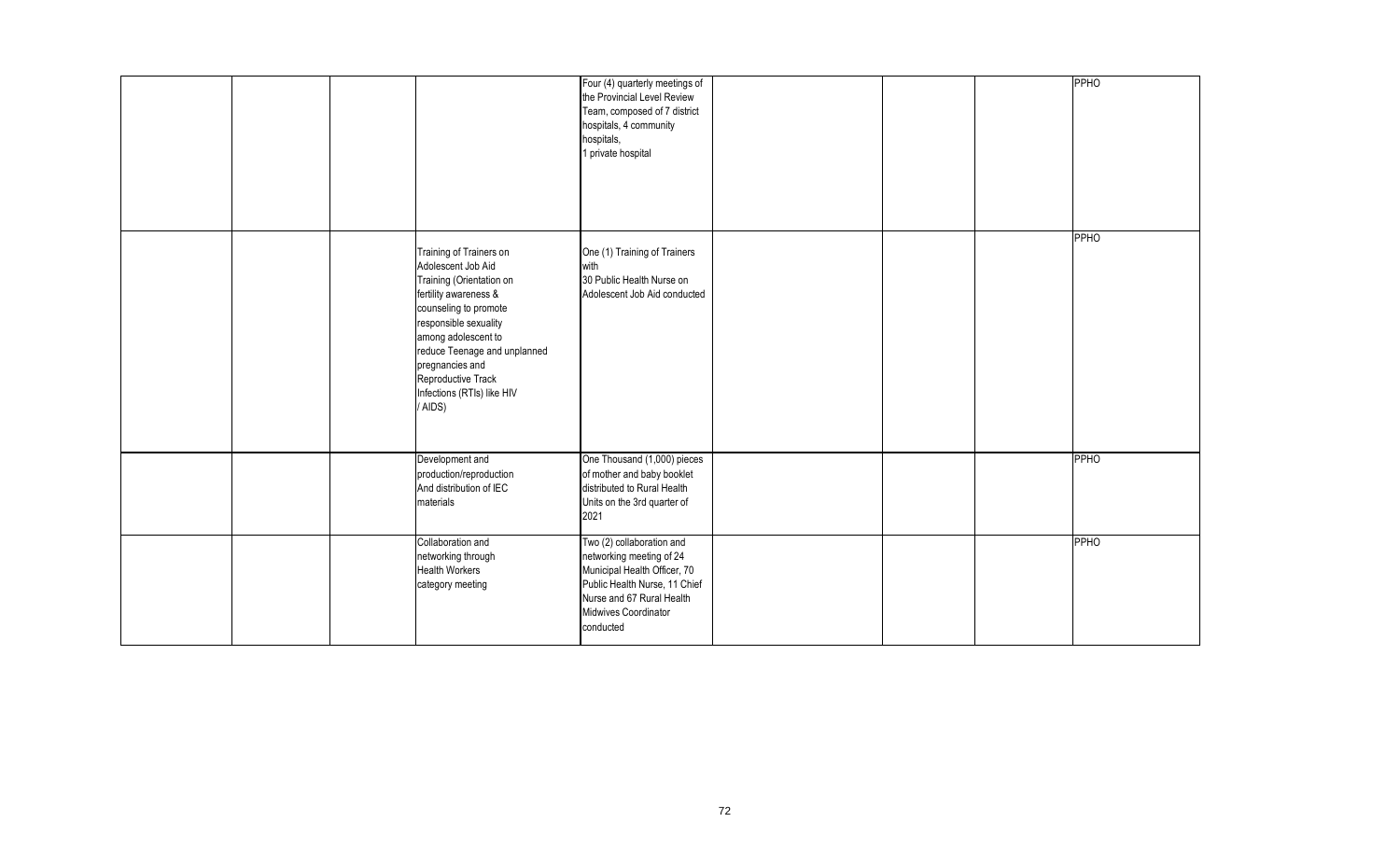|  | Maternal and Neonatal<br>Mortality Conference        | Two (2) batches of<br>Maternal and<br>Neonatal Mortality<br>Conference<br>with 70 participants each<br>(24)<br>MHO, 24 RHM, 12 PRT<br>and<br>others) conducted on the<br>2nd and<br>4th quarter of 2021 |                                                                                                                  |            |                 | PPHO                                                                                        |
|--|------------------------------------------------------|---------------------------------------------------------------------------------------------------------------------------------------------------------------------------------------------------------|------------------------------------------------------------------------------------------------------------------|------------|-----------------|---------------------------------------------------------------------------------------------|
|  | Refresher course on National<br>Immunization Program | One (1) training of 30 Public<br>Health Nurse on National<br>Immunization program                                                                                                                       |                                                                                                                  |            |                 | PPHO                                                                                        |
|  | Adolescent Friendly Health Clinic                    | Free pre-natal consultation,<br>counseling, reproductive<br>health and responsible<br>parenthood for 300 adolescent<br>parents.                                                                         | P50.00/ parent for snacks for 300<br>adolescent parents<br>P15,000.00                                            | 5,250.00   |                 | 15,000.00 SMDHSMDH<br>P50.00/ parent for snacks for<br>300 adolescent parents<br>P15,000.00 |
|  | Expanded Newborn Screening                           | kit for 100 babies                                                                                                                                                                                      | 1,600.00 expanded nbs testing   P1,600 worth of newborn screening test<br>kit for 100 newborn babies P160,000.00 | 828,000.00 | 160,000.00 SMDH | P1,600 worth of newborn<br>screening test kit for 100<br>newborn babies P160,000.00         |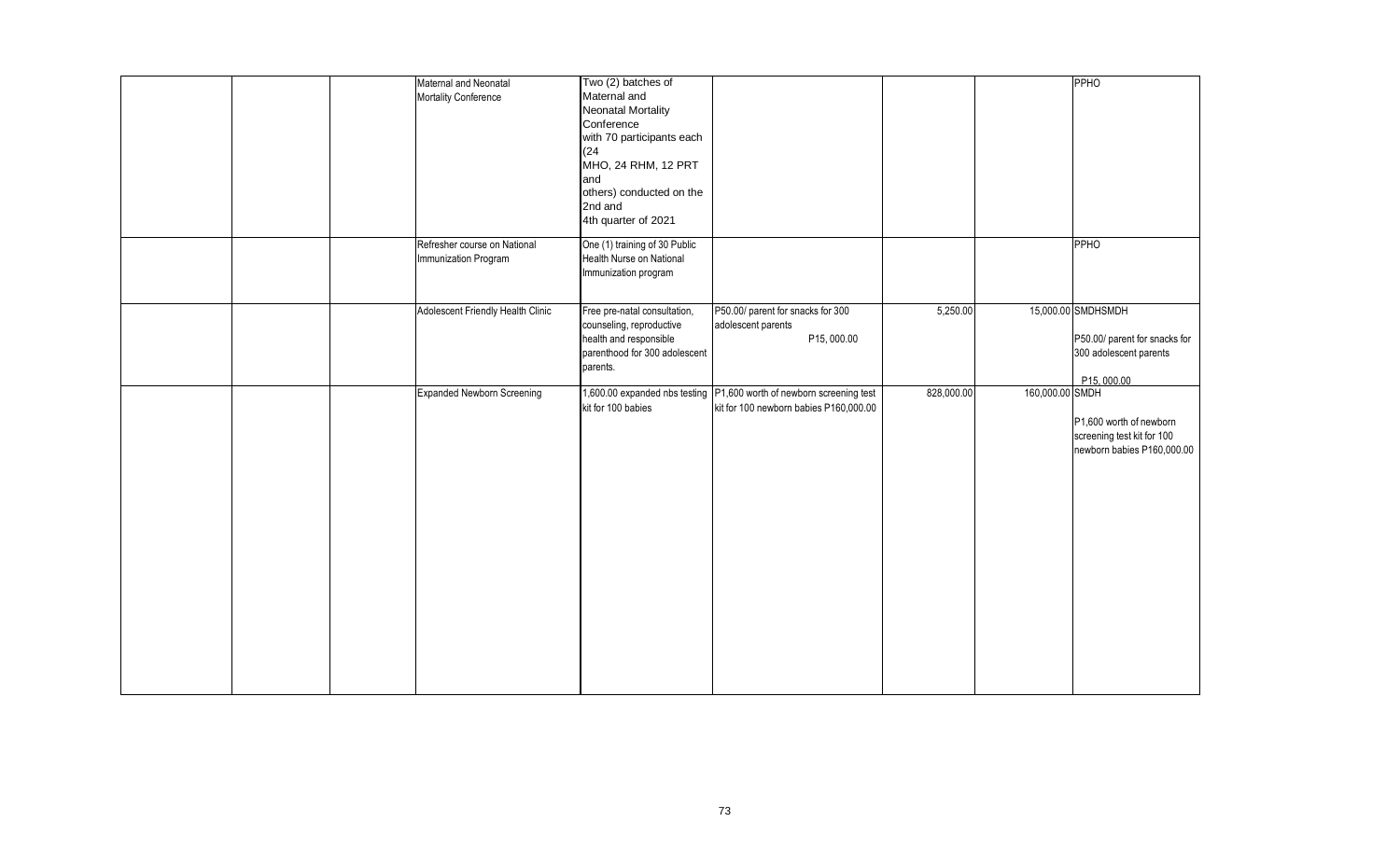| To augment<br>Hospital<br>Administration<br>medication with proper<br>Sanitation program<br>T2DM e.g. food choices and food<br>on T2DM e.g. food choices<br>knowledge and<br>and food intake.<br>of life saving drugs and<br>intake.<br>positive behavioral<br>medicines by midwives to<br>rapidly reduce maternal<br>changes<br>and<br>neonatal morbidity and<br>mortality<br>2018 Maternal Death<br>Rate:<br>29 Cases or 0.42 (for<br>every<br>1,000<br>0.00 PITO-Will not be<br>Other GAD<br>2,000.000.00<br>Incapacity of unemployed To enable<br>Basic computer training for |
|-----------------------------------------------------------------------------------------------------------------------------------------------------------------------------------------------------------------------------------------------------------------------------------------------------------------------------------------------------------------------------------------------------------------------------------------------------------------------------------------------------------------------------------------------------------------------------------|
|                                                                                                                                                                                                                                                                                                                                                                                                                                                                                                                                                                                   |
|                                                                                                                                                                                                                                                                                                                                                                                                                                                                                                                                                                                   |
|                                                                                                                                                                                                                                                                                                                                                                                                                                                                                                                                                                                   |
|                                                                                                                                                                                                                                                                                                                                                                                                                                                                                                                                                                                   |
|                                                                                                                                                                                                                                                                                                                                                                                                                                                                                                                                                                                   |
|                                                                                                                                                                                                                                                                                                                                                                                                                                                                                                                                                                                   |
|                                                                                                                                                                                                                                                                                                                                                                                                                                                                                                                                                                                   |
|                                                                                                                                                                                                                                                                                                                                                                                                                                                                                                                                                                                   |
|                                                                                                                                                                                                                                                                                                                                                                                                                                                                                                                                                                                   |
|                                                                                                                                                                                                                                                                                                                                                                                                                                                                                                                                                                                   |
|                                                                                                                                                                                                                                                                                                                                                                                                                                                                                                                                                                                   |
|                                                                                                                                                                                                                                                                                                                                                                                                                                                                                                                                                                                   |
|                                                                                                                                                                                                                                                                                                                                                                                                                                                                                                                                                                                   |
|                                                                                                                                                                                                                                                                                                                                                                                                                                                                                                                                                                                   |
|                                                                                                                                                                                                                                                                                                                                                                                                                                                                                                                                                                                   |
|                                                                                                                                                                                                                                                                                                                                                                                                                                                                                                                                                                                   |
|                                                                                                                                                                                                                                                                                                                                                                                                                                                                                                                                                                                   |
| mainstreaming<br>2 municipalities/cities per<br>implemented due to COVID-<br>parents to computer<br>unemployed parents<br>unemployed parents                                                                                                                                                                                                                                                                                                                                                                                                                                      |
| for basic computer<br>literacy<br>efforts<br>month<br>19                                                                                                                                                                                                                                                                                                                                                                                                                                                                                                                          |
| Purchase of 1 service vehicle<br>literacy                                                                                                                                                                                                                                                                                                                                                                                                                                                                                                                                         |
| Repair and maintenance of motor                                                                                                                                                                                                                                                                                                                                                                                                                                                                                                                                                   |
| vehicle (Mitsubishi GLS sports 2000)                                                                                                                                                                                                                                                                                                                                                                                                                                                                                                                                              |
|                                                                                                                                                                                                                                                                                                                                                                                                                                                                                                                                                                                   |
|                                                                                                                                                                                                                                                                                                                                                                                                                                                                                                                                                                                   |
|                                                                                                                                                                                                                                                                                                                                                                                                                                                                                                                                                                                   |
| 0.00 BENRO<br>To strengthen<br><b>Ecological Solid</b><br>Sustain operation of Provincial Solid<br>4 PSWMB Meeting Conducted 10 Female<br>60,256.00                                                                                                                                                                                                                                                                                                                                                                                                                               |
| Act of 2000 (RA9003)<br>Waste<br>14 Male<br>participation of<br>Waste Management Board (PSWMB)                                                                                                                                                                                                                                                                                                                                                                                                                                                                                    |
| stakeholders in the<br>Management Act of<br>40 Board Members attended<br>Attended by                                                                                                                                                                                                                                                                                                                                                                                                                                                                                              |
| MENROs/CENROs<br>2000 (RA9003)<br>15 Female<br>MENROs/CENROs Attended<br>The right of men and<br>implementation of                                                                                                                                                                                                                                                                                                                                                                                                                                                                |
| 25 Male<br>women to uphold the<br>ecological waste                                                                                                                                                                                                                                                                                                                                                                                                                                                                                                                                |
| constitutional right to a<br>10 Female<br>management                                                                                                                                                                                                                                                                                                                                                                                                                                                                                                                              |
| 25 male<br>balance and healthy<br>24 MENROs/CENROs                                                                                                                                                                                                                                                                                                                                                                                                                                                                                                                                |
| ecology in accord with<br>Attended                                                                                                                                                                                                                                                                                                                                                                                                                                                                                                                                                |
| the rhythm and harmony                                                                                                                                                                                                                                                                                                                                                                                                                                                                                                                                                            |
| of nature as enshrined in<br>8 Female                                                                                                                                                                                                                                                                                                                                                                                                                                                                                                                                             |
| Sec. 16, Art. II of the<br>16 Male                                                                                                                                                                                                                                                                                                                                                                                                                                                                                                                                                |
| 1987 Constitution                                                                                                                                                                                                                                                                                                                                                                                                                                                                                                                                                                 |
|                                                                                                                                                                                                                                                                                                                                                                                                                                                                                                                                                                                   |
|                                                                                                                                                                                                                                                                                                                                                                                                                                                                                                                                                                                   |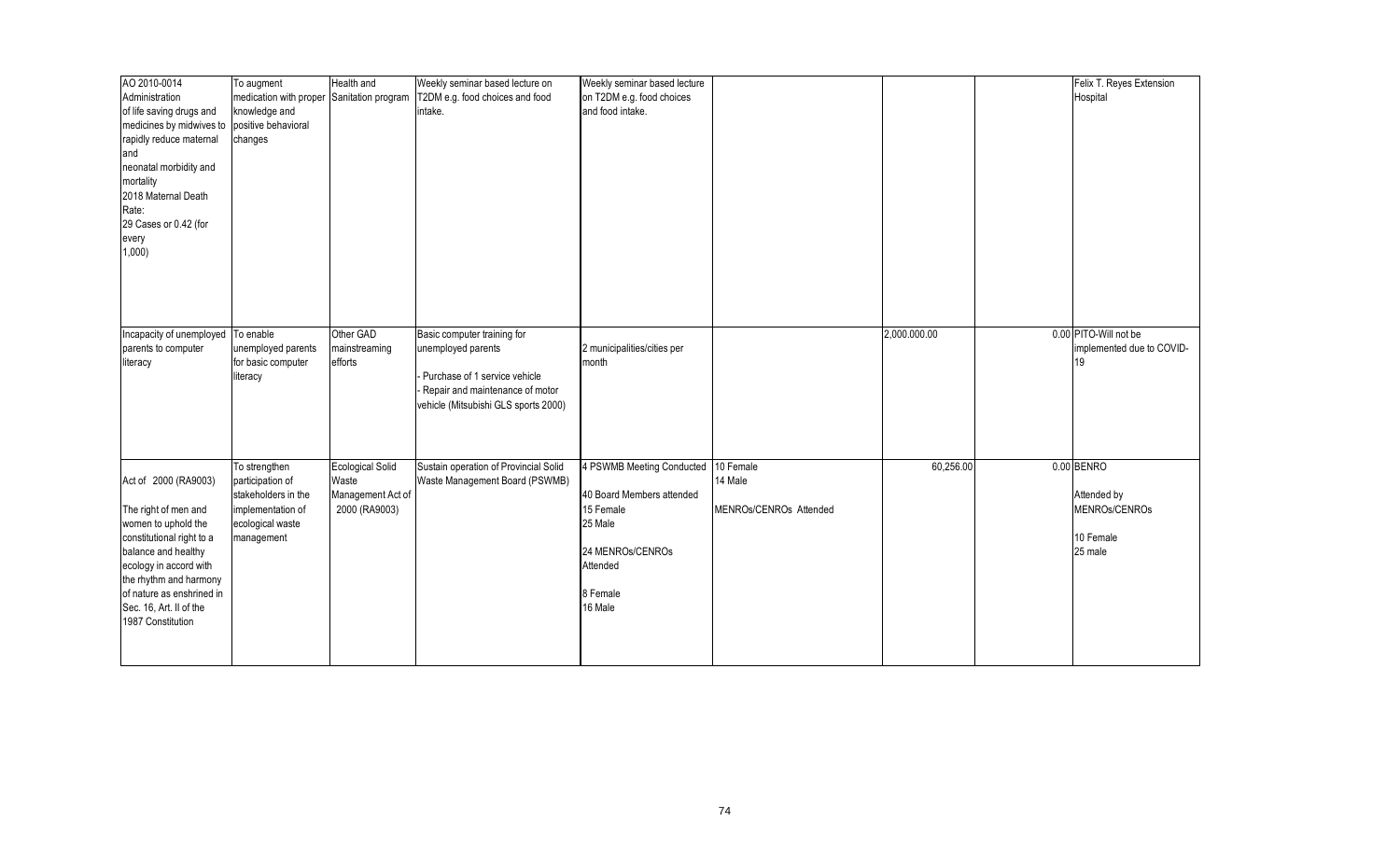| Provincial Ordinance No.<br>27-2017 (Provincial Anti-<br>Littering Ordinance)<br>Lack of awareness or the<br>value and importance of<br>cleanliness of men and<br>women to the health and<br>wellbeing of Bulakenyos | To increase<br>participation of men<br>and women in the<br>promotion and<br>integration,<br>cooperation and<br>coordination between<br>all concerned<br>government agencies,<br>LGUs, stakeholders in<br>ecological waste<br>management | Support in the<br>implementation of<br>Provincial<br>Ordinance No. 27-<br>2017 (Provincial<br>Anti-Littering<br>Ordinance) | Provincial Anti-Littering<br>Re-Orientation/seminar              | 50 Female<br>50 Male<br>President of League of<br>Barangay/MENROs/CENROs<br><b>BENRO Staff/PNP</b> | 3 Female<br>29 Male<br>BENRO Staff Attended Seminar-<br>Orientation | 23,600.00 |           | 0.00 BENRO<br>Orientation/Seminar on<br>Environmental Laws, Rules<br>and Regulations conducted at<br>Big Rock Resort, San Rafael,<br><b>Bulacan</b>                                                   |
|----------------------------------------------------------------------------------------------------------------------------------------------------------------------------------------------------------------------|-----------------------------------------------------------------------------------------------------------------------------------------------------------------------------------------------------------------------------------------|----------------------------------------------------------------------------------------------------------------------------|------------------------------------------------------------------|----------------------------------------------------------------------------------------------------|---------------------------------------------------------------------|-----------|-----------|-------------------------------------------------------------------------------------------------------------------------------------------------------------------------------------------------------|
| Lack of awareness or the<br>value and importance of<br>cleanliness of men and<br>women to the health and<br>wellbeing of Bulacaños                                                                                   | To increase<br>participation of men<br>and women in the<br>promotion and<br>integration,<br>cooperation and<br>coordination between<br>all concerned<br>government agencies,<br>LGUs, stakeholders in<br>ecological waste<br>management | Support in the<br>implementation of<br>Provincial<br>Ordinance No. 27-<br>2017 (Provincial<br>Anti-Littering<br>Ordinance) | Implementation of Anti Littering<br>Ordinance                    | Intensifies the operation of Anti-<br>Littering Tasked Force                                       | Anti-Littering Watchman<br>17x352/day<br>5,981x3<br>Total 17,952    | 71,808.00 | 17,952.00 | <b>BENRO</b>                                                                                                                                                                                          |
| <b>Gender and Sensitivity</b><br>Awareness                                                                                                                                                                           | Strengthen<br>awareness of men<br>and women in Gender<br>Equality                                                                                                                                                                       | <b>Ecological Solid</b><br>Waste<br>Management Act of<br>2000 (RA9003                                                      | Gender and Development Awareness<br>for Ecology Officers Seminar | Participated by 23 Male amd<br>14 female                                                           | Not yet implemented due to surge of<br>COVID <sub>19</sub>          | 10,032.00 | 0.00      | <b>BENRO</b><br>Not implemented<br>PHRMO already conducted<br>Gender Development<br>Seminar to PGB Employees<br>and our target beneficiaries<br>ecology officers are already<br>attended the seminars |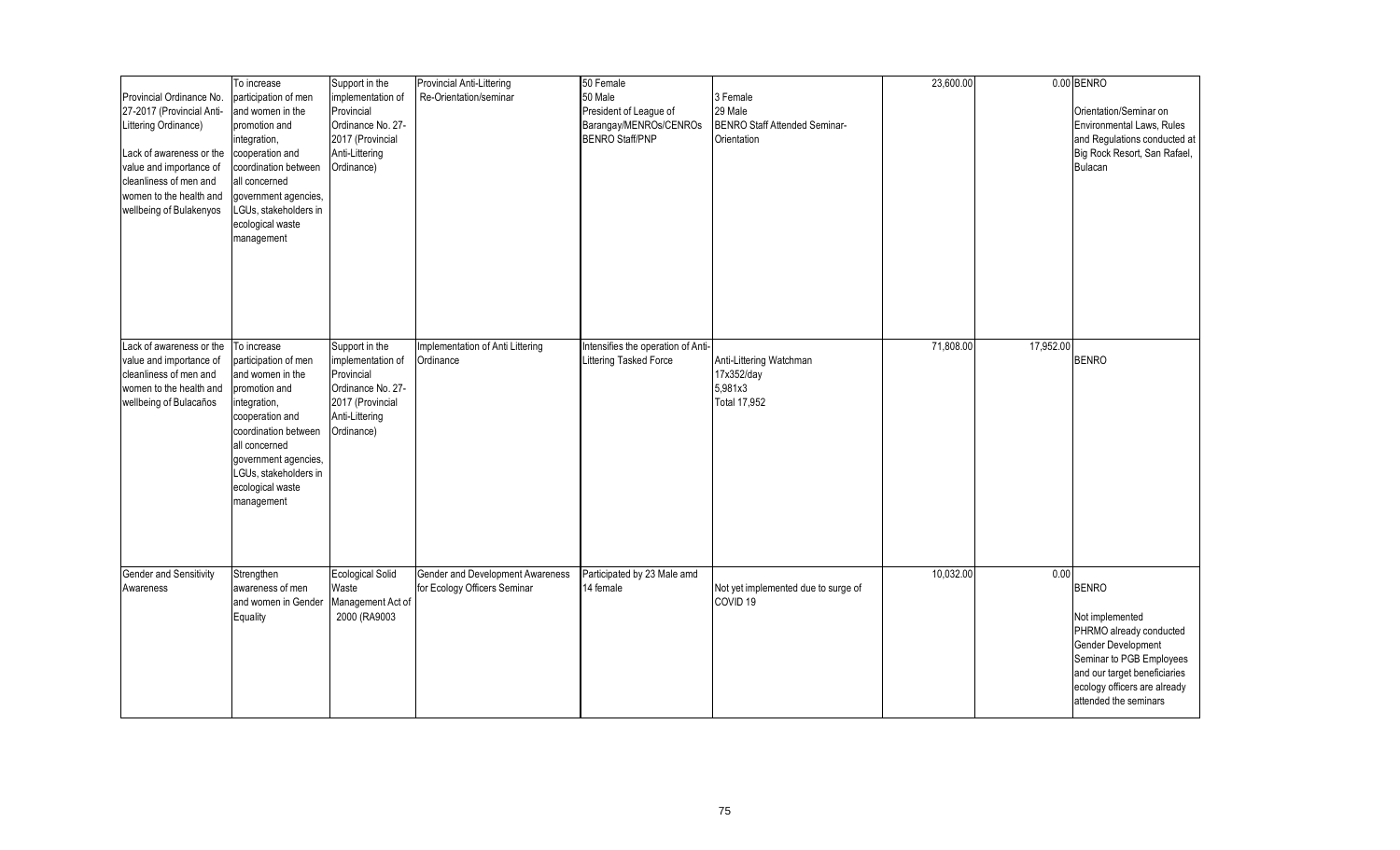| It is the right of women to<br>avail livelihood and skills<br>development trainings,<br>seminars, and other<br>Alternative Source of<br>Income through recycling<br>and skills training | Institutional and<br>capability building for<br>livelihood enterprises,<br>businesses and<br>environmental<br>awareness and<br>related services | <b>Ecological Solid</b><br>Waste<br>Management Act of<br>2000 (RA9003 | Orientation/Training on Waste<br>Recycling Bag/Wallet/Lantern/etc. | 2 Orientation/Seminar<br>Conducted<br>Participated by<br>60 Male<br>60 Female<br>LLN/Mother Leader/Solo<br>Parent/Barangay<br>Tanod/BENRO Staff                                                                                                                                                                          | Not yet implemented due to surge of<br>COVID <sub>19</sub>                                                | 31,320.00  |                  | 0.00 BENRO                                                                                                  |
|-----------------------------------------------------------------------------------------------------------------------------------------------------------------------------------------|-------------------------------------------------------------------------------------------------------------------------------------------------|-----------------------------------------------------------------------|--------------------------------------------------------------------|--------------------------------------------------------------------------------------------------------------------------------------------------------------------------------------------------------------------------------------------------------------------------------------------------------------------------|-----------------------------------------------------------------------------------------------------------|------------|------------------|-------------------------------------------------------------------------------------------------------------|
| Lack of commitment of<br>men and women to<br>maintain to a balance<br>and healthy ecology                                                                                               | To promote Resilience<br>Nature Clean<br>Environment as well<br>as Good Governance                                                              | <b>Ecological Solid</b><br>Waste<br>Management Act of<br>2000 (RA9003 | Clean-up Drive Activity/Baklas<br>Tarpaulin                        | Participated by BENRO Staff in<br>collaboration with DENR and<br>other Government Agency,<br><b>NGOs</b><br>BENRO Staff = 65<br>10 Female<br>50 Male                                                                                                                                                                     | 6 Clean up activities conducted<br>Purchase of sacks for clean-up activities<br>support to Municipal/City | 10,840.00  | 50,000.00 BENRO  | In support to Component<br>City/Municipality for clen-up<br>activities<br>Purchase Order<br>No. 101-21-0718 |
| RA10176) Arbor Day Act<br>of 2012<br>Natural Resources to be<br>benefited by men,<br>women, families in the<br>Province of Bulacan                                                      | Strengthening<br><b>Advocacy Measures</b><br>for Integrated Coastal<br>and Forest<br>Management)                                                | <b>ARBOR DAY</b><br>Celebration(RA101<br>76) Arbor Day Act<br>of 2012 | <b>Tree Planting Activity</b>                                      | 3,000 Forest/Fruit Bearing<br>Trees Planted in 1 Hectares<br>Land area and participated by<br>200 Women<br>100 men<br>PGB Employees/AFP/<br>Students/<br><b>Business</b><br>Establishments/BENRO/<br><b>MENROs Staff</b><br>10,000 Seedlings granted for<br>Constituents<br>100 women<br>100 men<br><b>Beneficiaries</b> | 10, 000 seedlings Planted/Granted<br>Purchase Order<br>No. 101-21-0182<br>P495,000.00                     | 812,000.00 | 495,000.00 BENRO | Purchase Order<br>No. 101-21-0182<br>For Purchase of Fruit Bearing<br><b>Trees</b>                          |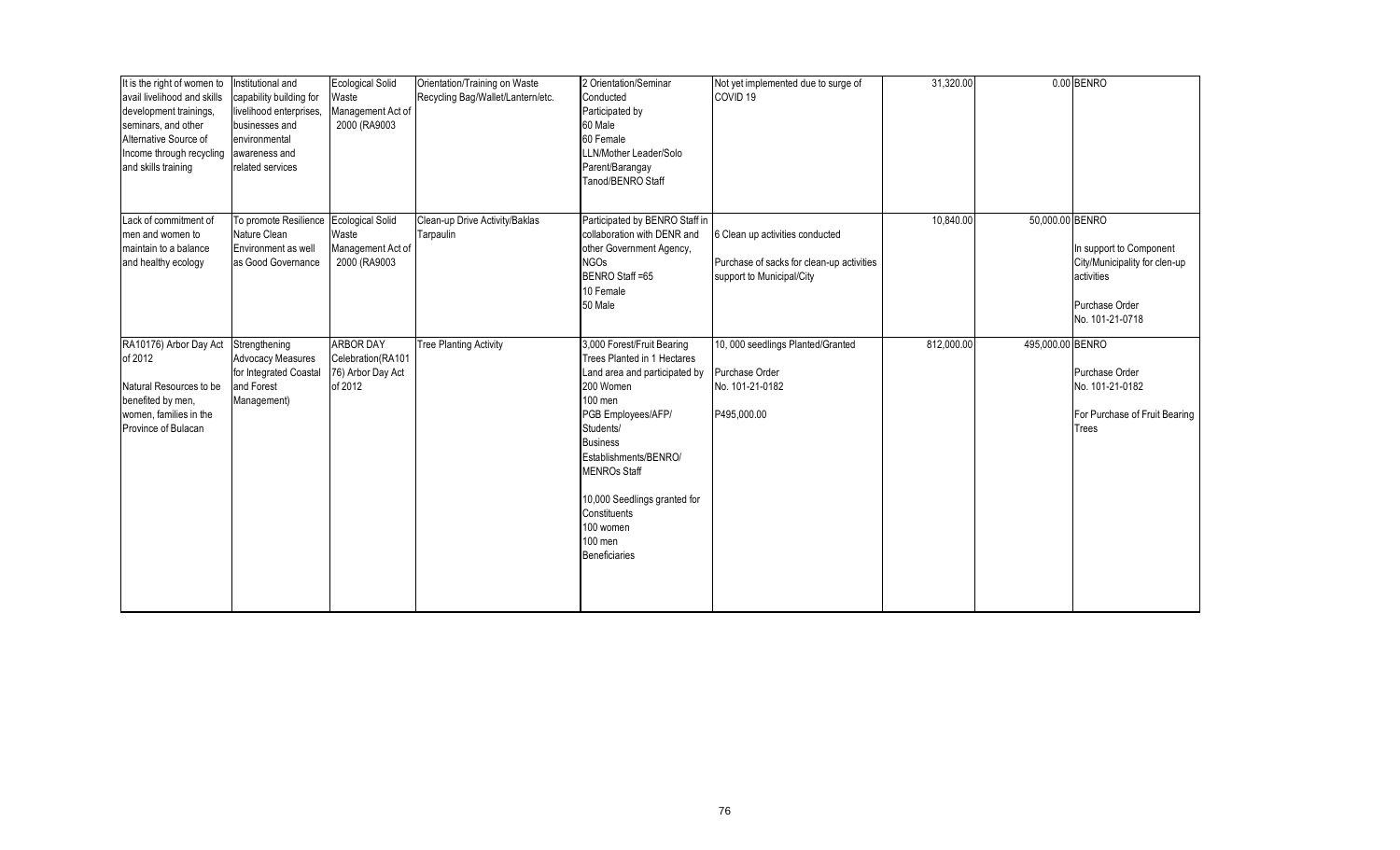|                          | To generate more        | Support and              | Regular conduct of Provincial Mining | 10 PMRB Meeting Conducted    |                                      | 331,300.00 | 315,327.00 |                                |
|--------------------------|-------------------------|--------------------------|--------------------------------------|------------------------------|--------------------------------------|------------|------------|--------------------------------|
| (MCW Rule V. B. #5)      | employment              | operation of the         | Regulatory Board Meeting to discuss  | with 100% minutes of meeting | <b>PMRB Meeting Conducted</b>        |            |            | <b>BENRO</b>                   |
|                          | opportunities and       | <b>Provincial Mining</b> | and regulate issues and concerns re. | prepared                     |                                      |            |            |                                |
| Rights of Women to the   | provide an equitable    | Regulatory Board         | small-scale mining activities        |                              | Board and Technical Staff Honorarium |            |            | No. of Payroll to be secure at |
| enjoyment, use and       | sharing of natural and  | (PMRB)                   |                                      | Attended by 11 Board         | 214,000.00                           |            |            | <b>PTO</b>                     |
| management of land,      | mineral resources       |                          |                                      | Members/Technical            | Food 8,127.00                        |            |            |                                |
| water, and other Natural | among men and           | <b>NATURAL</b>           |                                      | Secretariat:                 |                                      |            |            |                                |
| resources within their   | women                   | <b>RESOURCES</b>         |                                      |                              | 222,127.00                           |            |            |                                |
| communities or ancestral |                         | <b>MANAGEMENT</b>        |                                      | 4 women                      |                                      |            |            |                                |
| domain.                  |                         | (RA 7076 Sec. 24         |                                      | 7 man                        |                                      |            |            |                                |
|                          |                         | & 25, DAO-92-34          |                                      |                              |                                      |            |            |                                |
|                          |                         | Sec. 22,23 & 24)         |                                      |                              |                                      |            |            |                                |
|                          | To Strengthen           | Support to               | Provincial Anti-Illegal Logging      | Participated by Anti-Illegal | 2 Anti-illegal logging task force    | 400,000.00 |            | 0.00 BENRO                     |
|                          | Advocacy of men and     | Provincial Anti-         | Operation                            | Logging Task Force           | operation conducted                  |            |            |                                |
|                          | women in the            | <b>Illegal Logging</b>   |                                      | PNP                          |                                      |            |            | <b>DENR</b> funded             |
|                          | protection and          | <b>Task Force</b>        |                                      | <b>LGUs</b>                  |                                      |            |            |                                |
|                          | conservation of         | Operation                |                                      | <b>BENRO</b>                 |                                      |            |            |                                |
|                          | natural resources and   |                          |                                      | <b>NAPOCOR</b>               |                                      |            |            |                                |
|                          | protection of Flora and |                          |                                      | <b>DENR</b>                  |                                      |            |            |                                |
|                          | Fauna                   |                          |                                      |                              |                                      |            |            |                                |
|                          |                         |                          |                                      |                              |                                      |            |            |                                |
|                          |                         |                          |                                      |                              |                                      |            |            |                                |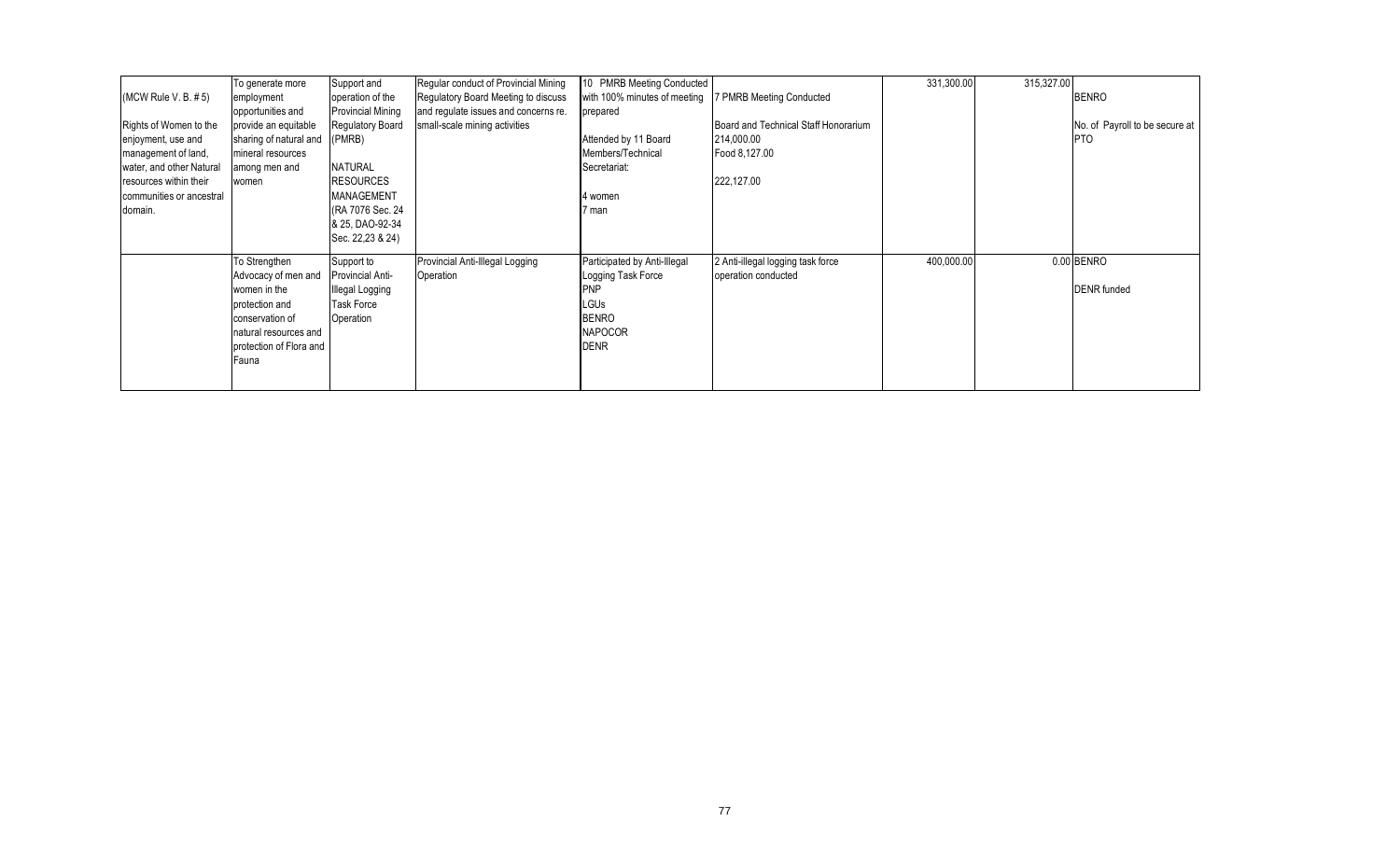| RA 10121 Philippine         | To educate the        | Training and               | Basic / Standard / Orientation on First    | One (1) training on the 1st     | May - Kamustahan sa Dumagat and          | 277,500.00 | 0.00 PDRRMO               |
|-----------------------------|-----------------------|----------------------------|--------------------------------------------|---------------------------------|------------------------------------------|------------|---------------------------|
| Disaster Risk Reduction     | community on disaster | <b>Capability Building</b> | Aid and BLS - CPR                          | semester of 2021 with 50 LGU    | food packs distribution                  |            |                           |
| and Management              | management with       | for different sectors      |                                            | employees and walk - in         |                                          |            | Conducted via Virtual     |
| System, Sec. 2. (d)         | focus on prioritizing |                            |                                            | participants                    | May - Procurement of uniforms for relief |            | Interactive Training      |
| Adopt a disaster risk       | marginalized sectors  |                            |                                            |                                 | operations includes vest, raincoat, polo |            |                           |
| reduction and               |                       |                            |                                            |                                 | shirt, and boots                         |            | Impact Assessment:        |
| management approach         |                       |                            |                                            |                                 |                                          |            | Participants gained       |
| that is holistic,           |                       |                            |                                            |                                 | 3rd qtr:                                 |            | knowledge on Basic /      |
| comprehensive,              |                       |                            |                                            |                                 | July - Kumustahan at Lingap para sa      |            | Standard / Orientation on |
| integrated and proactive    |                       |                            |                                            |                                 | mga Dumagat                              |            | First Aid and BLS - CPR   |
| in lessening the socio      |                       |                            |                                            |                                 |                                          |            |                           |
| economic and                |                       |                            |                                            |                                 | July - 10 pcs folding bed for Tanglaw    |            |                           |
| environmental impacts of    |                       |                            |                                            |                                 | isolation room                           |            |                           |
| disasters including         |                       |                            |                                            |                                 |                                          |            |                           |
| climate change, and         |                       |                            |                                            |                                 |                                          |            |                           |
| promote the involvement     |                       |                            |                                            |                                 |                                          |            |                           |
| and participation of all    |                       |                            |                                            |                                 |                                          |            |                           |
| sectors and all             |                       |                            |                                            |                                 |                                          |            |                           |
| stakeholders concerned      |                       |                            |                                            |                                 |                                          |            |                           |
| at all levels specially the |                       |                            |                                            |                                 |                                          |            |                           |
| local community             |                       |                            |                                            |                                 |                                          |            |                           |
|                             |                       |                            |                                            |                                 |                                          |            |                           |
|                             |                       |                            |                                            |                                 |                                          |            |                           |
|                             |                       |                            |                                            |                                 |                                          |            |                           |
|                             |                       |                            |                                            |                                 |                                          |            |                           |
|                             |                       |                            |                                            |                                 |                                          |            |                           |
|                             |                       |                            |                                            |                                 |                                          |            |                           |
|                             |                       |                            |                                            |                                 |                                          |            |                           |
|                             |                       |                            | Orientation / Lecture / Drill / Simulation | Four (4) simulation exercises / | 4th atr:                                 | 100,000.00 | 0.00 PDRRMO               |
|                             |                       |                            | Exercises on Earthquake / Fire /           | drill to be conducted every     | September - Purchased of 300             |            |                           |
|                             |                       |                            | Typhoon / Dam Break and other              | quarter on 2021 with 50 LGUs    | <b>Emergency Balde</b>                   |            | Conducted via Virtual     |
|                             |                       |                            | Hazards                                    | /NGAs / Schools /Private        |                                          |            | Interactive Training      |
|                             |                       |                            |                                            | Sector employees                |                                          |            | Impact Assessment:        |
|                             |                       |                            |                                            |                                 |                                          |            | Participants gained       |
|                             |                       |                            |                                            |                                 |                                          |            | knowledge on different    |
|                             |                       |                            |                                            |                                 |                                          |            | hazards                   |
|                             |                       |                            |                                            |                                 |                                          |            |                           |
|                             |                       |                            |                                            |                                 |                                          |            |                           |
|                             |                       |                            |                                            |                                 |                                          |            |                           |
|                             |                       |                            |                                            |                                 |                                          |            |                           |
|                             |                       |                            |                                            |                                 |                                          |            |                           |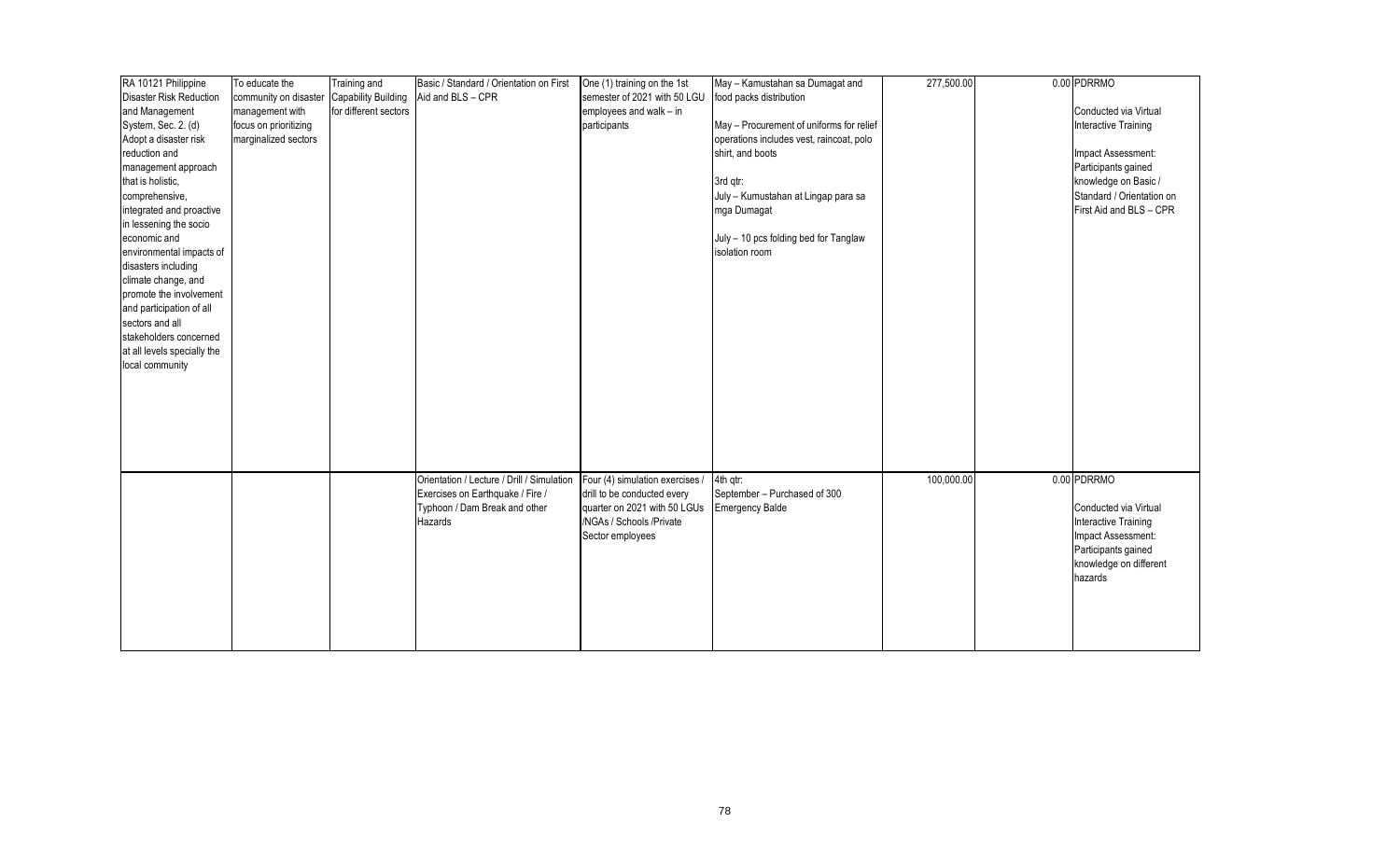|                                                                                                             |                                                                     |                                                                                                                |                                                                                                                                                                                    |                                                              | 142,000.00 |                   | 0.00 PDRRMO                                                            |
|-------------------------------------------------------------------------------------------------------------|---------------------------------------------------------------------|----------------------------------------------------------------------------------------------------------------|------------------------------------------------------------------------------------------------------------------------------------------------------------------------------------|--------------------------------------------------------------|------------|-------------------|------------------------------------------------------------------------|
|                                                                                                             |                                                                     | Basic Aquatic Search and Rescue /<br>Surface Rescue / SCUBA / Swift Water<br>and other water related trainings | One (1) training on the 1st<br>semester of 2021 with 50 LGU<br>employees and walk - in<br>participants                                                                             | No. of Female: 0<br>No. of Male: 23<br>Total No. of Pax: 23  |            |                   |                                                                        |
|                                                                                                             |                                                                     |                                                                                                                |                                                                                                                                                                                    |                                                              |            |                   | Conducted via Virtual<br>Interactive Training                          |
|                                                                                                             |                                                                     |                                                                                                                |                                                                                                                                                                                    |                                                              |            |                   | Impact Assessment:<br>Participants gained<br>knowledge on Water Safety |
|                                                                                                             |                                                                     |                                                                                                                |                                                                                                                                                                                    |                                                              |            |                   |                                                                        |
|                                                                                                             |                                                                     | Incident Command System Training                                                                               | One (1) training on the 1st<br>semester of 2021 with 30<br>participants from different<br>sectors                                                                                  | No. of Female: 21<br>No. of Male: 18<br>Total No. of Pax: 39 | 412,500.00 |                   | 0.00 PDRRMO<br>Conducted via Virtual<br>Interactive Training           |
|                                                                                                             |                                                                     | Orientation / Trainings / Write shop /<br>Preparation / Update / Finalization of<br>plans                      | One (1) Orientation / Trainings<br>/ Write shop / Preparation /<br>Update / Finalization of plans<br>on the 1st semester of 2021<br>with 25 participants from<br>different sectors | No of Female: 11<br>No. of Male: 10<br>Total No. of Pax: 21  | 42,000.00  | 80,698.00 PDRRMO  | Implemented<br>Via Zoom meetings                                       |
|                                                                                                             |                                                                     | School Hydrological Information<br>Network (SHINe)                                                             | One (1) SHINe Conference on<br>the 4th Quarter of 2021 with<br>participants from 37 or more<br>SHINe beneficiaries' schools                                                        |                                                              | 414,000.00 | 100,000.00 PDRRMO | Implemented Via Zoom                                                   |
| To educate the<br>community on disaster<br>management with<br>focus on prioritizing<br>marginalized sectors | Donation of<br>Rescue Tools and<br>equipment to<br>partner agencies | Ang Bote Mo Kaligtasan Ko Buong<br>Taon Na Ito                                                                 | One (1) distribution of rescue<br>tools and equipment on the 1st<br>semester of 2021 with 3<br>beneficiaries                                                                       |                                                              | 300,000.00 | 598,950.00 PDRRMO | Implemented                                                            |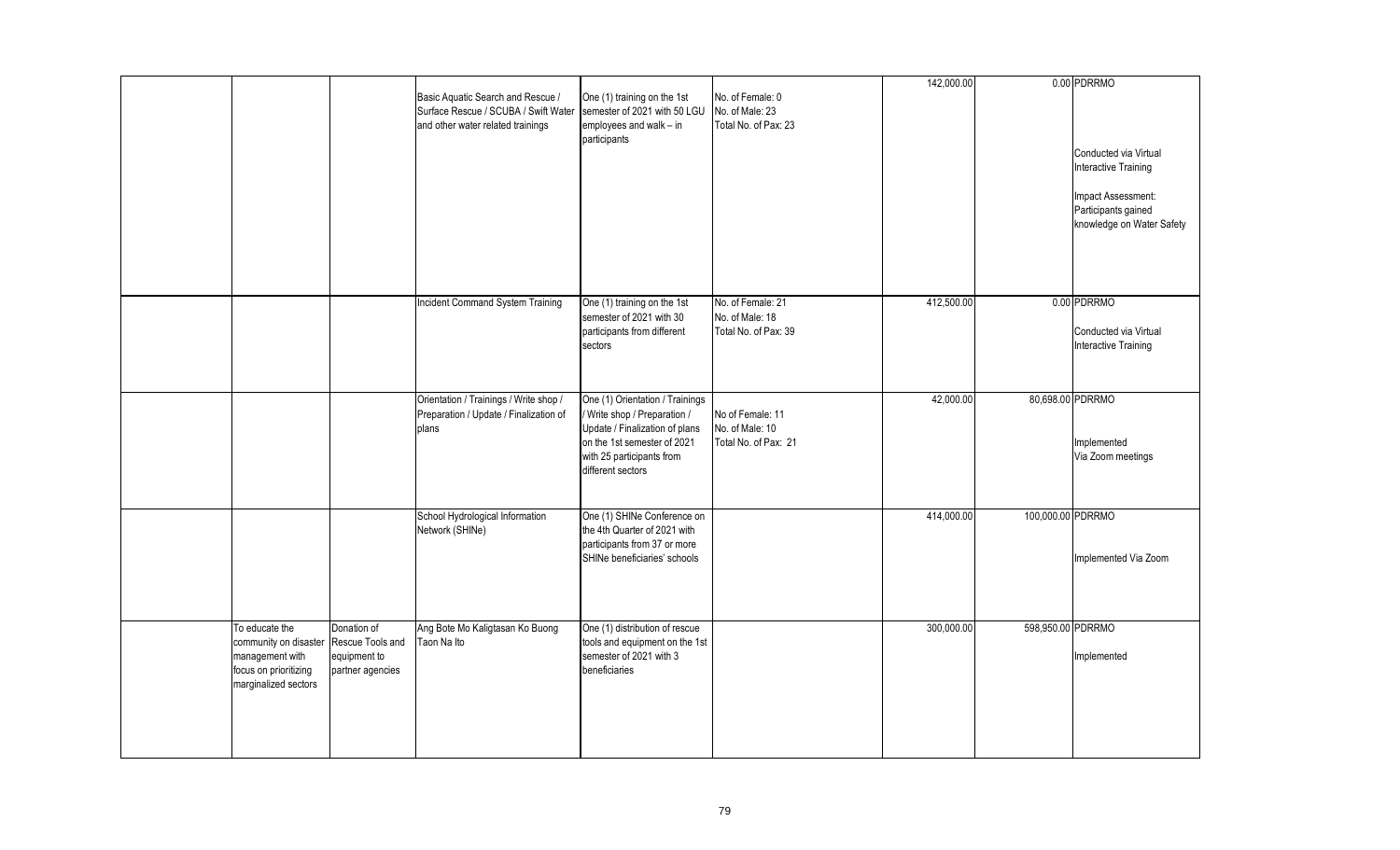| DepEd Memorandum No. To participate and        |                          | Donation of                | Brigada Eskwela / Plus       | Conduct of clean-up for 3         |                                      | 150,000.00 | 0.00 PDRRMO Cancelled |
|------------------------------------------------|--------------------------|----------------------------|------------------------------|-----------------------------------|--------------------------------------|------------|-----------------------|
| 43 s.2017 "Brigada                             | contribute resources,    | cleaning materials         |                              | schools province wide for first   |                                      |            |                       |
| <b>Eskwela Implementing</b>                    | time and effort to       | and clean-up drive         |                              | semester utilizing 30 PDRRMO      |                                      |            |                       |
| Guidelines"                                    | prepare public school    | to selected schools        |                              | staff                             |                                      |            |                       |
|                                                | facilities ready for the |                            |                              |                                   |                                      |            |                       |
|                                                | opening of the school    |                            |                              |                                   |                                      |            |                       |
|                                                | year in June 2021        |                            |                              |                                   |                                      |            |                       |
|                                                |                          |                            |                              |                                   |                                      |            |                       |
|                                                |                          |                            |                              |                                   |                                      |            |                       |
|                                                |                          |                            |                              |                                   |                                      |            |                       |
|                                                |                          |                            |                              |                                   |                                      |            |                       |
|                                                |                          |                            |                              |                                   |                                      |            |                       |
|                                                |                          |                            |                              |                                   |                                      |            |                       |
|                                                |                          |                            |                              |                                   |                                      |            |                       |
| Proclamation 115-A 1967 To provide information |                          | <b>Capability Building</b> | <b>Fire Prevention Month</b> | Conduct 3 activities in line with |                                      | 239,000.00 | 0.00 PDRRMO           |
| Declaring every month of and enhance           |                          | Program for                |                              | Fire Prevention Month             |                                      |            |                       |
| March as Fire Prevention awareness of the      |                          | different sectors          |                              |                                   | No. of Female: 44                    |            | Conducted via Virtual |
| Month                                          | community on Fire        |                            |                              |                                   | No. of Male: 88                      |            | Interactive Training  |
|                                                | Prevention and safety    |                            |                              |                                   | Total No. of Pax: 132                |            |                       |
|                                                |                          |                            |                              |                                   | - PGB Safety Officer Safety Marshals |            |                       |
|                                                |                          |                            |                              |                                   | Meeting                              |            |                       |
|                                                |                          |                            |                              |                                   | - Fire Safety and IPC for COVID 19   |            |                       |
|                                                |                          |                            |                              |                                   |                                      |            |                       |
|                                                |                          |                            |                              |                                   |                                      |            |                       |
|                                                |                          |                            |                              |                                   |                                      |            |                       |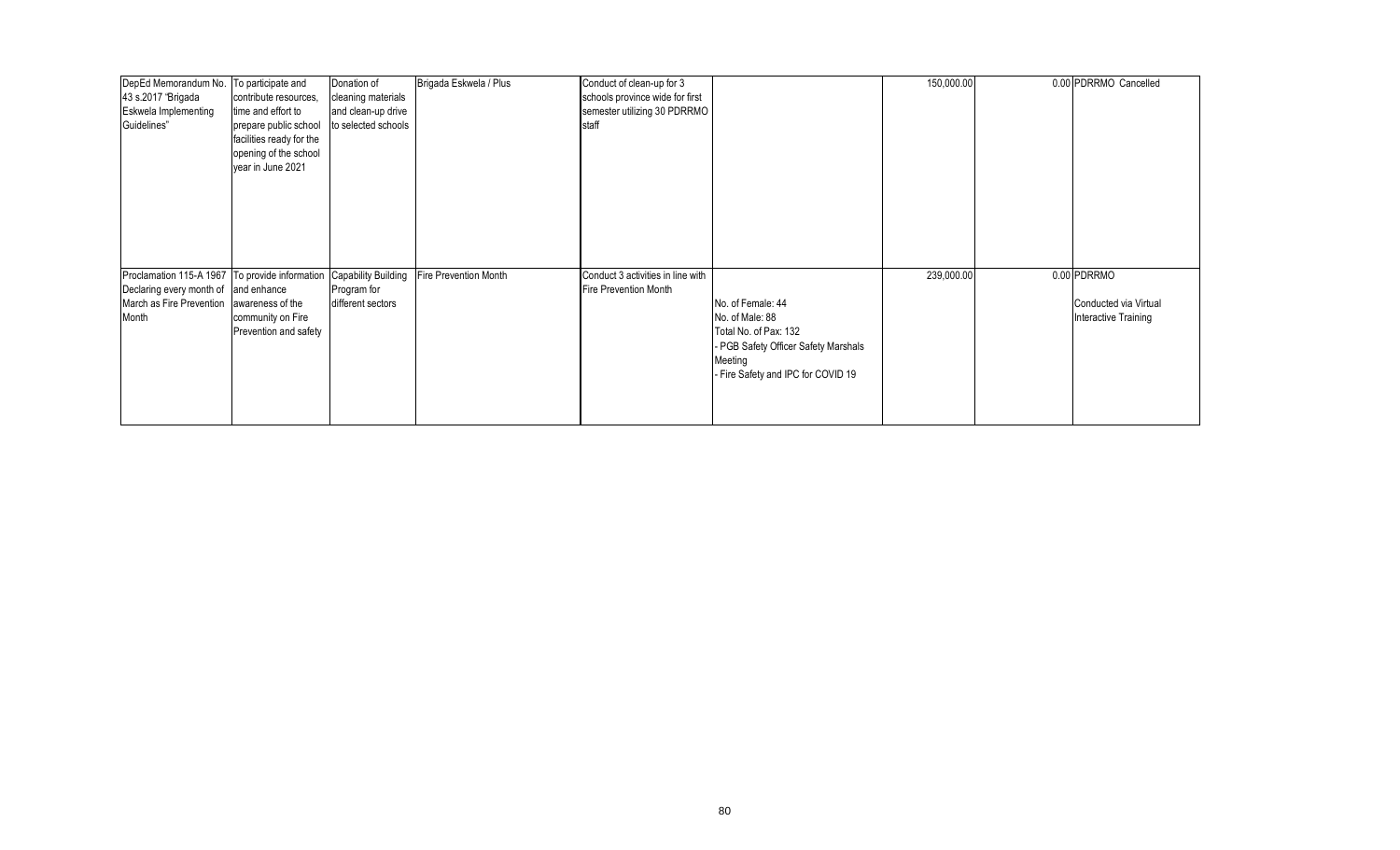| Executive Order No. 137, It has a vision of a pro- |                          | <b>Capability Building</b> | National Disaster Resilience Month     | Conduct 3 activities in line with |                                        | 359,000.00 |      | 0.00 PDRRMO                  |
|----------------------------------------------------|--------------------------|----------------------------|----------------------------------------|-----------------------------------|----------------------------------------|------------|------|------------------------------|
| August 10, 1999                                    | active approach in the   | Program for                |                                        | National Disaster Resilience      |                                        |            |      |                              |
| Declaring every month of                           | preparation for          | different sectors          |                                        | Month                             | No. of Female: 461                     |            |      |                              |
| July as Disaster                                   | disasters. Additionally, |                            |                                        |                                   | No. of Male: 486                       |            |      | <b>Conducted Blended</b>     |
| <b>Consciousness Month</b>                         | it has an objective of   |                            |                                        |                                   | Total No. of Pax 940:                  |            |      | Approach via Virtual         |
| Executive Order No.29, S                           | providing information,   |                            |                                        |                                   |                                        |            |      | Interactive and Face to Face |
| 2017 renaming National                             | capabilities, and        |                            |                                        |                                   | - Standard First Aid                   |            |      | Training                     |
| <b>Disaster Consciousness</b>                      | awareness on disaster    |                            |                                        |                                   | - DRRM Orientation Dr. Yanga's College |            |      |                              |
| Month to National                                  | preparedness,            |                            |                                        |                                   | PYPESO DRRM Webinar for Youth          |            |      |                              |
| Disaster Resilience Month prevention, control      |                          |                            |                                        |                                   | Sector                                 |            |      |                              |
|                                                    | and mitigation that is   |                            |                                        |                                   | - Evacuation Camp and Coordination     |            |      |                              |
|                                                    | pursuant to Executive    |                            |                                        |                                   | <b>Management Training</b>             |            |      |                              |
|                                                    | Order 17 s. 2010 and     |                            |                                        |                                   |                                        |            |      |                              |
|                                                    | to conduct Disaster      |                            |                                        |                                   | - Standard First Aid Training for      |            |      |                              |
|                                                    |                          |                            |                                        |                                   | PDRRMO Staff                           |            |      |                              |
|                                                    | Risk Reduction and       |                            |                                        |                                   |                                        |            |      |                              |
|                                                    | Climate Change           |                            |                                        |                                   |                                        |            |      |                              |
|                                                    | Adaptation programs      |                            |                                        |                                   |                                        |            |      |                              |
|                                                    | and activities to        |                            |                                        |                                   |                                        |            |      |                              |
|                                                    | mitigate the disastrous  |                            |                                        |                                   |                                        |            |      |                              |
|                                                    | effects of global        |                            |                                        |                                   |                                        |            |      |                              |
|                                                    | warming                  |                            |                                        |                                   |                                        |            |      |                              |
|                                                    |                          |                            |                                        |                                   |                                        |            |      |                              |
|                                                    |                          |                            |                                        |                                   |                                        |            |      |                              |
|                                                    |                          |                            |                                        |                                   |                                        |            |      |                              |
|                                                    |                          |                            |                                        |                                   |                                        |            |      |                              |
|                                                    |                          |                            |                                        |                                   |                                        |            |      |                              |
|                                                    |                          |                            |                                        |                                   |                                        |            |      |                              |
|                                                    |                          |                            |                                        |                                   |                                        |            |      |                              |
|                                                    |                          |                            |                                        |                                   |                                        |            |      |                              |
|                                                    |                          |                            |                                        |                                   |                                        |            |      |                              |
|                                                    |                          |                            |                                        |                                   |                                        |            |      |                              |
|                                                    |                          |                            |                                        |                                   |                                        |            |      |                              |
| RA 10121 Philippine                                | Current disaster         | Conduct of                 | Provincial Disaster Risk Reduction and | Four (4) meetings to be           |                                        | 244,000.00 | 0.00 |                              |
| <b>Disaster Risk Reduction</b>                     | related issues           | discussions /              | Management Council (PDRRMC) and        | conducted every quarter of        | No. of Female: 124                     |            |      | <b>PDRRMO</b>                |
| and Management                                     | impending hazards /      | meeting /                  | City / Municipal Disaster Risk         | 2021 with attendance from 43      | No. of Male: 86                        |            |      |                              |
| SystemSection 11 (4)                               | risks and problems       | conferences                | Reduction and Management Officers      | <b>PDRRMC Member Agencies</b>     | Total No. of Pax: 210                  |            |      | Conducted via                |
| Convene the local council need to be discussed     |                          |                            | (C/MDRRMOs)                            | and 24 C/MDRRMOs                  | - 1st Quarter PDRRMC Meeting           |            |      | Zoom                         |
| every three (3) months or                          | and address              |                            |                                        |                                   | - 2nd Quarter Joint PDRRMC Meeting     |            |      |                              |
| as necessary                                       |                          |                            |                                        |                                   | - 3rd Quarter Joint PDRRMO and         |            |      |                              |
|                                                    |                          |                            |                                        |                                   | <b>CDRRMOs Meeting</b>                 |            |      |                              |
|                                                    |                          |                            |                                        |                                   |                                        |            |      |                              |
|                                                    |                          |                            |                                        |                                   |                                        |            |      |                              |
|                                                    |                          |                            |                                        |                                   |                                        |            |      |                              |
|                                                    |                          |                            |                                        |                                   |                                        |            |      |                              |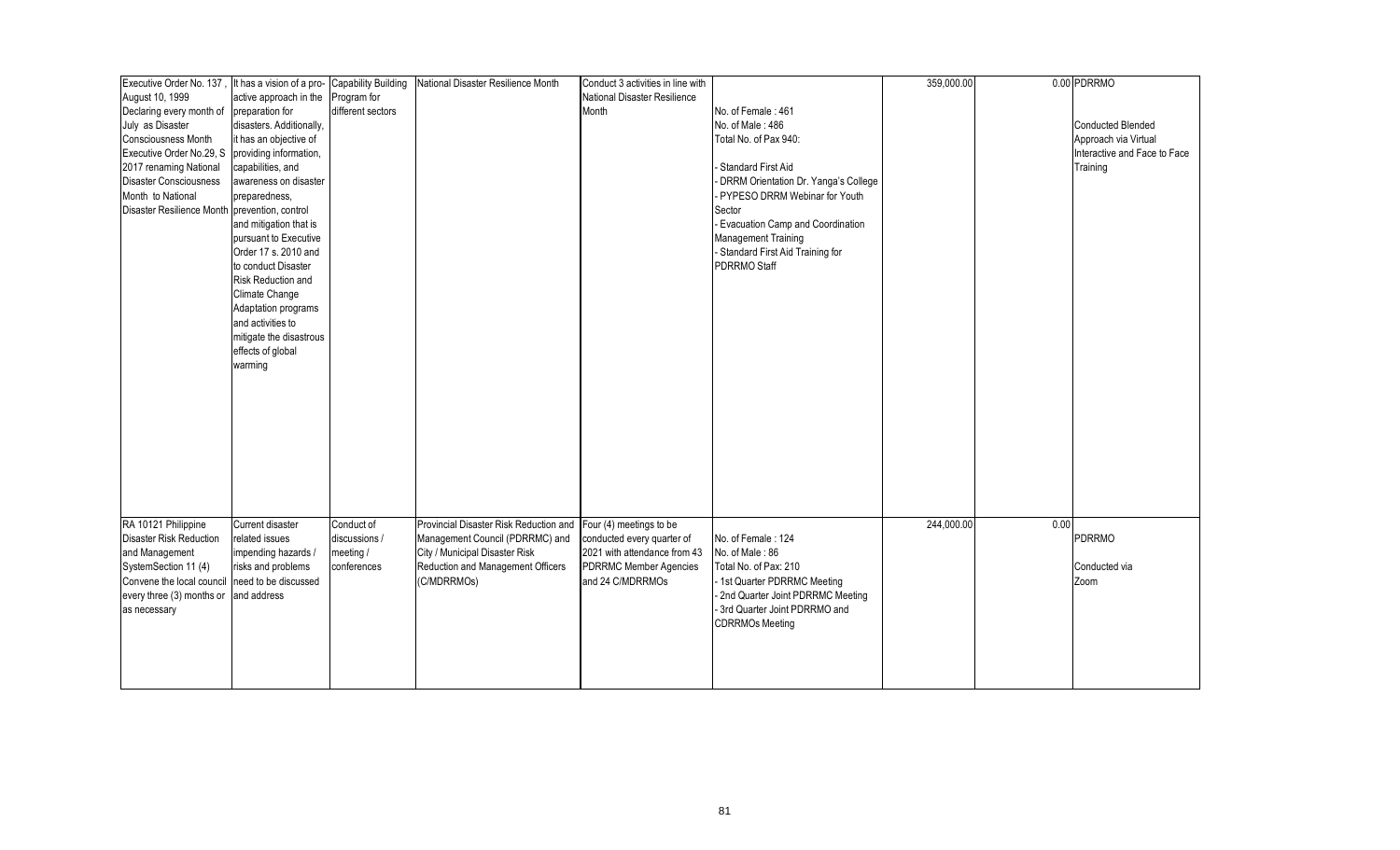| <b>Continuing Education</b><br>Program for Medical and<br><b>Nursing Service</b><br>department of BDH.<br>RA 10912, otherwise<br>known as the "Continuing<br>Professional<br>Development (CPD). Act<br>of 2016, an act which<br>requires CPD as the<br>mandatory requirement<br>for the renewal of<br>Professional Identification<br>Card. | To conduct Basic Life<br>Support (BLS) And<br>Cardiac Life Support<br>(ACLS) training for<br><b>Medical and Nursing</b><br>Service department of<br>BDH. | <b>Basic Life Support</b><br>(BLS) And Cardiac<br>Life Support<br>(ACLS) program | Conduct updates and training in<br>Medical, Pedia, OB and Surgery<br>department.<br>To recognize several life-threatening<br>emergencies, provide CPR and use of<br>Automated External Defibrillator (AED) | 55 Medical & Nursing Staff<br>$X P5,000.00$ per staff =<br>P275.000.00                                                                                                                                                                                                                                                                                                                                                 | CANCELLED                                                                                                                                                                                                                                                                                                                                                                                                      |            |                       | 0.00 PDRRMO    |
|--------------------------------------------------------------------------------------------------------------------------------------------------------------------------------------------------------------------------------------------------------------------------------------------------------------------------------------------|----------------------------------------------------------------------------------------------------------------------------------------------------------|----------------------------------------------------------------------------------|------------------------------------------------------------------------------------------------------------------------------------------------------------------------------------------------------------|------------------------------------------------------------------------------------------------------------------------------------------------------------------------------------------------------------------------------------------------------------------------------------------------------------------------------------------------------------------------------------------------------------------------|----------------------------------------------------------------------------------------------------------------------------------------------------------------------------------------------------------------------------------------------------------------------------------------------------------------------------------------------------------------------------------------------------------------|------------|-----------------------|----------------|
| RA No. 8759 (PESO Act<br>1999)<br>An act institutionalizing a<br>national facilitation<br>service network through<br>the establishment of a<br>Public Employment<br>Service Office in every<br>province, key city and<br>other strategic areas<br>throughout the country.                                                                  | To provide guidance<br>to students in<br>choosing appropriate<br>course/ career for<br>employment or<br>entrepreneurship                                 | CAREER<br><b>GUIDANCE</b><br><b>SEMINAR</b>                                      | <b>Conduct of Career Guidance</b><br>Seminar/Refresher Course/Orientation                                                                                                                                  | 4 Quarterly Meetings of 18<br>Bulacan Career Guidance<br>Advocates Network Inc.<br>(BCGANI) Officers conducted.<br>Refresher Course / Trainer's<br>Training of 100 Career<br>Advocates Conducted in the<br>3rd quarter of the year.<br>Career Guidance Seminar<br>Orientation to 100 Public High<br>School with 30,000 Grade 10<br>Students conducted in the 3rd<br>quarter of the year with<br>allowance per session. | "4 Quarterly Meetings of 18 Bulacan<br>Career Guidance Advocates Network<br>Inc. (BCGANI) Officers conducted.<br>Refresher Course / Trainer's Training of<br>100 Career Advocates Conducted in the<br>3rd quarter of the year.<br>Career Guidance Seminar Orientation<br>to 100 Public High School with 30,000<br>Grade 9 Students conducted in the 3rd<br>quarter of the year with allowance per<br>session." |            | 447,000.00 199,500 00 | <b>PYSPESO</b> |
|                                                                                                                                                                                                                                                                                                                                            |                                                                                                                                                          | CAREER<br><b>GUIDANCE</b><br>SEMINAR                                             | Conduct of Planning and Evaluation<br>Workshop                                                                                                                                                             | 1 Planning and Evaluation<br>Workshop conducted in the<br>last quarter of the year.                                                                                                                                                                                                                                                                                                                                    | planning & evaluation workshop<br>conducted with 184 participants (142)<br>female, 42 male)                                                                                                                                                                                                                                                                                                                    | 800,000.00 | 168,000.00 PYSPESO    |                |
|                                                                                                                                                                                                                                                                                                                                            | To enhance skills of<br>the youth for<br>employment (wage<br>employment / self-<br>employment)                                                           | YIPEE- Youth<br>Initiated Program;<br>Unlad Kabuhayan<br>Livelihood Program      | <b>Conduct of Skills Training Program</b>                                                                                                                                                                  | 30 Batches of Skills Training<br>conducted with 600<br>beneficiaries with allowance<br>per batch.<br>30 batches of<br>Entrepreneurship<br>Development<br>Training (EDT) conducted to<br>the graduates of skills training<br>with 600 youth                                                                                                                                                                             | 20 batches with 418 participants<br>25 batches with 653 participants                                                                                                                                                                                                                                                                                                                                           | 0.00       |                       | 0.00 PYSPESO   |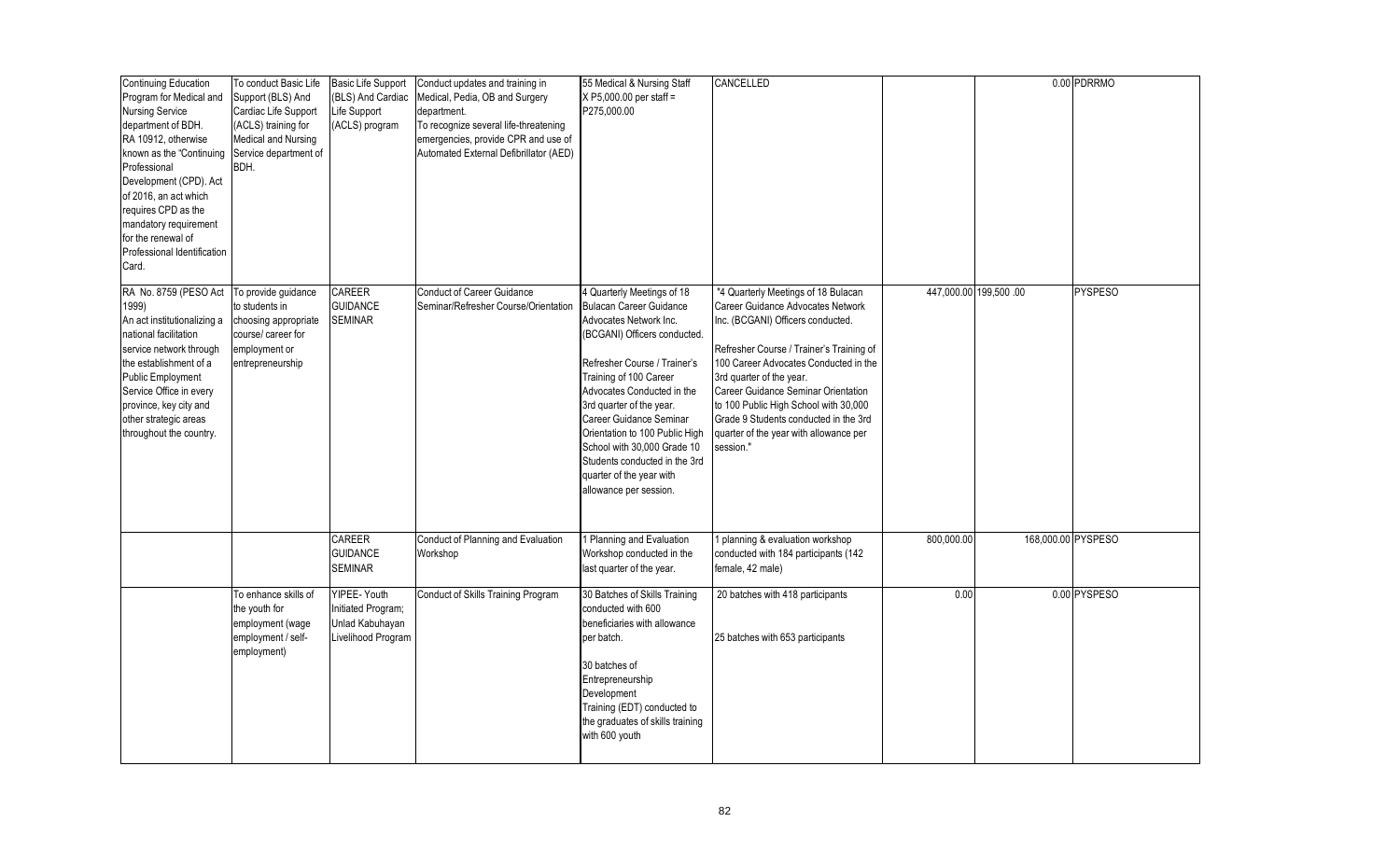|                                                                                                                                                                                                                                                                             | To enhance skills of<br>the youth for<br>employment (wage<br>employment / self-<br>employment)<br>YIPEE- Youth Initiated                                                                                                                                                                                                                                    | YIPEE- Youth<br>Initiated Program;<br>Unlad Kabuhayan<br>Livelihood Program Kits<br><b>Conduct of Mass</b> | Conduct of Entrepreneurship<br>Development Training (How to Start<br>Business) using the Livelihood Starter<br>1 mass graduation with 4,000                                                                                                                | 100 batches of<br>entrepreneurship development<br>training conducted to the<br>graduates of skills training with<br>3000 youth and women<br>participation       | 19 batches with 418 participants<br>Female 158<br>Male 260                                                                                                                 | 0.00<br>0.00 |                    | 0.00 PYSPESO<br>0.00 PYSPESO                                                                                                                                                                                                        |
|-----------------------------------------------------------------------------------------------------------------------------------------------------------------------------------------------------------------------------------------------------------------------------|-------------------------------------------------------------------------------------------------------------------------------------------------------------------------------------------------------------------------------------------------------------------------------------------------------------------------------------------------------------|------------------------------------------------------------------------------------------------------------|------------------------------------------------------------------------------------------------------------------------------------------------------------------------------------------------------------------------------------------------------------|-----------------------------------------------------------------------------------------------------------------------------------------------------------------|----------------------------------------------------------------------------------------------------------------------------------------------------------------------------|--------------|--------------------|-------------------------------------------------------------------------------------------------------------------------------------------------------------------------------------------------------------------------------------|
|                                                                                                                                                                                                                                                                             | Program; Unlad<br>Kabuhayan Livelihood<br>Program                                                                                                                                                                                                                                                                                                           | Graduation                                                                                                 | participants conducted on the last<br>quarter of the year                                                                                                                                                                                                  |                                                                                                                                                                 |                                                                                                                                                                            |              |                    |                                                                                                                                                                                                                                     |
| Section 13 of Magna<br>Carta of Women:<br>Promotion of gender<br>equality and women<br>empowerment through<br>the provision of<br>workplace language skills<br>training; equal access<br>and elimination of<br>discrimination in<br>education, scholarship<br>and training. | To promote gender<br>equality in<br>training/scholarship<br>program and to<br>support the goal of<br>bringing the Bulakeño<br>domestic workers<br>especially women<br>with low skills, low<br>paying and oppressive<br>household service<br>work and assist them<br>to land in higher skills,<br>better paying, decent<br>work and become<br>entrepreneurs. | IN-HOUSE<br><b>LIVELIHOOD</b><br><b>CENTER</b><br><b>TRAINING</b>                                          | Conduct of In-House Skills Training<br>Program such as Japanese Language,<br>Bread & Pastry Production,<br>Housekeeping<br>Conduct of Entrepreneurial<br>Development Training                                                                              | 10 batches of In-House Skills<br>Training with 200 graduates<br>10 batches of Entrepreneurial<br>Development Training with 200 female, 86 male)<br>participants | 5 batches of in-house skills training for<br>NC-II with 76 participants (66 female,<br>10 male)<br>29 batches of training and EDT<br>conducted with 753 beneficiaries (667 | 2,755,000.00 | 544,790.00 PYSPESO | Supplies (with attachment<br>and on-process)<br>Allowance-payroll<br>1st 48,000.00<br>2nd-48,000.00<br>3rd-36,000.00<br>Female-40<br>Male $-13$<br>Female-273<br>Male-27<br>Male-40<br>Female-313<br>Female 233<br><b>Male -120</b> |
| To build community and<br>inspire leaders from<br>across the province of<br>Bulacan, in all industry<br>and beyond to create<br>more accessible and<br>affirming ways for the<br>LGBTQ community to<br>recognized.                                                          | Encourage and<br>support the SOGIE Bill<br>for its passage into<br>law.                                                                                                                                                                                                                                                                                     | Health and<br><b>Wellness Program</b>                                                                      | LGBTQ - To promote health and<br>wellness within LGBTQ community and to join.<br>combat the rise of diseases often<br>affiliated with the LGBTQ community.<br>HIV is the primary challenge that<br>confronts gay men, other MSM, and<br>transgender women. | "520 registrants are expected<br>Men - 279<br>Women - 241"                                                                                                      | 8 pairs of mannequins acquired                                                                                                                                             | 60,000.00    | 80,000.00 PHACTO   |                                                                                                                                                                                                                                     |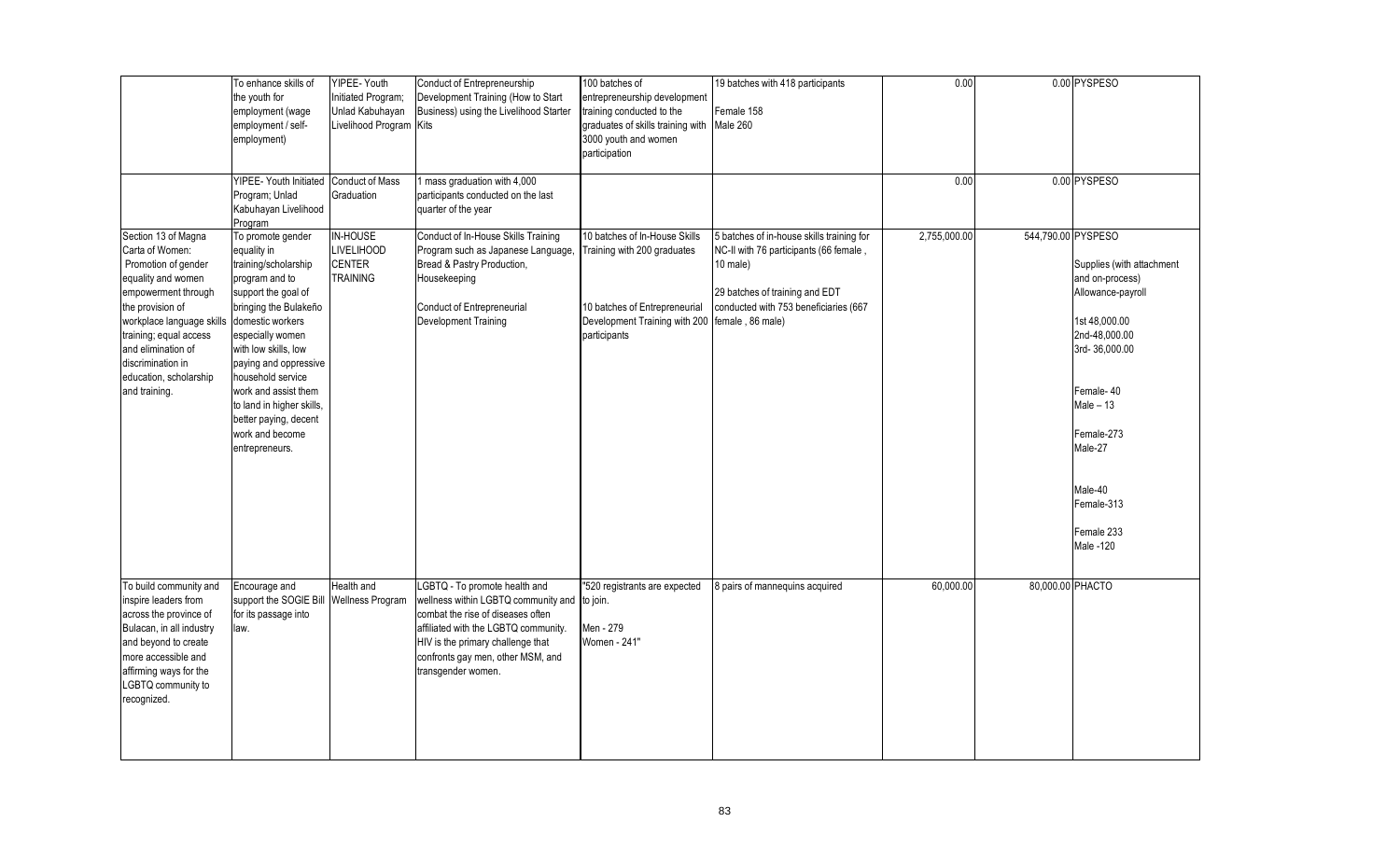| Lack of infra facilities<br>those constraints<br>women's mobility,<br>safety & access to<br>socioeconomic services & safe<br>opportunities & raise<br>cost of transportation &<br>transactions                                                                                                                                                                                                        | To improve greater<br>access and<br>participation<br>of women & men to<br>and affordable pubic<br>transport infrastructure<br>services                                             | ROADS, &<br><b>BRIDGES</b><br><b>DEVELOPMENT</b><br>PROGRAM | Construction/<br>Rehabilitation of roads and bridges         | Renovated/improved 69<br>roads/briges from different<br>municipalities at the end of<br>2021 | There were 69 roads/briges<br>renovated/constructed/improved from<br>different municipalities at the end of<br>2021 (See attached) | 229,222,922.39 | 229,222,922.39 PEO |  |
|-------------------------------------------------------------------------------------------------------------------------------------------------------------------------------------------------------------------------------------------------------------------------------------------------------------------------------------------------------------------------------------------------------|------------------------------------------------------------------------------------------------------------------------------------------------------------------------------------|-------------------------------------------------------------|--------------------------------------------------------------|----------------------------------------------------------------------------------------------|------------------------------------------------------------------------------------------------------------------------------------|----------------|--------------------|--|
| Republic Act. No. 5447<br>An act creating a Special<br>Education Fund to be<br>Constituted from the<br>proceeds of an additional<br>Real Property Tax and<br>certain portion of the<br>taxes on Virginia Type<br><b>Cigarettes and Duties</b><br>Imported Leaf Tobacco,<br>defining activities to be<br>financed, creating School<br>Boards for the purpose,<br>and Appropriating funds<br>therefrom. | To Augment the<br>needs of the<br>Department of<br>Education<br>Improving School<br>Facilities for better<br>education<br>Services of the the<br><b>Next Generation</b><br>leaders | <b>INFRASTRUCTUR</b><br>E support for<br>Education          | Construction of Two-Storey Four<br>Classroom School Building | Thirty-One (30) Two-storey<br>Four Classroom Buildings<br>constructed at the end of 2021     | There were 30 Two-storey Four<br>Classroom Buildings constructed at the<br>end of 2021. (see attached)                             | 166,139,776.00 | 164,152,230.50 PEO |  |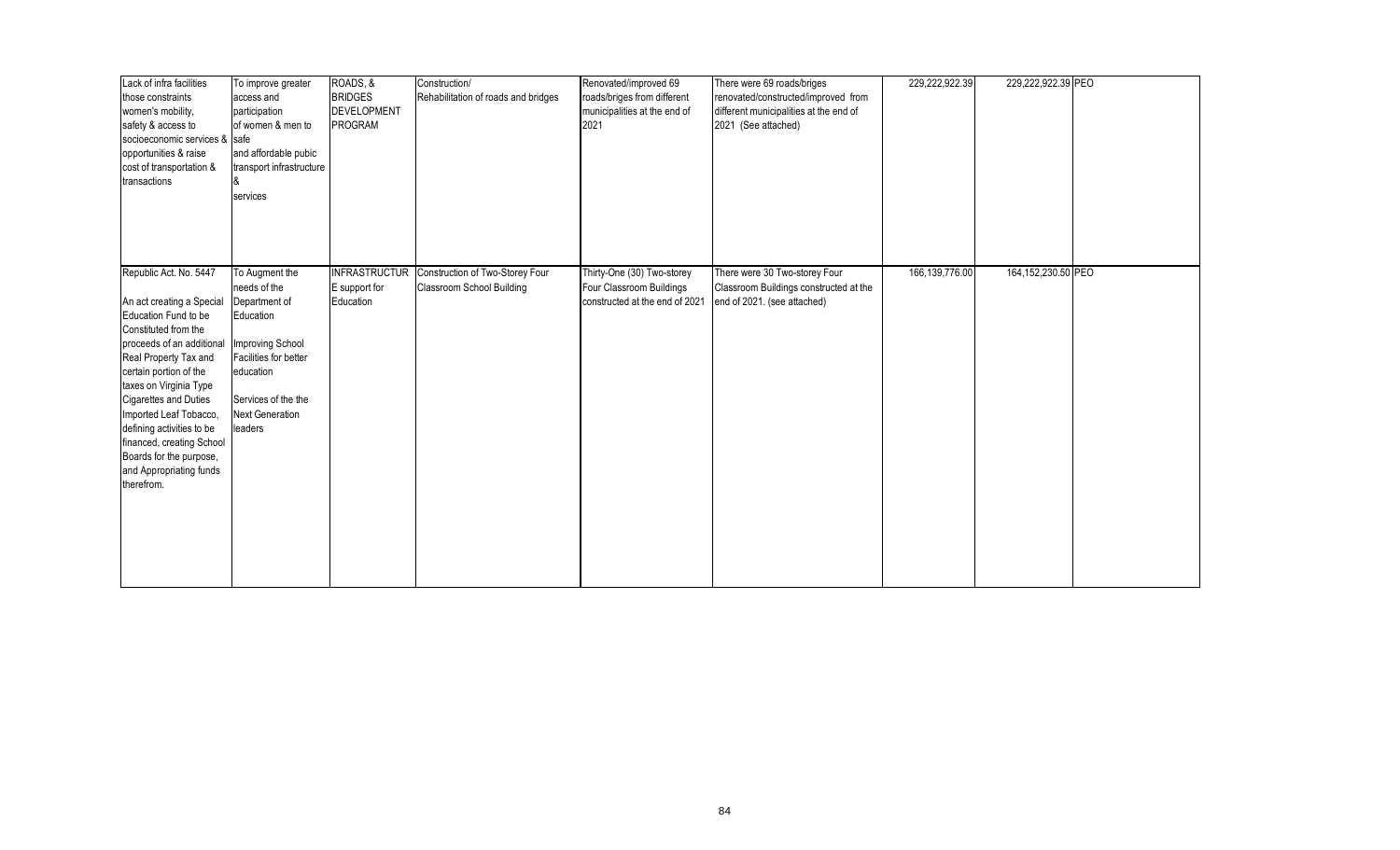| Republic Act. No. 5447       | To Augment the         | <b>INFRASTRUCTUR</b> | Improvement of Multi-Purpose | Eight (8) Improved Multi-    | There were eight (8) Multi-          | 35,838,497.17 | 35,838,497.17 PEO |  |
|------------------------------|------------------------|----------------------|------------------------------|------------------------------|--------------------------------------|---------------|-------------------|--|
|                              | needs of the           | E support for        | Building/Public buildings    | Purpose Building/Public      | purpose/Public Buildings improved at |               |                   |  |
| An act creating a Special    | Department of          | Education            |                              | Buildings at the end of 2021 | the end of 2021                      |               |                   |  |
| Education Fund to be         | Education              |                      |                              |                              |                                      |               |                   |  |
| Constituted from the         |                        |                      |                              |                              |                                      |               |                   |  |
| proceeds of an additional    | Improving School       |                      |                              |                              |                                      |               |                   |  |
| Real Property Tax and        | Facilities for better  |                      |                              |                              |                                      |               |                   |  |
| certain portion of the       | education              |                      |                              |                              |                                      |               |                   |  |
| taxes on Virginia Type       |                        |                      |                              |                              |                                      |               |                   |  |
| <b>Cigarettes and Duties</b> | Services of the the    |                      |                              |                              |                                      |               |                   |  |
| Imported Leaf Tobacco,       | <b>Next Generation</b> |                      |                              |                              |                                      |               |                   |  |
| defining activities to be    | leaders                |                      |                              |                              |                                      |               |                   |  |
| financed, creating School    |                        |                      |                              |                              |                                      |               |                   |  |
| Boards for the purpose,      |                        |                      |                              |                              |                                      |               |                   |  |
| and Appropriating funds      |                        |                      |                              |                              |                                      |               |                   |  |
| therefrom.                   |                        |                      |                              |                              |                                      |               |                   |  |
|                              |                        |                      |                              |                              |                                      |               |                   |  |
|                              |                        |                      |                              |                              |                                      |               |                   |  |
|                              |                        |                      |                              |                              |                                      |               |                   |  |
|                              |                        |                      |                              |                              |                                      |               |                   |  |
|                              |                        |                      |                              |                              |                                      |               |                   |  |
|                              |                        |                      |                              |                              |                                      |               |                   |  |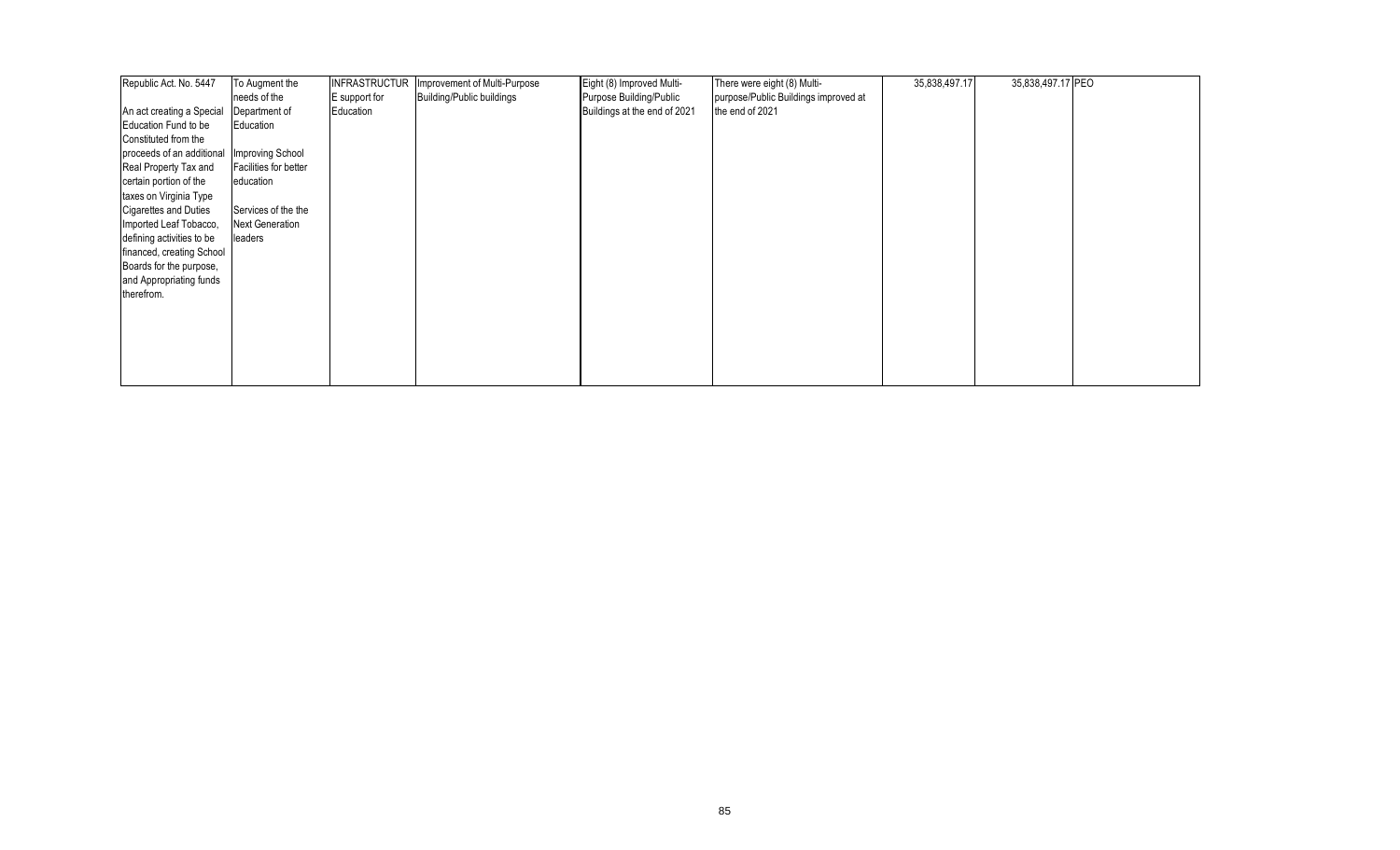| PGB Executive Order No.       | 1. To increase if not   | Scholarship           | <b>Education/Financial Assistance</b> | 13,457 learners benefited by               | 16,335 Learners will benefit by the    | 55,000,000.00  |                | 55,000,000.00 Provincial Administrator's |
|-------------------------------|-------------------------|-----------------------|---------------------------------------|--------------------------------------------|----------------------------------------|----------------|----------------|------------------------------------------|
| 004-2019, Series of 2019      | sustain, the number of  | Program               |                                       | the program:                               | program                                |                |                | office                                   |
| An Order Granting             | scholars from indigent  | "Tulong Pang-         |                                       |                                            |                                        |                |                |                                          |
| <b>Educational Assistance</b> | families and deserving  | Edukasyon para sa     |                                       | 1. Other Schools (OS)                      | . Other Schools (OS)                   |                |                |                                          |
| (Financial) through           | learners.               | Kabataang             |                                       | • Regular                                  | Regular                                |                |                | A total of 3,707 for Other               |
| Scholarship Program to        |                         | Bulakenyo"            |                                       | 4.000 x P3.500/sem                         | 5,159 xP3,500/sem                      |                |                | School Private, 320 for                  |
| Bulakenyo Youth under         | 2. To extend            |                       |                                       | • Academic                                 |                                        |                |                | Masteral, 3,398 for SUC, 40              |
| the Program "Tulong           | educational/financial   |                       |                                       | 50 x P5,500/sem                            |                                        |                |                | for Board Review, 16 for                 |
| Pang-Edukasyon Para sa        | assistance to support   |                       |                                       | 2. State Colleges and                      | 2. Academic                            |                |                | Academic, 3573 for BPC,                  |
| Kabataang Bulakenyo"          | cost of book,           |                       |                                       | Universities (SUCs)                        | 16x5500/sem                            |                |                | 2,734 for SHS Public, and                |
|                               | transportation, thesis, |                       |                                       | 3,000 x P2,700/sem                         | 3. State Colleges and Universities     |                |                | 1543 for SHS private a total             |
|                               | project, other          |                       |                                       | 3. Senior High School (SHS)                | (SUCs 3398xP3,000.00/sem               |                |                | of 15.331 benefited from the             |
|                               | educational needs like  |                       |                                       | 3,000 xP2,700/sem                          | 4. Senior High School (Public)         |                |                | financial educational                    |
|                               | notebook etc. to        |                       |                                       | 4. Masteral                                | 2734xP3,000.00/sem                     |                |                | assistance under the                     |
|                               | alleviate the financial |                       |                                       | 300 x P5,000/sem                           | 5. Senior High School(Private)         |                |                | program. The same was                    |
|                               | burden of families.     |                       |                                       | 5. Board Review                            | 1543x P3,000/sem                       |                |                | distributed in Capitol                   |
|                               |                         |                       |                                       | 500xP5,000/enrollment                      | 6. Board Review 40xP5,000/enrollment   |                |                | Gymnasium with a total of                |
|                               | 3. To provide           |                       |                                       | 6. Bulacan Polytechnic College 7. Masteral |                                        |                |                | 500 beneficiaries per                    |
|                               | assistance in the form  |                       |                                       | (BPC)                                      | 320x P5,000/sem                        |                |                | schedule in order to comply              |
|                               | of free tuition fee     |                       |                                       | 2.607 learners                             |                                        |                |                | with the requirements of the             |
|                               | including               |                       |                                       |                                            |                                        |                |                | IATF and the minimum health              |
|                               | miscellaneous fees to   |                       |                                       |                                            |                                        |                |                | standard protocol. Particularly          |
|                               | local colleges          |                       |                                       |                                            | 8. Bulacan Polytechnic College (BPC)   |                |                | the social distancing, wearing           |
|                               | especially Bulacan      |                       |                                       |                                            | 3573 learners                          |                |                | of face mask and and face                |
|                               | Polytechnic College     |                       |                                       |                                            |                                        |                |                | shield. While the additional             |
|                               | (BPC);                  |                       |                                       |                                            |                                        |                |                | beneficiaries under other                |
|                               |                         |                       |                                       |                                            |                                        |                |                | School private category is               |
|                               |                         |                       |                                       |                                            |                                        |                |                | subject for releasing by the             |
|                               |                         |                       |                                       |                                            |                                        |                |                | first quarter of 2022                    |
|                               |                         |                       |                                       |                                            |                                        |                |                |                                          |
|                               |                         |                       |                                       |                                            |                                        |                |                |                                          |
|                               |                         |                       |                                       | 13,457 learners benefited by               |                                        | 1,010,150.00   |                | 0.00 Provincial Administrator's          |
|                               |                         |                       | Scholars' General Assembly            | the program                                | 33 Assembly Accomplished               |                |                | office                                   |
|                               |                         |                       |                                       |                                            |                                        |                |                |                                          |
|                               |                         |                       |                                       |                                            | 14 Zoom Meetings (Bulacan              |                |                |                                          |
|                               |                         |                       |                                       |                                            | Polytechnic College)1st sem s.y 20-21  |                |                |                                          |
|                               |                         |                       |                                       |                                            |                                        |                |                |                                          |
|                               |                         |                       |                                       |                                            | 8 Campus Tour/Distribution of          |                |                |                                          |
|                               |                         |                       |                                       |                                            | Certificates Accomplished (2nd Sem s.y |                |                |                                          |
|                               |                         |                       |                                       |                                            | $20 - 21$                              |                |                |                                          |
|                               |                         |                       |                                       |                                            |                                        |                |                |                                          |
|                               |                         |                       |                                       |                                            |                                        |                |                |                                          |
|                               |                         | <b>CLIENT-FOCUSED</b> |                                       |                                            | <b>SUB-TOTAL A:</b>                    | 899,725,892.56 | 614,588,300.88 |                                          |
| ORGANIZATION-FOCUSED          |                         |                       |                                       |                                            |                                        |                |                |                                          |
|                               |                         |                       |                                       |                                            |                                        |                |                |                                          |
|                               |                         |                       |                                       |                                            |                                        |                |                |                                          |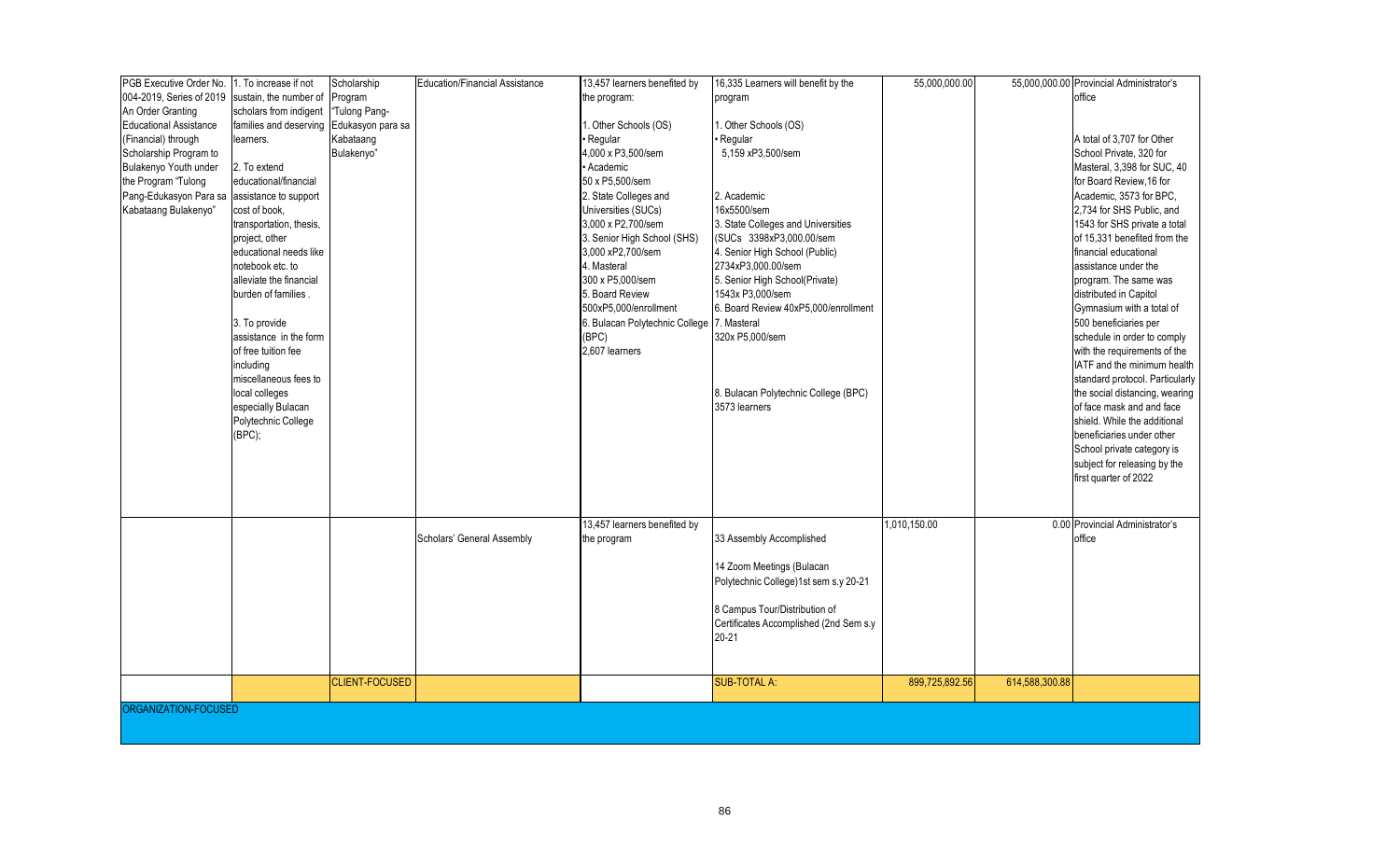| Need to sustain the<br>participation of men and<br>women in planning,<br>programming, and<br>monitoring and<br>evaluation of programs<br>and activities in the<br>province.<br>RA 7160- IRR of Local<br>Government Code (LGC)<br>of 1991, Rule XXIII,                                                     | To promote equal<br>opportunities / active<br>participation of men<br>and women in the<br>formulation of<br>development plans<br>and policies, decision<br>making, monitoring<br>and evaluation of<br>programs and projects<br>of the Provincial<br>Government | <b>PROVINCIAL</b><br>COUNCILS/<br><b>COMMITTEES</b> | Conduct of Assembly / Meetings | Increased participation of men<br>and women in planning,<br>programming and, monitoring<br>and evaluation of programs,<br>and activities in the province                                                                                                                                                                 |                                                                                                                                                                                                                                                                                                                                                                                                  | 904,400.00 | 59,461.60 PPDO |                                                                                                                                                                                                                                                                                                                                                                                                                     |
|-----------------------------------------------------------------------------------------------------------------------------------------------------------------------------------------------------------------------------------------------------------------------------------------------------------|----------------------------------------------------------------------------------------------------------------------------------------------------------------------------------------------------------------------------------------------------------------|-----------------------------------------------------|--------------------------------|--------------------------------------------------------------------------------------------------------------------------------------------------------------------------------------------------------------------------------------------------------------------------------------------------------------------------|--------------------------------------------------------------------------------------------------------------------------------------------------------------------------------------------------------------------------------------------------------------------------------------------------------------------------------------------------------------------------------------------------|------------|----------------|---------------------------------------------------------------------------------------------------------------------------------------------------------------------------------------------------------------------------------------------------------------------------------------------------------------------------------------------------------------------------------------------------------------------|
| Article 182 (d) and 182<br>(e) and Rule XVIII Art.<br>122 (f) (2) (vii)<br>Need to sustain the                                                                                                                                                                                                            | To promote equal                                                                                                                                                                                                                                               | Provincial                                          | Conduct of Assembly / Meetings | Increased participation of men                                                                                                                                                                                                                                                                                           | Conducted one (1) Sectoral Committee                                                                                                                                                                                                                                                                                                                                                             | 219,000.00 | 52,500.00 PPDO |                                                                                                                                                                                                                                                                                                                                                                                                                     |
| participation of men and<br>women in planning,<br>programming, and<br>monitoring and<br>evaluation of programs<br>and activities in the<br>province.<br>RA 7160- IRR of Local<br>Government Code (LGC)<br>of 1991, Rule XXIII,<br>Article 182 (d) and 182<br>(e) and Rule XVIII Art.<br>122 (f) (2) (vii) | opportunities / active<br>participation of men<br>and women in the<br>formulation of<br>development plans<br>and policies, decision<br>making, monitoring<br>and evaluation of<br>programs and projects<br>of the Provincial<br>Government                     | Development<br>Council (PDC);                       |                                | and women in planning,<br>programming and, monitoring<br>and evaluation of programs,<br>and activities in the province<br>PDC-Two (2) General<br>Assembly (one assembly per<br>semester); Two (2) Sectoral<br>Committee meetings<br>PDC - General Assembly-180<br>participants,<br>Sectoral Committee-75<br>participants | Meeting - Infrastructure ExeCom on<br>January 14, 2021 (with a total number of<br>42 participants)<br>Female-10<br>Male-32<br>Conducted one (1) General Assembly<br>on June 10, 2021 (with a total number of<br>49 participants)<br>Female-17<br>Male-32<br>Conducted one (1) General Assembly<br>on December 16, 2021 [with a total<br>number of 38 participants]<br>$Male - 22$<br>Female - 16 |            |                | AIP Code: 1000-000-1-1-10-<br>012-001<br>Meeting conducted via Zoom<br>app. Thus, no accrued cost<br>for food and venue<br>Meeting was also conducted<br>via Zoom app. Thus, no<br>accrued cost for food. (2nd<br>quarter)<br>The venue was at Balagtas<br>Hall, Hiyas ng Bulacan<br><b>Convention Center</b><br>No meting conducted in the<br>3rd quarter<br>Please see attached for the<br>means of verification. |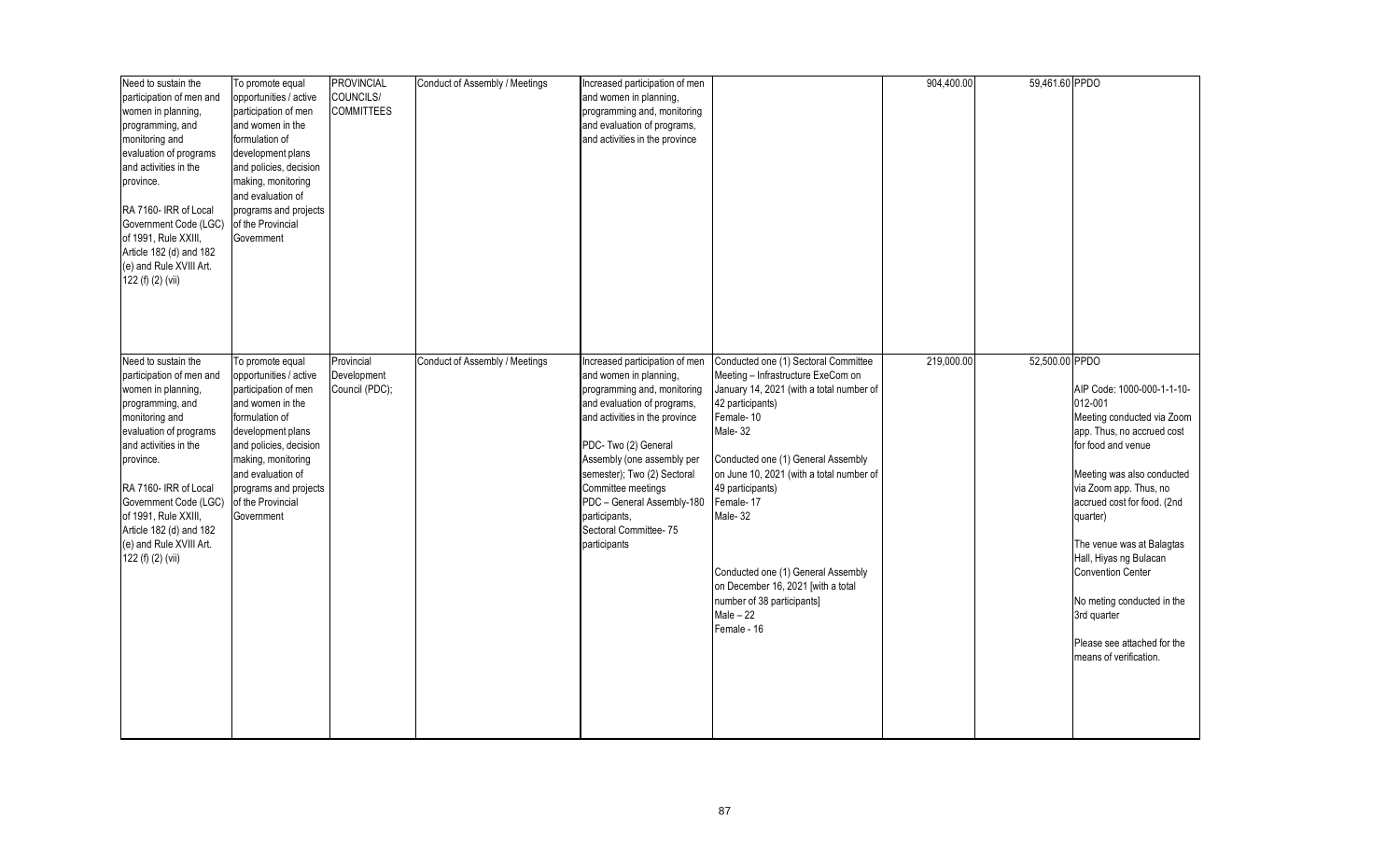|  | Provincial Land           | Conduct of Assembly / Meetings | Increased participation of men | No PLUC Committee Meeting               | 537,400.00 |               | $0.00$ PPDO                  |
|--|---------------------------|--------------------------------|--------------------------------|-----------------------------------------|------------|---------------|------------------------------|
|  | Use Committee             |                                | and women in planning,         | Scheduled for 2021; online coordination |            |               |                              |
|  | (PLUC);                   |                                | programming and, monitoring    | with LGU and Committee                  |            |               | AIP Code: 1000-000-1-1-10-   |
|  |                           |                                | and evaluation of programs,    |                                         |            |               | 012-003                      |
|  |                           |                                | and activities in the province |                                         |            |               | Continuous coordination with |
|  |                           |                                |                                |                                         |            |               | Municipalities of Pandi, San |
|  |                           |                                |                                |                                         |            |               |                              |
|  |                           |                                |                                |                                         |            |               | Ildefonso and Angat for      |
|  |                           |                                | PLUC- Five (5) Committee       |                                         |            |               | compliance of PLUC           |
|  |                           |                                | meetings                       |                                         |            |               | requirements                 |
|  |                           |                                | PLUC - 175 participants        |                                         |            |               |                              |
|  |                           |                                |                                |                                         |            |               | Please see attached for the  |
|  |                           |                                |                                |                                         |            |               | means of verification.       |
|  |                           |                                |                                |                                         |            |               |                              |
|  |                           |                                |                                |                                         |            |               |                              |
|  |                           |                                |                                |                                         |            |               |                              |
|  | <b>Provincial Housing</b> | Conduct of Assembly / Meetings | Increased participation of men |                                         |            |               |                              |
|  | Board/Local Inter-        |                                | and women in planning,         |                                         |            |               |                              |
|  | Agency Committee          |                                | programming and, monitoring    |                                         |            |               |                              |
|  | (LIAC)                    |                                | and evaluation of programs,    |                                         |            |               |                              |
|  |                           |                                | and activities in the province |                                         |            |               |                              |
|  |                           |                                | Provincial Housing Board /     | Conducted one (1) relocation activity   | 148,000.00 | 6,961.60 PPDO |                              |
|  |                           |                                | Local Inter-Agency Committee   | Date: February 19, 2021                 |            |               |                              |
|  |                           |                                | (LIAC)- Four (4) meetings      | No. of participants: 5                  |            |               | AIP Code: 1000-000-1-1-10-   |
|  |                           |                                | Provincial Housing Board/      | Male-2                                  |            |               | 016                          |
|  |                           |                                | LIAC - 540 participants        | Female-3                                |            |               |                              |
|  |                           |                                |                                |                                         |            |               |                              |
|  |                           |                                |                                | Conducted (1) meeting with KADAMAY      |            |               | Meeting conducted via Zoom   |
|  |                           |                                |                                | on March 26, 2021                       |            |               | app. Thus, no accrued cost   |
|  |                           |                                |                                | $Female - 10$                           |            |               | for food and venue           |
|  |                           |                                |                                | Male - 2                                |            |               |                              |
|  |                           |                                |                                |                                         |            |               | Please see attached for the  |
|  |                           |                                |                                | Conducted one (1) social preparation -  |            |               | means of verification.       |
|  |                           |                                |                                |                                         |            |               |                              |
|  |                           |                                |                                | orientation and interview               |            |               |                              |
|  |                           |                                |                                | Date: November 4, 2021                  |            |               |                              |
|  |                           |                                |                                | No. of ISFs: 219                        |            |               |                              |
|  |                           |                                |                                | Female - 200                            |            |               |                              |
|  |                           |                                |                                | Male-197                                |            |               |                              |
|  |                           |                                |                                |                                         |            |               |                              |
|  |                           |                                |                                | Conduct one (1) relocation of ISFs      |            |               |                              |
|  |                           |                                |                                | Date: November 29, 2021                 |            |               |                              |
|  |                           |                                |                                | No. of participants: 14                 |            |               |                              |
|  |                           |                                |                                | Male-2                                  |            |               |                              |
|  |                           |                                |                                | Female-14                               |            |               |                              |
|  |                           |                                |                                |                                         |            |               |                              |
|  |                           |                                |                                | Conduct one (1) relocation of ISFs      |            |               |                              |
|  |                           |                                |                                | Date: December 3, 2021                  |            |               |                              |
|  |                           |                                |                                | No. of participants: 6                  |            |               |                              |
|  |                           |                                |                                | Male:2                                  |            |               |                              |
|  |                           |                                |                                | Female: 4                               |            |               |                              |
|  |                           |                                |                                |                                         |            |               |                              |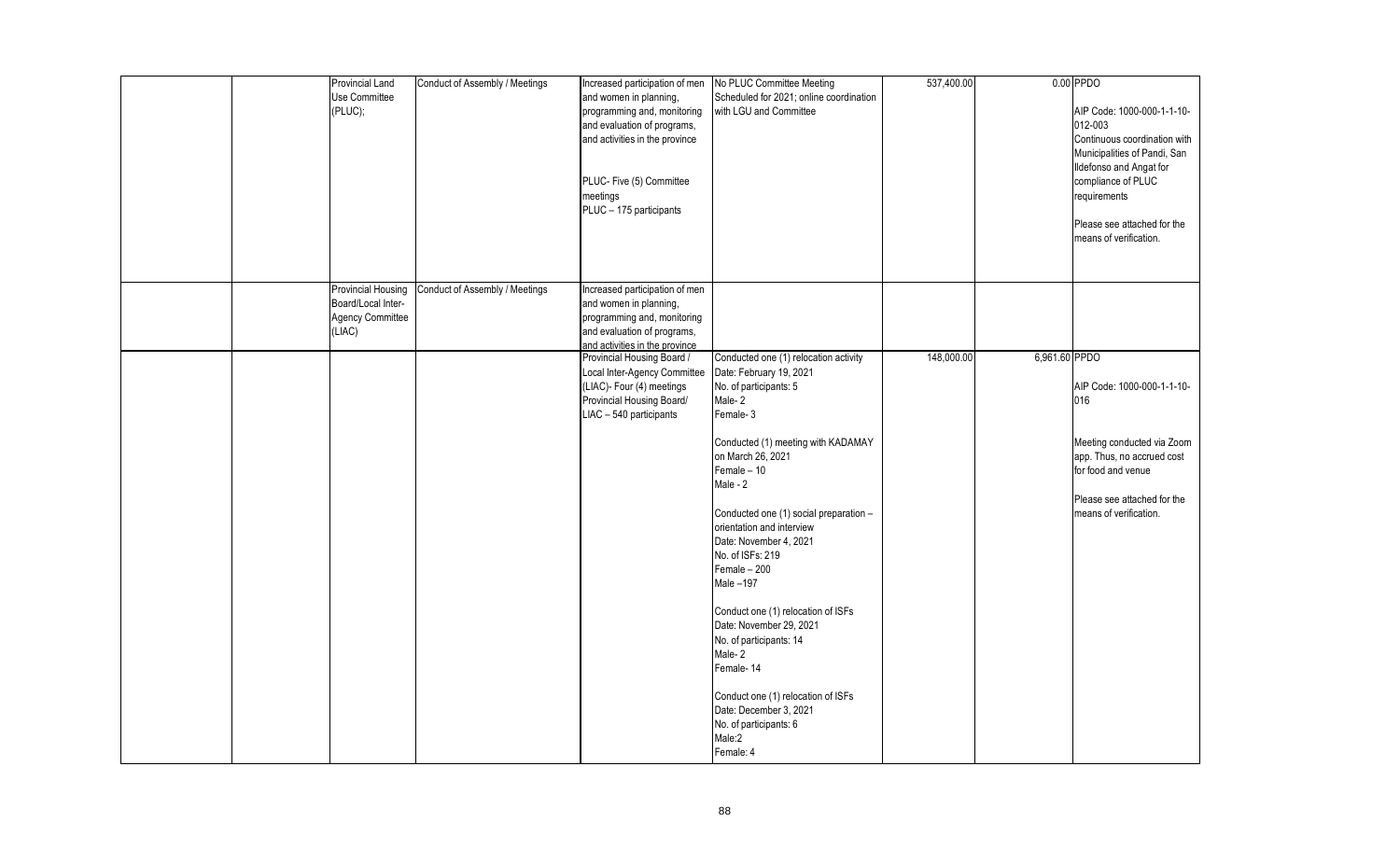| <b>PROVINCIAL</b> | Conduct of Assembly / Meetings | Increased participation of men |                                          | 904,400.00 | 59,461.60 PPDO |                             |
|-------------------|--------------------------------|--------------------------------|------------------------------------------|------------|----------------|-----------------------------|
| COUNCILS/         |                                | and women in planning,         |                                          |            |                |                             |
| <b>COMMITTEES</b> |                                | programming and, monitoring    |                                          |            |                |                             |
|                   |                                | and evaluation of programs,    |                                          |            |                |                             |
|                   |                                | and activities in the province |                                          |            |                |                             |
| Provincial        | Conduct of Assembly / Meetings | Increased participation of men | Conducted one (1) Sectoral Committee     | 219,000.00 | 52,500.00 PPDO |                             |
| Development       |                                | and women in planning,         | Meeting - Infrastructure ExeCom on       |            |                |                             |
| Council (PDC);    |                                | programming and, monitoring    | January 14, 2021 (with a total number of |            |                | AIP Code: 1000-000-1-1-10-  |
|                   |                                | and evaluation of programs,    | 42 participants)                         |            |                | 012-001                     |
|                   |                                | and activities in the province | Female-10                                |            |                | Meeting conducted via Zoom  |
|                   |                                |                                | Male-32                                  |            |                | app. Thus, no accrued cost  |
|                   |                                | PDC- Two (2) General           |                                          |            |                | for food and venue          |
|                   |                                | Assembly (one assembly per     | Conducted one (1) General Assembly       |            |                |                             |
|                   |                                | semester); Two (2) Sectoral    | on June 10, 2021 (with a total number of |            |                | Meeting was also conducted  |
|                   |                                | Committee meetings             | 49 participants)                         |            |                | via Zoom app. Thus, no      |
|                   |                                | PDC - General Assembly-180     | Female-17                                |            |                | accrued cost for food. (2nd |
|                   |                                | participants.                  | Male-32                                  |            |                | quarter)                    |
|                   |                                | Sectoral Committee- 75         |                                          |            |                |                             |
|                   |                                | participants                   |                                          |            |                | The venue was at Balagtas   |
|                   |                                |                                |                                          |            |                | Hall, Hiyas ng Bulacan      |
|                   |                                |                                | Conducted one (1) General Assembly       |            |                | <b>Convention Center</b>    |
|                   |                                |                                | on December 16, 2021 [with a total       |            |                |                             |
|                   |                                |                                | number of 38 participants]               |            |                | No meting conducted in the  |
|                   |                                |                                | Male $-22$                               |            |                | 3rd quarter                 |
|                   |                                |                                | Female - 16                              |            |                |                             |
|                   |                                |                                |                                          |            |                | Please see attached for the |
|                   |                                |                                |                                          |            |                | means of verification.      |
|                   |                                |                                |                                          |            |                |                             |
|                   |                                |                                |                                          |            |                |                             |
|                   |                                |                                |                                          |            |                |                             |
|                   |                                |                                |                                          |            |                |                             |
|                   |                                |                                |                                          |            |                |                             |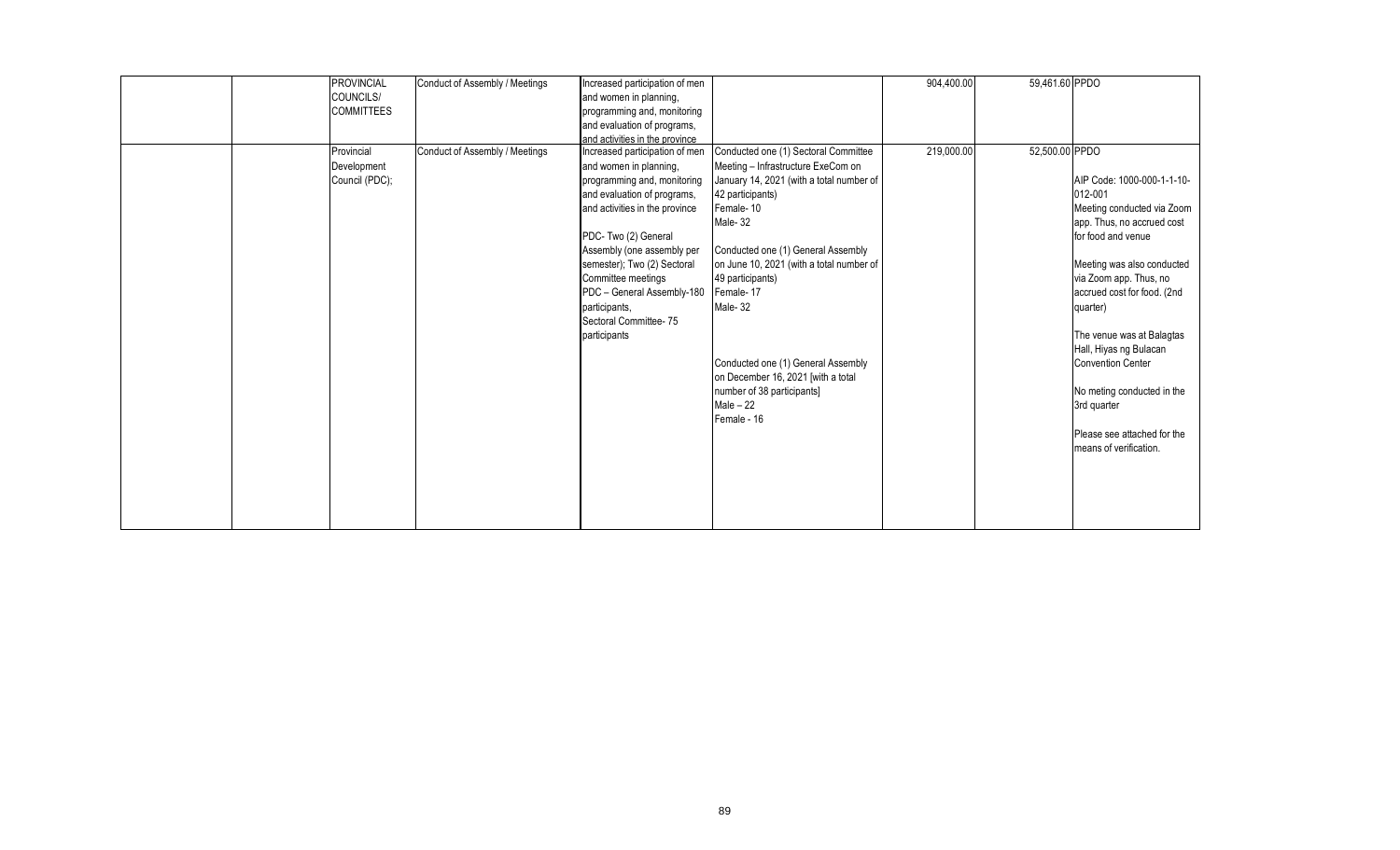| No established medium    | To make a website       | Other GAD     | Update and maintenance of GAD           | One (1) website with respect |                               | 2,246,760.00 | 792,820.00 PITO   |                              |
|--------------------------|-------------------------|---------------|-----------------------------------------|------------------------------|-------------------------------|--------------|-------------------|------------------------------|
| to continuously promote  | available dedicated for | mainstreaming | website and GAD system.                 | to gender and women          |                               |              |                   |                              |
| GAD programs and         | gender equality and     | efforts       |                                         | concerns and GAD system      |                               |              |                   |                              |
| projects Lack of related | women                   |               | Provide dedicated electronic mail for   | updated                      |                               |              |                   |                              |
| information as basis for | empowerment.To          |               | GAD related complaints/ suggestions     |                              |                               |              |                   |                              |
| gender analysis in       | identify and address    |               |                                         | 1 email address              |                               |              |                   |                              |
| creating gender-         | gender issues.          |               | Acquisition of the ff:                  |                              |                               |              |                   |                              |
| responsive programs and  |                         |               | 1 Windows Operating System for          |                              |                               |              |                   |                              |
| activities.              |                         |               | servers (server 2019)                   |                              |                               |              |                   |                              |
|                          |                         |               |                                         |                              |                               |              |                   |                              |
|                          |                         |               | 4 Windows Operating System for          |                              |                               |              |                   |                              |
|                          |                         |               | workstation                             |                              |                               |              |                   |                              |
|                          |                         |               |                                         |                              |                               |              |                   |                              |
|                          |                         |               | 1 Anti-virus for servers                |                              |                               |              |                   |                              |
|                          |                         |               | 4 Anti- virus for workstation           |                              |                               |              |                   |                              |
|                          |                         |               | 4 Adobe Creative Cloud                  |                              |                               |              |                   |                              |
|                          |                         |               |                                         |                              |                               |              |                   |                              |
|                          |                         |               | 4 Adobe Photoshop CC 2019               |                              |                               |              |                   |                              |
|                          |                         |               | 4 Adobe Dreamweaver CC 2019             |                              |                               |              |                   |                              |
|                          |                         |               | 11 unit Digital SLR Camera with video   |                              |                               |              |                   |                              |
|                          |                         |               | 3 Pentablets (Wacom)                    |                              |                               |              |                   |                              |
|                          |                         |               |                                         |                              |                               |              |                   |                              |
|                          |                         |               | 1 all in one printer for WDMD (printer, |                              |                               |              |                   |                              |
|                          |                         |               | scanner, copier)                        |                              |                               |              |                   |                              |
|                          |                         |               | Maintenance of the website:             |                              |                               |              |                   |                              |
|                          |                         |               |                                         |                              |                               |              |                   |                              |
|                          |                         |               |                                         |                              |                               |              |                   |                              |
|                          |                         |               | 1 Web Hosting                           | Web Hosting                  | Salary of 1 web hosting staff | 164,576.00   | 164,576.00 PITO   |                              |
|                          |                         |               |                                         |                              |                               |              |                   |                              |
|                          |                         |               |                                         |                              |                               |              |                   |                              |
|                          |                         |               | PS for staff who will update and        | PS for staff who will update | 1 division head               | 2,246,760.00 | 1,644,516.00 PITO |                              |
|                          |                         |               | maintain the site and system.           | and maintain the site and    | 3 computer programmer III     |              |                   |                              |
|                          |                         |               |                                         | system.                      |                               |              |                   | AIP Ref. # of salary of      |
|                          |                         |               |                                         |                              |                               |              |                   | employee - 1000-000-1-03-    |
|                          |                         |               |                                         |                              |                               |              |                   | 04-003 (Salary - c/o HRMO)   |
|                          |                         |               |                                         |                              |                               |              |                   | Division head will not be    |
|                          |                         |               |                                         |                              |                               |              |                   | included as programmers will |
|                          |                         |               |                                         |                              |                               |              |                   | do the updates               |
|                          |                         |               |                                         |                              |                               |              |                   |                              |
|                          |                         |               |                                         |                              |                               |              |                   |                              |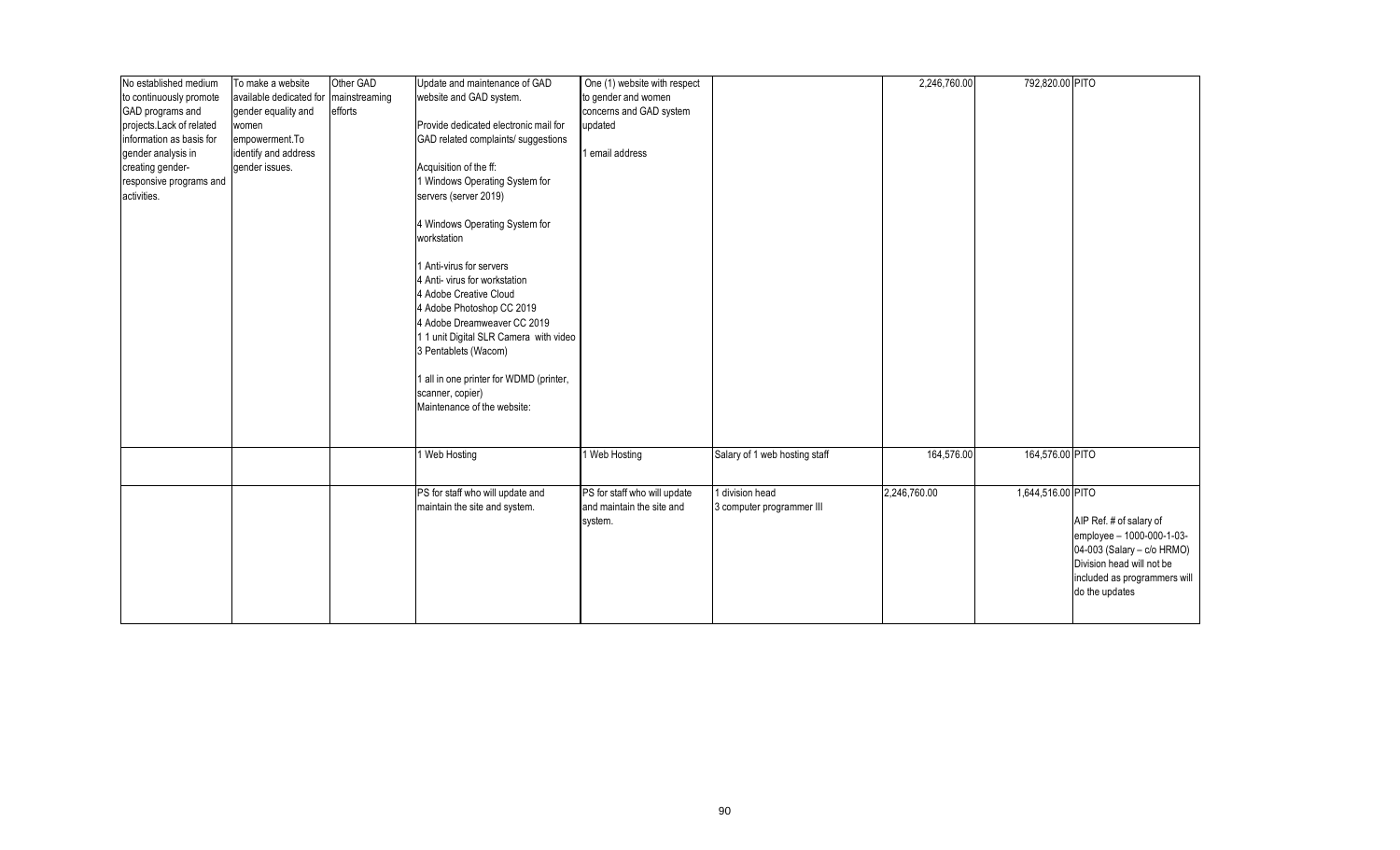| Incapacity of men and   | Provision of network  | Other GAD     | Technical assistance to male and                   | Estimated 600 employees will   | Total of                                | 2,652,088.76 | 310,524.00 PITO |      |
|-------------------------|-----------------------|---------------|----------------------------------------------------|--------------------------------|-----------------------------------------|--------------|-----------------|------|
| women PGB employees     | and IT equipment well | mainstreaming | female employees who are in need.                  | be served                      | 235 Female                              |              |                 |      |
| to troubleshoot related | maintained, and       | efforts       |                                                    |                                | 105 Male for 1st qrt, for 2nd qrt 168   |              |                 |      |
| Network and IT          | employees well        |               | Acquisition of office, and technical               |                                | female and 105 male and for 3rd qrt 314 |              |                 |      |
| equipment problems      | assisted              |               | supplies                                           |                                | female and 104 male was technically     |              |                 |      |
|                         |                       |               |                                                    |                                | assisted by the office. For 4th quarter |              |                 |      |
|                         |                       |               | Repair equipment                                   |                                | 208 female and 93 male were             |              |                 |      |
|                         |                       |               | <b>Personal Services</b>                           |                                | supported technically by our office. A  |              |                 |      |
|                         |                       |               |                                                    |                                | total of 925 female ang 407 male PGB    |              |                 |      |
|                         |                       |               |                                                    |                                | employees were served by this activity. |              |                 |      |
|                         |                       |               | 5 Demo I Casual 14,847 x 5 x                       |                                |                                         |              |                 |      |
|                         |                       |               | 12months)                                          |                                | 6 Demo I Casual (18,200.00 x            |              |                 |      |
|                         |                       |               |                                                    |                                | 12months = $1,310,400$ )                |              |                 |      |
|                         |                       |               | 1 Demo II (16,758 x 12months)                      |                                |                                         |              |                 |      |
|                         |                       |               |                                                    |                                | 1 Demo II 20,215.00 x 12months =        |              |                 |      |
|                         |                       |               | 7 Job Order (460.59 per day X 21days<br>x 12month) |                                | 242,580.00)                             |              |                 |      |
|                         |                       |               |                                                    |                                | 2 Job Order (564.46 per day X 3 x       |              |                 |      |
|                         |                       |               | 1 Computer Programmer I (20,754 x                  |                                | 21 days per month = 426, 731.76)        |              |                 |      |
|                         |                       |               | 12months)                                          |                                |                                         |              |                 |      |
|                         |                       |               |                                                    |                                | 1 Computer Programmer I (25,877.00 x    |              |                 |      |
|                         |                       |               | 1 Computer Programmer III (40, 637 x               |                                | $12$ months = $310,524.00$ )            |              |                 |      |
|                         |                       |               | 12months)                                          |                                |                                         |              |                 |      |
|                         |                       |               |                                                    |                                | 1 Computer Programmer III (45,681.00    |              |                 |      |
|                         |                       |               |                                                    |                                | $x$ 12months = 548,172.00)              |              |                 |      |
|                         |                       |               |                                                    |                                |                                         |              |                 |      |
|                         |                       |               |                                                    |                                |                                         |              |                 |      |
|                         |                       |               |                                                    |                                |                                         |              |                 |      |
|                         |                       |               |                                                    |                                |                                         |              |                 |      |
|                         |                       |               |                                                    |                                |                                         |              |                 |      |
|                         |                       |               |                                                    |                                |                                         |              |                 |      |
| Inability of men and    | To enhance female     | Other GAD     | IT related and Microsoft office training           | 32 employees will be benefited |                                         |              |                 | PITO |
| women employees to IT   | and male PITO         | mainstreaming | for PITO employees                                 |                                |                                         |              |                 |      |
| related issue.          | personnel to IT and   | efforts       |                                                    |                                |                                         |              |                 |      |
|                         | Microsoft office for  |               |                                                    |                                |                                         |              |                 |      |
|                         | training purposes     |               |                                                    |                                |                                         |              |                 |      |
|                         |                       |               |                                                    |                                |                                         |              |                 |      |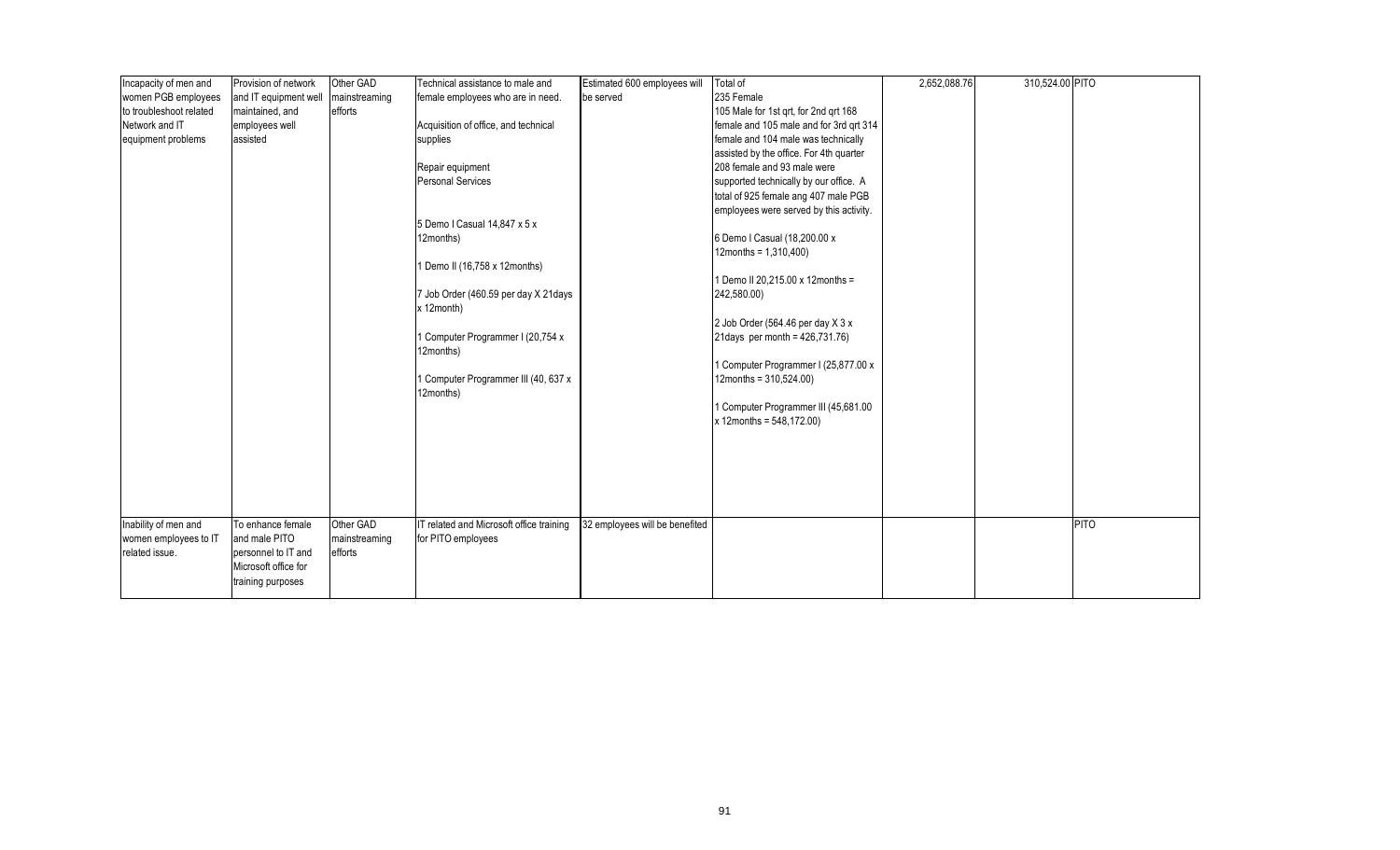| Inability of men and<br>women employee to use<br>basic Microsoft office                                                                                                                                                                                                                    | To capacitate female<br>and male employees<br>to basic Microsoft<br>office.                                                                  | Other GAD<br>mainstreaming<br>efforts   | Basic Microsoft office training for<br>female and male employees<br>Purchase of the ff:<br>12 New Computers<br>Laptop<br>LCD Projector<br>All in 1 Printer (Printer, Scanner,<br>Copier)<br>6 tables<br>12 Chairs<br>Representation Allowance | Approximate 144 (24<br>employees/ month) employees<br>will be benefited                                                                                                                                                                |                                                                            | 249,048.00 | 1,973,000.00 PITO |  |
|--------------------------------------------------------------------------------------------------------------------------------------------------------------------------------------------------------------------------------------------------------------------------------------------|----------------------------------------------------------------------------------------------------------------------------------------------|-----------------------------------------|-----------------------------------------------------------------------------------------------------------------------------------------------------------------------------------------------------------------------------------------------|----------------------------------------------------------------------------------------------------------------------------------------------------------------------------------------------------------------------------------------|----------------------------------------------------------------------------|------------|-------------------|--|
| Additional technical<br>expertise of TWG in<br>preparing GAD<br>documents using<br>Microsoft office                                                                                                                                                                                        | To enhance female<br>and male GAD TWG<br>in Microsoft office.                                                                                | Other GAD<br>mainstreaming<br>efforts   | AM/Lunch/PM snack<br>Personal Services<br>Computer Programmer I<br>Capacity building for using Microsoft<br>office for GAD TWG<br>Purchase of the ff:<br>12 New Computers<br>Representation<br>Allowance                                      | Approximate 50 employees will<br>be benefited                                                                                                                                                                                          |                                                                            | 24,000.00  | 1,572,000.00 PITO |  |
| The New Provincial<br>Administrative Code of<br>Bulacan, Chapter 7,<br>Section 84 (6) There<br>shall be medical and<br>dental program for<br>employees to ensure a<br>sound mind and a sound<br>body and to immediately<br>determine and/or cure<br>employees' sickness if<br>there is any | To provide annual<br>medical and dental<br>check-up to the<br>employees to ensure<br>early detection and<br>prevention of serious<br>illness | <b>Health Programs</b><br>for Employees | AM/Lunch/PM snack<br>Provision of annual medical and dental<br>check-up to PGB employees                                                                                                                                                      | Annual medical and dental<br>check-up provided 519<br>Provincial Government of<br>Bulacan employees with<br>permanent, co-<br>terminous, temporary, casual<br>and contractual status (15% of<br>the 3,460 total PGB<br>employees= 519) | Female Male<br>$\mathbf{1}$<br>-1<br>122<br>47<br>83<br>22<br>276<br>Total | 500,000.00 | 227,490.00 PHRMO  |  |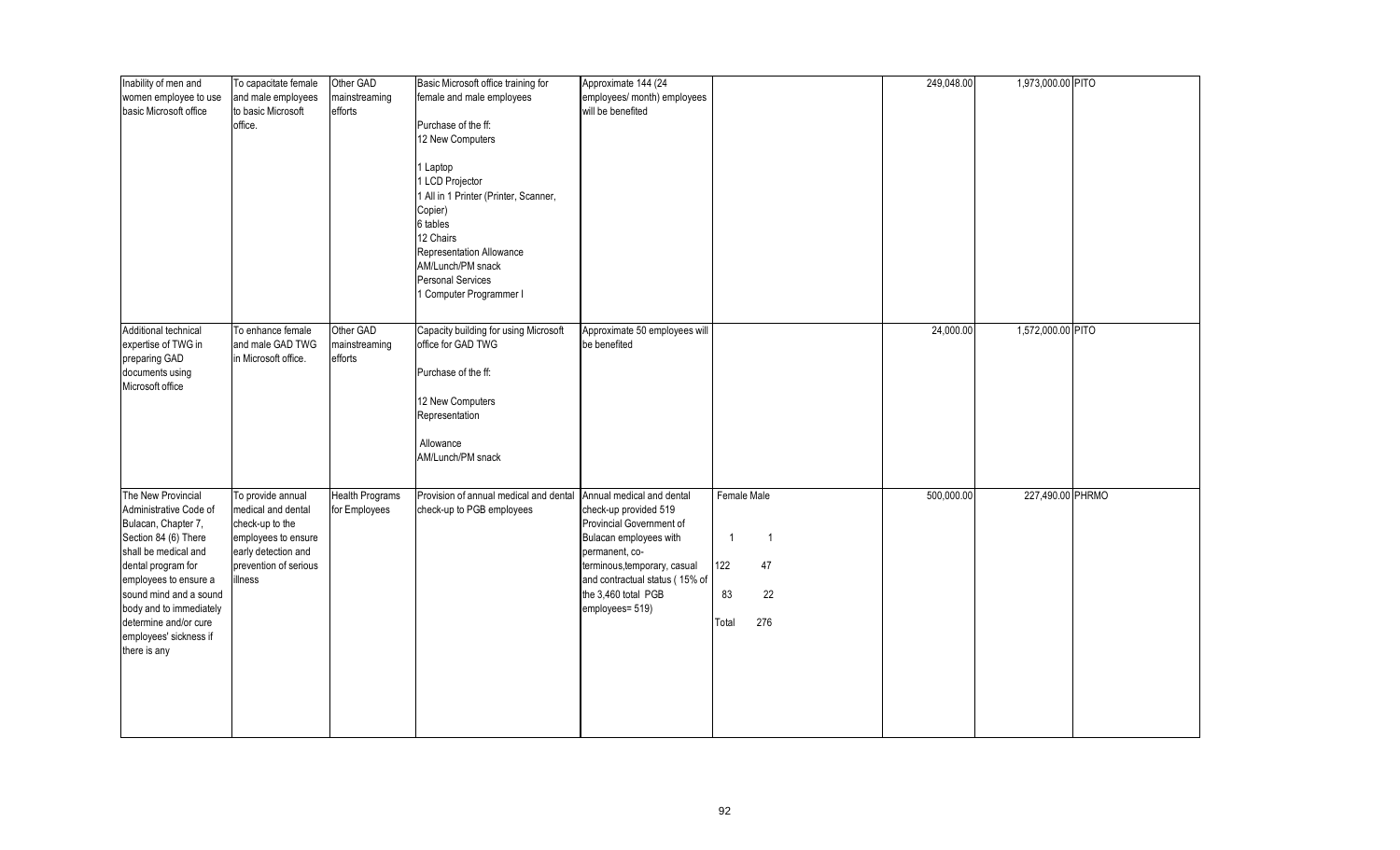| Pursuant to the mandate       | To ensure that morale, | <b>Health Programs</b> | At least 15% of the total 3,460 |                                          | 400,000.00 | 245,405.00 |       |
|-------------------------------|------------------------|------------------------|---------------------------------|------------------------------------------|------------|------------|-------|
| of 1987 Constitution and      | efficiency, integrity, | for Employees          | workforce will be randomly      | 4th quarter Conducted Mandatory Drug     |            |            | PHRMO |
| the Administrative Code       | responsiveness,        |                        | selected for the test= 519      | Test last October 13, 14 7 15, 2021      |            |            |       |
| of 1987 to ensure that        | progressiveness and    |                        |                                 |                                          |            |            |       |
| morale, efficiency,           | courtesy shall be      |                        |                                 | Mandatory Drug test last Dec. 15, 2021   |            |            |       |
| integrity, responsiveness,    | widely observed in the |                        |                                 | employees who did not comply last Oct .- |            |            |       |
| progressiveness and           | civil service and to   |                        |                                 | 25 and 4 employees who verified their    |            |            |       |
| courtesy shall be widely      | ensure that            |                        |                                 | test result                              |            |            |       |
| observed in the civil         | government service     |                        |                                 | Female - Male-                           |            |            |       |
| service and to ensure         | shall be drug-free as  |                        |                                 | 50<br>498                                |            |            |       |
| that government service       | provided by the        |                        |                                 | 548<br>Total                             |            |            |       |
| shall be drug-free as         | Comprehensive          |                        |                                 |                                          |            |            |       |
| provided by the               | Dangerous Act of 2002  |                        |                                 |                                          |            |            |       |
| Comprehensive                 |                        |                        |                                 |                                          |            |            |       |
| Dangerous Drug Act of         |                        |                        |                                 | 26<br>3                                  |            |            |       |
| 2002, CSC resolution No.      |                        |                        |                                 | 29<br>Total                              |            |            |       |
| 1700653 dated March 17,       |                        |                        |                                 |                                          |            |            |       |
| 2017 to prescribe the         |                        |                        |                                 |                                          |            |            |       |
| guidelines in the             |                        |                        |                                 | 53<br>524                                |            |            |       |
| Mandatory random drug         |                        |                        |                                 |                                          |            |            |       |
| test for public officials and |                        |                        |                                 | 577<br>Total                             |            |            |       |
| employees                     |                        |                        |                                 |                                          |            |            |       |
|                               |                        |                        |                                 |                                          |            |            |       |
|                               |                        |                        |                                 |                                          |            |            |       |
|                               |                        |                        |                                 |                                          |            |            |       |
|                               |                        |                        |                                 |                                          |            |            |       |
|                               |                        |                        |                                 |                                          |            |            |       |
|                               |                        |                        |                                 |                                          |            |            |       |
|                               |                        |                        |                                 |                                          |            |            |       |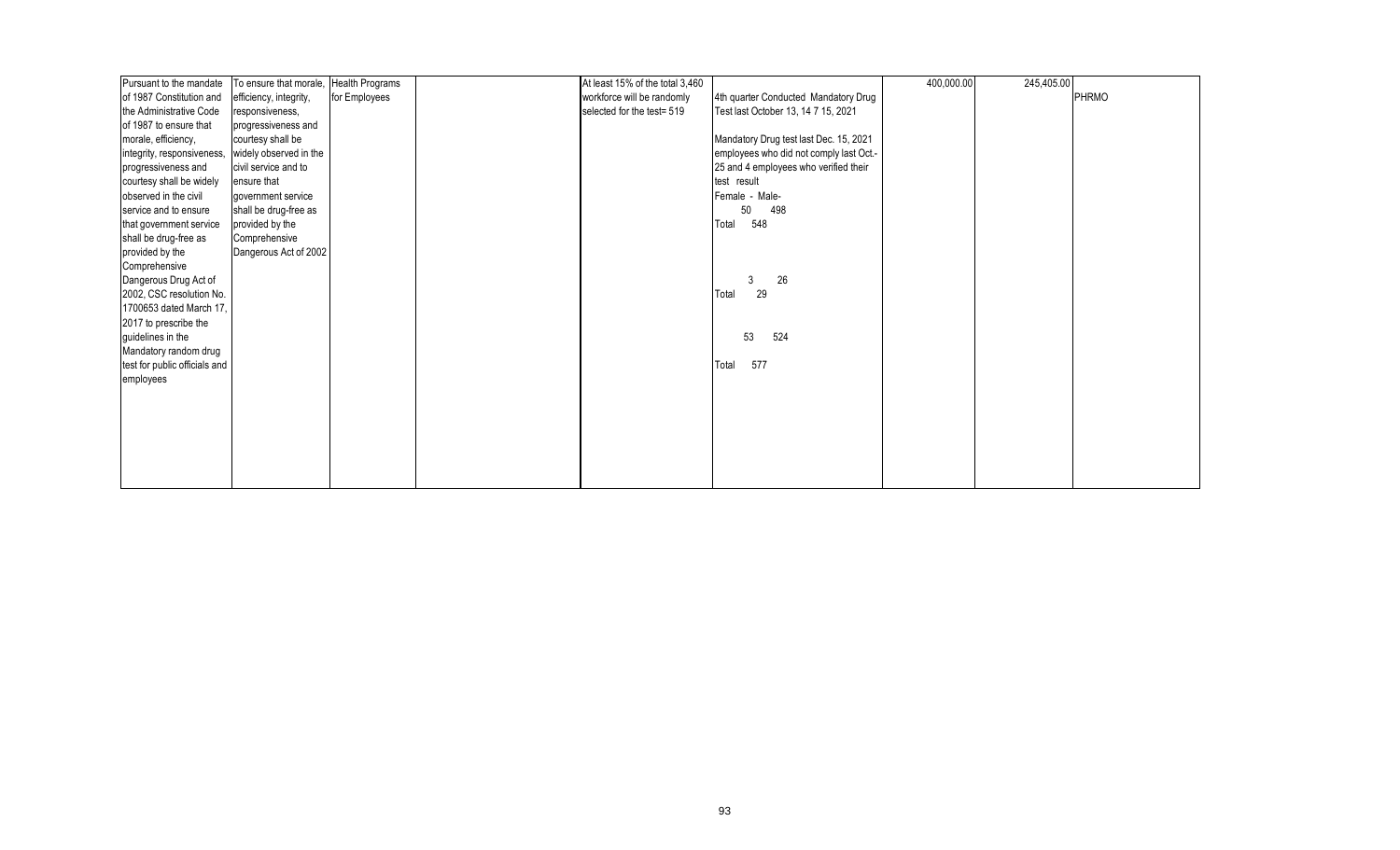| RA 7305, Section 30,                                 | To grant public health          | Employee Welfare | Provision of benefit under Magna Carta 10 (4 male/ 6 female) Public |                                 | 1st quarter- 1st quarter-        |              | 562,109.60 PHRMO   |  |
|------------------------------------------------------|---------------------------------|------------------|---------------------------------------------------------------------|---------------------------------|----------------------------------|--------------|--------------------|--|
| Magna Carta of Public                                | retirees with automatic Program |                  |                                                                     | health retirees of PGB who      | Lei Princess Principe-PVO        |              |                    |  |
| Health Workers Highest                               | salary grade                    |                  |                                                                     | reached the compulsory          |                                  |              |                    |  |
| <b>Basic Salary Upon</b>                             | increase 3 months               |                  |                                                                     | retirement age of 65 are given  |                                  |              |                    |  |
| Retirement Three (3)                                 | before his/her                  |                  |                                                                     | 1 salary grade increase (basic  | 2nd quarter                      |              |                    |  |
| prior to the compulsory                              | compulsory retirement           |                  |                                                                     | salary and retirement benefit   | Emily Santiago-PYSPESO           |              |                    |  |
| retirement, the public                               | provided that they              |                  |                                                                     | shall be computed on the basis  |                                  |              |                    |  |
| health worker shall                                  | reached the retirement          |                  |                                                                     | of the highest salary received) | 3rd quarter                      |              |                    |  |
| automatically be granted                             | age (65) and fulfilled          |                  |                                                                     |                                 | Jacqueline Carlota Magpayo-PCEDO |              |                    |  |
| one (1) salary range or                              | the service                     |                  |                                                                     |                                 |                                  |              |                    |  |
| grade higher than his/her                            | requirements under              |                  |                                                                     |                                 |                                  |              |                    |  |
| basic salary and his/her                             | the existing law                |                  |                                                                     |                                 |                                  |              |                    |  |
| retirement benefits                                  |                                 |                  |                                                                     |                                 | 4th quarter                      |              |                    |  |
| thereafter, computed on                              |                                 |                  |                                                                     |                                 | Ronalyn Perez- PITO              |              |                    |  |
| the basis of his/her                                 |                                 |                  |                                                                     |                                 |                                  |              |                    |  |
| highest salary: provided                             |                                 |                  |                                                                     |                                 | Female =4                        |              |                    |  |
| that he/she has reached                              |                                 |                  |                                                                     |                                 |                                  |              |                    |  |
| the age and fulfilled                                |                                 |                  |                                                                     |                                 |                                  |              |                    |  |
| service requirements                                 |                                 |                  |                                                                     |                                 |                                  |              |                    |  |
| under existing law                                   |                                 |                  |                                                                     |                                 |                                  |              |                    |  |
|                                                      |                                 |                  |                                                                     |                                 |                                  |              |                    |  |
|                                                      |                                 |                  |                                                                     |                                 |                                  |              |                    |  |
|                                                      |                                 |                  |                                                                     |                                 |                                  |              |                    |  |
|                                                      |                                 |                  |                                                                     |                                 |                                  |              |                    |  |
|                                                      |                                 |                  |                                                                     |                                 |                                  |              |                    |  |
|                                                      |                                 |                  |                                                                     |                                 |                                  |              |                    |  |
| The New Administrative                               | To provide annual               | Employee Welfare | Conduct of Annual Family Day                                        | 2,422 or 70% of employees       | Conducted last Sept. 25, 2021    | 3,700,000.00 | 4,203,500.00 PHRMO |  |
| Code of Bulacan Chapter                              | gathering of                    | Program          |                                                                     | participated in the conduct     |                                  |              |                    |  |
| 7 Section 84 (6) Take the                            | employees and                   |                  |                                                                     | every October                   | Female Male                      |              |                    |  |
| lead in the conduct of the                           | employee's families to          |                  |                                                                     |                                 | 1,565<br>1,166                   |              |                    |  |
|                                                      | strengthen family ties          |                  |                                                                     |                                 |                                  |              |                    |  |
| following programs for<br>the welfare and additional |                                 |                  |                                                                     |                                 |                                  |              |                    |  |
|                                                      | through interaction             |                  |                                                                     |                                 |                                  |              |                    |  |
| benefits of employees                                | and bonding                     |                  |                                                                     |                                 |                                  |              |                    |  |
|                                                      |                                 |                  |                                                                     |                                 |                                  |              |                    |  |
|                                                      |                                 |                  |                                                                     |                                 | 2,731<br>Total                   |              |                    |  |
|                                                      |                                 |                  |                                                                     |                                 |                                  |              |                    |  |
|                                                      |                                 |                  |                                                                     |                                 |                                  |              |                    |  |
|                                                      |                                 |                  |                                                                     |                                 |                                  |              |                    |  |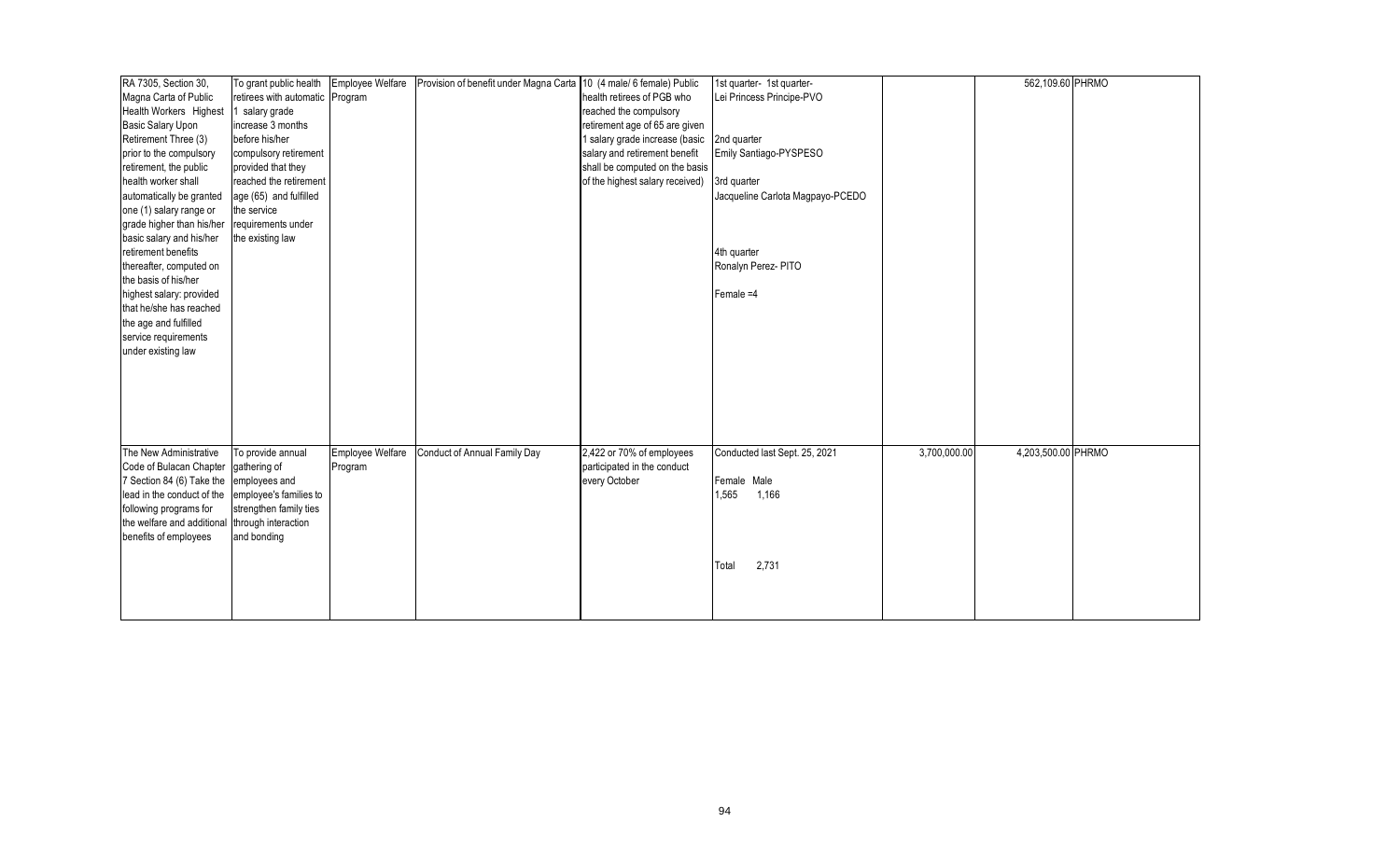| The New Administrative     | To provide monthly      | Employee Welfare | Conduct of Day-out with the Governor | 3,460 or 100% of employees                 | Kapamilya Kumustahan sa Kapitolyo                                    | 3,000,000.00 | 418,730.00 PHRMO |       |
|----------------------------|-------------------------|------------------|--------------------------------------|--------------------------------------------|----------------------------------------------------------------------|--------------|------------------|-------|
| Code of Bulacan Chapter    | gathering of            | Program          |                                      | received birthday gifts on the             | (KKK)                                                                |              |                  |       |
| 7 Section 84 (6) Take the  | employees and           |                  |                                      | conduct every month                        | Conducted last July 12, 2021                                         |              |                  |       |
| lead in the conduct of the | officials to strengthen |                  |                                      |                                            |                                                                      |              |                  |       |
| following programs for     | employee-employer       |                  |                                      |                                            | Female Male                                                          |              |                  |       |
| the welfare and additional | relationship            |                  |                                      |                                            | 229<br>155                                                           |              |                  |       |
| benefits of employees      |                         |                  |                                      |                                            |                                                                      |              |                  |       |
|                            |                         |                  |                                      |                                            |                                                                      |              |                  |       |
|                            |                         |                  |                                      |                                            | 384 attendees<br>Total                                               |              |                  |       |
|                            |                         |                  |                                      |                                            |                                                                      |              |                  |       |
|                            |                         |                  |                                      |                                            |                                                                      |              |                  |       |
|                            |                         |                  |                                      |                                            |                                                                      |              |                  |       |
|                            |                         |                  |                                      |                                            |                                                                      |              |                  |       |
|                            |                         |                  |                                      |                                            |                                                                      |              |                  |       |
| The New Administrative     | To provide recognition  | Employee Welfare | <b>Conduct of Loyalty Awarding</b>   | All qualified (122) employee               | 1st quarter-                                                         |              | 4,581,867.56     |       |
| Code of Bulacan            | of employees who        | Program          |                                      | with permanent, co terminus,               | Marilyn Tiquia-BMC- 1/19/1957                                        |              |                  | PHRMO |
| Chapter 7 Section 82       | have satisfactorily     |                  |                                      | temporary and casual status                | Merceditas Tiongson 1/30/1956- extend                                |              |                  |       |
| $(2,3,4)$ There shall be   | rendered service, who   |                  |                                      | (2017 - 118; 2018 - 106; 2019 - of service |                                                                      |              |                  |       |
| established an incentive   | have retired after      |                  |                                      | 143 based on 3 years                       |                                                                      |              |                  |       |
| and awards system in       | fifteen (15) years and  |                  |                                      | baseline data)                             |                                                                      |              |                  |       |
| accordance with Rule X     | those who at the time   |                  |                                      |                                            | 2nd quarter                                                          |              |                  |       |
| of the Omnibus Rules       | of death are still in   |                  |                                      |                                            | Alejandro Ramos- BMC 5/03/1956                                       |              |                  |       |
| Implementing Book V of     | service and /or while   |                  |                                      |                                            |                                                                      |              |                  |       |
| Executive Order No. 292    | performing official     |                  |                                      |                                            |                                                                      |              |                  |       |
| of the Civil Service Laws  | function                |                  |                                      |                                            |                                                                      |              |                  |       |
|                            |                         |                  |                                      |                                            | 3rd quarter                                                          |              |                  |       |
|                            |                         |                  |                                      |                                            | Eulogio Manzanero - BMC- 1/21/1961                                   |              |                  |       |
|                            |                         |                  |                                      |                                            | Elenita Magpayo-RMMH 4/13/1958                                       |              |                  |       |
|                            |                         |                  |                                      |                                            | Leticia Co-CDH-6.13.1956                                             |              |                  |       |
|                            |                         |                  |                                      |                                            | Marilyn Mendoza-Rmmh<br>5/07/1960                                    |              |                  |       |
|                            |                         |                  |                                      |                                            |                                                                      |              |                  |       |
|                            |                         |                  |                                      |                                            | Zenaida Ignacio-RMMH 10/11/1957<br>Alejandro Magpayo-RMMH-11/29/1958 |              |                  |       |
|                            |                         |                  |                                      |                                            |                                                                      |              |                  |       |
|                            |                         |                  |                                      |                                            |                                                                      |              |                  |       |
|                            |                         |                  |                                      |                                            | 4th quarter                                                          |              |                  |       |
|                            |                         |                  |                                      |                                            | Monalisa Magsakay                                                    |              |                  |       |
|                            |                         |                  |                                      |                                            |                                                                      |              |                  |       |
|                            |                         |                  |                                      |                                            | Male-3                                                               |              |                  |       |
|                            |                         |                  |                                      |                                            | Female -7                                                            |              |                  |       |
|                            |                         |                  |                                      |                                            |                                                                      |              |                  |       |
|                            |                         |                  |                                      |                                            |                                                                      |              |                  |       |
|                            |                         |                  |                                      |                                            |                                                                      |              |                  |       |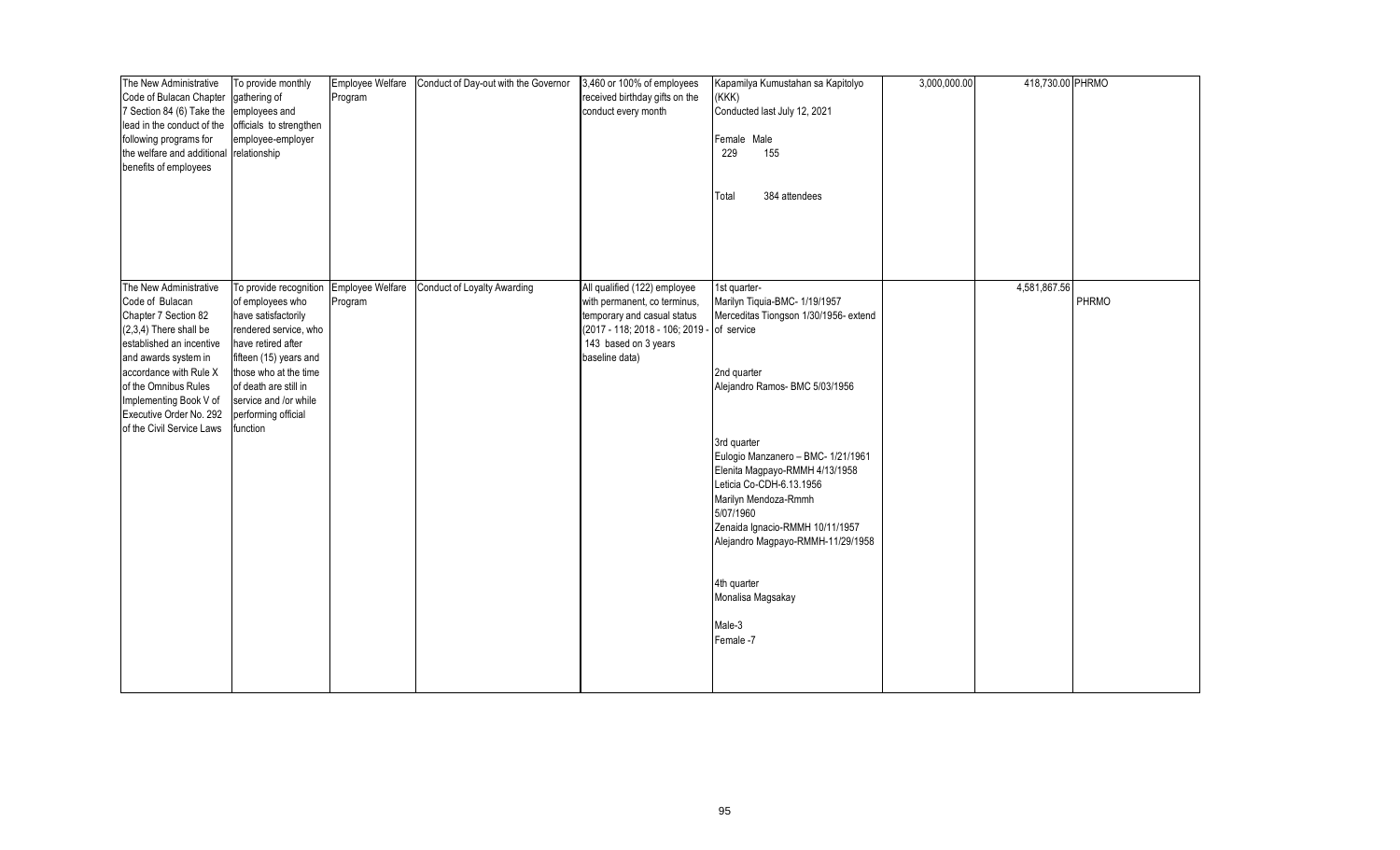|                                                                                                                                                                                                                                                                                                                                                        |                                                                                                   |                                         |                      |                                                                                                               | 4th quarter Loyalty Awarding held last<br>Dec. 17, 2021 at Nicanor Abelardo<br>Auditorium<br>Female - Male<br>59<br>68<br>398<br>600<br>Total 1,125                                                                                                                                                                                                                                                                                                                                                                                                                            | 7,000,000.00 | 9,883,550.00 | PHRMO |
|--------------------------------------------------------------------------------------------------------------------------------------------------------------------------------------------------------------------------------------------------------------------------------------------------------------------------------------------------------|---------------------------------------------------------------------------------------------------|-----------------------------------------|----------------------|---------------------------------------------------------------------------------------------------------------|--------------------------------------------------------------------------------------------------------------------------------------------------------------------------------------------------------------------------------------------------------------------------------------------------------------------------------------------------------------------------------------------------------------------------------------------------------------------------------------------------------------------------------------------------------------------------------|--------------|--------------|-------|
| The New Administrative<br>Code of Bulacan Chapter<br>7 Section 81 there shall<br>be an established<br>continuing program for<br>career and personnel<br>development at all levels<br>which shall create an<br>environment or work<br>climate conducive to the<br>development of<br>personnel, skill, talent<br>and values for better<br>public service | To provide<br>comprehensive<br>training and<br>development plan to<br>all employees of the<br>PGB | Career and<br>Employment<br>Development | Conduct of trainings | All qualified employee with<br>permanent, co terminous,<br>temporary and casual status<br>(send out/in house) | Total 1,698<br>participants<br>1st quarter<br>Refresher Course for ISO (internal<br>auditors)<br>2nd quarter<br>ISO Documentation training (internal<br>Auditors)<br>Refresher Course on selected PHRMO<br>Policies for PHO-BDH conducted May<br>26&27,2021<br>3rd quarter<br>Isa-GAD Mainstream Orientation<br>conducted last August 27, 2021<br>ISO newly hired orientation conducted<br>last September 17, 2021<br>Muling Isa-GAD Mainstream<br>Orientation conducted last September<br>28,2021<br>Muling Isa-GAD Mainstream Orientation<br>conducted last October 28, 2021 | 2,000,000.00 | 217,000.00   | PHRMO |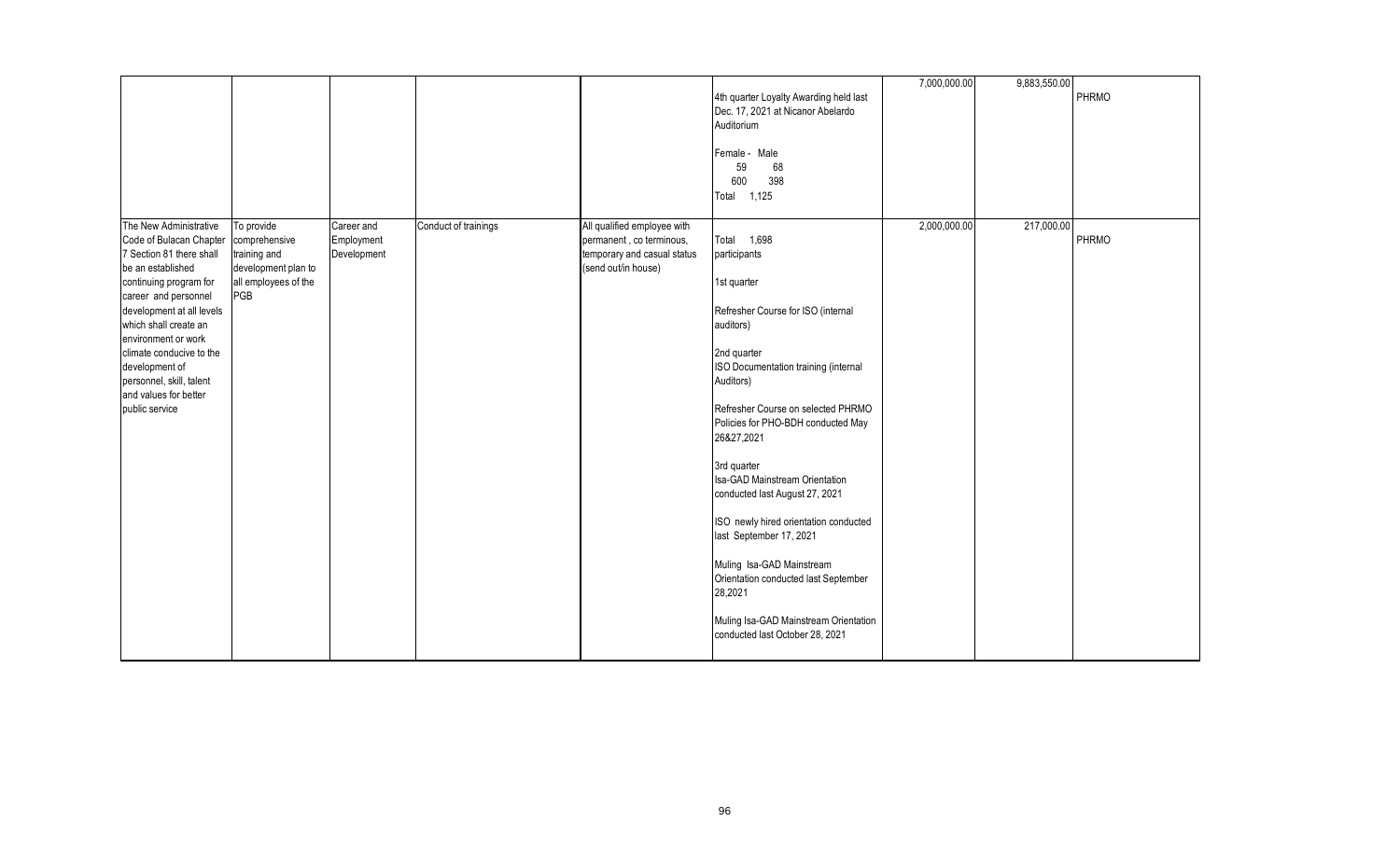| RA 6365 (Sec. 4)      | To continuously      | <b>POPULATION</b> | <b>Equipping of Local Population</b> | 26 Population workers     | 1st qtr:                              | 200,000.00 |           | Implemented |
|-----------------------|----------------------|-------------------|--------------------------------------|---------------------------|---------------------------------------|------------|-----------|-------------|
| An Act Establishing A | equip and monitor    | PROGRAM           | <b>Officers and Workers</b>          | equipped with atleast one | 31 Population officers and workers    |            |           |             |
| National Policy On    | local population     |                   |                                      | program update            | (4 male, 27 female) equipped with     |            |           |             |
| Population, Creating  | officers and workers |                   |                                      |                           | 2021 program update conducted by      |            |           |             |
| The Commission On     | regarding            |                   |                                      |                           | 4 staff (1 male, 3 female) of         |            |           |             |
| Population and For    | adolescent health    |                   |                                      |                           | Commission on Population Regional     |            |           |             |
| <b>Other Purposes</b> | and development,     |                   |                                      |                           | Office dated January 23, 2021 via     |            |           |             |
|                       | responsible          |                   |                                      |                           | Zoom                                  |            |           |             |
|                       | parenthood and       |                   |                                      |                           | 2nd qtr:                              |            | 13,500.00 |             |
|                       | family planning      |                   |                                      |                           | May 25 - 27 - Pre Marriage            |            |           |             |
|                       | programs             |                   |                                      |                           | Orientation & Counseling Training of  |            |           |             |
|                       |                      |                   |                                      |                           | district 3-4 with Malolos, Baliwag, & |            |           |             |
|                       |                      |                   |                                      |                           | Pandi conducted by 4 female staff, 1  |            |           |             |
|                       |                      |                   |                                      |                           | male staff participated by 45 female  |            |           |             |
|                       |                      |                   |                                      |                           | and 11 male                           |            |           |             |
|                       |                      |                   |                                      |                           |                                       |            |           |             |
|                       |                      |                   |                                      |                           | 3rd qtr:                              |            |           |             |
|                       |                      |                   |                                      |                           | September 21 - 14 MSWD and 17         |            |           |             |
|                       |                      |                   |                                      |                           | MPOW equipped                         |            |           |             |
|                       |                      |                   |                                      |                           |                                       |            |           |             |
|                       |                      |                   |                                      |                           |                                       |            |           |             |
|                       |                      |                   |                                      |                           |                                       |            |           |             |
|                       |                      |                   |                                      |                           |                                       |            |           |             |
|                       |                      |                   |                                      |                           |                                       |            |           |             |
|                       |                      |                   |                                      |                           |                                       |            |           |             |
|                       |                      |                   |                                      |                           |                                       |            |           |             |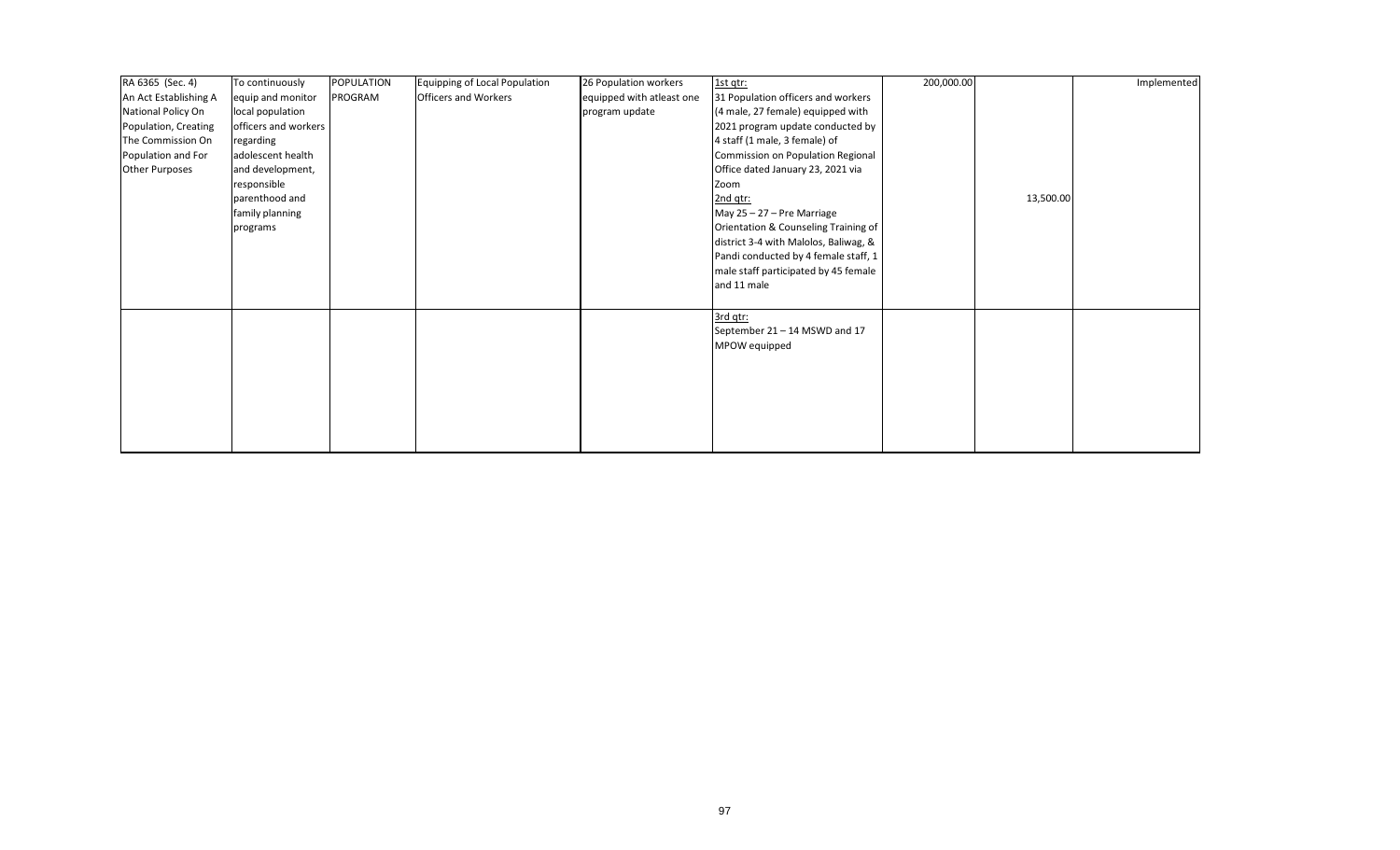| THE PHILIPPINE     |                      | Quarterly meeting of local                                     | 4 meetings with 26 local   | 1st qtr:                            | 12,000.00  | 0.00       | Implemented            |
|--------------------|----------------------|----------------------------------------------------------------|----------------------------|-------------------------------------|------------|------------|------------------------|
| <b>POPULATION</b>  |                      | population officers and workers                                | population officers and 4  | 1 meeting attended by 22            |            |            |                        |
| MANAGEMENT         |                      |                                                                | staff                      | population officers and workers 2   |            |            |                        |
| PROGRAM (PPMP)     |                      |                                                                |                            | male, 20 female) from 19 LGUs and   |            |            |                        |
| DIRECTIONAL PLAN   |                      |                                                                |                            | 2 female staff of PSWDO conducted   |            |            |                        |
| FOR 2017-2022;     |                      |                                                                |                            | on January 23, 2021 via Zoom        |            |            |                        |
|                    |                      |                                                                |                            | 2nd gtr:                            |            |            |                        |
|                    |                      |                                                                |                            | June 30 - CMPOW 2nd quarter         |            |            |                        |
|                    |                      |                                                                |                            | meeting attended by 32 population   |            |            |                        |
|                    |                      |                                                                |                            |                                     |            |            |                        |
|                    |                      |                                                                |                            | officers and workers (5 male and 27 |            |            |                        |
|                    |                      |                                                                |                            | female from 21 LGUs)                |            |            |                        |
|                    |                      |                                                                |                            | 3rd qtr:                            |            |            |                        |
|                    |                      |                                                                |                            | August 19 - CMPOW 3rd quarter       |            |            |                        |
|                    |                      |                                                                |                            | meeting attended by 20 population   |            |            |                        |
|                    |                      |                                                                |                            | officers and workers (5 male and 18 |            |            |                        |
|                    |                      |                                                                |                            | female from 21 LGUs) and 2 female   |            |            |                        |
|                    |                      |                                                                |                            | PSWDO staff via zoom                |            |            |                        |
|                    |                      |                                                                |                            | 4th qtr:                            |            |            |                        |
|                    |                      |                                                                |                            | November 8 - MPOW emergency         |            |            |                        |
|                    |                      |                                                                |                            | meeting                             |            |            |                        |
|                    |                      |                                                                |                            |                                     |            |            |                        |
|                    |                      |                                                                |                            |                                     |            |            |                        |
|                    |                      |                                                                |                            |                                     |            |            |                        |
|                    |                      |                                                                |                            |                                     |            |            |                        |
|                    |                      | Social Preparation for Community                               | 4 meetings attended by 25  | Initial implementation postponed    | 12,500.00  | 0.00       | Not Implemented        |
|                    |                      |                                                                | Life Skills trainers and 5 |                                     |            |            |                        |
|                    |                      | Reintegration of Tanglaw Pag-Asa                               |                            | due to unstable situation brought   |            |            |                        |
|                    |                      | Youth Rehabilitation Center                                    | PSWDO program              | by the pandemic                     |            |            |                        |
|                    |                      | residents                                                      | implementers               |                                     |            |            |                        |
|                    |                      |                                                                |                            |                                     |            |            |                        |
|                    |                      |                                                                |                            |                                     |            |            |                        |
|                    |                      |                                                                |                            |                                     |            |            |                        |
|                    |                      |                                                                |                            |                                     |            |            |                        |
|                    |                      |                                                                |                            |                                     |            |            |                        |
|                    |                      |                                                                |                            |                                     |            |            |                        |
| RA 10354           | To provide fund for  | Aid to Municipal Population Offiers 26 population officers and |                            | 2 male and 24 female population     | 312,000.00 | 312,000.00 | Implemented            |
| RESPONSIBLE        | the travelling       | and Workers                                                    | workers provided with      | officers and workers provided with  |            |            |                        |
| PARENTHOOD AND     | expenses of          |                                                                | ₱1,000 monthly incentive   | ₱1,000 monthly incentive            |            |            |                        |
| REPRODUCTIVE       | volunteers for core  |                                                                |                            |                                     |            |            |                        |
| HELATH ACT OF 2012 | meetings and acivity |                                                                |                            |                                     |            |            |                        |
|                    | preparations         |                                                                |                            |                                     |            |            |                        |
|                    |                      |                                                                |                            |                                     |            |            |                        |
|                    |                      |                                                                |                            |                                     |            |            |                        |
|                    |                      |                                                                |                            |                                     |            |            |                        |
|                    |                      |                                                                |                            |                                     |            |            |                        |
|                    |                      | Salary of Population Program staff                             | 1 personnel working on     | 3 personnel working on population   | 611,445.00 | 611,445.00 | Implemented charged to |
|                    |                      |                                                                | population program:        | program:                            |            |            | HRMO)                  |
|                    |                      |                                                                |                            |                                     |            |            |                        |
|                    |                      |                                                                |                            |                                     |            |            |                        |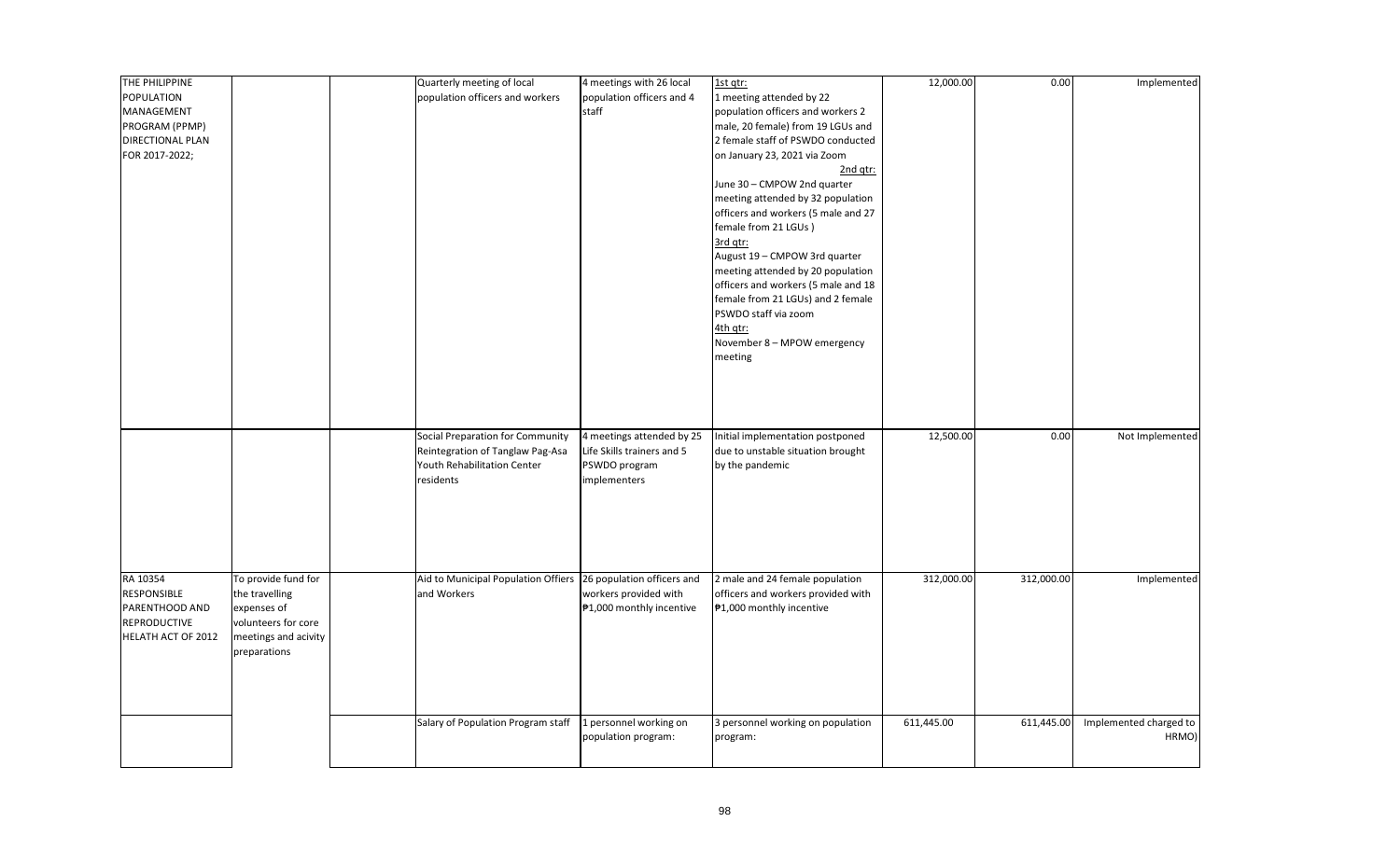|                                                                                                                                                                                                                                                                                                          |                                                                                                                                                                     |                                                    |                                                             | 1 SG-11 (P645.36/day) JO                                                                  | 1 SG-11 Casual female<br>(P23,877/mo. x 50%)<br>1 SG-15 Permanent female<br>(P33,575/mo. x 33%)                                                                                                                                                                                                                                                                                                                                                                                                                                                        |           |      |             |
|----------------------------------------------------------------------------------------------------------------------------------------------------------------------------------------------------------------------------------------------------------------------------------------------------------|---------------------------------------------------------------------------------------------------------------------------------------------------------------------|----------------------------------------------------|-------------------------------------------------------------|-------------------------------------------------------------------------------------------|--------------------------------------------------------------------------------------------------------------------------------------------------------------------------------------------------------------------------------------------------------------------------------------------------------------------------------------------------------------------------------------------------------------------------------------------------------------------------------------------------------------------------------------------------------|-----------|------|-------------|
|                                                                                                                                                                                                                                                                                                          |                                                                                                                                                                     |                                                    |                                                             |                                                                                           | 1 SG-26 Permanent female<br>(P111,742/mo. X 25%)                                                                                                                                                                                                                                                                                                                                                                                                                                                                                                       |           |      |             |
| Philippine Plan of<br>Action for Nutrition -<br>Implementing<br>Guidelines No. 010<br>"Guidelines on the<br>Monitoring and<br>Evaluation of Local<br>Level Plan<br>Implementation of the children's<br>Philippine Plan of<br>Action for Nutrition at<br>Provincial, City, and<br><b>Municipal Levels</b> | To formulate and<br>adopt coherent,<br>integrated and<br>comprehensive long-<br>term plans,<br>programs and<br>recommendations<br>relevant to<br>nutritional status | <b>NUTRITION</b><br>PROGRAM FOR<br><b>CHILDREN</b> | Quarterly meeting of Municipal<br>Nutrition Action Officers | 4 meetings of 24 Municipal<br>Nutrition Officers and<br>Workers with 6 PSWDO<br>conducted | 1st qtr:<br>March 29 - 1 meeting of 24 MNOWS<br>and TWG via Zoom<br>2nd qtr:<br>May 21 - 1 meeting of 32 MNOWS<br>and TWG via Zoom<br>June 28 - DNPC meeting attended<br>by 1 male and 6 females<br>June - Core Group meeting on<br>nutrition attended by 1 male, 7<br>female<br>3rd qtr:<br>July 6 - Meeting of C/MNAO and<br>TWG via Zoom attended by 5 male<br>and 34 female<br>July 12 - TWG Meeting via Zoom<br>attended by 2 male and 13 female<br>July 23 - Emergency Meeting of<br>C/MNAO and TWG via Zoom<br>attended by 5 male and 34 female | 80,000.00 | 0.00 | Implemented |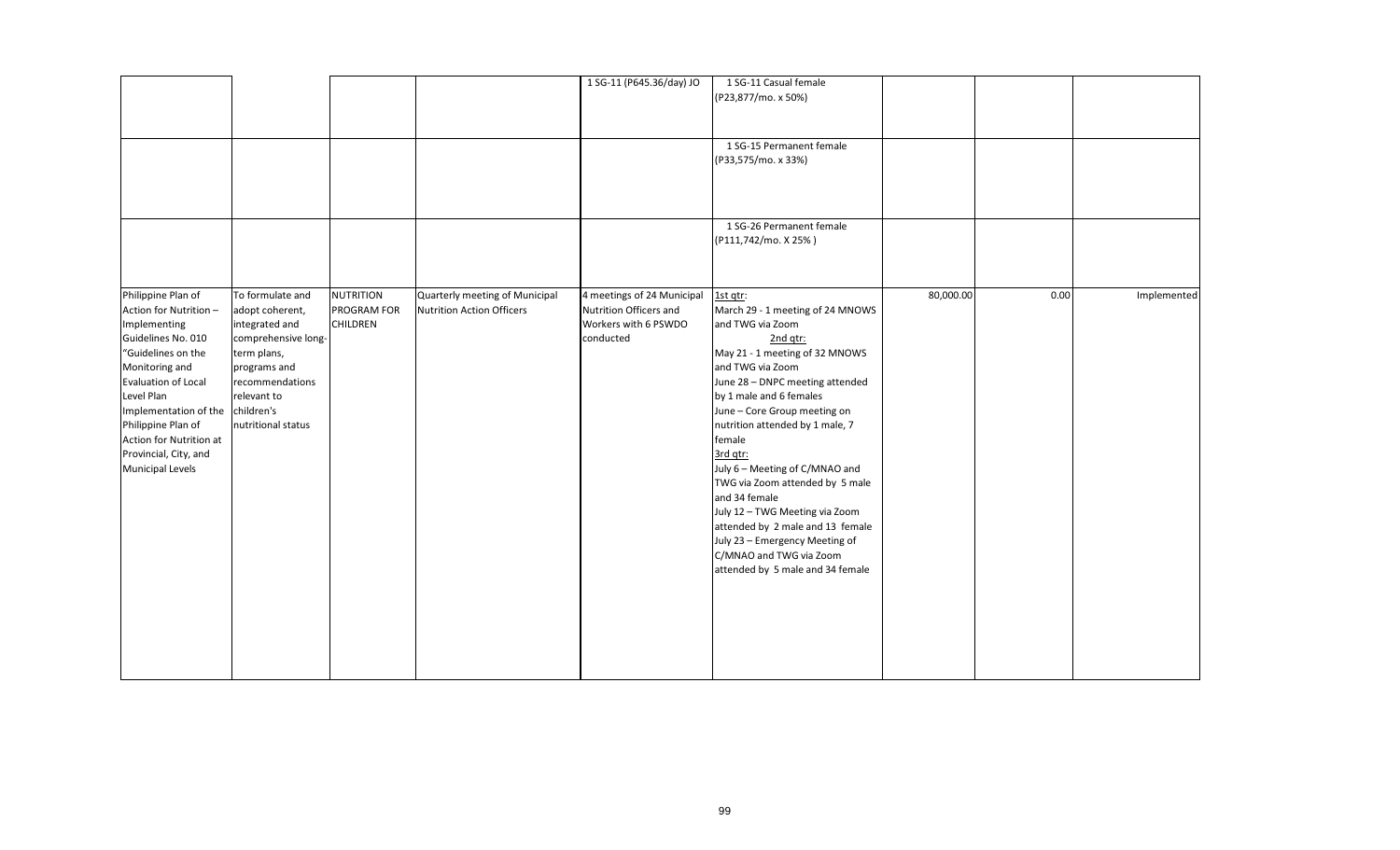|                                                                                                                                                                                                                                                  |                                                     |                                                            |                                                                                                     | 4th qtr:<br>December 21 - Quarterly Meeting<br>of C/MNAO and TWG via Zoom                                                                                                                                                                               |            |      |                 |
|--------------------------------------------------------------------------------------------------------------------------------------------------------------------------------------------------------------------------------------------------|-----------------------------------------------------|------------------------------------------------------------|-----------------------------------------------------------------------------------------------------|---------------------------------------------------------------------------------------------------------------------------------------------------------------------------------------------------------------------------------------------------------|------------|------|-----------------|
| <b>Presidential Decree</b><br>No. 1569<br>"Strengthening The<br><b>Barangay Nutrition</b><br>Program By Providing<br>For A Barangay<br>Nutrition Scholar In<br>Every Barangay,<br><b>Providing Funds</b><br>Therefor, And For<br>Other Purposes" | To enhance skills<br>and knowledge of<br>volunteers | Capability building for program<br>implementers/volunteers | 3 Capability buildings<br>conducted to different<br>program implementors<br>from 2nd to 4th quarter | Implementers/volunteers in<br>Marilao, Bulacan (PIMAM for LLN)<br>attended by 25 participants.<br>November 16-18 - Capabilty<br>building for program<br>implementers/volunteers in<br>Calumpit, Bulacan (PIMAM for LLN)<br>attended by 30 participants. | 200,000.00 | 0.00 | Implemented     |
|                                                                                                                                                                                                                                                  |                                                     |                                                            |                                                                                                     | December 1-4 - Capabilty building<br>for program<br>implementers/volunteers in Bustos,<br>Bulacan (PIMAM for LLN) attended<br>by 30 participants.                                                                                                       |            |      |                 |
|                                                                                                                                                                                                                                                  |                                                     | Lingkod Lingap sa Nayon Academy                            | 48 LLN (2 per municipality)<br>trained                                                              | Initial implementation postponed<br>due to unstable situation brought<br>by the pandemic                                                                                                                                                                | 100,000.00 |      | Not Implemented |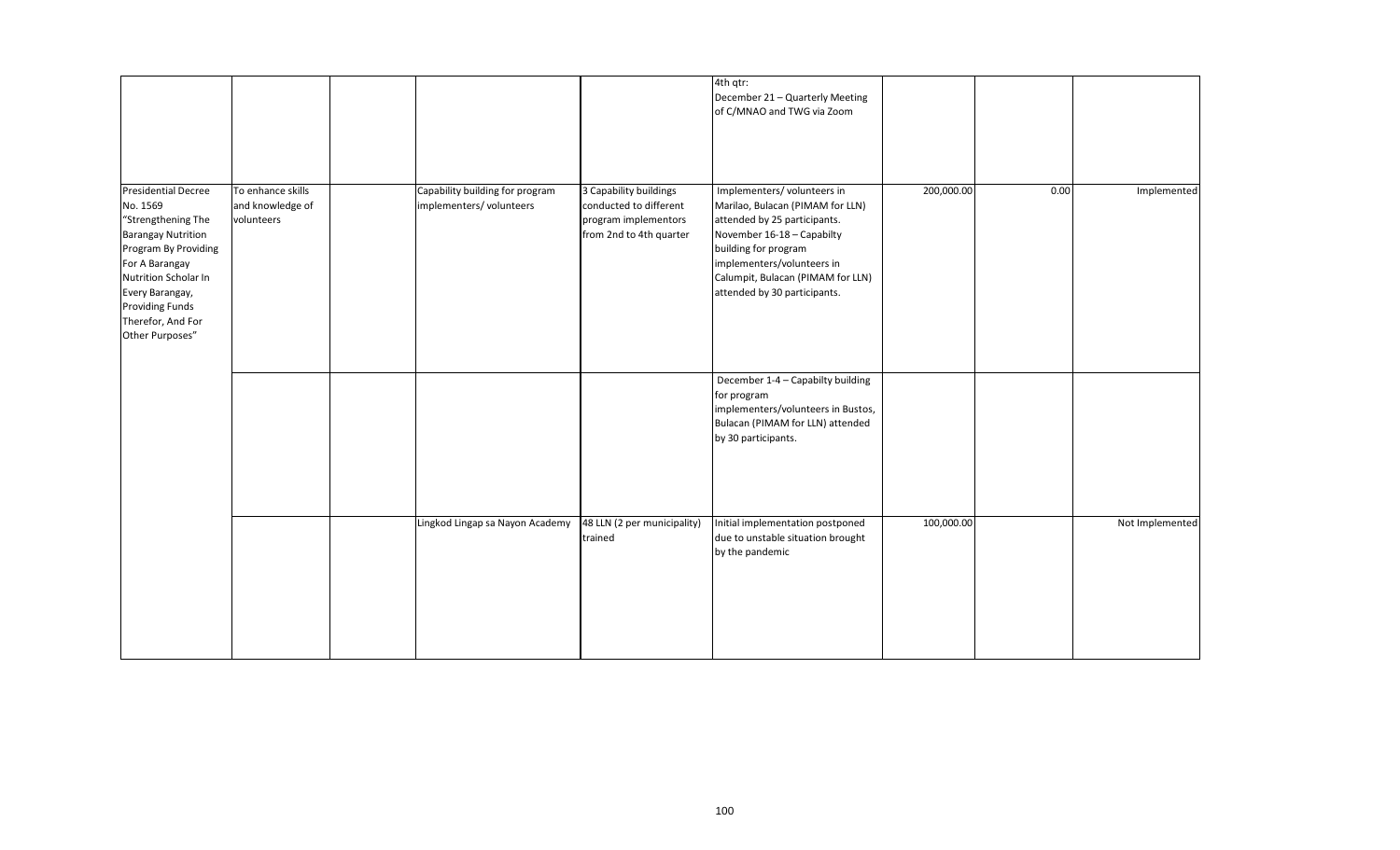| <b>Presidential Decree</b><br>No. 491 Creating A<br><b>National Nutrition</b><br><b>Council And</b><br>For Other Purposes<br>SEC. 4. Creation of a<br><b>National Nutrition</b><br>Council | To provide fund for<br>the travelling<br>expenses of<br>volunteers for core<br>meetings and<br>activity preparations | Aid to Municipal Nutrition Action<br><b>Officers</b> | 24 MNAOs provided with<br>₱1,000 monthly incentive                           | 1st-2nd qtr:<br>2 male and 21 female MNAOs<br>provided with #1,000 monthly<br>incentive<br>3rd qtr:<br>4 male and 19 female MNAOs<br>provided with #1,000 monthly<br>incentive | 288,000.00 | 288,000.00 | Implemented                                        |
|--------------------------------------------------------------------------------------------------------------------------------------------------------------------------------------------|----------------------------------------------------------------------------------------------------------------------|------------------------------------------------------|------------------------------------------------------------------------------|--------------------------------------------------------------------------------------------------------------------------------------------------------------------------------|------------|------------|----------------------------------------------------|
|                                                                                                                                                                                            |                                                                                                                      | Aid to Population and Nutrition<br>Council           | 1 council provided with<br>incentives for program<br>implementers / meetings | 1st-3rd qtr:                                                                                                                                                                   | 250,000.00 | N/A        | Implemented                                        |
|                                                                                                                                                                                            |                                                                                                                      | Salary of Focal Person on Nutrition<br>Program       | Salaries of 4 personnel<br>working on nutrition                              | No request made<br>Salaries of 4 personnel working on<br>nutrition program:                                                                                                    | 794,726.76 | 794,726.76 |                                                    |
|                                                                                                                                                                                            |                                                                                                                      |                                                      | program:<br>2 SG-18 (P40,637/mo)                                             | 2 SG-18 permanent 1 female, 1                                                                                                                                                  |            |            | PSWDO Implemented<br>charged to<br>HRMOImplemented |
|                                                                                                                                                                                            |                                                                                                                      |                                                      | permanent<br>1 SG-11 (P20,754/mo.)<br>Casual                                 | male (P43,681/mo. x 33%)<br>1 SG-11 Casual female<br>(P23,877/mo.)                                                                                                             |            |            |                                                    |
|                                                                                                                                                                                            |                                                                                                                      |                                                      | 1 SG-4 (P13,214/mo.)<br>Casual                                               | 1 SG-26 Permanent female<br>(P111,742/mo. X 25%)                                                                                                                               |            |            |                                                    |
|                                                                                                                                                                                            |                                                                                                                      |                                                      |                                                                              |                                                                                                                                                                                |            |            |                                                    |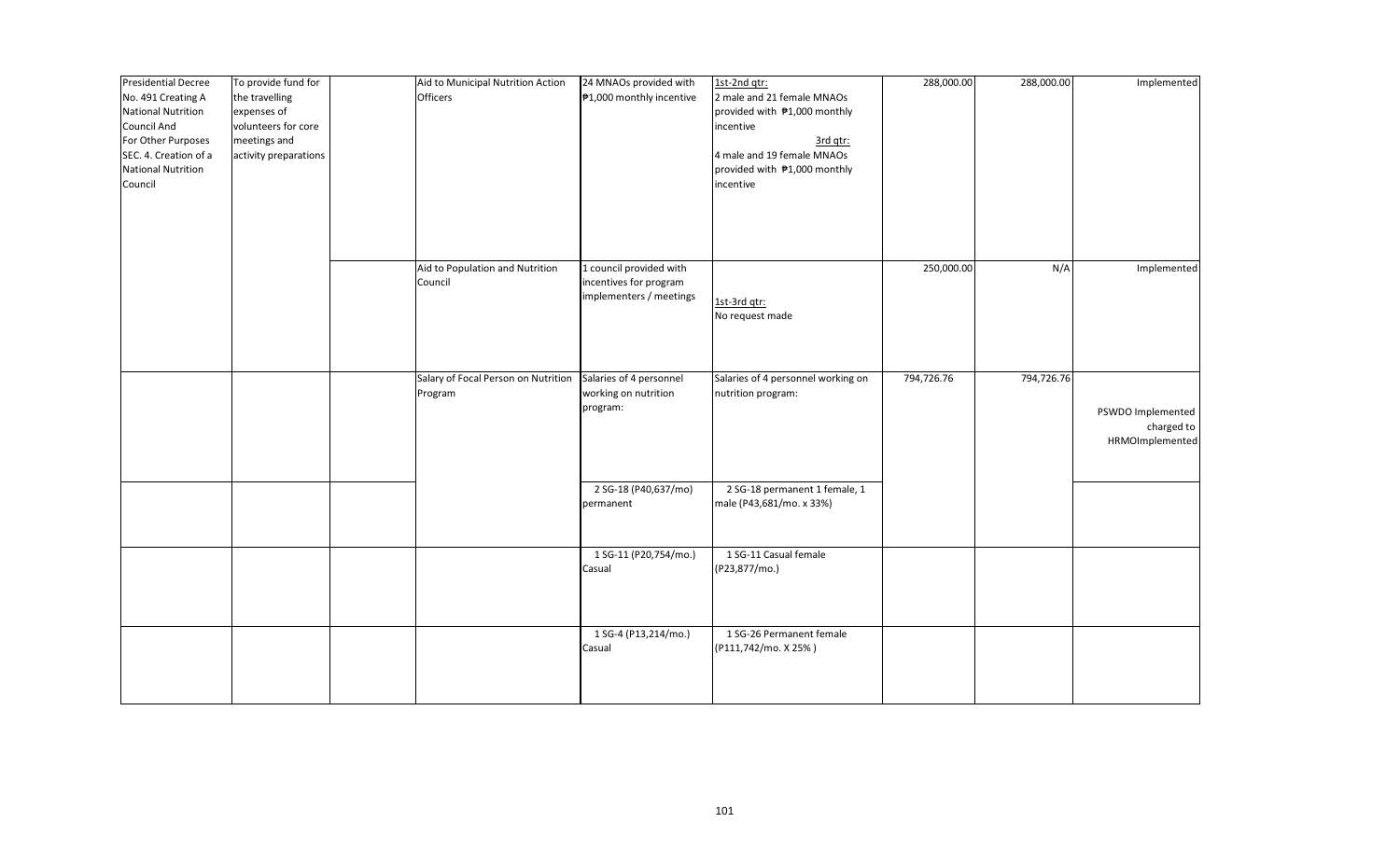| Republic Act No. 10410 To provide |                      | <b>EARLY</b>     | Child Development Worker's | 90 ECCD service providers | 2nd qtr:                            | 71,000.00 | 0.00 | Implemeneted |
|-----------------------------------|----------------------|------------------|----------------------------|---------------------------|-------------------------------------|-----------|------|--------------|
| An Act Recognizing                | counterpart funds    | <b>CHILDHOOD</b> | <b>Training</b>            | trained in May            | June - Conducted orientation on     |           |      |              |
| The Age from Zero (0)             | for the training and | <b>CARE AND</b>  |                            |                           | CDW/CDC Accreditation attended      |           |      |              |
| to Eight (8) Years as             | continuing           | DEVELOPMENT      |                            |                           | by 242 participants (3 male and 239 |           |      |              |
| The First Crucial Stage           | education of ECCD    | PROGRAM (ECCD)   |                            |                           | female)                             |           |      |              |
| of Educational                    | service providers    |                  |                            |                           | 3rd gtr:                            |           |      |              |
| Development and                   |                      |                  |                            |                           | July 22 - Orientation on RA 10821   |           |      |              |
| Stregnthening the                 |                      |                  |                            |                           | (children's emergency relief and    |           |      |              |
| Early Childhood Care              |                      |                  |                            |                           | protection act) and basic sign      |           |      |              |
| and Development                   |                      |                  |                            |                           | language attended by 77             |           |      |              |
| System, Appropriating             |                      |                  |                            |                           | participants (2 male and 75 female) |           |      |              |
| Funds therefor and for            |                      |                  |                            |                           | July 6 - Conducted orientation on   |           |      |              |
| other Purposes Sec. 7             |                      |                  |                            |                           | CDW/CDC Accreditation (Angat)       |           |      |              |
| B <sub>3</sub>                    |                      |                  |                            |                           | attended by 22 participants         |           |      |              |
|                                   |                      |                  |                            |                           | August 5 -6 - Conducted orientation |           |      |              |
|                                   |                      |                  |                            |                           | on CDW/CDC Accreditation            |           |      |              |
|                                   |                      |                  |                            |                           | (Malolos) attended by 55            |           |      |              |
|                                   |                      |                  |                            |                           | participants                        |           |      |              |
|                                   |                      |                  |                            |                           | September - Conducted orientation   |           |      |              |
|                                   |                      |                  |                            |                           | on CDW/CDC Accreditation            |           |      |              |
|                                   |                      |                  |                            |                           | (Norzagaray) attended by 28         |           |      |              |
|                                   |                      |                  |                            |                           | participants                        |           |      |              |
|                                   |                      |                  |                            |                           | September - Conducted orientation   |           |      |              |
|                                   |                      |                  |                            |                           | on CDW/CDC Accreditation            |           |      |              |
|                                   |                      |                  |                            |                           | (Guiguinto) attended by 26          |           |      |              |
|                                   |                      |                  |                            |                           | participants                        |           |      |              |
|                                   |                      |                  |                            |                           |                                     |           |      |              |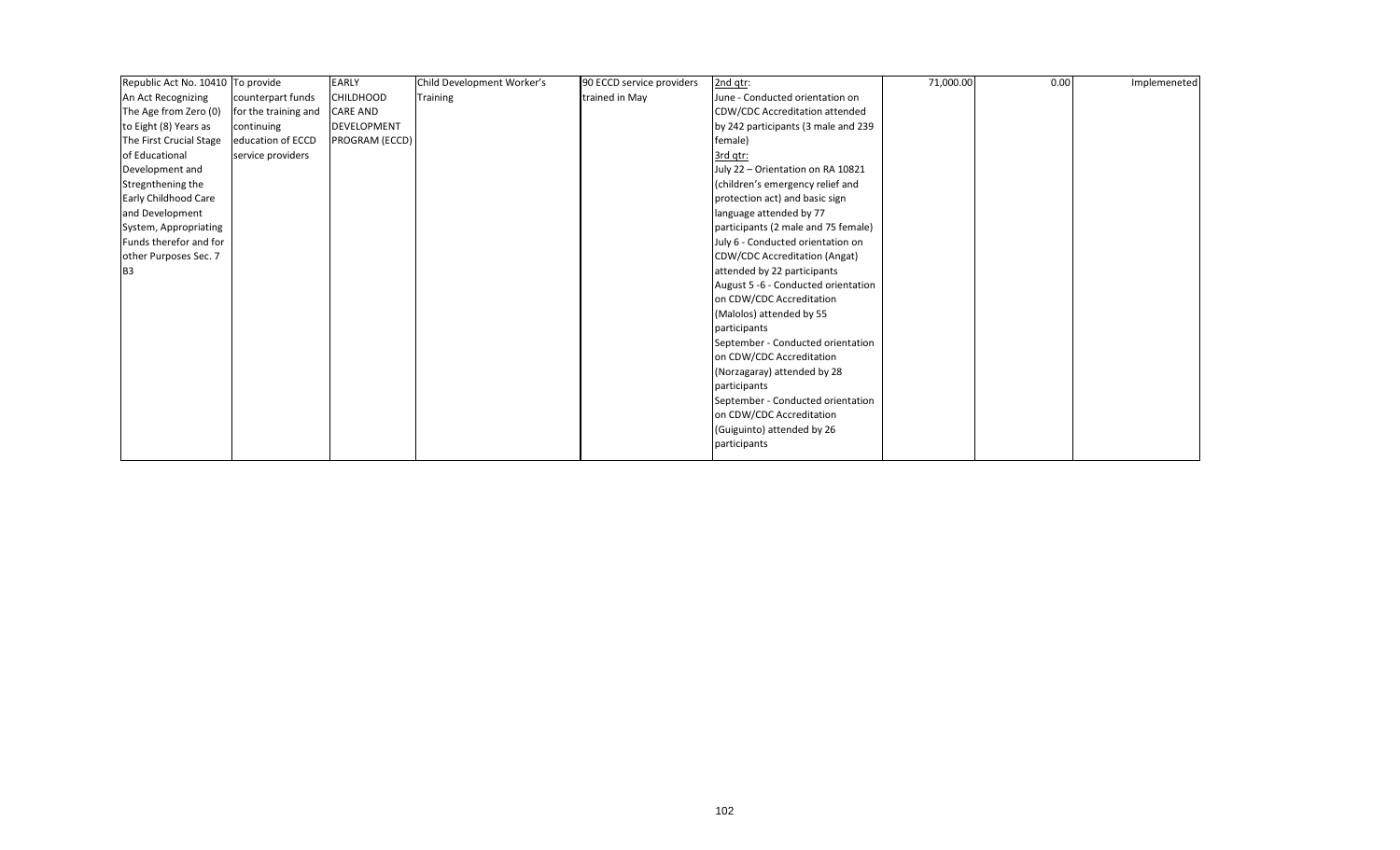|  |  | 4th qtr:                             |  |  |
|--|--|--------------------------------------|--|--|
|  |  | October 7 - Conducted orientation    |  |  |
|  |  | on CDW/CDC Accreditation Old Tool    |  |  |
|  |  | (Baliwag) attended by 35             |  |  |
|  |  | participants (35 Female, 0 Male)     |  |  |
|  |  | October 8 - Conducted                |  |  |
|  |  | Orientation/Workshop on              |  |  |
|  |  |                                      |  |  |
|  |  | Guidelines on the Registration and   |  |  |
|  |  | Granting of Permit and Recognition   |  |  |
|  |  | to Public/Private Child Development  |  |  |
|  |  | Centers/ Learning Centers Offering   |  |  |
|  |  | Early Childhood Programs For 0-4     |  |  |
|  |  | Years Old Filipino Children New Tool |  |  |
|  |  |                                      |  |  |
|  |  | (City of Meycauayan) attended by     |  |  |
|  |  | 43 participants (43 female, 0 male)  |  |  |
|  |  |                                      |  |  |
|  |  |                                      |  |  |
|  |  |                                      |  |  |
|  |  |                                      |  |  |
|  |  |                                      |  |  |
|  |  |                                      |  |  |
|  |  |                                      |  |  |
|  |  |                                      |  |  |
|  |  | October 9-10 - Conducted             |  |  |
|  |  | Orientation/Workshop on              |  |  |
|  |  | Guidelines on the Registration and   |  |  |
|  |  | Granting of Permit and Recognition   |  |  |
|  |  |                                      |  |  |
|  |  | to Public/Private Child Development  |  |  |
|  |  | Centers/ Learning Centers Offering   |  |  |
|  |  | Early Childhood Programs For 0-4     |  |  |
|  |  | Years Old Filipino Children New Tool |  |  |
|  |  | (City of Meycauayan) attended by     |  |  |
|  |  | 49 participants (48 female, 1 male)  |  |  |
|  |  | December 7 - Conducted               |  |  |
|  |  |                                      |  |  |
|  |  | Orientation on CDW/CDC               |  |  |
|  |  | Accreditation to Child Development   |  |  |
|  |  | Workers of Doña Remedios Trinidad    |  |  |
|  |  | attended by 35 (34 Female and 1      |  |  |
|  |  | Male)                                |  |  |
|  |  | December 22 - Conducted training     |  |  |
|  |  | on Supervised Neighborhood play to   |  |  |
|  |  |                                      |  |  |
|  |  | child Development Workers of City    |  |  |
|  |  | of Malolos attended by 55 female     |  |  |
|  |  | and 1 male.                          |  |  |
|  |  |                                      |  |  |
|  |  |                                      |  |  |
|  |  |                                      |  |  |
|  |  |                                      |  |  |
|  |  |                                      |  |  |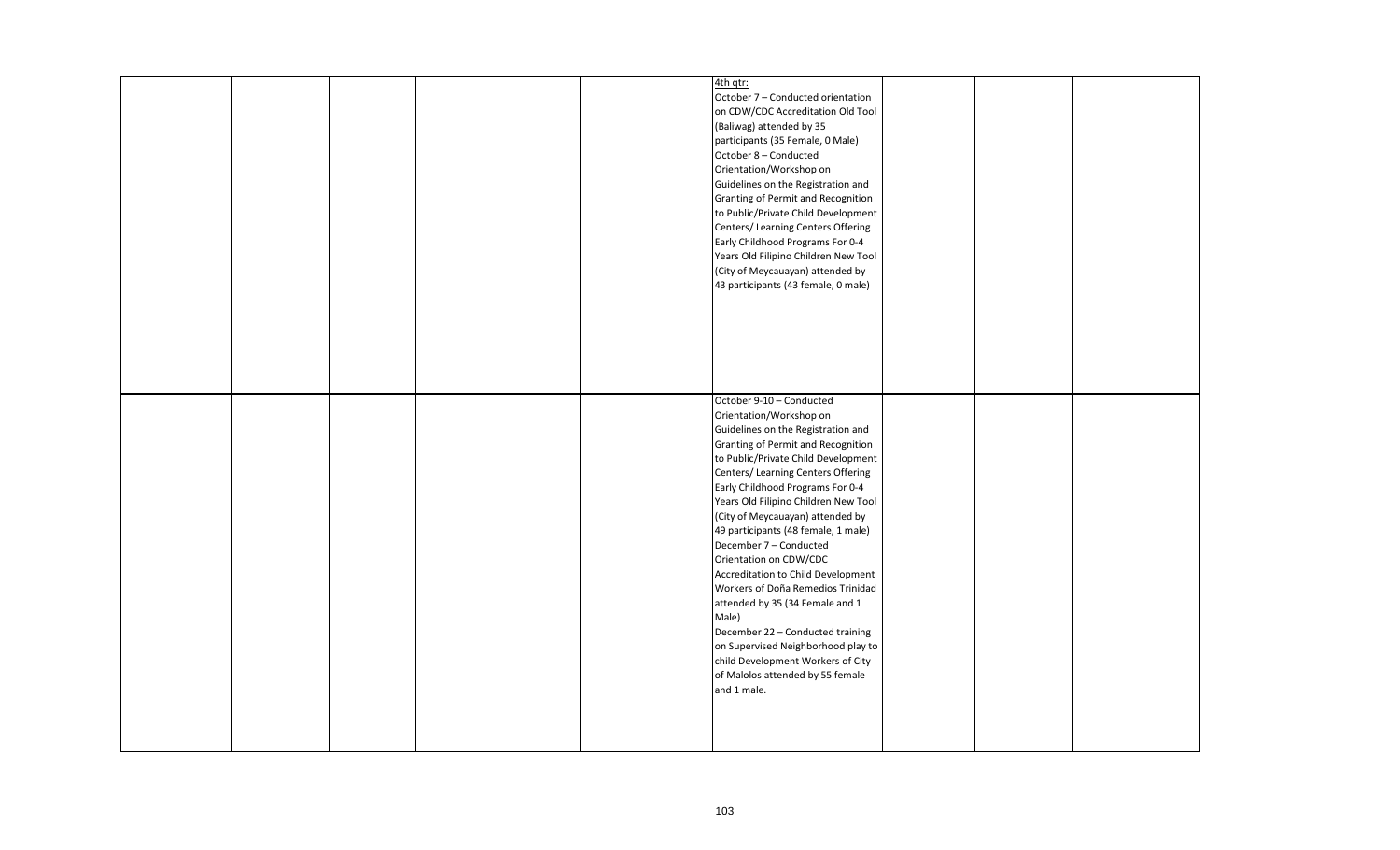|  |                                                                                 |                                                                                           | December 23 - Conducted training<br>on Supervised Neighborhood play to<br>child Development Workers of City<br>of Malolos attended by 56 female<br>and 3 male.                                                                                                                                                                                                                                                                                                                               |            |      |                                                                                                  |
|--|---------------------------------------------------------------------------------|-------------------------------------------------------------------------------------------|----------------------------------------------------------------------------------------------------------------------------------------------------------------------------------------------------------------------------------------------------------------------------------------------------------------------------------------------------------------------------------------------------------------------------------------------------------------------------------------------|------------|------|--------------------------------------------------------------------------------------------------|
|  | Capability Building of Provincial<br>Federation of Child Development<br>Workers | 1 capability Building<br>attended by 24 Provincial<br>Federation teachers and 2<br>to May | 2nd gtr:<br>June 17 & 18 - "Talakayan sa mga<br>DWC/CDW sa Lalawigan ng Bulacan<br>advisers conducted on April Kaalinsabay ng Pagdiriwang ng<br>National DWC/CDW week",<br>Orientation on Covid - 19<br>Vaccination Program attended by<br>941 participants (21 male and 920<br>female)<br>4th gtr:<br>December 28 - Capability Building<br>of Bulacan Federation of Child<br>Development Workers Presidents'<br>Year-End Assessment and Extension<br>Service attended by Male and<br>Female | 107,000.00 | 0.00 | <b>Implemented Sponsored</b><br>by BFCDW (Bulacan<br>Federation of Child<br>Development Workers) |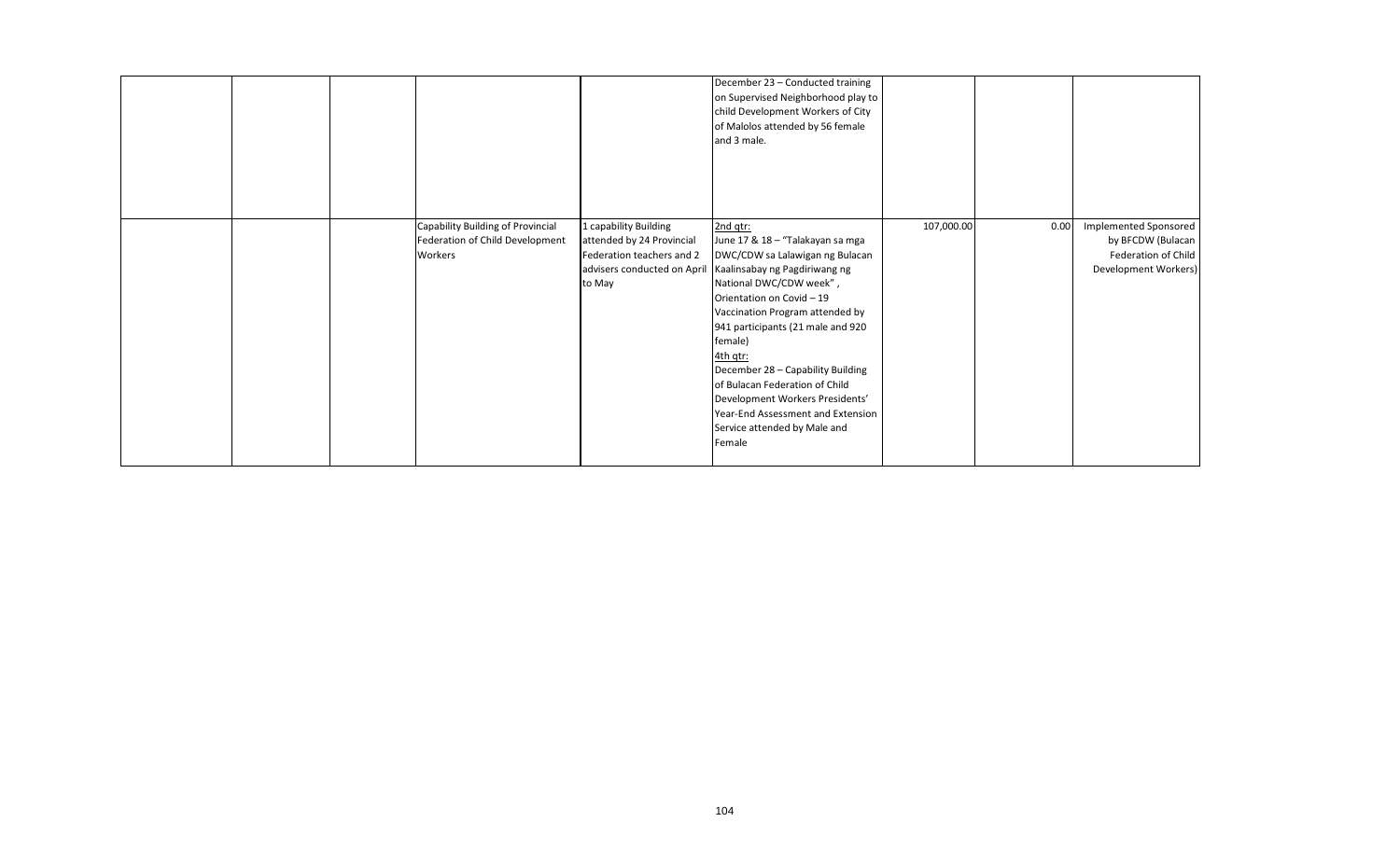| Republic Act No. 10410 To provide technical |                     | <b>EARLY</b>     | Quarterly meeting / Capability                                | 4 meetings attended by 24 | 1st qtr:                            | 74,500.00 | 0.00 | Implemented |
|---------------------------------------------|---------------------|------------------|---------------------------------------------------------------|---------------------------|-------------------------------------|-----------|------|-------------|
| An Act Recognizing                          | assistance to local | <b>CHILDHOOD</b> | Building of Provincial Federation of officers and PSWDO staff |                           | January 16 - special meeting        |           |      |             |
| The Age Drom Zero (0)                       | counterparts and    | <b>CARE AND</b>  | Day Care Teachers                                             |                           | attended by 3 female and 1 male     |           |      |             |
| to Eight (8) Years as                       | service providers   | DEVELOPMENT      |                                                               |                           | March 31 - Bulacan Prov'l.          |           |      |             |
| The First Crucial Stage                     |                     | PROGRAM (ECCD)   |                                                               |                           | Federation of Day Care Workers      |           |      |             |
| of Educational                              |                     |                  |                                                               |                           | Presidents regular meeting via      |           |      |             |
| Development and                             |                     |                  |                                                               |                           | Zoom attended by 3 males and 24     |           |      |             |
| Stregnthening the                           |                     |                  |                                                               |                           | females                             |           |      |             |
| Early Childhood Care                        |                     |                  |                                                               |                           | 2nd qtr:                            |           |      |             |
| and Development                             |                     |                  |                                                               |                           | June 11 - Federation of DWC/CDW     |           |      |             |
| System, Appropriating                       |                     |                  |                                                               |                           | Presidents' 2nd quarter meeting     |           |      |             |
| Funds Rherefor and                          |                     |                  |                                                               |                           | and Election of new set of officers |           |      |             |
| For Other Purposes                          |                     |                  |                                                               |                           | attended by 38 participants (3 male |           |      |             |
| Sec. 7 B3                                   |                     |                  |                                                               |                           | and 35 female)                      |           |      |             |
|                                             |                     |                  |                                                               |                           | 3rd qtr:                            |           |      |             |
|                                             |                     |                  |                                                               |                           | September 30 - Federation of        |           |      |             |
|                                             |                     |                  |                                                               |                           | DWC/CDW Presidents' 3rd quarter     |           |      |             |
|                                             |                     |                  |                                                               |                           | meeting attended by 28 participants |           |      |             |
|                                             |                     |                  |                                                               |                           | (24 female and 4 male) via zoom     |           |      |             |
|                                             |                     |                  |                                                               |                           |                                     |           |      |             |
|                                             |                     |                  |                                                               |                           |                                     |           |      |             |
|                                             |                     |                  |                                                               |                           |                                     |           |      |             |
|                                             |                     |                  |                                                               |                           |                                     |           |      |             |
|                                             |                     |                  |                                                               |                           |                                     |           |      |             |
|                                             |                     |                  |                                                               |                           |                                     |           |      |             |
|                                             |                     |                  |                                                               |                           |                                     |           |      |             |
|                                             |                     |                  |                                                               |                           |                                     |           |      |             |
|                                             |                     |                  |                                                               |                           |                                     |           |      |             |
|                                             |                     |                  |                                                               |                           | 4th qtr:                            |           |      |             |
|                                             |                     |                  |                                                               |                           | November 27 - Special meeying of    |           |      |             |
|                                             |                     |                  |                                                               |                           | <b>Bulacan Federation of Child</b>  |           |      |             |
|                                             |                     |                  |                                                               |                           | Development Workers attended by     |           |      |             |
|                                             |                     |                  |                                                               |                           | 7 partcipants                       |           |      |             |
|                                             |                     |                  |                                                               |                           | December 21 - Special meeting       |           |      |             |
|                                             |                     |                  |                                                               |                           | attended by Presidents of Bulacan   |           |      |             |
|                                             |                     |                  |                                                               |                           | Federation of CDWs and ECCD Focal   |           |      |             |
|                                             |                     |                  |                                                               |                           | Person attended by 2 male and 27    |           |      |             |
|                                             |                     |                  |                                                               |                           | female                              |           |      |             |
|                                             |                     |                  |                                                               |                           |                                     |           |      |             |
|                                             |                     |                  |                                                               |                           |                                     |           |      |             |
|                                             |                     |                  |                                                               |                           |                                     |           |      |             |
|                                             |                     |                  |                                                               |                           |                                     |           |      |             |
|                                             |                     |                  |                                                               |                           |                                     |           |      |             |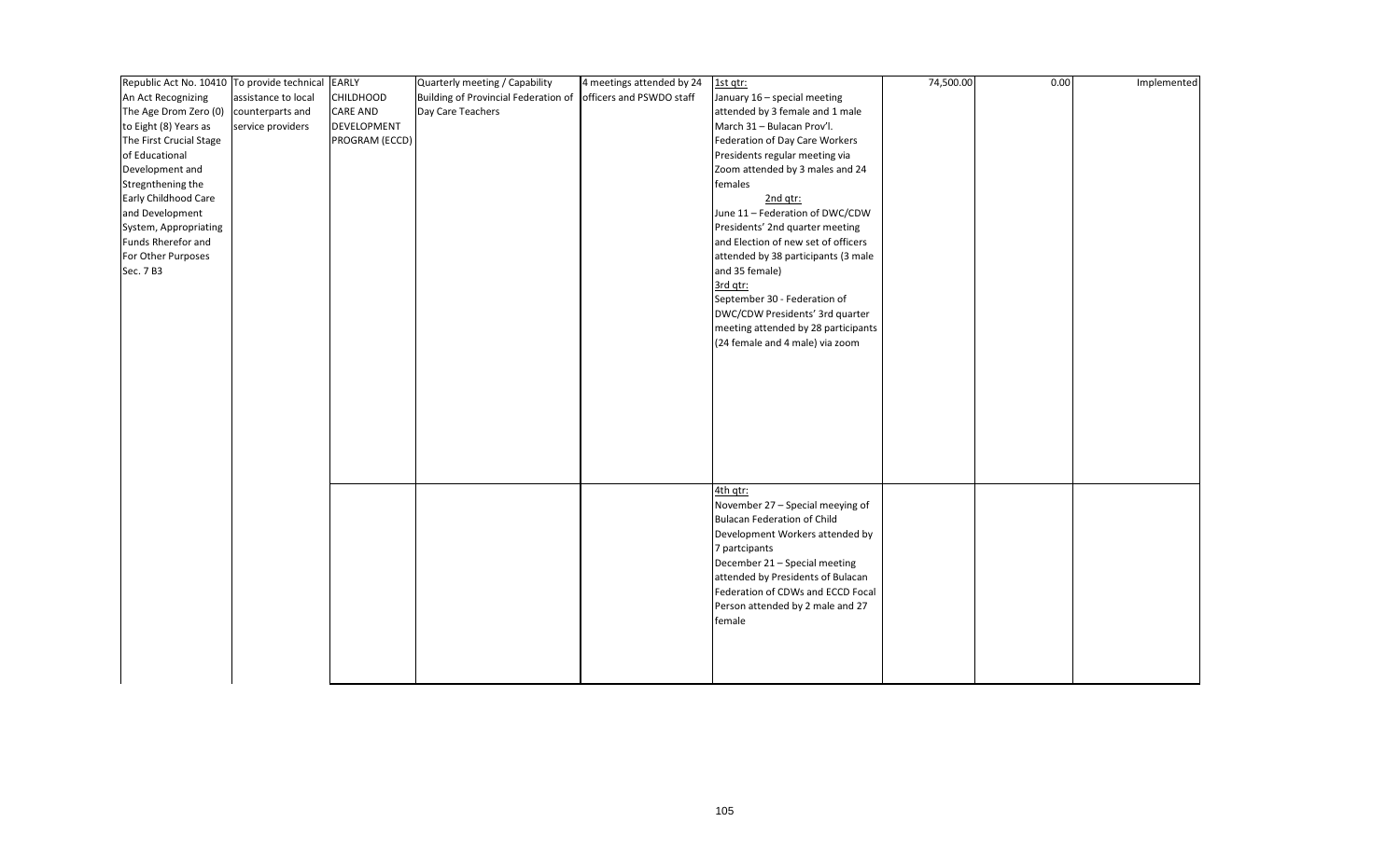| Quarterly meeting of Provincial      | 4 meetings attended by 35 | 1st gtr:                              | 69,000.00 | 0.00 | Implemented |
|--------------------------------------|---------------------------|---------------------------------------|-----------|------|-------------|
| Council for Protection of Children / | member sof PCPC with 1    | No meeting conducted due to           |           |      |             |
| Response Team / Seal of Child        | <b>SCFLG Audit</b>        | pandemic;                             |           |      |             |
| Friendly Local Government Audit      |                           | SCFLGA on hold as per DILG            |           |      |             |
|                                      |                           | $2nd$ qtr:                            |           |      |             |
|                                      |                           | Secretariat to Provincial Council for |           |      |             |
|                                      |                           | the Protection of Children meeting    |           |      |             |
|                                      |                           | attended by 48 members (21 male       |           |      |             |
|                                      |                           | and 27 female)                        |           |      |             |
|                                      |                           | 3rd gtr:                              |           |      |             |
|                                      |                           | August 20 - CFLGA Provincial Table    |           |      |             |
|                                      |                           | Assessment/Meeting attended by 2      |           |      |             |
|                                      |                           | male and 6 female                     |           |      |             |
|                                      |                           | 4th qtr:                              |           |      |             |
|                                      |                           | October 13 - attended Seal of Child-  |           |      |             |
|                                      |                           | <b>Friendly Local Governance</b>      |           |      |             |
|                                      |                           | Audit/Table Validation together       |           |      |             |
|                                      |                           | with other members of                 |           |      |             |
|                                      |                           | PCPC/OIMTF via Zoom                   |           |      |             |
|                                      |                           | December 22 - PCPC/PIMTF              |           |      |             |
|                                      |                           | members attended the Regional         |           |      |             |
|                                      |                           | Inter-Agency Monitoring Task Force    |           |      |             |
|                                      |                           | (RIMTF) 3 for the Finalization        |           |      |             |
|                                      |                           | Meeting cum Presentation of Final     |           |      |             |
|                                      |                           | results to PIMTF of 2021 Child-       |           |      |             |
|                                      |                           | Friendly Local Governance Audit       |           |      |             |
|                                      |                           | (CFLGA)                               |           |      |             |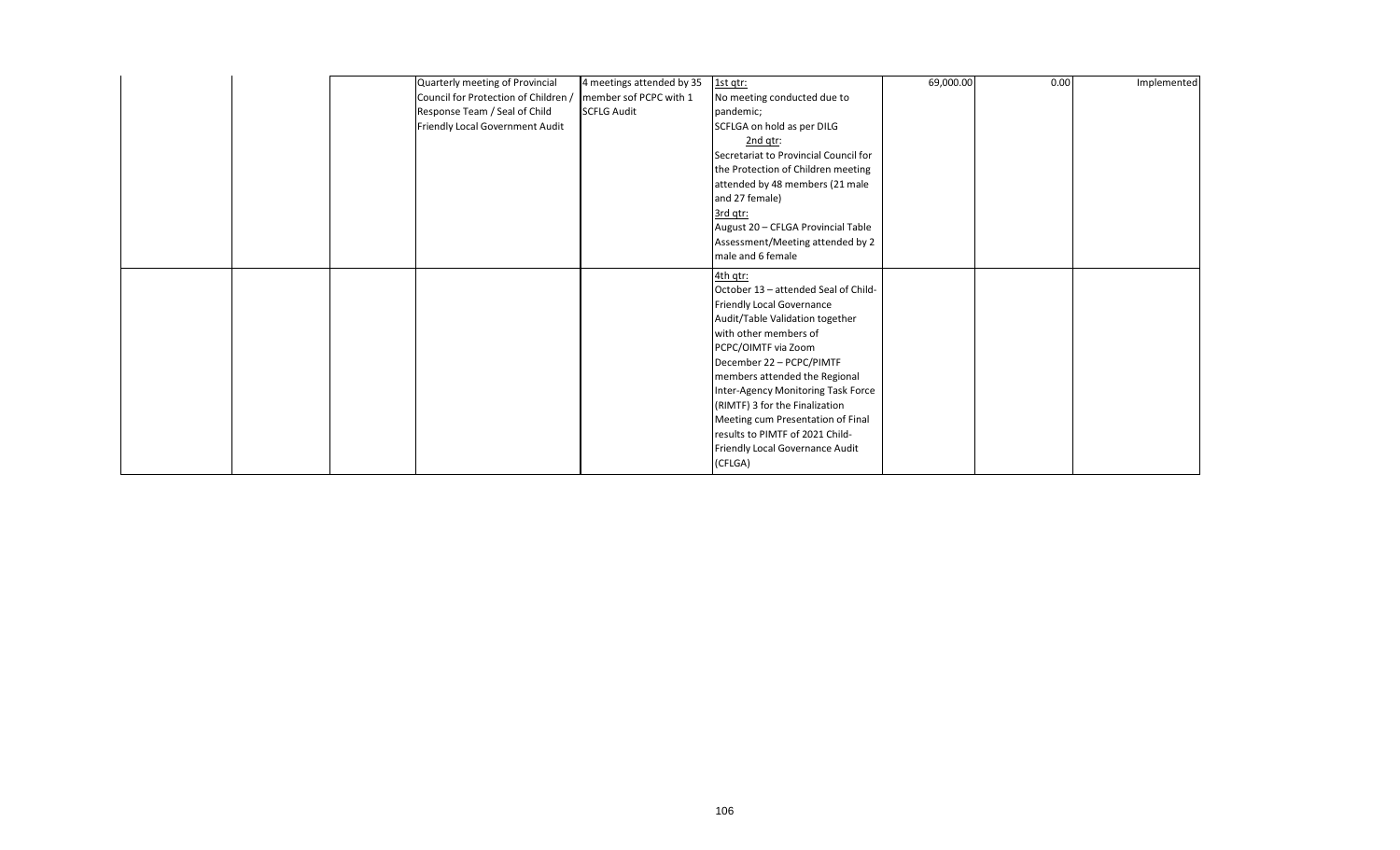|  | Monitoring of registration and   | 913 Day Care Workers and   | 3rd qtr:                             | 22,000.00 | 0.00 | Implemented |
|--|----------------------------------|----------------------------|--------------------------------------|-----------|------|-------------|
|  | conduct of accreditation to ECCD | 907 Centers evaluated with | 92 child development workers and     |           |      |             |
|  | centers and workers              | 100% accreditation at the  | 91 centers with the breakdown of:    |           |      |             |
|  |                                  | end of the year            | July 22 - Conducted accreditation to |           |      |             |
|  |                                  |                            | 33 child development workers and     |           |      |             |
|  |                                  |                            | 33 centers in CSJDM                  |           |      |             |
|  |                                  |                            | August - Conducted accreditation to  |           |      |             |
|  |                                  |                            | 11 child development workers and     |           |      |             |
|  |                                  |                            | 10 centers in CSJDM                  |           |      |             |
|  |                                  |                            | September - Conducted                |           |      |             |
|  |                                  |                            | accreditation to 48 child            |           |      |             |
|  |                                  |                            | development workers and 48           |           |      |             |
|  |                                  |                            | centers in San Miguel                |           |      |             |
|  |                                  |                            | $4th$ qtr.:                          |           |      |             |
|  |                                  |                            | October 1-10 - Conducted             |           |      |             |
|  |                                  |                            | accreditation to 11 Child            |           |      |             |
|  |                                  |                            | Development Workers and 11           |           |      |             |
|  |                                  |                            | Centers in San Miguel                |           |      |             |
|  |                                  |                            | October 11-24- Conducted             |           |      |             |
|  |                                  |                            | accreditation to 34 Child            |           |      |             |
|  |                                  |                            | Development Workers and 34           |           |      |             |
|  |                                  |                            | Centers in Pandi.                    |           |      |             |
|  |                                  |                            | November 4 - Conducted               |           |      |             |
|  |                                  |                            | orientation on CDW/CDC               |           |      |             |
|  |                                  |                            |                                      |           |      |             |
|  |                                  |                            |                                      |           |      |             |
|  |                                  |                            |                                      |           |      |             |
|  |                                  |                            |                                      |           |      |             |
|  |                                  |                            |                                      |           |      |             |
|  |                                  |                            |                                      |           |      |             |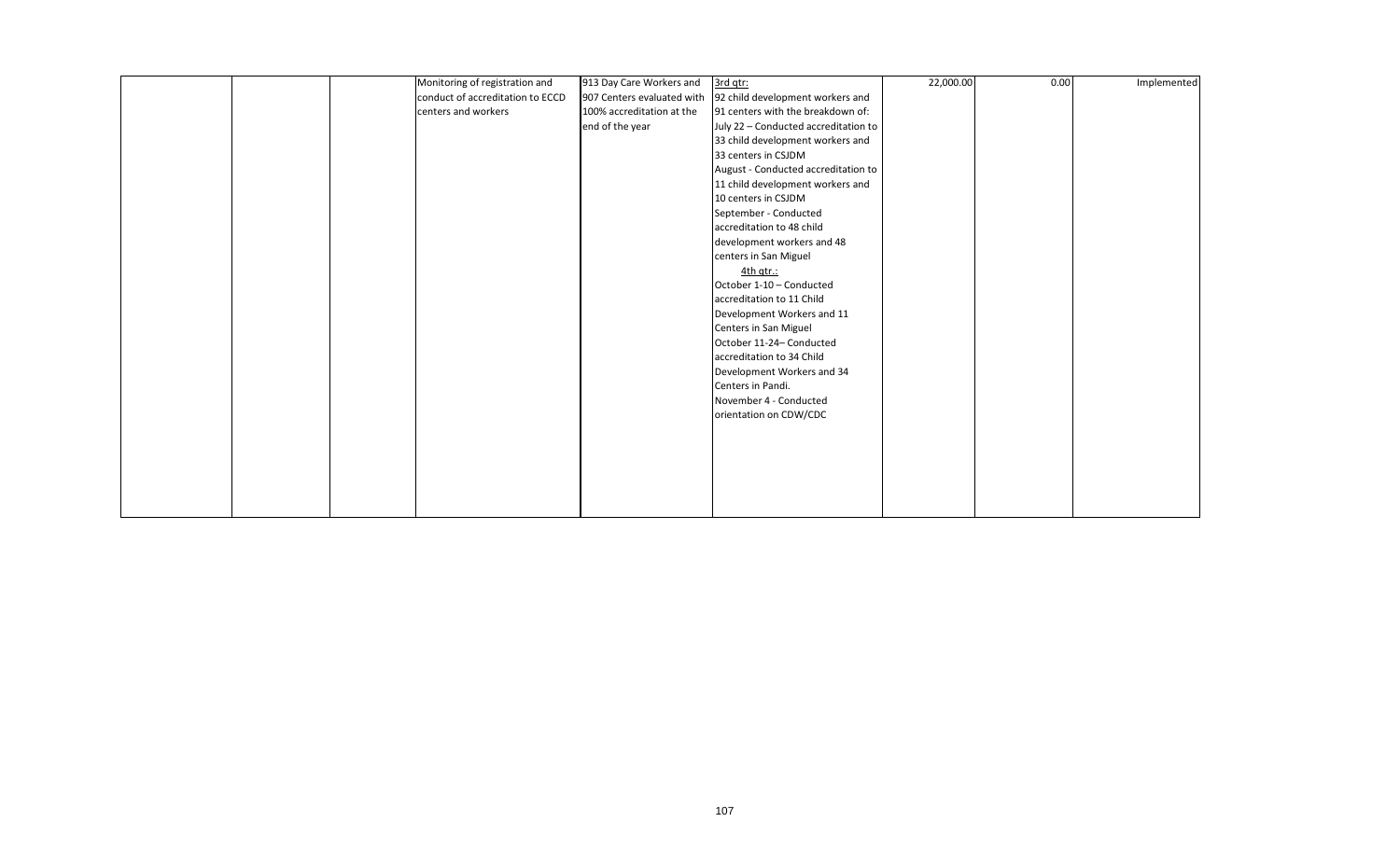|                                                                                                                                                                                                                                                                           |  |                                                     |                                                            | Accreditation (Old Tool) attended<br>by 1 male and 19 female in Bocaue,<br>Bulacan.<br>November 5-9- Conducted<br>accreditation to 10 Child<br>Development Workers in 34<br>Centers in Pandi. November 10-14-<br>Conducted accreditation to 22 Child<br>Development Workers in 22 Centers<br>in Angat.<br>December 1-12 - Conducted<br>accreditation to 21 female Child<br>Development Workers in 21 Centers<br>in Guiguinto.<br>December 13-28 - Conducted<br>accreditation to 23 female Child<br>Development Workers in 23 Centers<br>in Baliwag. |            |      |                 |
|---------------------------------------------------------------------------------------------------------------------------------------------------------------------------------------------------------------------------------------------------------------------------|--|-----------------------------------------------------|------------------------------------------------------------|-----------------------------------------------------------------------------------------------------------------------------------------------------------------------------------------------------------------------------------------------------------------------------------------------------------------------------------------------------------------------------------------------------------------------------------------------------------------------------------------------------------------------------------------------------|------------|------|-----------------|
| Office of the Governor<br>Executive Order No. 15-<br>2011 An Order<br>Organizing &<br>Strengthening the<br>Provincial Council for<br>the Protection of<br>Children Incorporating<br>Thereat Early<br>Childhood Care &<br>development (ECCD)<br>Coordinating<br>Committees |  | Provision of Uniforms for ECCD<br>service providers | 960 service providers<br>provided with advocacy<br>uniform | Distribution of uniforms cancelled<br>since there is no face to face classes.                                                                                                                                                                                                                                                                                                                                                                                                                                                                       | 330,000.00 | 0.00 | Not Implemented |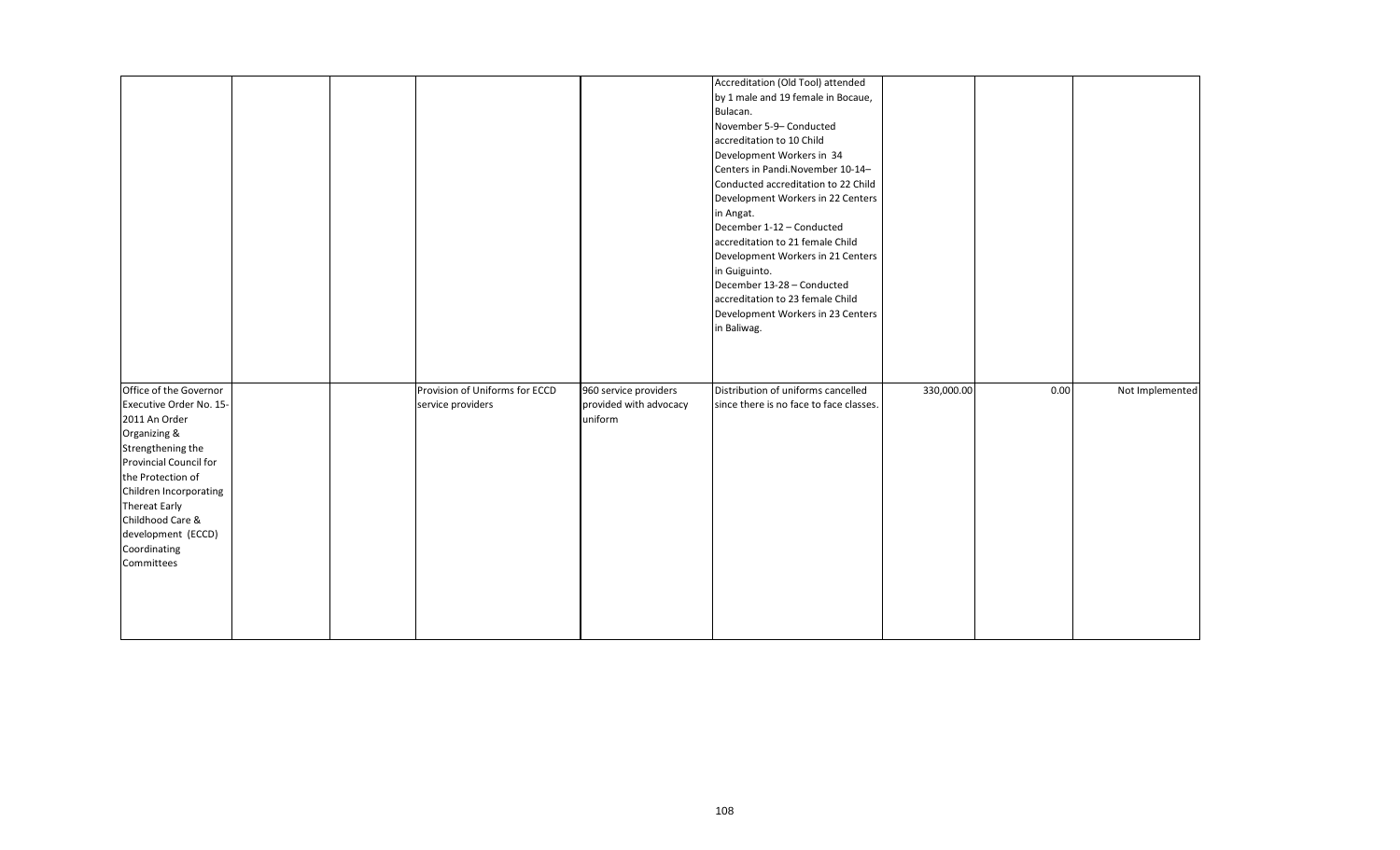| Republic Act No. 10410 To provide fund for |                      | Aid to Child Development Workers 950 Child Development |                                        | 1st gtr-2nd gtr:                     | 7,600,000.00 | 7,600,000.00 | Implemented      |
|--------------------------------------------|----------------------|--------------------------------------------------------|----------------------------------------|--------------------------------------|--------------|--------------|------------------|
| An Act Recognizing                         | the travelling       |                                                        | workers provided with                  | 21 male and 913 female Child         |              |              |                  |
| The Age from Zero (0)                      | expenses of          |                                                        | ₱2,000 quarterly incentive             | Development workers provided         |              |              |                  |
| to Eight (8) Years as                      | volunteers for core  |                                                        |                                        | with #2,000 quarterly incentive      |              |              |                  |
| The First Crucial Stage                    | meetings and acivity |                                                        |                                        | 3rd gtr-4th gtr:                     |              |              |                  |
| of Educational                             | preparations         |                                                        |                                        | 25 male and 918 female Child         |              |              |                  |
| Development and                            |                      |                                                        |                                        | Development workers provided         |              |              |                  |
| Stregnthening the                          |                      |                                                        |                                        | with #2,000 quarterly incentive      |              |              |                  |
| <b>Early Childhood Care</b>                |                      |                                                        |                                        |                                      |              |              |                  |
| and Development                            |                      |                                                        |                                        |                                      |              |              |                  |
| System, Appropriating                      |                      |                                                        |                                        |                                      |              |              |                  |
| Funds therefor and for                     |                      |                                                        |                                        |                                      |              |              |                  |
| other Purposes Sec. 7                      |                      |                                                        |                                        |                                      |              |              |                  |
| B <sub>3</sub>                             |                      |                                                        |                                        |                                      |              |              |                  |
|                                            |                      |                                                        |                                        |                                      |              |              |                  |
|                                            |                      | Aid to Day Care Worker President                       | Provide ₱1,000 monthly                 | Provide ₱1,000 monthly incentive to  | 348,000.00   | 348,000.00   | Implemented      |
|                                            |                      |                                                        | incentive to 22 municipal              | 22 municipal day care presidents (2) |              |              |                  |
|                                            |                      |                                                        | day care presidents, #4,000            | male, 20 female), ₱4,000 monthly     |              |              |                  |
|                                            |                      |                                                        | monthly for Prov'l.                    | for male Prov'l. President and       |              |              |                  |
|                                            |                      |                                                        | President and ₱3,000                   | ₱3,000 monthly to female prov'l.     |              |              |                  |
|                                            |                      |                                                        | monthly to prov'l. secretary secretary |                                      |              |              |                  |
|                                            |                      | Salary of Focal Person on ECCD                         | 2 salaries of personnel                | 3 salaries of personnel working on   | 1,172,022.00 | 1,172,022.00 | charged to HRMO) |
|                                            |                      | Program                                                | working on ECCD program:               | ECCD program:                        |              |              |                  |
|                                            |                      |                                                        |                                        |                                      |              |              |                  |
|                                            |                      |                                                        |                                        |                                      |              |              |                  |
|                                            |                      |                                                        |                                        |                                      |              |              |                  |
|                                            |                      |                                                        | 1 SG-18 (P40,637/mo)                   | 1 SG-26 Permanent female             |              |              |                  |
|                                            |                      |                                                        | Permanent                              | (P111,742/mo. X 25%)                 |              |              |                  |
|                                            |                      |                                                        |                                        | 1 SG-18 (P43,681/mo) Permanent       |              |              |                  |
|                                            |                      |                                                        |                                        | female                               |              |              |                  |
|                                            |                      |                                                        |                                        |                                      |              |              |                  |
|                                            |                      |                                                        | 1 SG-12 (P22,938/mo.)                  | 1 SG-12 (P26,052/mo.) Casual         |              |              |                  |
|                                            |                      |                                                        | Casual                                 | female                               |              |              |                  |
|                                            |                      |                                                        |                                        |                                      |              |              |                  |
|                                            |                      |                                                        |                                        |                                      |              |              |                  |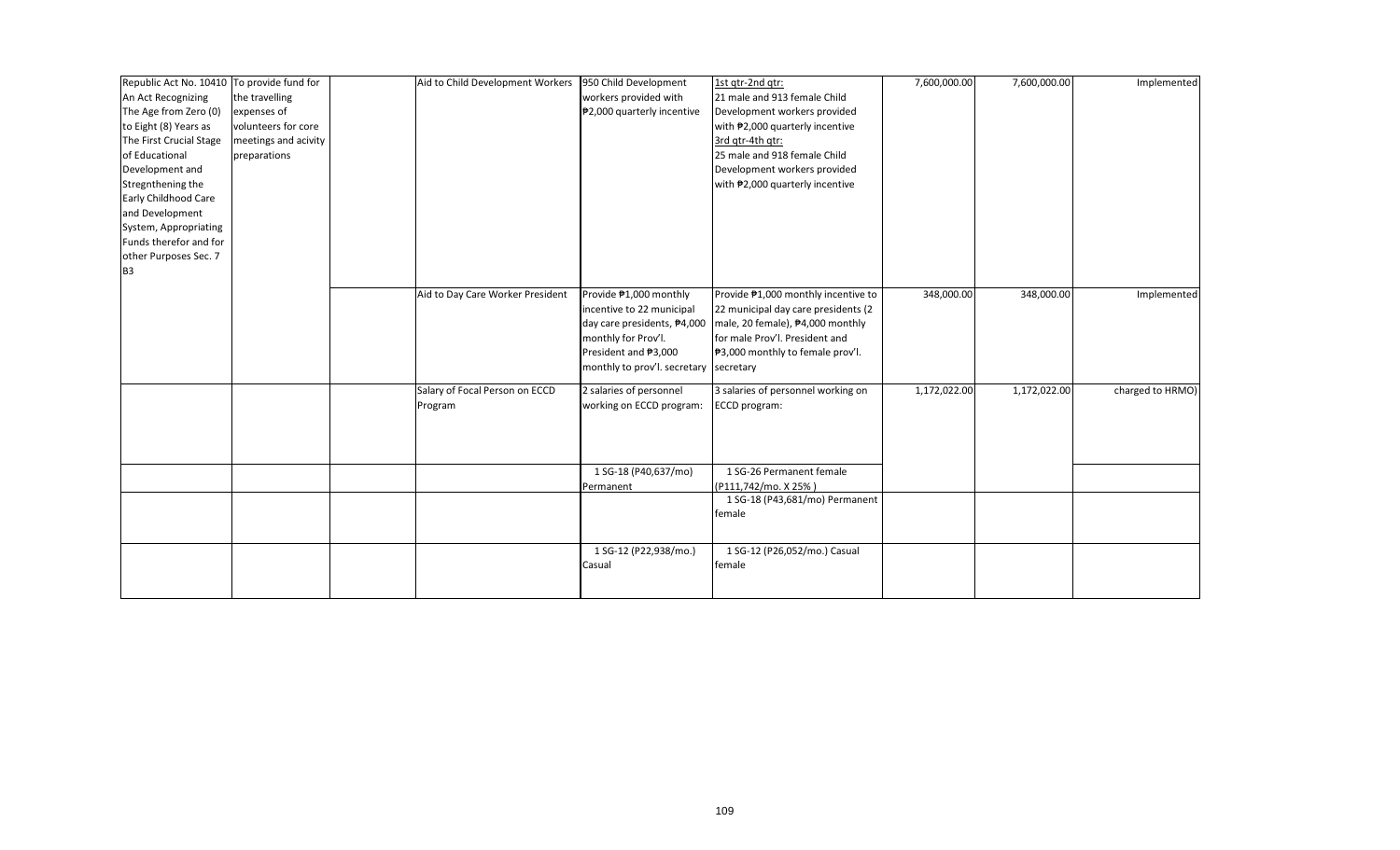| Republic Act 8972 Solo To empower solo |                             | <b>SOLO PARENT</b> | Capability and Equipping Workshop 1 capability/equipping for |                             | 3rd qtr.:                                                   | 35,000.00 | 0.00     | Implemented |
|----------------------------------------|-----------------------------|--------------------|--------------------------------------------------------------|-----------------------------|-------------------------------------------------------------|-----------|----------|-------------|
| Parents Act of 2000                    | parents and provide PROGRAM |                    | of Solo Parents Federation                                   | 24 municipal Solo Parents   | July - 2-day capability building and                        |           |          |             |
| Section 5.                             | support group               |                    | Presidents                                                   |                             | Federation presidents and 2 equipping for 24 municipal Solo |           |          |             |
| Comprehensive                          |                             |                    |                                                              | staff of PSWDO conducted    | Parents Federation Presidents and 2                         |           |          |             |
| Package of Social                      |                             |                    |                                                              |                             | staff of PSWDO                                              |           |          |             |
| Development and                        |                             |                    |                                                              |                             |                                                             |           |          |             |
| Welfare Services.                      |                             |                    |                                                              |                             |                                                             |           |          |             |
| Sec. 12. Additional                    |                             |                    |                                                              |                             |                                                             |           |          |             |
| Powers and Functions                   |                             |                    |                                                              |                             |                                                             |           |          |             |
| of the DSWD.                           |                             |                    |                                                              |                             |                                                             |           |          |             |
| (a) Conduct research                   |                             |                    |                                                              |                             |                                                             |           |          |             |
| necessary to: (2)                      |                             |                    |                                                              |                             |                                                             |           |          |             |
| define executive and                   |                             |                    |                                                              |                             |                                                             |           |          |             |
| legislative measures                   |                             |                    |                                                              |                             |                                                             |           |          |             |
| needed to promote                      |                             |                    |                                                              |                             |                                                             |           |          |             |
| and protect the                        |                             |                    |                                                              |                             |                                                             |           |          |             |
| interest of solo parents               |                             |                    |                                                              |                             |                                                             |           |          |             |
| and their children;                    |                             |                    |                                                              |                             |                                                             |           |          |             |
|                                        |                             |                    |                                                              |                             |                                                             |           |          |             |
|                                        |                             |                    |                                                              |                             |                                                             |           |          |             |
|                                        |                             |                    | Quarterly meeting of Federation                              | 4 meetings attended by 24   | 1st qtr:                                                    | 72,000.00 | 6,570.00 | Implemented |
|                                        |                             |                    | Presidents                                                   | local federation presidents | Feb. 16 - monthly meeting and                               |           |          |             |
|                                        |                             |                    |                                                              |                             | election of officers attended by 24                         |           |          |             |
|                                        |                             |                    |                                                              |                             | presidents and 3 guests conducted                           |           |          |             |
|                                        |                             |                    |                                                              |                             | in PSWDO Field Operations Division                          |           |          |             |
|                                        |                             |                    |                                                              |                             | Room                                                        |           |          |             |
|                                        |                             |                    |                                                              |                             | Feb. 23 - Oath-taking / courtesy call                       |           |          |             |
|                                        |                             |                    |                                                              |                             | to Gov. at the official residence                           |           |          |             |
|                                        |                             |                    |                                                              |                             | 2nd gtr:                                                    |           |          |             |
|                                        |                             |                    |                                                              |                             | June 11 - 2nd quarter meeting with                          |           |          |             |
|                                        |                             |                    |                                                              |                             | Orientation on Covid - 19                                   |           |          |             |
|                                        |                             |                    |                                                              |                             | Vaccination Program via zoom                                |           |          |             |
|                                        |                             |                    |                                                              |                             | attended by 569 brgy. Presidents                            |           |          |             |
|                                        |                             |                    |                                                              |                             | and 30 PSWDO staff                                          |           |          |             |
|                                        |                             |                    |                                                              |                             | 3rd qtr:                                                    |           |          |             |
|                                        |                             |                    |                                                              |                             | August - 3rd quarter meeting                                |           |          |             |
|                                        |                             |                    |                                                              |                             | attended by 24 presidents                                   |           |          |             |
|                                        |                             |                    |                                                              |                             | 4th qtr:                                                    |           |          |             |
|                                        |                             |                    |                                                              |                             | October - 4th quarterly meeting                             |           |          |             |
|                                        |                             |                    |                                                              |                             | attended by 23 presidents                                   |           |          |             |
|                                        |                             |                    |                                                              |                             |                                                             |           |          |             |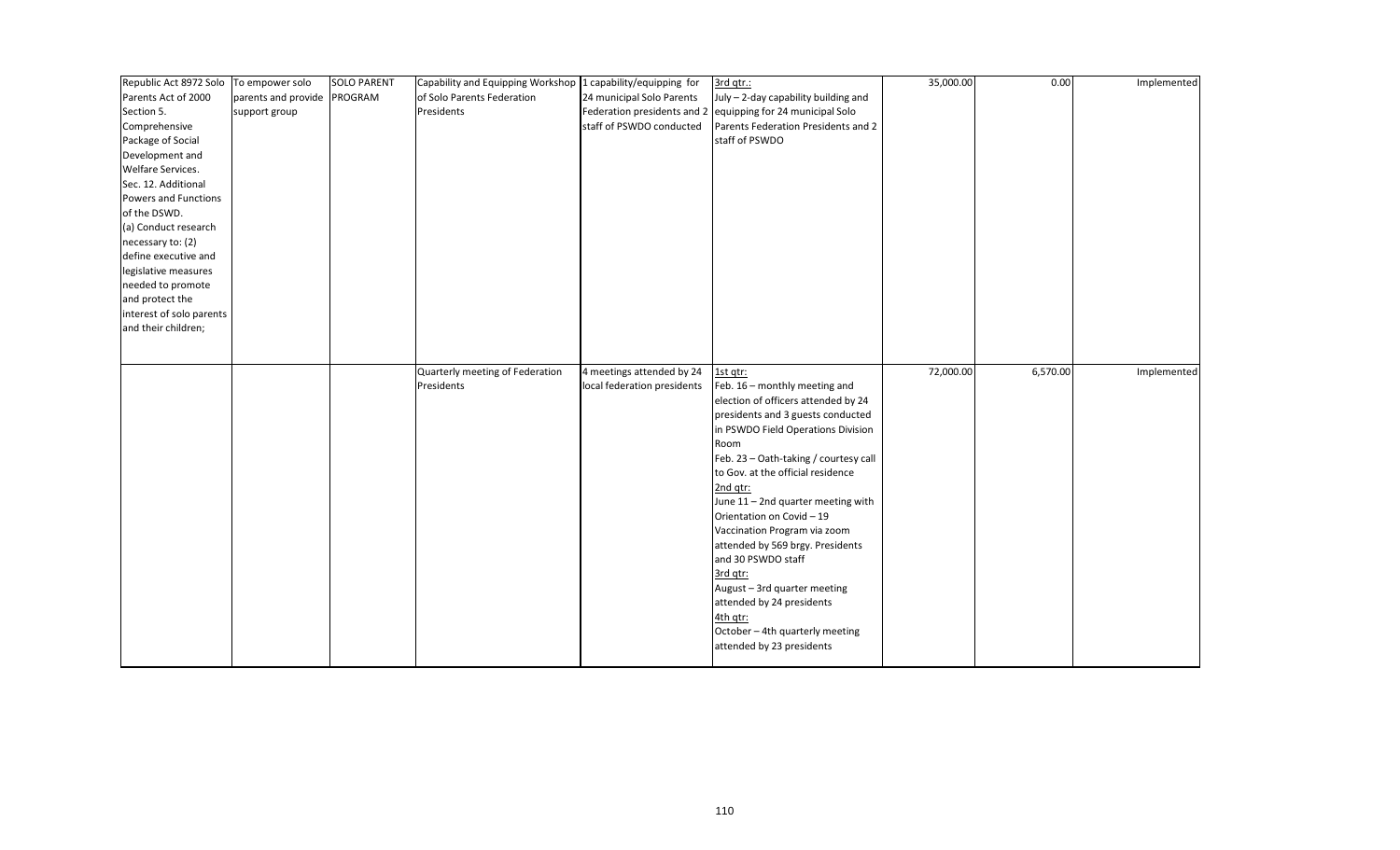| (b) Coordinate the<br>activities of various | To provide fund for<br>the travelling |                  | Aid to Solo Parents President     | Prov'l. President provided<br>with #4,000 monthly | 1st & 2nd qtr:<br>Female Prov'l. President provided          | 324,000.00 | 324,000.00 | Implemented           |
|---------------------------------------------|---------------------------------------|------------------|-----------------------------------|---------------------------------------------------|--------------------------------------------------------------|------------|------------|-----------------------|
| governmental and                            | expenses of                           |                  |                                   | incentive and 23 municipal                        | with #4,000 monthly incentive and                            |            |            |                       |
| nongovernmental                             | volunteers for core                   |                  |                                   | presidents ptovided with                          | 23 female municipal presidents                               |            |            |                       |
| organizations engaged                       | meetings and acivity                  |                  |                                   | ₱1,000 monthly incentive                          | provided with #1,000 monthly                                 |            |            |                       |
| in promoting and                            | preparations                          |                  |                                   |                                                   | incentive                                                    |            |            |                       |
| protecting the                              |                                       |                  |                                   |                                                   | 3rd qtr:                                                     |            |            |                       |
| interests of solo                           |                                       |                  |                                   |                                                   | Female Prov'l. President provided                            |            |            |                       |
| parents and their                           |                                       |                  |                                   |                                                   | with #4,000 monthly incentive and                            |            |            |                       |
| children                                    |                                       |                  |                                   |                                                   | 22 female & 1 male municipal                                 |            |            |                       |
|                                             |                                       |                  |                                   |                                                   | presidents provided with #1,000                              |            |            |                       |
|                                             |                                       |                  |                                   |                                                   | monthly incentive                                            |            |            |                       |
|                                             |                                       |                  |                                   |                                                   |                                                              |            |            |                       |
|                                             |                                       |                  |                                   |                                                   |                                                              |            |            |                       |
|                                             |                                       |                  |                                   |                                                   |                                                              |            |            |                       |
|                                             |                                       |                  | Salary of Focal Person on Solo    | 1 personnel working on                            | L personnel working on solo parent                           | 410,490.00 | 410,490.00 | Implementedcharged to |
|                                             |                                       |                  | Parent Program                    |                                                   | solo parent program: SG-11   program: SG-22 permanent female |            |            | HRMO)                 |
|                                             |                                       |                  |                                   | (P20,754/mo)                                      | (P68,415/mo x 50%)                                           |            |            |                       |
| REPUBLIC ACT NO.                            | To provide                            | PROGRAMS FOR     | Attendance to Seminars/Trainings/ | 25 PWD with Focal Person                          | 2nd gtr:                                                     | 50,000.00  | 0.00       | Implemented           |
| 7277 - AN ACT                               | necessary                             | PERSONS WITH     | Forum/Conferences                 | attended an estimate of 2                         | May 12 - DSWD - NCDA Regional                                |            |            |                       |
| PROVIDING FOR THE                           | knowledge and                         | DISABILITY (PWD) |                                   | seminars                                          | consultation workshop on Disability                          |            |            |                       |
| REHABILITATION, SELF                        | assistance to make                    |                  |                                   |                                                   | Inclusion in Full Devolution via zoom                        |            |            |                       |
| <b>DEVELOPMENT AND</b>                      | lives of PWDs whole                   |                  |                                   |                                                   | attended by 76 PWD focal persons                             |            |            |                       |
| <b>SELF-RELIANCE OF</b>                     |                                       |                  |                                   |                                                   | and Disability Affairs Officers (34                          |            |            |                       |
| <b>DISABLED PERSONS</b>                     |                                       |                  |                                   |                                                   | males, 42 females)                                           |            |            |                       |
| <b>AND THEIR</b>                            |                                       |                  |                                   |                                                   |                                                              |            |            |                       |
| <b>INTEGRATION INTO</b>                     |                                       |                  |                                   |                                                   |                                                              |            |            |                       |
| THE MAINSTREAM OF                           |                                       |                  |                                   |                                                   |                                                              |            |            |                       |
| <b>SOCIETY AND FOR</b>                      |                                       |                  |                                   |                                                   |                                                              |            |            |                       |
| <b>OTHER PURPOSES</b>                       |                                       |                  |                                   |                                                   |                                                              |            |            |                       |
|                                             |                                       |                  |                                   |                                                   |                                                              |            |            |                       |
| <b>CHAPTER IV</b>                           |                                       |                  |                                   |                                                   |                                                              |            |            |                       |
| <b>Auxiliary Social Services</b>            |                                       |                  |                                   |                                                   |                                                              |            |            |                       |
|                                             |                                       |                  |                                   |                                                   |                                                              |            |            |                       |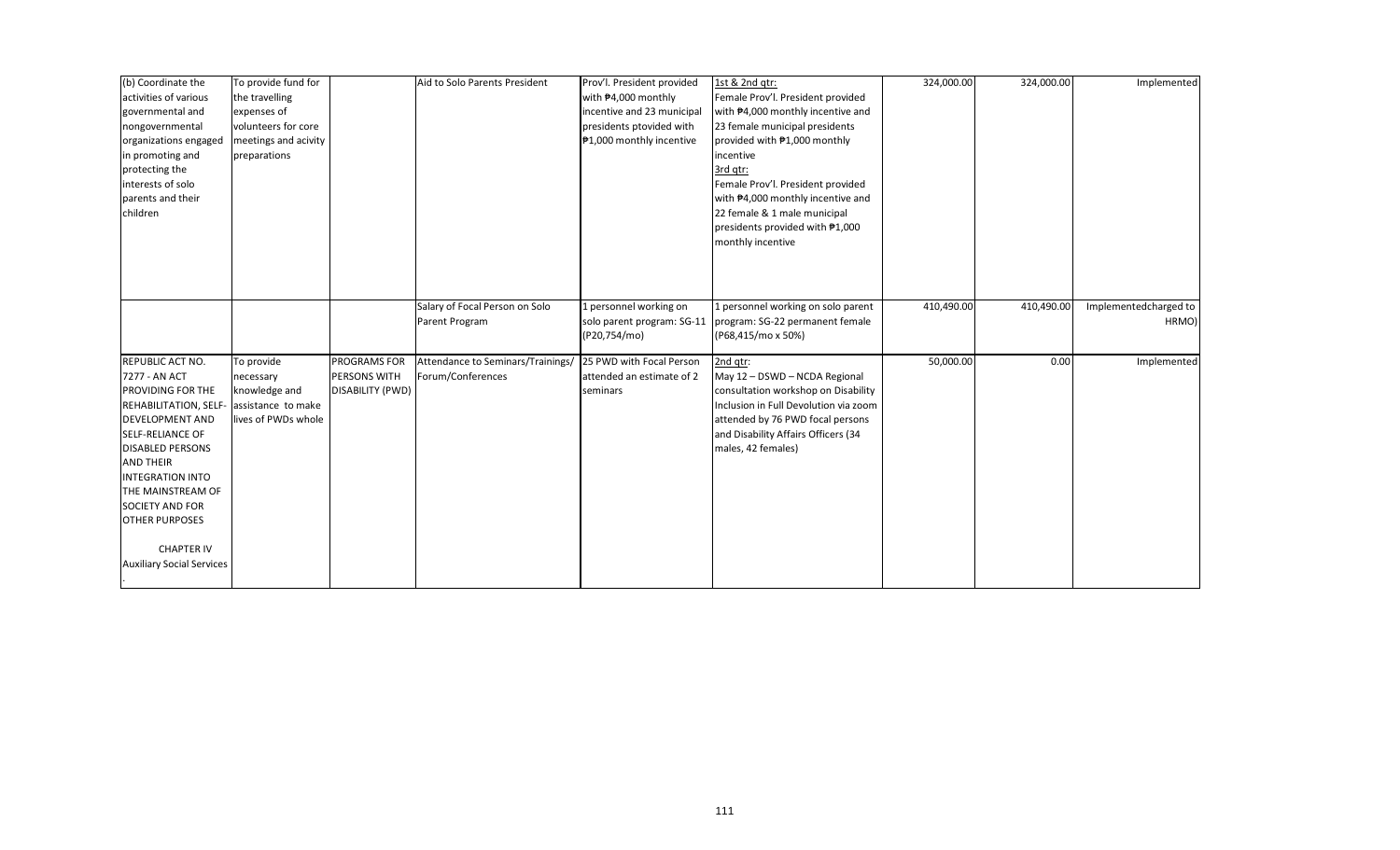| Sec. 21. Auxiliary Social<br>Services. - The State<br>shall ensure that<br>marginalized persons<br>are provided with the<br>necessary auxiliary<br>services that will<br>restore their social<br>functioning and<br>participation in<br>community affairs.<br>Towards this end, the<br>DSWD shall develop<br>and implement<br>programs on auxiliary<br>social services that<br>respond to the needs<br>of marginalized<br>disabled persons |  |                                                     |                                          | 3rd qtr:<br>August 26 - attended to PWD<br>sector of Central Luzon "Kwentuhan<br>with Sen. Risa Hontiveros via zoom<br>meeting attended by 21 PWD with<br>focal person<br>September 4 - attended to<br>"kapihan sa natonal council om<br>disability affairs" with Cong. Maria<br>Lourdes Arroyo                                                                                                                                                                                                                                                                                            |           |          |             |
|--------------------------------------------------------------------------------------------------------------------------------------------------------------------------------------------------------------------------------------------------------------------------------------------------------------------------------------------------------------------------------------------------------------------------------------------|--|-----------------------------------------------------|------------------------------------------|--------------------------------------------------------------------------------------------------------------------------------------------------------------------------------------------------------------------------------------------------------------------------------------------------------------------------------------------------------------------------------------------------------------------------------------------------------------------------------------------------------------------------------------------------------------------------------------------|-----------|----------|-------------|
|                                                                                                                                                                                                                                                                                                                                                                                                                                            |  | Conduct of KASAMAKA sa Bulacan<br>quarterly meeting | 24 PWD presidents<br>attended 4 meetings | 1st qtr:<br>Jan. 23, 30 - Execom online<br>meeting attended by 4 males and<br>3 females<br>Feb. 20 - online quarterly<br>meeting attended by 7 males and<br>12 females<br>2nd atr:<br>June 3- online quarterly meeting<br>attended by 6 male, 10 female<br>3rd qtr:<br>July 1 - 2021 Kumustahan at<br>Talakayan with Persons With<br>Disability Sector attended by<br>PWD Sector Represenative in<br>Bulacan (223 Male & 237<br>Female)<br>September 24 - Disability Affairs<br>online meeting attended by focal<br>person, 2 PWD staff and 1 PWD<br>federation officer<br>representative. | 24,000.00 | 8,250.00 | Implemented |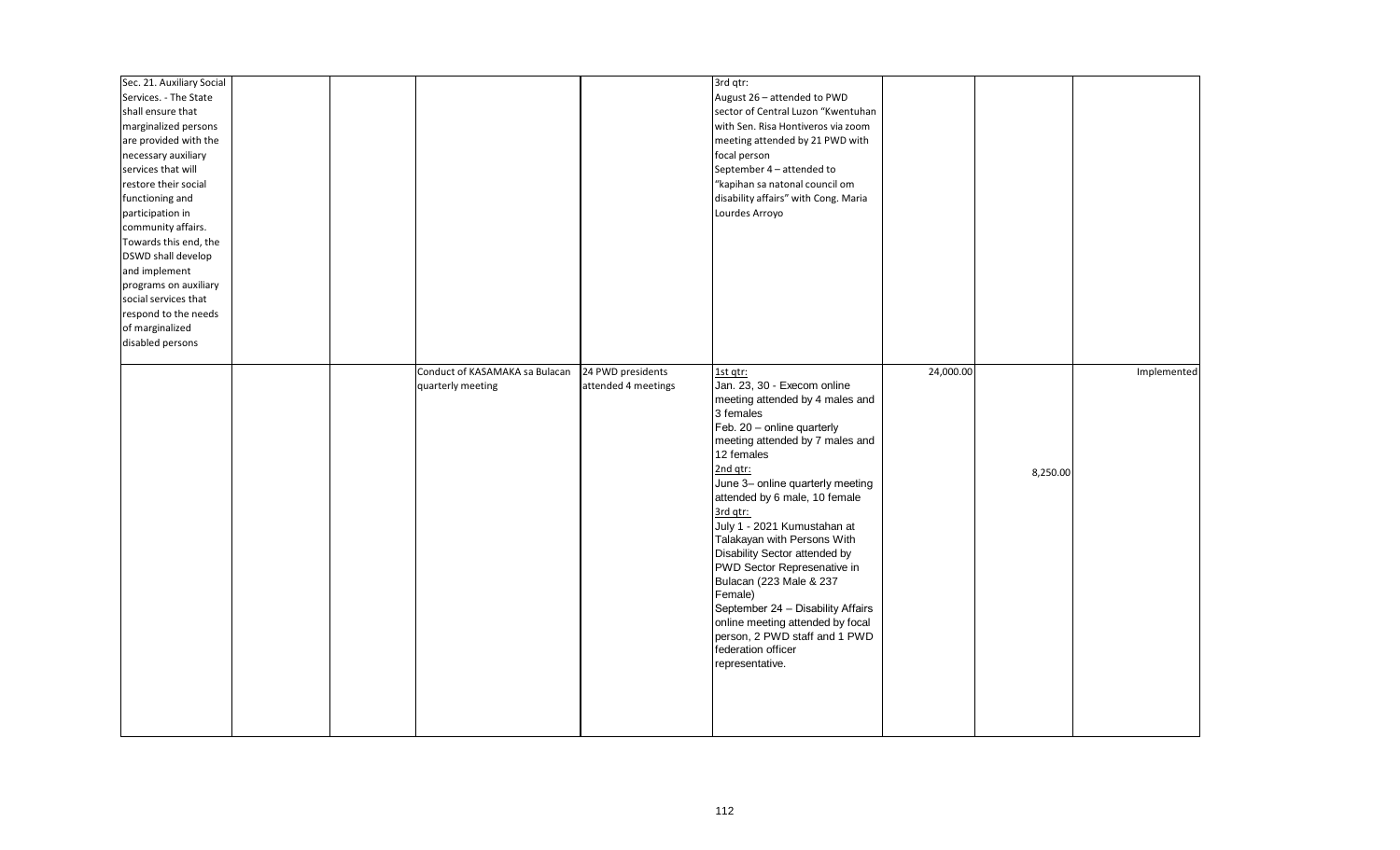|  |                                                             |                                                         | 4th qtr:<br>October 5 - ExeCom online<br>meeting presided by Disabilty<br>Affairs Officer and attended by 5<br>selected PWD federation officer                                            |           |           |                                     |
|--|-------------------------------------------------------------|---------------------------------------------------------|-------------------------------------------------------------------------------------------------------------------------------------------------------------------------------------------|-----------|-----------|-------------------------------------|
|  | Personality Development and<br><b>Team Building Seminar</b> | 24 PWD Presidents<br>participated in a 2-day<br>seminar | 3rd qtr:<br>August 12- A dialogue with<br>C/MSWDO about Persons with<br>Disability Affairs Office Functionality<br>via Zoom attended by 21 Disability<br>Affairs Officer or Focal Person. | 34,000.00 | 0.00      | Implemented                         |
|  | Provision of assistance to<br>federation programs           | 100% of approved<br>assistance provided                 | 4th gtr.:<br>December 30 - financial assistance<br>provided to the 24 municipal<br>federation president                                                                                   | 72,000.00 | 72,000.00 | PSWDO-Implemented<br>Charged to G.O |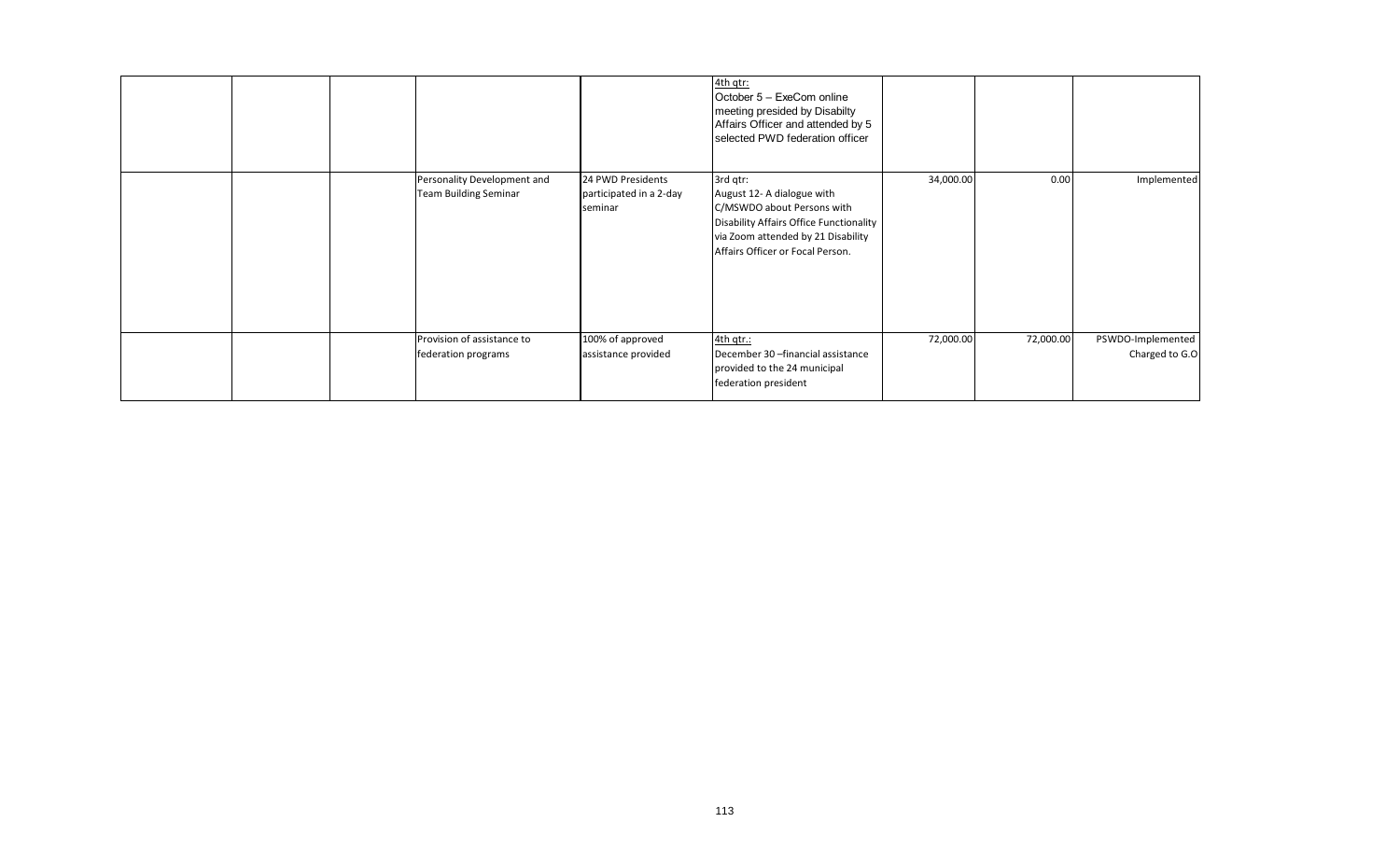| REPUBLIC ACT NO.                         | To provide          | Aid to Persons with Disabilities | Prov'l. President provided   | 1st-2nd qtr:                                                        | 348,000.00 | 348,000.00 | Implemented |
|------------------------------------------|---------------------|----------------------------------|------------------------------|---------------------------------------------------------------------|------------|------------|-------------|
| 7277 - AN ACT                            | necessary           |                                  | with #4,000 monthly          | Male Prov'l. President provided                                     |            |            |             |
| PROVIDING FOR THE                        | knowledge and       |                                  | incentive, Prov'l. Secretary | with #4,000 monthly incentive,                                      |            |            |             |
| REHABILITATION, SELF- assistance to make |                     |                                  | provided with ₱3,000         | female Prov'l. Secretary provided                                   |            |            |             |
| <b>DEVELOPMENT AND</b>                   | lives of PWDs whole |                                  | monthly incentive, and 22    | with #3,000 monthly incentive,                                      |            |            |             |
| <b>SELF-RELIANCE OF</b>                  |                     |                                  | municipal presidents         | and 21 municipal presidents (11                                     |            |            |             |
| <b>DISABLED PERSONS</b>                  |                     |                                  | provided with ₱1,000         | male, 10 female) provided with                                      |            |            |             |
| <b>AND THEIR</b>                         |                     |                                  | monthly incentive            | ₱1,000 monthly incentive                                            |            |            |             |
| <b>INTEGRATION INTO</b>                  |                     |                                  |                              |                                                                     |            |            |             |
| THE MAINSTREAM OF                        |                     |                                  |                              | 3rd gtr-4th gtr:                                                    |            |            |             |
| <b>SOCIETY AND FOR</b>                   |                     |                                  |                              | Male Prov'l. President provided                                     |            |            |             |
| <b>OTHER PURPOSES</b>                    |                     |                                  |                              | with #4,000 monthly incentive,                                      |            |            |             |
|                                          |                     |                                  |                              | female Prov'l. Secretary provided<br>with P3,000 monthly incentive, |            |            |             |
| <b>CHAPTER IV</b>                        |                     |                                  |                              | and 21 municipal presidents (12                                     |            |            |             |
| <b>Auxiliary Social Services</b>         |                     |                                  |                              | male, 9 female) provided with                                       |            |            |             |
| Sec. 21. Auxiliary Social                |                     |                                  |                              | ₱1,000 monthly incentive                                            |            |            |             |
| Services. - The State                    |                     |                                  |                              |                                                                     |            |            |             |
| shall ensure that                        |                     |                                  |                              |                                                                     |            |            |             |
| marginalized persons                     |                     |                                  |                              |                                                                     |            |            |             |
| are provided with the                    |                     |                                  |                              |                                                                     |            |            |             |
| necessary auxiliary                      |                     |                                  |                              |                                                                     |            |            |             |
| services that will                       |                     |                                  |                              |                                                                     |            |            |             |
| restore their social                     |                     |                                  |                              |                                                                     |            |            |             |
| functioning and                          |                     |                                  |                              |                                                                     |            |            |             |
| participation in                         |                     |                                  |                              |                                                                     |            |            |             |
| community affairs.                       |                     |                                  |                              |                                                                     |            |            |             |
| Towards this end, the                    |                     |                                  |                              |                                                                     |            |            |             |
| DSWD shall develop                       |                     |                                  |                              |                                                                     |            |            |             |
| and implement                            |                     |                                  |                              |                                                                     |            |            |             |
| programs on auxiliary                    |                     |                                  |                              |                                                                     |            |            |             |
| cocial convices that                     |                     |                                  |                              |                                                                     |            |            |             |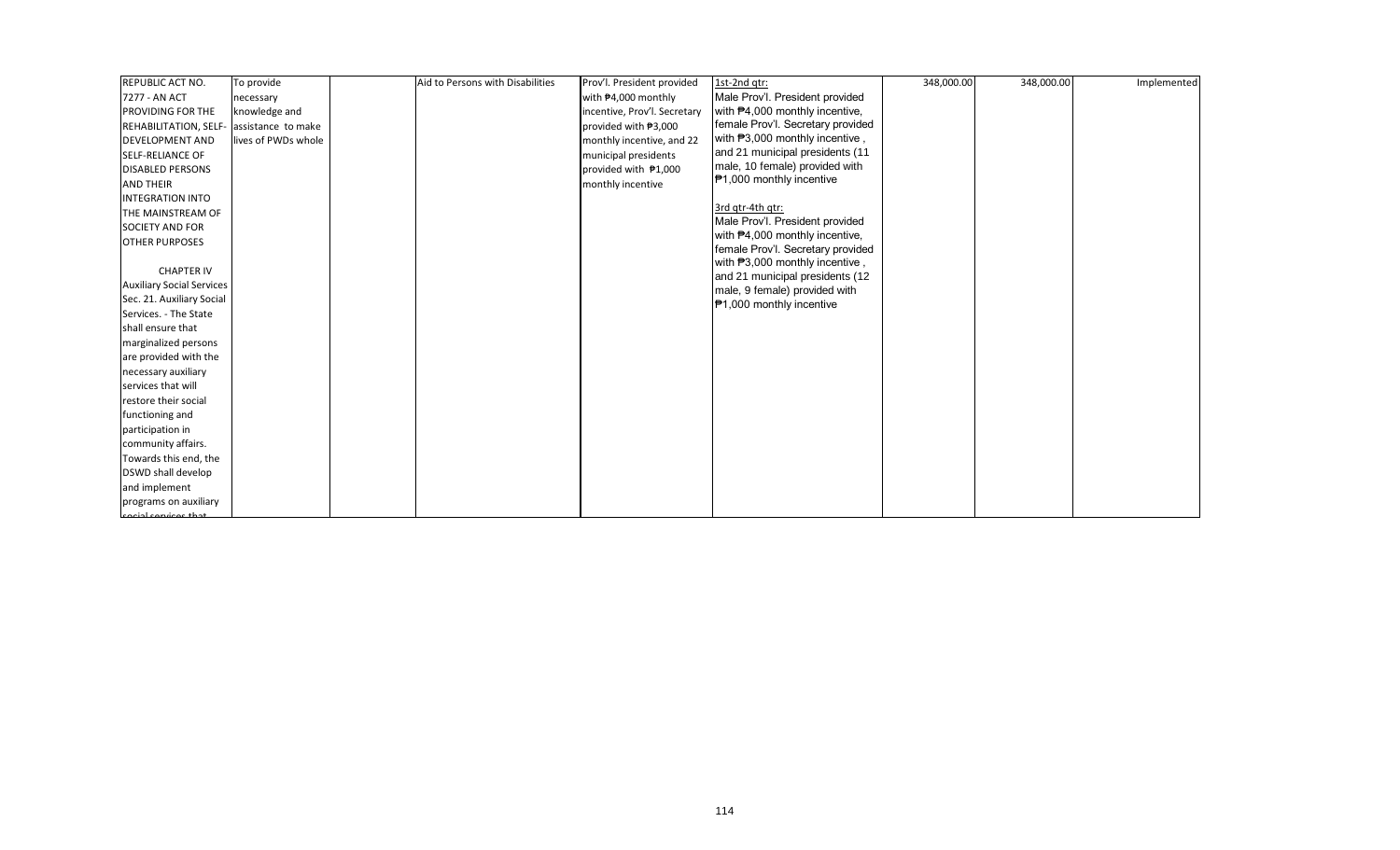|  | Salary of Focal Person on PWD | 1 personnel working on | 4 personnel working on Persons  | (1,586,676.00)   | (1,586,676.00)   | Implemented |
|--|-------------------------------|------------------------|---------------------------------|------------------|------------------|-------------|
|  | Program                       | PWD program: SG-21     | with Disability Affairs Office: | charged to HRMO) | charged to HRMO) |             |
|  |                               | (P57,805/mo)           |                                 |                  |                  |             |
|  |                               |                        | 1 SG-22 Permanent male          |                  |                  |             |
|  |                               |                        | (P68,415/mo)                    |                  |                  |             |
|  |                               |                        | 1 SG-11 Permanent male          |                  |                  |             |
|  |                               |                        | (P23,877/mo)                    |                  |                  |             |
|  |                               |                        | 1 SG-8 Permanent female         |                  |                  |             |
|  |                               |                        | (P18,251/mo)                    |                  |                  |             |
|  |                               |                        | 1 JO male (P628/day)            |                  |                  |             |
|  |                               |                        | 1 JO male                       |                  |                  |             |
|  |                               |                        | (P456/day)                      |                  |                  |             |
|  |                               |                        |                                 |                  |                  |             |
|  |                               |                        |                                 |                  |                  |             |
|  |                               |                        |                                 |                  |                  |             |
|  |                               |                        |                                 |                  |                  |             |
|  |                               |                        |                                 |                  |                  |             |
|  |                               |                        |                                 |                  |                  |             |
|  |                               |                        |                                 |                  |                  |             |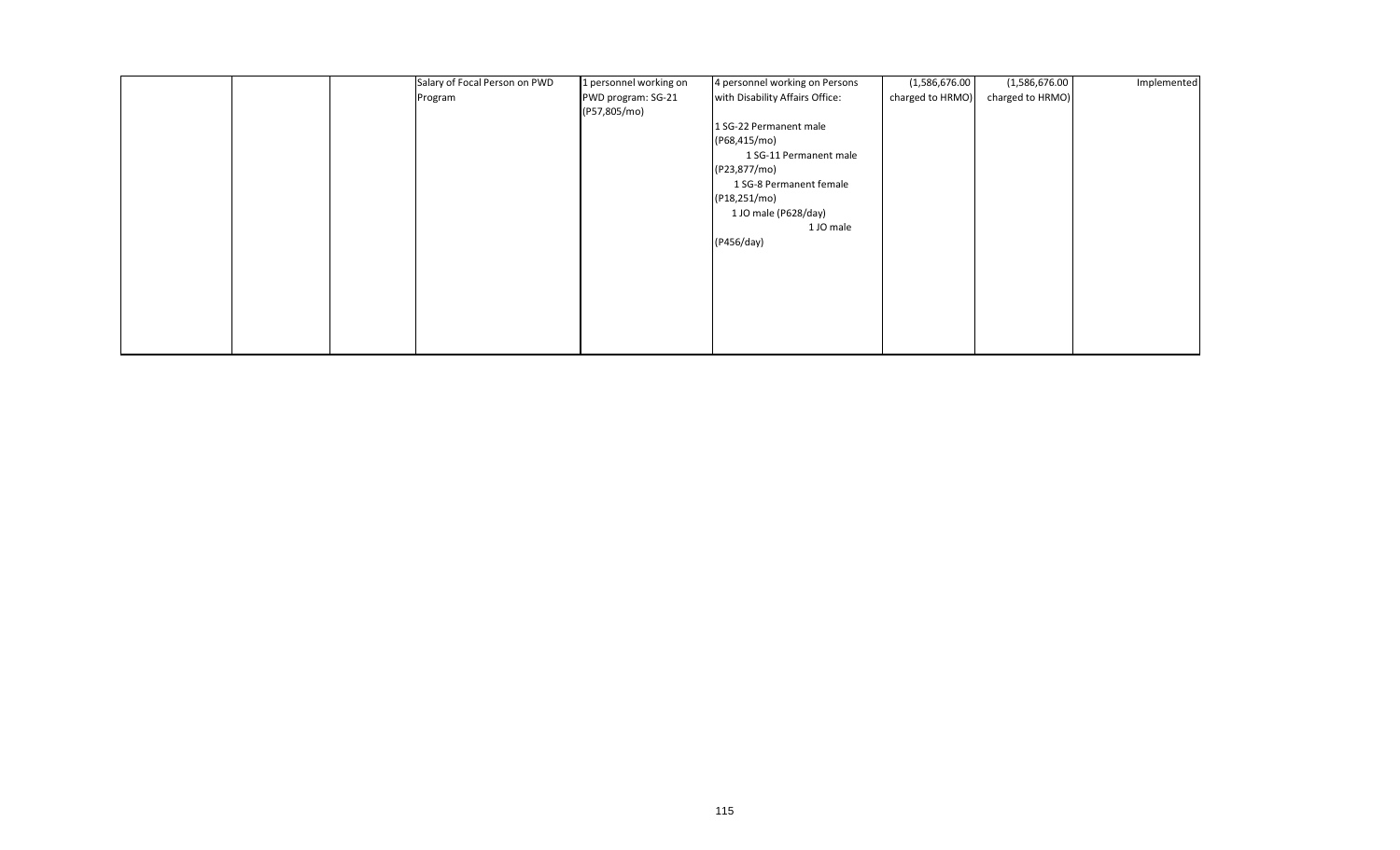| Sec. 5. Functions of the To provide the |                             | <b>SENIOR CITIZEN</b> | Monthly meeting of Senior Citizens 40 OSCA members and 40 |                        | 1st qtr:                             | 96,000.00 | 0.00 | Implemented |
|-----------------------------------------|-----------------------------|-----------------------|-----------------------------------------------------------|------------------------|--------------------------------------|-----------|------|-------------|
| Centers. (a) Identify                   | necessary                   | PROGRAM               | Organization                                              | Officers of the Senior | No meeting conducted in first qtr.   |           |      |             |
| the needs, trainings,                   | assistance to the           |                       |                                                           | Citizen gathered every | Due to pandemic                      |           |      |             |
| and opportunities of                    | <b>Federation of Senior</b> |                       |                                                           | month                  | 2nd qtr:                             |           |      |             |
| senior citizens in the                  | Citizens.                   |                       |                                                           |                        | April 14, 2021 - Quarterly meeting   |           |      |             |
| cities and                              |                             |                       |                                                           |                        | via Zoom with 22 FSCAP President     |           |      |             |
| municipalities; (c)                     |                             |                       |                                                           |                        | June 28, 2021 - Talakayan with       |           |      |             |
| Promote and maintain                    |                             |                       |                                                           |                        | Orientation on Covid - 19            |           |      |             |
| linkages with provincial                |                             |                       |                                                           |                        | Vaccination Program via Zoom for     |           |      |             |
| government units and                    |                             |                       |                                                           |                        | Senior Citizen with 129 participants |           |      |             |
| other instrumentalities                 |                             |                       |                                                           |                        | 3rd qtr:                             |           |      |             |
| of government and the                   |                             |                       |                                                           |                        | No meeting on 3rd quarter            |           |      |             |
| city and municipal                      |                             |                       |                                                           |                        |                                      |           |      |             |
| councils for the elderly                |                             |                       |                                                           |                        |                                      |           |      |             |
| and the Federation of                   |                             |                       |                                                           |                        |                                      |           |      |             |
| Senior Citizens                         |                             |                       |                                                           |                        |                                      |           |      |             |
| Association of the                      |                             |                       |                                                           |                        |                                      |           |      |             |
| Philippines and other                   |                             |                       |                                                           |                        |                                      |           |      |             |
| non-government                          |                             |                       |                                                           |                        |                                      |           |      |             |
| organizations for the                   |                             |                       |                                                           |                        |                                      |           |      |             |
| delivery of health care                 |                             |                       |                                                           |                        |                                      |           |      |             |
| services, facilities,                   |                             |                       |                                                           |                        |                                      |           |      |             |
| professional advice                     |                             |                       |                                                           |                        |                                      |           |      |             |
| services, volunteer                     |                             |                       |                                                           |                        |                                      |           |      |             |
| training and                            |                             |                       |                                                           |                        |                                      |           |      |             |
| community self-help                     |                             |                       |                                                           |                        |                                      |           |      |             |
| projects;                               |                             |                       |                                                           |                        |                                      |           |      |             |
|                                         |                             |                       |                                                           |                        |                                      |           |      |             |
|                                         |                             |                       |                                                           |                        |                                      |           |      |             |
|                                         |                             |                       |                                                           |                        |                                      |           |      |             |
|                                         |                             |                       |                                                           |                        | 4th qtr:                             |           |      |             |
|                                         |                             |                       |                                                           |                        | October 5 - Senior Citizen meeting   |           |      |             |
|                                         |                             |                       |                                                           |                        | attended by 25 participants (9 male  |           |      |             |
|                                         |                             |                       |                                                           |                        | & 16 female)                         |           |      |             |
|                                         |                             |                       |                                                           |                        | October 5 - Elderly Week             |           |      |             |
|                                         |                             |                       |                                                           |                        | Celebration via Zoom                 |           |      |             |
|                                         |                             |                       |                                                           |                        | November 29 - Sentenaryong           |           |      |             |
|                                         |                             |                       |                                                           |                        | Bulakenyo Awarding Ceremony via      |           |      |             |
|                                         |                             |                       |                                                           |                        | Zoom meeting                         |           |      |             |
|                                         |                             |                       |                                                           |                        |                                      |           |      |             |
|                                         |                             |                       |                                                           |                        |                                      |           |      |             |
|                                         |                             |                       |                                                           |                        |                                      |           |      |             |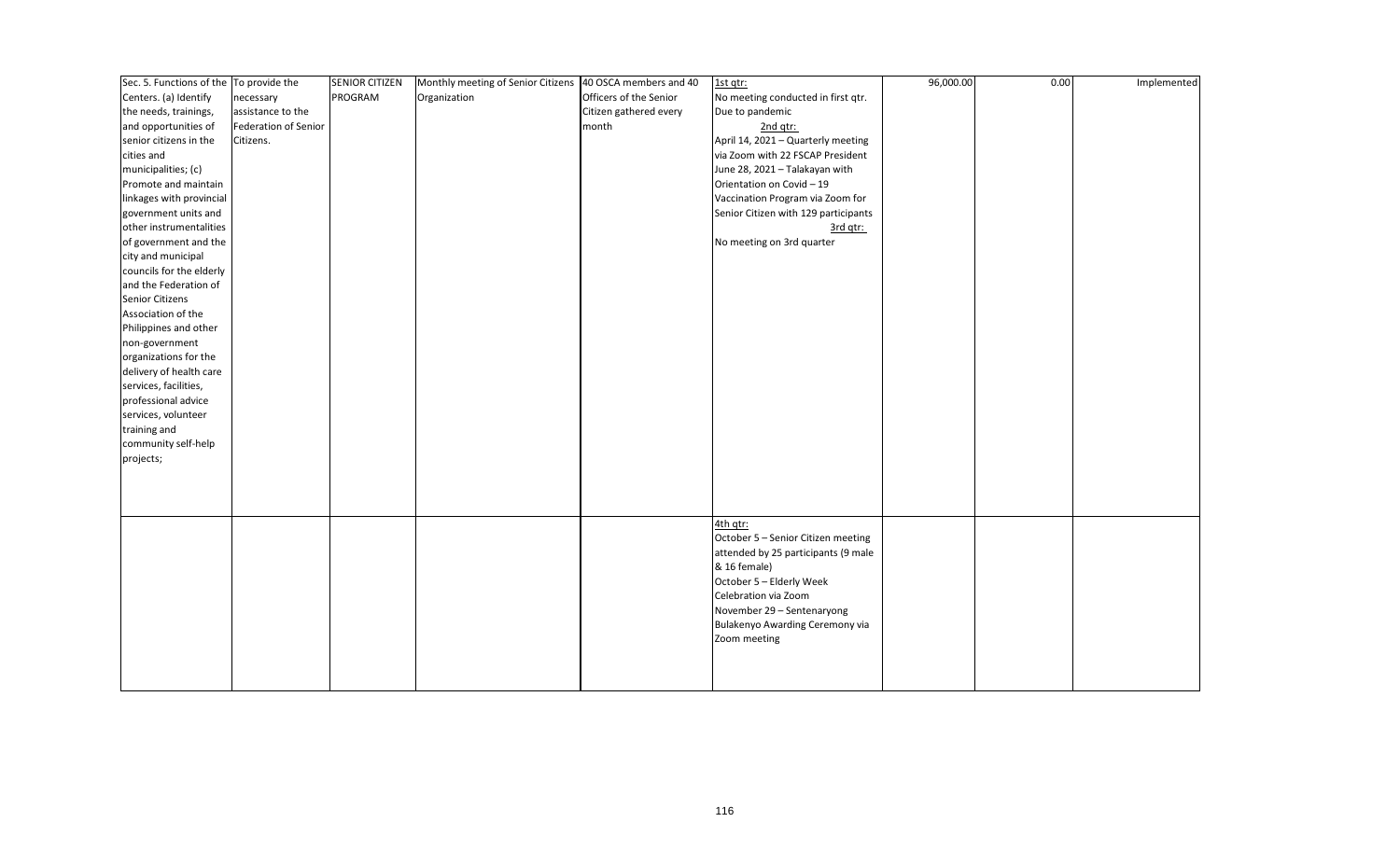|                                                                                                                                                     | To provide the<br>necessary<br>assistance to the<br><b>Federation of Senior</b><br>Citizens. | Aid to Senior Citizens                              | Prov'l. President provided<br>with #4,000 monthly<br>incentive, Prov'l. Secretary<br>provided with ₱3,000<br>monthly incentive, and 23<br>municipal presidents<br>provided with ₱2,000<br>monthly incentive | Male Prov'l. President provided with<br>₱4,000 monthly incentive, female<br>Prov'l. Secretary provided with<br>₱3,000 monthly incentive, and 21<br>municipal presidents (13 male, 8<br>female) provided with ₱1,000<br>monthly incentive                      | 360,000.00 | 360,000.00 | Implemented |
|-----------------------------------------------------------------------------------------------------------------------------------------------------|----------------------------------------------------------------------------------------------|-----------------------------------------------------|-------------------------------------------------------------------------------------------------------------------------------------------------------------------------------------------------------------|---------------------------------------------------------------------------------------------------------------------------------------------------------------------------------------------------------------------------------------------------------------|------------|------------|-------------|
| Presidential<br>Proclamation 470<br>(Sept. 26, 1994)<br>Declaring the First<br>Week of October of<br>Every Year as Linggo ng<br>Katandaang Filipino |                                                                                              | Aid to OSCA Municipal Head                          | Prov'l. President provided<br>with #4,000 monthly<br>incentive, Prov'l. Secretary<br>provided with ₱3,000<br>monthly incentive, and 23<br>municipal presidents<br>provided with ₱2,000<br>monthly incentive | 1st & 2nd qtr:<br>Male Prov'l. President provided with<br>₱4,000 monthly incentive, female<br>Prov'l. Secretary provided with<br>₱3,000 monthly incentive, and 22<br>municipal presidents (13 male, 9<br>female) provided with ₱1,000<br>monthly incentive    | 360,000.00 | 360,000.00 | Implemented |
|                                                                                                                                                     |                                                                                              |                                                     |                                                                                                                                                                                                             | 3rd gtr-4th gtr:<br>Male Prov'l. President provided<br>with #4,000 monthly incentive,<br>female Prov'l. Secretary provided<br>with #3,000 monthly incentive,<br>and 21 municipal presidents (10<br>male, 11 female) provided with<br>₱1,000 monthly incentive |            |            |             |
|                                                                                                                                                     |                                                                                              | Salary of Focal Person on Senior<br>Citizen Program | 1 personnel working on<br>senior citizen program: SG-<br>21 (P57,805/mo x 50%)                                                                                                                              | 1st & 3rd qtr:<br>1 personnel working on senior<br>citizen program: SG-5 Casual female<br>(P15,275/mo x 50%)                                                                                                                                                  | 134,259.00 | 134,259.00 | Implemented |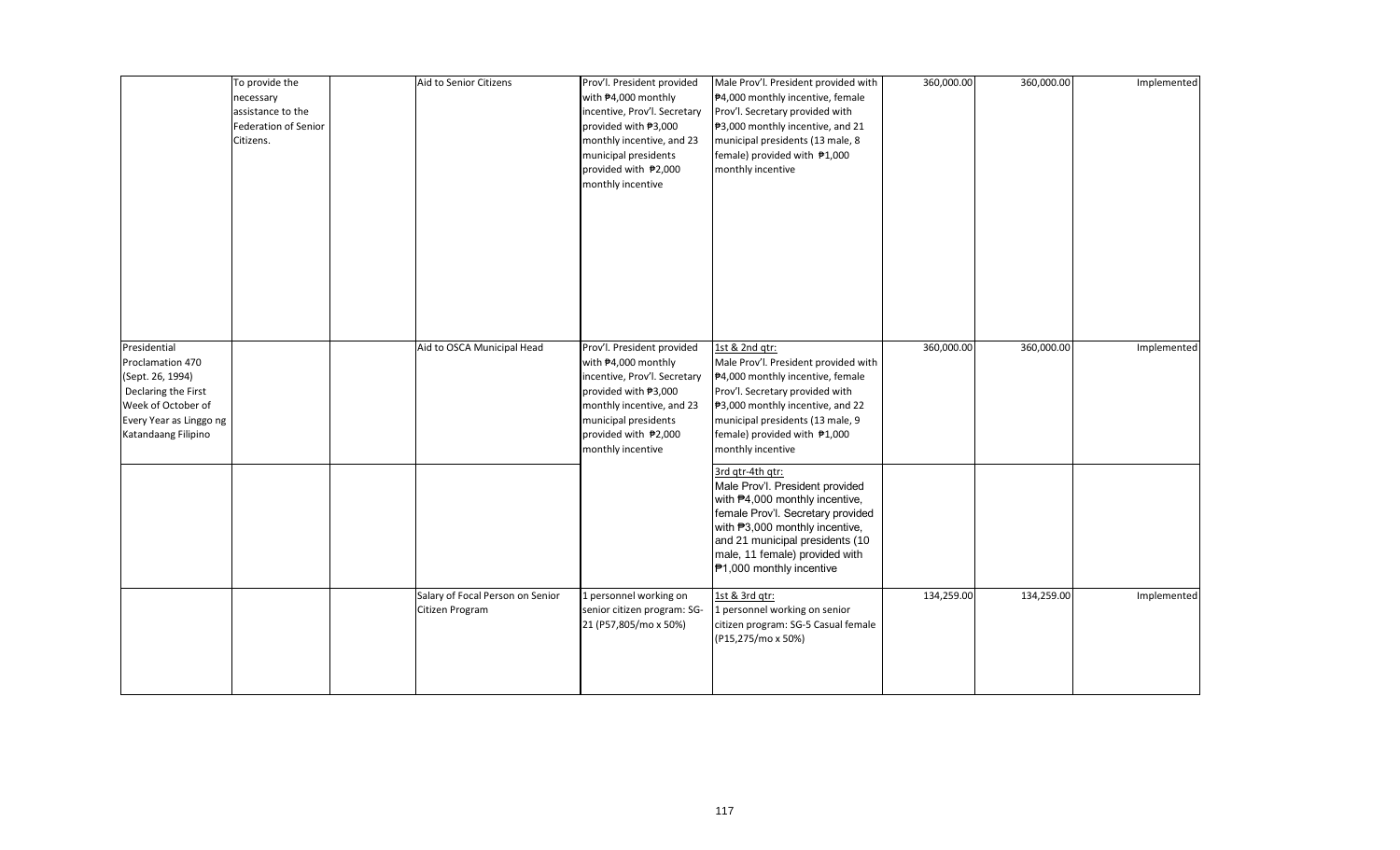|                                                                                                                                                                                                                                                                                                                                                                                                                                                                                                                                                                                                            |                                                                    |                                                                  | 4th qtr:<br>1 personnel working on senior<br>citizen program: SG-18 Permanent<br>male (P43,681/mo x 50%) |            |            |             |
|------------------------------------------------------------------------------------------------------------------------------------------------------------------------------------------------------------------------------------------------------------------------------------------------------------------------------------------------------------------------------------------------------------------------------------------------------------------------------------------------------------------------------------------------------------------------------------------------------------|--------------------------------------------------------------------|------------------------------------------------------------------|----------------------------------------------------------------------------------------------------------|------------|------------|-------------|
| REPUBLIC ACT NO.<br>To establish a<br>8371<br>means for the<br>AN ACT TO<br>Indigenous People's<br>development and<br>RECOGNIZE, PROTECT<br>AND PROMOTE THE<br>empowerment<br><b>RIGHTS OF</b><br>through their own<br><b>INDIGENOUS</b><br>initiatives and to<br>provide resources<br><b>CULTURAL</b><br>COMMUNITIES/INDIGE for them.<br><b>NOUS PEOPLES,</b><br><b>CREATING A</b><br><b>NATIONAL</b><br><b>COMMISSION ON</b><br>INDIGENOUS PEOPLES,<br><b>ESTABLISHING</b><br><b>IMPLEMENTING</b><br>MECHANISMS,<br>APPROPRIATING<br>FUNDS THEREFOR,<br><b>AND FOR OTHER</b><br>PURPOSES.<br>SECTION 20. | <b>DUMAGAT</b><br>Aid to Dumagat Officers<br>ASSISTANCE<br>PROGRAM | 45 Dumagat officers<br>provided with #1,000<br>monthly incentive | 29 male and 16 female Dumagat<br>officers provided with #1,000<br>monthly incentive                      | 540,000.00 | 540,000.00 | Implemented |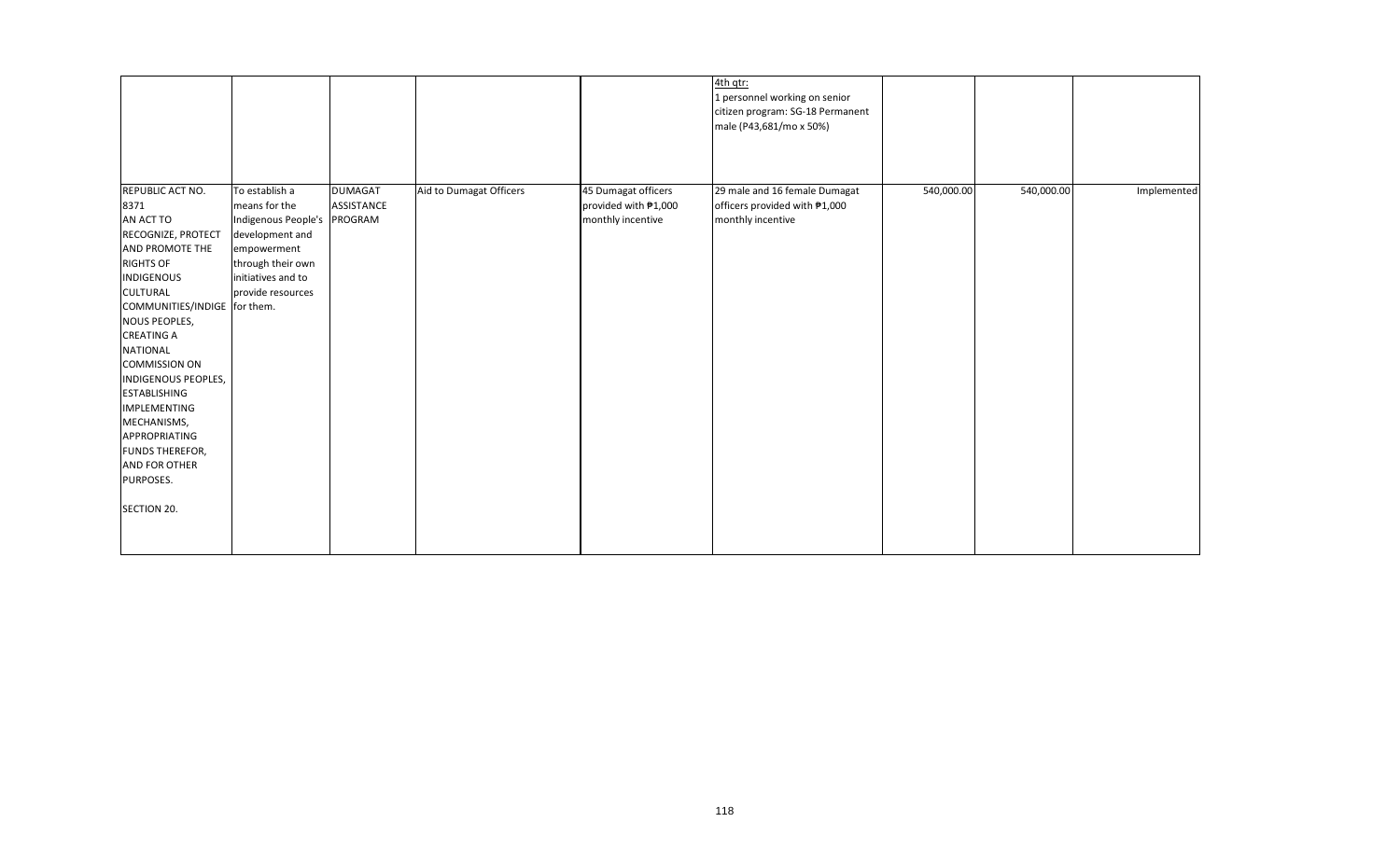| REPUBLIC ACT NO.                     | To give the           | Salary of Board Member       | 1 IP representative in the                           | 1 male IP representative in the    | 1,743,204.00 | 1,743,204.00 | Implementedcharged to |
|--------------------------------------|-----------------------|------------------------------|------------------------------------------------------|------------------------------------|--------------|--------------|-----------------------|
| 8371                                 | Indigenous people     | representative of Indigenous | Sangguniang Panlalawigan                             | Sangguniang Panlalawigan provided  |              |              | HRMO)                 |
| AN ACT TO                            | the rights to         | People                       | provided with gross amount with gross amount of Php  |                                    |              |              |                       |
| RECOGNIZE, PROTECT                   | participate in        |                              | of Php 102,910.00 with Php 126,267.00 with Php 2,000 |                                    |              |              |                       |
| AND PROMOTE THE                      | decision-making on    |                              | 2,000 allowance, Php 8,500                           | allowance, Php 8,500               |              |              |                       |
| <b>RIGHTS OF</b>                     | matters which may     |                              | representation allowance,                            | representation allowance, and Php  |              |              |                       |
| <b>INDIGENOUS</b>                    | affect their lives by |                              | and Php 8,500 travelling                             | 8,500 travelling allowance monthly |              |              |                       |
| CULTURAL                             | having                |                              | allowance monthly                                    |                                    |              |              |                       |
| COMMUNITIES/INDIGE representative in |                       |                              |                                                      |                                    |              |              |                       |
| NOUS PEOPLES,                        | the Sangguniang       |                              |                                                      |                                    |              |              |                       |
| <b>CREATING A</b>                    | Panlalawigan          |                              |                                                      |                                    |              |              |                       |
| <b>NATIONAL</b>                      |                       |                              |                                                      |                                    |              |              |                       |
| <b>COMMISSION ON</b>                 |                       |                              |                                                      |                                    |              |              |                       |
| <b>INDIGENOUS PEOPLES,</b>           |                       |                              |                                                      |                                    |              |              |                       |
| <b>ESTABLISHING</b>                  |                       |                              |                                                      |                                    |              |              |                       |
| <b>IMPLEMENTING</b>                  |                       |                              |                                                      |                                    |              |              |                       |
| MECHANISMS,                          |                       |                              |                                                      |                                    |              |              |                       |
| APPROPRIATING                        |                       |                              |                                                      |                                    |              |              |                       |
| <b>FUNDS THEREFOR,</b>               |                       |                              |                                                      |                                    |              |              |                       |
| AND FOR OTHER                        |                       |                              |                                                      |                                    |              |              |                       |
| PURPOSES.                            |                       |                              |                                                      |                                    |              |              |                       |
|                                      |                       |                              |                                                      |                                    |              |              |                       |
|                                      |                       |                              |                                                      |                                    |              |              |                       |
|                                      |                       |                              |                                                      |                                    |              |              |                       |
|                                      |                       |                              |                                                      |                                    |              |              |                       |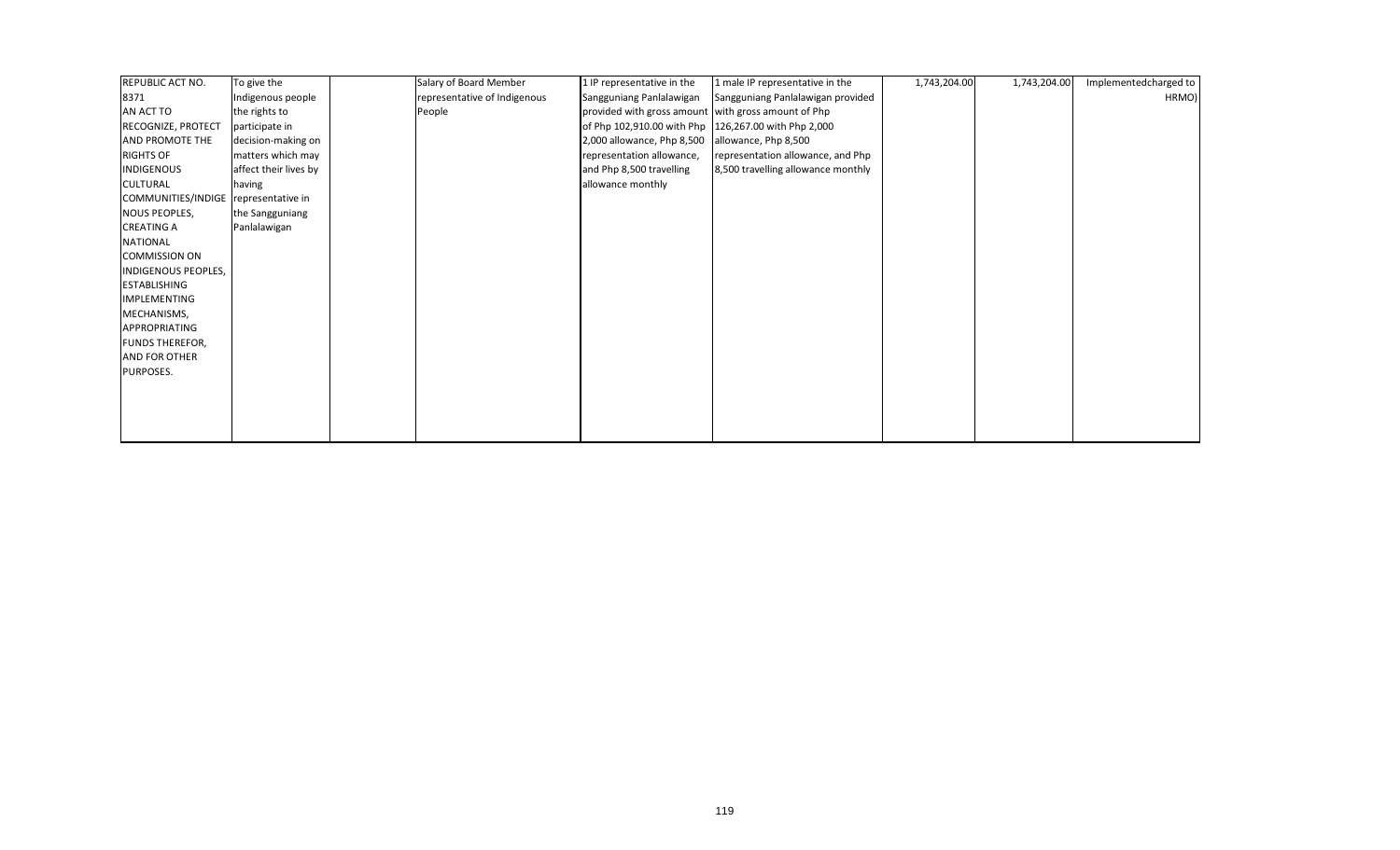| REPUBLIC ACT NO.       | To formulate,      |                    | SOCIAL WELFARE Quarterly meeting / Capacity                    | 26 C/MSWDO attend          | 1st qtr:                                              | 150,000.00 | 0.00       | Implemented     |
|------------------------|--------------------|--------------------|----------------------------------------------------------------|----------------------------|-------------------------------------------------------|------------|------------|-----------------|
| 9432                   | supervise,         | AND                | Building of Local Social Welfare and   meeting with PSWDO Core |                            | March 11 - 26 C/MSWDO attend                          |            |            |                 |
| AN ACT PROVIDING       | coordinate and     | <b>DEVELOPMENT</b> | Development Officers                                           | group                      | online meeting on Mandanas ruling                     |            |            |                 |
| FOR A MAGNA CARTA      | integrate policies | PROGRAM            |                                                                |                            | with PSWDO Core group                                 |            |            |                 |
| OF SOCIAL WORKERS      | and programs on    |                    |                                                                |                            | $2nd$ qtr:                                            |            |            |                 |
|                        | social welfare and |                    |                                                                |                            | June 22 - 26 C/MSWDO attended                         |            |            |                 |
|                        | Development.       |                    |                                                                |                            | with 10 DSWD Bulacan                                  |            |            |                 |
| SEC. 21. Human         |                    |                    |                                                                |                            | 3rd qtr:                                              |            |            |                 |
| Resources              |                    |                    |                                                                |                            | September 9 - 19 C/MSWDO attend                       |            |            |                 |
| Development. - The     |                    |                    |                                                                |                            | online meeting with PSWDO Core                        |            |            |                 |
| DSWD shall conduct a   |                    |                    |                                                                |                            | group                                                 |            |            |                 |
| periodic human         |                    |                    |                                                                |                            | 4th qtr:                                              |            |            |                 |
| resource development   |                    |                    |                                                                |                            | November - Launching of Task                          |            |            |                 |
| and management         |                    |                    |                                                                |                            | Force Bantay Bata at Kababaihan                       |            |            |                 |
| study in the following |                    |                    |                                                                |                            | December 15-17 - Technical                            |            |            |                 |
| areas:                 |                    |                    |                                                                |                            | Assistance Review Augmentation                        |            |            |                 |
| (b) Opportunities for  |                    |                    |                                                                |                            | (TARA) program review                                 |            |            |                 |
| public social workers  |                    |                    |                                                                |                            |                                                       |            |            |                 |
| to grow professionally |                    |                    |                                                                |                            |                                                       |            |            |                 |
| and to develop their   |                    |                    |                                                                |                            |                                                       |            |            |                 |
| potentials and         |                    |                    |                                                                |                            |                                                       |            |            |                 |
| experience a sense of  |                    |                    |                                                                |                            |                                                       |            |            |                 |
| worth and dignity in   |                    |                    |                                                                |                            |                                                       |            |            |                 |
| their work;            |                    |                    |                                                                |                            |                                                       |            |            |                 |
|                        |                    |                    |                                                                |                            |                                                       |            |            |                 |
|                        |                    |                    |                                                                |                            |                                                       |            |            |                 |
| The new Admin. Code    |                    |                    |                                                                |                            |                                                       |            |            |                 |
| of Bulacan Chapter 7,  |                    |                    |                                                                |                            |                                                       |            |            |                 |
| Sect. 81 - There shall |                    |                    |                                                                |                            |                                                       |            |            |                 |
| be an established      |                    |                    |                                                                |                            |                                                       |            |            |                 |
| continuing program fo  |                    |                    |                                                                |                            |                                                       |            |            |                 |
|                        |                    |                    | Staff Development of PSWDO                                     | 1 staff development        | Not implemented due to pandemic                       | 450,000.00 | 0.00       | Not implemented |
|                        |                    |                    |                                                                | attended by 115 personnels |                                                       |            |            |                 |
|                        |                    |                    |                                                                | (29 males, 86 females)     |                                                       |            |            |                 |
|                        |                    |                    |                                                                | done by May                |                                                       |            |            |                 |
|                        |                    |                    |                                                                |                            |                                                       |            |            |                 |
|                        |                    |                    |                                                                |                            |                                                       |            |            |                 |
|                        |                    |                    | Year-End Assessment of Program                                 | 1 assessment day attended  | 4th gtr.:                                             | 248,000.00 | 110,000.00 | Implemented     |
|                        |                    |                    | <b>Implementors</b>                                            | by 550 program             | December-Year-End assessment                          |            |            |                 |
|                        |                    |                    |                                                                |                            | implementors (90% female) day attended by 450 program |            |            |                 |
|                        |                    |                    |                                                                | on 4th quarter             | implementers                                          |            |            |                 |
|                        |                    |                    |                                                                |                            |                                                       |            |            |                 |
|                        |                    |                    |                                                                |                            |                                                       |            |            |                 |
|                        |                    |                    |                                                                |                            |                                                       |            |            |                 |
|                        |                    |                    |                                                                |                            |                                                       |            |            |                 |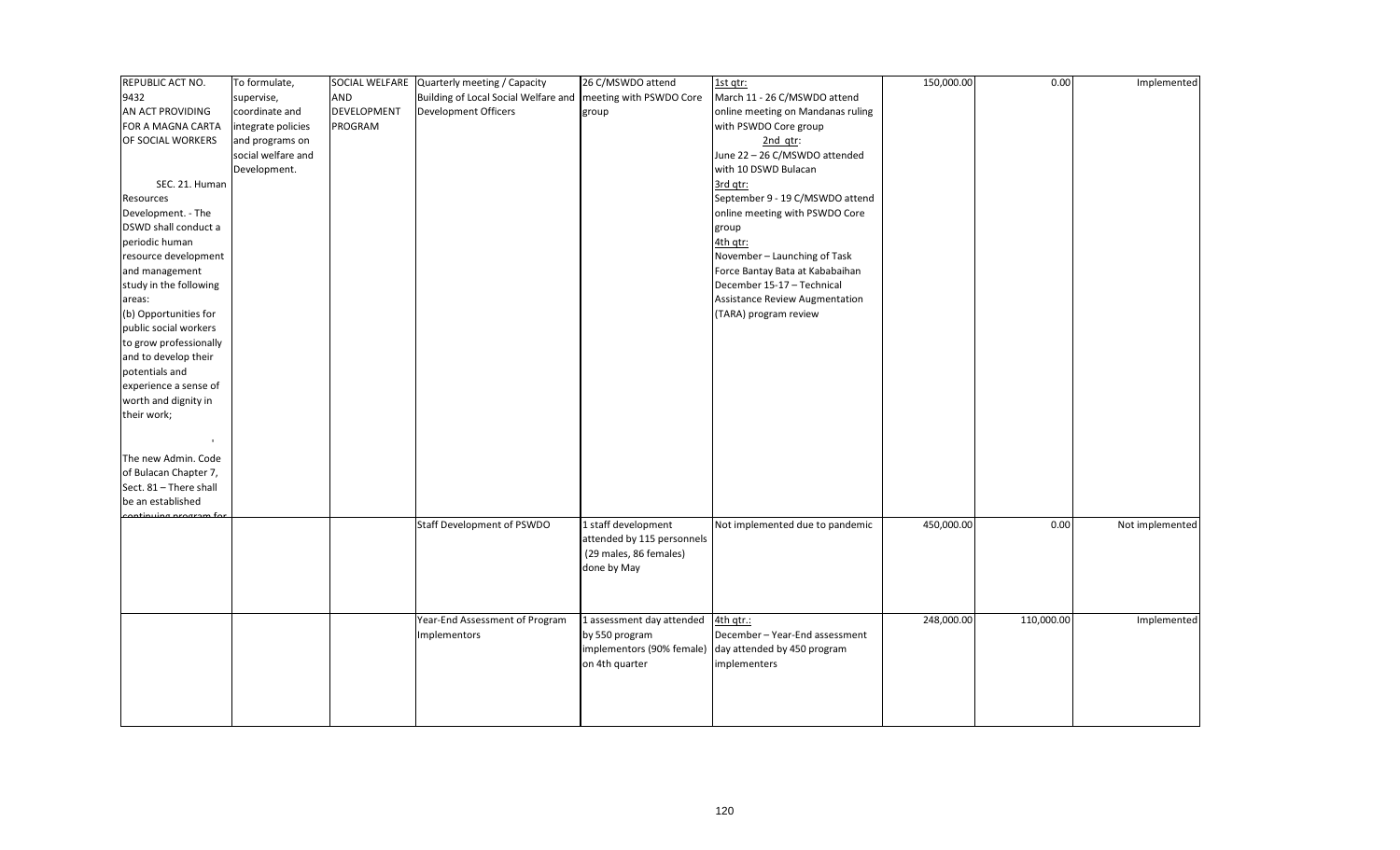|                                                                                                                               |                                                                                                                                                                                   |                                                                                             | Aid to Municipal Social Welfare and 25 Local Social Welfare<br>Development Officers | Officers provided with<br>₱1,000 monthly incentive   | 1st - 2nd qtr:<br>1 male and 24 female Local Social<br>Welfare Officers provided with<br>₱1,000 monthly incentive<br>3rd gtr - 4th gtr:<br>3 male and 21 female Local Social<br>Welfare Officers provided with<br>₱1,000 monthly incentive                                                                                                                                                                                                                                                                                                        | 300,000.00 | 300,000.00 | Implemented |
|-------------------------------------------------------------------------------------------------------------------------------|-----------------------------------------------------------------------------------------------------------------------------------------------------------------------------------|---------------------------------------------------------------------------------------------|-------------------------------------------------------------------------------------|------------------------------------------------------|---------------------------------------------------------------------------------------------------------------------------------------------------------------------------------------------------------------------------------------------------------------------------------------------------------------------------------------------------------------------------------------------------------------------------------------------------------------------------------------------------------------------------------------------------|------------|------------|-------------|
| Board Resolution 2000-<br>412 Institutionalization<br>of Panlalawigang<br>Komisyon para sa<br>Kababaihan ng Bulacan<br>(PKKB) | To serve as<br>vehicle between<br>government<br>agencies and<br>other entities in<br>mainstreaming of<br>women in pursuit<br>of peace, equality<br>and sustainable<br>development | <b>NG</b><br><b>KOMISYON</b><br>PARA SA<br><b>KABABAIHAN</b><br><b>NG BULACAN</b><br>(PKKB) | PANLALAWIGA Monthly Board of<br>Commissioners meeting                               | 12 meetings attended by 12 1st qtr:<br>Commissioners | January 12 - Board meeting<br>attended by 6 female Comrs. and<br>2 female PSWDO staff<br>February 9 - Board meeting<br>attended by 10 female Comrs.<br>and 2 female PSWDO staff<br>March 2 - Board meeting<br>attended by 10 female Comrs.<br>and 2 female PSWDO staff<br>2nd qtr:<br>April 6, 2021 - Board meeting<br>attended by 12 Comrs. and 3<br>female PSWDO staff<br>May 5, 2021 - Board meeting<br>attended by 11 Comrs. and 3<br>female PSWDO staff<br>June 1, 2021 - Board meeting<br>attended by 11 Comrs. and 2<br>female PSWDO staff | 576,000.00 | 545,000.00 | Implemented |
|                                                                                                                               |                                                                                                                                                                                   |                                                                                             |                                                                                     |                                                      | 3rd qtr:<br>July 6, 2021 - Board meeting<br>attended by 10 Comrs. and 2<br>female PSWDO staff                                                                                                                                                                                                                                                                                                                                                                                                                                                     |            |            |             |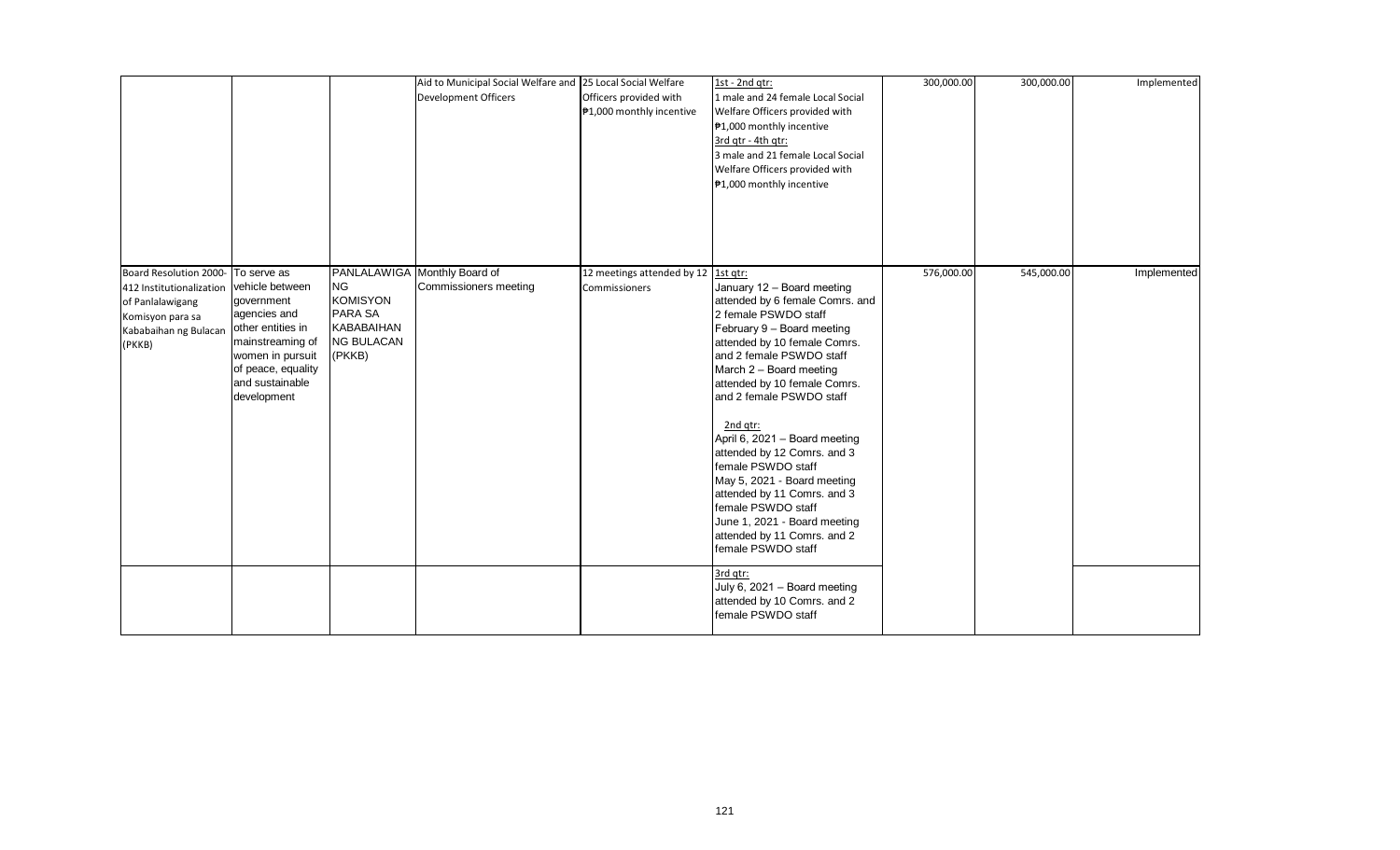|  |  | July 13, 2021 - Continuation of<br>GMC '22 Revisions attended by<br>10 Comrs. and 1 female PSWDO<br>staff<br>August 3, 2021 - Board meeting<br>attended by 11 Comrs. and 2<br>female PSWDO staff<br>August 17, 2021 - Orientation on<br>PKKB and Programs attended by<br>11 Comrs. and 2 female PSWDO<br>staff<br>September 9, 2021 - Board                               |  |  |
|--|--|---------------------------------------------------------------------------------------------------------------------------------------------------------------------------------------------------------------------------------------------------------------------------------------------------------------------------------------------------------------------------|--|--|
|  |  | meeting attended by 8 Comrs.,<br>19 MSWD and 2 female PSWDO<br>staff<br>4th qtr:<br>October 5 - Board meeting<br>attended by 11 Comms. and 2<br>female PSWDO staffs<br>November 3 -<br>Board meeting attended by 10<br>Comms. and 2 female PSWDO<br>staffs<br>December - Board meeting<br>attended by 9 Comms. and 3<br>female PSWDO staffs at Tibig,<br>Bulakan, Bulacan |  |  |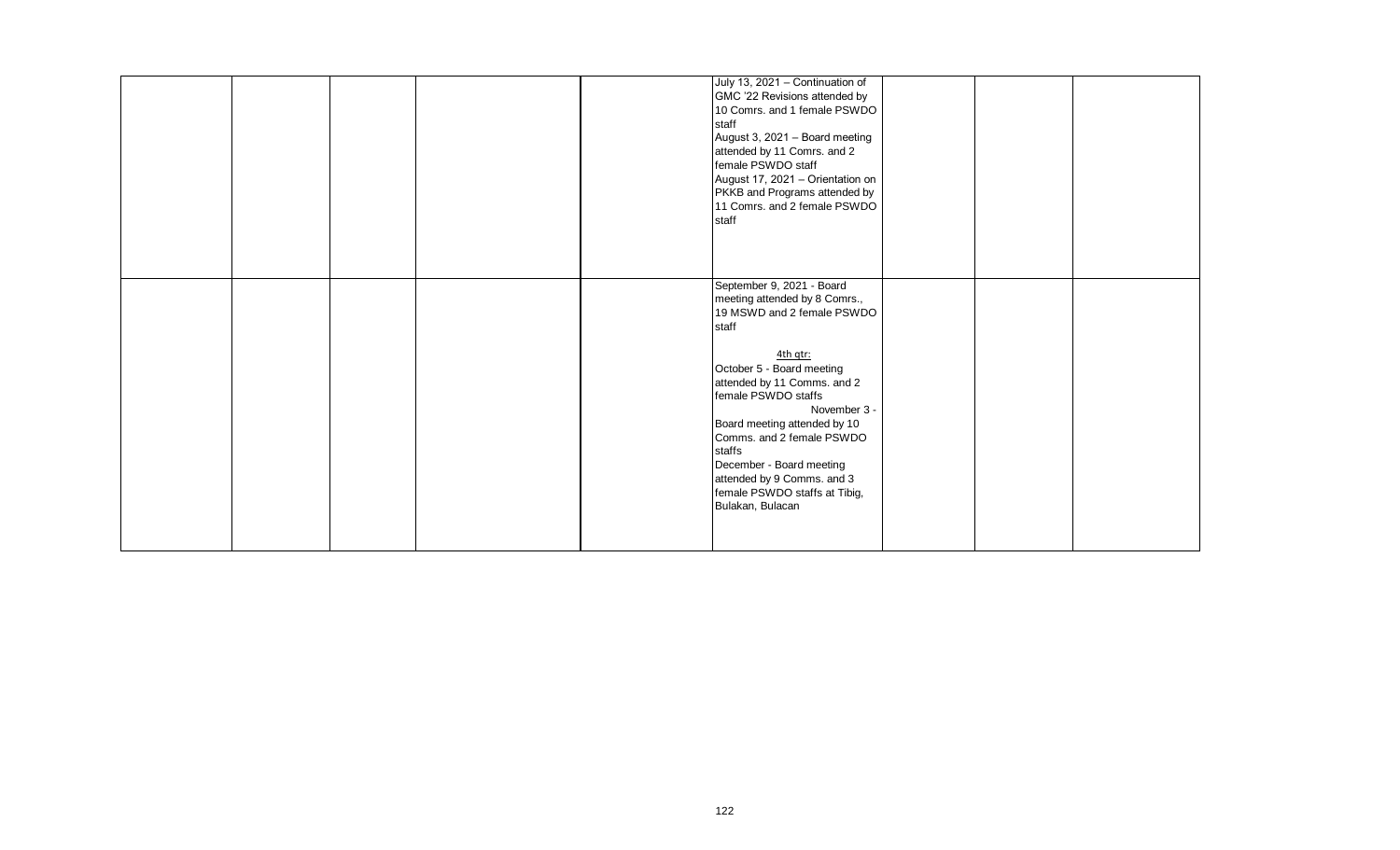|  | Konsehong Pambayan para sa  | 4 meetings attended by      | 1st qtr:                            | 58,000.00  | 0.00       | Implemented           |
|--|-----------------------------|-----------------------------|-------------------------------------|------------|------------|-----------------------|
|  | Kababaihan (KPK) quarterly  | atleast 6 Commissioners     | 1st quarter meeting not done. Large |            |            |                       |
|  |                             |                             |                                     |            |            |                       |
|  | meeting                     | and 75 KPK Officers from at | gatherings not allowed as per IATF  |            |            |                       |
|  |                             | least 13 localities         |                                     |            |            |                       |
|  |                             |                             | 2nd qtr:                            |            |            |                       |
|  |                             |                             | June 9 - KPK Officers meeting       |            |            |                       |
|  |                             |                             | attended by District 1 (7 female    |            |            |                       |
|  |                             |                             | KPK, 2 female staff), District 2 (9 |            |            |                       |
|  |                             |                             | female KPK, 2 female staff) and 3   |            |            |                       |
|  |                             |                             | female Commissioners                |            |            |                       |
|  |                             |                             | June 10- KPK Officers meeting       |            |            |                       |
|  |                             |                             | attend by District 3 & 4 6 female   |            |            |                       |
|  |                             |                             | KPK, 2 female staff) and 3 female   |            |            |                       |
|  |                             |                             | Commissioners                       |            |            |                       |
|  |                             |                             | 3rd qtr:                            |            |            |                       |
|  |                             |                             | September 14, 2021 - KPK Officers   |            |            |                       |
|  |                             |                             | meeting attended by District 1 and  |            |            |                       |
|  |                             |                             | 2 (13 female KPK, 2 female staff),  |            |            |                       |
|  |                             |                             | and 7 female Commissioners          |            |            |                       |
|  |                             |                             | September 15, 2021 - KPK Officers   |            |            |                       |
|  |                             |                             | meeting attended by District 3 and  |            |            |                       |
|  |                             |                             | 4 (10 female KPK, 2 female staff),  |            |            |                       |
|  |                             |                             | and 5 female Commissioners          |            |            |                       |
|  |                             |                             |                                     |            |            |                       |
|  |                             |                             |                                     |            |            |                       |
|  |                             |                             |                                     |            |            |                       |
|  |                             |                             |                                     |            |            |                       |
|  |                             |                             |                                     |            |            |                       |
|  |                             |                             |                                     |            |            |                       |
|  |                             |                             |                                     |            |            |                       |
|  |                             |                             |                                     |            |            |                       |
|  |                             |                             |                                     |            |            |                       |
|  |                             |                             | 4th gtr:                            |            |            |                       |
|  |                             |                             | November 9 - KPK Quarterly          |            |            |                       |
|  |                             |                             | meeting                             |            |            |                       |
|  |                             |                             |                                     |            |            |                       |
|  | Salary of PKKB Focal Person | 1 Focal Person working on   | 2 personnels working on PKKB        | 276,219.00 | 276,219.00 | Implementedcharged to |
|  |                             | PKKB programs (1 SG - 15    | programs:                           |            |            | HRMO)                 |
|  |                             | P30,531/mo.)                | 1 SG-11 Casual female               |            |            |                       |
|  |                             |                             | (P23,877/mo. x 50%)                 |            |            |                       |
|  |                             |                             |                                     |            |            |                       |
|  |                             |                             | 1 SG-15 Permanent female            |            |            |                       |
|  |                             |                             | (P33,575/mo. x 33%)                 |            |            |                       |
|  |                             |                             |                                     |            |            |                       |
|  |                             |                             |                                     |            |            |                       |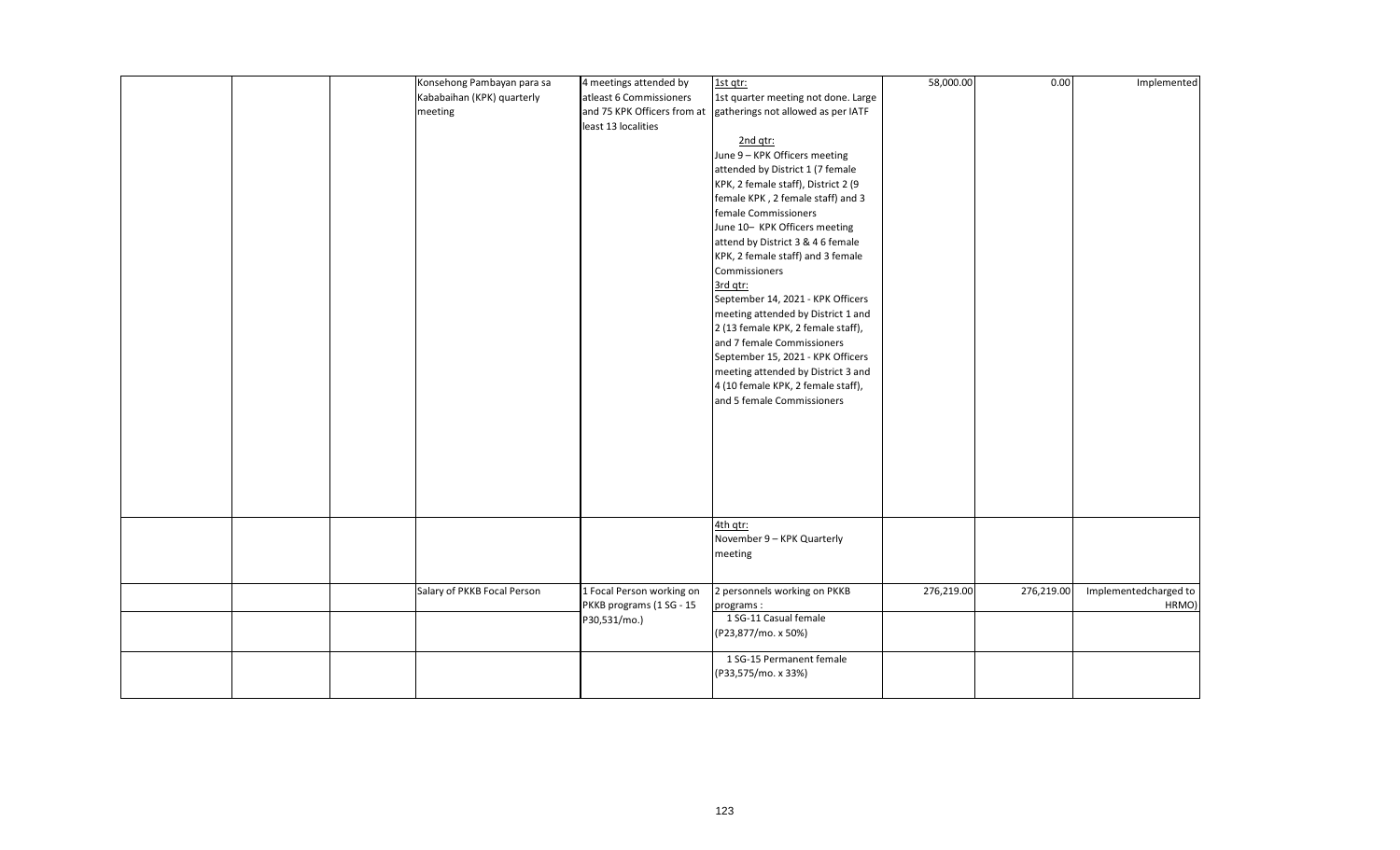| PCW-DILG-DBM-NEDA     | To continuously | <b>GAD FOCAL</b> | Quarterly meeting/reporting of | 4 meetings in a year   | 1st qtr.                            | 57,400.00 | 0.00 | Implemented |
|-----------------------|-----------------|------------------|--------------------------------|------------------------|-------------------------------------|-----------|------|-------------|
| JMC 2013-01           | equip GFPS      | POINT SYSTEM     | GFPS-TWG                       | attended by 38 members | Feb. 19 - meeting via Webex         |           |      |             |
| Guidelines on the     | members         | (GFPS)           |                                | and 3 staff            | attended by 35 female and 1 male    |           |      |             |
| Localization of the   |                 |                  |                                |                        | GFPS members with 3 female          |           |      |             |
| Magna Carta of Women  |                 |                  |                                |                        | PSWDO staff                         |           |      |             |
| (3.2) LGUs shall      |                 |                  |                                |                        | 2nd qtr:                            |           |      |             |
| deepen their          |                 |                  |                                |                        | May 28 - meeting via zoom           |           |      |             |
| knowledge and build   |                 |                  |                                |                        | attended by 32 female and 6 male    |           |      |             |
| their competencies on |                 |                  |                                |                        | GFPS members with 3 female          |           |      |             |
| GAD-related laws and  |                 |                  |                                |                        | PSWDO staff                         |           |      |             |
| international         |                 |                  |                                |                        |                                     |           |      |             |
| commitments, gender   |                 |                  |                                |                        |                                     |           |      |             |
| mainstreaming, gender |                 |                  |                                |                        |                                     |           |      |             |
| analysis, gender-     |                 |                  |                                |                        |                                     |           |      |             |
| responsive planning   |                 |                  |                                |                        |                                     |           |      |             |
| and budgeting, and    |                 |                  |                                |                        |                                     |           |      |             |
| GAD-related tools     |                 |                  |                                |                        |                                     |           |      |             |
| among others          |                 |                  |                                |                        |                                     |           |      |             |
|                       |                 |                  |                                |                        |                                     |           |      |             |
|                       |                 |                  |                                |                        |                                     |           |      |             |
|                       |                 |                  |                                |                        |                                     |           |      |             |
|                       |                 |                  |                                |                        | 3rd qtr:                            |           |      |             |
|                       |                 |                  |                                |                        | July 16 - meeting via zoom attended |           |      |             |
|                       |                 |                  |                                |                        | by 18 female and 3 male GFPS        |           |      |             |
|                       |                 |                  |                                |                        | members with 3 female PSWDO         |           |      |             |
|                       |                 |                  |                                |                        | staff                               |           |      |             |
|                       |                 |                  |                                |                        | September 17 - GAD database         |           |      |             |
|                       |                 |                  |                                |                        | meeting attended by 43 female and   |           |      |             |
|                       |                 |                  |                                |                        | 6 male GFPS members with 3          |           |      |             |
|                       |                 |                  |                                |                        | female staff                        |           |      |             |
|                       |                 |                  |                                |                        | 4th qtr:                            |           |      |             |
|                       |                 |                  |                                |                        | November 26 - quarterly meeting     |           |      |             |
|                       |                 |                  |                                |                        | via zoom attended by 28 female and  |           |      |             |
|                       |                 |                  |                                |                        | 5 male GFPS members with 3          |           |      |             |
|                       |                 |                  |                                |                        | female PSWDO staff                  |           |      |             |
|                       |                 |                  |                                |                        |                                     |           |      |             |
|                       |                 |                  |                                |                        |                                     |           |      |             |
|                       |                 |                  |                                |                        |                                     |           |      |             |
|                       |                 |                  |                                |                        |                                     |           |      |             |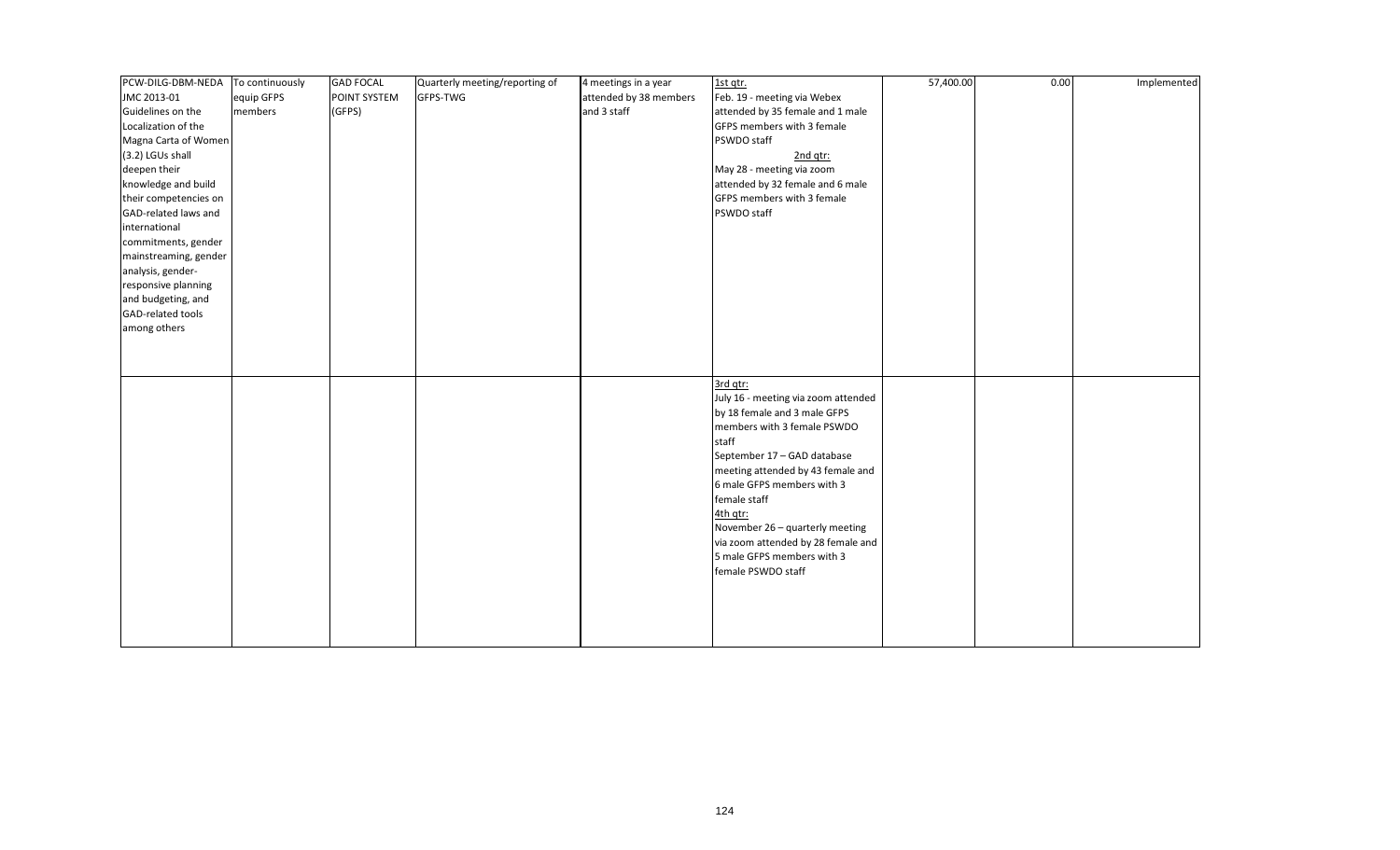|                                                                                                                                                                                                                                                                                                                                                                                          |                                          |                                            | Quarterly meeting/reporting of<br>GFPS-ExeCom              | 4 meetings in a year<br>attended by 35 members<br>and 3 staff | 1st qtr:<br>No meeting conducted in first qtr.<br>2nd qtr:<br>April 13 - GAD agenda<br>workshop part 1 attended by 6<br>female, 5 male ExeCom and 3<br>PSWDO female staff<br>3rd qtr:<br>July 28 - meeting via zoom attended<br>by 22 female and 8 male GFPS<br>members with 3 female PSWDO<br>staff                                                                                              | 53,200.00 | 0.00 | Implemented |
|------------------------------------------------------------------------------------------------------------------------------------------------------------------------------------------------------------------------------------------------------------------------------------------------------------------------------------------------------------------------------------------|------------------------------------------|--------------------------------------------|------------------------------------------------------------|---------------------------------------------------------------|---------------------------------------------------------------------------------------------------------------------------------------------------------------------------------------------------------------------------------------------------------------------------------------------------------------------------------------------------------------------------------------------------|-----------|------|-------------|
|                                                                                                                                                                                                                                                                                                                                                                                          |                                          |                                            |                                                            |                                                               | 4th qtr:<br>December 9 - Gender Sensitivity<br>Training and Harmonized GAD<br>Guidelines Webinar attended by 44<br>female and 7 male GFPS TWG, with<br>3 female PSWDO staff (included the<br>Execom meeting in this Webinar)                                                                                                                                                                      |           |      |             |
| PCW-DILG-DBM-NEDA<br>JMC 2013-01<br>Guidelines on the<br>Localization of the<br>Magna Carta of Women<br>(3.2) LGUs shall<br>deepen their<br>knowledge and build<br>their competencies on<br>GAD-related laws and<br>international<br>commitments, gender<br>mainstreaming, gender<br>analysis, gender-<br>responsive planning<br>and budgeting, and<br>GAD-related tools<br>among others | To continuously<br>equip GFPS<br>members | <b>GAD FOCAL</b><br>POINT SYSTEM<br>(GFPS) | <b>Equipping of GFPS Technical</b><br><b>Working Group</b> | 2 equippings done<br>attended for 38 members                  | 1st qtr:<br>Feb. 26 - Gender Sensitivity Training<br>and Harmonized GAD Guidelines<br>Webinar attended by 35 female and<br>1 male GFPS TWG, with 3 female<br>PSWDO staff<br>2nd qtr:<br>April 13 - GAD agenda workshop<br>part 1 attended by 53 female, 14<br>male and 3 PSWDO female staff<br>April 16 - GAD agenda workshop<br>part 2 attended by 33 female, 5<br>male and 3 PSWDO female staff | 23,300.00 | 0.00 | Implemented |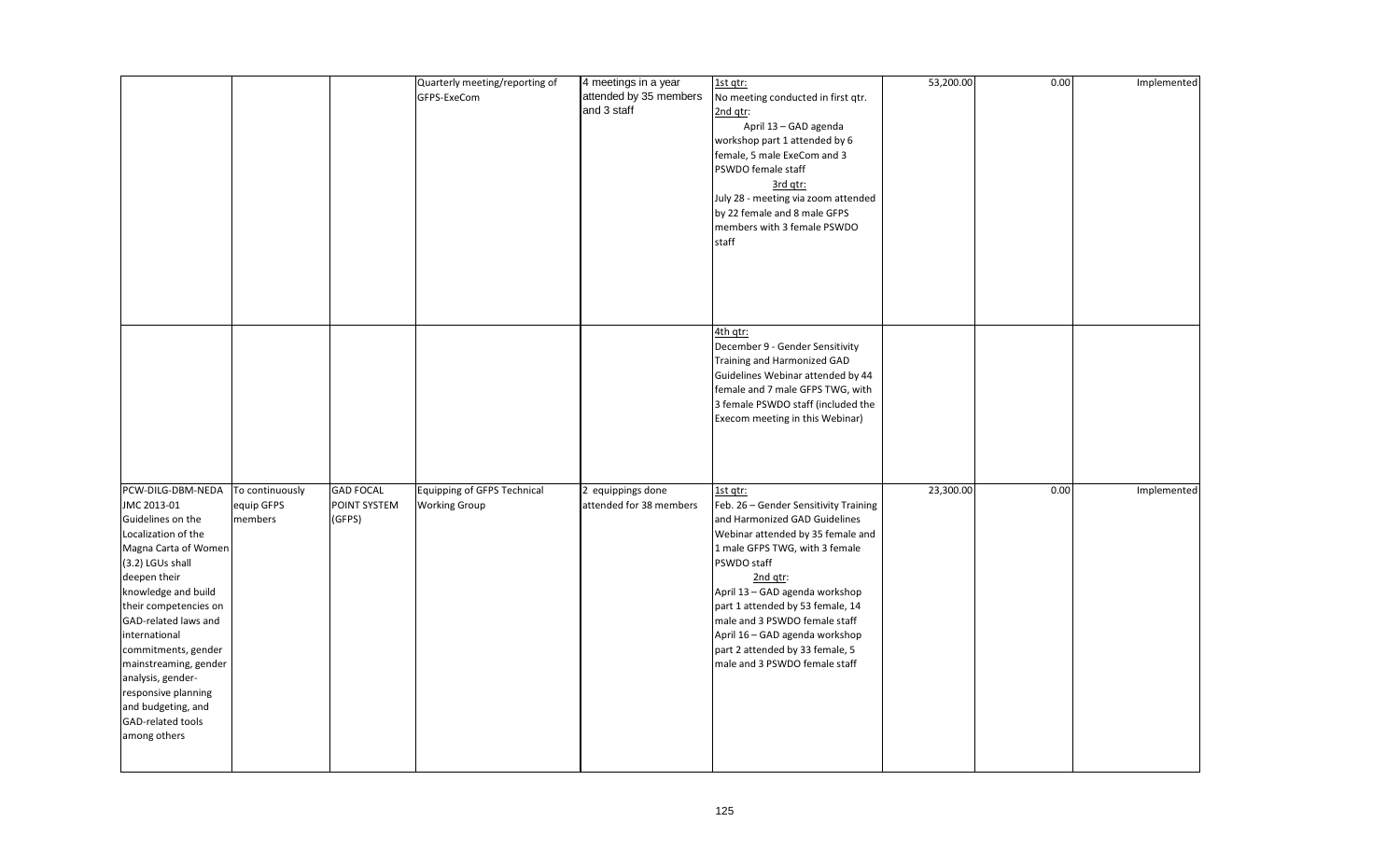|  |                                                      |                                                            | 4th qtr:<br>November 5 - Gender Sensitive<br>project proposal workshop &<br>Harmonized GAD Guidelines<br>Workshop attended by 35 female<br>and 9 male GFPS TWG, with 3<br>female PSWDO staff<br>December 9 - Gender Sensitivity<br>Training and Harmonized GAD<br>Guidelines Webinar attended by 44<br>female and 7 male GFPS TWG, with<br>3 female PSWDO staff<br>December 13 - Harmonized GAD<br>Guidelines and Adult GAD Funds<br>Webinar attended by 36 female and<br>8 male GFPS TWG, with 3 female<br>PSWDO staff |              |              |                                                 |
|--|------------------------------------------------------|------------------------------------------------------------|-------------------------------------------------------------------------------------------------------------------------------------------------------------------------------------------------------------------------------------------------------------------------------------------------------------------------------------------------------------------------------------------------------------------------------------------------------------------------------------------------------------------------|--------------|--------------|-------------------------------------------------|
|  | <b>GFPS Monitoring and Evaluation</b>                | 2 monitoring and evaluation 3rd qtr:                       | done (semestral) by 38 TWG July 5-9 - Monitoring and evaluation<br>attended by 37 Technical Working<br>group (2 male and 35 Female)<br>4th qtr:<br>November 15-19 - Monitoring and<br>evaluation attended by 37 Technical<br>Working group (2 male and 35<br>Female)                                                                                                                                                                                                                                                    | 0.00         |              | Implemented                                     |
|  | Full salary of GFPS Secretariat<br>office personnels | Full salary of 3 GFPS-TWG<br>Secretariat office personnel: | Full salary of 3 GFPS-TWG<br>Secretariat office personnel:                                                                                                                                                                                                                                                                                                                                                                                                                                                              | 1,316,164.80 | 1,316,164.80 | Implemented<br>GFPS-<br>salary charged to HRMO) |
|  |                                                      | 1 SG-24 (P83,406/mo)<br>permanent                          | 1 SG-24 (P83,406/mo) permanent                                                                                                                                                                                                                                                                                                                                                                                                                                                                                          |              |              |                                                 |
|  |                                                      | 1 SG-3 (P12,466/mo)<br>casual                              | 1 JO (811.42/day)                                                                                                                                                                                                                                                                                                                                                                                                                                                                                                       |              |              |                                                 |
|  |                                                      | 1 SG-8 (P529/day) JO                                       | 1 JO (502.30/day)                                                                                                                                                                                                                                                                                                                                                                                                                                                                                                       |              |              |                                                 |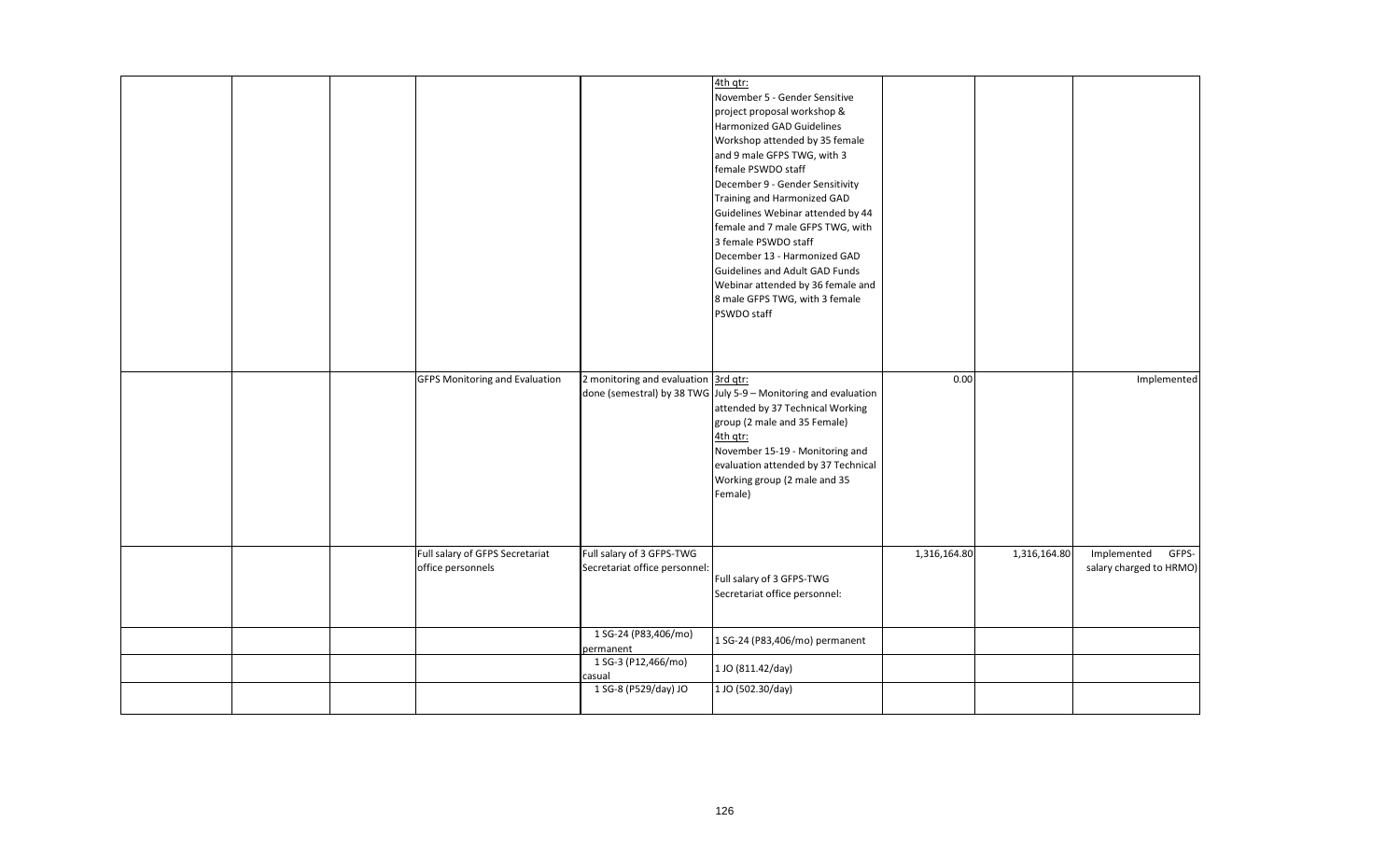| Weak Child Labor      | To strenghten Child | <b>ANTI-CHILD</b>  | Quarterly Meeting of Provincial | 4 meetings attended by 35        | 1st qtr:                                                           | 73,000.00 | 0.00      | Implemented |
|-----------------------|---------------------|--------------------|---------------------------------|----------------------------------|--------------------------------------------------------------------|-----------|-----------|-------------|
| program               | Labor program of    | <b>ABUSE AND</b>   | Council on Child Labor (PCCL)   | members for program              | 1st qtr. meeting moved to April due                                |           |           |             |
|                       | the province        | <b>CHILD LABOR</b> |                                 | implementation monitoring to ECQ |                                                                    |           |           |             |
|                       |                     | PROGRAM            |                                 |                                  | Profiling of PCCL                                                  |           |           |             |
|                       |                     |                    |                                 |                                  | 2nd qtr:                                                           |           |           |             |
|                       |                     |                    |                                 |                                  | April 13 - GAD agenda workshop                                     |           |           |             |
|                       |                     |                    |                                 |                                  | part 1 attended by 53 female, 14                                   |           |           |             |
|                       |                     |                    |                                 |                                  | male and 3 PSWDO female staff                                      |           |           |             |
|                       |                     |                    |                                 |                                  | April 14 - GAD agenda workshop                                     |           |           |             |
|                       |                     |                    |                                 |                                  | part 2 attended by 33 female, 5                                    |           |           |             |
|                       |                     |                    |                                 |                                  | male and 3 PSWDO female staff                                      |           |           |             |
|                       |                     |                    |                                 |                                  | 3rd qtr:                                                           |           |           |             |
|                       |                     |                    |                                 |                                  | Profiling of PCCL                                                  |           |           |             |
|                       |                     |                    |                                 |                                  | September 6 - PCPC Secretariat                                     |           |           |             |
|                       |                     |                    |                                 |                                  | Consultation meeting with BCPC                                     |           |           |             |
|                       |                     |                    |                                 |                                  | and C/MSWDO of Pampanga                                            |           |           |             |
|                       |                     |                    |                                 |                                  | attended 3 male                                                    |           |           |             |
|                       |                     |                    |                                 |                                  | 4th qtr:                                                           |           |           |             |
|                       |                     |                    |                                 |                                  | November 19 - PCPC quarterly                                       |           |           |             |
|                       |                     |                    |                                 |                                  | meeting attended by 63 participants                                |           |           |             |
| 650 Lingkod Lingap sa | To have regular     | BAYANIHANG         | <b>BBFI Quarterly meeting</b>   | 4 meetings attended by 24        | 1st qtr:                                                           | 31,000.00 |           | Implemented |
| Nayon (only 5 males), | assessment of       | BULAKENYO          |                                 |                                  | presidents, 2 advisers and 5   Feb. $16 - BBF$ meeting attended by |           |           |             |
| 4,160 Mother Leaders  | program             | FOUNDATION,        |                                 | staff                            | 21 female officers                                                 |           |           |             |
| (all female), 960 Day | implementation of   | INC.               |                                 |                                  |                                                                    |           |           |             |
| Care Workers (only 16 | Brgy volunteers and |                    |                                 |                                  |                                                                    |           |           |             |
| males), brgy. Health  | provide support     |                    |                                 |                                  |                                                                    |           |           |             |
| Wrokers (all female)  | group to strengthen |                    |                                 |                                  | 2nd qtr:                                                           |           | 10,000.00 |             |
| needs to be           | them                |                    |                                 |                                  | June - Kamustahan at Talakayan                                     |           |           |             |
| strengthened and      |                     |                    |                                 |                                  | with Orientation on Covid - 19                                     |           |           |             |
| given direction       |                     |                    |                                 |                                  | Vaccination Program with LLN, ML                                   |           |           |             |
|                       |                     |                    |                                 |                                  | and BBFI attended by 24 BBFI                                       |           |           |             |
|                       |                     |                    |                                 |                                  | presidents, 24 brgy. Presidents, 634                               |           |           |             |
|                       |                     |                    |                                 |                                  |                                                                    |           |           |             |
|                       |                     |                    |                                 |                                  | LLN, 4,104 ML, 2 advisers, and 30                                  |           |           |             |
|                       |                     |                    |                                 |                                  | PSWDO staffs                                                       |           |           |             |
|                       |                     |                    |                                 |                                  | 3rd qtr:                                                           |           |           |             |
|                       |                     |                    |                                 |                                  | August $14 - 3$ rd quarter meeting                                 |           |           |             |
|                       |                     |                    |                                 |                                  | attended by 17 female officers                                     |           |           |             |
|                       |                     |                    |                                 |                                  | 4th qtr:                                                           |           |           |             |
|                       |                     |                    |                                 |                                  | December 21-4th quarter meeting                                    |           |           |             |
|                       |                     |                    |                                 |                                  | attended by 15 female officers                                     |           |           |             |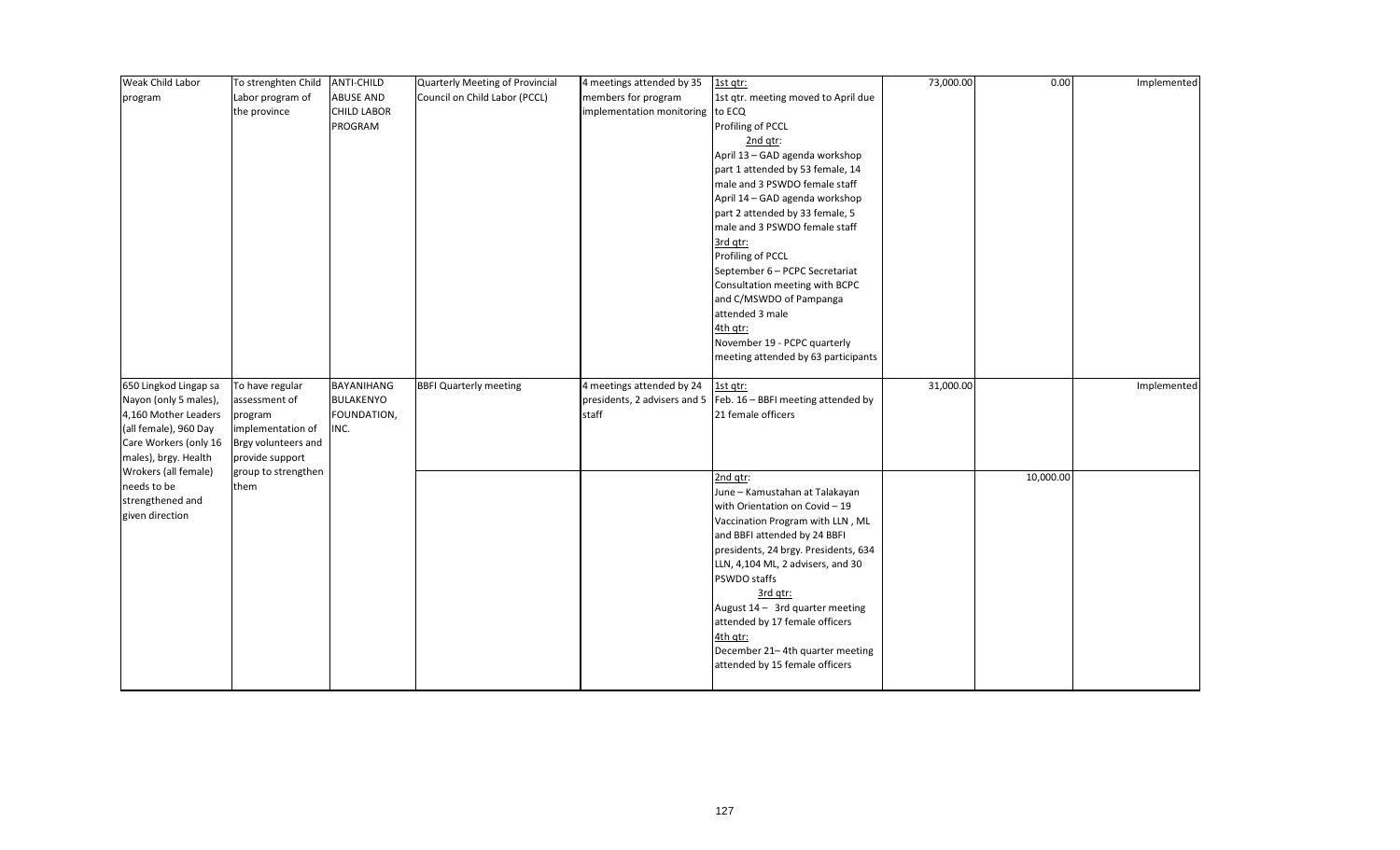|                          |                   |                  | <b>BBFI General Assembly</b>                                | 1 assembly attended by      | 4th qtr:                                         | 0.00         | 0.00         | Implemented |
|--------------------------|-------------------|------------------|-------------------------------------------------------------|-----------------------------|--------------------------------------------------|--------------|--------------|-------------|
|                          |                   |                  |                                                             | 4,810 barangay volunteers   | December - General assembly                      |              |              |             |
|                          |                   |                  |                                                             | in December                 | attended by 4,773 barangay                       |              |              |             |
|                          |                   |                  |                                                             |                             | volunteers (44 Male & 4,773 Female)              |              |              |             |
|                          |                   |                  |                                                             |                             |                                                  |              |              |             |
|                          |                   |                  |                                                             |                             |                                                  |              |              |             |
|                          |                   |                  |                                                             |                             |                                                  |              |              |             |
|                          |                   |                  |                                                             |                             |                                                  |              |              |             |
|                          |                   |                  |                                                             |                             |                                                  |              |              |             |
|                          |                   |                  |                                                             |                             |                                                  |              |              |             |
|                          |                   |                  |                                                             |                             |                                                  |              |              |             |
|                          |                   |                  |                                                             |                             |                                                  |              |              |             |
|                          |                   |                  |                                                             |                             |                                                  |              |              |             |
|                          |                   |                  |                                                             |                             |                                                  |              |              |             |
|                          |                   |                  |                                                             |                             |                                                  |              |              |             |
|                          |                   |                  |                                                             |                             |                                                  |              |              |             |
|                          |                   |                  |                                                             |                             |                                                  |              |              |             |
| REPUBLIC ACT NO.         | To mainstream GAD | <b>OTHER GAD</b> | Women and Family Center Other                               | Needs for the operation of  | Needs for the operation of Women                 | 50,000.00    | 10,750.00    | Implemented |
| 9710 AN ACT              | in all sectors of | MAINSTREAMING    | <b>Operating Expenses</b>                                   | Women and Family Center     | and Family Center provided                       |              |              |             |
| PROVIDING FOR THE        | program           | <b>EFFORTS</b>   |                                                             | provided                    |                                                  |              |              |             |
| MAGNA C ARTA OF          | implementation    |                  |                                                             |                             |                                                  |              |              |             |
| <b>WOMEN</b>             |                   |                  |                                                             |                             |                                                  |              |              |             |
|                          |                   |                  |                                                             |                             |                                                  |              |              |             |
| Sec.                     |                   |                  |                                                             |                             |                                                  |              |              |             |
| 25. Right to             |                   |                  |                                                             |                             |                                                  |              |              |             |
| Representation and       |                   |                  |                                                             |                             |                                                  |              |              |             |
| Participation. - The     |                   |                  |                                                             |                             |                                                  |              |              |             |
| State shall ensure       |                   |                  | Tanglaw Pag-Asa Youth                                       | Needs for the operation of  | Needs for the operation of TYPR                  | 250,000.00   | from stock   | Implemented |
| women's participation    |                   |                  | Rehabilitation Center Other                                 | <b>TYPR Center provided</b> | Center provided                                  |              |              |             |
| in policy-making or      |                   |                  | <b>Operating Expenses</b><br>Aid to Lingkod Lingap sa Nayon | 650 LLNs provided with      | 1st & 2nd qtr:                                   | 7,800,000.00 | 7,800,000.00 | Implemented |
| decision-making          |                   |                  |                                                             | ₱3,000 quarterly            | 6 males and 630 female LLNs                      |              |              |             |
| bodies in the regional,  |                   |                  |                                                             |                             |                                                  |              |              |             |
| national, and            |                   |                  |                                                             |                             | provided with #3,000 quarterly                   |              |              |             |
| international levels. It |                   |                  |                                                             |                             | 3rd gtr & 4th gtr:<br>9 male and 628 female LLNs |              |              |             |
| shall also ensure the    |                   |                  |                                                             |                             |                                                  |              |              |             |
| participation of         |                   |                  |                                                             |                             | provided with #3,000 quarterly                   |              |              |             |
| grassroots women         |                   |                  |                                                             |                             |                                                  |              |              |             |
| leaders in decision and  |                   |                  |                                                             |                             |                                                  |              |              |             |
| policy-making bodies     |                   |                  |                                                             |                             |                                                  |              |              |             |
| in their respective      |                   |                  |                                                             |                             |                                                  |              |              |             |